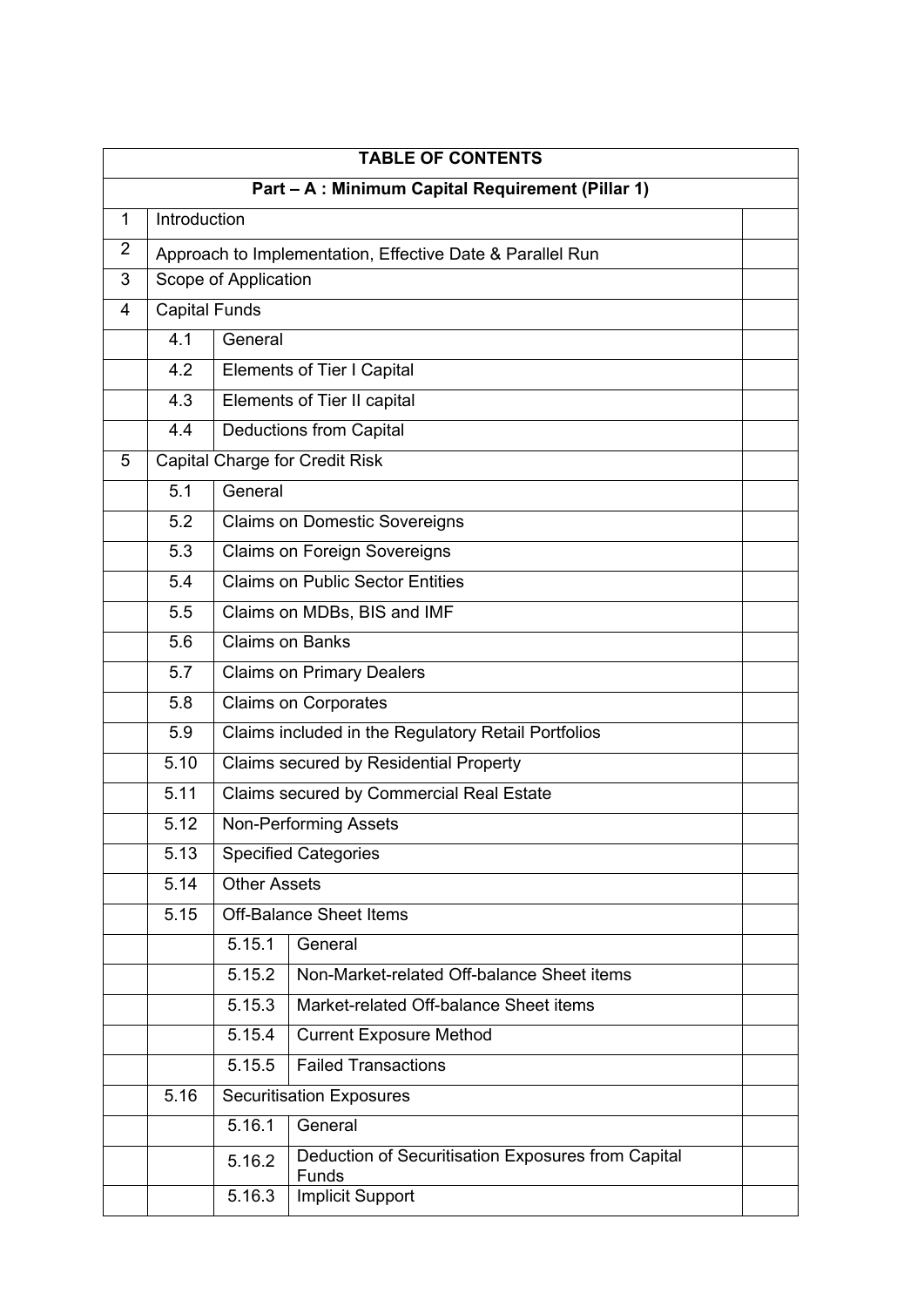|   |     | 5.16.4                                                          | <b>Application of External Ratings</b>                                    |  |  |  |  |  |  |
|---|-----|-----------------------------------------------------------------|---------------------------------------------------------------------------|--|--|--|--|--|--|
|   |     | 5.16.5                                                          | <b>Risk-weighted Securitisation Exposures</b>                             |  |  |  |  |  |  |
|   |     | 5.16.6                                                          | Off-balance Sheet Securitisation Exposures                                |  |  |  |  |  |  |
|   |     | 5.16.7                                                          | <b>Recognition of Credit Risk Mitigants</b>                               |  |  |  |  |  |  |
|   |     | 5.16.8                                                          | <b>Liquidity Facilities</b>                                               |  |  |  |  |  |  |
|   |     | 5.16.9                                                          | <b>Re-Securitisation Exposures</b>                                        |  |  |  |  |  |  |
| 6 |     |                                                                 | <b>External Credit Assessments</b>                                        |  |  |  |  |  |  |
|   | 6.1 |                                                                 | <b>Eligible Credit Rating Agencies</b>                                    |  |  |  |  |  |  |
|   | 6.2 |                                                                 | Scope of Application of External Ratings                                  |  |  |  |  |  |  |
|   | 6.3 |                                                                 | <b>Mapping Process</b>                                                    |  |  |  |  |  |  |
|   | 6.4 |                                                                 | Long Term Ratings                                                         |  |  |  |  |  |  |
|   | 6.5 |                                                                 | <b>Short Term Ratings</b>                                                 |  |  |  |  |  |  |
|   | 6.6 |                                                                 | <b>Use of Unsolicited Ratings</b>                                         |  |  |  |  |  |  |
|   | 6.7 |                                                                 | Use of Multiple Rating Assessments                                        |  |  |  |  |  |  |
|   | 6.8 | Applicability of Issue rating to Issuer/other claims            |                                                                           |  |  |  |  |  |  |
| 7 |     | <b>Credit Risk Mitigation</b>                                   |                                                                           |  |  |  |  |  |  |
|   | 7.1 |                                                                 | <b>General Principles</b>                                                 |  |  |  |  |  |  |
|   | 7.2 | Legal certainty                                                 |                                                                           |  |  |  |  |  |  |
|   | 7.3 | Credit Risk Mitigation techniques - Collateralised Transactions |                                                                           |  |  |  |  |  |  |
|   |     | 7.3.2                                                           | Overall framework and minimum conditions                                  |  |  |  |  |  |  |
|   |     | 7.3.4                                                           | The Comprehensive Approach                                                |  |  |  |  |  |  |
|   |     | 7.3.5                                                           | <b>Eligible Financial Collateral</b>                                      |  |  |  |  |  |  |
|   |     | 7.3.6                                                           | <b>Calculation of Capital Requirement</b>                                 |  |  |  |  |  |  |
|   |     | $\overline{7.3.7}$                                              | <b>Haircuts</b>                                                           |  |  |  |  |  |  |
|   |     | 7.3.8                                                           | Capital Adequacy Framework for Repo-/Reverse Repo-<br>style Transactions. |  |  |  |  |  |  |
|   | 7.4 |                                                                 | Credit Risk Mitigation techniques - On-balance Sheet netting              |  |  |  |  |  |  |
|   | 7.5 |                                                                 | Credit Risk Mitigation techniques - Guarantees                            |  |  |  |  |  |  |
|   |     | 7.5.4                                                           | Operational requirements for Guarantees                                   |  |  |  |  |  |  |
|   |     | 7.5.5                                                           | Additional operational requirements for Guarantees                        |  |  |  |  |  |  |
|   |     | 7.5.6                                                           | Range of Eligible Guarantors (counter-guarantors)                         |  |  |  |  |  |  |
|   |     | 7.5.7                                                           | <b>Risk Weights</b>                                                       |  |  |  |  |  |  |
|   |     | 7.5.8                                                           | <b>Proportional Cover</b>                                                 |  |  |  |  |  |  |
|   |     | 7.5.9                                                           | <b>Currency Mismatches</b>                                                |  |  |  |  |  |  |
|   |     | 7.5.10                                                          | Sovereign guarantees and counter-guarantees                               |  |  |  |  |  |  |
|   | 7.6 |                                                                 | <b>Maturity Mismatch</b>                                                  |  |  |  |  |  |  |
|   |     | 7.6.2                                                           | Definition of Maturity                                                    |  |  |  |  |  |  |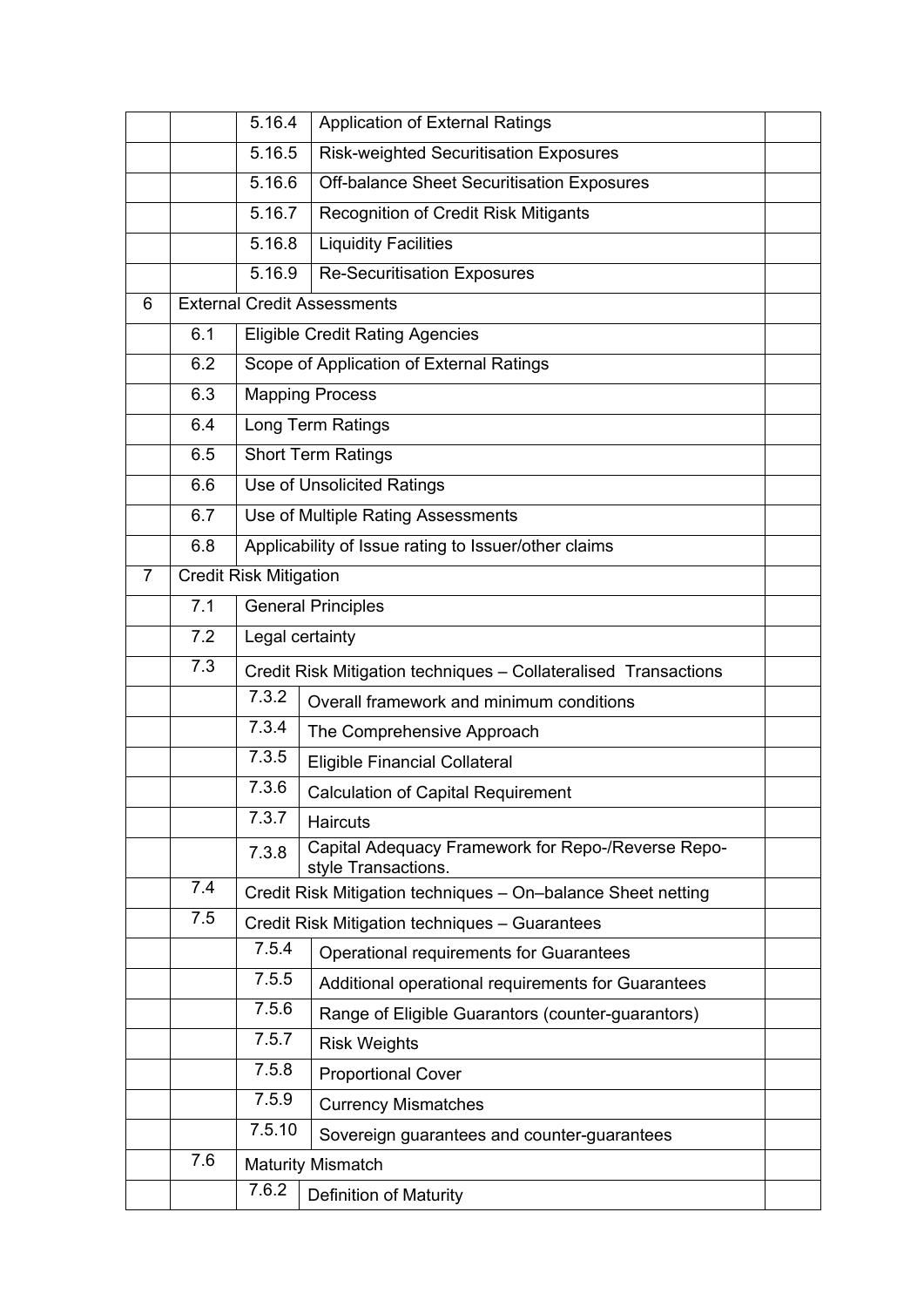|     |                                                                  | 7.6.3<br>Risk weights for Maturity Mismatches                       |  |  |  |  |  |  |
|-----|------------------------------------------------------------------|---------------------------------------------------------------------|--|--|--|--|--|--|
|     | 7.7                                                              | Treatment of pools of CRM Techniques                                |  |  |  |  |  |  |
| 8   |                                                                  | <b>Capital Charge for Market Risk</b>                               |  |  |  |  |  |  |
|     | 8.1                                                              | Introduction                                                        |  |  |  |  |  |  |
|     | 8.2                                                              | Scope and Coverage of Capital Charge for Market Risks               |  |  |  |  |  |  |
|     | 8.3                                                              | Measurement of Capital Charge for Interest Rate Risk                |  |  |  |  |  |  |
|     | 8.4                                                              | Measurement of Capital Charge for Equity Risk                       |  |  |  |  |  |  |
|     | 8.5                                                              | Measurement of Capital Charge for Foreign Exchange Risk             |  |  |  |  |  |  |
|     | 8.6                                                              | Aggregation of the Capital Charge for Market Risk                   |  |  |  |  |  |  |
|     | 8.7                                                              | Treatment of illiquid positions                                     |  |  |  |  |  |  |
| 9   |                                                                  | Capital charge for Operational Risk                                 |  |  |  |  |  |  |
|     | 9.1                                                              | Definition of Operational Risk                                      |  |  |  |  |  |  |
|     | 9.2                                                              | The Measurement Methodologies                                       |  |  |  |  |  |  |
|     | 9.3                                                              | The Basic Indicator Approach                                        |  |  |  |  |  |  |
|     | Part - B: Supervisory Review and Evaluation Process (Pillar 2)   |                                                                     |  |  |  |  |  |  |
| 10  | Introduction to Supervisory Review and Evaluation Process (SREP) |                                                                     |  |  |  |  |  |  |
| 11  |                                                                  | Need for improved risk management                                   |  |  |  |  |  |  |
| 12  | Guidelines for SREP of the RBI and the ICAAP of the Bank         |                                                                     |  |  |  |  |  |  |
|     | 12.1                                                             | The Background                                                      |  |  |  |  |  |  |
|     | 12.2                                                             | Conduct of the SREP by the RBI                                      |  |  |  |  |  |  |
|     | 12.3                                                             | The Structural Aspects of the ICAAP                                 |  |  |  |  |  |  |
|     | 12.4                                                             | Review of ICAAP outcomes                                            |  |  |  |  |  |  |
|     | 12.5                                                             | ICAAP to be an integral part of the mgmt. & decision making culture |  |  |  |  |  |  |
|     | 12.6                                                             | The principle of proportionality                                    |  |  |  |  |  |  |
|     | 12.7                                                             | Regular independent review and validation                           |  |  |  |  |  |  |
|     | 12.8                                                             | ICAAP to be a forward looking process                               |  |  |  |  |  |  |
|     | 12.9                                                             | ICAAP to be a risk based process                                    |  |  |  |  |  |  |
|     | 12.10                                                            | ICAAP to include stress tests and scenario analysis                 |  |  |  |  |  |  |
|     | 12.11                                                            | Use of capital models for ICAAP                                     |  |  |  |  |  |  |
| 13  |                                                                  | Select operational aspects of ICAAP                                 |  |  |  |  |  |  |
|     |                                                                  | Part – C : Market Discipline (Pillar 3)                             |  |  |  |  |  |  |
| 14. |                                                                  | <b>Market Discipline</b>                                            |  |  |  |  |  |  |
|     | 14.1                                                             | General                                                             |  |  |  |  |  |  |
|     | 14.2                                                             | Achieving Appropriate Disclosure                                    |  |  |  |  |  |  |
|     | 14.3                                                             | Interaction with Accounting Disclosure                              |  |  |  |  |  |  |
|     | 14.4                                                             | Scope and Frequency of Disclosures                                  |  |  |  |  |  |  |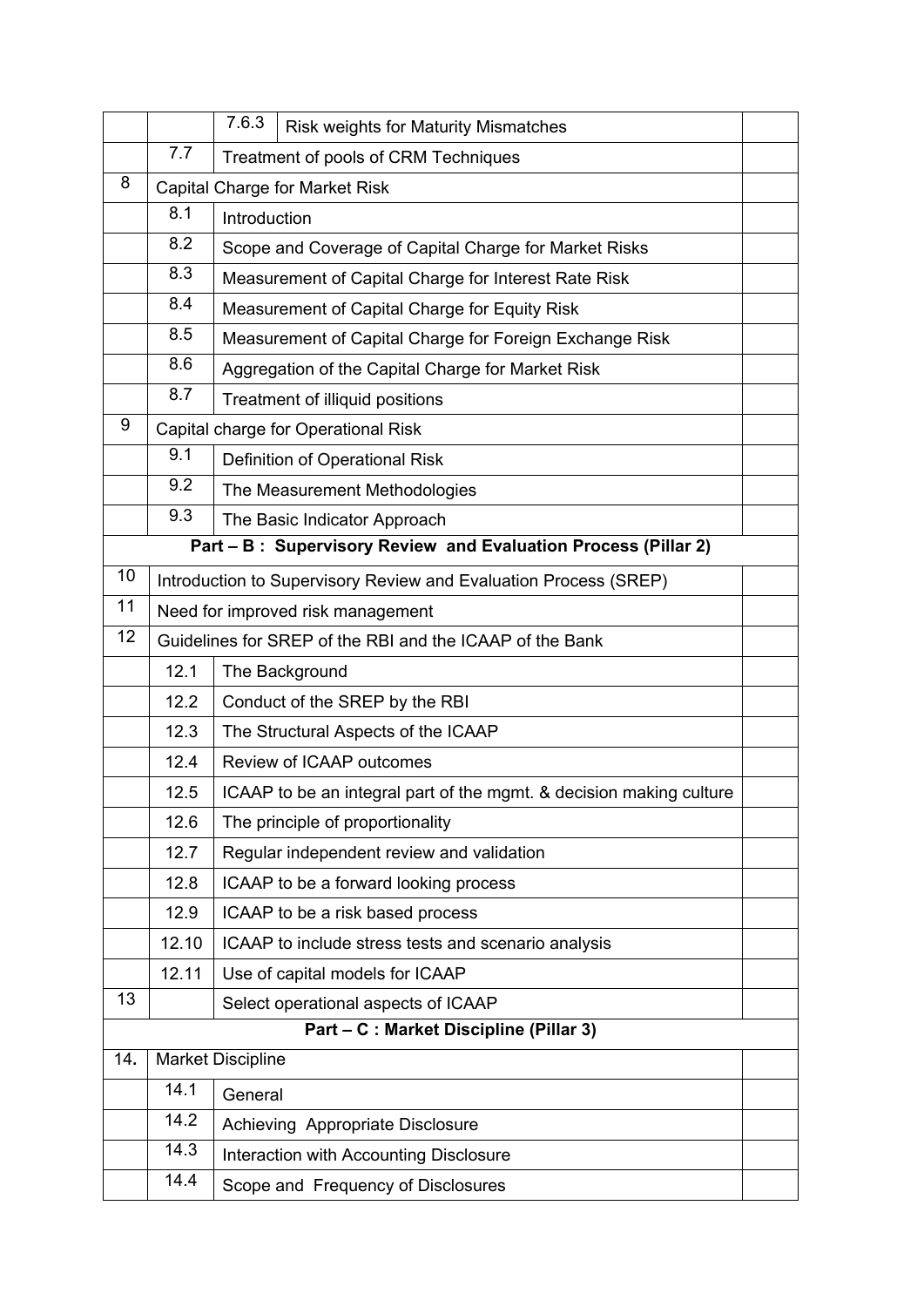| 14.5                                          |             | Validation                                                                             |  |  |  |  |
|-----------------------------------------------|-------------|----------------------------------------------------------------------------------------|--|--|--|--|
| 14.6                                          | Materiality |                                                                                        |  |  |  |  |
| 14.7                                          |             | Proprietary and Confidential Information                                               |  |  |  |  |
| 14.8                                          |             | <b>General Disclosure Principle</b>                                                    |  |  |  |  |
| 14.9                                          |             | Scope of Application                                                                   |  |  |  |  |
| 14.10<br><b>Effective Date of Disclosures</b> |             |                                                                                        |  |  |  |  |
| 14.11<br><b>Revisions to Pillar III</b>       |             |                                                                                        |  |  |  |  |
| 14.12                                         |             | The disclosure requirements                                                            |  |  |  |  |
| Table DF - 1                                  |             | Scope of Application                                                                   |  |  |  |  |
| Table $DF - 2$                                |             | <b>Capital Structure</b>                                                               |  |  |  |  |
| Table $DF - 3$                                |             | Capital Adequacy                                                                       |  |  |  |  |
| Table $DF - 4$                                |             | Credit Risk: General Disclosures for All Banks                                         |  |  |  |  |
| Table $DF - 5$                                |             | Credit Risk: Disclosures for Portfolios subject to the<br><b>Standardised Approach</b> |  |  |  |  |
| Table $DF - 6$                                |             | Credit Risk Mitigation: Disclosures for Standardised<br>Approach                       |  |  |  |  |
| Table $DF - 7$                                |             | Securitisation: Disclosure for Standardised Approach                                   |  |  |  |  |
| Table $DF - 8$                                |             | Market Risk in Trading Book                                                            |  |  |  |  |
| Table $DF - 9$                                |             | <b>Operational Risk</b>                                                                |  |  |  |  |
| Table $DF - 10$                               |             | Interest Rate Risk in the Banking Book (IRRBB)                                         |  |  |  |  |

# **Annexure**

| Annex 1  | Format for the Parallel Run Report furnishing the Progress in<br>Implementation of New Capital Adequacy Framework |  |
|----------|-------------------------------------------------------------------------------------------------------------------|--|
| Annex 2  | Terms and Conditions applicable to Innovative Debt Instruments for<br>inclusion as Tier I capital                 |  |
| Annex 3  | Terms and Conditions applicable to Perpetual Non-Cumulative<br>Preference Shares (PNCPS)                          |  |
| Annex 4  | Terms and Conditions applicable to Debt Instruments to qualify for<br>inclusion as Upper Tier II capital          |  |
| Annex 5  | Terms and Conditions applicable to PCPS / RNCPS / RCPS as part<br>of Upper Tier II capital                        |  |
| Annex 6  | Issue of Subordinated Debt for raising lower Tier II capital                                                      |  |
| Annex 7  | Extracts from the guidelines on Securitisation of Standard Assets                                                 |  |
| Annex 8  | Illustrations on Credit Risk Mitigation                                                                           |  |
| Annex 9  | Measurement of capita charge for Market Risks in respect of Interest<br>Rate Derivatives.                         |  |
| Annex 10 | An Illustrative Approach for Measurement of<br>Interest Rate Risk in the Banking Book (IRRBB) under Pillar II     |  |
| Annex 11 | The Standardised interest Rate Shock                                                                              |  |
| Annex 12 | An example of a Standardised Framework                                                                            |  |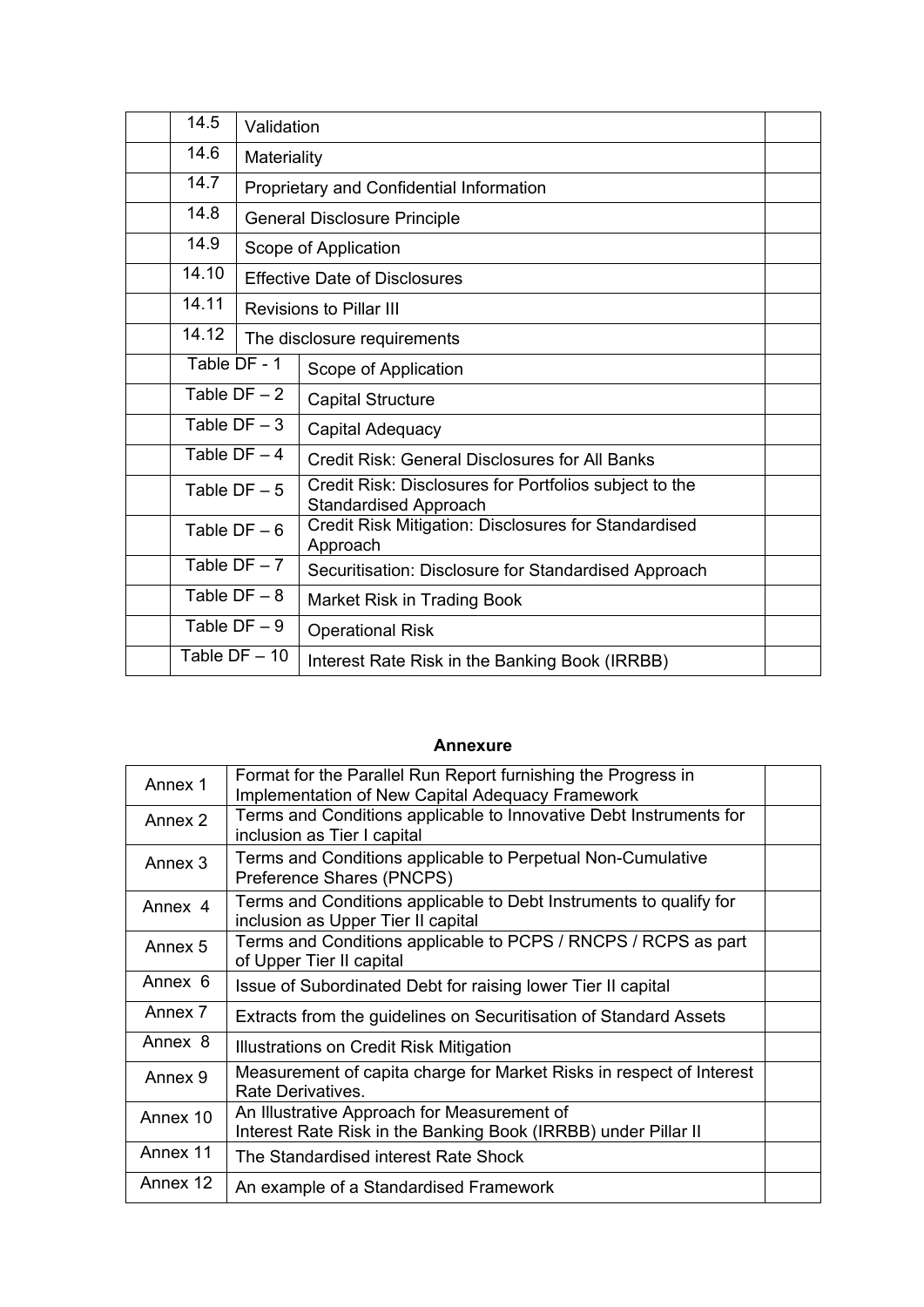| Annex 13 | Interest Rate Risk Measurement Techniques                   |  |
|----------|-------------------------------------------------------------|--|
| Annex 14 | Monitoring of Interest Rate Risk by Supervisory Authorities |  |
| Annex 15 | An Illustrative outline of the ICAAP                        |  |
| Annex 16 | Glossary                                                    |  |
|          | Annex 17   List of Circulars Consolidated                   |  |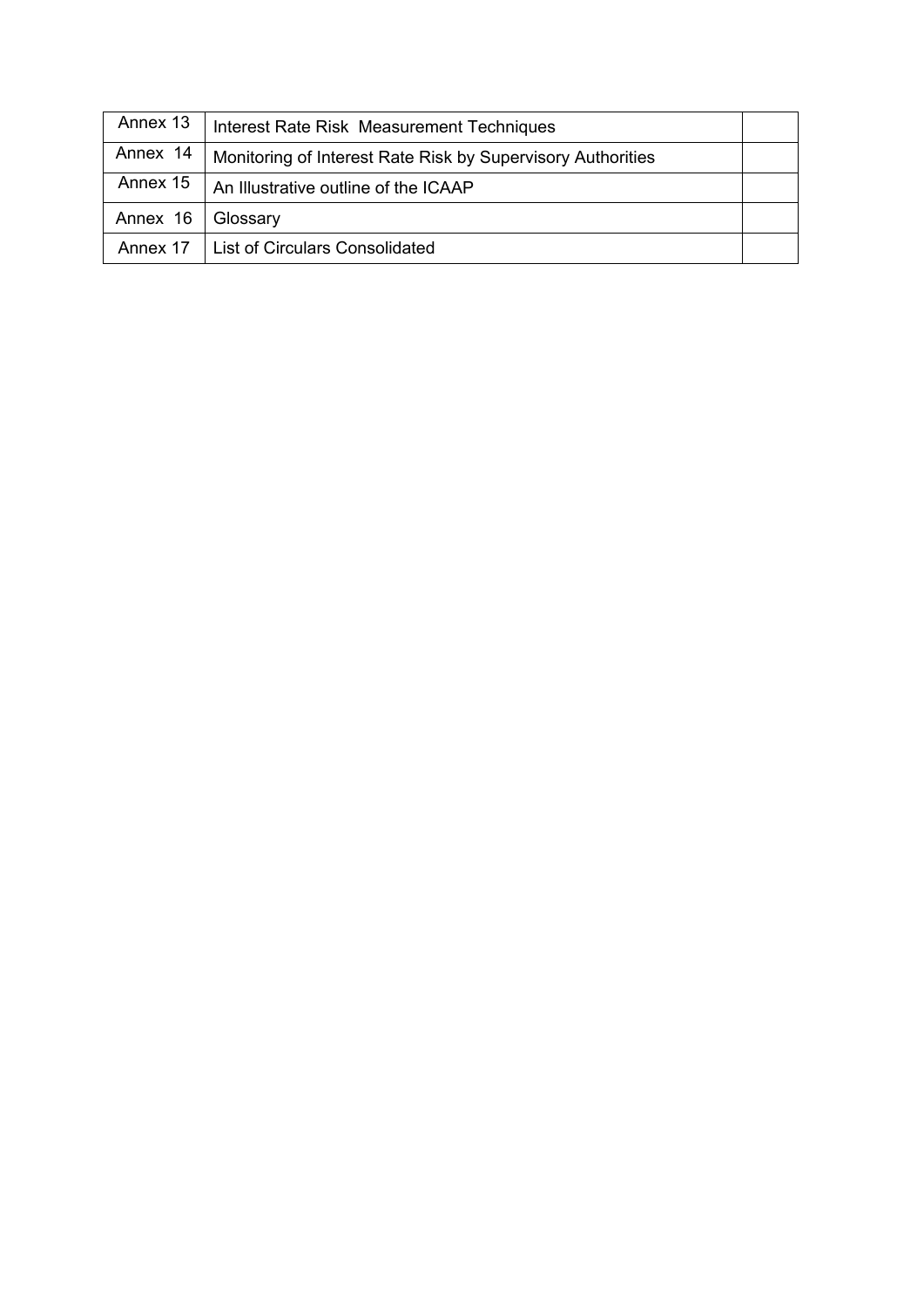#### **Master Circular on Prudential Guidelines on Capital Adequacy and Market Discipline – Implementation of New Capital Adequacy Framework**

#### **Part A : Guidelines on Minimum Capital Requirement**

#### **1. Introduction**

1.1 With a view to adopting the Basle Committee on Banking Supervision (BCBS) framework on capital adequacy which takes into account the elements of credit risk in various types of assets in the balance sheet as well as off-balance sheet business and also to strengthen the capital base of banks, Reserve Bank of India decided in April 1992 to introduce a risk asset ratio system for banks (including foreign banks) in India as a capital adequacy measure. Essentially, under the above system the balance sheet assets, non-funded items and other off-balance sheet exposures are assigned prescribed risk weights and banks have to maintain unimpaired minimum capital funds equivalent to the prescribed ratio on the aggregate of the risk weighted assets and other exposures on an ongoing basis. Reserve Bank has issued guidelines to banks in June 2004 on maintenance of capital charge for market risks on the lines of 'Amendment to the Capital Accord to incorporate market risks' issued by the BCBS in 1996.

1.2 The BCBS released the "International Convergence of Capital Measurement and Capital Standards: A Revised Framework" on June 26, 2004. The Revised Framework was updated in November 2005 to include trading activities and the treatment of double default effects and a comprehensive version of the framework was issued in June 2006 incorporating the constituents of capital and the 1996 amendment to the Capital Accord to incorporate Market Risk. The Revised Framework seeks to arrive at significantly more risk-sensitive approaches to capital requirements. The Revised Framework provides a range of options for determining the capital requirements for credit risk and operational risk to allow banks and supervisors to select approaches that are most appropriate for their operations and financial markets.

## **2. Approach to Implementation, Effective date and Parallel run**

2.1 The Revised Framework consists of three-mutually reinforcing Pillars, viz. minimum capital requirements, supervisory review of capital adequacy, and market discipline. Under Pillar 1, the Framework offers three distinct options for computing capital requirement for credit risk and three other options for computing capital requirement for operational risk. These options for credit and operational risks are based on increasing risk sensitivity and allow banks to select an approach that is most appropriate to the stage of development of bank's operations. The options available for computing capital for credit risk are Standardised Approach, Foundation Internal Rating Based Approach and Advanced Internal Rating Based Approach. The options available for computing capital for operational risk are Basic Indicator Approach, Standardised Approach and Advanced Measurement Approach.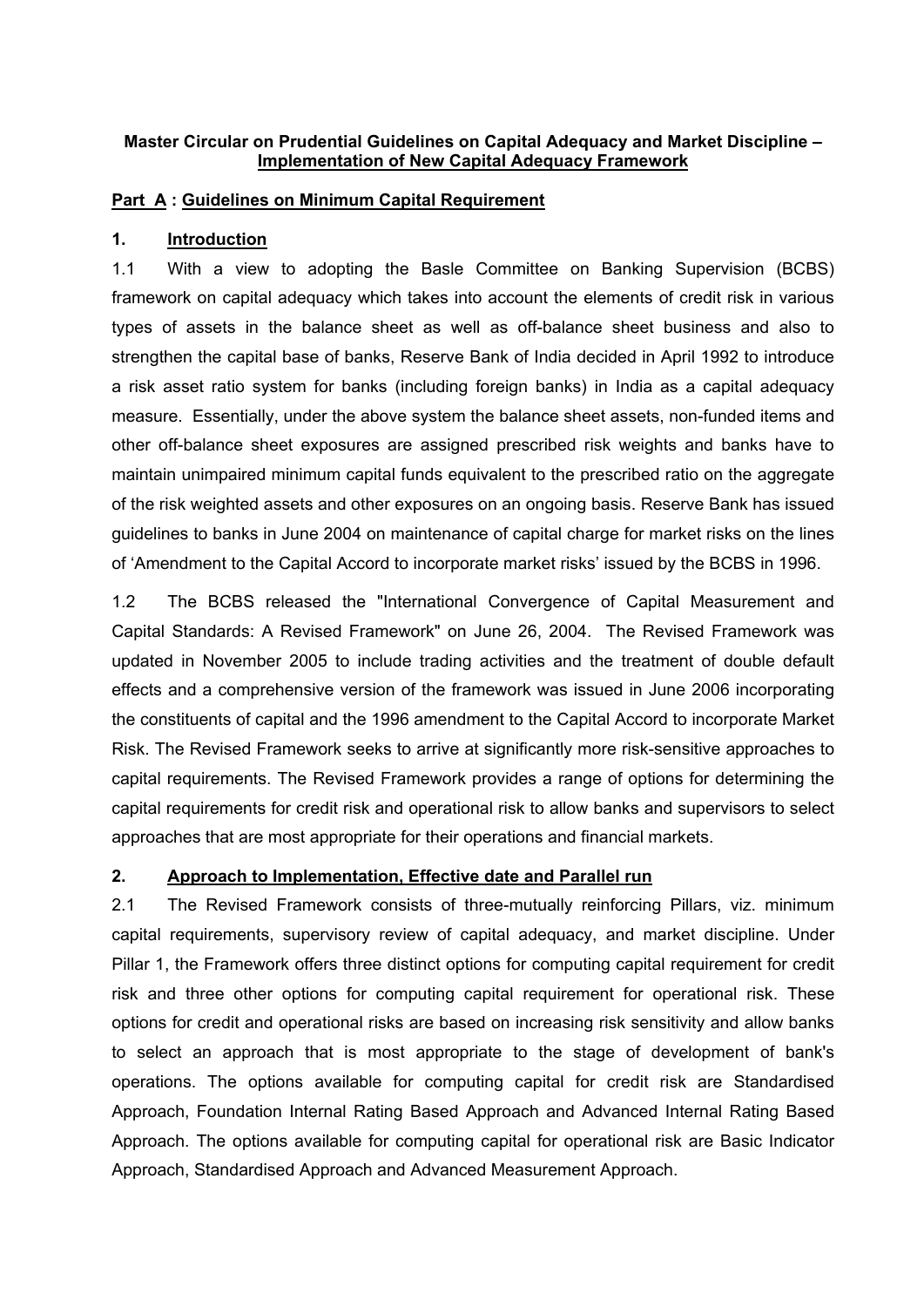2.2 Keeping in view Reserve Bank's goal to have consistency and harmony with international standards, it has been decided that all commercial banks in India (excluding Local Area Banks and Regional Rural Banks) shall adopt Standardised Approach (SA) for credit risk and Basic Indicator Approach (BIA) for operational risk. Banks shall continue to apply the Standardised Duration Approach (SDA) for computing capital requirement for market risks.

2.3 **Effective Date:** Foreign banks operating in India and Indian banks having operational presence outside India migrated to the above selected approaches under the Revised Framework with effect from March 31, 2008. All other commercial banks (except Local Area Banks and Regional Rural Banks) migrated to these approaches under the Revised Framework by March 31, 2009.

2.4 **Parallel Run:** With a view to ensuring smooth transition to the Revised Framework and with a view to providing opportunity to banks to streamline their systems and strategies, banks were advised to have a parallel run of the revised Framework. The Boards of the banks should review the results of the parallel run on a quarterly basis. The features of the parallel run are as under:

 i) Banks should apply the prudential guidelines on capital adequacy – both guidelines viz. Basel I and these guidelines on the Revised Framework – on an on-going basis and compute their Capital to Risk Weighted Assets Ratio (CRAR) under both the guidelines.

 ii) An analysis of the bank's CRAR under both the guidelines should be reported to the Board at quarterly intervals. For this purpose, banks may adopt the reporting format furnished vide **Annex - 1**.

 iii) A copy of the quarterly reports, for the quarters ending on June, September and December, duly approved by the Boards in the format prescribed, may be sent to the Chief General Manager-in-Charge, Department of Banking Supervision, Central Office, Reserve Bank of India, World Trade Centre, Cuffe Parade, Colaba, Mumbai – 400005, so as to reach not later than a month from the end of the quarter to which it relates. In respect of the quarter ending March, the report may be sent within two months from the end of the quarter. In cases, where the Board's approval of the report is likely to take longer time, banks may furnish an advance copy of the report to the RBI, to be followed by the comments/remarks/guidance of the Board, if any, on the report.

2.5 **Migration to other approaches under the Revised Framework**: Having regard to the necessary up-gradation of risk management framework as also capital efficiency likely to accrue to the banks by adoption of the advanced approaches envisaged under the Basel II Framework and the emerging international trend in this regard, it was considered, in July 2009, desirable to lay down a timeframe for implementation of the advanced approaches in India.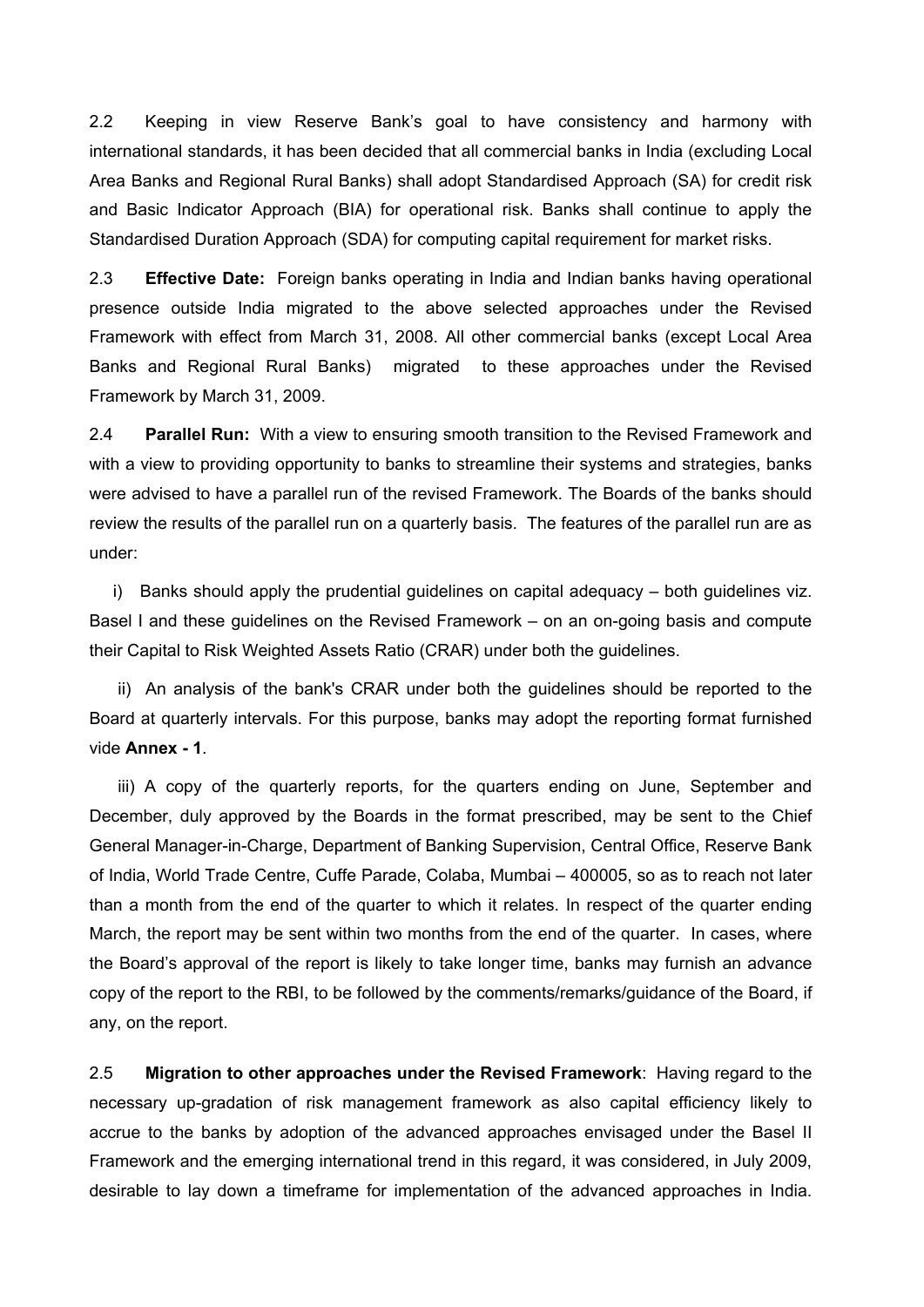This would enable banks to plan and prepare for their migration to the advanced approaches for credit risk and operational risk, as also for the Internal Models Approach (IMA) for market risk.

2.5.1 Keeping in view the likely lead time that may be needed by banks for creating the requisite technological and the risk management infrastructure, including the required databases, the MIS and the skill up-gradation, etc., the following time schedule has been laid down for implementation of the advanced approaches for the regulatory capital measurement:

| S.<br>No. | Approach                                                                                               | The earliest date of<br>making application<br>by banks to the RBI | Likely date of<br>approval by the RBI |
|-----------|--------------------------------------------------------------------------------------------------------|-------------------------------------------------------------------|---------------------------------------|
| a.        | Internal Models Approach (IMA)<br>For Market Risk                                                      | April 1, 2010                                                     | March 31, 2011                        |
| b.        | The Standardised Approach (TSA)<br>for Operational Risk                                                | April 1, 2010                                                     | September 30, 2010                    |
| c.        | Advanced Measurement Approach<br>(AMA) for Operational Risk                                            | April 1, 2012                                                     | March 31, 2014                        |
| d.        | Internal Ratings-Based (IRB)<br>Approaches for Credit Risk<br>(Foundation- as well as Advanced<br>IRB) | April 1, 2012                                                     | March 31, 2014                        |

2.5.2 Accordingly, the banks were advised to undertake an internal assessment of their preparedness for migration to advanced approaches, in the light of the criteria envisaged in the Basel II document, as per the aforesaid time schedule, and take a decision, with the approval of their Boards, whether they would like to migrate to any of the advanced approaches. The banks deciding to migrate to the advanced approaches should approach us for necessary approvals, in due course, as per the stipulated time schedule. If the result of a bank's internal assessment indicates that it is not in a position to apply for implementation of advanced approach by the above mentioned dates, it may choose a later date suitable to it based upon its preparation.

2.5.3 It may be noted that banks, at their discretion, would have the option of adopting the advanced approaches for one or more of the risk categories, as per their preparedness, while continuing with the simpler approaches for other risk categories, and it would not be necessary to adopt the advanced approaches for all the risk categories simultaneously. However, banks should invariably obtain prior approval of the RBI for adopting any of the advanced approaches.

## **3. Scope of Application**

The revised capital adequacy norms shall be applicable uniformly to all Commercial Banks (except Local Area Banks and Regional Rural Banks), both at the solo level (global position) as well as at the consolidated level. A Consolidated bank is defined as a group of entities where a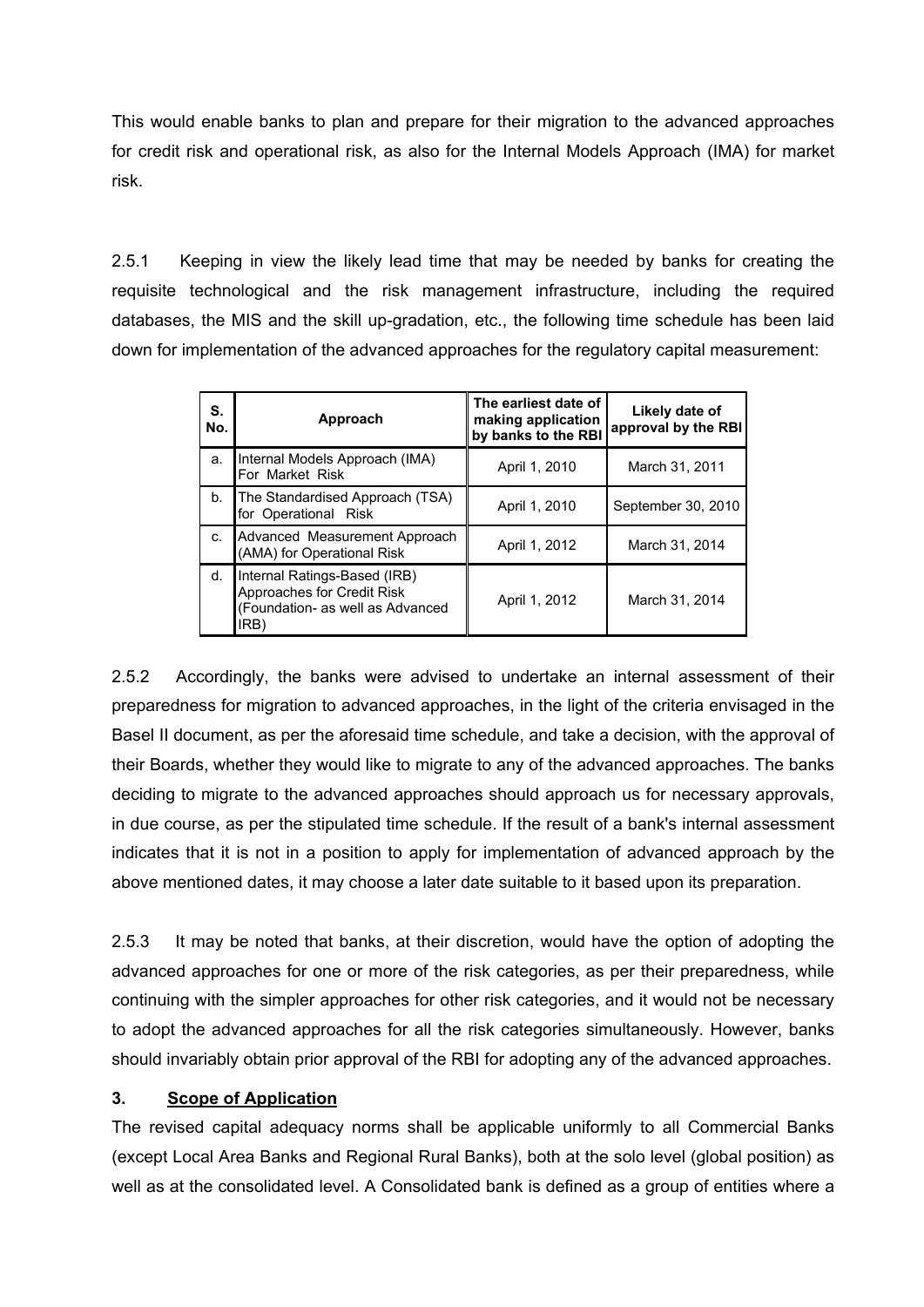licensed bank is the controlling entity. A consolidated bank will include all group entities under its control, except the exempted entities. In terms of guidelines on preparation of consolidated prudential reports issued vide circular DBOD. No.BP.BC.72/ 21.04.018/ 2001-02 dated February 25, 2003; a consolidated bank may exclude group companies which are engaged in insurance business and businesses not pertaining to financial services. A consolidated bank should maintain a minimum Capital to Risk-weighted Assets Ratio (CRAR) as applicable to a bank on an ongoing basis.

#### **4. Capital funds**

#### 4.1 **General**

4.1.1 Banks are required to maintain a minimum Capital to Risk-weighted Assets Ratio (CRAR) of 9 percent on an ongoing basis. The Reserve Bank will take into account the relevant risk factors and the internal capital adequacy assessments of each bank to ensure that the capital held by a bank is commensurate with the bank's overall risk profile. This would include, among others, the effectiveness of the bank's risk management systems in identifying, assessing / measuring, monitoring and managing various risks including interest rate risk in the banking book, liquidity risk, concentration risk and residual risk. Accordingly, the Reserve Bank will consider prescribing a higher level of minimum capital ratio for each bank under the Pillar 2 framework on the basis of their respective risk profiles and their risk management systems. Further, in terms of the Pillar 2 requirements of the New Capital Adequacy Framework, banks are expected to operate at a level well above the minimum requirement.

4.1.2 All the banks in India would continue to have the parallel run till March 31, 2013, subject to review, and ensure that their Basel II minimum capital requirement continues to be higher than the prudential floor of 80% of the minimum capital requirement computed as per Basel I framework for credit and market risks.

4.1.3 Banks are encouraged to maintain, at both solo and consolidated level, a Tier I CRAR of at least 6 per cent. Banks which are below this level must achieve this ratio on or before March 31, 2010. 4.1.4 A bank should compute its Tier I CRAR and Total CRAR in the following manner:

l

Tier I CRAR =  $Eligible$  Tier I capital funds<sup>[1](#page-8-0)</sup>

.

Credit Risk RWA\* + Market Risk RWA + Operational Risk RWA

\* RWA = Risk weighted Assets

<span id="page-8-0"></span><sup>1</sup> Total Tier I capital funds, subject to prudential limits for Innovative Perpetual Debt Instruments *minus* deductions from Tier I capital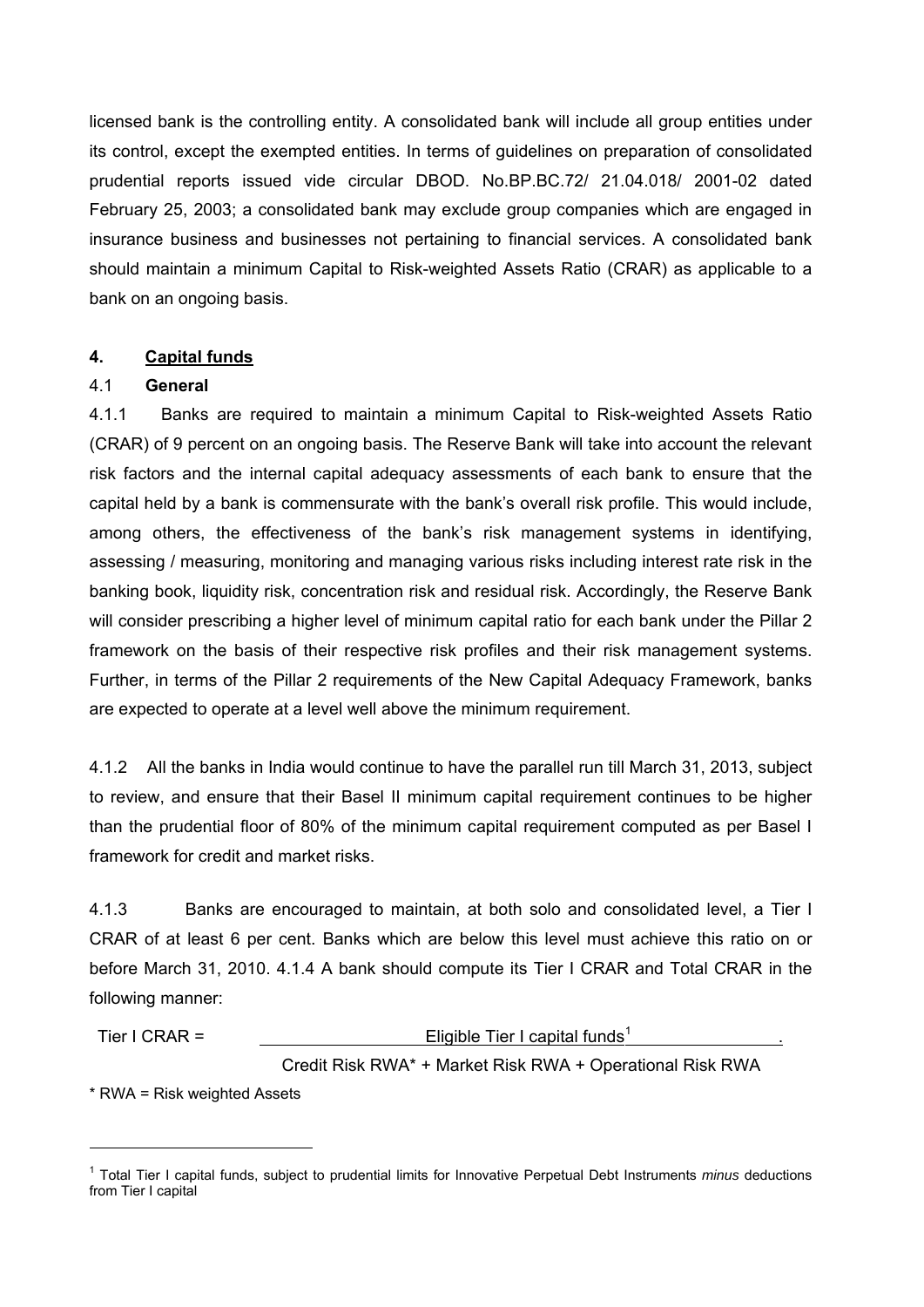1

Total CRAR =  $E$  Eligible total capital funds<sup>[2](#page-9-0)</sup> .

# Credit Risk RWA + Market Risk RWA + Operational Risk RWA

4.1.4 Capital funds are broadly classified as Tier I and Tier II capital. Elements of Tier II capital will be reckoned as capital funds up to a maximum of 100 per cent of Tier I capital, after making the deductions/ adjustments referred to in paragraph 4.4.

# 4.2 **Elements of Tier I capital**

4.2.1 For Indian banks, Tier I capital would include the following elements:

- i) Paid-up equity capital, statutory reserves, and other disclosed free reserves, if any;
- ii) Capital reserves representing surplus arising out of sale proceeds of assets;
- iii) Innovative perpetual debt instruments eligible for inclusion in Tier I capital, which comply with the regulatory requirements as specified in **Annex - 2** ;
- iv) Perpetual Non-Cumulative Preference Shares (PNCPS), which comply with the regulatory requirements as specified in **Annex – 3**; and
- v) Any other type of instrument generally notified by the Reserve Bank from time to time for inclusion in Tier I capital.

4.2.2 Foreign currency translation reserve arising consequent upon application of Accounting Standard 11 (revised 2003): 'The effects of changes in foreign exchange rates'; shall not be an eligible item of capital funds.

## 4.2.3 For foreign banks in India, Tier I capital would include the following elements:

- (i) Interest-free funds from Head Office kept in a separate account in Indian books specifically for the purpose of meeting the capital adequacy norms.
- (ii) Statutory reserves kept in Indian books.
- (iii) Remittable surplus retained in Indian books which is not repatriable so long as the bank functions in India.
- (iv) Capital reserve representing surplus arising out of sale of assets in India held in a separate account and which is not eligible for repatriation so long as the bank functions in India.
- (v) Interest-free funds remitted from abroad for the purpose of acquisition of property and held in a separate account in Indian books.
- (vi) Head Office borrowings in foreign currency by foreign banks operating in India for inclusion in Tier I capital which comply with the regulatory requirements as specified in Annex 4 and
- (vii) Any other item specifically allowed by the Reserve Bank from time to time for

<span id="page-9-0"></span> $^2$  Total of eligible Tier I capital funds and eligible Tier II capital funds, subject to prudential limits for Innovative Tier I instruments, Upper Tier II instruments and subordinated debt instruments *minus* deductions from Tier I and Tier II capital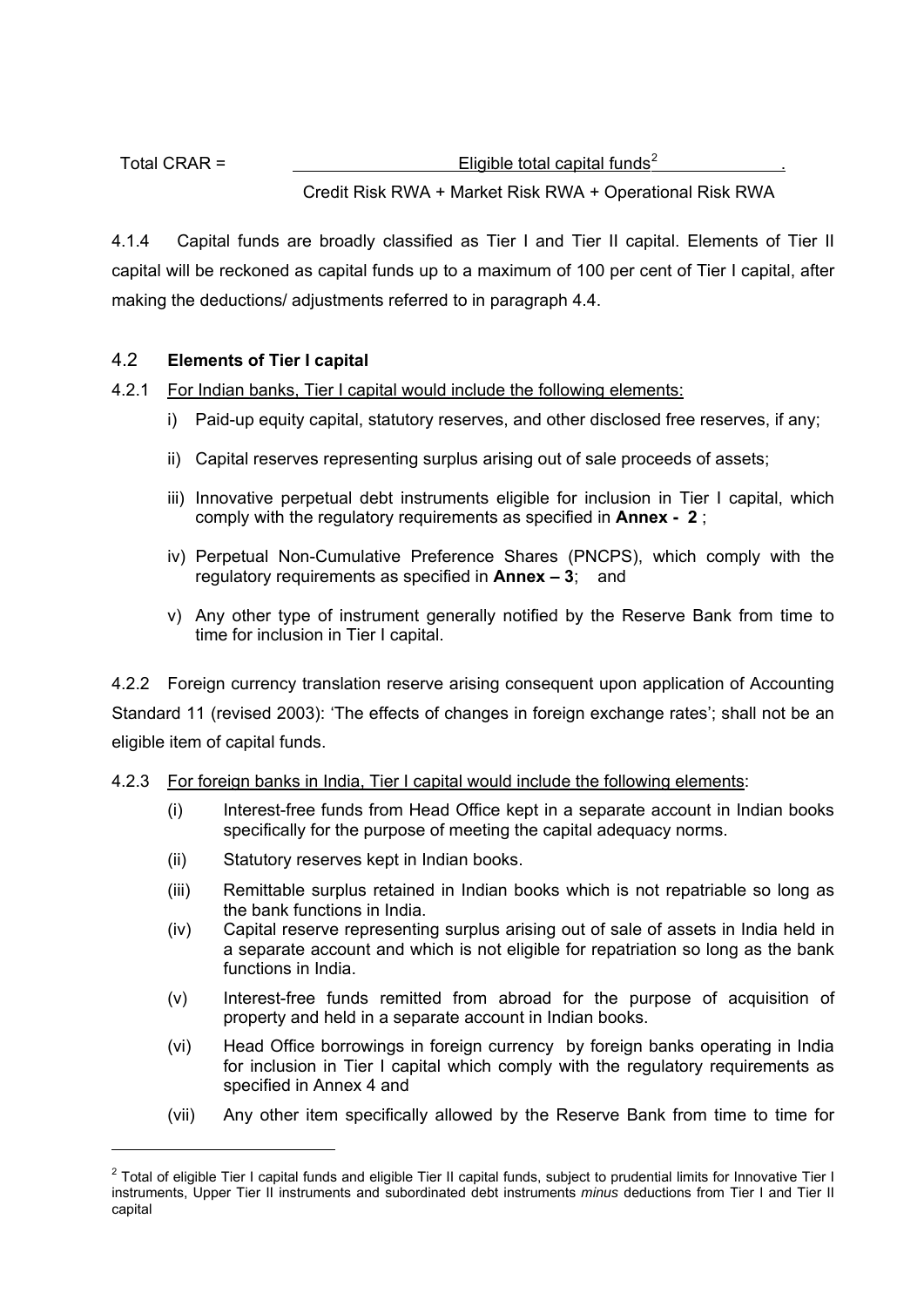inclusion in Tier I capital.

#### **Notes**

- (i) Foreign banks are required to furnish to Reserve Bank, an undertaking to the effect that the bank will not remit abroad the 'capital reserve' and 'remittable surplus retained in India' as long as they function in India to be eligible for including this item under Tier I capital.
- (ii) These funds may be retained in a separate account titled as 'Amount Retained in India for Meeting Capital to Risk-weighted Asset Ratio (CRAR) Requirements' under 'Capital Funds'.
- (iii) An auditor's certificate to the effect that these funds represent surplus remittable to Head Office once tax assessments are completed or tax appeals are decided and do not include funds in the nature of provisions towards tax or for any other contingency may also be furnished to Reserve Bank.
- (iv) The net credit balance, if any, in the inter-office account with Head Office / overseas branches will not be reckoned as capital funds. However, any debit balance in the Head Office account will have to be set-off against capital.
- (v) Banks may include quarterly/half yearly profits for computation of Tier I capital only if the quarterly/half yearly results are audited by statutory auditors and **not** when the results are subjected to limited review.

#### 4.2.4 Limits on eligible Tier I Capital

(i) The Innovative perpetual debt instruments (IPDIs), eligible to be reckoned as Tier I capital, will be limited to 15 percent of total Tier I capital as on March 31 of the previous financial year. The above limit will be based on the amount of Tier I capital as on March 31 of the previous financial year, after deduction of goodwill, DTA and other intangible assets but before the deduction of investments, as required in paragraph 4.4.

(ii) The outstanding amount of Tier I preference shares i.e Perpetual Non-**Cumulative** 

Preference Shares along with Innovative Tier I instruments shall not exceed 40 per cent of total Tier I capital at any point of time. The above limit will be based on the amount of Tier I capital after deduction of goodwill and other intangible assets but before the deduction of investments as per para 4.4.6 below. Tier I preference shares issued in excess of the overall ceiling of 40 per cent, shall be eligible for inclusion under Upper Tier II capital, subject to limits prescribed for Tier II capital. However, investors' rights and obligations would remain unchanged.

(iii) Innovative instruments / PNCPS, in excess of the limit shall be eligible for inclusion under Tier II, subject to limits prescribed for Tier II capital.

## 4.3 **Elements of Tier II Capital**

#### 4.3.1 Revaluation Reserves

These reserves often serve as a cushion against unexpected losses, but they are less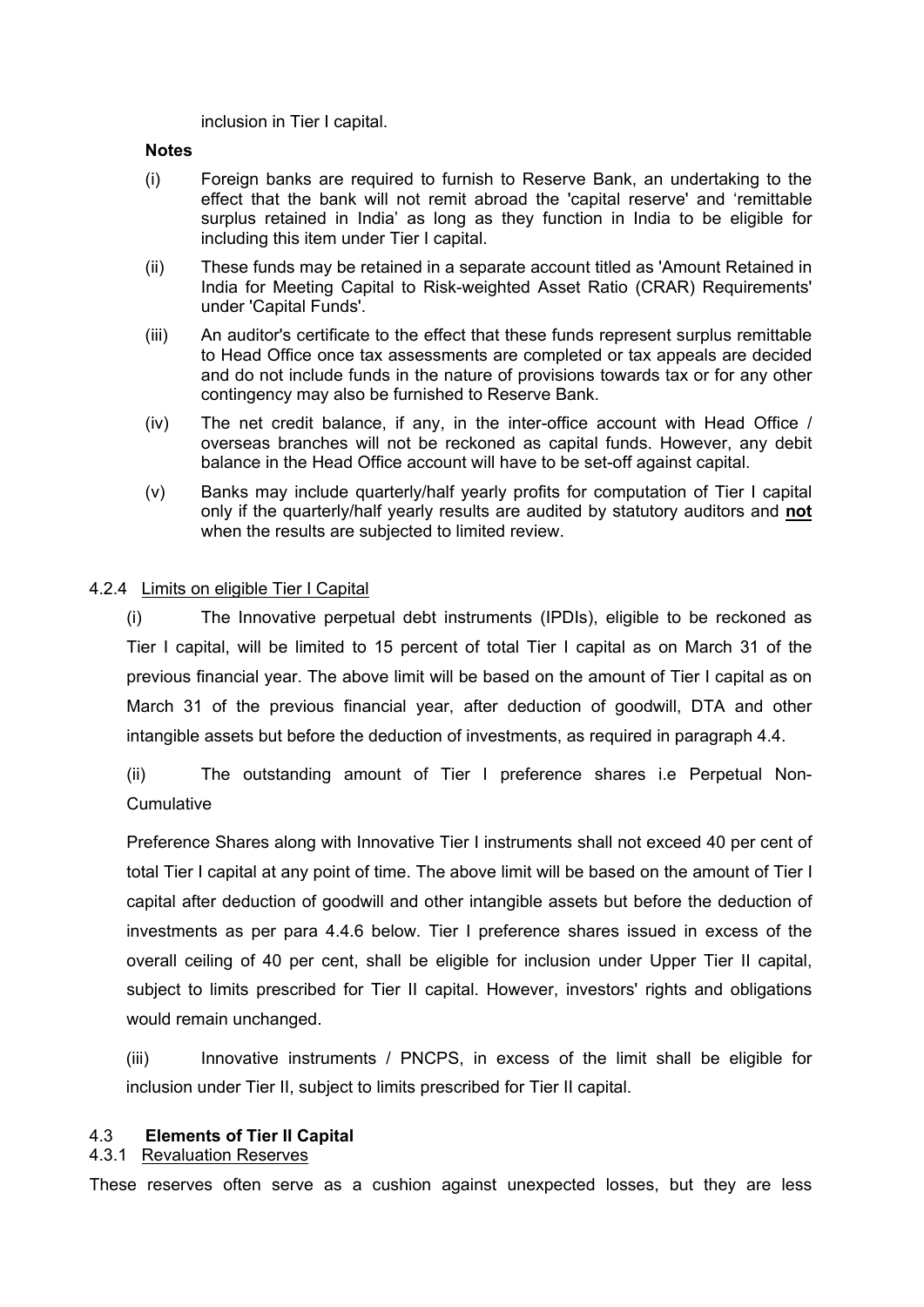permanent in nature and cannot be considered as 'Core Capital'. Revaluation reserves arise from revaluation of assets that are undervalued on the bank's books, typically bank premises. The extent to which the revaluation reserves can be relied upon as a cushion for unexpected losses depends mainly upon the level of certainty that can be placed on estimates of the market values of the relevant assets, the subsequent deterioration in values under difficult market conditions or in a forced sale, potential for actual liquidation at those values, tax consequences of revaluation, etc. Therefore, it would be prudent to consider revaluation reserves at a discount of 55 percent while determining their value for inclusion in Tier II capital. Such reserves will have to be reflected on the face of the Balance Sheet as revaluation reserves.

#### 4.3.2 General Provisions and Loss Reserves

Such reserves, if they are not attributable to the actual diminution in value or identifiable potential loss in any specific asset and are available to meet unexpected losses, can be included in Tier II capital. Adequate care must be taken to see that sufficient provisions have been made to meet all known losses and foreseeable potential losses before considering general provisions and loss reserves to be part of Tier II capital. Banks are allowed to include the General Provisions on Standard Assets, Floating Provisions<sup>[3](#page-11-0)</sup>, Provisions held for Country Exposures, Investment Reserve Account and excess provisions which arise on account of sale of NPAs in Tier II capital. However, these five items will be admitted as Tier II capital up to a maximum of 1.25 per cent of the total risk-weighted assets.

## 4.3.3 Hybrid Debt Capital Instruments

In this category, fall a number of debt capital instruments, which combine certain characteristics of equity and certain characteristics of debt. Each has a particular feature, which q1can be considered to affect its quality as capital. Where these instruments have close similarities to equity, in particular when they are able to support losses on an ongoing basis without triggering liquidation, they may be included in Tier II capital. Banks in India are allowed to recognise funds raised through debt capital instrument which has a combination of characteristics of both equity and debt, as Upper Tier II capital provided the instrument complies with the regulatory requirements specified in **Annex 4** Indian Banks are also allowed to issue Perpetual Cumulative Preference Shares (PCPS), Redeemable Non-Cumulative Preference Shares (RNCPS) and Redeemable Cumulative Preference Shares (RCPS), as Upper Tier II Capital, subject to extant legal provisions as per guidelines contained in **Annex 5**

## 4.3.4 Subordinated Debt

1

<span id="page-11-0"></span> $3$  Banks will continue to have the option to net off such provisions from Gross NPAs to arrive at Net NPA or reckoning it as part of their Tier II capital as per circular DBOD. NO. BP.BC 33/21.04.048/2009-10 dated August 27, 2009.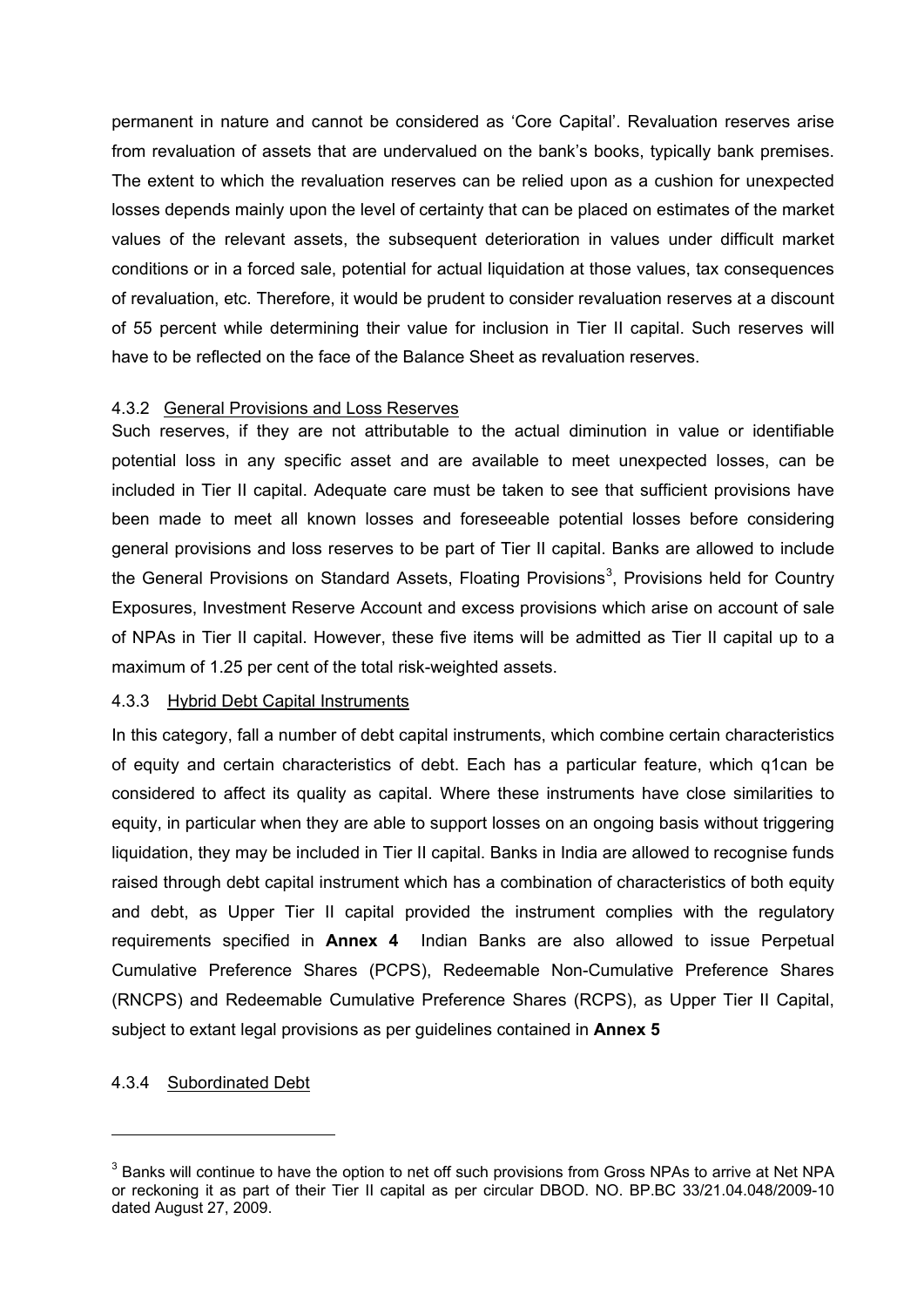To be eligible for inclusion in Tier II capital, the instrument should be fully paid-up, unsecured, subordinated to the claims of other creditors, free of restrictive clauses, and should not be redeemable at the initiative of the holder or without the consent of the Reserve Bank of India. They often carry a fixed maturity, and as they approach maturity, they should be subjected to progressive discount, for inclusion in Tier II capital. Instruments with an initial maturity of less than 5 years or with a remaining maturity of one year should not be included as part of Tier II capital. Subordinated debt instruments eligible to be reckoned as Tier II capital shall comply with the regulatory requirements specified in **Annex 6**.

## 4.3.5 Innovative Perpetual Debt Instruments (IPDI) and Perpetual Non-Cumulative Preference Shares (PNCPS)

IPDI in excess of 15 per cent of Tier I capital {cf. **Annex 2**, Para 1(ii)} may be included in Tier II, and PNCPS in excess of the overall ceiling of 40 per cent ceiling prescribed vide paragraph 4.2.5 {cf. **Annex 3**. Para 1.1} may be included under Upper Tier II capital, subject to the limits prescribed for Tier II capital.

4.3.6 Any other type of instrument generally notified by the Reserve Bank from time to time for inclusion in Tier II capital.

## 4.3.7 Limits on Tier II Capital

Upper Tier II instruments along with other components of Tier II capital shall not exceed 100 per cent of Tier I capital. The above limit will be based on the amount of Tier I after deduction of goodwill, DTA and other intangible assets but before deduction of investments.

4.3.8 Subordinated debt instruments eligible for inclusion in Lower Tier II capital will be limited to 50 percent of Tier I capital after all deductions.

## 4.4 **Deductions from Capital**

4.4.1 Intangible assets and losses in the current period and those brought forward from previous periods should be deducted from Tier I capital.

4.4.2 The DTA computed as under should be deducted from Tier I capital:

- i) DTA associated with accumulated losses; **and**
- ii) The DTA (excluding DTA associated with accumulated losses), net of DTL. Where the DTL is in excess of the DTA (excluding DTA associated with accumulated losses), the excess shall neither be adjusted against item (i) nor added to Tier I capital.

4.4.3 Any **gain-on-sale** arising at the time of securitisation of standard assets, as defined in paragraph 5.16.1, **if recognised**, should be deducted entirely from Tier I capital. In terms of guidelines on securitisation of standard assets, banks are allowed to amortise the profit over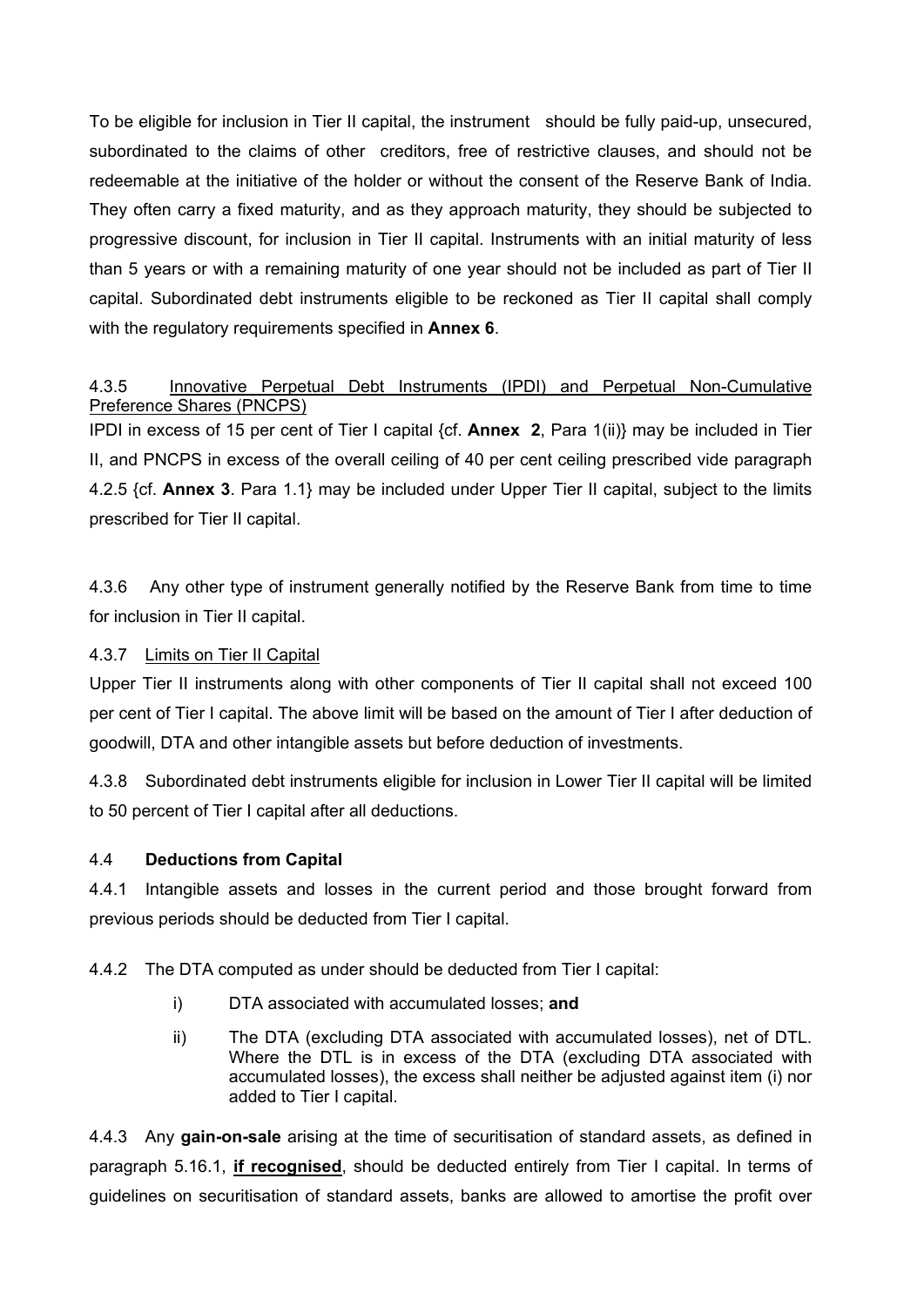the period of the securities issued by the SPV. The amount of profits thus recognised in the profit and loss account through the amortisation process need not be deducted.

4.4.4 Banks should not recognise minority interests that arise from consolidation of less than wholly owned banks, securities or other financial entities in consolidated capital to the extent specified below:

- i) The extent of minority interest in the capital of a less than wholly owned subsidiary which is in excess of the regulatory minimum for that entity.
- ii) In case the concerned subsidiary does not have a regulatory capital requirement, the deemed minimum capital requirement for that entity may be taken as 9 per cent of the risk weighted assets of that entity.

4.4.5 Securitisation exposures, as specified in paragraph 5.16.2, shall be deducted from regulatory capital and the deduction must be made 50 per cent from Tier I and 50 per cent from Tier II, except where expressly provided otherwise. Deductions from capital may be calculated net of any specific provisions maintained against the relevant securitisation exposures.

4.4.6 In the case of investment in financial subsidiaries and associates, the treatment will be as under for the purpose of capital adequacy:

- (i) The entire investments in the paid up equity of the financial entities (including insurance entities), which are not consolidated for capital purposes with the bank, where such investment exceeds 30% of the paid up equity of such financial entities and entire investments in other instruments eligible for regulatory capital status in those entities shall be deducted, at 50 per cent from Tier I and 50 per cent from Tier II capital. (For investments less than 30 per cent, please para 5.13.7)
- (ii) Banks should ensure that majority owned financial entities that are not consolidated for capital purposes and for which the investment in equity and other instruments eligible for regulatory capital status is deducted, meet their respective regulatory capital requirements. In case of any shortfall in the regulatory capital requirements in the de-consolidated entity, the shortfall shall be fully deducted at 50 per cent from Tier I capital and 50 per cent from Tier II capital.

4.4.7 An indicative list of institutions which may be deemed to be financial institutions for capital adequacy purposes is as under:

- o Banks,
- o Mutual funds,
- o Insurance companies,
- o Non-banking financial companies,
- o Housing finance companies,
- o Merchant banking companies,
- o Primary dealers.

4.4.8 A bank's/FI's aggregate investment in all types of instruments, eligible for capital status of investee banks / FIs / NBFCs / PDs as listed in paragraph 4.4.9 below, excluding those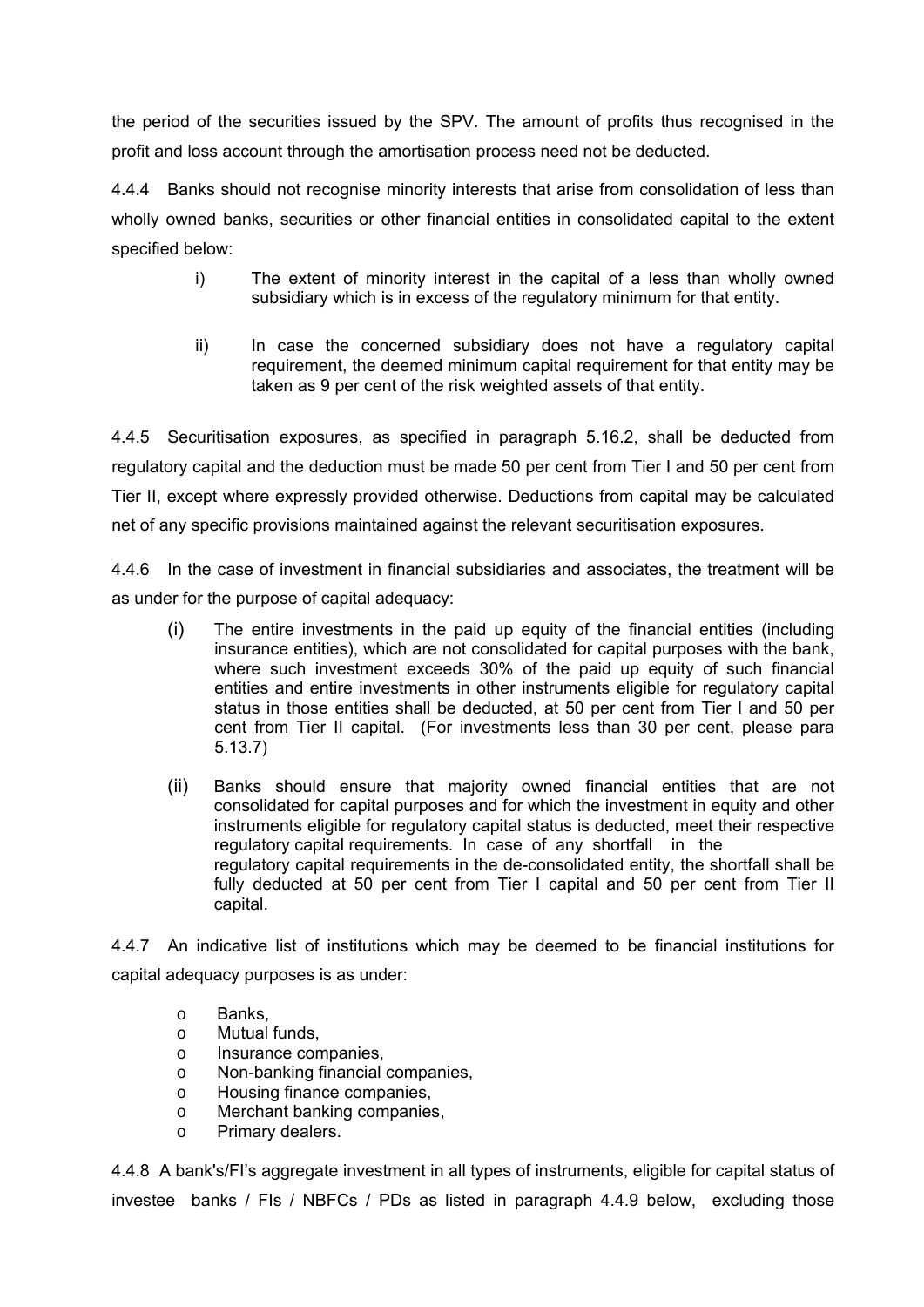deducted in terms of paragraph 4.4.6, should not exceed 10 per cent of the investing bank's capital funds (Tier I plus Tier II, after adjustments). Any investment in excess of this limit shall be deducted at 50 per cent from Tier I and 50 per cent from Tier II capital. Investments in equity or instruments eligible for capital status issued by **FIs / NBFCs / Primary Dealers** which are, within the aforesaid ceiling of 10 per cent and thus, are not deducted from capital funds, will attract a risk weight of 100 per cent or the risk weight as applicable to the ratings assigned to the relevant instruments, whichever is higher. As regards the treatment of investments in equity and other capital-eligible instruments of **scheduled banks**, within the aforesaid ceiling of 10 per cent, will be risk weighted as per paragraph 5.6.1. Further, in the case of **nonscheduled banks**, where CRAR has become negative, the investments in the capital-eligible instruments even within the aforesaid 10 per cent limit shall be fully deducted at 50 per cent from Tier I and 50 per cent from Tier II capital, as per paragraph 5.6.1.

4.4.9 Banks' investment in the following instruments will be included in the prudential limit of 10 per cent referred to at paragraph 4.4.8 above.

- a) Equity shares;
- b) Perpetual Non-Cumulative Preference Shares
- c) Innovative Perpetual Debt Instruments
- d) Upper Tier II Bonds
- e) Upper Tier II Preference Shares (PCPS/RNCPS/RCPS)
- f) Subordinated debt instruments; and
- g) Any other instrument approved by the RBI as in the nature of capital.

4.4.10 Subject to the ceilings on banks' aggregate investment in capital instruments issued by other banks and financial institutions as detailed in para 4.4.8, Banks / FIs should not acquire any fresh stake in a bank's equity shares, if by such acquisition, the investing bank's / FI's holding exceeds 5 per cent of the investee bank's equity capital. Banks / FIs which currently exceed the specified limits, may apply to the Reserve Bank along with a definite roadmap for reduction of the exposure within prudential limits.

4.4.11 The investments made by a banking subsidiary/associate in the equity or non equity regulatory-capital instruments issued by its parent bank, should be deducted from such subsidiary's regulatory capital at 50 per cent each from Tier I and Tier II capital, in its capital adequacy assessment on a solo basis. The regulatory treatment of investment by the nonbanking financial subsidiaries / associates in the parent bank's regulatory capital would, however, be governed by the applicable regulatory capital norms of the respective regulators of such subsidiaries / associates.

4.4.12 It has come to our notice that certain investors such as Employee Pension Funds have subscribed to regulatory capital issues of commercial banks concerned. These funds enjoy the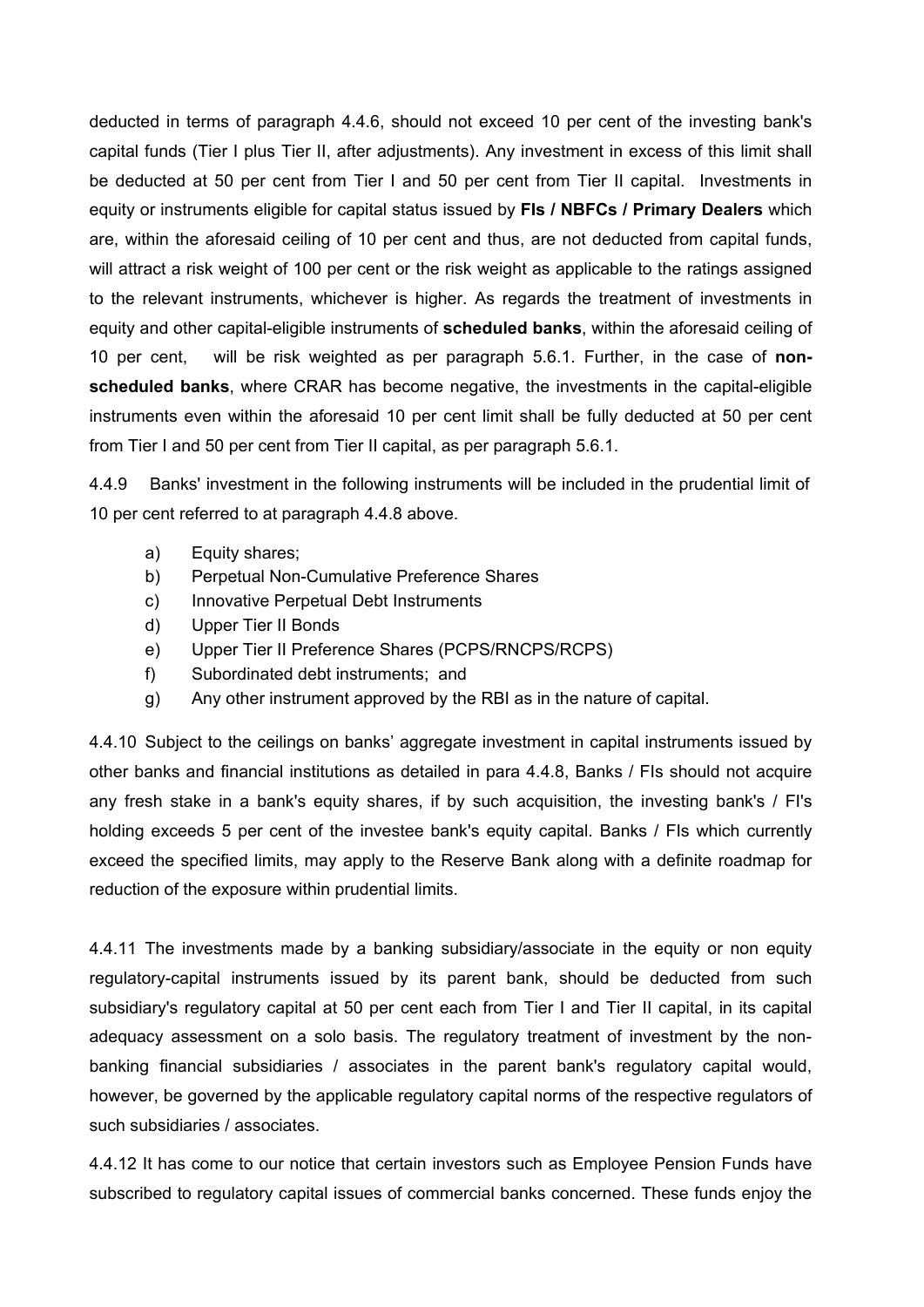counter guarantee by the bank concerned in respect of returns. When returns of the investors of the capital issues are counter guaranteed by the bank, such investments will not be considered as Tier I / II regulatory capital for the purpose of capital adequacy.

4.4.13 A special dispensation of amortising the expenditure arising out of second pension option and enhancement of gratuity was permitted to Public Sector Banks as also select private sector banks who were parties to  $9<sup>th</sup>$  bipartite settlement with Indian Banks Association (IBA). In view of the exceptional nature of the event the unamortised expenditure pertaining to these items need not be deducted from Tier I capital.

## **5. Capital Charge for Credit Risk**

## **5.1 General**

Under the Standardised Approach, the rating assigned by the eligible external credit rating agencies will largely support the measure of credit risk. The Reserve Bank has identified the external credit rating agencies that meet the eligibility criteria specified under the revised Framework. Banks may rely upon the ratings assigned by the external credit rating agencies chosen by the Reserve Bank for assigning risk weights for capital adequacy purposes as per the mapping furnished in these guidelines.

# **5.2 Claims on Domestic Sovereigns**

5.2.1 Both fund based and non fund based claims on the central government will attract a zero risk weight. Central Government guaranteed claims will attract a zero risk weight.

5.2.2 The Direct loan / credit / overdraft exposure, if any, of banks to the State Governments and the investment in State Government securities will attract zero risk weight. State Government guaranteed claims will attract 20 per cent risk weight'.

5.2.3 The risk weight applicable to claims on central government exposures will also apply to the claims on the Reserve Bank of India, DICGC and Credit Guarantee Fund Trust for Small Industries (CGTSI). The claims on ECGC will attract a risk weight of 20 per cent.

5.2.4 The above risk weights for both direct claims and guarantee claims will be applicable as long as they are classified as 'standard'/ performing assets. Where these sovereign exposures are classified as non-performing, they would attract risk weights as applicable to NPAs, which are detailed in Paragraph 5.12.

5.2.5 The amount outstanding in the account styled as 'Amount receivable from Government of India under Agricultural Debt Waiver Scheme, 2008' shall be treated as a claim on the Government of India and would attract zero risk weight for the purpose of capital adequacy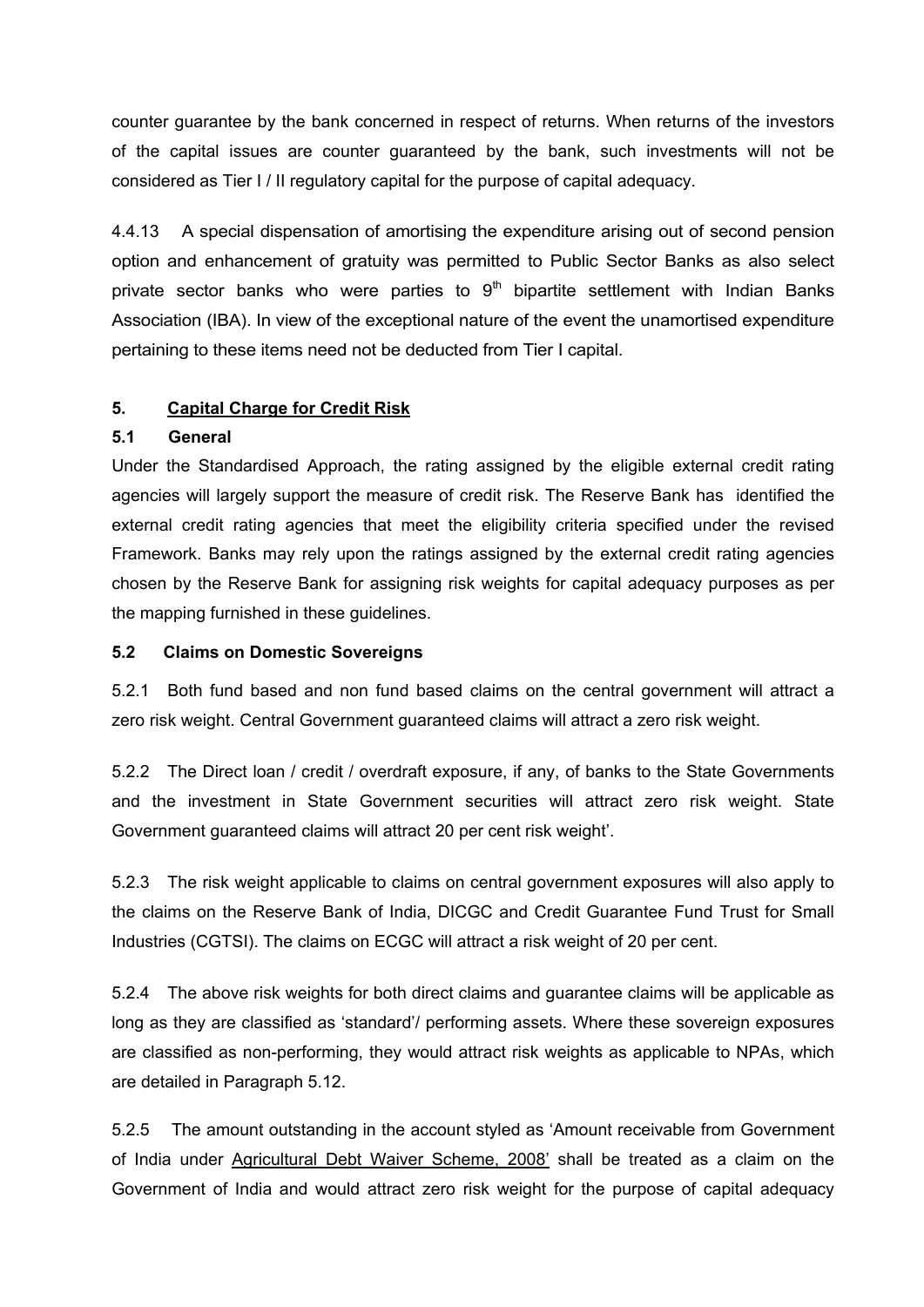norms. However, the amount outstanding in the accounts covered by the Debt Relief Scheme shall be treated as a claim on the borrower and risk weighted as per the extant norms.

#### **5.3 Claims on Foreign Sovereigns**

5.3.1 Claims on foreign sovereigns will attract risk weights as per the rating assigned<sup>[4](#page-16-0)</sup> to those sovereigns / sovereign claims by international rating agencies as follows:

| S & P <sup>*</sup> / FITCH<br>ratings | <b>AAA to AA</b> |  | <b>BBB</b> | <b>BB</b> to B | <b>Below B</b> | Unrated        |
|---------------------------------------|------------------|--|------------|----------------|----------------|----------------|
| Moody's ratings                       | Aaa to Aa        |  | Baa        | Ba to B        | <b>Below B</b> | <b>Unrated</b> |
| Risk weight (%)                       |                  |  | 50         | 100            | 150            | 100            |

#### **Table 2: Claims on Foreign Sovereigns – Risk Weights**

#### \* Standard & Poor's

5.3.2 Claims denominated in domestic currency of the foreign sovereign met out of the resources in the same currency raised in the jurisdiction<sup>[5](#page-16-1)</sup> of that sovereign will, however, attract a risk weight of zero percent.

5.3.3 However, in case a Host Supervisor requires a more conservative treatment to such claims in the books of the foreign branches of the Indian banks, they should adopt the requirements prescribed by the Host Country supervisors for computing capital adequacy.

## **5.4 Claims on Public Sector Entities (PSEs)**

l

5.4.1 Claims on domestic public sector entities will be risk weighted in a manner similar to claims on Corporates.

5.4.2 Claims on foreign PSEs will be risk weighted as per the rating assigned by the international rating agencies as under:

<span id="page-16-0"></span><sup>&</sup>lt;sup>4</sup> For example: The risk weight assigned to an investment in US Treasury Bills by SBI branch in Paris, irrespective of the currency of funding, will be determined by the rating assigned to the Treasury Bills, as indicated in Table 2.

<span id="page-16-1"></span><sup>&</sup>lt;sup>5</sup> For example: The risk weight assigned to an investment in US Treasury Bills by SBI branch in New York will attract a zero per cent risk weight, irrespective of the rating of the claim, if the investment is funded from out of the USD denominated resources of SBI, New York. In case the SBI, New York, did not have any USD denominated resources, the risk weight will be determined by the rating assigned to the Treasury Bills, as indicated in Table 2 above.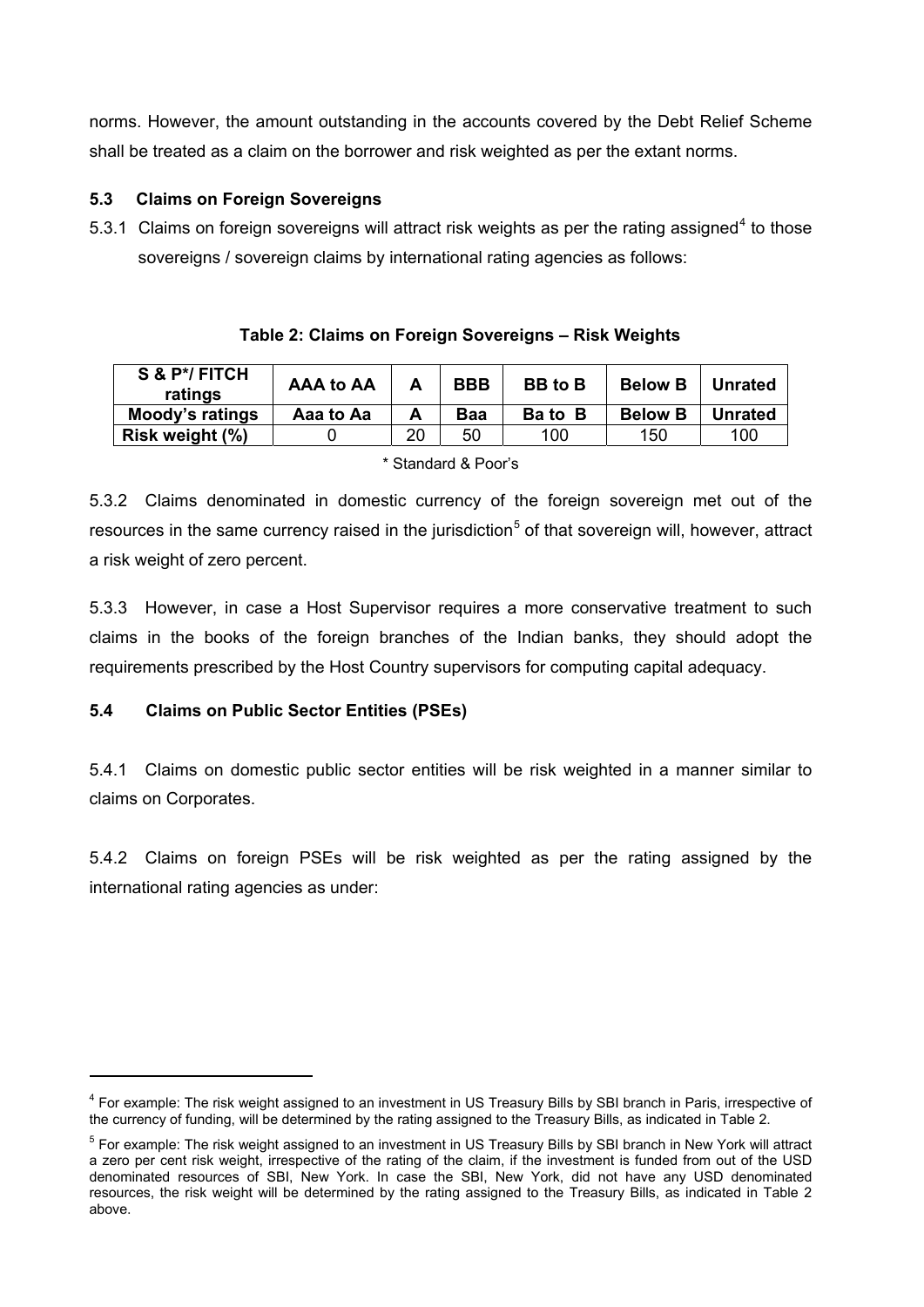| S&P/Fitch<br><b>Ratings</b> | <b>AAA</b><br><b>To AA</b> | Α  | <b>BBB</b> to BB | <b>Below</b><br>BB | <b>Unrated</b> |
|-----------------------------|----------------------------|----|------------------|--------------------|----------------|
| Moody's<br>ratings          | Aaa to<br>Аa               | А  | <b>Baa to Ba</b> | <b>Below</b><br>Ba | <b>Unrated</b> |
| <b>RW (%)</b>               | 20                         | 50 | 100              | 150                | 100            |

**Table 3: Claims on Foreign PSEs – Risk Weights** 

# 5.5 **Claims on MDBs, BIS and IMF**

Claims on the Bank for International Settlements (BIS), the International Monetary Fund (IMF) and the following eligible Multilateral Development Banks (MDBs) evaluated by the BCBS will be treated similar to claims on scheduled banks meeting the minimum capital adequacy requirements and assigned a uniform twenty percent risk weight :

- a) World Bank Group: IBRD and IFC,
- b) Asian Development Bank,
- c) African Development Bank,
- d) European Bank for Reconstruction & Development,
- e) Inter-American Development Bank,
- f) European Investment Bank,
- g) European Investment Fund,
- h) Nordic Investment Bank,
- i) Caribbean Development Bank,
- j) Islamic Development Bank and
- k) Council of Europe Development Bank.

Similarly, claims on the International Finance Facility for Immunization (IFFIm) will also attract a twenty per cent risk weight.

# **5.6 Claims on Banks**

5.6.1 The claims on banks incorporated in India and the branches of foreign banks in India, *other than those deducted in terms of paragraph 4.4.6., 4.4.8 and 4.4.10 above,,* will be risk weighted as under: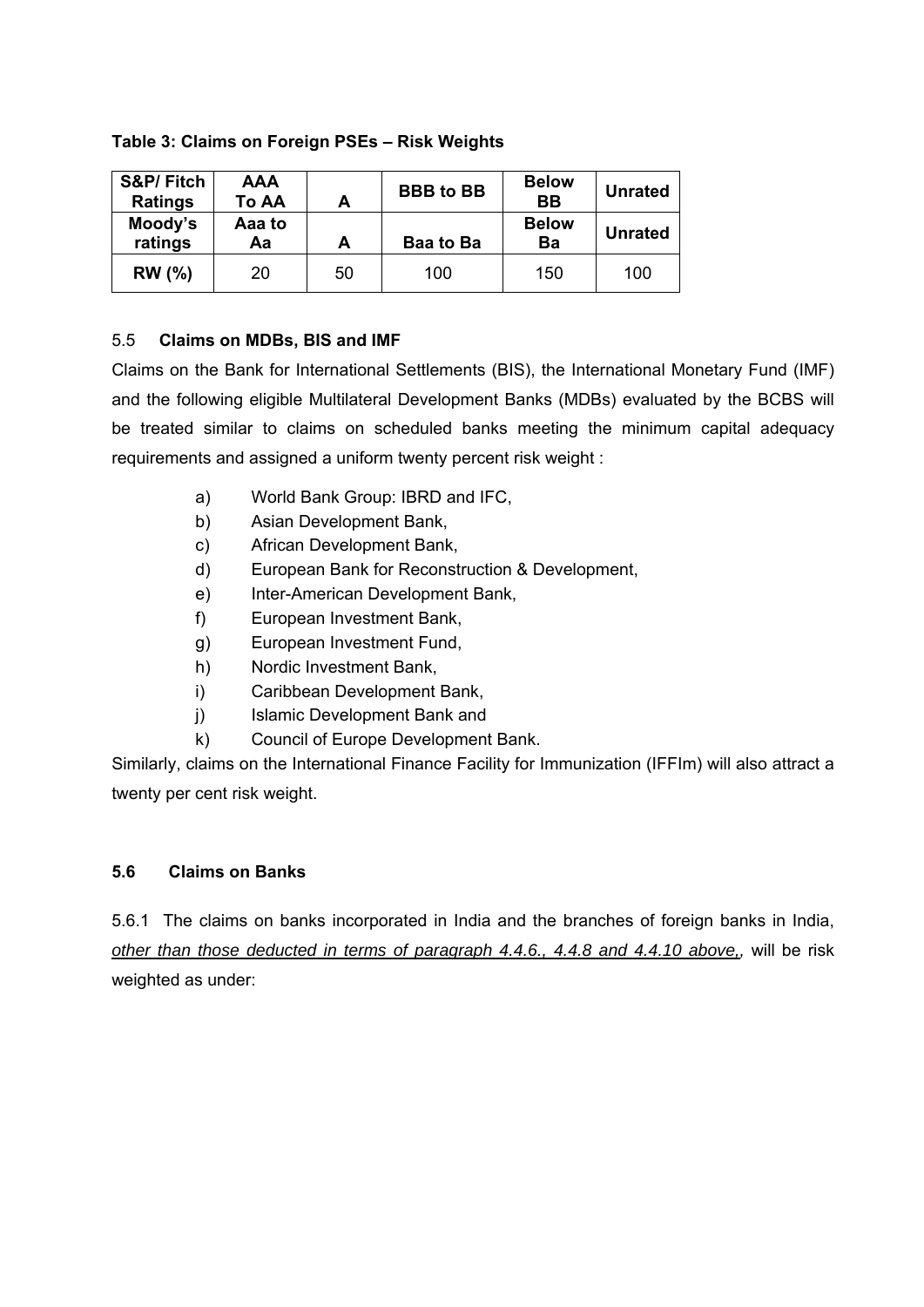|  | Table 4: Claims on Banks incorporated in India and Foreign Bank Branches in India |  |  |  |
|--|-----------------------------------------------------------------------------------|--|--|--|
|  |                                                                                   |  |  |  |

|                                           | <b>Risk Weights</b>                                                                                                              |                                                   |                                                                                                                                   |                                                    |  |  |  |
|-------------------------------------------|----------------------------------------------------------------------------------------------------------------------------------|---------------------------------------------------|-----------------------------------------------------------------------------------------------------------------------------------|----------------------------------------------------|--|--|--|
| Level of<br>CRAR (in%) of<br>the investee | <b>All Scheduled Banks</b><br>(Commercial, Regional<br><b>Rural Banks, Local Area</b><br><b>Banks and Co-Operative</b><br>Banks) |                                                   | <b>All Non-Scheduled Banks</b><br>(Commercial, Regional Rural<br><b>Banks, Local Area Banks and</b><br><b>Co-Operative Banks)</b> |                                                    |  |  |  |
| bank<br>(where<br>available)              | Investments<br>within 10 $\%$<br>limit referred to<br>in paragraph<br>4.4.8 above                                                | <b>All other</b><br>claims<br>(in<br>per<br>cent) | <b>Investments</b><br>within 10 per<br>cent limit referred<br>to in paragraph<br>4.4.8 above                                      | <b>All Other</b><br><b>Claims</b><br>(in per cent) |  |  |  |
|                                           | (in per cent)                                                                                                                    |                                                   | (in per cent)                                                                                                                     |                                                    |  |  |  |
| 1                                         | $\mathbf{2}$                                                                                                                     | 3                                                 | 4                                                                                                                                 | 5                                                  |  |  |  |
| 9 and above                               | Higher of 100 %<br>or the risk weight<br>as per the rating<br>of the instrument<br>or counterparty,<br>whichever is<br>higher    | 20                                                | Higher of 100 % or<br>the risk weight as<br>per the rating of the<br>instrument or<br>counterparty,<br>whichever is higher        | 100                                                |  |  |  |
| $6 \text{ to } 9$                         | 150                                                                                                                              | 50                                                | 250                                                                                                                               | 150                                                |  |  |  |
| $3 \text{ to } 6$                         | 250                                                                                                                              | 100                                               | 350                                                                                                                               | 250                                                |  |  |  |
| 0 to $<$ 3                                | 350                                                                                                                              | 150                                               | 625                                                                                                                               | 350                                                |  |  |  |
| <b>Negative</b>                           | 625                                                                                                                              | 625                                               | Full deduction*                                                                                                                   | 625                                                |  |  |  |

\* The deduction should be made @ 50% each, from Tier I and Tier II capital.

## **Notes:**

- i) In the case of banks where no capital adequacy norms have been prescribed by the RBI, the lending / investing bank may calculate the CRAR of the cooperative bank concerned, notionally, by obtaining necessary information from the investee bank, using the capital adequacy norms as applicable to the commercial banks. In case, it is not found feasible to compute CRAR on such notional basis, the risk weight of 350 or 625 per cent, as per the risk perception of the investing bank, should be applied uniformly to the investing bank's entire exposure.
- ii) In case of banks where capital adequacy norms are not applicable at present, the matter of investments in their capital-eligible instruments would not arise for now. However, column No. 2 and 4 of the Table above will become applicable to them, if in future they issue any capital instruments where other banks are eligible to invest.

5.6.2 The claims on foreign banks will be risk weighted as under as per the ratings assigned by international rating agencies.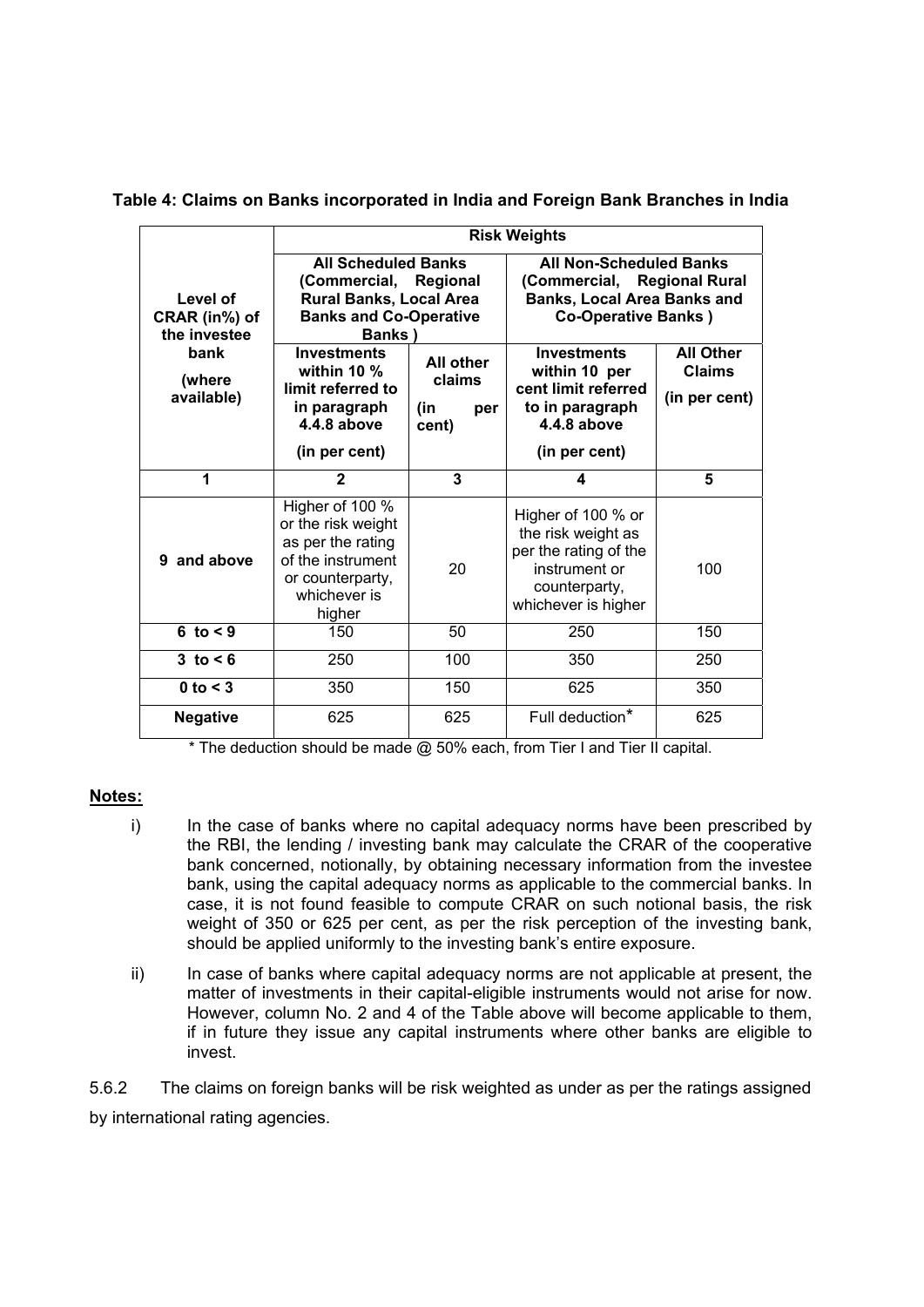| S &P / FITCH<br>ratings      | AAA to AA |    | <b>BBB</b> | <b>BB</b> to <b>B</b> | <b>Below B</b> | <b>Unrated</b> |
|------------------------------|-----------|----|------------|-----------------------|----------------|----------------|
| Moody's<br>ratings           | Aaa to Aa | А  | Baa        | <b>Bato B</b>         | <b>Below B</b> | <b>Unrated</b> |
| <b>Risk</b><br>weight<br>(%) | 20        | 50 | 50         | 100                   | 150            | 50             |

**Table 5: Claims on Foreign Banks – Risk Weights** 

The exposures of the Indian branches of foreign banks, guaranteed / counter-guaranteed by the overseas Head Offices or the bank's branch in another country would amount to a claim on the parent foreign bank and would also attract the risk weights as per Table 5 above.

5.[6](#page-19-0).3 However, the claims on a bank which are denominated in 'domestic $<sup>6</sup>$ ' foreign currency</sup> met out of the resources in the same currency raised in that jurisdiction will be risk weighted at 20 per cent provided the bank complies with the minimum CRAR prescribed by the concerned bank regulator(s).

5.6.4 However, in case a Host Supervisor requires a more conservative treatment for such claims in the books of the foreign branches of the Indian banks, they should adopt the requirements prescribed by the Host supervisor for computing capital adequacy.

## **5.7 Claims on Primary Dealers**

1

Claims on Primary Dealers shall be risk weighted in a manner similar to claims on corporates.

# **5.8 Claims on Corporates, AFCs and NBCF-IFCs**

5.8.1 Claims on corporates<sup>[7](#page-19-1)</sup>, exposures on Asset Finance Companies (AFCs) and Non-Banking Finance Companies-Infrastructure Finance Companies (NBFC-IFC) $^8$  $^8$ , shall be risk weighted as per the ratings assigned by the rating agencies registered with the SEBI and accredited by the Reserve Bank of India. The following table indicates the risk weight applicable to claims on corporates, AFCs and NBFC-IFCs.

<span id="page-19-0"></span><sup>&</sup>lt;sup>6</sup> For example: A Euro denominated claim of SBI branch in Paris on BNP Paribas, Paris which is funded from out of the Euro denominated deposits of SBI, Paris will attract a 20 per cent risk weight irrespective of the rating of the claim, provided BNP Paribas complies with the minimum CRAR stipulated by its regulator/supervisor in France. If BNP Paribas were breaching the minimum CRAR, the risk weight will be as indicated in Table 4 above.

<span id="page-19-1"></span> $<sup>7</sup>$  Claims on corporates will include all fund based and non fund based exposures other than those which qualify for</sup> inclusion under 'sovereign', 'bank', 'regulatory retail', 'residential mortgage', 'non performing assets', specified category addressed separately in these guidelines.

<span id="page-19-2"></span><sup>&</sup>lt;sup>8</sup> Please refer to circular DBOD.No.BP.BC.74/21.06.001/2009-10 dated February 12, 2010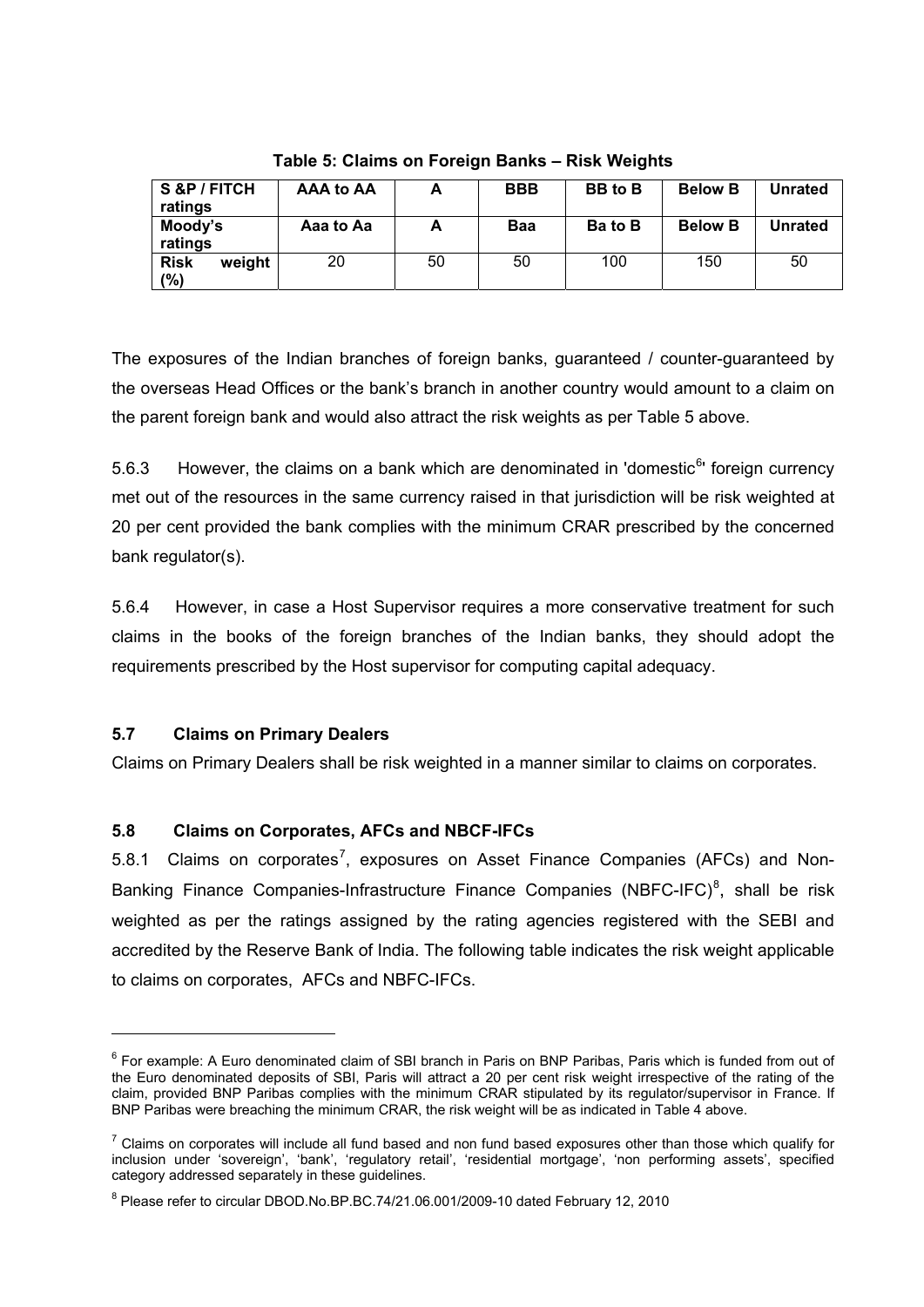| Domestic rating<br>agencies | AAA | AA | Α  | <b>BBB</b> | <b>BB&amp;</b><br>below | <b>Unrated</b> |
|-----------------------------|-----|----|----|------------|-------------------------|----------------|
| Risk weight (%)             | 20  | 30 | 50 | 100        | 150                     | 100            |

**Table 6: Part A – Long term Claims on Corporates – Risk Weights** 

**Table 6 : Part B - Short Term Claims on Corporates - Risk Weights**

|                      | <b>Risk Weights</b> |               |                |        |
|----------------------|---------------------|---------------|----------------|--------|
| <b>CARE</b>          | <b>CRISIL</b>       | <b>Fitch</b>  | <b>ICRA</b>    | $(\%)$ |
| PR <sub>1+</sub>     | $P1+$               | $F1+(ind)$    | $A1+$          | 20     |
| PR <sub>1</sub>      | P <sub>1</sub>      | $F1$ (ind)    | A <sub>1</sub> | 30     |
| PR <sub>2</sub>      | P <sub>2</sub>      | $F2$ (ind)    | A2             | 50     |
| PR <sub>3</sub>      | P <sub>3</sub>      | $F3$ (ind)    | A <sub>3</sub> | 100    |
| <b>PR4 &amp; PR5</b> | P 4 & P5            | $F4/F5$ (ind) | A4 / A5        | 150    |
| Unrated              | Unrated             | Unrated       | Unrated        | 100    |

## **Note:**

Risk weight on claims on AFCs would continue to be governed by credit rating of the AFCs, except that claims that attract a risk weight of 150 per cent under NCAF shall be reduced to a level of 100 per cent.

No claim on an unrated corporate may be given a risk weight preferential to that assigned to its sovereign of incorporation.

5.8.2 The Reserve Bank may increase the standard risk weight for unrated claims where a higher risk weight is warranted by the overall default experience. As part of the supervisory review process, the Reserve Bank would also consider whether the credit quality of unrated corporate claims held by individual banks should warrant a standard risk weight higher than 100 per cent.

5.8.3 With a view to reflect a higher element of inherent risk which may be latent in entities whose obligations have been subjected to re-structuring / re-scheduling either by banks on their own or along with other bankers / creditors, the unrated standard / performing claims on these entities should be assigned a higher risk weight until satisfactory performance under the revised payment schedule has been established for one year from the date when the first payment of interest / principal falls due under the revised schedule. The applicable risk weights will be 125 per cent.

5.8.4 The claims on non-resident corporates will be risk weighted as under as per the ratings assigned by international rating agencies.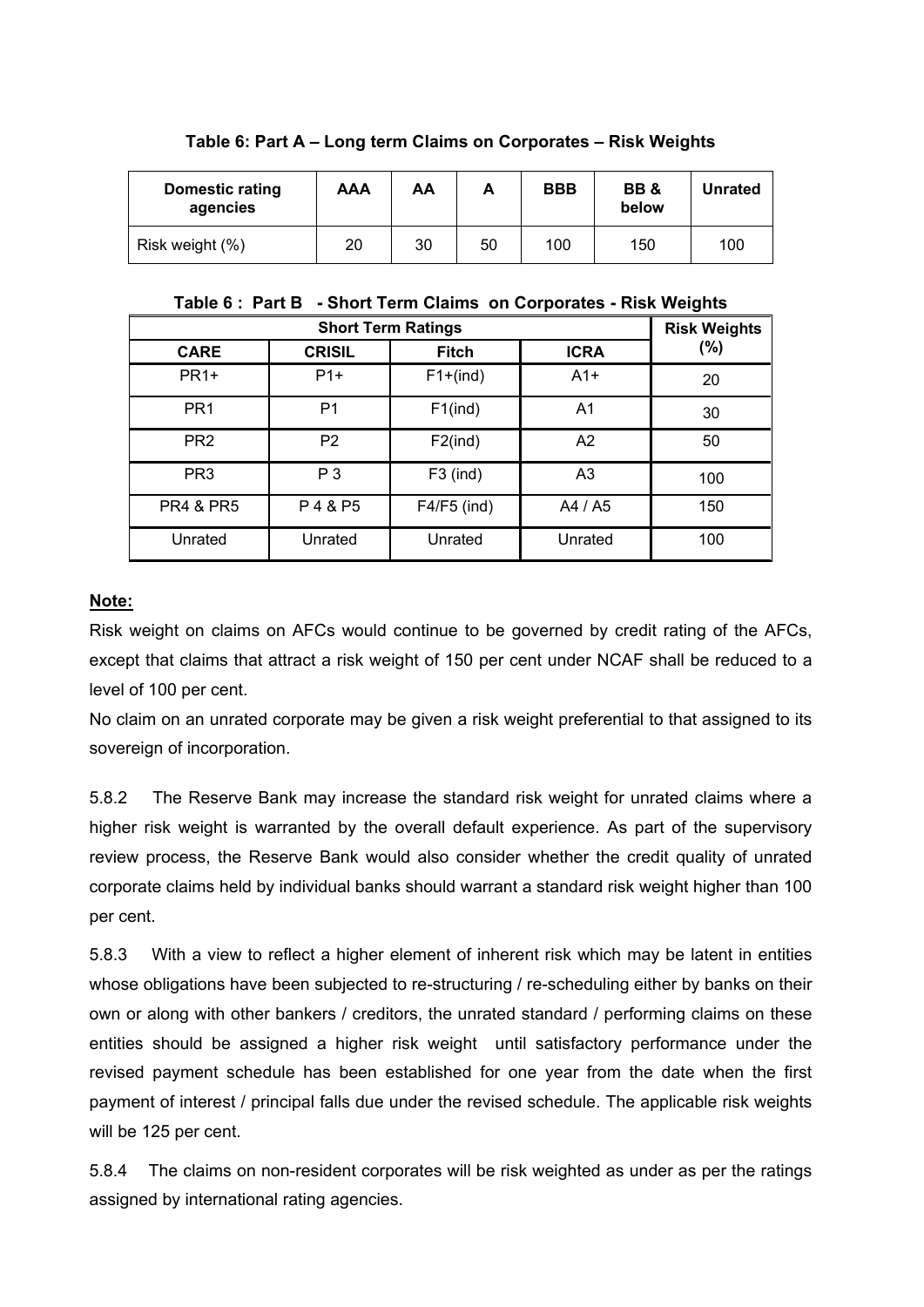| <b>S&amp;P/</b><br><b>Fitch</b><br><b>Ratings</b> | AAA to AA | A  | <b>BBB</b> to BB | <b>Below BB</b> | <b>Unrated</b> |
|---------------------------------------------------|-----------|----|------------------|-----------------|----------------|
| Moody's<br>ratings                                | Aaa to Aa | A  | <b>Baa to Ba</b> | <b>Below Ba</b> | <b>Unrated</b> |
| <b>RW</b> (%)                                     | 20        | 50 | 100              | 150             | 100            |

**Table 7: Claims on Non-Resident Corporates – Risk Weights** 

## **5.9 Claims included in the Regulatory Retail Portfolios**

5.9.1 Claims (include both fund-based and non-fund based) that meet all the four criteria listed below in paragraph 5.9.3 may be considered as retail claims for regulatory capital purposes and included in a regulatory retail portfolio. Claims included in this portfolio shall be assigned a risk-weight of 75 per cent, except as provided in paragraph 5.12 below for non performing assets.

5.9.2 The following claims, both fund based and non fund based, shall be excluded from the regulatory retail portfolio:

- (a) Exposures by way of investments in securities (such as bonds and equities), whether listed or not;
- (b) Mortgage Loans to the extent that they qualify for treatment as claims secured by residential property<sup>[9](#page-21-0)</sup> or claims secured by commercial real estate<sup>[1](#page-21-1)0</sup>;
- (c) Loans and Advances to bank's own staff which are fully covered by superannuation benefits and / or mortgage of flat/ house:
- (d) Consumer Credit, including Personal Loans and credit card receivables;
- (e) Capital Market Exposures;
- (f) Venture Capital Funds.

## 5.9.3 Qualifying Criteria

(i) *Orientation Criterion* - The exposure (both fund-based and non fund-based) is to an individual person or persons or to a small business; Person under this clause would mean any legal person capable of entering into contracts and would include but not be restricted to individual, HUF, partnership firm, trust, private limited companies, public limited companies, co-operative societies etc. Small business is one where the total average annual turnover is less than Rs. 50 crore. The turnover criterion will be linked to the average of the last three years in the case of existing entities; projected turnover in the case of new entities; and both actual and projected turnover for entities which are yet to complete three years.

1

<span id="page-21-0"></span><sup>&</sup>lt;sup>9</sup> Mortgage loans qualifying for treatment as 'claims secured by residential property' are defined in paragraph 5.10 below.

<span id="page-21-1"></span><sup>&</sup>lt;sup>10</sup> As defined in paragraph 5.11.1 below.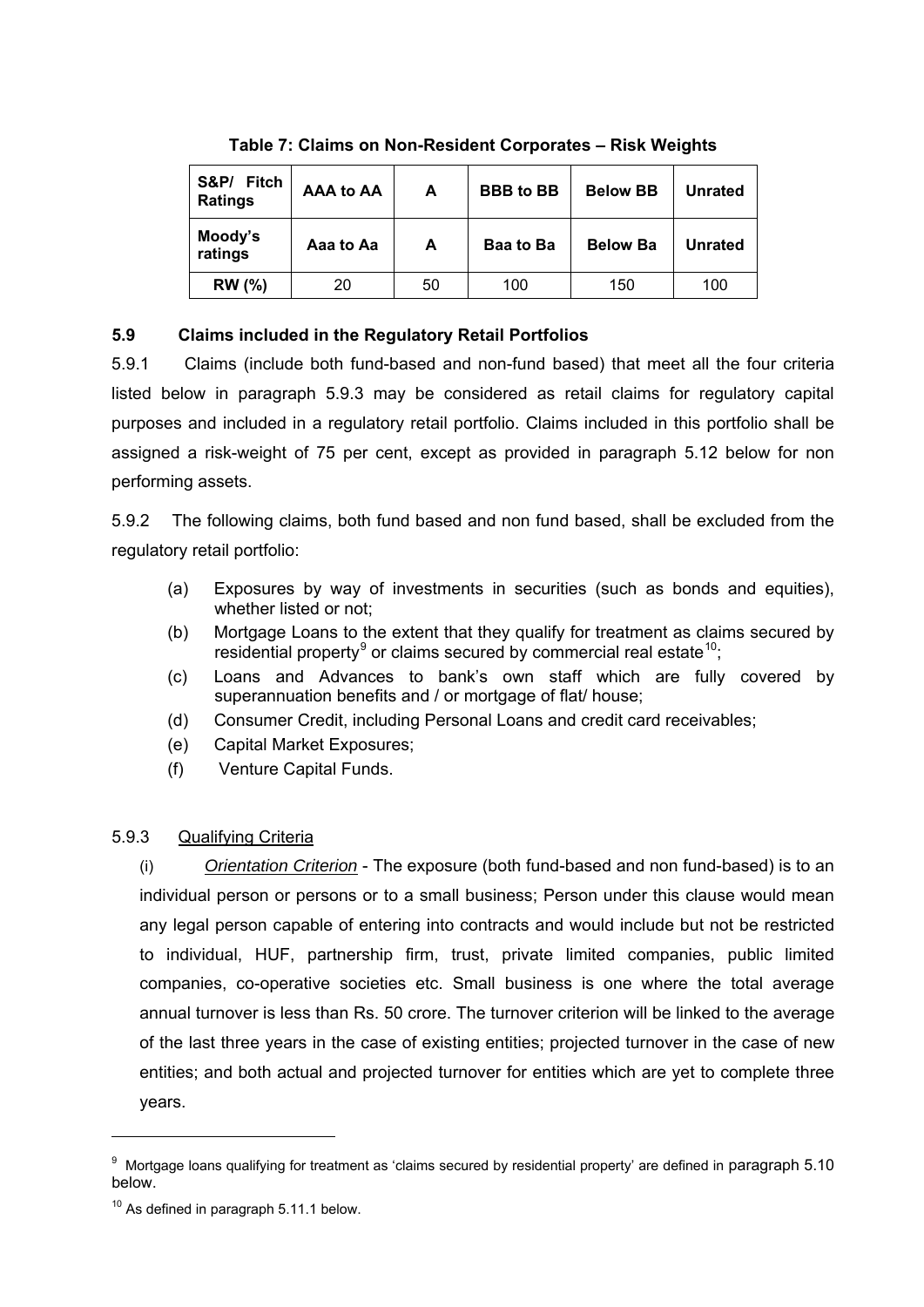(ii) *Product Criterion* - The exposure (both fund-based and non fund-based) takes the form of any of the following: revolving credits and lines of credit (including overdrafts), term loans and leases (e.g. instalment loans and leases, student and educational loans) and small business facilities and commitments.

(iii) *Granularity Criterion* - Banks must ensure that the regulatory retail portfolio is sufficiently diversified to a degree that reduces the risks in the portfolio, warranting the 75 per cent risk weight. One way of achieving this is that no aggregate exposure to one counterpart should exceed 0.2 per cent of the overall regulatory retail portfolio. '*Aggregate exposure***'** means gross amount (i.e. not taking any benefit for credit risk mitigation into account) of all forms of debt exposures (e.g. loans or commitments) that individually satisfy the three other criteria. In addition, '*one counterpart*' means one or several entities that may be considered as a single beneficiary (e.g. in the case of a small business that is affiliated to another small business, the limit would apply to the bank's aggregated exposure on both businesses). While banks may appropriately use the group exposure concept for computing aggregate exposures, they should evolve adequate systems to ensure strict adherence with this criterion. NPAs under retail loans are to be excluded from the overall regulatory retail portfolio when assessing the granularity criterion for risk-weighting purposes.

(iv) *Low value of individual exposures -* The maximum aggregated retail exposure to one counterpart should not exceed the absolute threshold limit of Rs. 5 crore.

5.9.4 For the purpose of ascertaining compliance with the absolute threshold, exposure would mean sanctioned limit or the actual outstanding, whichever is higher, for all fund based and non-fund based facilities, including all forms of off-balance sheet exposures. In the case of term loans and EMI based facilities, where there is no scope for redrawing any portion of the sanctioned amounts, exposure shall mean the actual outstanding.

5.9.5 The RBI would evaluate at periodic intervals the risk weight assigned to the retail portfolio with reference to the default experience for these exposures. As part of the supervisory review process, the RBI would also consider whether the credit quality of regulatory retail claims held by individual banks should warrant a standard risk weight higher than 75 per cent.

#### **5.10 Claims secured by Residential Property**

5.10.1 Lending to individuals meant for acquiring residential property which are fully secured by mortgages on the residential property that is or will be occupied by the borrower, or that is rented, shall be risk weighted as indicated below, provided the loan to value ratio (LTV) is not more than 75 per cent, based on Board approved valuation policy. LTV ratio should be computed as a percentage with total outstanding in the account (viz. "principal + accrued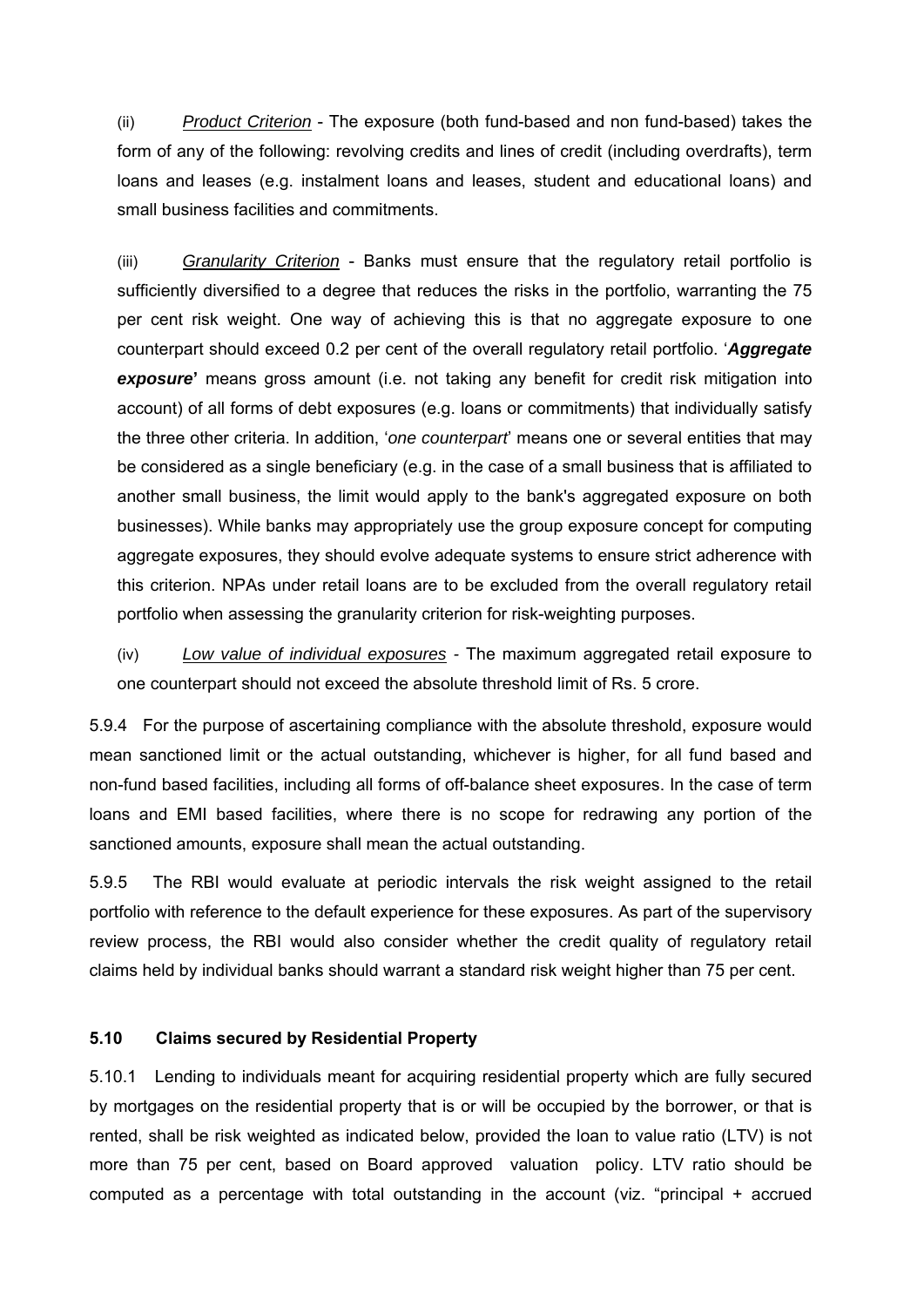interest + other charges pertaining to the loan" without any netting) in the numerator and the realisable value of the residential property mortgaged to the bank in the denominator.

| Amount of Ioan                  | Risk weight (%) |
|---------------------------------|-----------------|
| Up to Rs.30 lakh                | 50              |
| Rs. 30 lakh and above but below | 75              |
| Rs. 75 lakh                     |                 |

5.10.2 Lending for acquiring residential property below Rs. 75 lakh, having LTV ratio of more than 75 per cent, will attract a risk weight of 100 per cent.

5.10.3 The risk weight for residential housing loans of Rs. 75 lakh and above, irrespective of the LTV ratio, will be 125 per cent to prevent excessive speculation in the high value housing segment.

5.10.4 All other claims secured by residential property would attract the higher of the risk weight applicable to the counterparty or to the purpose for which the bank has extended finance.

5.10.5 Restructured housing loans should be risk weighted with an additional risk weight of 25 per cent to the risk weights prescribed above.

5.10.6 Loans / exposures to intermediaries for on-lending will not be eligible for inclusion under claims secured by residential property but will be treated as claims on corporates or claims included in the regulatory retail portfolio as the case may be.

5.10.7 Investments in mortgage backed securities (MBS) backed by exposures as at paragraph 5.10.1 above will be governed by the guidelines pertaining to securitisation exposures (c.f. paragraph 5.16 below).

#### **5.11 Claims classified as Commercial Real Estate Exposure**

5.11.1 Commercial Real Estate exposure is defined as per the guidelines issued vide our circular DBOD.No.BP.BC.42/08.12.015/2009-10 dated September 9, 2009.

5.11.2 Claims mentioned above will attract a risk weight of 100 per cent.

5.11.3 Investments in mortgage backed securities (MBS) backed by exposures as at paragraph 5.11.1 above will be governed by the guidelines pertaining to securitisation exposures c.f. paragraph 5.16 below.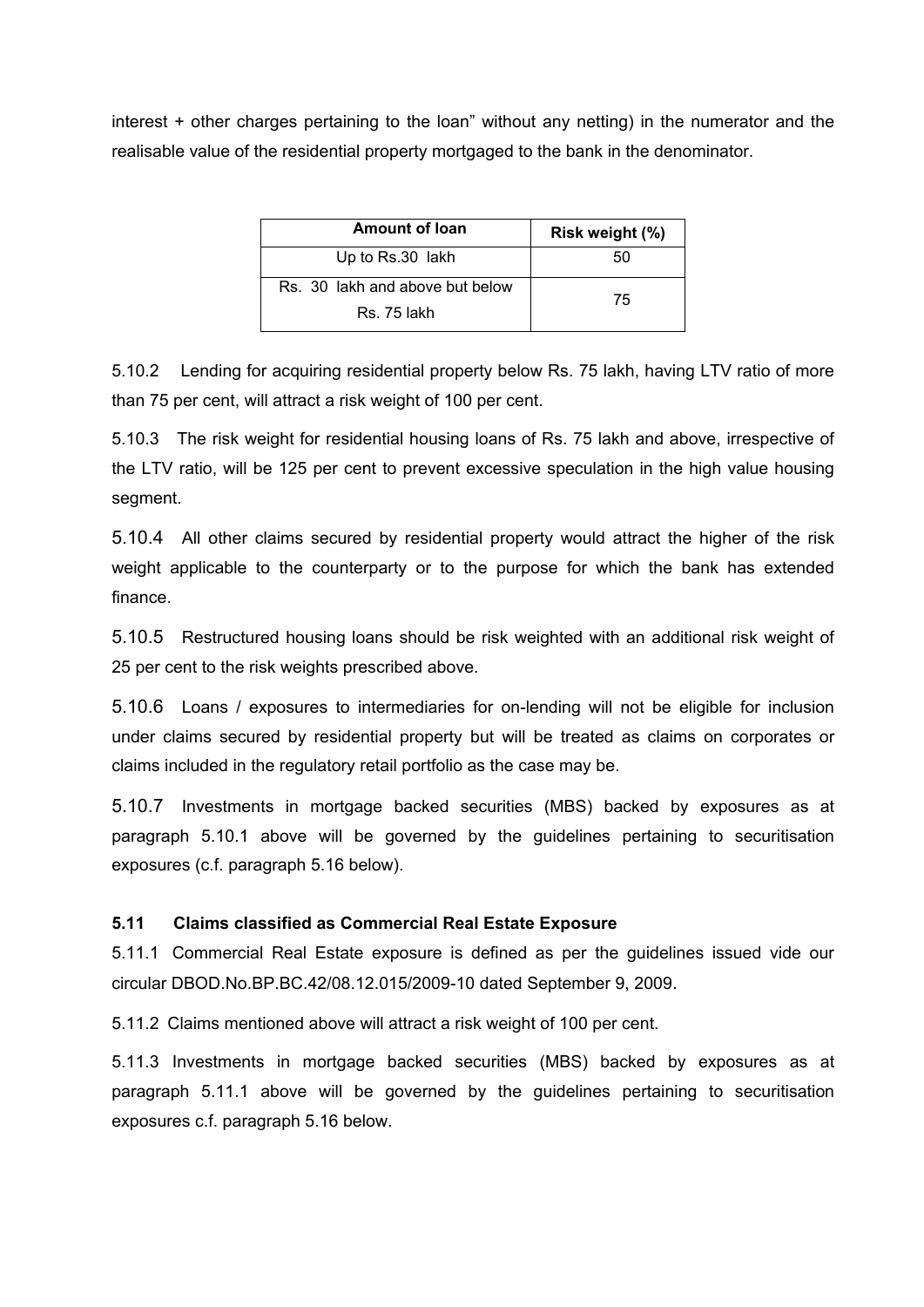## **5.12 Non-performing Assets (NPAs)**

5.12.1 The unsecured portion of NPA (other than a qualifying residential mortgage loan which is addressed in paragraph 5.12.6), net of specific provisions (including partial write-offs), will be risk-weighted as follows:

- (i) 150 per cent risk weight when specific provisions are less than 20 per cent of the outstanding amount of the NPA ;
- (ii) 100 per cent risk weight when specific provisions are at least 20 per cent of the outstanding amount of the NPA ;
- (iii) 50 per cent risk weight when specific provisions are at least 50 per cent of the outstanding amount of the NPA

5.12.2 For the purpose of computing the level of specific provisions in NPAs for deciding the risk-weighting, all funded NPA exposures of a single counterparty (without netting the value of the eligible collateral) should be reckoned in the denominator.

5.12.3 For the purpose of defining the secured portion of the NPA, eligible collateral will be the same as recognised for credit risk mitigation purposes (paragraphs 7.3.5). Hence, other forms of collateral like land, buildings, plant, machinery, current assets, etc. will not be reckoned while computing the secured portion of NPAs for capital adequacy purposes.

5.12.4 In addition to the above, where a NPA is fully secured by the following forms of collateral that are not recognised for credit risk mitigation purposes, either independently or along with other eligible collateral a 100 per cent risk weight may apply, net of specific provisions, when provisions reach 15 per cent of the outstanding amount:

- (i) Land and building which are valued by an expert valuer and where the valuation is not more than three years old, and
- (ii) Plant and machinery in good working condition at a value not higher than the depreciated value as reflected in the audited balance sheet of the borrower, which is not older than eighteen months.

5.12.5 The above collaterals (mentioned in paragraph 5.12.4) will be recognized only where the bank is having clear title to realize the sale proceeds thereof and can appropriate the same towards the amounts due to the bank. The bank's title to the collateral should be well documented. These forms of collaterals are not recognised anywhere else under the standardised approach.

5.12.6 Claims secured by residential property, as defined in paragraph 5.10.1, which are NPA will be risk weighted at 100 per cent net of specific provisions. If the specific provisions in such loans are at least 20 per cent but less than 50 per cent of the outstanding amount, the risk weight applicable to the loan net of specific provisions will be 75 per cent. If the specific provisions are 50 per cent or more the applicable risk weight will be 50 per cent.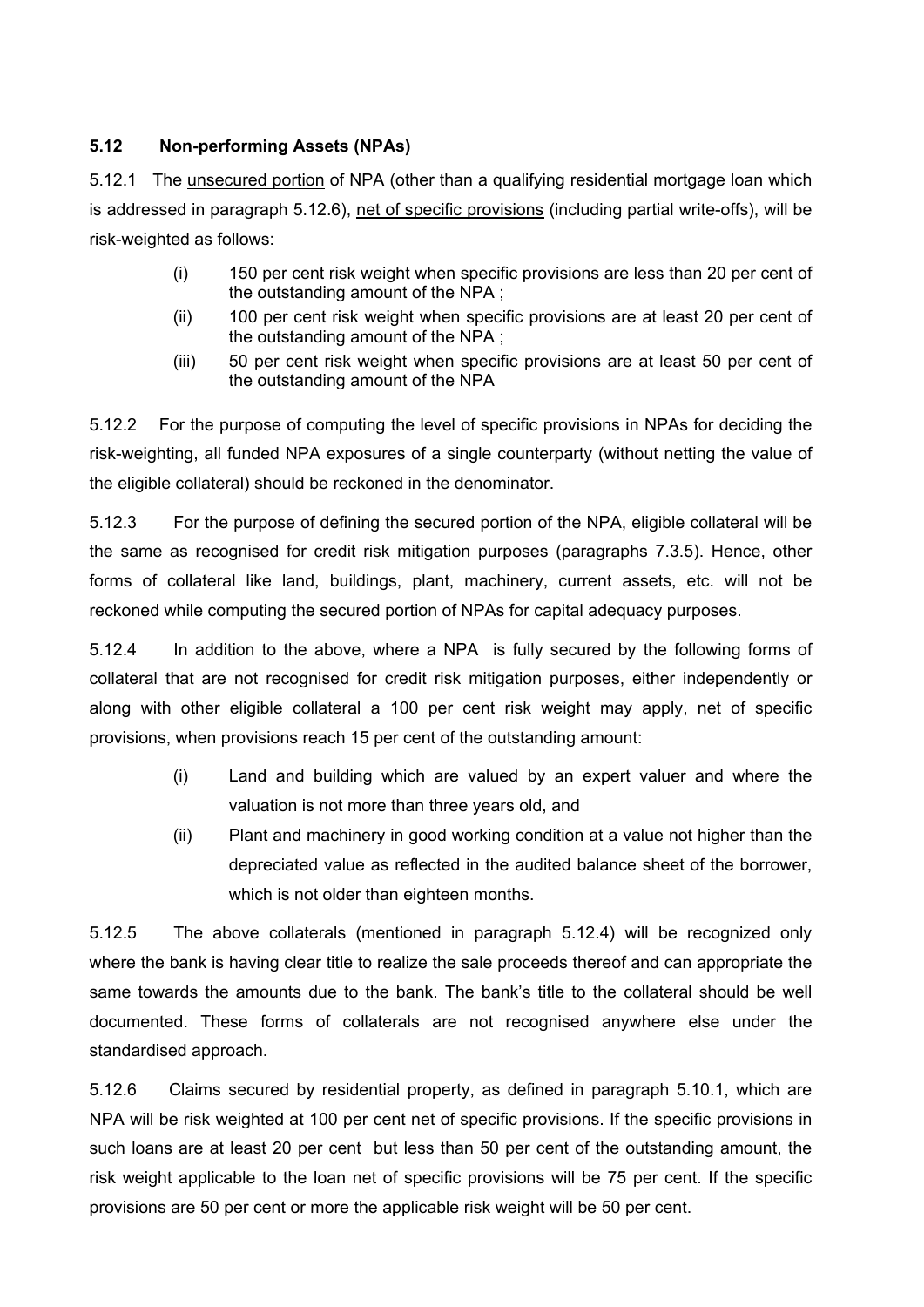#### **5.13 Specified Categories**

5.13.1 Fund based and non-fund based claims on Venture Capital Funds, which are considered as high risk exposures, will attract a higher risk weight of 150 per cent:

5.13.2 Reserve Bank may, in due course, decide to apply a 150 per cent or higher risk weight reflecting the higher risks associated with any other claim that may be identified as a high risk exposure.

5.13.3 Consumer credit, including personal loans and credit card receivables but excluding educational loans, will attract a higher risk weight of 125 per cent or higher, if warranted by the external rating (or, the lack of it) of the counterparty. As gold and gold jewellery are eligible financial collateral, the counterparty exposure in respect of personal loans secured by gold and gold jewellery will be worked out under the comprehensive approach as per paragraph 7.3.4. The 'exposure value after risk mitigation' shall attract the risk weight of 125 per cent.

5.13.4 'Capital market exposures' will attract a 125 per cent risk weight or risk weight warranted by external rating (or lack of it) of the counterparty, **whichever is higher.** 

5.13.5 The claims on rated as well as unrated 'Non-deposit Taking Systemically Important Non-Banking Financial Companies (NBFC-ND-SI), other than AFCs and NBFC-IFCs, regardless of the amount of claim, shall be uniformly risk weighted at 100 per cent. (For risk weighting claims on AFCs and NBFC-IFCs<sup>[1](#page-25-0)1</sup>, please refer to paragraph 5.8.1)

 5.13.6 All investments in the paid up equity of non-financial entities, which are not consolidated for capital purposes with the bank, shall be assigned a 125 per cent risk weight.

5.13.7 All Investments in the paid up equity of financial entities (other than banks, which are covered under paragraph 5.6), which are not consolidated for capital purposes with the bank, where such investment is upto 30 per cent of the equity of the investee entity, shall be assigned a 125 per cent risk weight or a risk weight warranted by the external rating (or the lack of it) of the counterparty, whichever is higher. The investment in paid up equity of financial entities, which are specifically exempted from 'capital market exposure', shall be assigned a 100 percent risk weight.

5.13.8 Bank's investments in the non-equity capital eligible instruments of other banks should be risk weighted as prescribed in paragraph 5.6.1

## **5.14 Other Assets**

1

5.14.1 Loans and advances to bank's own staff which are fully covered by superannuation

<span id="page-25-0"></span><sup>&</sup>lt;sup>11</sup> Please refer to circular DBOD.No.BP.BC.74/21.06.001/2009-10 dated February 12, 2010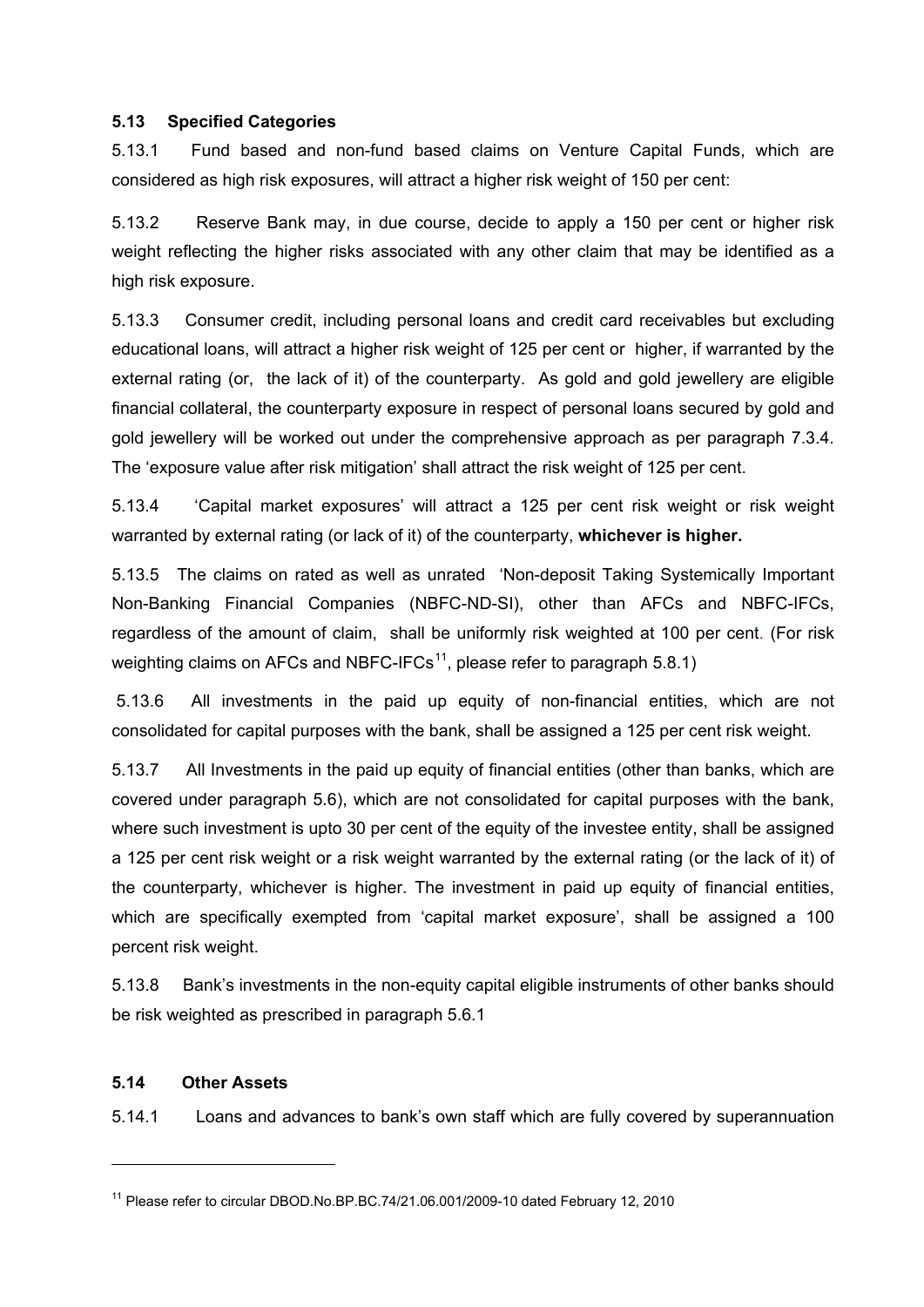benefits and/or mortgage of flat/ house will attract a 20 per cent risk weight. Since flat / house is not an eligible collateral and since banks normally recover the dues by adjusting the superannuation benefits only at the time of cessation from service, the concessional risk weight shall be applied without any adjustment of the outstanding amount. In case a bank is holding eligible collateral in respect of amounts due from a staff member, the outstanding amount in respect of that staff member may be adjusted to the extent permissible, as indicated in paragraph 7 below.

5.14.2 Other loans and advances to bank's own staff will be eligible for inclusion under regulatory retail portfolio and will therefore attract a 75 per cent risk weight.

5.14.3 The deposits kept by banks with the CCPs will attract risk weights appropriate to the nature of the CCPs. In the case of Clearing Corporation of India Limited (CCIL), the risk weight will be 20 per cent and for other CCPs, it will be according to the ratings assigned to these entities.

5.14.4 All other assets will attract a uniform risk weight of 100 per cent.

## **5.15 Off-Balance Sheet Items**

#### 5.15.1 General

- i) The total risk weighted off-balance sheet credit exposure is calculated as the sum of the risk-weighted amount of the market related and non-market related off-balance sheet items. The risk-weighted amount of an off-balance sheet item that gives rise to credit exposure is generally calculated by means of a two-step process:
	- (a) the notional amount of the transaction is converted into a credit equivalent amount, by multiplying the amount by the specified credit conversion factor or by applying the current exposure method, and
	- (b) the resulting credit equivalent amount is multiplied by the risk weight applicable to the counterparty or to the purpose for which the bank has extended finance or the type of asset, whichever is higher.
- ii) Where the off-balance sheet item is secured by eligible collateral or guarantee, the credit risk mitigation guidelines detailed in paragraph 7 may be applied.

#### 5.15.2 Non-market-related Off Balance Sheet Items

- i) The credit equivalent amount in relation to a non-market related off-balance sheet item like, direct credit substitutes, trade and performance related contingent items and commitments with certain drawdown, other commitments, etc. will be determined by multiplying the contracted amount of that particular transaction by the relevant credit conversion factor (CCF).
- ii) Where the non-market related off-balance sheet item is an undrawn or partially undrawn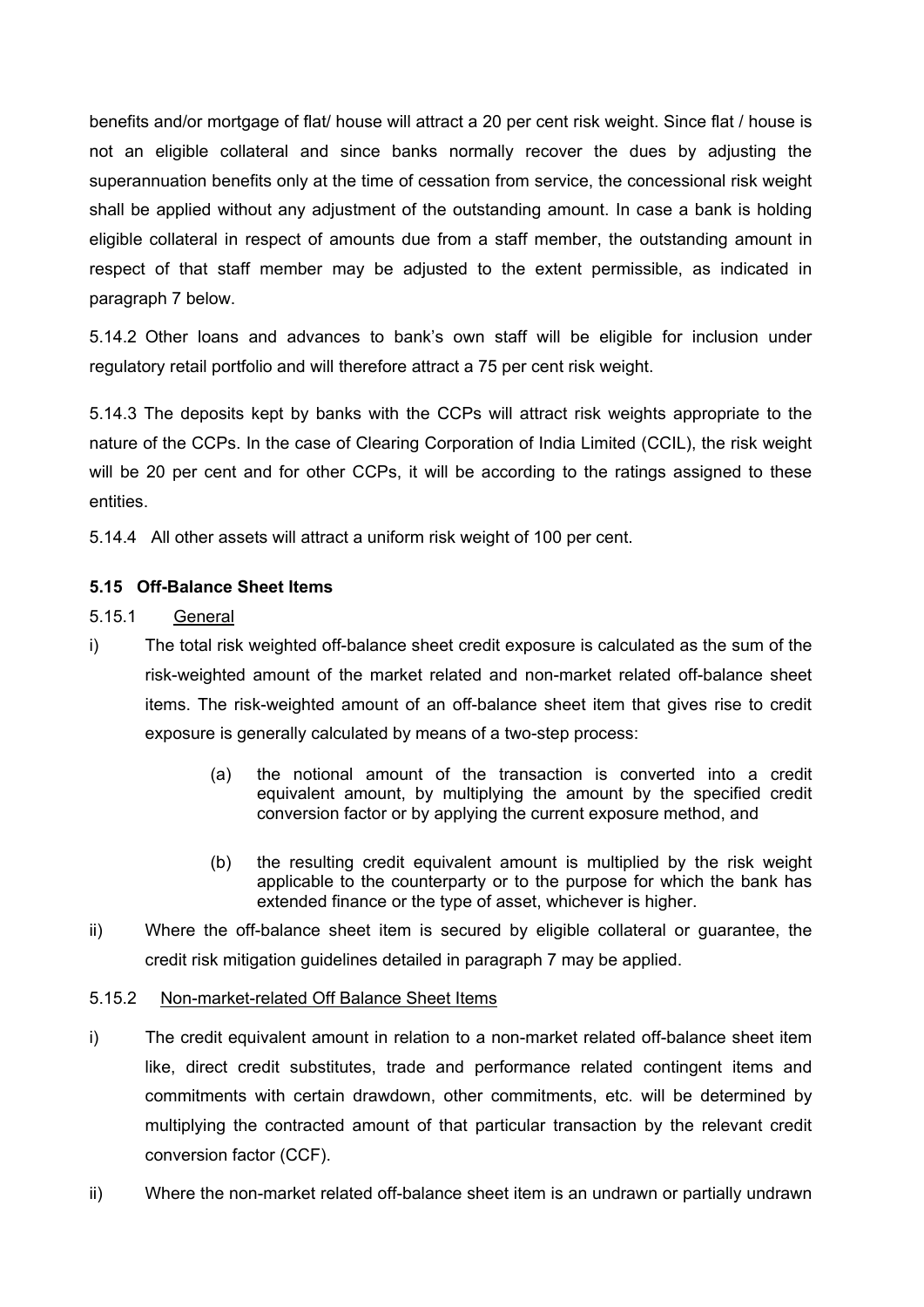fund-based facility<sup>[1](#page-27-0)2</sup>, the amount of undrawn commitment to be included in calculating the off-balance sheet non-market related credit exposures is the maximum unused portion of the commitment that could be drawn during the remaining period to maturity. Any drawn portion of a commitment forms a part of bank's on-balance sheet credit exposure.

- iii) In the case of irrevocable commitments to provide off-balance sheet facilities, the original maturity will be measured from the commencement of the commitment until the time the associated facility expires. For example an irrevocable commitment with an original maturity of 12 months, to issue a 6 month documentary letter of credit, is deemed to have an original maturity of 18 months. Irrevocable commitments to provide off-balance sheet facilities should be assigned the lower of the two applicable credit conversion factors. For example, an irrevocable commitment with an original maturity of 15 months (50 per cent - CCF) to issue a six month documentary letter of credit (20 per cent - CCF) would attract the lower of the CCF i.e., the CCF applicable to the documentary letter of credit viz. 20 per cent.
- iv) The credit conversion factors for non-market related off-balance sheet transactions are as under:

1

<span id="page-27-0"></span><sup>&</sup>lt;sup>12</sup> For example: (a) In the case of a cash credit facility for Rs.100 lakh (which is not unconditionally cancellable) where the drawn portion is Rs. 60 lakh, the undrawn portion of Rs. 40 lakh will attract a CCF of 20 per cent (since the CC facility is subject to review / renewal normally once a year). The credit equivalent amount of Rs. 8 lakh (20 % of Rs.40 lakh) will be assigned the appropriate risk weight as applicable to the counterparty / rating to arrive at the risk weighted asset for the undrawn portion. The drawn portion (Rs. 60 lakh) will attract a risk weight as applicable to the counterparty / rating.

<sup>(</sup>b) A TL of Rs. 700 cr is sanctioned for a large project which can be drawn down in stages over a three year period. The terms of sanction allow draw down in three stages – Rs. 150 cr in Stage I, Rs. 200 cr in Stage II and Rs. 350 cr in Stage III, where the borrower needs the bank's explicit approval for draw down under Stages II and III after completion of certain formalities. If the borrower has drawn already Rs. 50 cr under Stage I, then the undrawn portion would be computed with reference to Stage I alone i.e., it will be Rs.100 cr. If Stage I is scheduled to be completed within one year, the CCF will be 20% and if it is more than one year then the applicable CCF will be 50 per cent.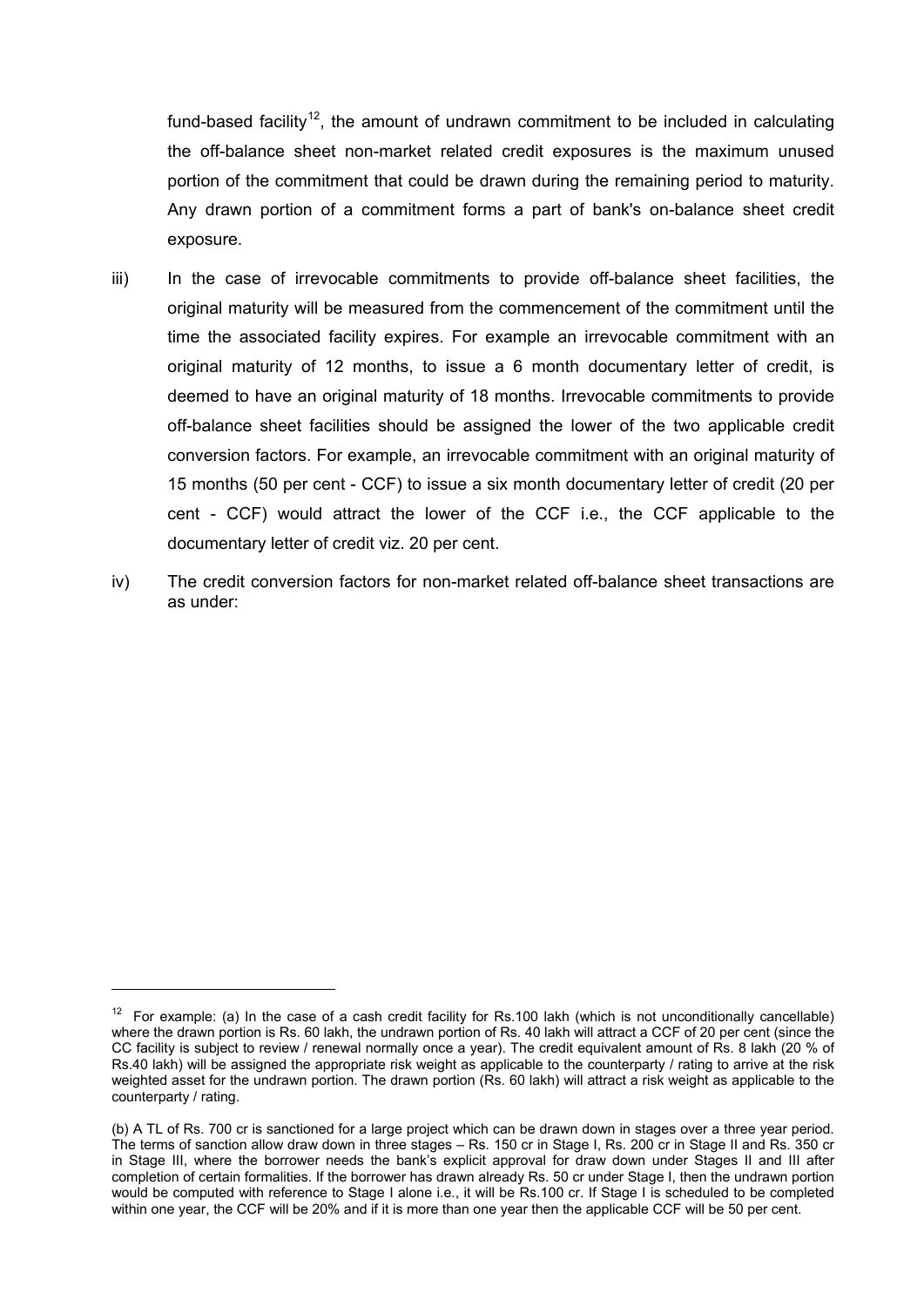| Sr. |                                                                                                                                                   | <b>Credit</b>     |
|-----|---------------------------------------------------------------------------------------------------------------------------------------------------|-------------------|
| No. | <b>Instruments</b>                                                                                                                                | <b>Conversion</b> |
| 1.  | Direct credit substitutes e.g. general guarantees of indebtedness                                                                                 | Factor (%)<br>100 |
|     | (including standby L/Cs serving as financial guarantees for loans and                                                                             |                   |
|     | securities, credit enhancements, liquidity facilities for securitisation                                                                          |                   |
|     | transactions), and acceptances (including endorsements with the                                                                                   |                   |
|     | character of acceptance).                                                                                                                         |                   |
|     | (i.e., the risk of loss depends on the credit worthiness of the                                                                                   |                   |
|     | counterparty or the party against whom a potential claim is acquired)                                                                             |                   |
| 2.  | Certain transaction-related contingent items (e.g. performance bonds,                                                                             | 50                |
|     | bid bonds, warranties, indemnities and standby letters of credit related                                                                          |                   |
|     | to particular transaction).                                                                                                                       |                   |
| 3.  | Short-term self-liquidating trade letters of credit arising from the<br>movement of goods (e.g. documentary credits collateralised by the         | 20                |
|     | underlying shipment) for both issuing bank and confirming bank.                                                                                   |                   |
| 4.  | Sale and repurchase agreement and asset sales with recourse, where                                                                                | 100               |
|     | the credit risk remains with the bank.                                                                                                            |                   |
|     | (These items are to be risk weighted according to the type of asset and                                                                           |                   |
|     | not according to the type of counterparty with whom the transaction                                                                               |                   |
|     | has been entered into.)                                                                                                                           |                   |
| 5.  | Forward asset purchases, forward deposits and partly paid shares and                                                                              | 100               |
|     | securities, which represent commitments with certain drawdown.<br>(These items are to be risk weighted according to the type of asset and         |                   |
|     | not according to the type of counterparty with whom the transaction                                                                               |                   |
|     | has been entered into.)                                                                                                                           |                   |
| 6   | Lending of banks' securities or posting of securities as collateral by                                                                            | 100               |
|     | banks, including instances where these arise out of repo style                                                                                    |                   |
|     | transactions (i.e., repurchase / reverse repurchase and securities                                                                                |                   |
|     | lending / securities borrowing transactions)                                                                                                      |                   |
| 7.  | Note issuance facilities and revolving / non-revolving underwriting<br>facilities.                                                                | 50                |
| 8   | Commitments with certain drawdown                                                                                                                 | 100               |
| 9.  | Other commitments (e.g., formal standby facilities and credit lines) with                                                                         |                   |
|     | an original maturity of                                                                                                                           |                   |
|     | up to one year<br>a)                                                                                                                              | 20                |
|     | b)<br>over one year.                                                                                                                              | 50                |
|     | Similar commitments that are unconditionally cancellable at any time                                                                              | $\Omega$          |
|     | by the bank without prior notice or that effectively provide for automatic<br>cancellation due to deterioration in a borrower's credit worthiness |                   |
| 10. | Take-out Finance in the books of taking-over institution                                                                                          |                   |
|     | (i) Unconditional take-out finance                                                                                                                | 100               |
|     | (ii) Conditional take-out finance                                                                                                                 | 50                |
|     |                                                                                                                                                   |                   |

## **Table 8: Credit Conversion Factors – Non-market related Off-Balance Sheet Items**

v) In regard to non-market related off-balance sheet items, the following transactions with non-bank counterparties will be treated as claims on banks:

 $\mathbf{I}$ 

- Guarantees issued by banks against the counter guarantees of other banks.
- Rediscounting of documentary bills discounted by other banks and bills discounted by banks which have been accepted by another bank will be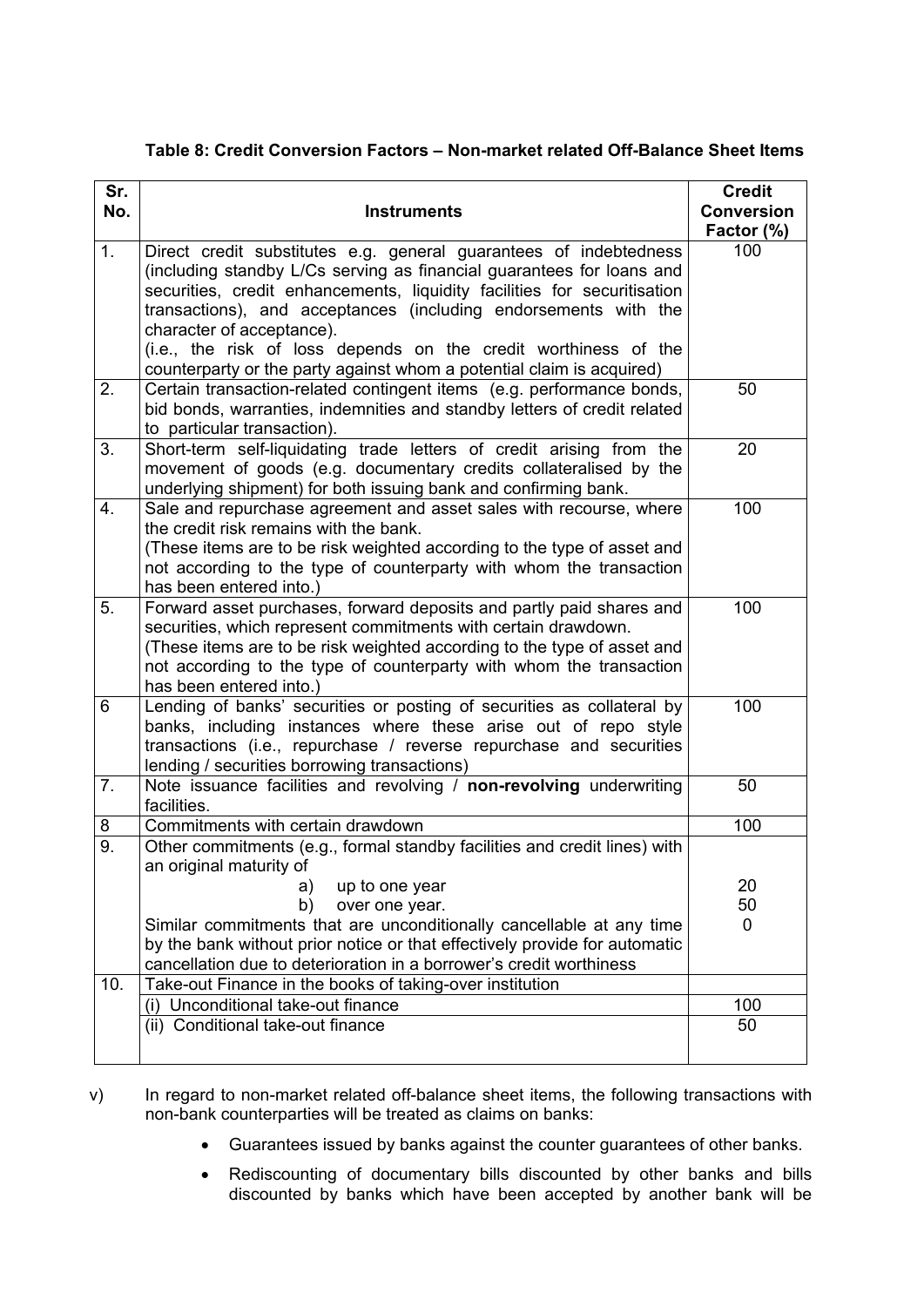treated as a funded claim on a bank.

In all the above cases banks should be fully satisfied that the risk exposure is in fact on the other bank. If they are satisfied that the exposure is on the other bank they may assign these exposures the risk weight applicable to banks as detailed in paragraph 5.6.

vi) Issue of Irrevocable Payment Commitment by banks to various Stock Exchanges on behalf of Mutual Funds and FIIs is a financial guarantee with a Credit Conversion Factor (CCF) of 100. However, capital will have to be maintained only on exposure which is reckoned as CME, i.e. 50% of the amount, because the rest of the exposure is deemed to have been covered by cash/securities which are admissible risk mitigants as per Basel II. Thus, capital is to be maintained on the amount taken for CME and the risk weight would be 125% thereon.

#### 5.15.3 Market related Off-Balance Sheet Items

- i) In calculating the risk weighted off-balance sheet credit exposures arising from market related off-balance sheet items for capital adequacy purposes, the bank should include all its market related transactions held in the banking and trading book which give rise to off-balance sheet credit risk.
- ii) The credit risk on market related off-balance sheet items is the cost to a bank of replacing the cash flow specified by the contract in the event of counterparty default. This would depend, among other things, upon the maturity of the contract and on the volatility of rates underlying the type of instrument.
- iii) Market related off-balance sheet items would include:
	- a) interest rate contracts including single currency interest rate swaps, basis swaps, forward rate agreements, and interest rate futures;
	- b) foreign exchange contracts, including contracts involving gold, includes cross currency swaps (including cross currency interest rate swaps), forward foreign exchange contracts, currency futures, currency options;
	- c) any other market related contracts specifically allowed by the Reserve Bank which give rise to credit risk.
- iv) Exemption from capital requirements is permitted for
	- a) foreign exchange (except gold) contracts which have an original maturity of 14 calendar days or less; and
	- b) instruments traded on futures and options exchanges which are subject to daily mark-to-market and margin payments.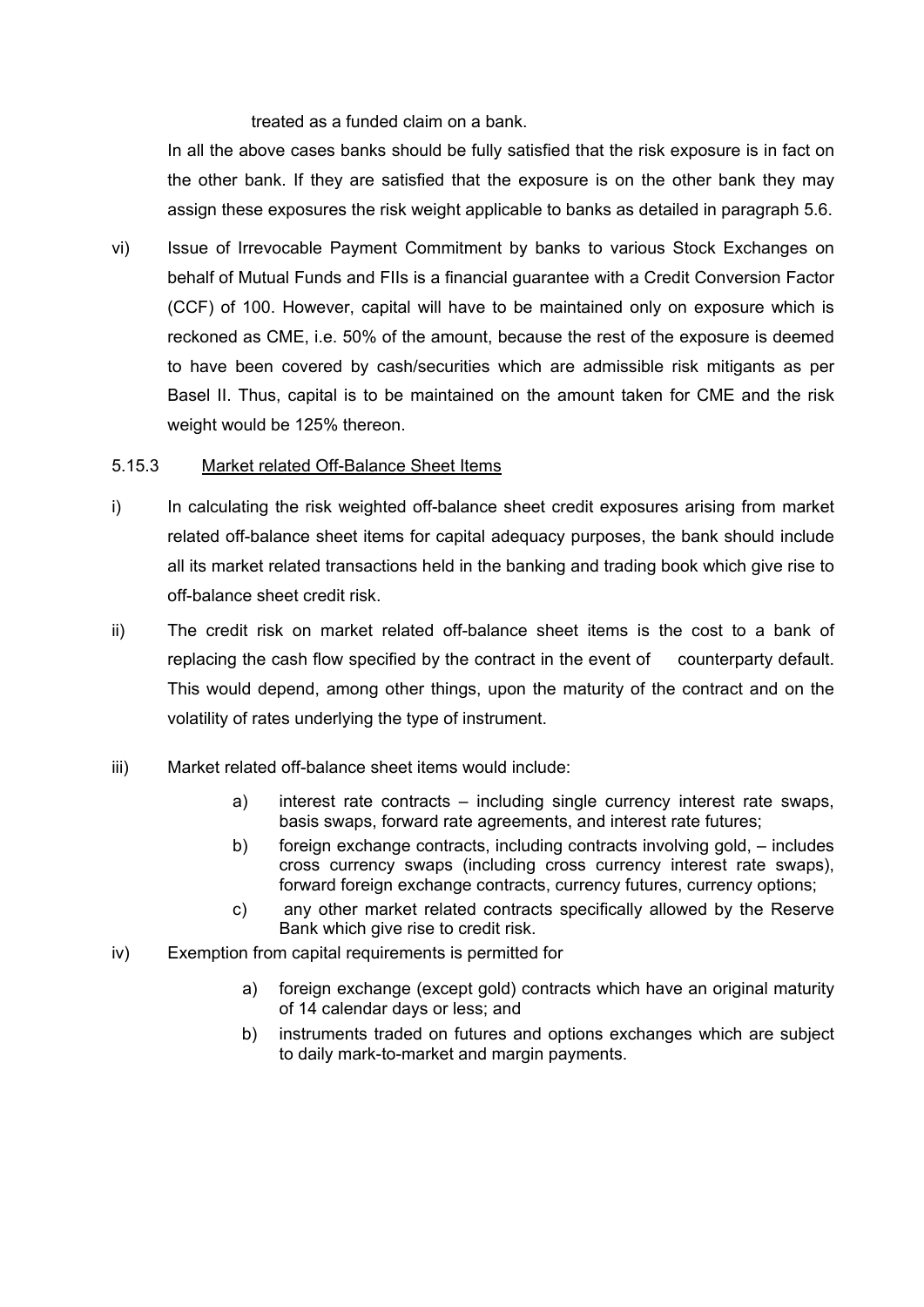v) The exposures to Central Counter Parties (CCPs), on account of derivatives trading and securities financing transactions (e.g. Collateralised Borrowing and Lending Obligations - CBLOs, Repos) outstanding against them will be assigned zero exposure value for counterparty credit risk, as it is presumed that the CCPs' exposures to their counterparties are fully collateralised on a daily basis, thereby providing protection for the CCP's credit risk exposures.

vi) A CCF of 100 per cent will be applied to the banks securities posted as collaterals with CCPs and the resultant off-balance sheet exposure will be assigned risk weights appropriate to the nature of the CCPs. In the case of Clearing Corporation of India Limited (CCIL), the risk weight will be 20 per cent and for other CCPs, it will be according to the ratings assigned to these entities.

vii) The credit equivalent amount of a market related off-balance sheet item, whether held in the banking book or trading book must be determined by the current exposure method.

#### 5.15.4 Current Exposure Method

- (i) The credit equivalent amount of a market related off-balance sheet transaction calculated using the current exposure method is the sum of current credit exposure and potential future credit exposure of these contracts. While computing the credit exposure banks may exclude 'sold options', provided the entire premium / fee or any other form of income is received / realised.
- (ii) Current credit exposure is defined as the sum of the positive mark-to-market value of these contracts. The Current Exposure Method requires periodical calculation of the current credit exposure by marking these contracts to market**,** thus capturing the current credit exposure.
- (iii) Potential future credit exposure is determined by multiplying the notional principal amount of each of these contracts irrespective of whether the contract has a zero, positive or negative mark-to-market value by the relevant add-on factor indicated below according to the nature and residual maturity of the instrument.

|                             | <b>Credit Conversion Factors (%)</b> |                                              |  |
|-----------------------------|--------------------------------------|----------------------------------------------|--|
|                             | <b>Interest Rate Contracts</b>       | <b>Exchange Rate Contracts &amp;</b><br>Gold |  |
| One year or less            | 0.50                                 | 2.00                                         |  |
| Over one year to five years | 1.00                                 | 10.00                                        |  |
| Over five years             | 3.00                                 | 15.00                                        |  |

#### **Table 9: Credit Conversion Factors for Market-Related Off-Balance Sheet Items**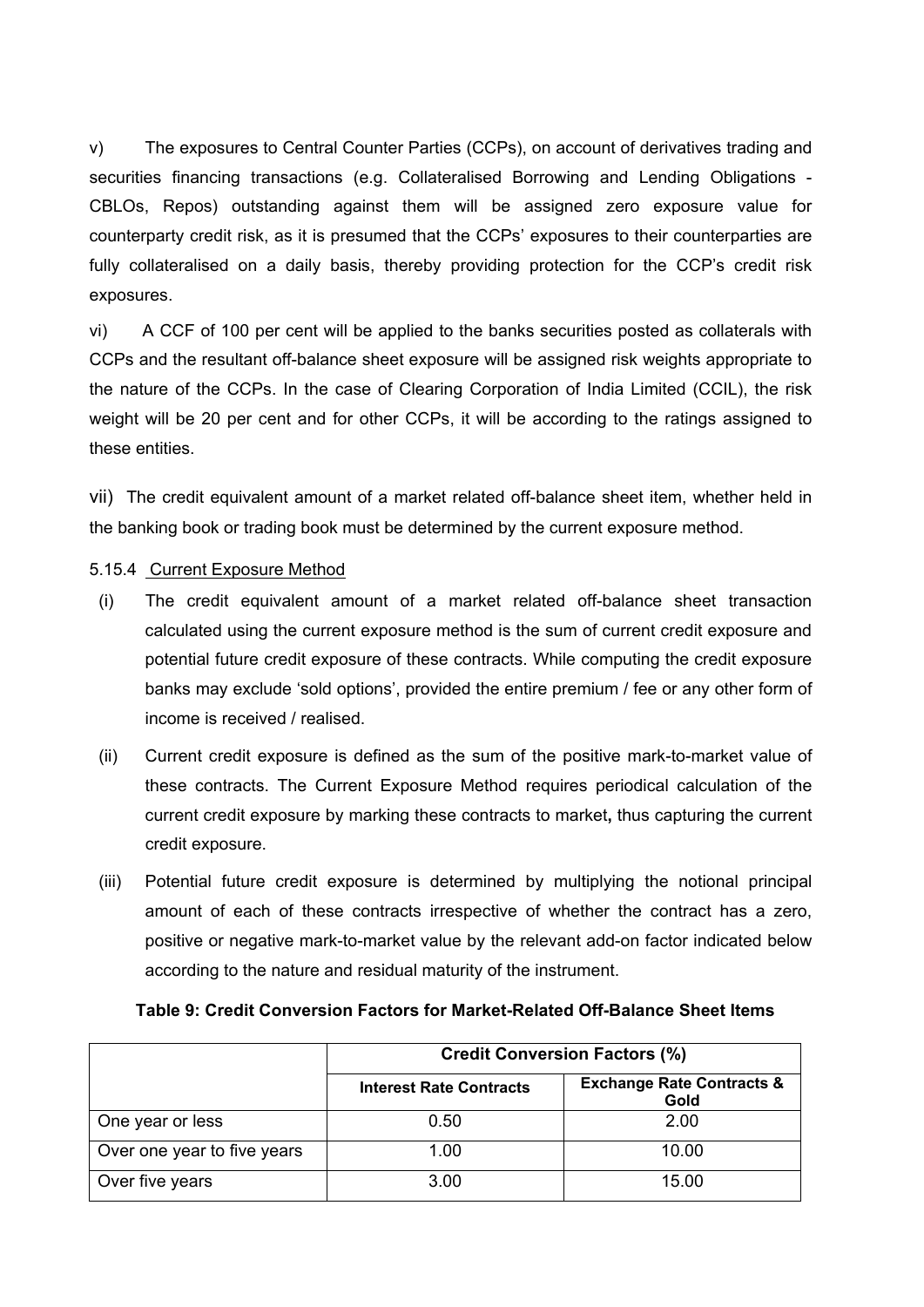- (iv) For contracts with multiple exchanges of principal, the add-on factors are to be multiplied by the number of remaining payments in the contract.
- (v) For contracts that are structured to settle outstanding exposure following specified payment dates and where the terms are reset such that the market value of the contract is zero on these specified dates, the residual maturity would be set equal to the time until the next reset date. However, in the case of interest rate contracts which have residual maturities of more than one year and meet the above criteria, the CCF or addon factor is subject to a floor of 1.0 per cent.
- (vi) No potential future credit exposure would be calculated for single currency floating / floating interest rate swaps; the credit exposure on these contracts would be evaluated solely on the basis of their mark-to-market value.
- (vii) Potential future exposures should be based on 'effective' rather than 'apparent notional amounts'. In the event that the 'stated notional amount' is leveraged or enhanced by the structure of the transaction, banks must use the 'effective notional amount' when determining potential future exposure. For example, a stated notional amount of USD 1 million with payments based on an internal rate of two times the BPLR would have an effective notional amount of USD 2 million.
- (viii) Since the legal position regarding bilateral netting of counterparty credit exposures in derivative contracts is not unambiguously clear, bilateral netting of mark-to-market (MTM) values arising on account of such derivative contracts cannot be permitted. Accordingly, banks should count their gross positive MTM value of such contracts for the purpose of capital adequacy.

#### 5.15.5 Failed Transactions

- i) With regard to unsettled securities and foreign exchange transactions, banks are exposed to counterparty credit risk from trade date, irrespective of the booking or the accounting of the transaction. Banks are encouraged to develop, implement and improve systems for tracking and monitoring the credit risk exposure arising from unsettled transactions as appropriate for producing management information that facilitates action on a timely basis.
- ii) Banks must closely monitor securities and foreign exchange transactions that have failed, starting from the day they fail for producing management information that facilitates action on a timely basis. Failed transactions give rise to risk of delayed settlement or delivery.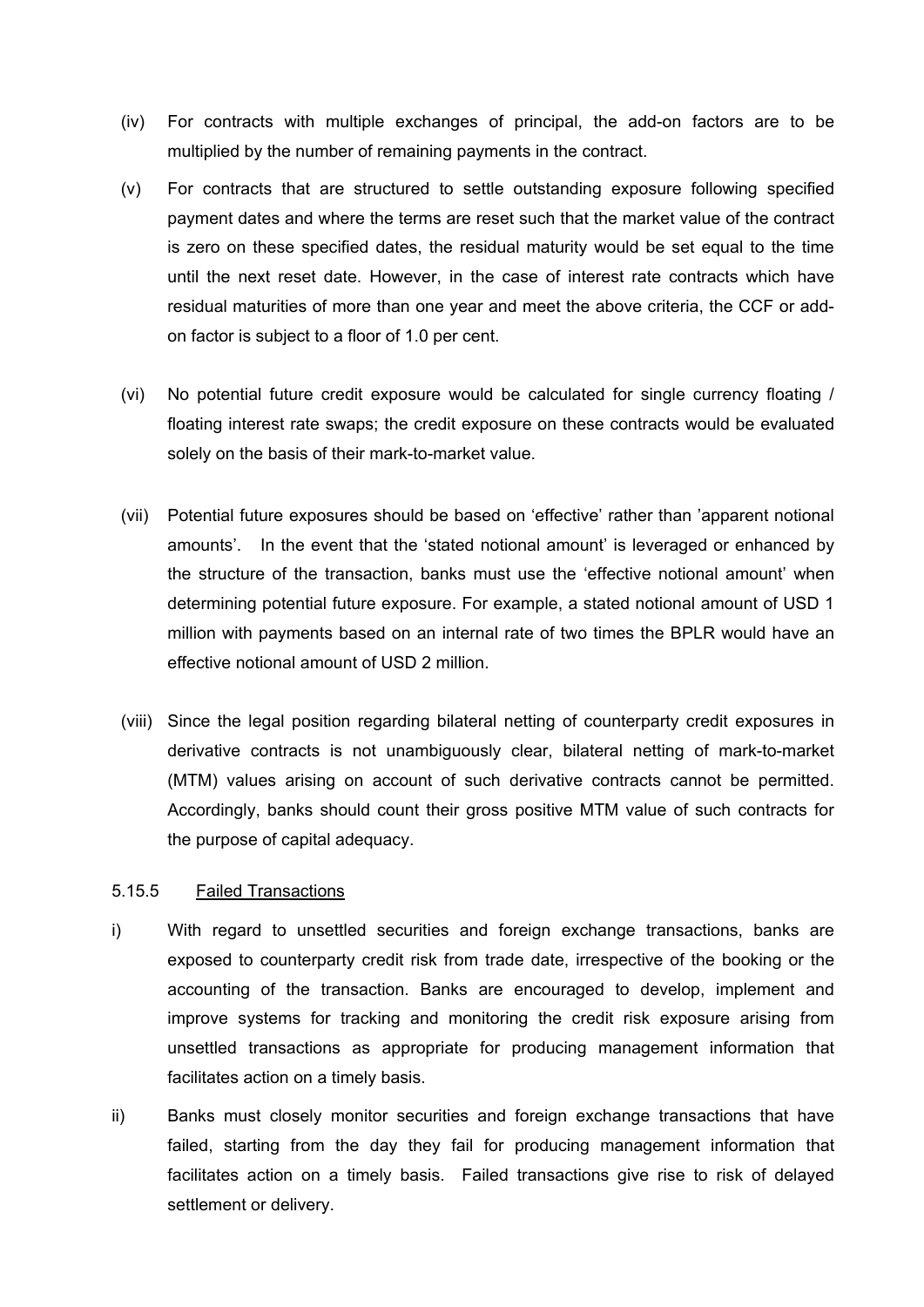- iii) Failure of transactions settled through a delivery-versus-payment system (DvP), providing simultaneous exchanges of securities for cash, expose banks to a risk of loss on the difference between the transaction valued at the agreed settlement price and the transaction valued at current market price (i.e. positive current exposure). Failed transactions where cash is paid without receipt of the corresponding receivable (securities, foreign currencies, or gold,) or, conversely, deliverables were delivered without receipt of the corresponding cash payment (non-DvP, or free-delivery) expose banks to a risk of loss on the full amount of cash paid or deliverables delivered. Therefore, a capital charge is required for failed transactions and must be calculated as under. The following capital treatment is applicable to all failed transactions, including transactions through recognised clearing houses. Repurchase and reverse-repurchase agreements as well as securities lending and borrowing that have failed to settle are excluded from this capital treatment.
- iv) For DvP Transactions  $-$  If the payments have not yet taken place five business days after the settlement date, banks are required to calculate a **capital charge** by multiplying the positive current exposure of the transaction by the appropriate factor as under. In order to capture the information, banks will need to upgrade their information systems in order to track the number of days after the agreed settlement date and calculate the corresponding capital charge.

| Number of working days after<br>the agreed settlement date | Corresponding<br>risk multiplier<br>(in per cent) |  |
|------------------------------------------------------------|---------------------------------------------------|--|
| From $5$ to $15$                                           |                                                   |  |
| From 16 to 30                                              | 50                                                |  |
| From 31 to 45                                              | 75                                                |  |
| 46 or more                                                 | 100                                               |  |

v) For non-DvP Transactions (free deliveries) after the first contractual payment / delivery leg, the bank that has made the payment will treat its exposure as a loan if the second leg has not been received by the end of the business day. If the dates when two payment legs are made are the same according to the time zones where each payment is made, it is deemed that they are settled on the same day. For example, if a bank in Tokyo transfers Yen on day X (Japan Standard Time) and receives corresponding US Dollar via CHIPS on day X (US Eastern Standard Time), the settlement is deemed to take place on the same value date. Banks shall compute the capital requirement using the counterparty risk weights prescribed in these guidelines. However, if five business days after the second contractual payment / delivery date the second leg has not yet effectively taken place, the bank that has made the first payment leg will deduct from capital the full amount of the value transferred plus replacement cost, if any. This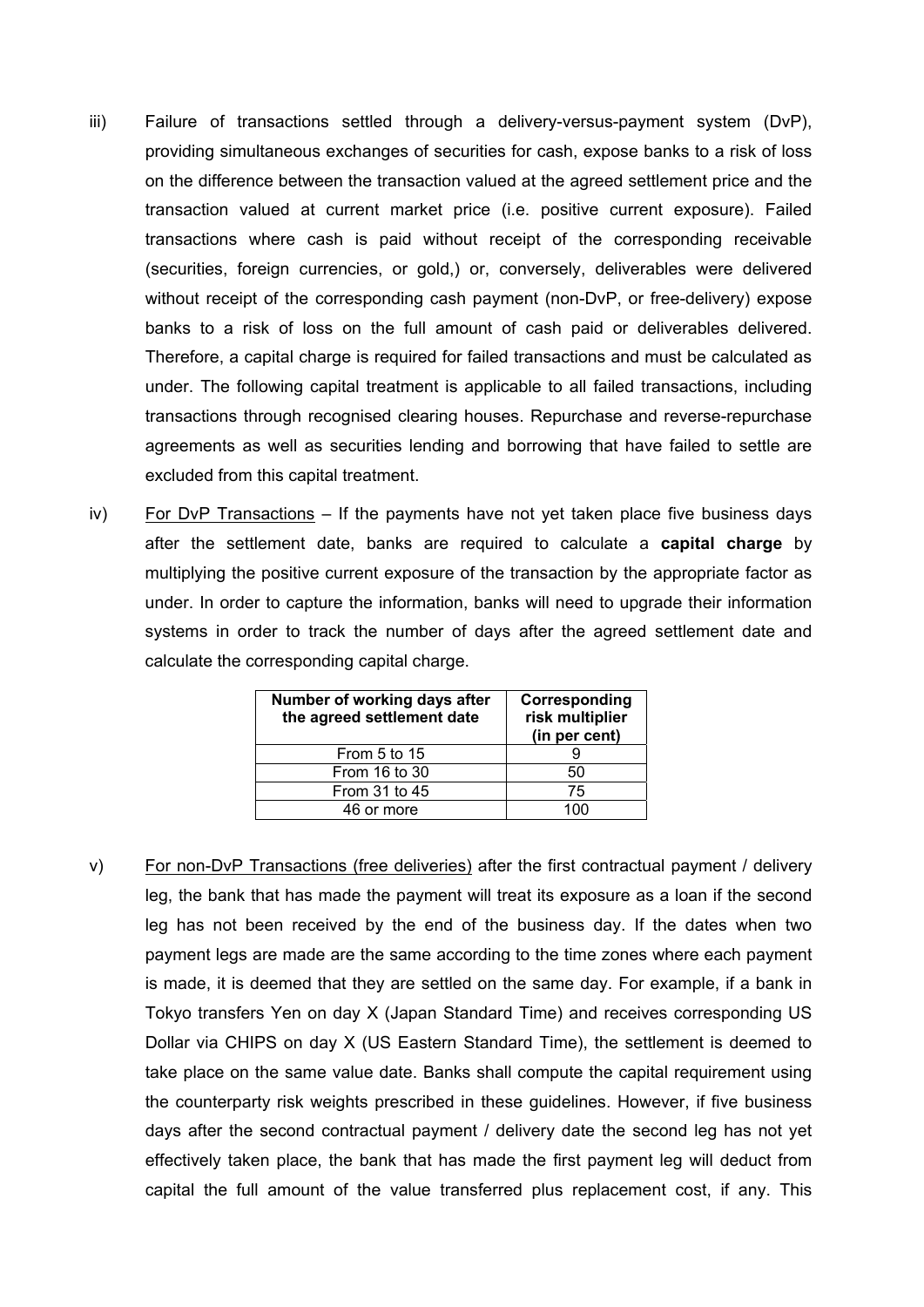treatment will apply until the second payment / delivery leg is effectively made.

#### 5.16 **Securitisation Exposures**

#### 5.16.1 General

1

- i) A securitisation transaction, which meets the minimum requirements, listed in **Annex 7** (extracted from the 'Guidelines on Securitisation of Standard Assets', issued vide circular DBOD.No.BP.BC.60/ 21.04.048/ 2005-06 dated February 1, 2006), would qualify for the following prudential treatment of securitisation exposures for capital adequacy purposes. Banks' exposures to a securitisation transaction, referred to as securitisation exposures, can include, but are not restricted to the following: as investor, as credit enhancer, as liquidity provider, as underwriter, as provider of credit risk mitigants. Cash collaterals provided as credit enhancements shall also be treated as securitisation exposures. The terms used in this section with regard to securitisation shall be as defined in the above guidelines. Further, the following definitions shall be applicable:
	- a) A 'credit enhancing interest only strip (I/Os)' an on-balance sheet exposure that is recorded by the originator, which (i) represents a valuation of cash flows related to future margin income to be derived from the underlying exposures, and (ii) is subordinated to the claims of other parties to the transaction in terms of priority of repayment.
	- b) 'Implicit support' the support provided by a bank to a securitisation in excess of its predetermined contractual obligation.
	- c) A 'gain-on-sale' any profit realised at the time of sale of the securitised assets to SPV.
- ii) Banks are required to hold regulatory capital against all of their securitisation exposures, including those arising from the provision of credit risk mitigants to a securitisation transaction, investments in asset-backed securities, retention of a subordinated tranche, and extension of a liquidity facility or credit enhancement, as set forth in the following paragraphs. Repurchased securitisation exposures must be treated as retained securitisation exposures. .
- iii) An originator in a securitisation transaction which does not meet the minimum requirements prescribed in the guidelines dated February 1, 2006 and therefore does not qualify for de-recognition shall hold capital against all of the exposures associated with the securitisation transaction as if they had not been securitised<sup>[1](#page-33-0)3</sup>. Additionally, the originator shall deduct any 'gain on sale' on such transaction from Tier I capital.

<span id="page-33-0"></span><sup>&</sup>lt;sup>13</sup> For example: If in a securitisation transaction of Rs.100, the pool consists of 80 per cent of AAA securities, 10 per cent of BB securities and 10 per cent of unrated securities and the transaction does not meet the true sale criterion,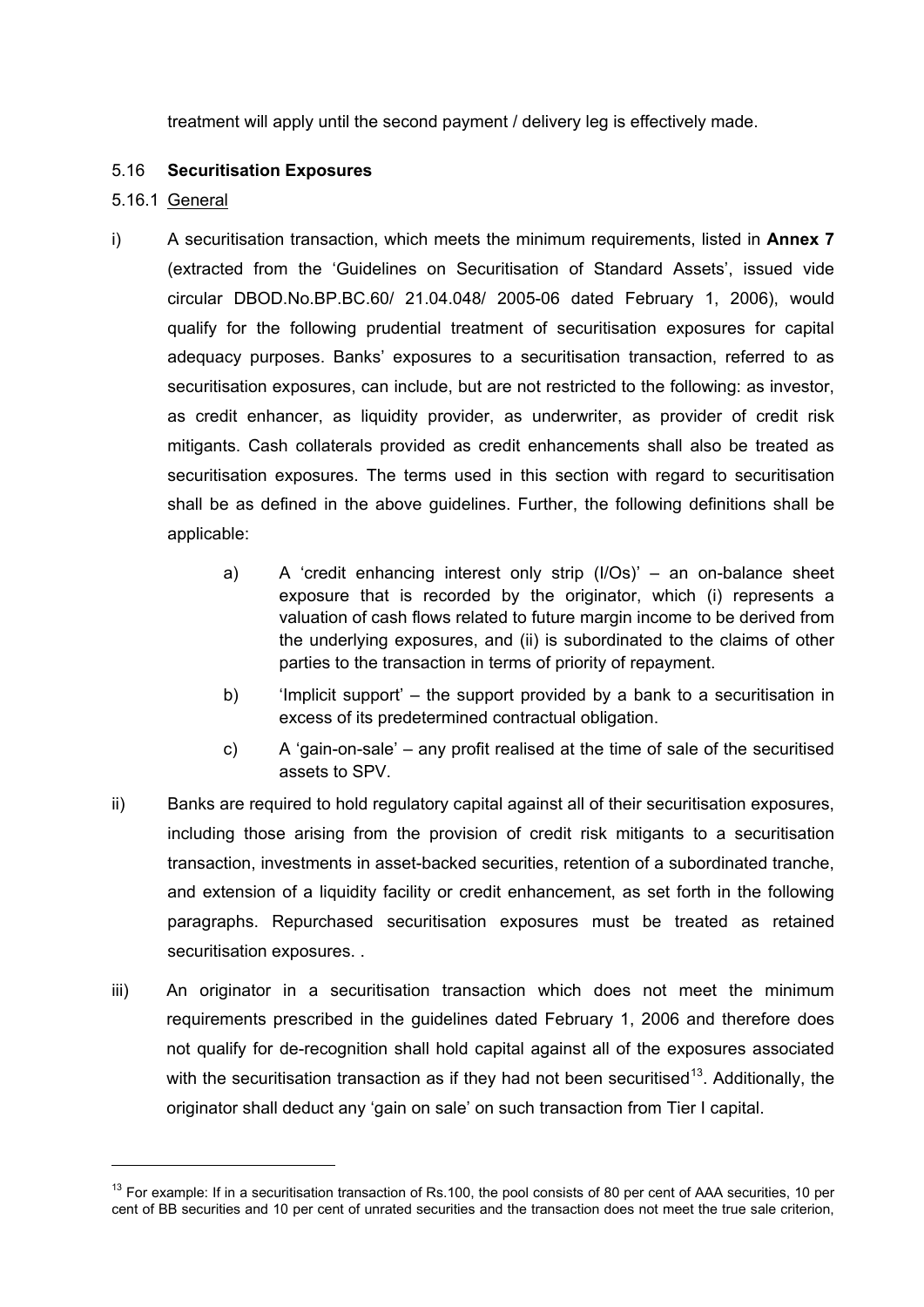#### iv) *Operational criteria for Credit Analysis*[1](#page-34-0)4

In addition to the conditions specified in the RBI Guidelines dated February 1, 2006 on Securitisation of standard assets in order to qualify for de-recognition of assets securitised, the bank must have the information specified in paragraphs (a) through (c) below.

- a) As a general rule, a bank must, on an ongoing basis, have a comprehensive understanding of the risk characteristics of its individual securitisation exposures, whether on balance sheet or off balance sheet, as well as the risk characteristics of the pools underlying its securitisation exposures.
- b) Banks must be able to access performance information on the underlying pools on an on-going basis in a timely manner. Such information may include, as appropriate: exposure type; percentage of loans 30, 60 and 90 days past due; default rates; prepayment rates; loans in foreclosure; property type; occupancy; average credit score or other measures of creditworthiness; average loan-to-value ratio; and industry and geographic diversification.
- c) A bank must have a thorough understanding of all structural features of a securitisation transaction that would materially impact the performance of the bank's exposures to the transaction, such as the contractual waterfall and waterfall-related triggers, credit enhancements, liquidity enhancements, market value triggers, and deal-specific definitions of default.

#### 5.16.2 Deduction of Securitisation Exposures from capital funds

1

- i) When a bank is required to deduct a securitisation exposure from regulatory capital, the deduction must be made 50 per cent from Tier I and 50 per cent from Tier II, except where expressly provided otherwise. Deductions from capital may be calculated net of any specific provisions maintained against the relevant securitisation exposures.
- ii) Credit enhancements, including credit enhancing I/Os (net of the gain-on-sale that shall be deducted from Tier I as specified below) and cash collaterals, which are required to be deducted must be deducted 50 per cent from Tier I and 50 per cent from Tier II.

then the originator will be deemed to be holding all the exposures in that transaction. Consequently, the AAA rated securities will attract a risk weight of 20 per cent and the face value of the BB rated securities and the unrated securities will be deducted. Thus the consequent impact on the capital will be Rs.21.44 (16\*9 % + 20).

<span id="page-34-0"></span><sup>14</sup> Please refer to Master Circular DBOD.No.BP.BC.73/21.06.001/2009-10 dated Feb 8, 2010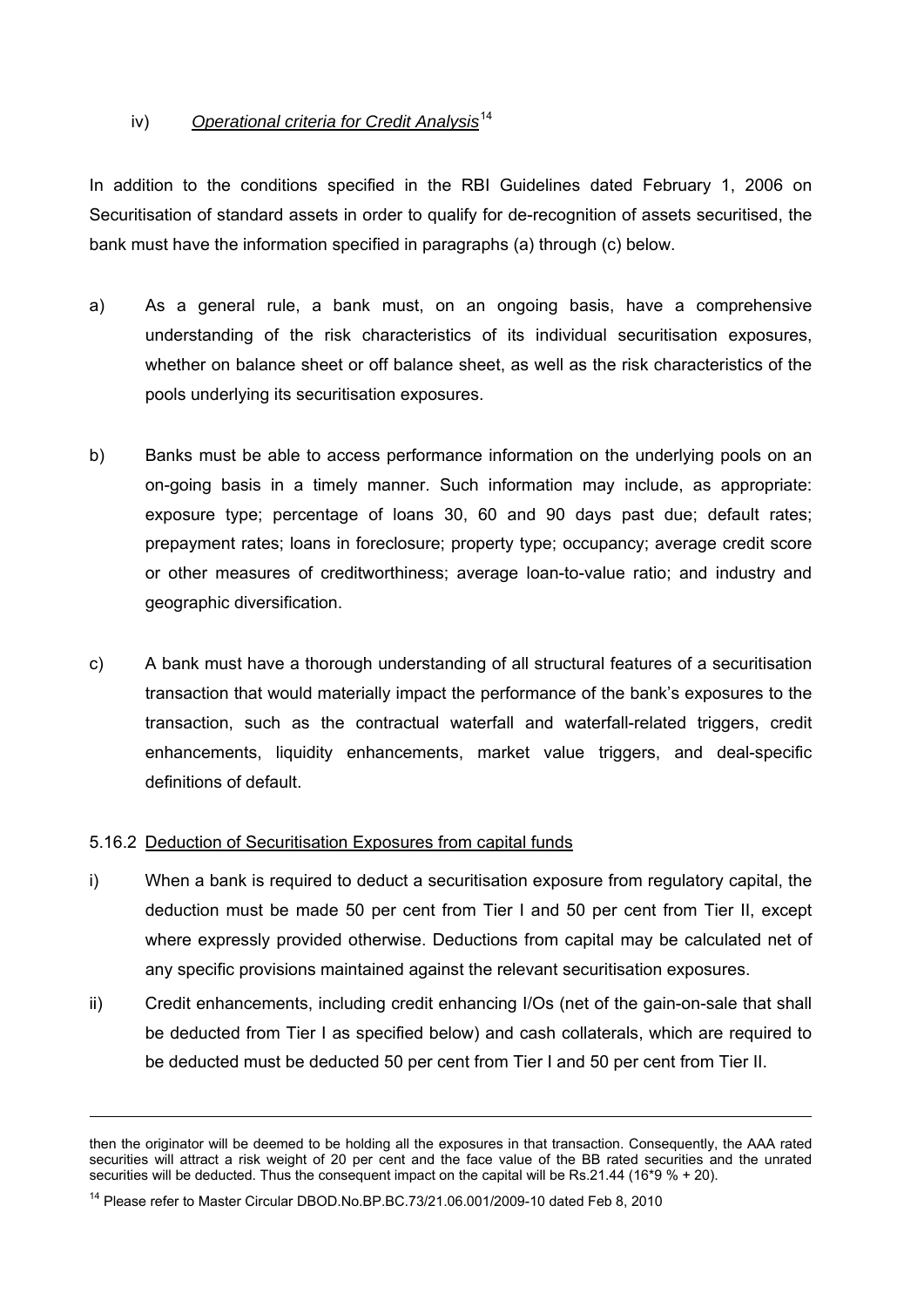- iii) Banks shall deduct from Tier I capital any "gain-on-sale", if permitted to be recognised. However, in terms of guidelines on securitisation of standard assets, banks are allowed to amortise the profit over the period of the securities issued by the SPV. The amount of profit thus recognised in the P & L Account through amortisation, need not be deducted.
- iv) Any rated securitisation exposure with a long term rating of 'B+ and below' when not held by an originator, and a long term rating of 'BB+ and below' when held by the originator shall be deducted 50 per cent from Tier I and 50 per cent from Tier II capital.
- v) Any unrated securitisation exposure, except an eligible liquidity facility as specified in paragraph 5.16.8 should be deducted 50 per cent from Tier I and 50 per cent from Tier II capital. In an unrated and ineligible liquidity facility, both the drawn and undrawn portions shall be deducted 50 per cent from Tier I and 50 per cent from Tier II capital.
- vi) The holdings of securities devolved on the originator through underwriting should be sold to third parties within three-month period following the acquisition. In case of failure to off-load within the stipulated time limit, any holding in excess of 20 per cent of the original amount of issue, including secondary market purchases, shall be deducted 50 per cent from Tier I and 50 per cent from Tier II capital.

#### 5.16.3 Implicit Support

- i) The originator shall not provide any implicit support to investors in a securitisation transaction.
- ii) When a bank is deemed to have provided implicit support to a securitisation:
	- a) It must, at a minimum, hold capital against all of the exposures associated with the securitisation transaction as if they had not been securitised.
	- b) Additionally, the bank would need to deduct any gain-on-sale, as defined above, from Tier I capital.
	- c) Furthermore, in respect of securitisation transactions where the bank is deemed to have provided implicit support it is required to disclose publicly that (a) it has provided non-contractual support (b) the details of the implicit support and (c) the impact of the implicit support on the bank's regulatory capital.
- iii) Where a securitisation transaction contains a clean up call and the clean up call can be exercised by the originator in circumstances where exercise of the clean up call effectively provides credit enhancement, the clean up call shall be treated as implicit support and the concerned securitisation transaction will attract the above prescriptions.

## 5.16.4 Application of External Ratings

The following operational criteria concerning the use of external credit assessments apply:

i) A bank must apply external credit assessments from eligible external credit rating agencies consistently across a given type of securitisation exposure. Furthermore, a bank cannot use the credit assessments issued by one external credit rating agency for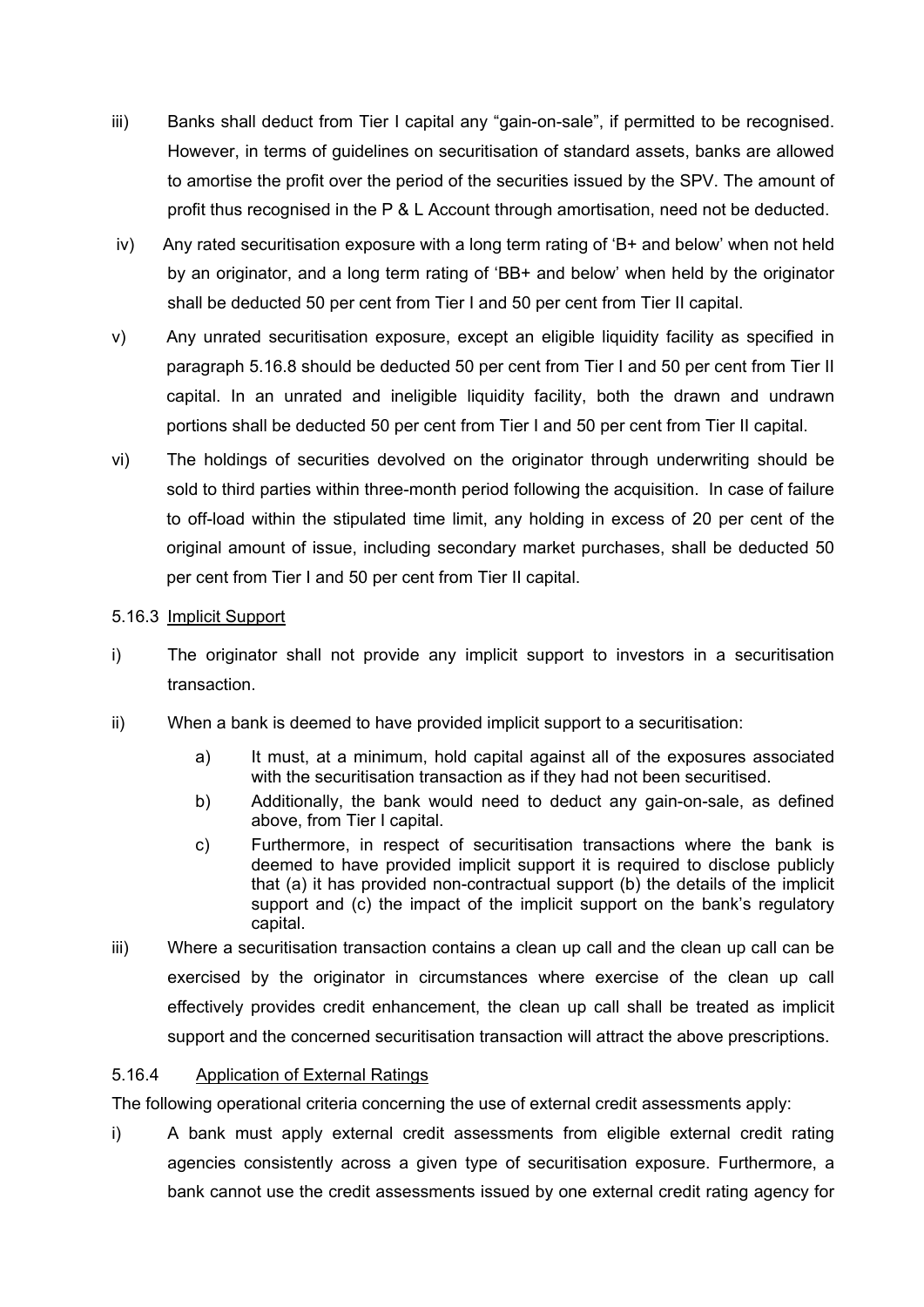one or more tranches and those of another external credit rating agency for other positions (whether retained or purchased) within the same securitisation structure that may or may not be rated by the first external credit rating agency. Where two or more eligible external credit rating agencies can be used and these assess the credit risk of the same securitisation exposure differently, paragraphs 6.7 will apply.

- ii) If the CRM provider is not recognised as an eligible guarantor as defined in paragraph 7.5.5, the covered securitisation exposures should be treated as unrated.
- iii) In the situation where a credit risk mitigant is not obtained by the SPV but rather applied to a specific securitisation exposure within a given structure (e.g. ABS tranche), the bank must treat the exposure as if it is unrated and then use the CRM treatment outlined in paragraph 7.
- iv) The other aspects of application of external credit assessments will be as per guidelines given in paragraph 6.
- v) A bank is not permitted to use any external credit assessment for risk weighting purposes where the assessment is at least partly based on unfunded support provided by the bank. For example, if a bank buys an ABS/MBS where it provides an unfunded securitisation exposure extended to the securitisation programme (eg liquidity facility or credit enhancement), and that exposure plays a role in determining the credit assessment on the securitised assets/various tranches of the ABS/MBS, the bank must treat the securitised assets/various tranches of the ABS/MBS as if these were not rated. The bank must continue to hold capital against the other securitisation exposures it provides (e.g against the liquidity facility and/or credit enhancement).<sup>[1](#page-36-0)5</sup>

#### 5.16.5 Risk Weighted Securitisation Exposures

l

- i) Banks shall calculate the risk weighted amount of an on-balance sheet securitisation exposure by multiplying the principal amount (after deduction of specific provisions) of the exposures by the applicable risk weight.
- ii) The risk-weighted asset amount of a securitisation exposure is computed by multiplying the amount of the exposure by the appropriate risk weight determined in accordance with issue specific rating assigned to those exposures by the chosen external credit rating agencies as indicated in the following tables:

<span id="page-36-0"></span><sup>&</sup>lt;sup>15</sup> Please refer to Master Circular DBOD.No.BP.BC.73/21.06.001/2009-10 dated Feb 8, 2010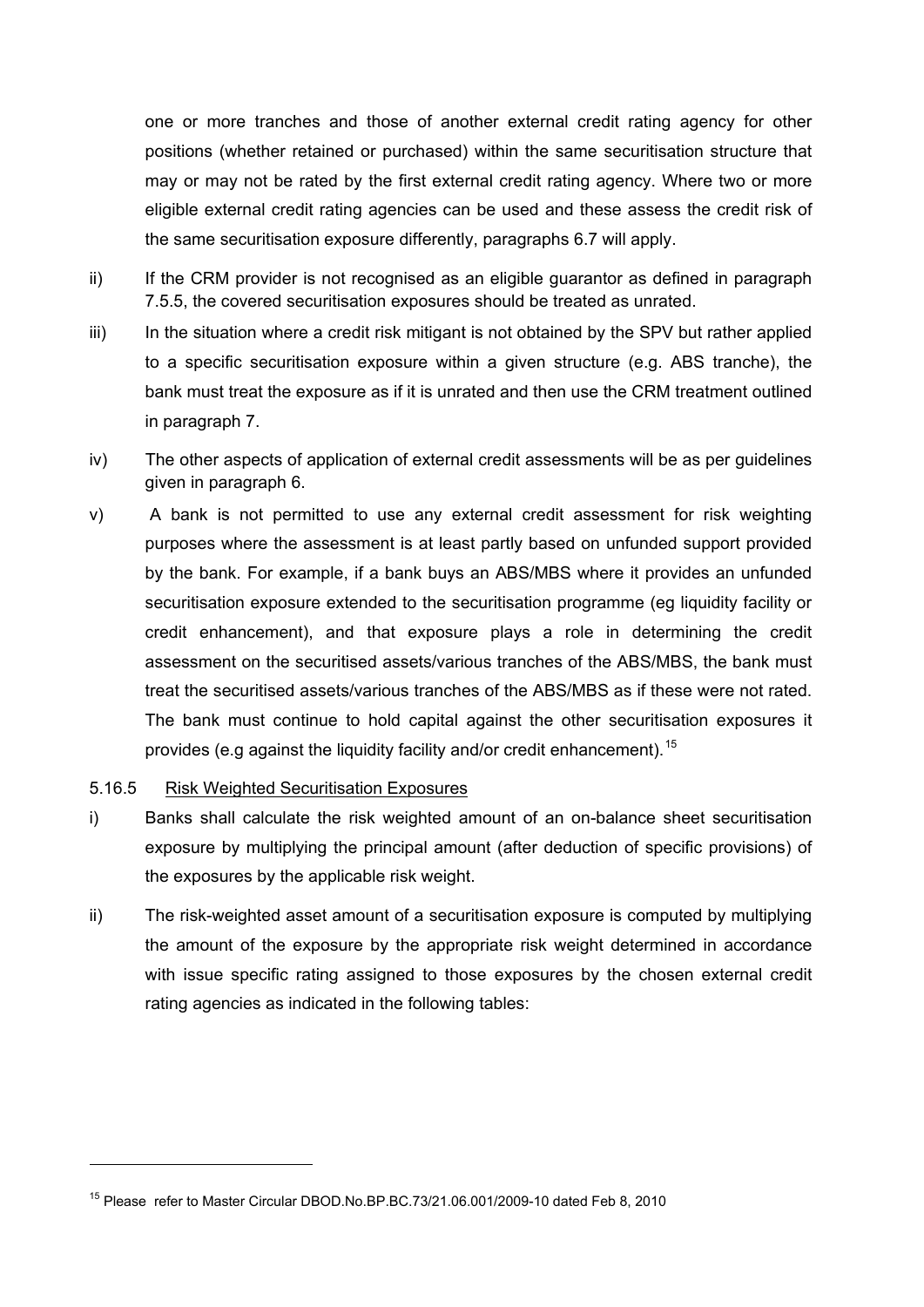| <b>Domestic rating agencies</b>                            | AAA | AA |    | <b>BBB</b> | <b>BB</b> | <b>B</b> and below<br>or unrated |
|------------------------------------------------------------|-----|----|----|------------|-----------|----------------------------------|
| <b>Risk weight for banks</b><br>other than originators (%) | 20  | 30 | 50 | 100        | 350       | Deduction*                       |
| <b>Risk weight for originator</b><br>'%)                   | 20  | 30 | 50 | 100        |           | Deduction*                       |

### **Table 10: Securitisation Exposures – Risk Weight Mapping to Long-Term Ratings**

\* governed by the provisions of paragraph 5.16.2

iii) The risk-weighted asset amount of a securitisation exposure in respect of MBS backed by commercial real estate exposure, as defined in paragraph 5.11 above, is computed by multiplying the amount of the exposure by the appropriate risk weight determined in accordance with issue specific rating assigned to those exposures by the chosen external credit rating agencies as indicated in the following tables:

**Table 10-A: Commercial Real Estate Securitisation Exposures – Risk Weight mapping to long-term ratings** 

| <b>Domestic Rating</b><br><b>Agencies</b>                     | <b>AAA</b> | AA  | А   | <b>BBB</b> | <b>BB</b>  | <b>B</b> and below or<br>unrated |
|---------------------------------------------------------------|------------|-----|-----|------------|------------|----------------------------------|
| <b>Risk weight for banks</b><br>other than originators<br>(%) | 100        | 100 | 100 | 150        | 400        | Deduction*                       |
| <b>Risk weight for</b><br>originator (%)                      | 100        | 100 | 100 | 150        | Deduction* |                                  |

**\*** governed by the provisions of paragraph 5.16.2

iv) Banks are not permitted to invest in unrated securities issued by an SPV as a part of the securitisation transaction. However, securitisation exposures assumed by banks which may become unrated or may be deemed to be unrated, would be deducted for capital adequacy purposes in accordance with the provisions of paragraph 5.16.2.

# 5.16.6 Off-Balance Sheet Securitisation Exposures

- i) Banks shall calculate the risk weighted amount of a rated off-balance sheet securitisation exposure by multiplying the credit equivalent amount of the exposure by the applicable risk weight. The credit equivalent amount should be arrived at by multiplying the principal amount of the exposure (after deduction of specific provisions) with a 100 per cent CCF, unless otherwise specified.
- ii) If the off-balance sheet exposure is not rated, it must be deducted from capital, except an unrated eligible liquidity facility for which the treatment has been specified separately in paragraph 5.16.8.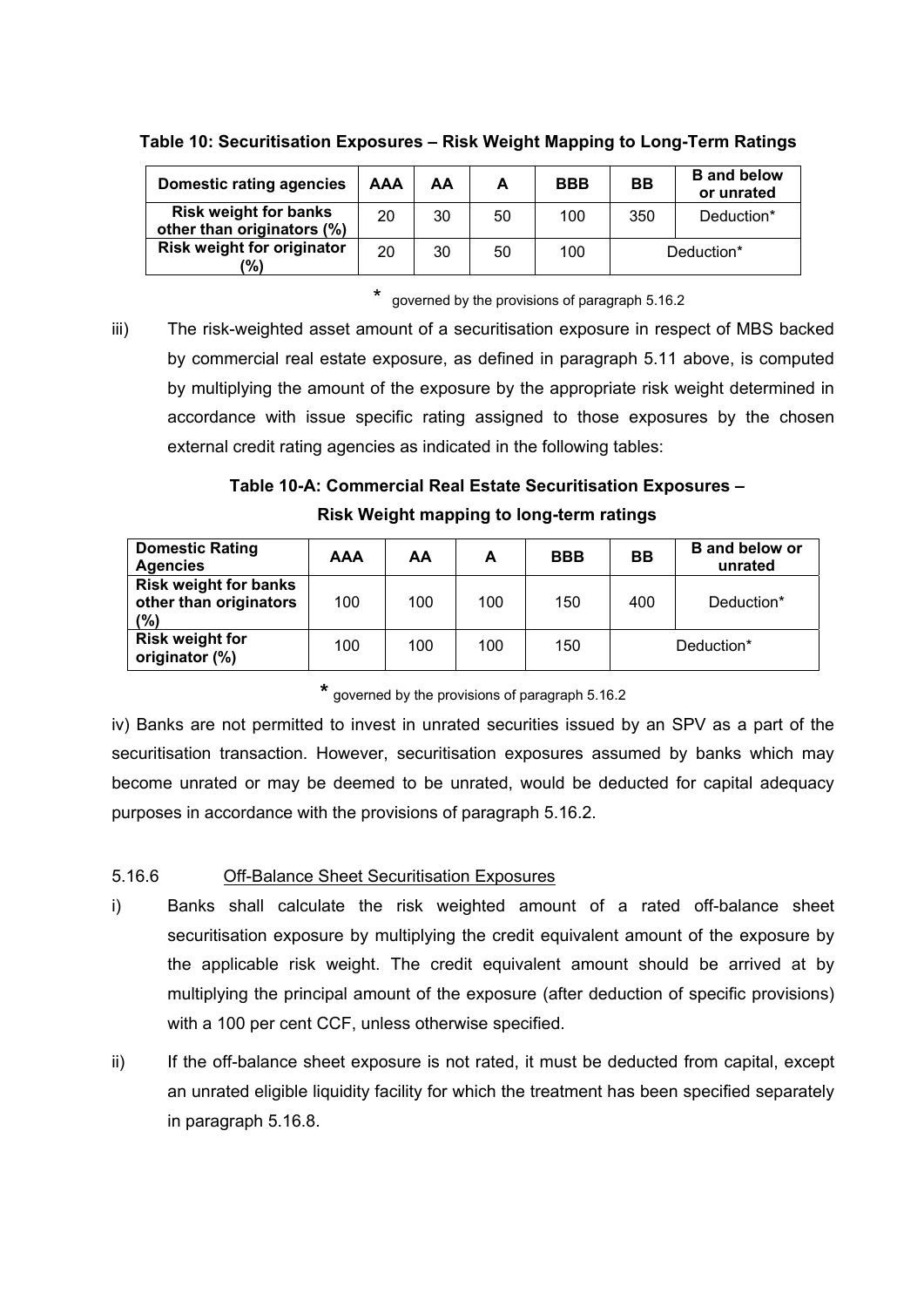## 5.16.7 Recognition of Credit Risk Mitigants (CRMs)

- i) The treatment below applies to a bank that has obtained a credit risk mitigant on a securitisation exposure. Credit risk mitigant include guarantees and eligible collateral as specified in these guidelines. Collateral in this context refers to that used to hedge the credit risk of a securitisation exposure rather than for hedging the credit risk of the underlying exposures of the securitisation transaction.
- ii) When a bank other than the originator provides credit protection to a securitisation exposure, it must calculate a capital requirement on the covered exposure as if it were an investor in that securitisation. If a bank provides protection to an unrated credit enhancement, it must treat the credit protection provided as if it were directly holding the unrated credit enhancement.
- iii) Capital requirements for the guaranteed / protected portion will be calculated according to CRM methodology for the standardised approach as specified in paragraph 7 below. Eligible collateral is limited to that recognised under these guidelines in paragraph 7.3.5. For the purpose of setting regulatory capital against a maturity mismatch between the CRM and the exposure, the capital requirement will be determined in accordance with paragraphs 7.6. When the exposures being hedged have different maturities, the longest maturity must be used applying the methodology prescribed in paragraphs 7.6.3 & 7.6.4.

### 5.16.8 Liquidity Facilities

- i) A liquidity facility will be considered as an 'eligible' facility only if it satisfies all minimum requirements prescribed in the guidelines issued on February 1, 2006. The rated liquidity facilities will be risk weighted or deducted as per the appropriate risk weight determined in accordance with the specific rating assigned to those exposures by the chosen ECAIs as indicated in the tables presented above.
- ii) The unrated eligible liquidity facilities will be exempted from deductions and treated as follows.
	- a) The drawn and undrawn portions of an unrated eligible liquidity facility would attract a risk weight equal to the highest risk weight assigned to any of the underlying individual exposures covered by this facility.
	- b) The undrawn portion of an unrated eligible liquidity facility will attract a credit conversion factor of 50%.<sup>[1](#page-38-0)6</sup>

### 5.16.9 Re- Securitisation Exposures

l

<span id="page-38-0"></span><sup>&</sup>lt;sup>16</sup> Please refer to Master Circular DBOD, No.BP:.BC.73 / 21.06.001 / 2009-10 dated Feb 8, 2010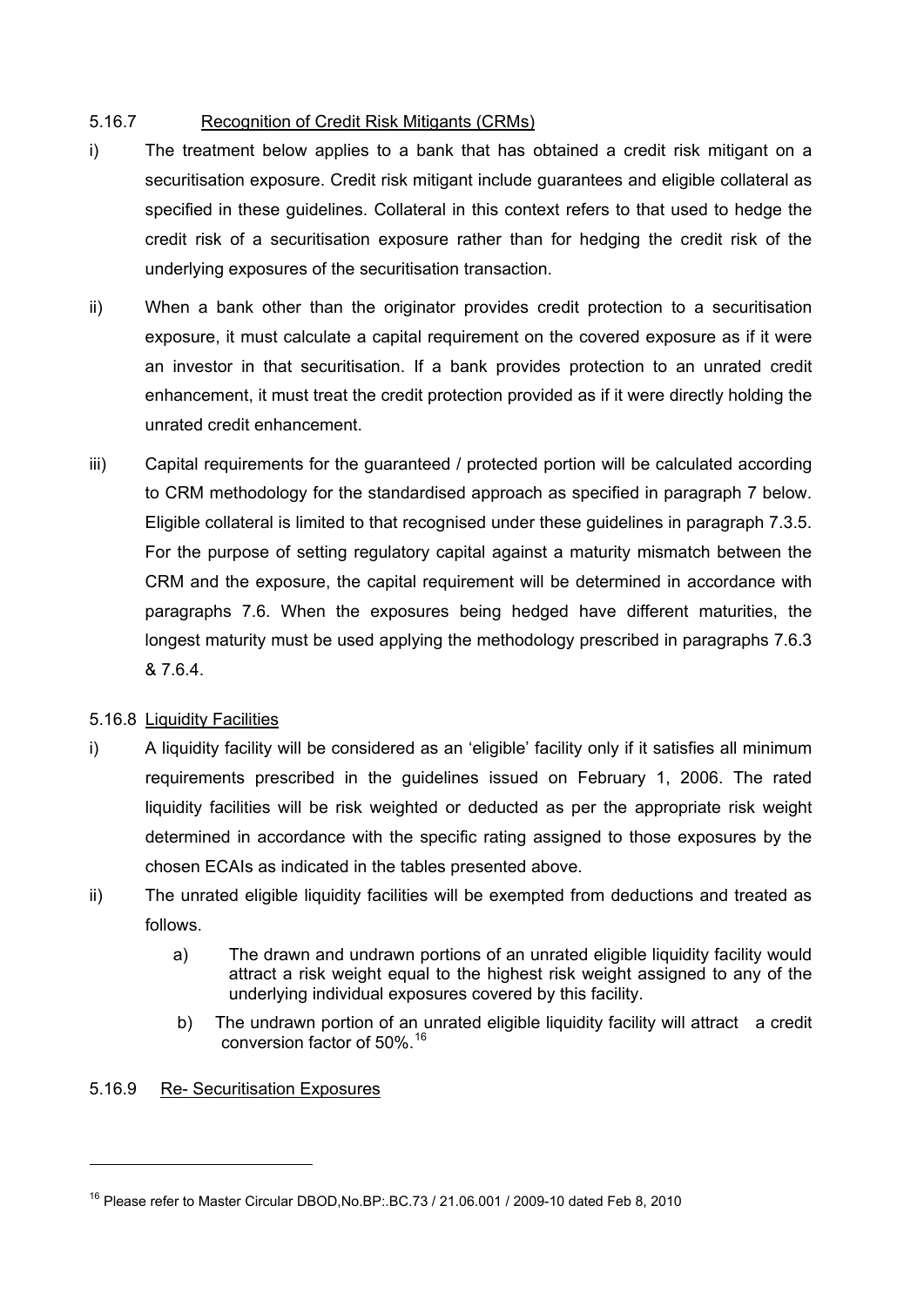A re-securitisation exposure is a securitisation exposure in which the risk associated with an underlying pool of exposures is tranched and at least one of the underlying exposures is a securitisation exposure. In addition, an exposure to one or more re-securitisation exposures is a re-securitisation exposure.

At present, re-securitisation exposures are not in vogue in India. However, some of the Indian banks have invested in CDOs and other similar securitization exposures through their overseas branches before issuance of circular RBI/2008-09/302.DBOD.No.BP.BC.89 /21.04.141/2008- 09 dated December 1, 2008. Some of these exposures may be in the nature of resecuritisation. For such exposures, the risk weights would be assigned as under:

**Table 11: Re-securitisation Exposures – Risk Weight Mapping to Long-Term Ratings** 

| <b>Domestic rating agencies</b>                     | AAA | AA |     | <b>BBB</b> | <b>BB</b> | <b>B</b> and below<br>or unrated |
|-----------------------------------------------------|-----|----|-----|------------|-----------|----------------------------------|
| Risk weight for banks other<br>than originators (%) | 40  | 60 | 100 | 200        | 650       | Deduction*                       |
| Risk weight for originator<br>(%)                   | 40  | 60 | 100 | 200        |           | Deduction*                       |

\* governed by the provisions of paragraph 5.16.2

## **Table 11 A: Commercial Real Estate Re-Securitisation Exposures – Risk Weight Mapping to Long-Term Ratings**

| Domestic rating agencies                            | AAA | AA  | А   | <b>BBB</b> | <b>BB</b> and below or unrated |
|-----------------------------------------------------|-----|-----|-----|------------|--------------------------------|
| Risk weight for banks other<br>than originators (%) | 200 | 200 | 200 | 400        | Deduction*                     |
| Risk weight for originator (%)                      | 200 | 200 | 200 | 400        | Deduction*                     |

\* governed by the provisions of paragraph 5.16.2

All other regulatory norms would be applicable as prescribed above in this paragraph ( para 5.16).

# **6. External Credit Assessments**

# **6.1 Eligible Credit Rating Agencies**

- 6.1.1 Reserve Bank has undertaken the detailed process of identifying the eligible credit rating agencies, whose ratings may be used by banks for assigning risk weights for credit risk. In line with the provisions of the Revised Framework, where the facility provided by the bank possesses rating assigned by an eligible credit rating agency, the risk weight of the claim will be based on this rating.
- 6.1.2 In accordance with the principles laid down in the Revised Framework, the Reserve Bank of India has decided that banks may use the ratings of the following domestic credit rating agencies (arranged in alphabetical order) for the purposes of risk weighting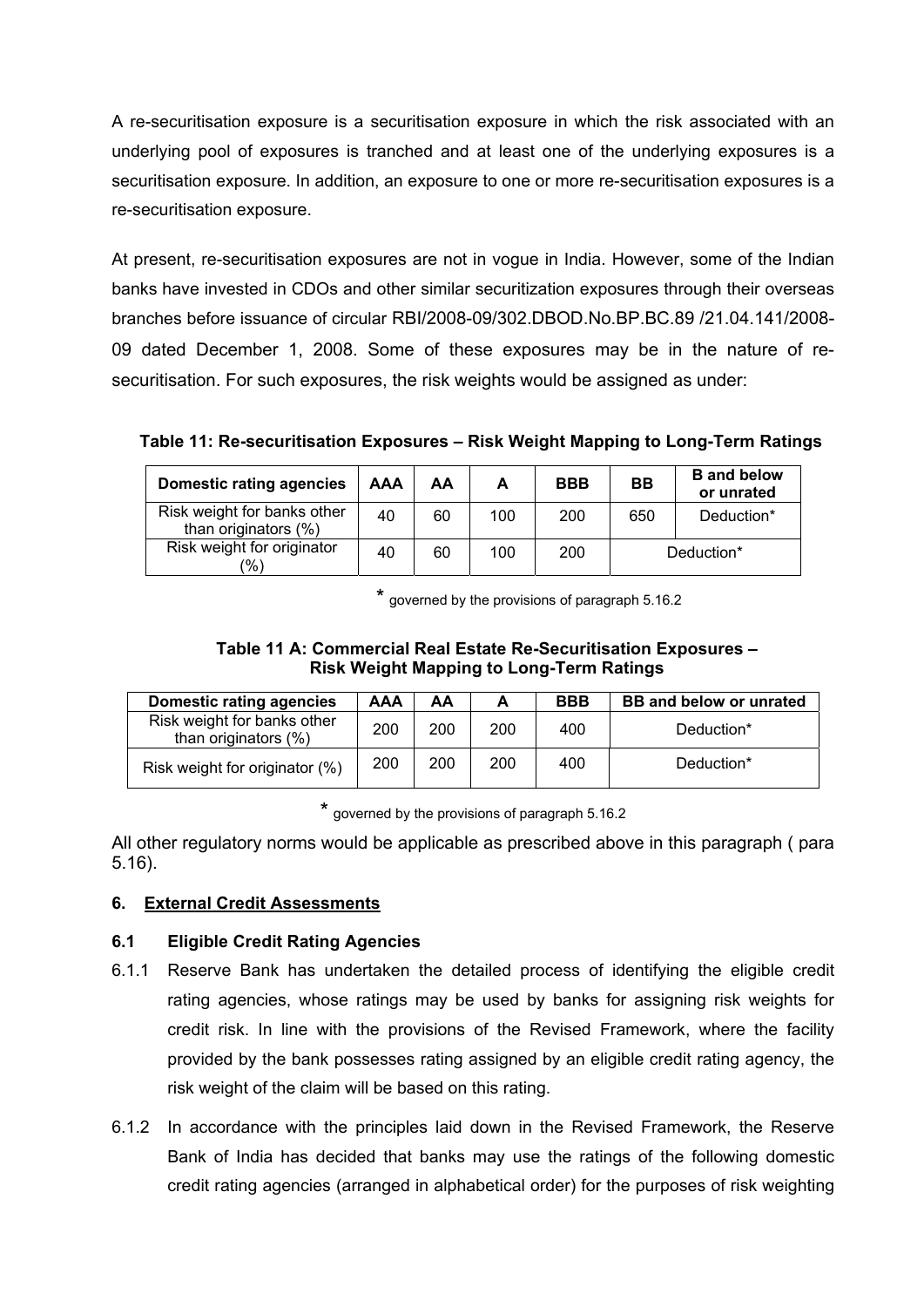their claims for capital adequacy purposes:

- a) Credit Analysis and Research Limited;
- b) CRISIL Limited;
- c) FITCH India; and
- d) ICRA Limited.
- 6.1.2.1 The Reserve Bank of India has decided that banks may use the ratings of the following international credit rating agencies (arranged in alphabetical order) for the purposes of risk weighting their claims for capital adequacy purposes where specified:
	- a. Fitch;
	- b. Moodys; and
	- c. Standard & Poor's

## 6.2 **Scope of application of External Ratings**

6.2.1 Banks should use the chosen credit rating agencies and their ratings consistently for each type of claim, for both risk weighting and risk management purposes. Banks will not be allowed to "cherry pick" the assessments provided by different credit rating agencies. If a bank has decided to use the ratings of some of the chosen credit rating agencies for a given type of claim, it can use only the ratings of those credit rating agencies, despite the fact that some of these claims may be rated by other chosen credit rating agencies whose ratings the bank has decided not to use Banks shall not use one agency's rating for one corporate bond, while using another agency's rating for another exposure to the same counter-party, unless the respective exposures are rated by only one of the chosen credit rating agencies, whose ratings the bank has decided to use. External assessments for one entity within a corporate group cannot be used to risk weight other entities within the same group.

6.2.2 Banks must disclose the names of the credit rating agencies that they use for the risk weighting of their assets, the risk weights associated with the particular rating grades as determined by Reserve Bank through the mapping process for each eligible credit rating agency as well as the aggregated risk weighted assets as required vide Table DF-5.

6.2.3 To be eligible for risk-weighting purposes, the external credit assessment must take into account and reflect the entire amount of credit risk exposure the bank has with regard to all payments owed to it. For example, if a bank is owed both principal and interest, the assessment must fully take into account and reflect the credit risk associated with timely repayment of both principal and interest.

6.2.4 To be eligible for risk weighting purposes, the rating should be in force and confirmed from the monthly bulletin of the concerned rating agency. The rating agency should have reviewed the rating at least once during the previous 15 months.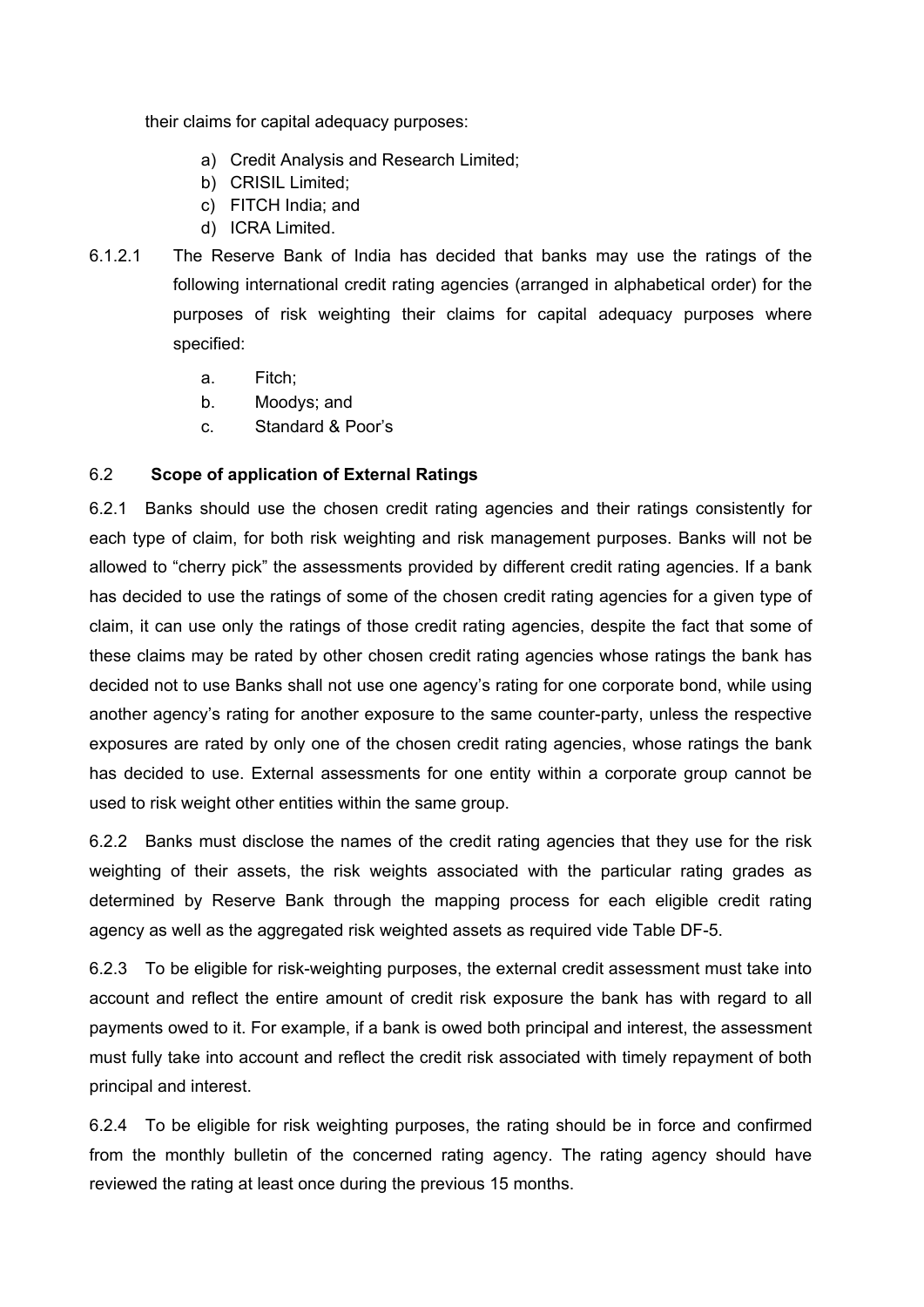6.2.5 An eligible credit assessment must be publicly available. In other words, a rating must be published in an accessible form and included in the external credit rating agency's transition matrix. Consequently, ratings that are made available only to the parties to a transaction do not satisfy this requirement.

6.2.6 For assets in the bank's portfolio that have contractual maturity less than or equal to one year, short term ratings accorded by the chosen credit rating agencies would be relevant. For other assets which have a contractual maturity of more than one year, long term ratings accorded by the chosen credit rating agencies would be relevant.

6.2.7 Cash credit exposures tend to be generally rolled over and also tend to be drawn on an average for a major portion of the sanctioned limits. Hence, even though a cash credit exposure may be sanctioned for period of one year or less, these exposures should be reckoned as long term exposures and accordingly the long term ratings accorded by the chosen credit rating agencies will be relevant. Similarly, banks may use long-term ratings of a counterparty as a proxy for an unrated short- term exposure on the same counterparty subject to strict compliance with the requirements for use of multiple rating assessments and applicability of issue rating to issuer / other claims as indicated in paragraphs 6.4, 6.5, 6.7 and 6.8 below.

### **6.3 Mapping Process**

The Revised Framework recommends development of a mapping process to assign the ratings issued by eligible credit rating agencies to the risk weights available under the Standardised risk weighting framework. The mapping process is required to result in a risk weight assignment consistent with that of the level of credit risk. A mapping of the credit ratings awarded by the chosen domestic credit rating agencies has been furnished below in paragraphs 6.4.1 and 6.5.4, which should be used by banks in assigning risk weights to the various exposures.

# **6.4 Long Term Ratings**

6.4.1 On the basis of the above factors as well as the data made available by the rating agencies, the ratings issued by the chosen domestic credit rating agencies have been mapped to the appropriate risk weights applicable as per the Standardised approach under the Revised Framework. The rating-risk weight mapping furnished in the Table below shall be adopted by all banks in India: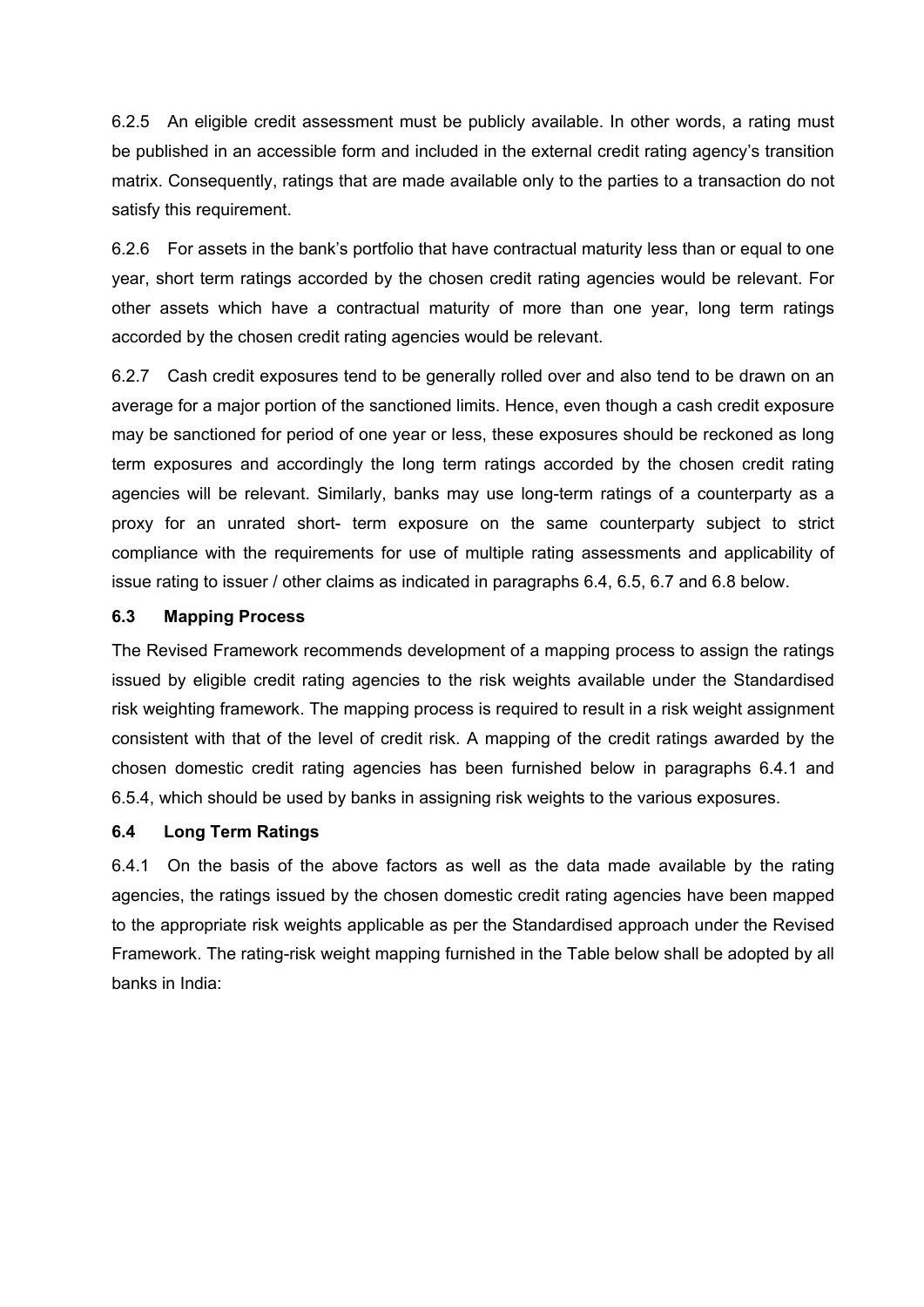| Long term ratings of the chosen<br>credit rating agencies<br>operating in India | <b>Standardised</b><br>approach risk<br>weights<br>(in per cent) |
|---------------------------------------------------------------------------------|------------------------------------------------------------------|
| AAA                                                                             | 20                                                               |
| AA                                                                              | 30                                                               |
| A                                                                               | 50                                                               |
| <b>BBB</b>                                                                      | 100                                                              |
| BB & below                                                                      | 150                                                              |
| Unrated                                                                         |                                                                  |

**Table 12: Risk Weight Mapping of Long Term Ratings of the chosen Domestic Rating Agencies** 

6.4.2 Where "+" or "-" notation is attached to the rating, the corresponding main rating category risk weight should be used. For example, A+ or A- would be considered to be in the A rating category and assigned 50 per cent risk weight.

6.4.3 If an issuer has a long-term exposure with an external long term rating that warrants a risk weight of 150 per cent, all unrated claims on the same counter-party, whether short-term or long-term, should also receive a 150 per cent risk weight, unless the bank uses recognised credit risk mitigation techniques for such claims.

# **6.5 Short Term Ratings**

6.5.1 For risk-weighting purposes, short-term ratings are deemed to be issue-specific. They can only be used to derive risk weights for claims arising from the rated facility. They cannot be generalised to other short-term claims. In no event can a short-term rating be used to support a risk weight for an unrated long-term claim. Short-term assessments may only be used for shortterm claims against banks and corporates.

6.5.2 Notwithstanding the above restriction on using an issue specific short term rating for other short term exposures, the following broad principles will apply. The unrated short term claim on counterparty will attract a risk weight of at least one level higher than the risk weight applicable to the rated short term claim on that counter-party. If a short-term rated facility to counterparty attracts a 20 per cent or a 50 per cent risk-weight, unrated short-term claims to the same counter-party cannot attract a risk weight lower than 30 per cent or 100 per cent respectively.

6.5.3 Similarly, if an issuer has a short-term exposure with an external short term rating that warrants a risk weight of 150 per cent, all unrated claims on the same counter-party, whether long-term or short-term, should also receive a 150 per cent risk weight, unless the bank uses recognised credit risk mitigation techniques for such claims.

6.5.4 In respect of the issue specific short term ratings the following risk weight mapping shall be adopted by banks: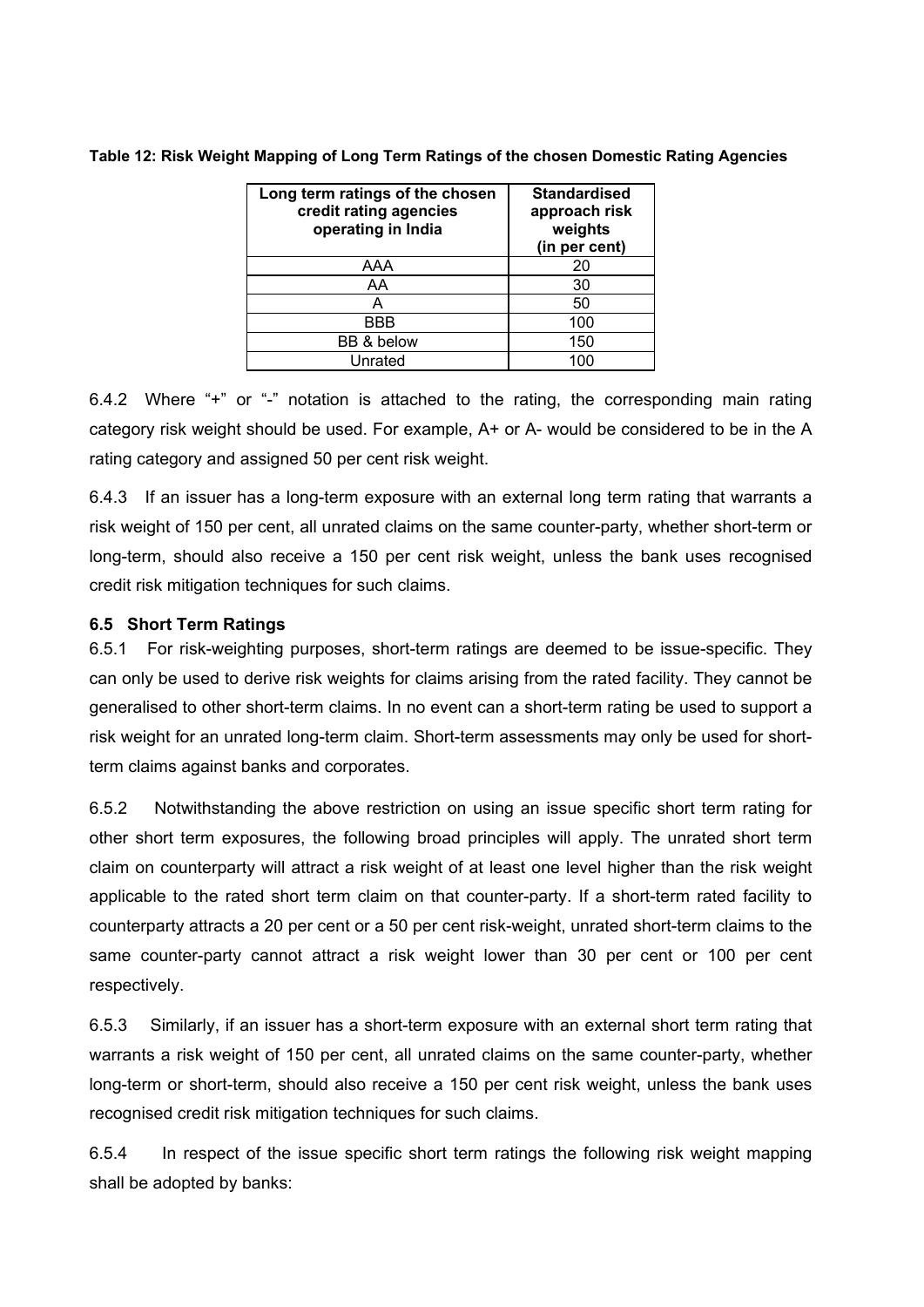| <b>CARE</b>          | <b>CRISIL</b>  | <b>Fitch</b> | <b>ICRA</b>    | (%) |
|----------------------|----------------|--------------|----------------|-----|
| PR <sub>1+</sub>     | $P1+$          | $F1+(ind)$   | $A1+$          | 20  |
| PR <sub>1</sub>      | P <sub>1</sub> | $F1$ (ind)   | A <sub>1</sub> | 30  |
| PR <sub>2</sub>      | P <sub>2</sub> | $F2$ (ind)   | A2             | 50  |
| PR <sub>3</sub>      | P <sub>3</sub> | $F3$ (ind)   | A3             | 100 |
| <b>PR4 &amp; PR5</b> | P 4 & P 5      | F4/F5 (ind)  | A4 / A5        | 150 |
| Unrated              | Unrated        | Unrated      | Unrated        | 100 |

**Table 13 : Risk Weight Mapping of Short Term Ratings of the Domestic Rating Agencies** 

6.5.5 Where "+" or "-" notation is attached to the rating, the corresponding main rating category risk weight should be used for PR2/ P2/ F2/ A2 and below, unless specified otherwise. For example, P2+ or P2- would be considered to be in the P2 rating category and assigned 50 per cent risk weight.

6.5.6 The above risk weight mapping of both long term and short term ratings of the chosen domestic rating agencies would be reviewed annually by the Reserve Bank.

# **6.6 Use of Unsolicited Ratings**

A rating would be treated as solicited only if the issuer of the instrument has requested the credit rating agency for the rating and has accepted the rating assigned by the agency. As a general rule, banks should use only **solicited rating from the chosen credit rating agencies.**  No ratings issued by the credit rating agencies on an unsolicited basis should be considered for risk weight calculation as per the Standardised Approach.

# **6.7 Use of Multiple Rating Assessments**

Banks shall be guided by the following in respect of exposures / obligors having multiple ratings from the chosen credit rating agencies chosen by the bank for the purpose of risk weight calculation:

- (i) If there is only one rating by a chosen credit rating agency for a particular claim, that rating would be used to determine the risk weight of the claim.
- (ii) If there are two ratings accorded by chosen credit rating agencies that map into different risk weights, the higher risk weight should be applied.
- (iii) If there are three or more ratings accorded by chosen credit rating agencies with different risk weights, the ratings corresponding to the two lowest risk weights should be referred to and the higher of those two risk weights should be applied. i.e., the second lowest risk weight.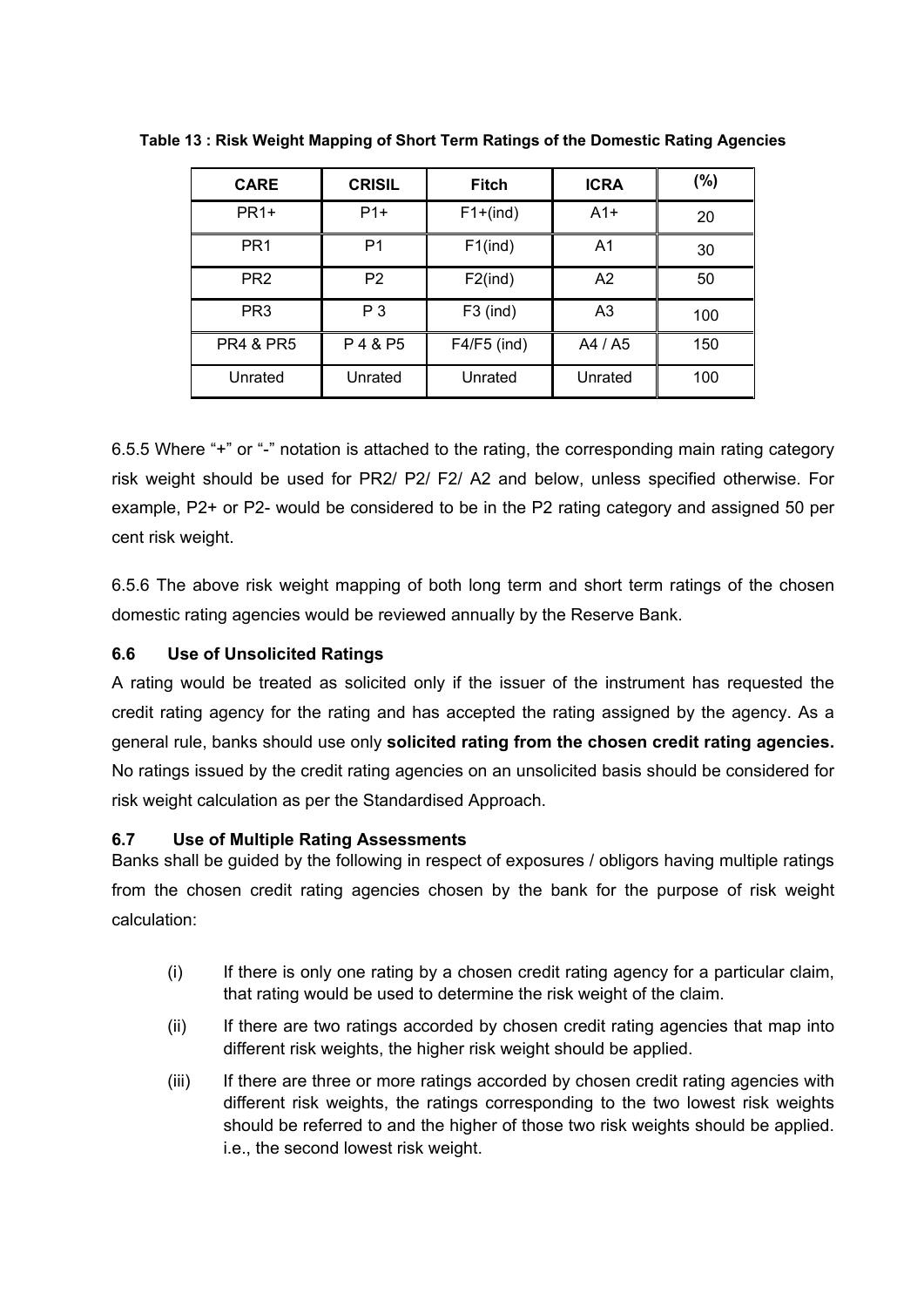# **6.8 Applicability of 'Issue Rating' to issuer/ other claims**

Where a bank invests in a particular issue that has an issue specific rating by a chosen credit rating agency the risk weight of the claim will be based on this assessment. Where the bank's claim is not an investment in a specific assessed issue, the following general principles will apply:

- (i) In circumstances where the borrower has a specific assessment for an issued debt - but the bank's claim is not an investment in this particular debt - the rating applicable to the specific debt (where the rating maps into a risk weight lower than that which applies to an unrated claim) may be applied to the bank's unassessed claim only if this claim ranks *pari passu* or senior to the specific rated debt in all respects and the maturity of the unassessed claim is not later than the maturity of the rated claim,  $17$  except where the rated claim is a short term obligation as specified in paragraph 6.5.2. If not, the rating applicable to the specific debt cannot be used and the unassessed claim will receive the risk weight for unrated claims.
- (ii) If either the issuer or single issue has been assigned a rating which maps into a risk weight equal to or higher than that which applies to unrated claims, a claim on the same counterparty, which is unrated by any chosen credit rating agency, will be assigned the same risk weight as is applicable to the rated exposure, if this claim ranks *pari passu* or junior to the rated exposure in all respects.
- (iii) Where a bank intends to extend an issuer or an issue specific rating assigned by a chosen credit rating agency to any other exposure which the bank has on the same counterparty and which meets the above criterion, it should be extended to the entire amount of credit risk exposure the bank has with regard to that exposure i.e., both principal and interest.
- (iv) With a view to avoiding any double counting of credit enhancement factors, no recognition of credit risk mitigation techniques should be taken into account if the credit enhancement is already reflected in the issue specific rating accorded by a chosen credit rating agency relied upon by the bank.
- (v) Where unrated exposures are risk weighted based on the rating of an equivalent exposure to that borrower, the general rule is that foreign currency ratings would be used only for exposures in foreign currency.

# **7. Credit Risk Mitigation**

# **7.1 General Principles**

l

7.1.1 Banks use a number of techniques to mitigate the credit risks to which they are exposed. For example, exposures may be collateralised in whole or in part by cash or securities, deposits from the same counterparty, guarantee of a third party, etc. The revised

<span id="page-44-0"></span> $17$  In a case where a short term claim on a counterparty is rated as P1+ and a long term claim on the same counterparty is rated as AAA, then a bank may assign a 30 per cent risk weight to an unrated short term claim and 20 per cent risk weight to an unrated long term claim on that counterparty where the seniority of the claim ranks paripassu with the rated claims and the maturity of the unrated claim is not later than the rated claim. In a similar case where a short term claim is rated P1+ and a long term claim is rated A, the bank may assign 50 per cent risk weight t an unrated short term or long term claim .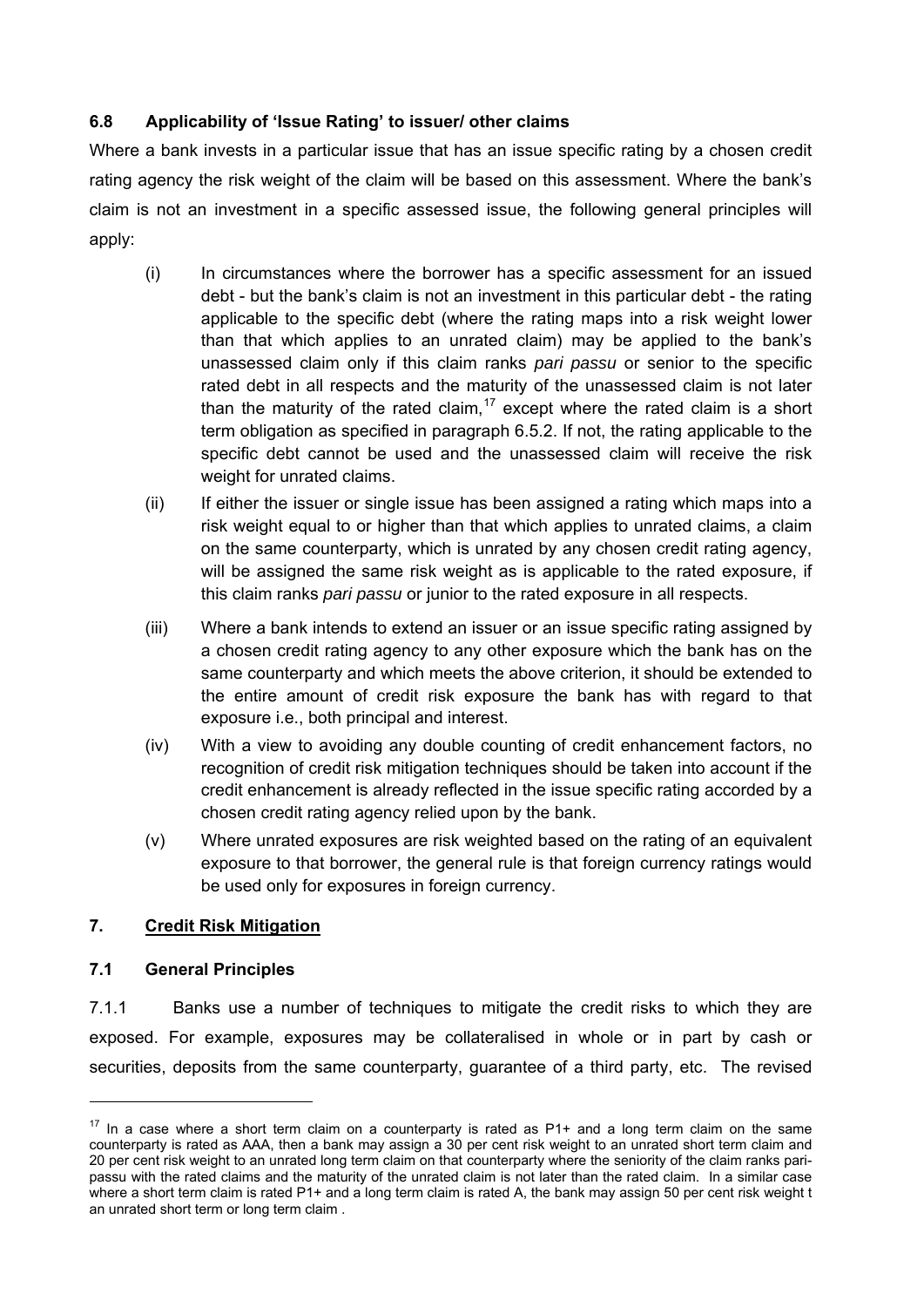approach to credit risk mitigation allows a wider range of credit risk mitigants to be recognised for regulatory capital purposes than is permitted under the 1988 Framework provided these techniques meet the requirements for legal certainty as described in paragraph 7.2 below. Credit risk mitigation approach as detailed in this section is applicable to the banking book exposures. This will also be applicable for calculation of the counterparty risk charges for OTC derivatives and repo-style transactions booked in the trading book.

7.1.2 The general principles applicable to use of credit risk mitigation techniques are as under:

- (i) No transaction in which Credit Risk Mitigation (CRM) techniques are used should receive a higher capital requirement than an otherwise identical transaction where such techniques are not used.
- (ii) The effects of CRM will **not** be double counted. Therefore, no additional supervisory recognition of CRM for regulatory capital purposes will be granted on claims for which an issue-specific rating is used that already reflects that CRM.
- (iii) Principal-only ratings will not be allowed within the CRM framework.
- (iv) While the use of CRM techniques reduces or transfers credit risk, it simultaneously may increase other risks (residual risks). Residual risks include legal, operational, liquidity and market risks. Therefore, it is imperative that banks employ robust procedures and processes to control these risks, including strategy; consideration of the underlying credit; valuation; policies and procedures; systems; control of roll-off risks; and management of concentration risk arising from the bank's use of CRM techniques and its interaction with the bank's overall credit risk profile. Where these risks are not adequately controlled, Reserve Bank may impose additional capital charges or take other supervisory actions. The disclosure requirements prescribed in Table DF-6 (paragraph 10 – Market Discipline) must also be observed for banks to obtain capital relief in respect of any CRM techniques.

# **7.2 Legal Certainty**

In order for banks to obtain capital relief for any use of CRM techniques, the following minimum standards for legal documentation must be met. All documentation used in collateralised transactions and guarantees must be binding on all parties and legally enforceable in all relevant jurisdictions. Banks must have conducted sufficient legal review, which should be well documented, to verify this. Such verification should have a well founded legal basis for reaching the conclusion about the binding nature and enforceability of the documents. Banks should also undertake such further review as necessary to ensure continuing enforceability.

# **7.3 Credit Risk Mitigation Techniques - Collateralised Transactions**

7.3.1 A Collateralised Transaction is one in which:

(i) banks have a credit exposure and that credit exposure is hedged in whole or in part by collateral posted by a counterparty or by a third party on behalf of the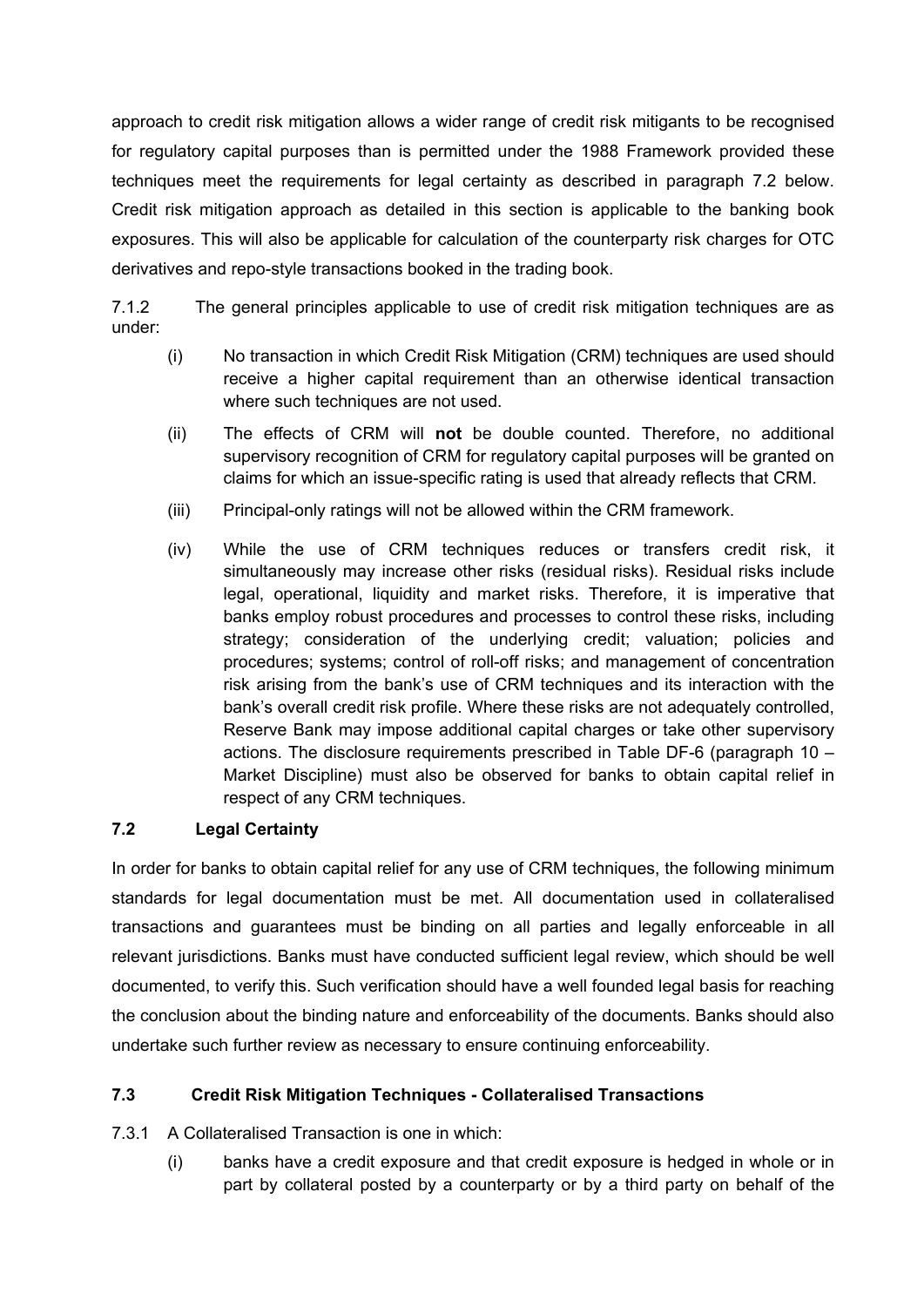counterparty. Here, "counterparty" is used to denote a party to whom a bank has an on- or off-balance sheet credit exposure.

(ii) banks have a specific lien on the collateral and the requirements of legal certainty are met.

## 7.3.2 Overall framework and minimum conditions

The Revised Framework allows banks to adopt either the simple approach, which, similar to the 1988 Accord, substitutes the risk weighting of the collateral for the risk weighting of the counterparty for the collateralised portion of the exposure (generally subject to a 20 per cent floor), or the comprehensive approach, which allows fuller offset of collateral against exposures, by effectively reducing the exposure amount by the value ascribed to the collateral. Banks in India shall adopt the Comprehensive Approach, which allows fuller offset of collateral against exposures, by effectively reducing the exposure amount by the value ascribed to the collateral. Under this approach, banks, which take eligible financial collateral (e.g., cash or securities, more specifically defined below), are allowed to reduce their credit exposure to a counterparty when calculating their capital requirements to take account of the risk mitigating effect of the collateral. Credit risk mitigation is allowed only on an account-by-account basis, even within regulatory retail portfolio. However, before capital relief will be granted the standards set out below must be met:

- (i) In addition to the general requirements for legal certainty, the legal mechanism by which collateral is pledged or transferred must ensure that the bank has the right to liquidate or take legal possession of it, in a timely manner, in the event of the default, insolvency or bankruptcy (or one or more otherwise-defined credit events set out in the transaction documentation) of the counterparty (and, where applicable, of the custodian holding the collateral). Furthermore banks must take all steps necessary to fulfill those requirements under the law applicable to the bank's interest in the collateral for obtaining and maintaining an enforceable security interest, e.g. by registering it with a registrar.
- (ii) In order for collateral to provide protection, the credit quality of the counterparty and the value of the collateral must not have a material positive correlation. For example, securities issued by the counterparty - or by any related group entity would provide little protection and so would be ineligible.
- (iii) Banks must have clear and robust procedures for the timely liquidation of collateral to ensure that any legal conditions required for declaring the default of the counterparty and liquidating the collateral are observed, and that collateral can be liquidated promptly.
- (iv) Where the collateral is held by a custodian, banks must take reasonable steps to ensure that the custodian segregates the collateral from its own assets.

7.3.3 A capital requirement will be applied to a bank on either side of the collateralised transaction: for example, both repos and reverse repos will be subject to capital requirements. Likewise, both sides of securities lending and borrowing transactions will be subject to explicit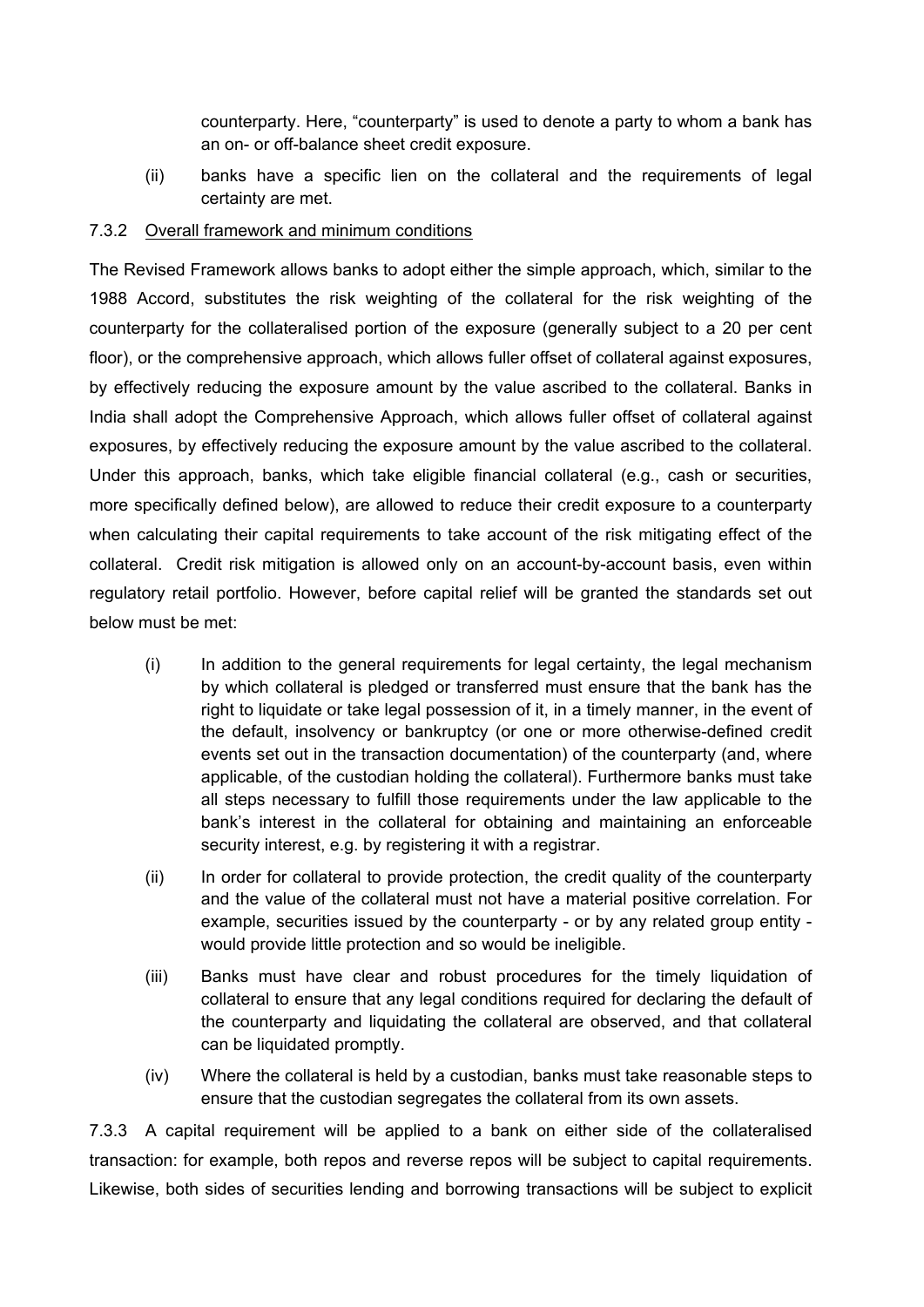capital charges, as will the posting of securities in connection with a derivative exposure or other borrowing.

### 7.3.4 The Comprehensive Approach

- i) In the comprehensive approach, when taking collateral, banks will need to calculate their adjusted exposure to a counterparty for capital adequacy purposes in order to take account of the effects of that collateral. Banks are required to adjust both the amount of the exposure to the counterparty and the value of any collateral received in support of that counterparty to take account of possible future fluctuations in the value of either, occasioned by market movements. These adjustments are referred to as 'haircuts'. The application of haircuts will produce volatility adjusted amounts for both exposure and collateral. The volatility adjusted amount for the exposure will be higher than the exposure and the volatility adjusted amount for the collateral will be lower than the collateral, unless either side of the transaction is cash. In other words, the 'haircut' for the exposure will be a premium factor and the 'haircut' for the collateral will be a discount factor. It may be noted that the purpose underlying the application of haircut is to capture the market-related volatility inherent in the value of exposures as well as of the eligible financial collaterals. Since the value of credit exposures acquired by banks in the course of their banking operations, would not be subject to market volatility, (since the loan disbursal / investment would be a "cash" transaction) though the value of eligible financial collateral would be, the haircut stipulated in Table-14 would apply in respect of credit transactions only to the eligible collateral but not to the credit exposure of the bank. On the other hand, exposures of banks, arising out of repo-style transactions would require upward adjustment for volatility, as the value of security sold/lent/pledged in the repo transaction, would be subject to market volatility. Hence, such exposures shall attract haircut.
- ii) Additionally where the exposure and collateral are held in different currencies an additional downwards adjustment must be made to the volatility adjusted collateral amount to take account of possible future fluctuations in exchange rates.
- iii) Where the volatility-adjusted exposure amount is greater than the volatility-adjusted collateral amount (including any further adjustment for foreign exchange risk), banks shall calculate their risk-weighted assets as the difference between the two multiplied by the risk weight of the counterparty. The framework for performing calculations of capital requirement is indicated in paragraph 7.3.6.

### 7.3.5 Eligible Financial Collateral

The following collateral instruments are eligible for recognition in the comprehensive approach: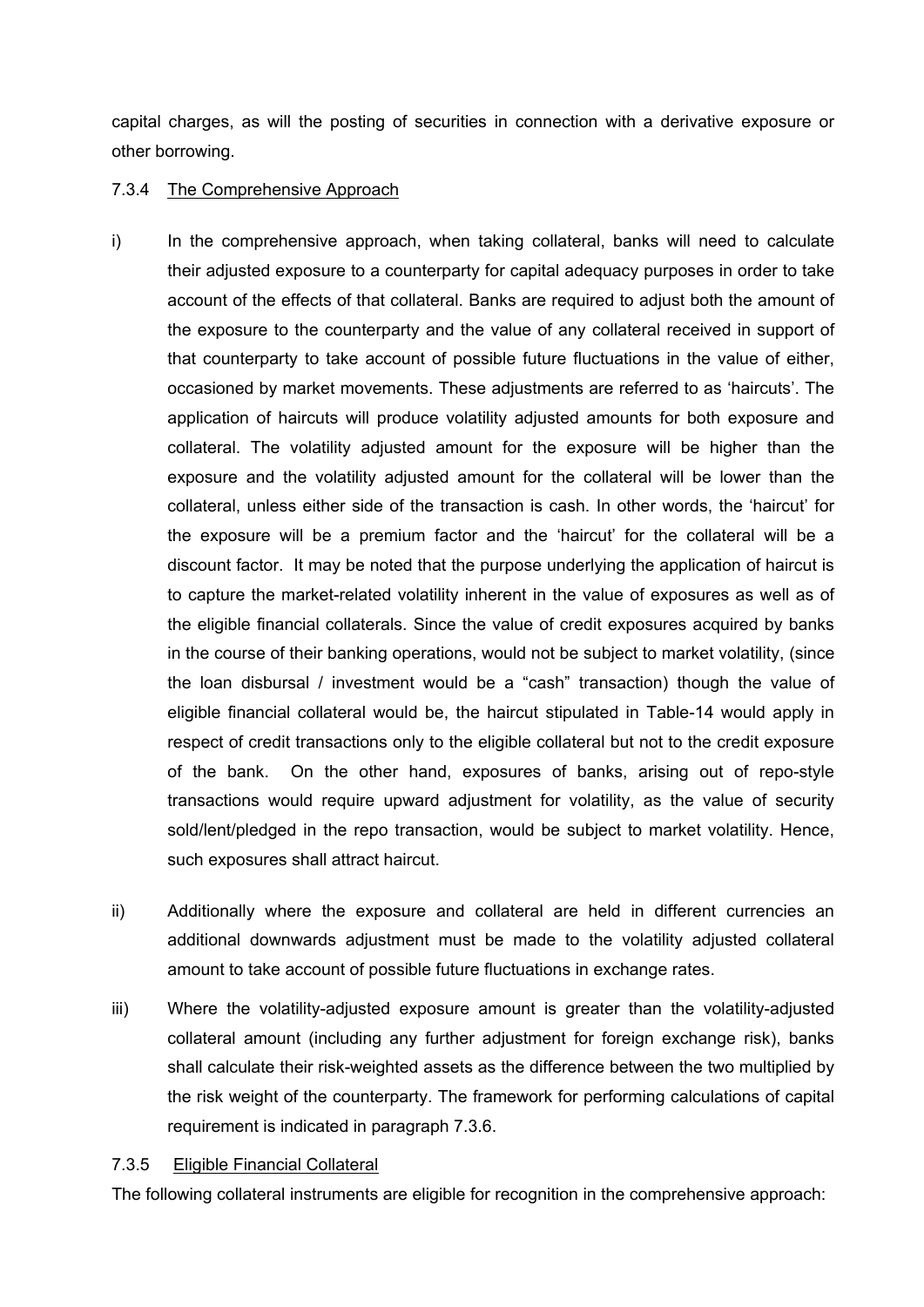- (i) Cash (as well as certificates of deposit or comparable instruments, including fixed deposit receipts, issued by the lending bank) on deposit with the bank which is incurring the counterparty exposure.
- (ii) Gold: Gold would include both bullion and jewellery. However, the value of the collateralised jewellery should be arrived at after notionally converting these to 99.99 purity.
- (iii) Securities issued by Central and State Governments
- (iv) Kisan Vikas Patra and National Savings Certificates provided no lock-in period is operational and if they can be encashed within the holding period.
- $(v)$  Life insurance policies with a declared surrender value of an insurance company which is regulated by an insurance sector regulator.
- (vi) Debt securities rated by a chosen Credit Rating Agency in respect of which banks should be sufficiently confident about the market liquidity<sup>[1](#page-48-0)8</sup> where these are either:
	- a) Attracting 100 per cent or lesser risk weight i.e., rated at least BBB(-) when issued by public sector entities and other entities (including banks and Primary Dealers); or
	- b) Attracting 100 per cent or lesser risk weight i.e., rated at least PR3 / P3/F3/A3 for short-term debt instruments.
- vii) Debt Securities not rated by a chosen Credit Rating Agency in respect of which banks should be sufficiently confident about the market liquidity where these are:
	- a) issued by a bank; and

l

- b) listed on a recognised exchange; and
- c) classified as senior debt; and
- d) all rated issues of the same seniority by the issuing bank are rated at least BBB(-) or PR3/P3/F3/A3 by a chosen Credit Rating Agency; and
- e) the bank holding the securities as collateral has no information to suggest that the issue justifies a rating below BBB(-) or PR3/P3/F3/A3 (as applicable) and;
- f) Banks should be sufficiently confident about the market liquidity of the security.
- viii) Units of Mutual Funds regulated by the securities regulator of the jurisdiction of the bank's operation mutual funds where:
	- a) a price for the units is publicly quoted daily i.e., where the daily NAV is available in public domain; and

<span id="page-48-0"></span><sup>&</sup>lt;sup>18</sup> A debenture would meet the test of liquidity if it is traded on a recognised stock exchange(s) on at least 90 per cent of the trading days during the preceding 365 days. Further, liquidity can be evidenced in the trading during the previous one month in the recognised stock exchange if there are a minimum of 25 trades of marketable lots in securities of each issuer.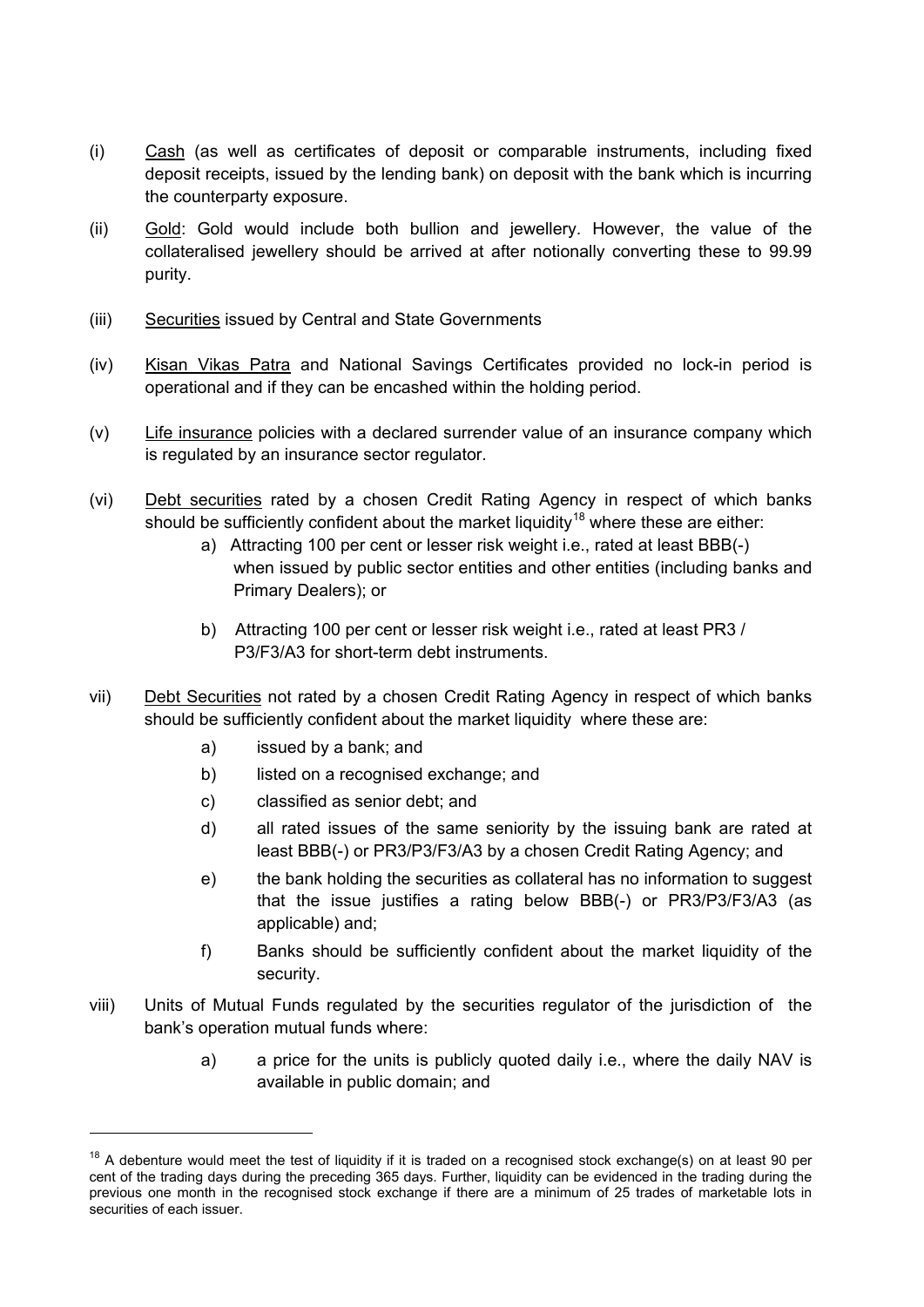b) Mutual fund is limited to investing in the instruments listed in this paragraph.

### 7.3.6 Calculation of capital requirement

For a collateralised transaction, the exposure amount after risk mitigation is calculated as follows:

$$
E^* = \max \{0, [E \times (1 + H_e) - C \times (1 - H_c - H_{fx})]\}
$$

where:

- $E^*$  = the exposure value after risk mitigation
- $E =$  current value of the exposure for which the collateral qualifies as a risk mitigant
- $H<sub>e</sub>$  = haircut appropriate to the exposure
- $C =$  the current value of the collateral received
- $H_c$  = haircut appropriate to the collateral
- $H<sub>fx</sub>$  = haircut appropriate for currency mismatch between the collateral and exposure

The exposure amount after risk mitigation (i.e.,  $E^*$ ) will be multiplied by the risk weight of the counterparty to obtain the risk-weighted asset amount for the collateralised transaction. Illustrative examples calculating the effect of Credit Risk Mitigation is furnished in **Annex 8.** 

# 7.3.7 Haircuts

1

- i) In principle, banks have two ways of calculating the haircuts: (i) standard supervisory haircuts, using parameters set by the Basel Committee, and (ii) own-estimate haircuts, using banks' own internal estimates of market price volatility. Banks in India shall use only the standard supervisory haircuts for both the exposure as well as the collateral.
- ii) The Standard Supervisory Haircuts (assuming daily mark-to-market, daily re-margining and a [1](#page-49-0)0 business-day holding period)<sup>19</sup>, expressed as percentages, would be as furnished in Table 14.
- iii) The ratings indicated in Table 14 represent the ratings assigned by the domestic rating agencies. In the case of exposures toward debt securities issued by foreign Central Governments and foreign corporates, the haircut may be based on ratings of the international rating agencies, as indicated in Table 15.
- iv) Sovereign will include Reserve Bank of India, DICGC and CGTSI, which are eligible for zero per cent risk weight.

<span id="page-49-0"></span> $19$  Holding period will be the time normally required by the bank to realise the value of the collateral.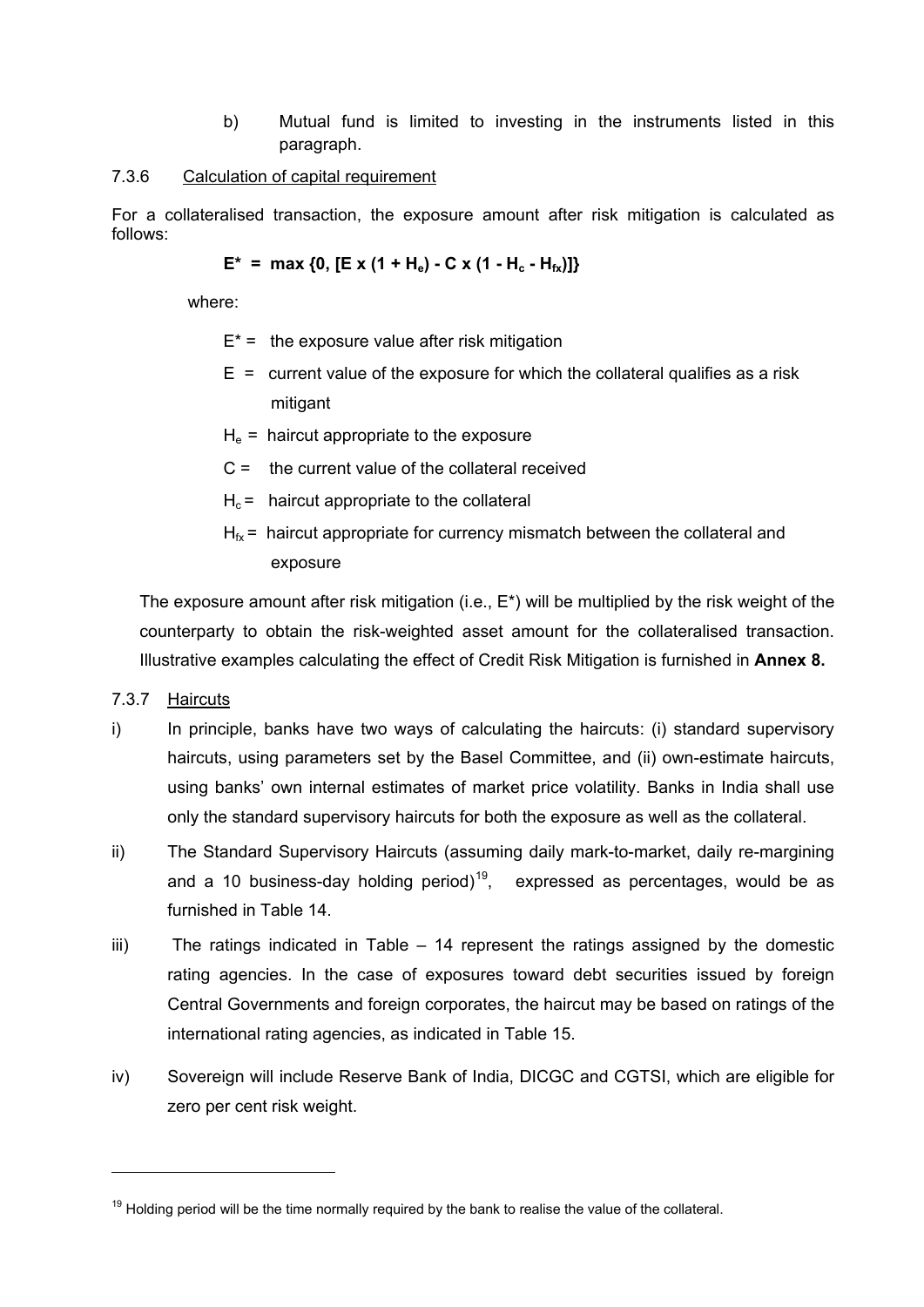- v) Banks may apply a zero haircut for eligible collateral where it is a National Savings Certificate, Kisan Vikas Patras, surrender value of insurance policies and banks' own deposits.
- vi) The standard supervisory haircut for currency risk where exposure and collateral are denominated in different currencies is eight per cent (also based on a 10-business day holding period and daily mark-to-market)

## **Table – 14: Standard Supervisory Haircuts for Sovereign and other securities which constitute Exposure and Collateral**

| SI. No.      |                             | <b>Issue Rating</b><br><b>Residual Maturity</b><br>for Debt securities<br>(in years)                                                       |                                                                      | <b>Haircut</b><br>(in percentage)                                                                                                                                           |
|--------------|-----------------------------|--------------------------------------------------------------------------------------------------------------------------------------------|----------------------------------------------------------------------|-----------------------------------------------------------------------------------------------------------------------------------------------------------------------------|
| A            |                             | Securities issued / guaranteed by the Government of India and<br><b>Governments (Sovereign securities)</b>                                 |                                                                      | issued by the State                                                                                                                                                         |
|              | Ť                           | Rating not applicable – as<br>Government securities are not<br>currently rated in India                                                    | $\le$ or = 1 year<br>$> 1$ year and $<$ or = 5<br>years              | 0.5<br>$\overline{2}$                                                                                                                                                       |
| B            |                             | Domestic debt securities other than those indicated at Item No. A above including the<br>securities guaranteed by Indian State Governments | > 5 years                                                            | 4                                                                                                                                                                           |
|              | ii.                         | AAA to AA<br>PR1/P1/F1/A1                                                                                                                  | $\le$ or = 1 year<br>$> 1$ year and $<$ or = 5<br>years<br>> 5 years | 1<br>4<br>8                                                                                                                                                                 |
|              | iij                         | A to BBB<br>PR2 / P2 / F2 /A2;                                                                                                             | $\le$ or = 1 year<br>$> 1$ year and $<$ or = 5                       | 2                                                                                                                                                                           |
|              |                             | PR3/P3/F3/A3 and<br>unrated bank securities as specified in<br>paragraph 7.3.5 (vii) of the circular                                       | years<br>> 5 years                                                   | 6<br>12                                                                                                                                                                     |
|              | Units of Mutual Funds<br>iv |                                                                                                                                            |                                                                      | Highest<br>haircut<br>applicable to any of the<br>above securities,<br>in<br>eligible<br>which<br>the<br>fund<br>mutual<br>${cf.}$<br>paragraph 7.3.5 (viii)}<br>can invest |
| $\mathbf{C}$ |                             | Cash in the same currency                                                                                                                  |                                                                      | 0                                                                                                                                                                           |
| D            | Gold                        |                                                                                                                                            | 15                                                                   |                                                                                                                                                                             |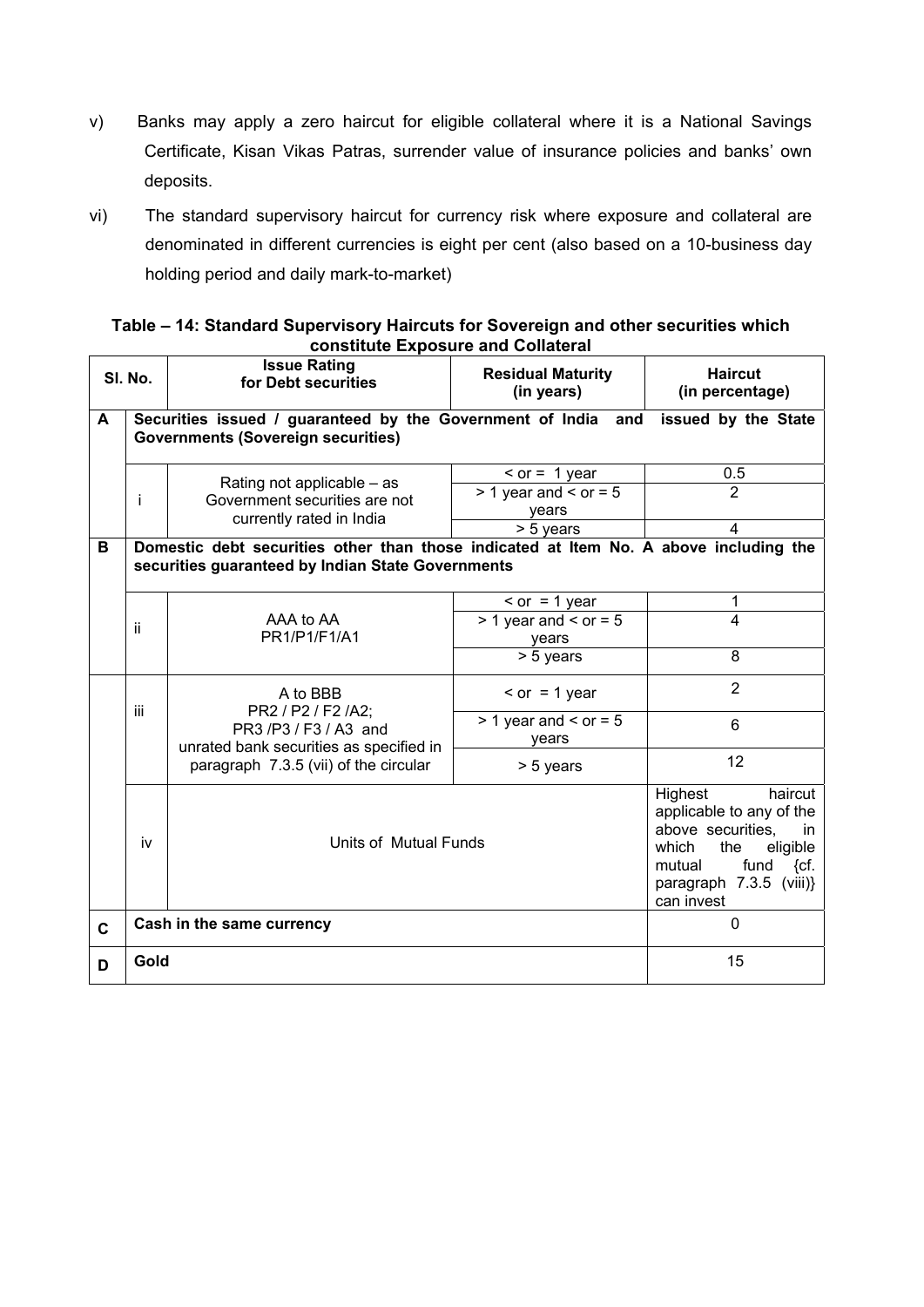#### **Table – 15 : Standard Supervisory Haircut for Exposures and Collaterals which are obligations of foreign central sovereigns/foreign corporates**

| <b>Issue rating for debt</b><br>securities as assigned<br>by international rating<br>agencies | <b>Residual Maturity</b>           | <b>Sovereigns</b><br>(%) | <b>Other</b><br><b>Issues</b><br>(%) |
|-----------------------------------------------------------------------------------------------|------------------------------------|--------------------------|--------------------------------------|
|                                                                                               | $\leq$ = 1 year                    | 0.5                      | 1                                    |
| AAA to AA /<br>$A-1$                                                                          | $> 1$ year and $<$ or = 5<br>vears | 2                        | 4                                    |
|                                                                                               | > 5 years                          | 4                        | 8                                    |
| A to BBB /<br>$A-2 / A-3 / P-3$ and                                                           | $\leq$ = 1 year                    | 1                        | $\mathcal{P}$                        |
| <b>Unrated Bank Securities</b>                                                                | $> 1$ year and $<$ or = 5<br>vears | 3                        | 6                                    |
|                                                                                               | $> 5$ years                        | 6                        | 12                                   |

- vii) For transactions in which banks' exposures are unrated or bank lends non-eligible instruments (i.e, non-investment grade corporate securities), the haircut to be applied on a exposure should be 25 per cent. (Since, at present, the repos are allowed only in the case of Government securities, banks are not likely to have any exposure which will attract the provisions of this clause. However, this would be relevant, if in future, repos/security lending transactions are permitted in the case of unrated corporate securities).
- viii) Where the collateral is a basket of assets, the haircut on the basket will be,

$$
H=\sum_i a_i H_i
$$

where  $a_i$  is the weight of the asset (as measured by the amount/value of the asset in units of currency) in the basket and Hi, the haircut applicable to that asset.

ix) Adjustment for different holding periods:

For some transactions, depending on the nature and frequency of the revaluation and remargining provisions, different holding periods (other than 10 business-days ) are appropriate. The framework for collateral haircuts distinguishes between repo-style transactions (i.e. repo/reverse repos and securities lending/borrowing), "other capitalmarket-driven transactions" (i.e. OTC derivatives transactions and margin lending) and secured lending. In capital-market-driven transactions and repo-style transactions, the documentation contains remargining clauses; in secured lending transactions, it generally does not. In view of different holding periods, in the case of these transactions, the minimum holding period shall be taken as indicated below: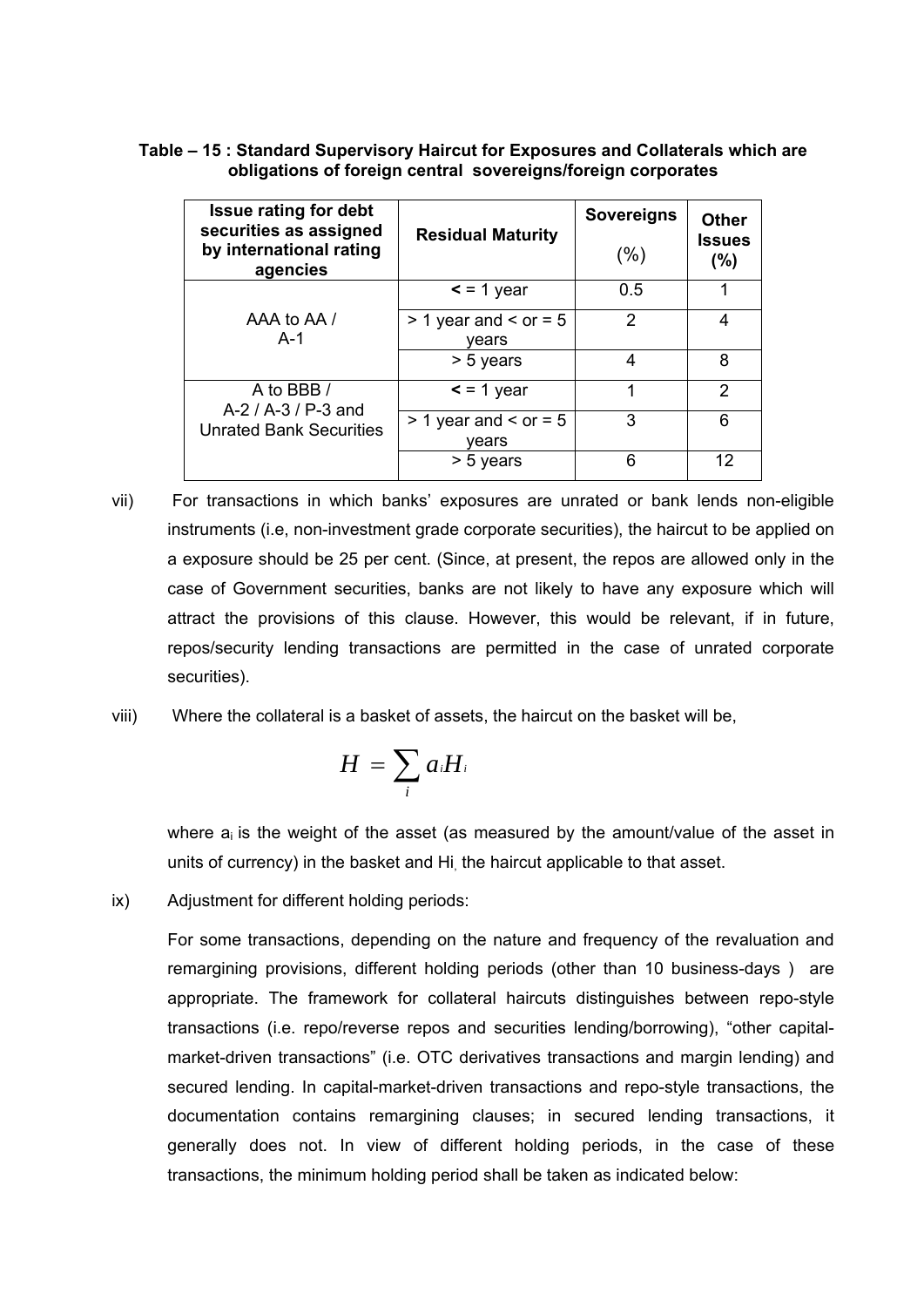| <b>Transaction type</b>              | <b>Minimum holding</b><br><b>Period</b> | <b>Condition</b>  |
|--------------------------------------|-----------------------------------------|-------------------|
| Repo-style transaction               | five business days                      | daily remargining |
| Other capital market<br>transactions | ten business days                       | daily remargining |
| Secured lending                      | twenty business days                    | daily revaluation |

The haircut for the transactions with other than 10 business-days minimum holding period, as indicated above, will have to be adjusted by scaling up/down the haircut for 10 business–days indicated in the Table-14, as per the formula given in paragraph 7.3.7 (xi) below.

x) Adjustment for non-daily mark-to-market or remargining:

In case a transaction has margining frequency different from daily margining assumed, the applicable haircut for the transaction will also need to be adjusted by using the formula given in paragraph 7.3.7 (xi) below.

 $xi$ ) Formula for adjustment for different holding periods and / or non-daily mark – to – market or remargining:

Adjustment for the variation in holding period and margining  $/$  mark – to – market, as indicated in paragraph (ix) and (x) above will be done as per the following formula:

$$
H = H_{10} \sqrt{\frac{N_R + (T_M - 1)}{10}}
$$

where:

- $H =$  haircut:
- $H_{10}$  = 10-business-day standard supervisory haircut for instrument
- $N_R$  = actual number of business days between remargining for capital market transactions or revaluation for secured transactions.
- $T_M$  = minimum holding period for the type of transaction

### 7.3.8 Capital Adequacy Framework for Repo-/Reverse Repo-style transactions.

The repo-style transactions also attract capital charge for Counterparty credit risk (CCR), in addition to the credit risk and market risk. The CCR is defined as the risk of default by the counterparty in a repo-style transaction, resulting in non-delivery of the security lent/pledged/sold or non-repayment of the cash.

A. Treatment in the books of the borrower of funds: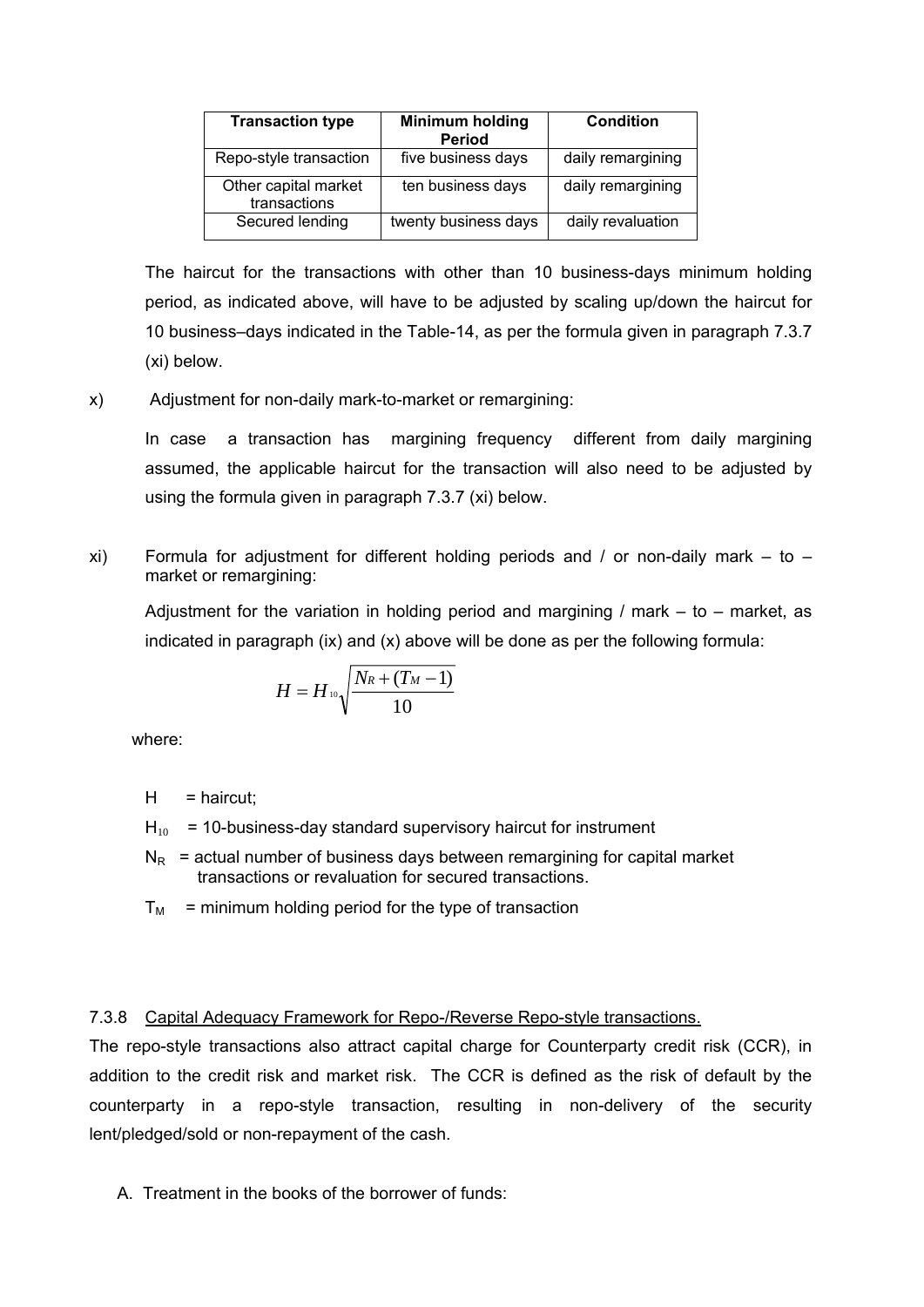- i) Where a bank has borrowed funds by selling / lending or posting, as collateral, of securities, the 'Exposure' will be an off-balance sheet exposure equal to the 'market value' of the securities sold/lent as scaled up after applying appropriate haircut. For the purpose, the haircut as per Table 14 would be used as the basis which should be applied by using the formula in paragraph 7.3.7 (xi), to reflect minimum (prescribed) holding period of five business-days for repo-style transactions and the variations, if any, in the frequency of re-margining, from the daily margining assumed for the standard supervisory haircut. The 'off-balance sheet exposure' will be converted into 'on-balance sheet' equivalent by applying a credit conversion factor of 100 per cent., as per item 5 in Table 8 of the circular.
- ii) The amount of money received will be treated as collateral for the securities lent/sold/pledged. Since the collateral is cash, the haircut for it would be zero.
- iii) The credit equivalent amount arrived at (i) above, net of amount of cash collateral, will attract a risk weight as applicable to the counterparty.
- iv) As the securities will come back to the books of the borrowing bank after the repo period, it will continue to maintain the capital for the credit risk in the securities in the cases where the securities involved in repo are held under HTM category, and capital for market risk in cases where the securities are held under AFS/HFT categories. The capital charge for credit risk / specific risk would be determined according to the credit rating of the issuer of the security. In the case of Government securities, the capital charge for credit / specific risk will be 'zero'.
- B. Treatment in the books of the lender of funds:
	- i) The amount lent will be treated as on-balance sheet/funded exposure on the counter party, collateralised by the securities accepted under the repo.
	- ii) The exposure, being cash, will receive a zero haircut.
	- iii) The collateral will be adjusted downwards/marked down as per applicable haircut.
	- iv) The amount of exposure reduced by the adjusted amount of collateral, will receive a risk weight as applicable to the counterparty, as it is an on- balance sheet exposure.
	- v) The lending bank will not maintain any capital charge for the security received by it as collateral during the repo period, since such collateral does not enter its balance sheet but is only held as a bailee.

# **7.4 Credit Risk Mitigation Techniques – On-balance Sheet Netting**

On-balance sheet netting is confined to loans/advances and deposits, where banks have legally enforceable netting arrangements, involving specific lien with proof of documentation. They may calculate capital requirements on the basis of net credit exposures subject to the following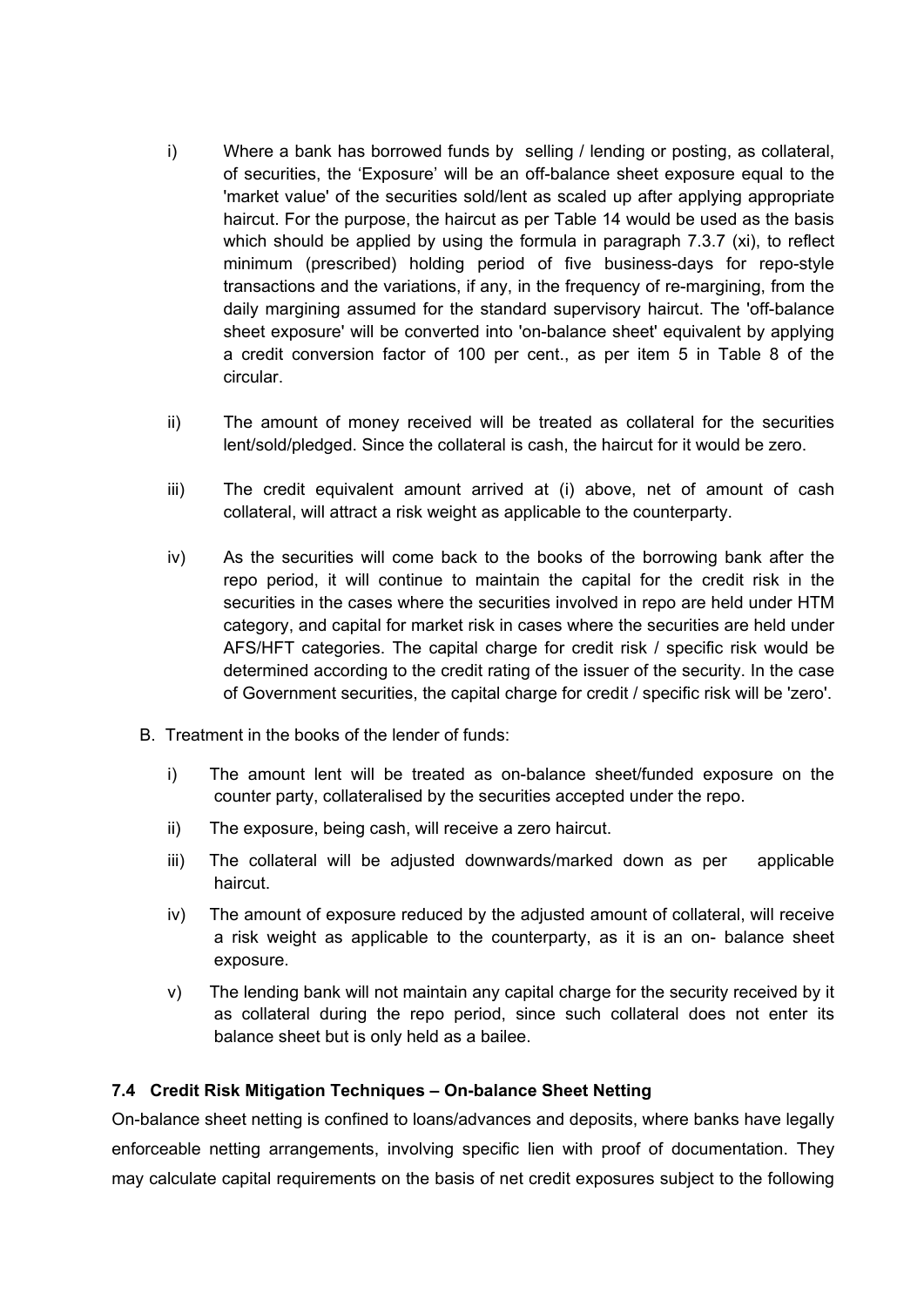conditions:

Where a bank,

- a) has a well-founded legal basis for concluding that the netting or offsetting agreement is enforceable in each relevant jurisdiction regardless of whether the counterparty is insolvent or bankrupt;
- b) is able at any time to determine the loans/advances and deposits with the same counterparty that are subject to the netting agreement; and
- c) monitors and controls the relevant exposures on a net basis,

it may use the net exposure of loans/advances and deposits as the basis for its capital adequacy calculation in accordance with the formula in paragraph 7.3.6. Loans/advances are treated as exposure and deposits as collateral. The haircuts will be zero except when a currency mismatch exists. All the requirements contained in paragraph 7.3.6 and 7.6 will also apply.

## **7.5 Credit Risk Mitigation Techniques - Guarantees**

7.5.1 Where guarantees are direct, explicit, irrevocable and unconditional banks may take account of such credit protection in calculating capital requirements.

7.5.2 A range of guarantors are recognised. As under the 1988 Accord, a substitution approach will be applied. Thus only guarantees issued by entities with a lower risk weight than the counterparty will lead to reduced capital charges since the protected portion of the counterparty exposure is assigned the risk weight of the guarantor, whereas the uncovered portion retains the risk weight of the underlying counterparty.

7.5.3 Detailed operational requirements for guarantees eligible for being treated as a CRM are as under:

### 7.5.4 Operational requirements for guarantees

- i) A guarantee (counter-guarantee) must represent a direct claim on the protection provider and must be explicitly referenced to specific exposures or a pool of exposures, so that the extent of the cover is clearly defined and incontrovertible. The guarantee must be irrevocable; there must be no clause in the contract that would allow the protection provider unilaterally to cancel the cover or that would increase the effective cost of cover as a result of deteriorating credit quality in the guaranteed exposure. The guarantee must also be unconditional; there should be no clause in the guarantee outside the direct control of the bank that could prevent the protection provider from being obliged to pay out in a timely manner in the event that the original counterparty fails to make the payment(s) due.
- ii) All exposures will be risk weighted after taking into account risk mitigation available in the form of guarantees. When a guaranteed exposure is classified as non-performing, the guarantee will cease to be a credit risk mitigant and no adjustment would be permissible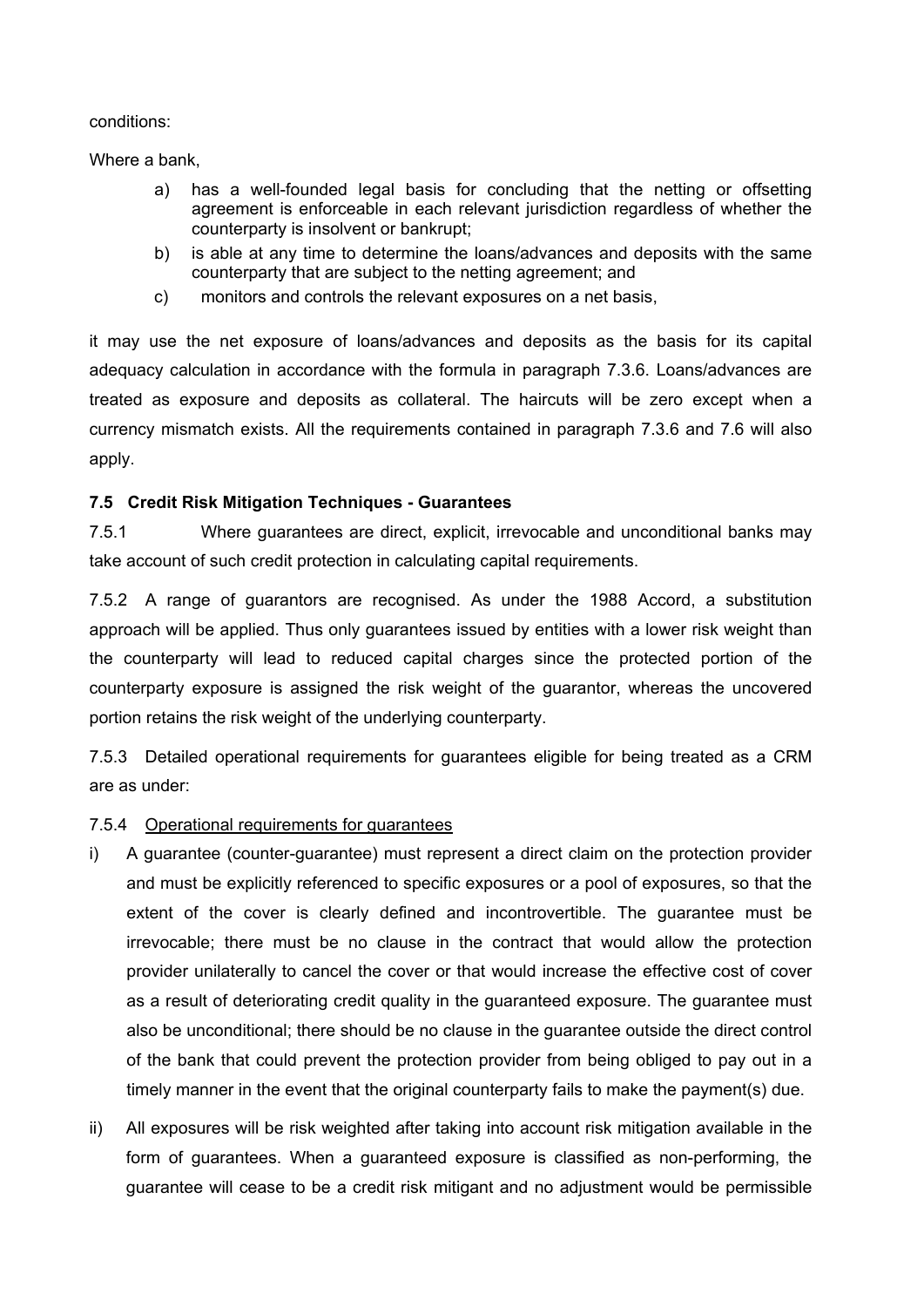on account of credit risk mitigation in the form of guarantees. The entire outstanding, net of specific provision and net of realisable value of eligible collaterals / credit risk mitigants, will attract the appropriate risk weight.

# 7.5.5 Additional operational requirements for guarantees

In addition to the legal certainty requirements in paragraphs 7.2 above, in order for a guarantee to be recognised, the following conditions must be satisfied:

- i) On the qualifying default/non-payment of the counterparty, the bank is able in a timely manner to pursue the guarantor for any monies outstanding under the documentation governing the transaction. The guarantor may make one lump sum payment of all monies under such documentation to the bank, or the guarantor may assume the future payment obligations of the counterparty covered by the guarantee. The bank must have the right to receive any such payments from the guarantor without first having to take legal actions in order to pursue the counterparty for payment.
- ii) The guarantee is an explicitly documented obligation assumed by the guarantor.
- iii) Except as noted in the following sentence, the guarantee covers all types of payments the underlying obligor is expected to make under the documentation governing the transaction, for example notional amount, margin payments etc. Where a guarantee covers payment of principal only, interests and other uncovered payments should be treated as an unsecured amount in accordance with paragraph

# 7.5.6 Range of Eligible Guarantors (Counter-Guarantors)

Credit protection given by the following entities will be recognised:

- (i) Sovereigns, sovereign entities (including BIS, IMF, European Central Bank and European Community as well as those MDBs referred to in paragraph 5.5, ECGC and CGTSI), banks and primary dealers with a lower risk weight than the counterparty;
- (ii) other entities rated AA (-) or better. This would include guarantee cover provided by parent, subsidiary and affiliate companies when they have a lower risk weight than the obligor. The rating of the guarantor should be an entity rating which has factored in all the liabilities and commitments (including guarantees) of the entity.

# 7.5.7 Risk Weights

The protected portion is assigned the risk weight of the protection provider. Exposures covered by State Government guarantees will attract a risk weight of 20 per cent. The uncovered portion of the exposure is assigned the risk weight of the underlying counterparty.

# 7.5.8 Proportional Cover

Where the amount guaranteed, or against which credit protection is held, is less than the amount of the exposure, and the secured and unsecured portions are of equal seniority, i.e. the bank and the guarantor share losses on a pro-rata basis capital relief will be afforded on a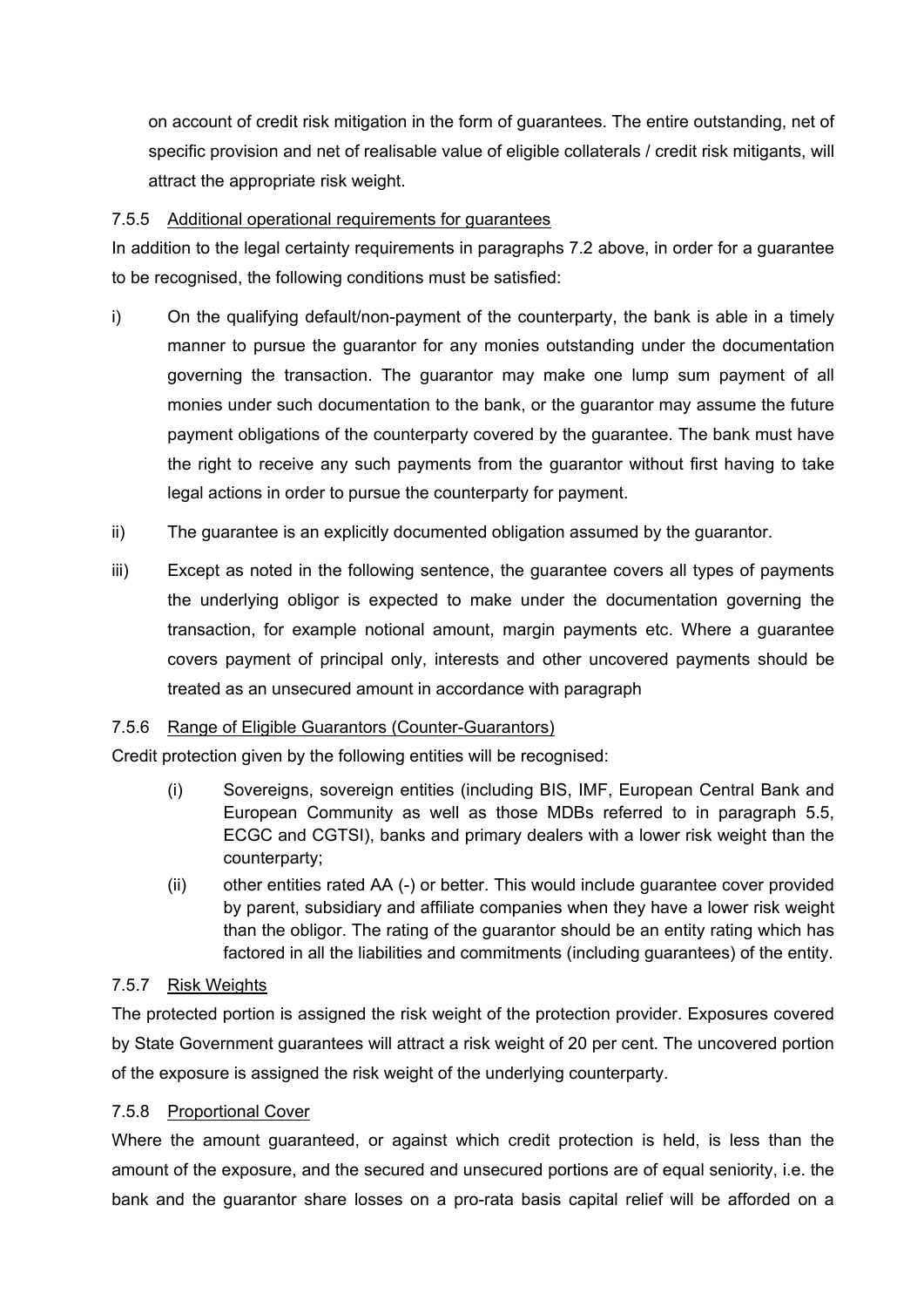proportional basis: i.e. the protected portion of the exposure will receive the treatment applicable to eligible guarantees, with the remainder treated as unsecured.

## 7.5.9 Currency Mismatches

Where the credit protection is denominated in a currency different from that in which the exposure is denominated  $-$  i.e. there is a currency mismatch  $-$  the amount of the exposure deemed to be protected will be reduced by the application of a haircut  $H_{FX}$ , i.e.,

$$
G_A = G \times (1 - H_{FX})
$$

where:

G = nominal amount of the credit protection

 $H<sub>FX</sub>$  = haircut appropriate for currency mismatch between the credit protection and underlying obligation.

Banks using the supervisory haircuts will apply a haircut of eight per cent for currency mismatch.

# 7.5.10 Sovereign Guarantees and Counter-Guarantees

A claim may be covered by a guarantee that is indirectly counter-guaranteed by a sovereign. Such a claim may be treated as covered by a sovereign guarantee provided that:

- (i) the sovereign counter-guarantee covers all credit risk elements of the claim;
- (ii) both the original guarantee and the counter-guarantee meet all operational requirements for guarantees, except that the counter-guarantee need not be direct and explicit to the original claim; and
- (iii) the cover should be robust and no historical evidence suggests that the coverage of the counter-guarantee is less than effectively equivalent to that of a direct sovereign guarantee.

# **7.6 Maturity Mismatch**

7.6.1 For the purposes of calculating risk-weighted assets, a maturity mismatch occurs when the residual maturity of collateral is less than that of the underlying exposure. Where there is a maturity mismatch and the CRM has an original maturity of less than one year, the CRM is not recognised for capital purposes. In other cases where there is a maturity mismatch, partial recognition is given to the CRM for regulatory capital purposes as detailed below in paragraphs 7.6.2 to 7.6.4. In case of loans collateralised by the bank's own deposits, even if the tenor of such deposits is less than three months or deposits have maturity mismatch vis-à-vis the tenor of the loan, the provisions of paragraph 7.6.1 regarding derecognition of collateral would not be attracted provided an explicit consent of the depositor has been obtained from the depositor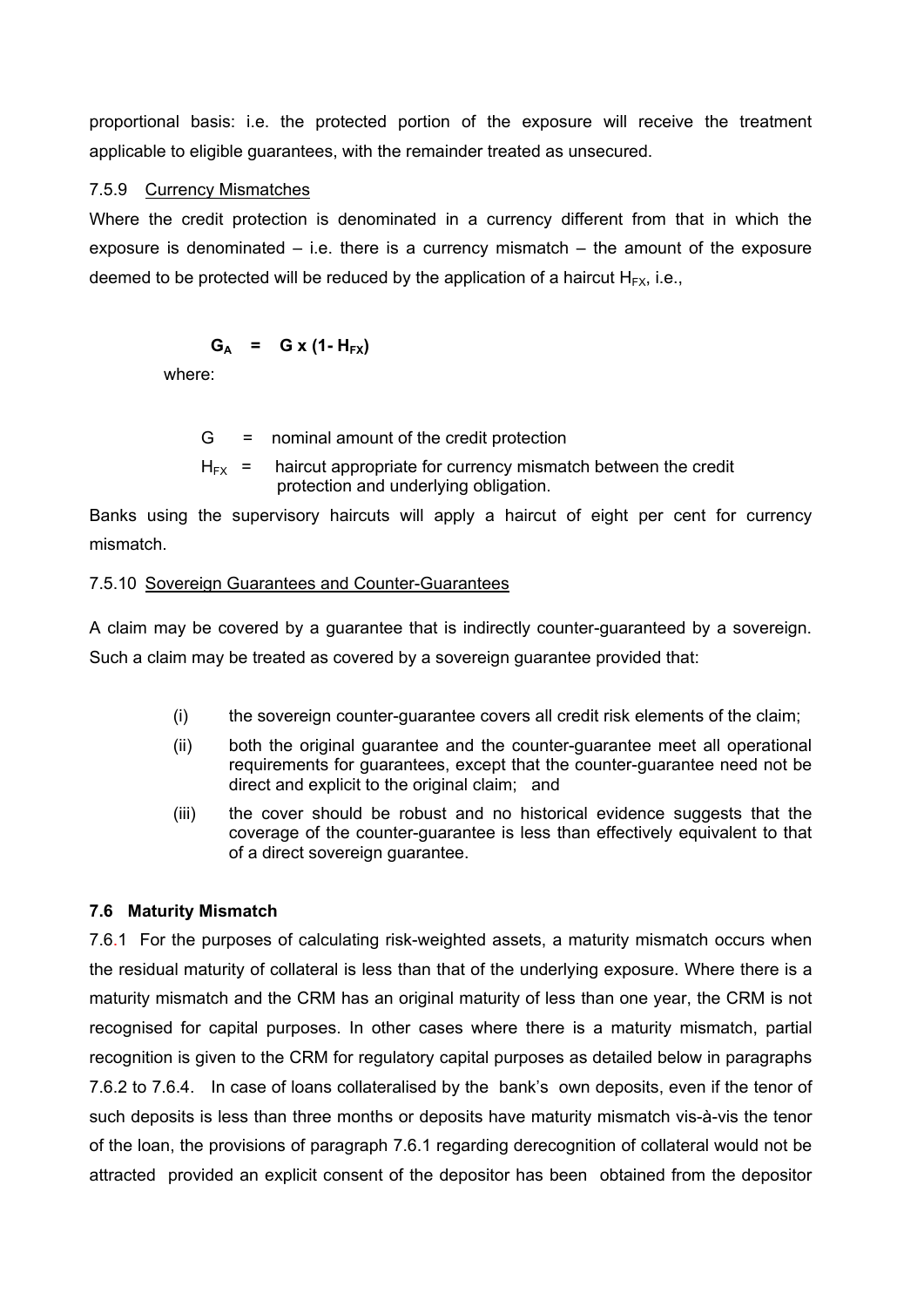(i.e, borrower) for adjusting the maturity proceeds of such deposits against the outstanding loan or for renewal of such deposits till the full repayment of the underlying loan.

# 7.6.2 Definition of Maturity

The maturity of the underlying exposure and the maturity of the collateral should both be defined conservatively. The effective maturity of the underlying should be gauged as the longest possible remaining time before the counterparty is scheduled to fulfil its obligation, taking into account any applicable grace period. For the collateral, embedded options which may reduce the term of the collateral should be taken into account so that the shortest possible effective maturity is used. The maturity relevant here is the residual maturity.

# 7.6.3 Risk Weights for Maturity Mismatches

As outlined in paragraph 7.6.1, collateral with maturity mismatches are only recognised when their original maturities are greater than or equal to one year. As a result, the maturity of collateral for exposures with original maturities of less than one year must be matched to be recognised. In all cases, collateral with maturity mismatches will no longer be recognised when they have a residual maturity of three months or less.

7.6.4 When there is a maturity mismatch with recognised credit risk mitigants (collateral, on-balance sheet netting and guarantees) the following adjustment will be applied:

$$
Pa = P x (t - 0.25) \div (T - 0.25)
$$

where:

 $Pa = value of the credit protection adjusted for maturity mismatch$ 

- $P = \text{credit protection (e.g. collateral amount, guarantee amount)} adjusted$ for any haircuts
- $t = min(T, residual maturity of the credit protection arrangement)$ expressed in years
- $T = min (5, residual maturity of the exposure) expressed in years$

# **7.7 Treatment of pools of CRM Techniques**

In the case where a bank has multiple CRM techniques covering a single exposure (e.g. a bank has both collateral and guarantee partially covering an exposure), the bank will be required to subdivide the exposure into portions covered by each type of CRM technique (e.g. portion covered by collateral, portion covered by guarantee) and the risk-weighted assets of each portion must be calculated separately. When credit protection provided by a single protection provider has differing maturities, they must be subdivided into separate protection as well.

# **8. Capital charge for Market Risk**

# **8.1 Introduction**

Market risk is defined as the risk of losses in on-balance sheet and off-balance sheet positions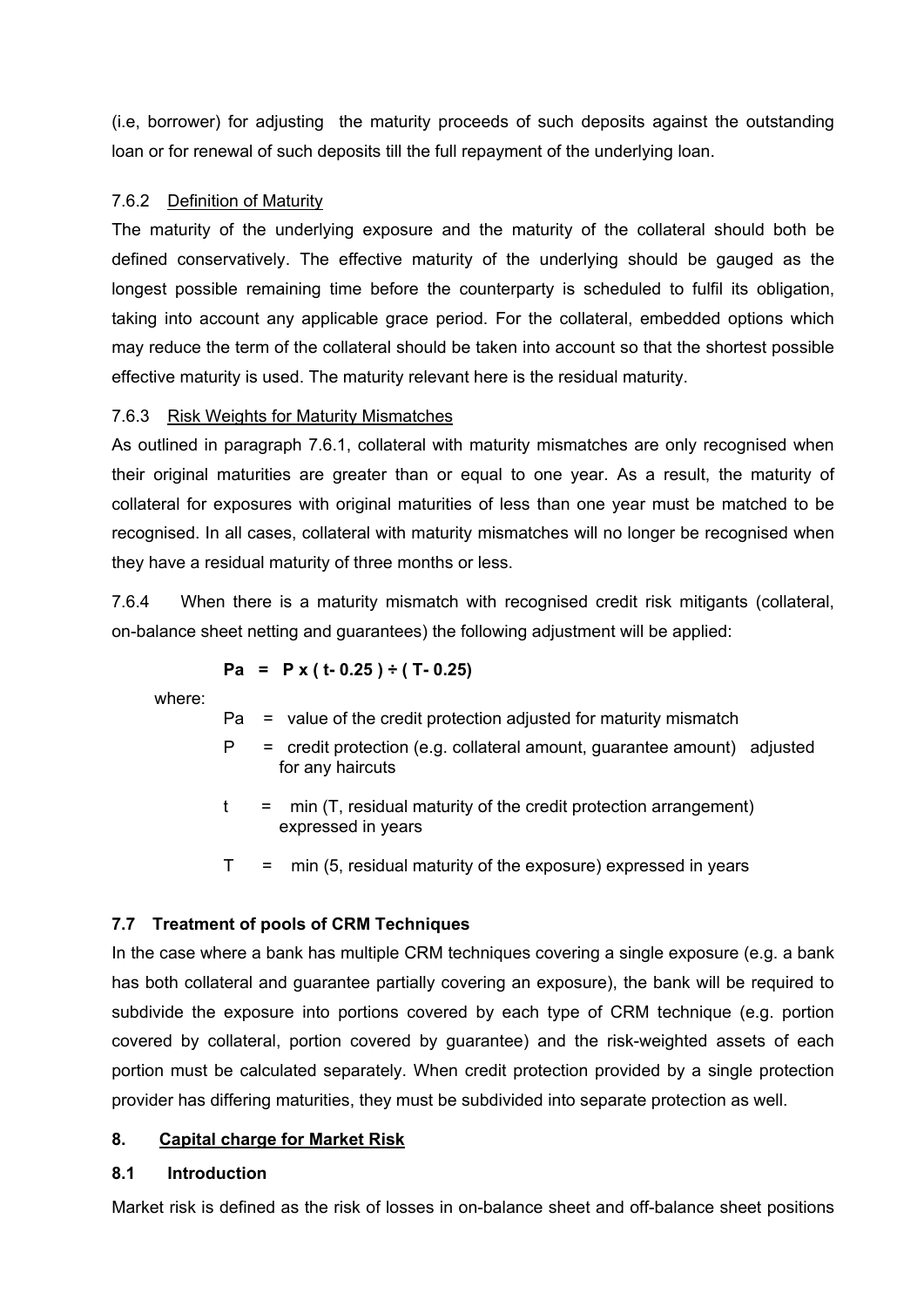arising from movements in market prices. The market risk positions subject to capital charge requirement are:

- (i) The risks pertaining to interest rate related instruments and equities in the trading book; and
- (ii) Foreign exchange risk (including open position in precious metals) throughout the bank (both banking and trading books).

# **8.2 Scope and coverage of capital charge for Market Risks**

8.2.1These guidelines seek to address the issues involved in computing capital charges for interest rate related instruments in the trading book, equities in the trading book and foreign exchange risk (including gold and other precious metals) in both trading and banking books. Trading book for the purpose of capital adequacy will include:

- (i) Securities included under the Held for Trading category
- (ii) Securities included under the Available for Sale category
- (iii) Open gold position limits
- (iv) Open foreign exchange position limits
- (v) Trading positions in derivatives, and
- (vi) Derivatives entered into for hedging trading book exposures.

8.2.2 Banks are required to manage the market risks in their books on an ongoing basis and ensure that the capital requirements for market risks are being maintained on a continuous basis, i.e. at the close of each business day. Banks are also required to maintain strict risk management systems to monitor and control intra-day exposures to market risks.

8.2.3 Capital for market risk would not be relevant for securities, which have already matured and remain unpaid. These securities will attract capital only for credit risk. On completion of 90 days delinquency, these will be treated on par with NPAs for deciding the appropriate risk weights for credit risk.

# **8.3 Measurement of capital charge for Interest Rate Risk**

8.3.1 This section describes the framework for measuring the risk of holding or taking positions in debt securities and other interest rate related instruments in the trading book.

8.3.2 The capital charge for interest rate related instruments would apply to current market value of these items in bank's trading book. Since banks are required to maintain capital for market risks on an ongoing basis, they are required to mark to market their trading positions on a daily basis. The current market value will be determined as per extant RBI guidelines on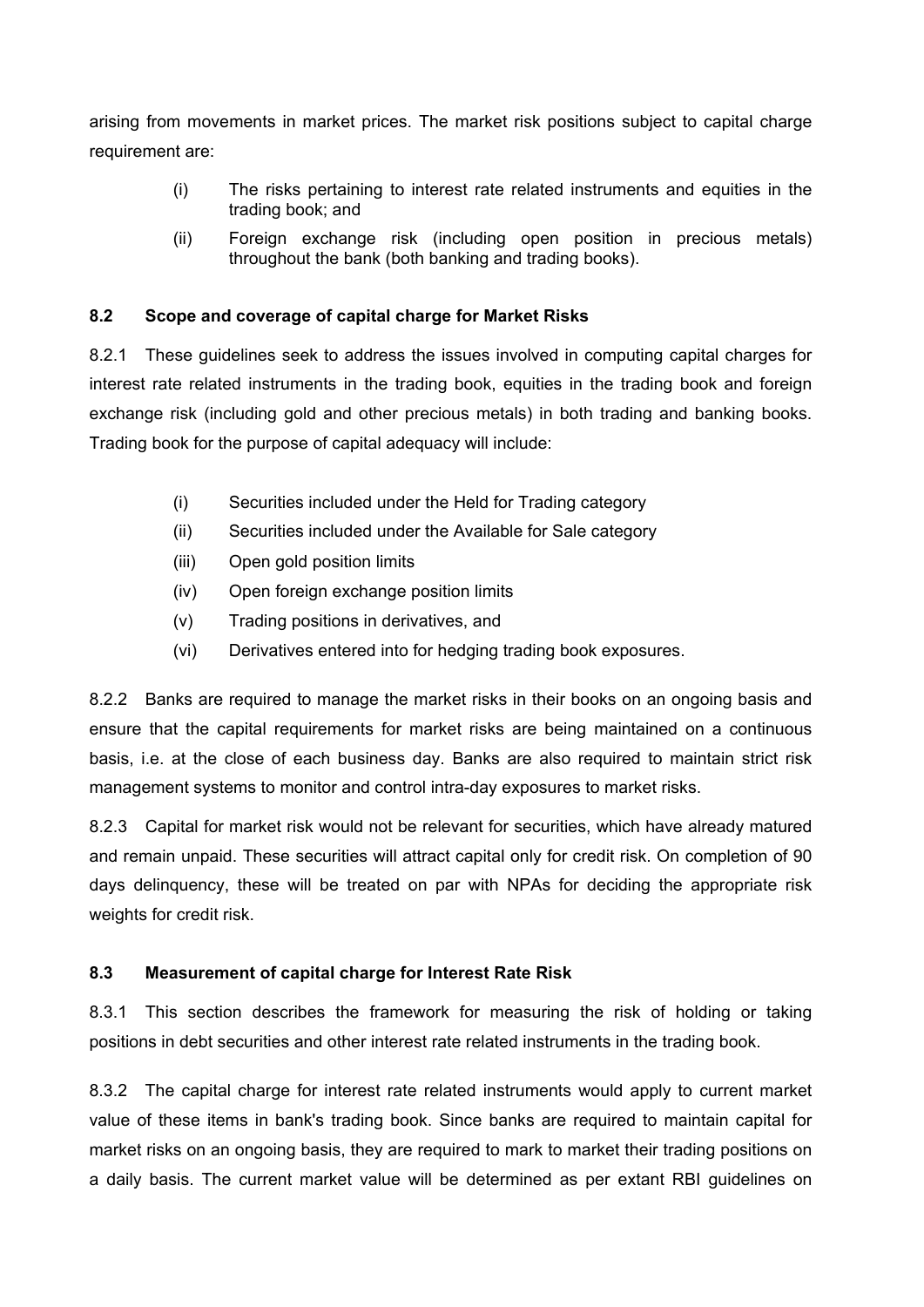valuation of investments.

8.3.3 The minimum capital requirement is expressed in terms of two separately calculated charges, (i) "**specific risk**" charge for each security, which is designed to protect against an adverse movement in the price of an individual security owing to factors related to the individual issuer, both for short (short position is not allowed in India except in derivatives) and long positions, and (ii) "**general market risk**" charge towards interest rate risk in the portfolio, where long and short positions (which is not allowed in India except in derivatives) in different securities or instruments can be offset.

8.3.4 For the debt securities held under AFS category, in view of the possible longer holding period and attendant higher specific risk, the banks shall hold total capital charge for market risk equal to greater of (a) or (b) below:

- a) Specific risk capital charge, computed notionally for the AFS securities treating them as held under HFT category (as computed according to Table 16: Part A/C/E, as applicable) plus the General Market Risk Capital Charge.
- b) Alternative total capital charge for the AFS category computed notionally treating them as held in the banking book (as computed in accordance with table 16: Part B/D/F, as applicable)

# A. Specific Risk

8.3.5 The capital charge for specific risk is designed to protect against an adverse movement in the price of an individual security owing to factors related to the individual issuer. The specific risk charges for various kinds of exposures would be applied as detailed below:

| SI.No.         | Nature of debt securities / issuer                        | Table to be followed                  |
|----------------|-----------------------------------------------------------|---------------------------------------|
| a.             | Central, State and Foreign Central<br>Governments' bonds: |                                       |
|                | Held in HFT category<br>(i)<br>(ii) Held in AFS category  | Table 16 – Part A<br>Table 16 – Par B |
| b <sub>1</sub> | Banks' Bonds:                                             |                                       |
|                | (i) Held in HFT category<br>(ii) Held in AFS category     | Table 16 - Part C<br>Table 16 – Par D |
| C.             | Corporate Bonds and securitised debt:                     |                                       |
|                | (i) Held in HFT category<br>(ii) Held in AFS category     | Table 16 – Par E<br>Table 16 – Part F |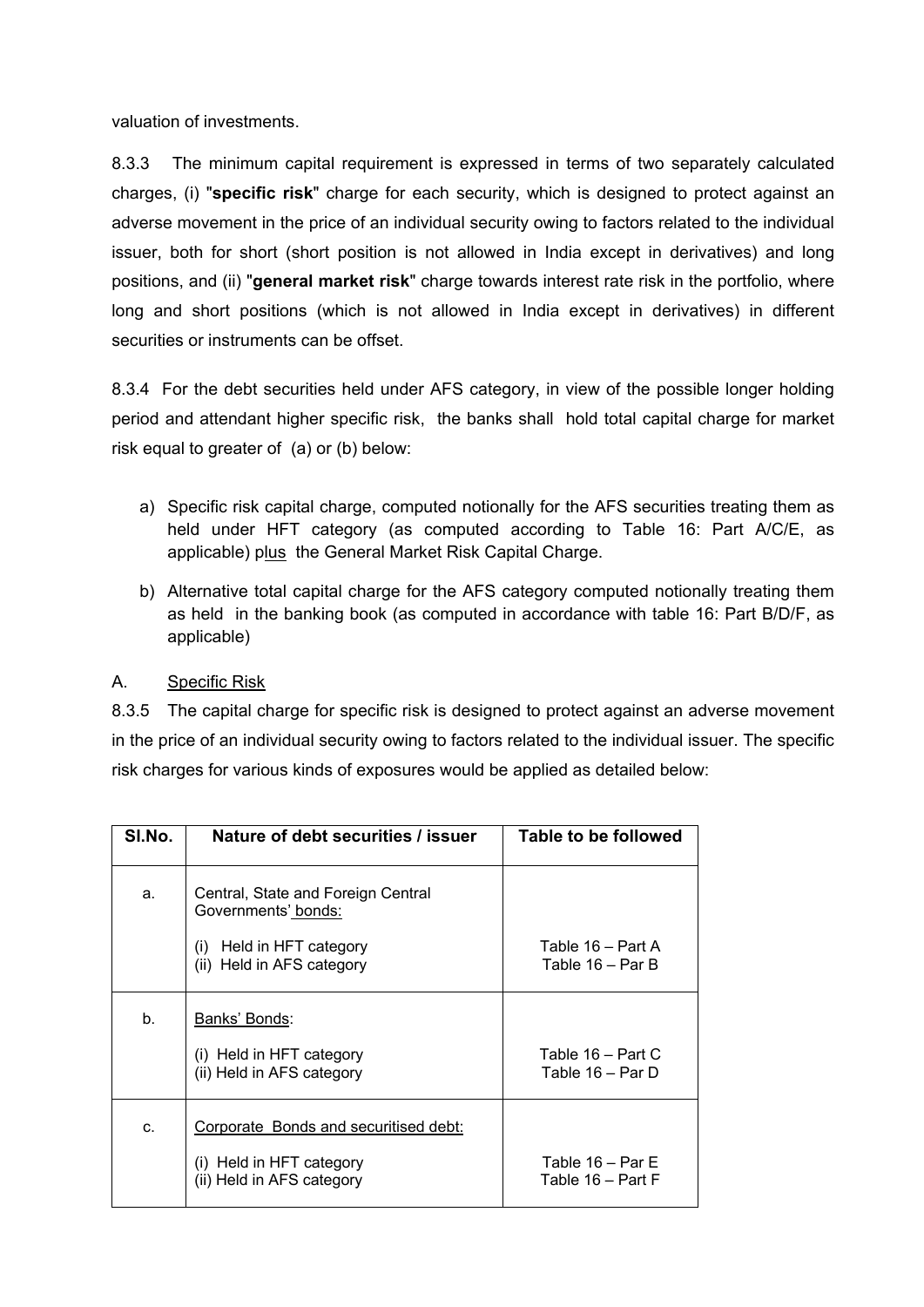#### **Table 16 – Part A Specific Risk Capital Charge for Sovereign securities issued by Indian and foreign sovereigns – Held by banks under the HFT Category**

| Sr.<br>No. | <b>Nature of Investment</b>                                                                                                       | <b>Residual Maturity</b>                                | <b>Specific risk</b><br>capital<br>(as $%$ of<br>exposure) |  |  |  |  |
|------------|-----------------------------------------------------------------------------------------------------------------------------------|---------------------------------------------------------|------------------------------------------------------------|--|--|--|--|
| А.         | <b>Indian Central Government and State Governments</b>                                                                            |                                                         |                                                            |  |  |  |  |
| 1.         | <b>State</b><br>Investment<br>in<br>Central<br>and<br><b>Government Securities</b>                                                | All                                                     | 0.00                                                       |  |  |  |  |
| 2.         | Investments in other approved<br>securities guaranteed by Central<br>Government                                                   | All                                                     | 0.00                                                       |  |  |  |  |
|            |                                                                                                                                   | 6 months or less                                        | 0.28                                                       |  |  |  |  |
| 3.         | Investments in other approved<br>securities guaranteed by State<br>Government                                                     | More than 6 months and up<br>to and including 24 months | 1.13                                                       |  |  |  |  |
|            |                                                                                                                                   | More than 24 months                                     | 1.80                                                       |  |  |  |  |
| 4.         | Investment in other securities where<br>payment of interest and repayment of<br>principal are guaranteed by Central<br>Government | All                                                     | 0.00                                                       |  |  |  |  |
|            | Investments in other securities where                                                                                             | 6 months or less                                        | 0.28                                                       |  |  |  |  |
| 5.         | payment of interest and repayment of<br>principal are guaranteed by State<br>Government.                                          | More than 6 months and up<br>to and including 24 months | 1.13                                                       |  |  |  |  |
|            |                                                                                                                                   | More than 24 months                                     | 1.80                                                       |  |  |  |  |
| В.         | <b>Foreign Central Governments</b>                                                                                                |                                                         |                                                            |  |  |  |  |
| 1.         | AAA to AA                                                                                                                         | All                                                     | 0.00                                                       |  |  |  |  |
|            |                                                                                                                                   | 6 months or less                                        | 0.28                                                       |  |  |  |  |
| 2.         | A to BBB                                                                                                                          | More than 6 months and up<br>to and including 24 months | 1.13                                                       |  |  |  |  |
|            |                                                                                                                                   | More than 24 months                                     | 1.80                                                       |  |  |  |  |
| 3.         | BB to B                                                                                                                           | All                                                     | 9.00                                                       |  |  |  |  |
| 4.         | <b>Below B</b>                                                                                                                    | All                                                     | 13.50                                                      |  |  |  |  |
| 5.         | Unrated                                                                                                                           | All                                                     | 13.50                                                      |  |  |  |  |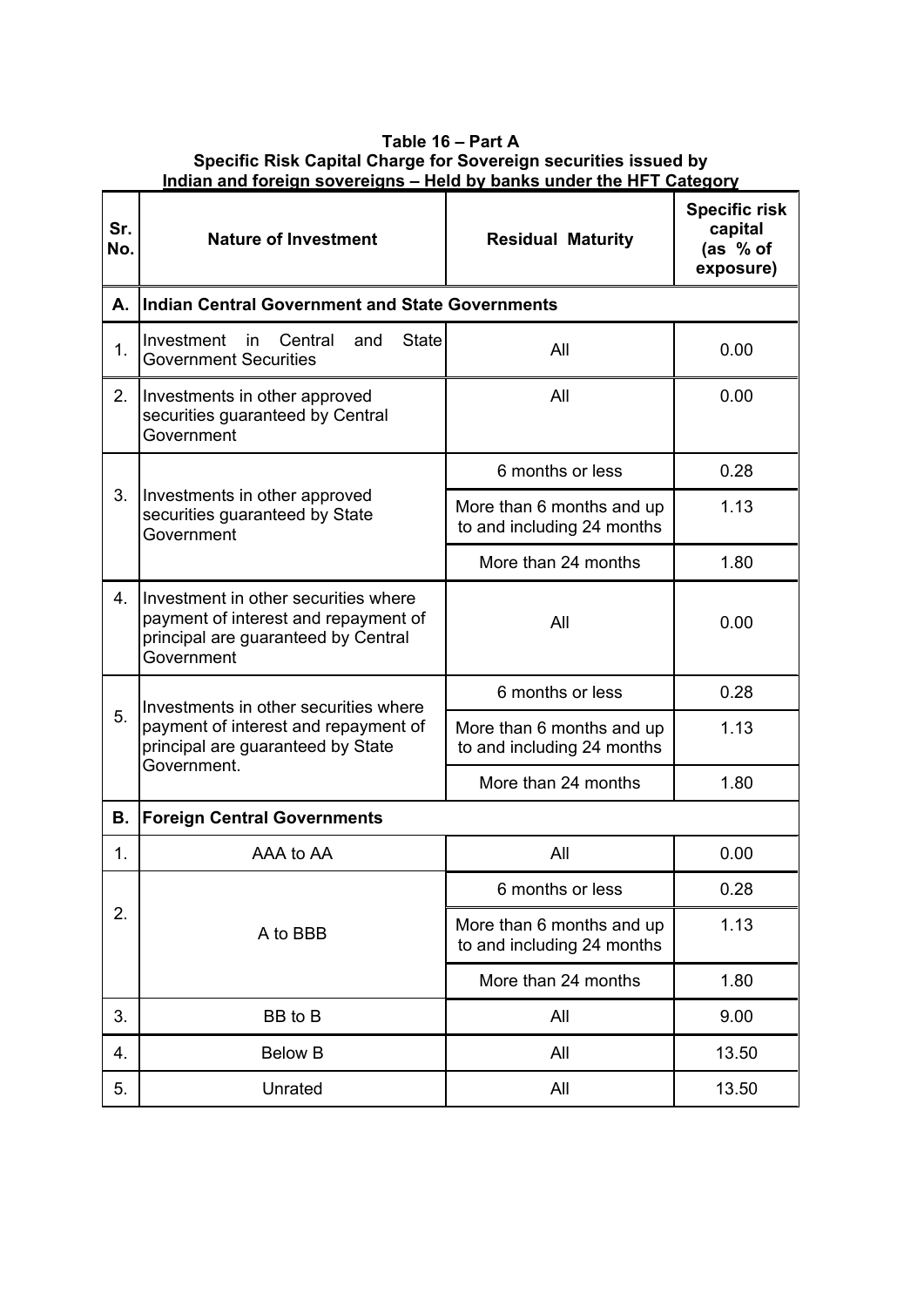### **Table 16 – Part B**

### **Alternative Total Capital Charge for securities issued by Indian and foreign sovereigns**  – **Held by banks under the AFS Category**

| Sr.<br>No. | <b>Nature of Investment</b>                                                                                                       | <b>Residual</b><br><b>Maturity</b> | <b>Specific risk capital</b><br>(as % of exposure) |  |  |  |  |
|------------|-----------------------------------------------------------------------------------------------------------------------------------|------------------------------------|----------------------------------------------------|--|--|--|--|
| А.         | Indian Central Government and State Governments                                                                                   |                                    |                                                    |  |  |  |  |
| 1.         | State<br>Investment<br>in<br>Central<br>and<br><b>Government Securities</b>                                                       | All                                | 0.00                                               |  |  |  |  |
| 2.         | Investments in other approved securities<br>guaranteed by Central Government                                                      | All                                | 0.00                                               |  |  |  |  |
| 3.         | Investments in other approved securities<br>guaranteed by State Government                                                        | All                                | 1.80                                               |  |  |  |  |
| 4.         | Investment in other securities where<br>payment of interest and repayment of<br>principal are guaranteed by Central<br>Government | All                                | 0.00                                               |  |  |  |  |
| 5.         | Investments in other securities where<br>payment of interest and repayment of<br>principal are guaranteed by State<br>Government. | All                                | 1.80                                               |  |  |  |  |
| В.         | <b>Foreign Central Governments</b>                                                                                                |                                    |                                                    |  |  |  |  |
| 1.         | AAA to AA                                                                                                                         | All                                | 0.00                                               |  |  |  |  |
| 2.         | A                                                                                                                                 | All                                | 1.80                                               |  |  |  |  |
| 3.         | <b>BBB</b>                                                                                                                        | All                                | 4.50                                               |  |  |  |  |
| 4.         | BB to B                                                                                                                           | All                                | 9.00                                               |  |  |  |  |
| 5.         | <b>Below B</b>                                                                                                                    | All                                | 13.50                                              |  |  |  |  |
|            | Unrated                                                                                                                           | All                                | 9.00                                               |  |  |  |  |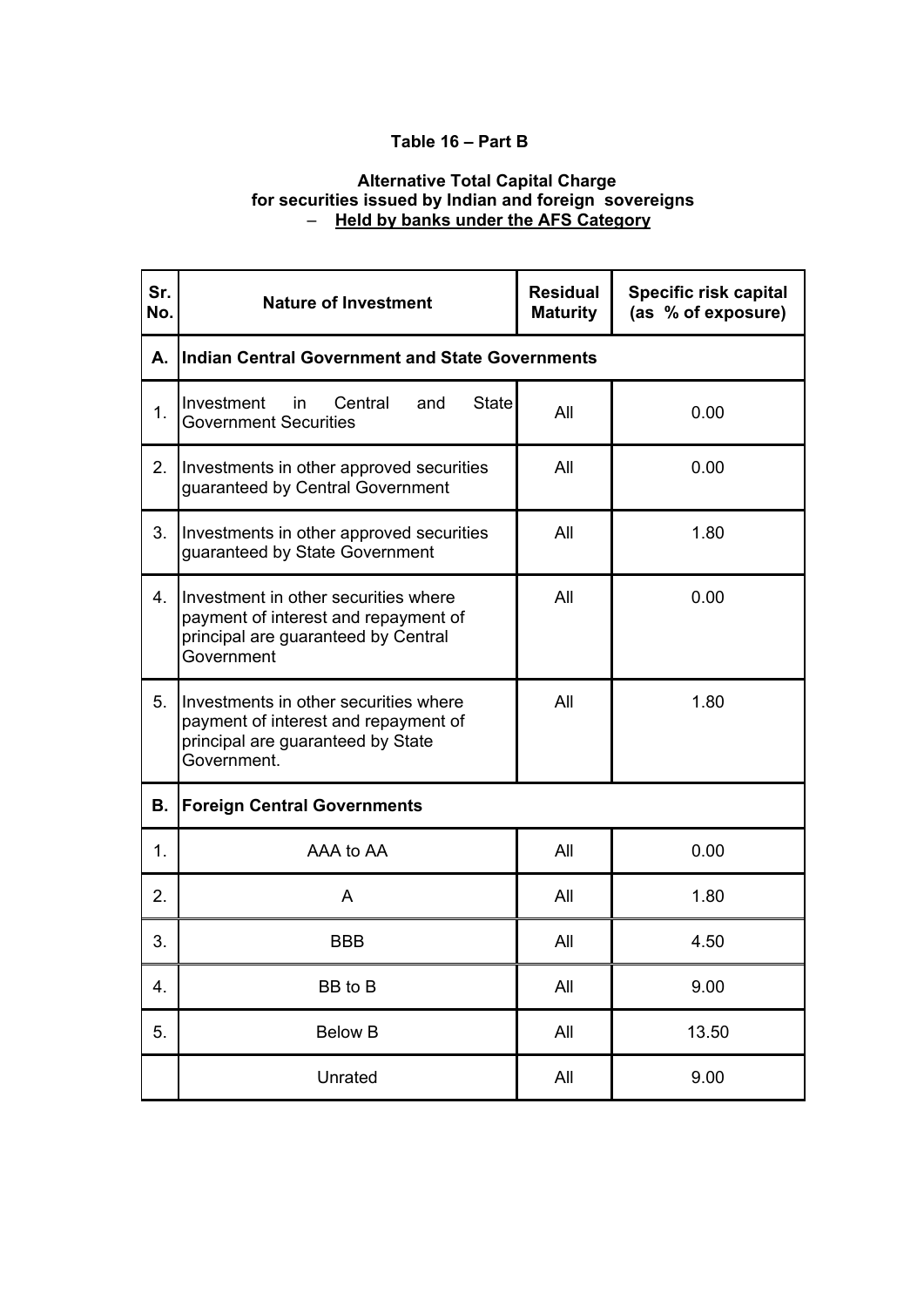#### **Table 16 – Part C Specific risk capital charge for bonds issued by banks – Held by banks under the HFT category**

|                                          |                                                                                 | Specific risk capital charge                                                                              |                                            |                                                                                            |                                             |
|------------------------------------------|---------------------------------------------------------------------------------|-----------------------------------------------------------------------------------------------------------|--------------------------------------------|--------------------------------------------------------------------------------------------|---------------------------------------------|
| Level of<br><b>CRAR</b>                  |                                                                                 | <b>All Scheduled Banks</b><br>(Commercial, Co-<br><b>Operative and</b><br><b>Regional Rural</b><br>Banks) |                                            | <b>All Non-Scheduled Banks</b><br>(Commercial, Co-Operative<br>and Regional Rural Banks)   |                                             |
| (where<br>available)<br>(in per<br>cent) | <b>Residual</b><br>maturity                                                     | <b>Investments</b><br>within 10%<br>limit<br>referred to<br>in para 4.4.8<br>(in per<br>cent)             | All<br>other<br>claims<br>(in per<br>cent) | <b>Investments</b><br>within 10%<br>limit referred<br>to in para<br>4.4.8<br>(in per cent) | <b>All other</b><br>claims<br>(in per cent) |
| 1                                        | $\overline{2}$                                                                  | 3                                                                                                         | 4                                          | 5                                                                                          | 6                                           |
|                                          | 6 months or<br>less                                                             | 1.40                                                                                                      | 0.28                                       | 1.40                                                                                       | 1.40                                        |
| 9<br>and<br>above                        | Greater than<br>months<br>6<br>to<br>and<br>up<br>and<br>including 24<br>months | 5.65                                                                                                      | 1.13                                       | 5.65                                                                                       | 5.65                                        |
|                                          | Exceeding<br>24 months                                                          | 9.00                                                                                                      | 1.80                                       | 9.00                                                                                       | 9.00                                        |
| $6$ to $\leq 9$                          | All<br>maturities                                                               | 13.50                                                                                                     | 4.50                                       | 22.50                                                                                      | 13.50                                       |
| $3 \text{ to } 6$                        | All<br>maturities                                                               | 22.50                                                                                                     | 9.00                                       | 31.50                                                                                      | 22.50                                       |
| 0 to $<$ 3                               | All<br>maturities                                                               | 31.50                                                                                                     | 13.50                                      | 56.25                                                                                      | 31.50                                       |
| Negative                                 | All<br>maturities                                                               | 56.25                                                                                                     | 56.25                                      | Full deduction                                                                             | 56.25                                       |

# **Notes:**

- i) In the case of banks where no capital adequacy norms have been prescribed by the RBI, the lending / investing bank may calculate the CRAR of the bank concerned, notionally, by obtaining necessary information from the investee bank and using the capital adequacy norms as applicable to the commercial banks. In case, it is not found feasible to compute CRAR on such notional basis, the specific risk capital charge of 31.50 or 56.25 per cent, as per the risk perception of the investing bank, should be applied uniformly to the investing bank's entire exposure.
- ii) In case of banks where capital adequacy norms are not applicable at present, the matter of investments in their capital-eligible instruments would not arise for now. However, column Nos. 3 and 5 of the Table above will become applicable to them, if in future they issue any capital instruments where other banks are eligible to invest.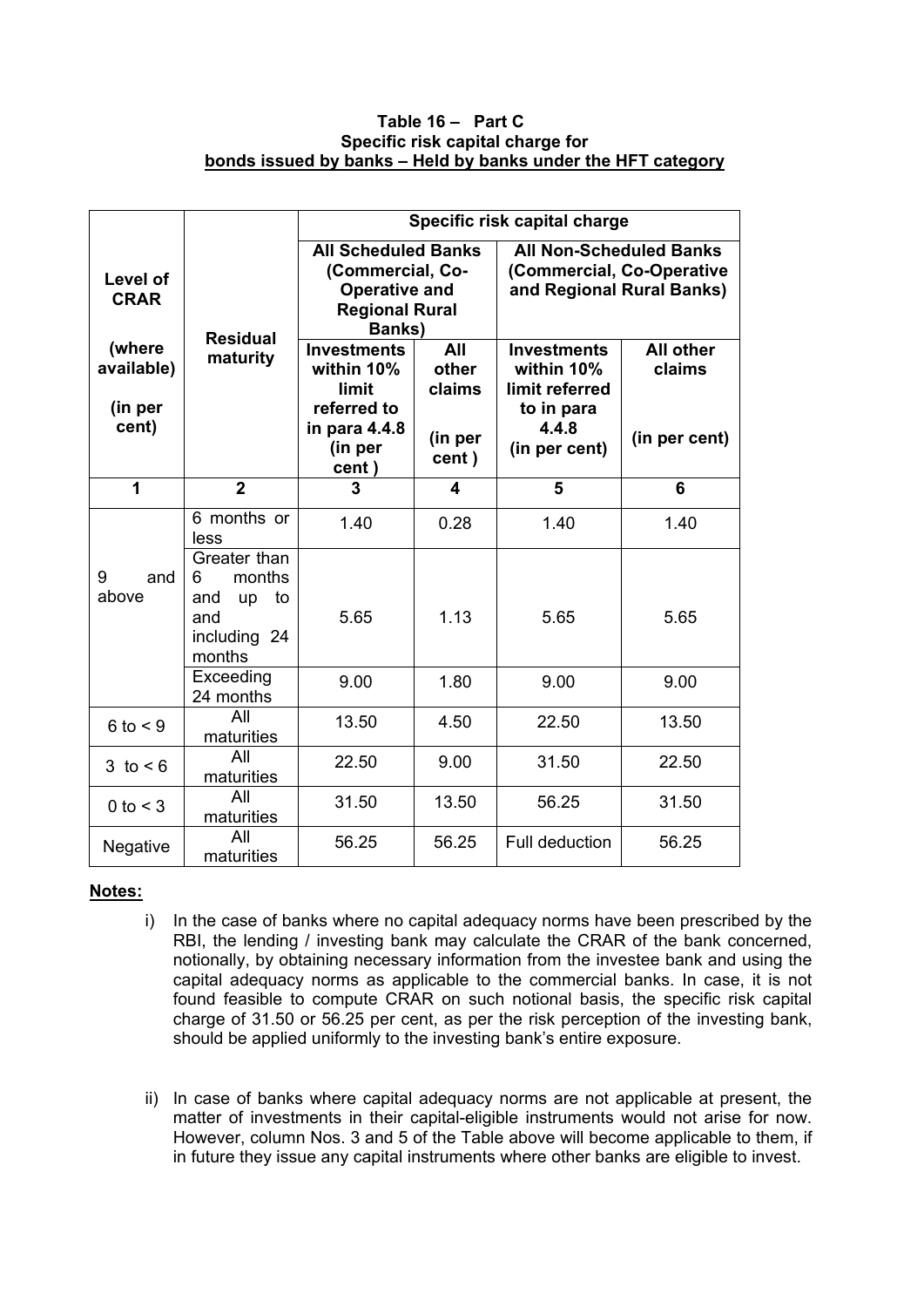### **Table 16 – Part D**

## **Alternative Total Capital Charge for bonds issued by banks – Held by banks under AFS category**

# **(subject to the conditions stipulated in paragraph 8.3.4)**

|                                | <b>Alternative Total Capital Charge</b>                                                          |                               |                                                                                              |                               |
|--------------------------------|--------------------------------------------------------------------------------------------------|-------------------------------|----------------------------------------------------------------------------------------------|-------------------------------|
| Level of<br><b>CRAR</b>        | <b>All Scheduled Banks</b><br>(Commercial, Co-<br>operative and Regional<br><b>Rural Banks)</b>  |                               | <b>All Non-Scheduled Banks</b><br>(Commercial, Co-operative<br>and Regional Rural Banks)     |                               |
| (where<br>available)<br>(in %) | <b>Investments</b><br>within 10 $\%$<br>limit<br>referred to<br>in para 4.4.8<br>above<br>(in %) | All other<br>claims<br>(in %) | <b>Investments</b><br>within 10 $%$<br>limit referred<br>to in para<br>4.4.8 above<br>(in %) | All other<br>claims<br>(in %) |
| 1                              | $\mathbf{2}$                                                                                     | 3                             | 4                                                                                            | 5                             |
| 9 and<br>above                 | 9.00                                                                                             | 1.80                          | 9.00                                                                                         | 9.00                          |
| $6$ to $\leq 9$                | 13.50                                                                                            | 4.50                          | 22.50                                                                                        | 13.50                         |
| $3 \text{ to } 6$              | 22.50                                                                                            | 9.00                          | 31.50                                                                                        | 22.50                         |
| 0 to $\leq$ 3                  | 31.50                                                                                            | 13.50                         | 50.00                                                                                        | 31.50                         |
| Negative                       | 56.25                                                                                            | 56.25                         | Full deduction                                                                               | 56.25                         |

### **Notes:**

- i) In the case of banks where no capital adequacy norms have been prescribed by the RBI, the lending / investing bank may calculate the CRAR of the bank concerned, notionally, by obtaining necessary information from the investee bank and using the capital adequacy norms as applicable to the commercial banks. In case, it is not found feasible to compute CRAR on such notional basis, the specific risk capital charge of 31.50 or 56.25 per cent, as per the risk perception of the investing bank, should be applied uniformly to the investing bank's entire exposure.
- ii) In case of banks where capital adequacy norms are not applicable at present, the matter of investments in their capital-eligible instruments would not arise for now. However, column Nos. 2 and 4 of the Table above will become applicable to them, if in future they issue any capital instruments where other banks are eligible to invest.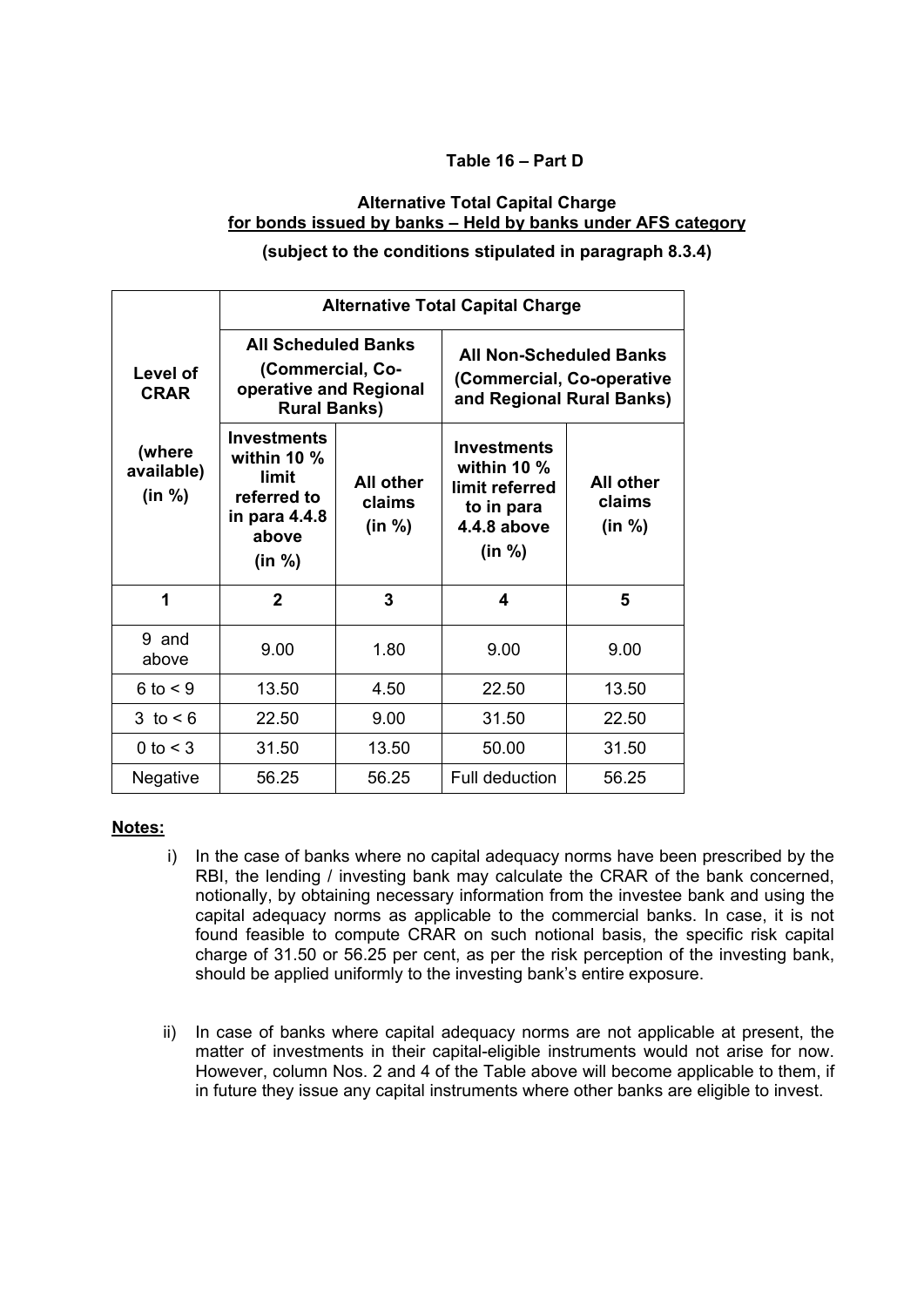# **Table 16 –Part E (i)[20](#page-64-0)**

| *<br><b>Rating by</b><br>the ECAI | <b>Residual maturity</b>                                             | <b>Specific Risk Capital</b><br>Charge (in %) |
|-----------------------------------|----------------------------------------------------------------------|-----------------------------------------------|
| AAA to BBB                        | 6 months or less                                                     | 0.28                                          |
|                                   | Greater than 6 months and<br>-24<br>to and including<br>up<br>months | 1.14                                          |
|                                   | Exceeding 24 months                                                  | 1.80                                          |
| <b>BB</b> and below               | All maturities                                                       | 13.5                                          |
| Unrated (if permitted)            | All maturities                                                       | 9                                             |

### **Specific Risk Capital Charge for Corporate Bonds (Other than bank bonds) – Held by banks under HFT Category**

\* These ratings indicate the ratings assigned by Indian rating agencies/ECAIs or foreign rating agencies. In the case of foreign ECAIs, the rating symbols used here correspond to Standard and Poor. The modifiers "+" or "-" have been subsumed with the main rating category.

# **Table 16 –Part E (ii)**

# **Alternative Total Capital Charge for Corporate Bonds (Other than bank bonds) – Held by banks under AFS Category**

| * Rating by<br>the ECAI | <b>Total Capital Charge</b><br>(in per cent) |  |
|-------------------------|----------------------------------------------|--|
| AAA                     | 1.8                                          |  |
| AA                      | 2.7                                          |  |
| A                       | 4.5                                          |  |
| <b>BBB</b>              | 9.0                                          |  |
| BB and below            | 13.5                                         |  |
| Unrated                 | 9.0                                          |  |

**\*** These ratings indicate the ratings assigned by *Indian rating agencies/ECAIs or foreign rating agencies. In the case of foreign ECAIs, the rating symbols used here correspond to Standard and Poor. The modifiers "+" or "-" have been subsumed with the main rating category.* 

 $\overline{a}$ 

<span id="page-64-0"></span><sup>&</sup>lt;sup>20</sup> Please refer to Master Circular DBOD.No.BP.BC.73/21.06.001/2009-10 dated Feb 8, 2010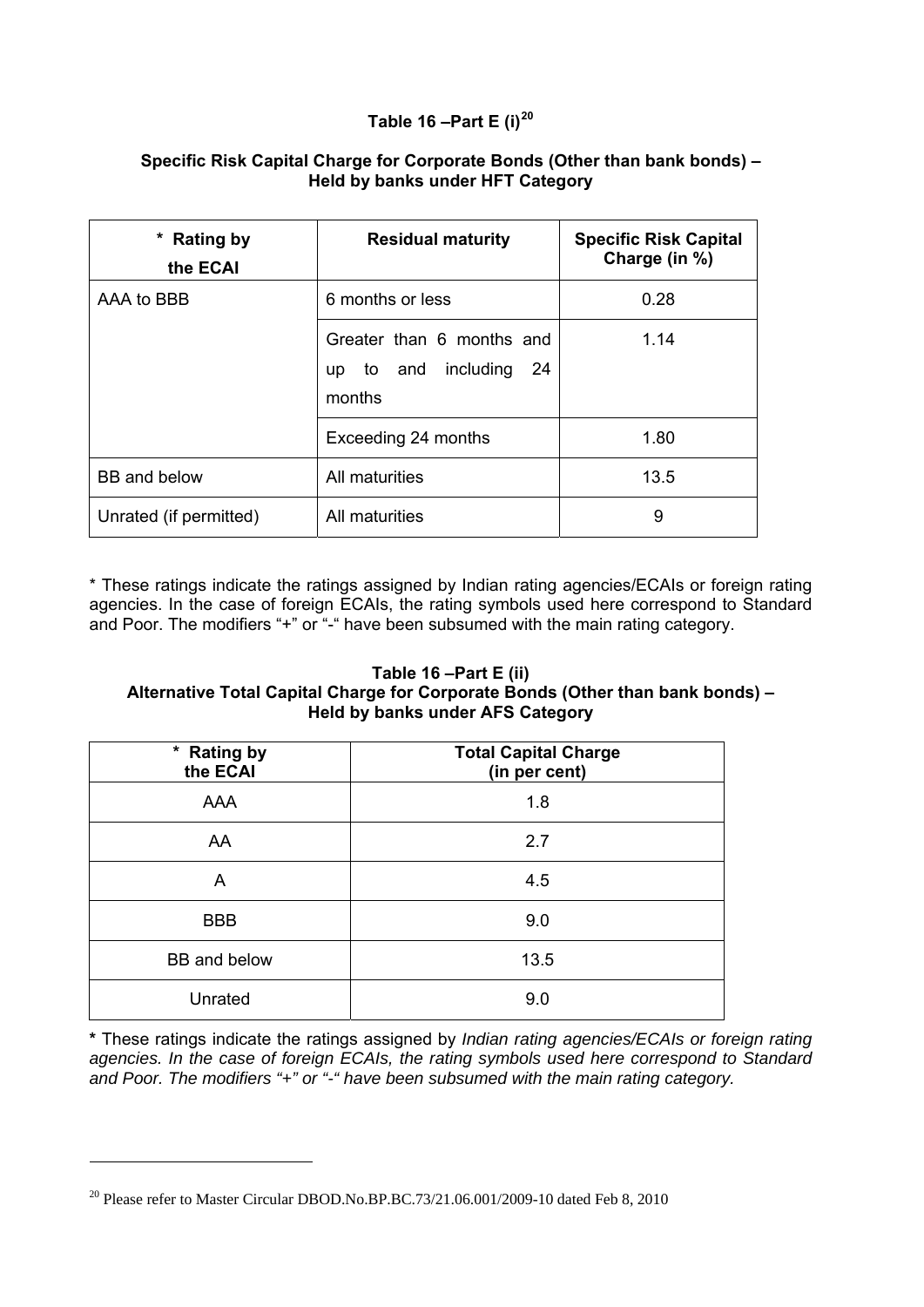### **Table 16 – Part F Specific Risk Capital Charge for Securitised Debt Instruments (SDIs) – Held by banks under HFT and AFS Category**

| $\star$<br><b>Rating by</b> | <b>Specific Risk Capital Charge</b>            |                                                                                                            |  |
|-----------------------------|------------------------------------------------|------------------------------------------------------------------------------------------------------------|--|
| the ECAI                    | <b>Securitisation</b><br>Exposures (in %)      | <b>Securitisation</b><br><b>Exposures (SDIs)</b><br>relating to Commercial<br><b>Real Estate Exposures</b> |  |
|                             |                                                | in $\%$ )                                                                                                  |  |
| AAA                         | 1.8                                            | 9.0                                                                                                        |  |
| AA                          | 2.7                                            | 9.0                                                                                                        |  |
| A                           | 4.5                                            | 9.0                                                                                                        |  |
| <b>BBB</b>                  | 9.0                                            | 9.0                                                                                                        |  |
| BВ                          | 31.5 (Deduction in the<br>case of originators) | 31.5 (Deduction in the<br>case of originators)                                                             |  |
| B and below or unrated      | Deduction                                      | Deduction                                                                                                  |  |

**\*** These ratings indicate the ratings assigned by Indian rating agencies/ECAIs or foreign rating agencies. In the case of foreign ECAIs, the rating symbols used here correspond to Standard and Poor. The modifiers "+" or "-" have been subsumed with the main rating category.

#### **Table 16 – Part G Specific Risk Capital Charge for Re-securitised Debt Instruments (RSDIs) – Held by banks under HFT and AFS Category**

| <b>Rating by the ECAI</b> | <b>Specific Risk Capital Charge</b>          |                                                                                                                             |  |
|---------------------------|----------------------------------------------|-----------------------------------------------------------------------------------------------------------------------------|--|
|                           | <b>Re-Securitisation</b><br>Exposures (in %) | <b>Re-Securitisation</b><br><b>Exposures (RSDIs)</b><br>relating to Commercial<br><b>Real Estate Exposures</b><br>in $\%$ ) |  |
| AAA                       | 3.6                                          | 18                                                                                                                          |  |
| AA                        | 5.4                                          | 18                                                                                                                          |  |
| A                         | 9.0                                          | 18                                                                                                                          |  |
| <b>BBB</b>                | 18                                           | 18                                                                                                                          |  |
| BB                        | 63 (Deduction in the<br>case of originators) | 63 (Deduction in the<br>case of originators)                                                                                |  |
| B and below or unrated    | Deduction                                    | Deduction                                                                                                                   |  |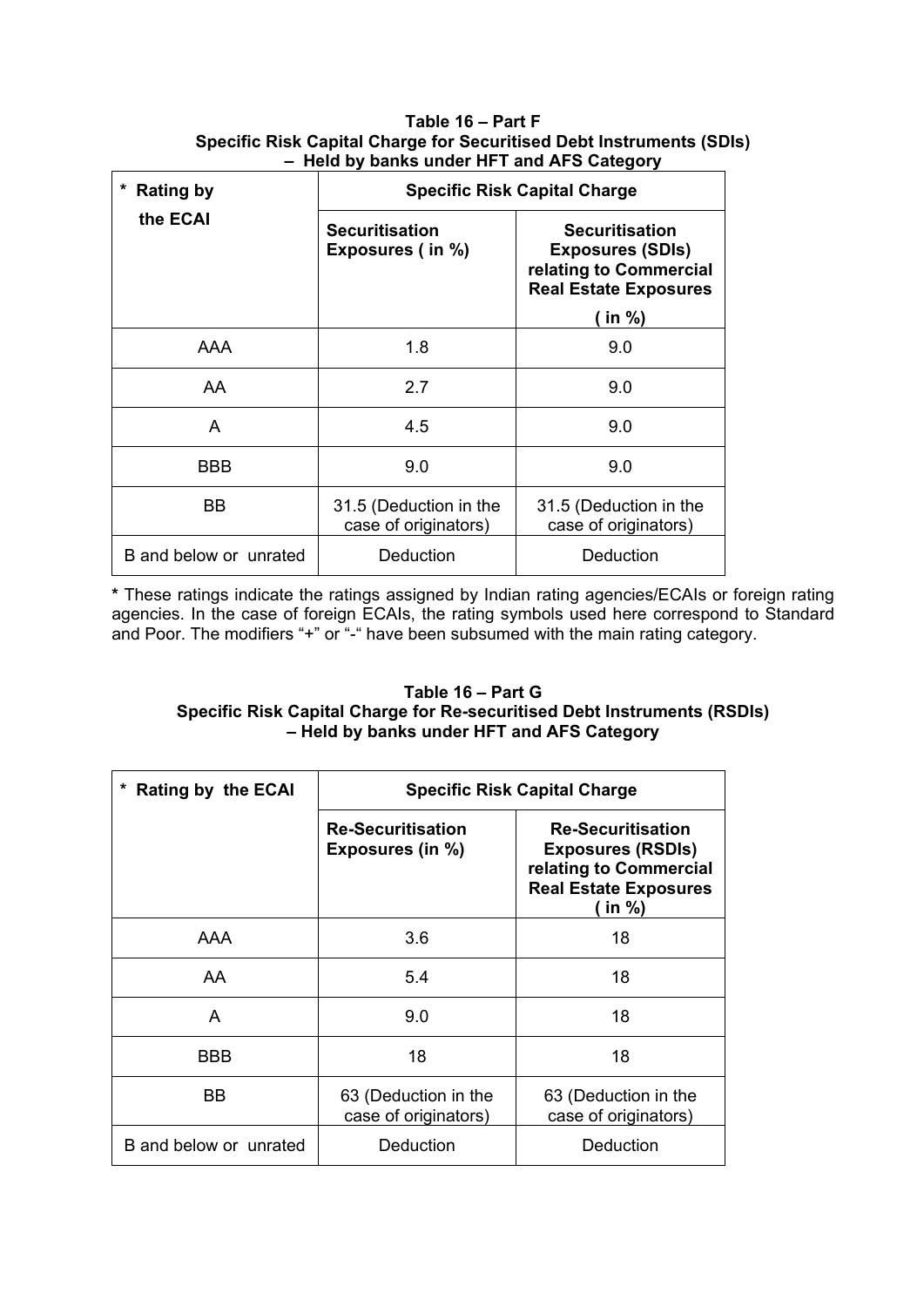*\** These ratings indicate the ratings assigned by Indian rating agencies/ECAIs or foreign rating agencies. In the case of foreign ECAIs, the rating symbols used here correspond to Standard and Poor. The modifiers "+" or "-"have been subsumed with the main rating category.

8.3.6 Banks shall, in addition to computing the counterparty credit risk (CCR) charge for OTC derivatives, as part of capital for credit risk as per the Standardised Approach covered in paragraph 5 above, also compute the specific risk charge for OTC derivatives in the trading book as required in terms of **Annex 9**.

### B. General Market Risk

8.3.7 The capital requirements for general market risk are designed to capture the risk of loss arising from changes in market interest rates. The capital charge is the sum of four components:

- (i) the net short (short position is not allowed in India except in derivatives) or long position in the whole trading book;
- (ii) a small proportion of the matched positions in each time-band (the "vertical disallowance");
- (iii) a larger proportion of the matched positions across different time-bands (the "horizontal disallowance"), and
- (iv) a net charge for positions in options, where appropriate.

8.3.8 Separate maturity ladders should be used for each currency and capital charges should be calculated for each currency separately and then summed with no offsetting between positions of opposite sign. In the case of those currencies in which business is insignificant (where the turnover in the respective currency is less than 5 per cent of overall foreign exchange turnover), separate calculations for each currency are not required. The bank may, instead, slot within each appropriate time-band, the net long or short position for each currency. However, these individual net positions are to be summed within each time-band, irrespective of whether they are long or short positions, to produce a gross position figure. The gross positions in each time-band will be subject to the assumed change in yield set out in Table-18 with no further offsets.

8.3.9 The Basle Committee has suggested two broad methodologies for computation of capital charge for market risks. One is the standardised method and the other is the banks' internal risk management models method. As banks in India are still in a nascent stage of developing internal risk management models, it has been decided that, to start with, banks may adopt the standardised method. Under the standardised method there are two principal methods of measuring market risk, a "maturity" method and a "duration" method. As "duration" method is a more accurate method of measuring interest rate risk, it has been decided to adopt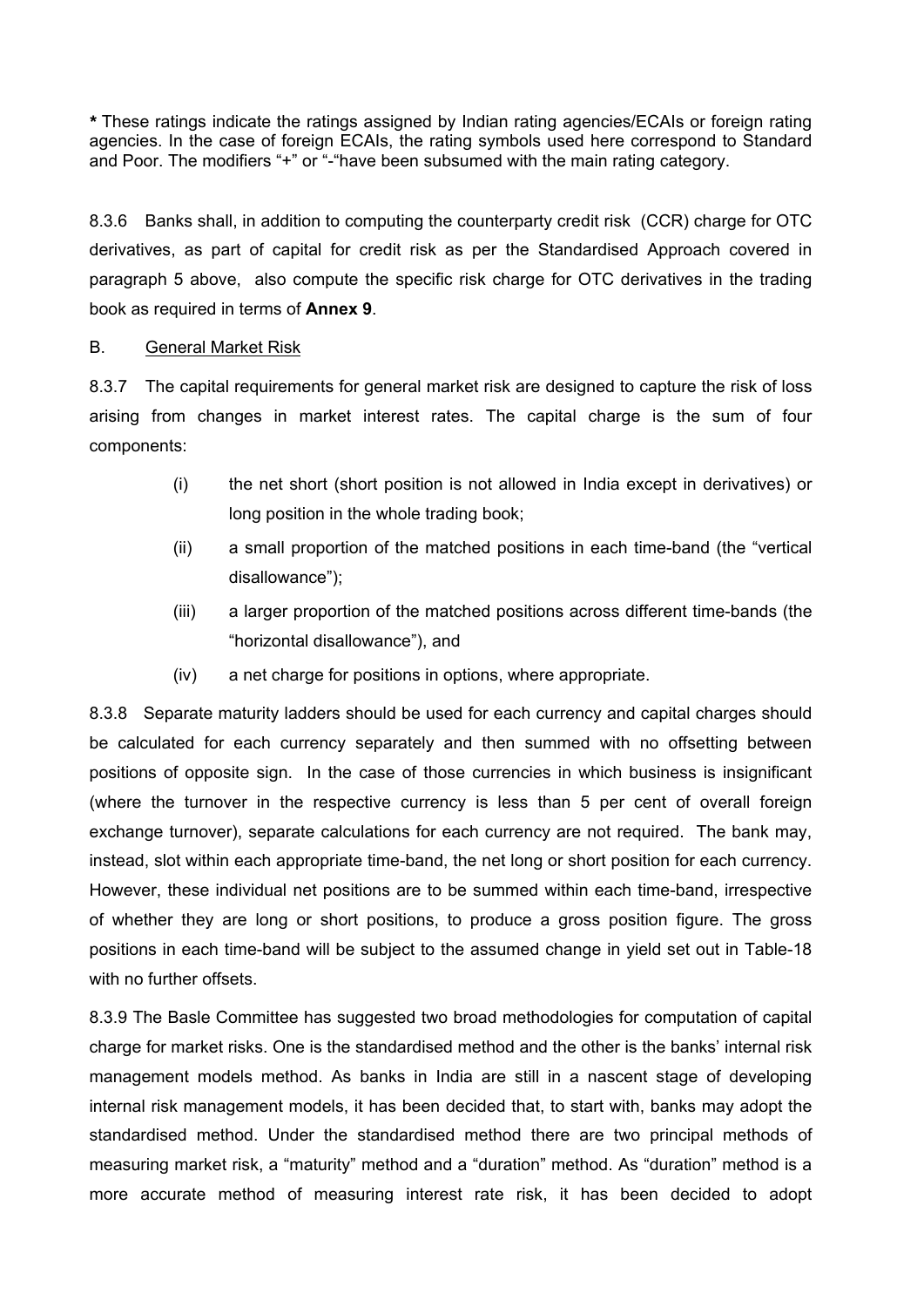standardised duration method to arrive at the capital charge. Accordingly, banks are required to measure the general market risk charge by calculating the price sensitivity (modified duration) of each position separately. Under this method, the mechanics are as follows:

- (i) first calculate the price sensitivity (modified duration) of each instrument;
- (ii) next apply the assumed change in yield to the modified duration of each instrument between 0.6 and 1.0 percentage points depending on the maturity of the instrument (see **Table - 17)**;
- (iii) slot the resulting capital charge measures into a maturity ladder with the fifteen time bands as set out in **Table - 17**;
- (iv) subject long and short positions (short position is not allowed in India except in derivatives) in each time band to a 5 per cent vertical disallowance designed to capture basis risk; and
- (v) carry forward the net positions in each time-band for horizontal offsetting subject to the disallowances set out in **Table - 18**.

| <b>Time Bands</b> | <b>Assumed Change</b><br>in Yield | <b>Time Bands</b> | <b>Assumed Change</b><br>in Yield |
|-------------------|-----------------------------------|-------------------|-----------------------------------|
| Zone 1            |                                   | Zone 3            |                                   |
| 1 month or less   | 1.00                              | 3.6 to 4.3 years  | 0.75                              |
| 1 to 3 months     | 1.00                              | 4.3 to 5.7 years  | 0.70                              |
| 3 to 6 months     | 1.00                              | 5.7 to 7.3 years  | 0.65                              |
| 6 to 12 months    | 1.00                              | 7.3 to 9.3 years  | 0.60                              |
| Zone 2            |                                   | 9.3 to 10.6 years | 0.60                              |
| 1.0 to 1.9 years  | 0.90                              | 10.6 to 12 years  | 0.60                              |
| 1.9 to 2.8 years  | 0.80                              | 12 to 20 years    | 0.60                              |
| 2.8 to 3.6 years  | 0.75                              | over 20 years     | 0.60                              |

## **Table 17 - Duration Method – Time Bands and Assumed changes in Yield**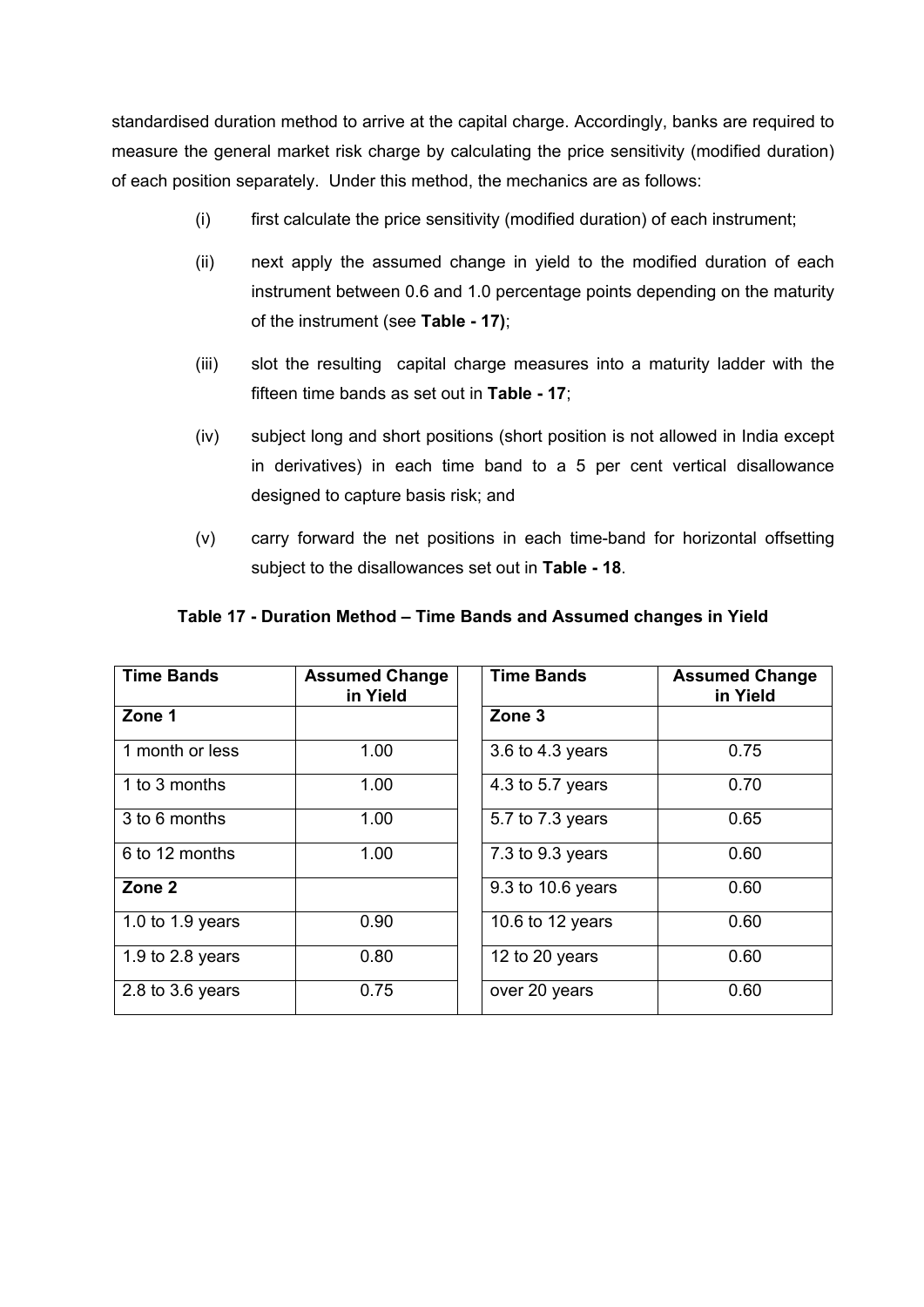| <b>Zones</b> | <b>Time band</b>  | <b>Within the</b><br>zones | <b>Between</b><br>adjacent zones | <b>Between zones</b><br>1 and $3$ |
|--------------|-------------------|----------------------------|----------------------------------|-----------------------------------|
|              | 1 month or less   |                            |                                  |                                   |
| Zone 1       | 1 to 3 months     | 40%                        |                                  |                                   |
|              | 3 to 6 months     |                            |                                  |                                   |
|              | 6 to 12 months    |                            | 40%                              |                                   |
|              | 1.0 to 1.9 years  |                            |                                  |                                   |
| Zone 2       | 1.9 to 2.8 years  | 30%                        |                                  |                                   |
|              | 2.8 to 3.6 years  |                            |                                  | 100%                              |
|              | 3.6 to 4.3 years  |                            |                                  |                                   |
|              | 4.3 to 5.7 years  |                            | 40%                              |                                   |
|              | 5.7 to 7.3 years  |                            |                                  |                                   |
| Zone 3       | 7.3 to 9.3 years  | 30%                        |                                  |                                   |
|              | 9.3 to 10.6 years |                            |                                  |                                   |
|              | 10.6 to 12 years  |                            |                                  |                                   |
|              | 12 to 20 years    |                            |                                  |                                   |
|              | over 20 years     |                            |                                  |                                   |

**Table 18 - Horizontal Disallowances** 

### 8.3.10 Interest rate derivatives

The measurement of capital charge for market risks should include all interest rate derivatives and off-balance sheet instruments in the trading book and derivatives entered into for hedging trading book exposures which would react to changes in the interest rates, like FRAs, interest rate positions etc. The details of measurement of capital charge for interest rate derivatives are furnished in **Annex 11**.

### **8.4 Measurement of capital charge for Equity Risk**

8.4.1 The capital charge for equities would apply on their current market value in bank's trading book. Minimum capital requirement to cover the risk of holding or taking positions in equities in the trading book is set out below. This is applied to all instruments that exhibit market behaviour similar to equities but not to non-convertible preference shares (which are covered by the interest rate risk requirements described earlier). The instruments covered include equity shares, whether voting or non-voting, convertible securities that behave like equities, for example: units of mutual funds, and commitments to buy or sell equity.

### **Specific and General Market Risk**

8.4.2 Capital charge for specific risk (akin to credit risk) will be 9 per cent and specific risk is computed on banks' gross equity positions (i.e. the sum of all long equity positions and of all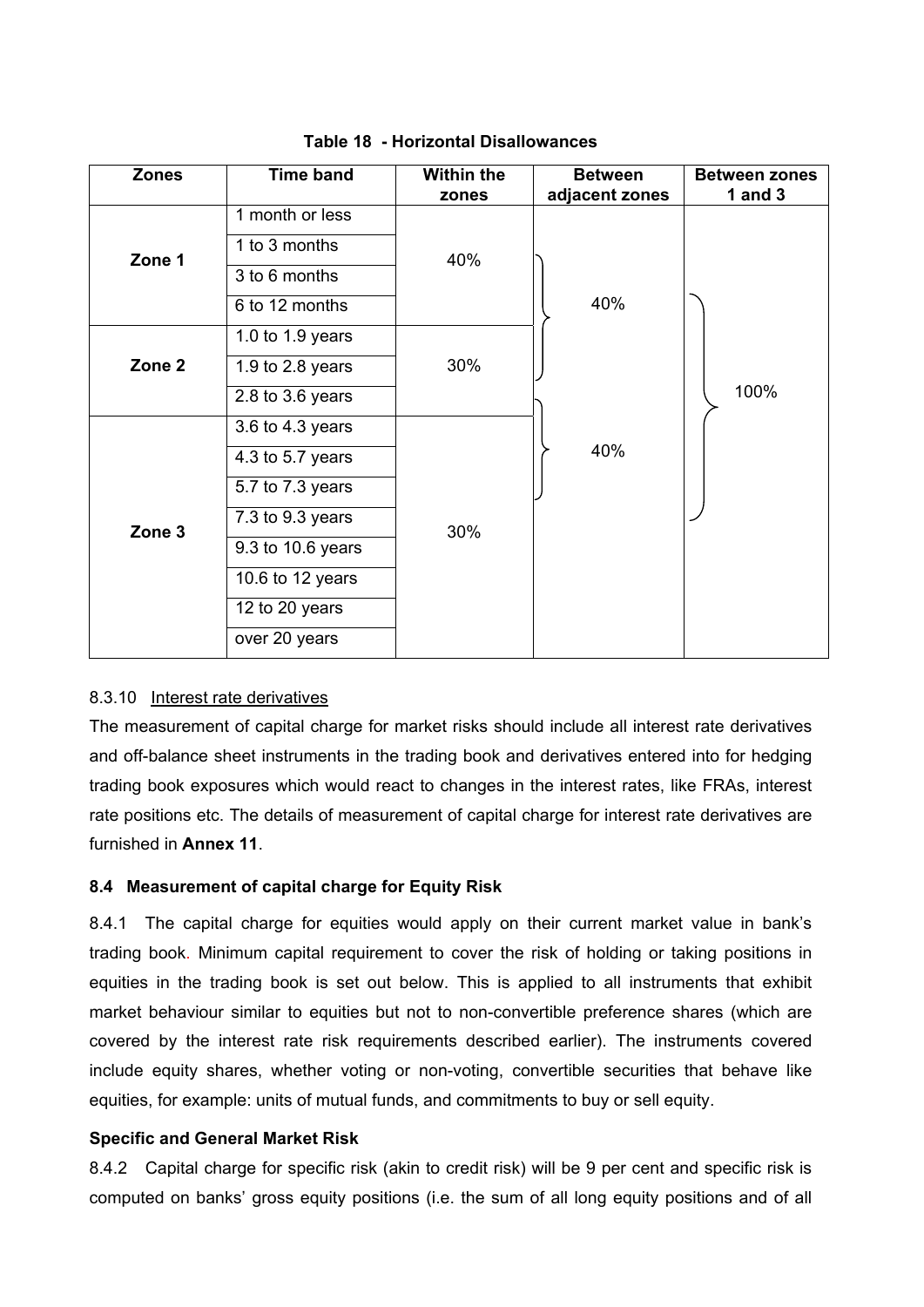short equity positions – short equity position is, however, not allowed for banks in India). The general market risk charge will also be 9 per cent on the gross equity positions.

8.4.3 Specific Risk Capital Charge for banks' investment in Security Receipts will be 13.5 per cent (equivalent to 150 per cent risk weight). Since the Security Receipts are by and large illiquid and not traded in the secondary market, there will be no General Market Risk Capital Charge on them.(vide mailbox clarification dated January 18, 2010)

# **8.5 Measurement of capital charge for Foreign Exchange Risk**

The bank's net open position in each currency should be calculated by summing:

- The net spot position (i.e. all asset items less all liability items, including accrued interest, denominated in the currency in question);
- The net forward position (i.e. all amounts to be received less all amounts to be paid under forward foreign exchange transactions, including currency futures and the principal on currency swaps not included in the spot position);
- Guarantees (and similar instruments) that are certain to be called and are likely to be irrecoverable;
- Net future income/expenses not yet accrued but already fully hedged (at the discretion of the reporting bank);
- Depending on particular accounting conventions in different countries, any other item representing a profit or loss in foreign currencies;
- The net delta-based equivalent of the total book of foreign currency options

Foreign exchange open positions and gold open positions are at present risk-weighted at 100 per cent. Thus, capital charge for market risks in foreign exchange and gold open position is 9 per cent. These open positions, **limits or actual whichever is higher,** would continue to attract capital charge at 9 per cent. This capital charge is in addition to the capital charge for credit risk on the on-balance sheet and off-balance sheet items pertaining to foreign exchange and gold transactions.

# **8.6 Aggregation of the capital charge for Market Risks**

As explained earlier capital charges for specific risk and general market risk are to be computed separately before aggregation. For computing the total capital charge for market risks, the calculations may be plotted in the following table: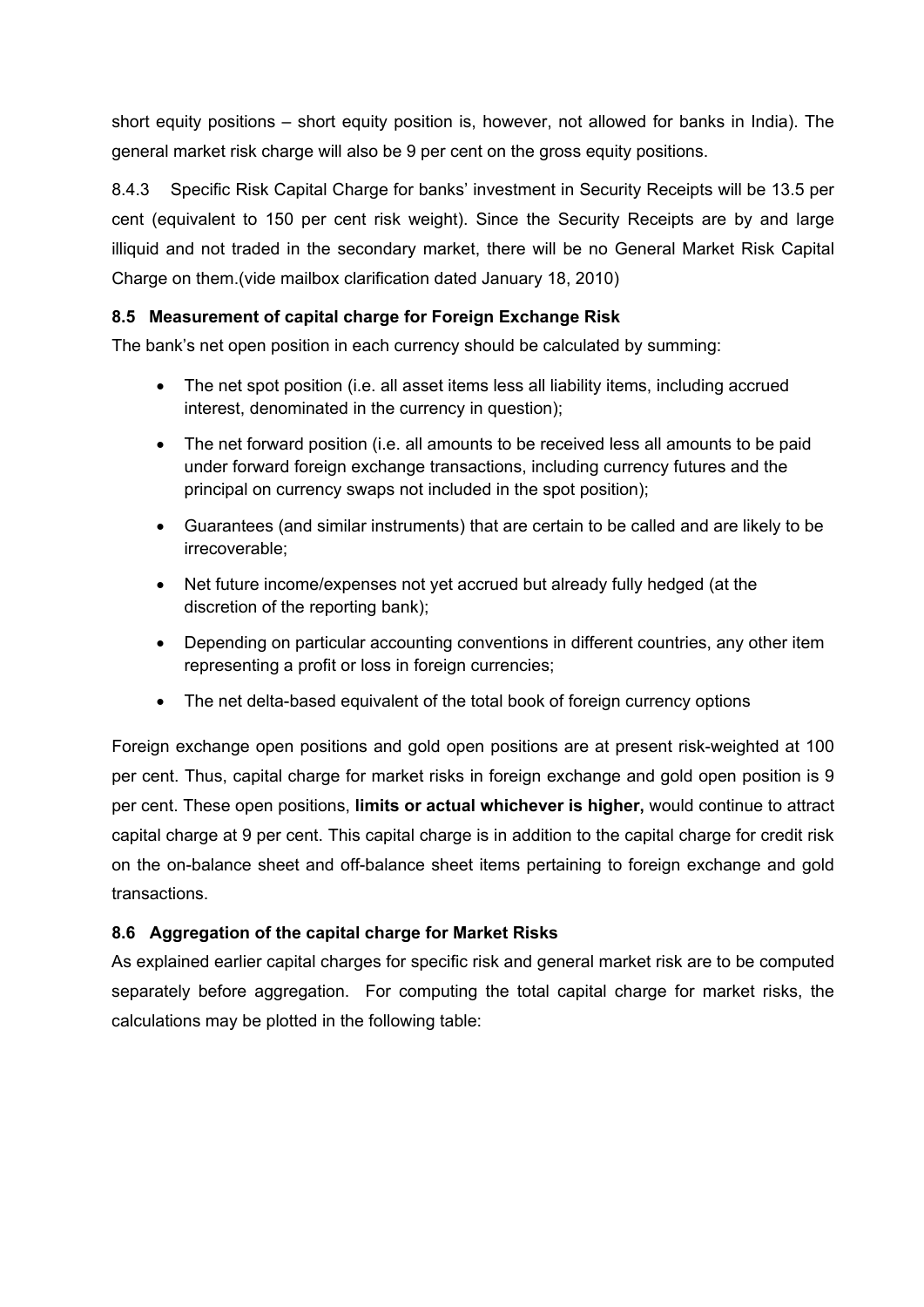## **Proforma**

 (Rs. in crore) **Risk Category Capital charge** I. **Interest Rate (a+b)** a. General market risk i) Net position (parallel shift) ii) Horizontal disallowance (curvature) iii) Vertical disallowance (basis) iv) Options b. Specific risk II. **Equity (a+b)** a. General market risk b. Specific risk III. **Foreign Exchange & Gold** IV.**Total capital charge for market risks** (I+II+III)

# **8.7 Treatment for Illiquid Positions**

### 8.7.1 Prudent Valuation Guidance

- (i) This section provides banks with guidance on prudent valuation for positions that are accounted for at fair value. This guidance would be applicable to all positions enumerated in para 8.2.1 above. It is especially important for positions without actual market prices or observable inputs to valuation, as well as less liquid positions which raise supervisory concerns about prudent valuation. The valuation guidance set forth below is not intended to require banks to change valuation procedures for financial reporting purposes.
- (ii) A framework for prudent valuation practices should at a minimum include the following:

### 8.7.1.1 *Systems and Controls*:

Banks must establish and maintain adequate systems and controls sufficient to give management and supervisors the confidence that their valuation estimates are prudent and reliable. These systems must be integrated with other risk management systems within the organisation (such as credit analysis). Such systems must include:

(i) Documented policies and procedures for the process of valuation. This includes clearly defined responsibilities of the various areas involved in the determination of the valuation, sources of market information and review of their appropriateness, guidelines for the use of unobservable inputs reflecting the bank's assumptions of what market participants would use in pricing the position, frequency of independent valuation, timing of closing prices, procedures for adjusting valuations, end of the month and ad-hoc verification procedures; and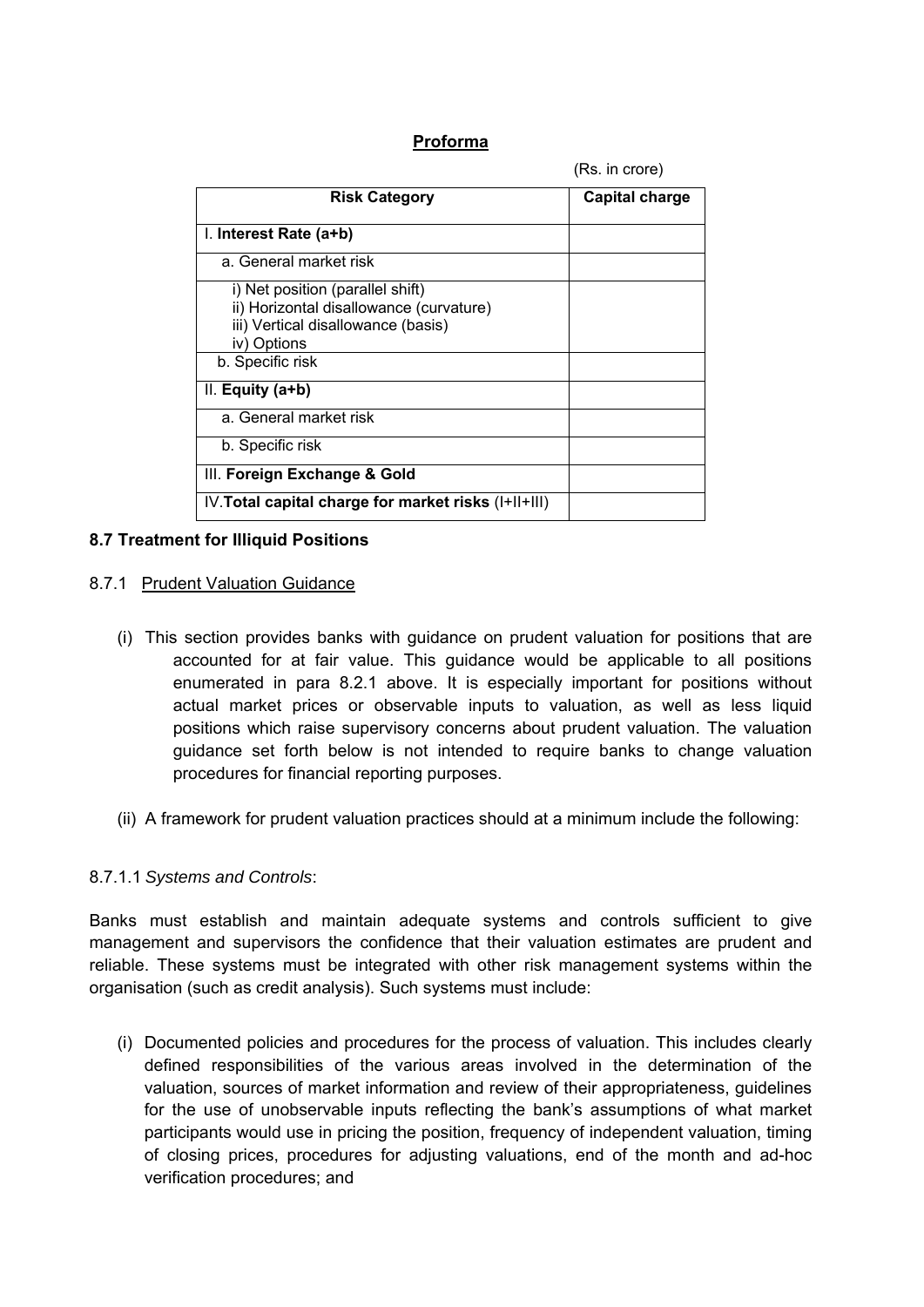(ii) Clear and independent (ie independent of front office) reporting lines for the department accountable for the valuation process.

## 8.7.1.2 *Valuation Methodologies*:

#### **Marking to Market**

- (i) Marking-to-market is at least the daily valuation of positions at readily available close out prices in orderly transactions that are sourced independently. Examples of readily available close out prices include exchange prices, screen prices, or quotes from several independent reputable brokers.
- (ii) Banks must mark-to-market as much as possible. The more prudent side of bid/offer should be used unless the institution is a significant market maker in a particular position type and it can close out at mid-market. Banks should maximise the use of relevant observable inputs and minimise the use of unobservable inputs when estimating fair value using a valuation technique. However, observable inputs or transactions may not be relevant, such as in a forced liquidation or distressed sale, or transactions may not be observable, such as when markets are inactive. In such cases, the observable data should be considered, but may not be determinative.

### **Marking to Model**

iii) Marking-to model is defined as any valuation which has to be benchmarked, extrapolated or otherwise calculated from a market input. Where marking-to-market is not possible, banks should follow the guidelines on valuation of investments contained in Master Circular DBOD No. BP. BC.3 / 21.04.141 / 2009-10 dated July 1, 2009 on prudential norms for classification, valuation and operation of investment portfolio by banks. For investment and derivative positions other than those covered in the Master Circular, the valuation model used by banks must be demonstrated to be prudent. When marking to valuation model other than that prescribed in RBI/FIMMDA guidelines, an extra degree of conservatism is appropriate. RBI will consider the following in assessing whether a mark-to-model valuation is prudent:

> • Senior management should be aware of the elements of the trading book or of other fair-valued positions which are subject to mark to model and should understand the materiality of the uncertainty this creates in the reporting of the risk/performance of the business.

> • Market inputs should be sourced, to the extent possible, in line with market prices (as discussed above). The appropriateness of the market inputs for the particular position being valued should be reviewed regularly.

> • Where available, generally accepted valuation methodologies for particular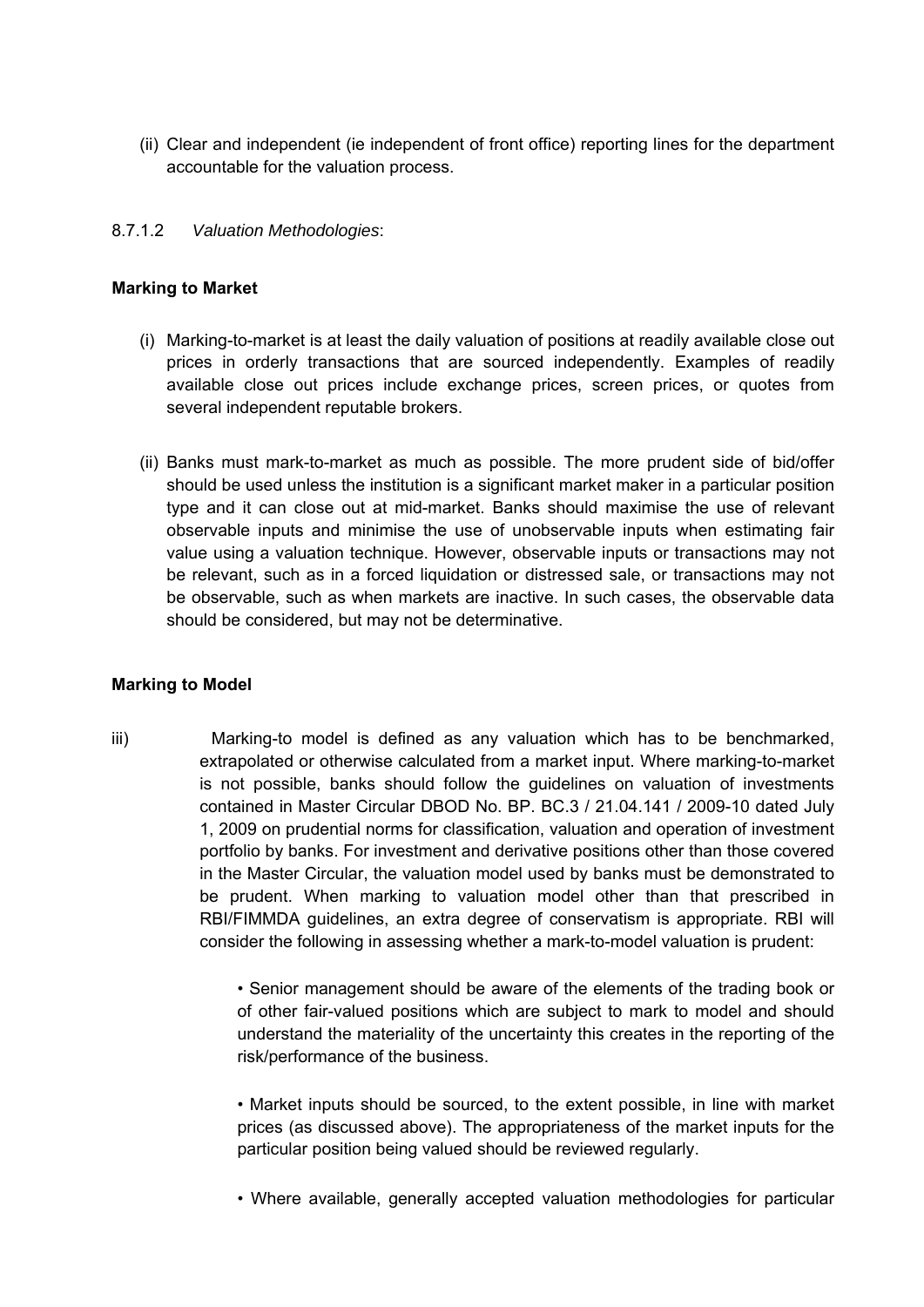products should be used as far as possible.

• Where the model is developed by the institution itself, it should be based on appropriate assumptions, which have been assessed and challenged by suitably qualified parties independent of the development process. The model should be developed or approved independently of the front office. It should be independently tested. This includes validating the mathematics, the assumptions and the software implementation.

• There should be formal change control procedures in place and a secure copy of the model should be held and periodically used to check valuations.

• Risk management should be aware of the weaknesses of the models used and how best to reflect those in the valuation output.

• The model should be subject to periodic review to determine the accuracy of its performance (eg assessing continued appropriateness of the assumptions, analysis of P&L versus risk factors, comparison of actual close out values to model outputs).

• Valuation adjustments should be made as appropriate, for example, to cover the uncertainty of the model valuation (see also valuation adjustments in paragraphs 8.7.1.2 (vi), (vii) and 8.7.2.1 to 8.7.2.4.

## **Independent Price Verification**

- iv) Independent price verification is distinct from daily mark-to-market. It is the process by which market prices or model inputs are regularly verified for accuracy. While daily marking-to-market may be performed by dealers, verification of market prices or model inputs should be performed by a unit independent of the dealing room, at least monthly (or, depending on the nature of the market/trading activity, more frequently). It need not be performed as frequently as daily mark-to-market, since the objective, i.e independent, marking of positions should reveal any error or bias in pricing, which should result in the elimination of inaccurate daily marks.
- v) Independent price verification entails a higher standard of accuracy in that the market prices or model inputs are used to determine profit and loss figures, whereas daily marks are used primarily for management reporting in between reporting dates. For independent price verification, where pricing sources are more subjective, eg only one available broker quote, prudent measures such as valuation adjustments may be appropriate.

## **Valuation Adjustments**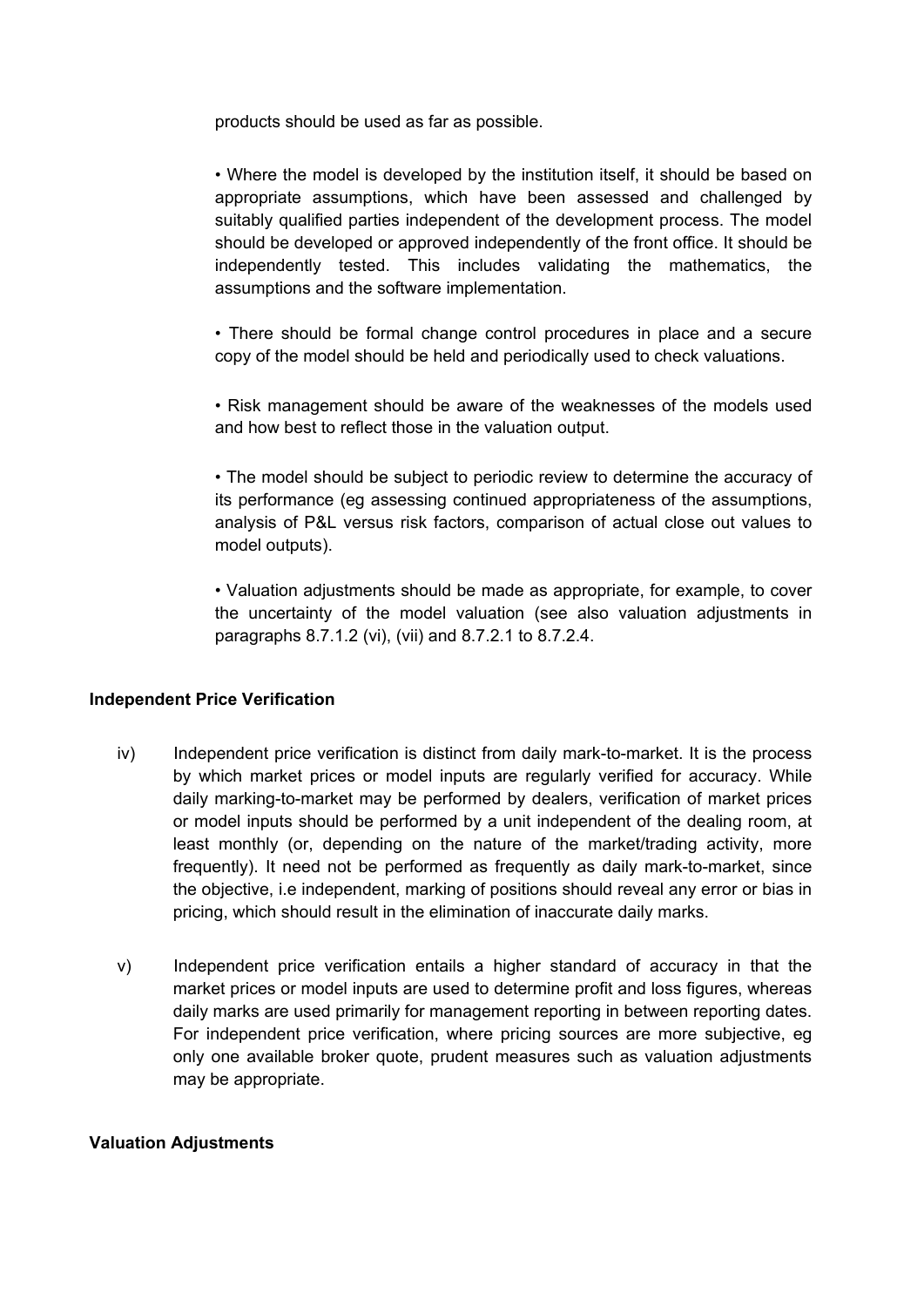- vi) As part of their procedures for marking to market, banks must establish and maintain procedures for considering valuation adjustments. RBI would particularly expect banks using third-party valuations to consider whether valuation adjustments are necessary. Such considerations are also necessary when marking to model.
- vii) At a minimum, banks should consider the following valuation adjustments while valuing their derivatives portfolios :
	- unearned credit spreads,
	- closeout costs,
	- operational risks,
	- early termination, investing and funding costs, and
	- future administrative costs and,
	- where appropriate, model risk.

Banks may follow any recognised method/model to compute the above adjustments. However, in the case of unearned credit spread adjustments, if a bank does not have a model, it may follow the following norms:

Derivatives dealers generally use dynamic credit adjustments that reflect changes in the creditworthiness of their counterparties to the OTC derivatives portfolios. Adjustments for default risk are of two general kinds. The first includes allowances for anticipated credit losses, and the second includes the cost of capital held to cover unanticipated credit losses.

Unearned credit spread adjustments are made to reflect the risk that the dealer will not receive payments because of anticipated defaults by the counterparty. These adjustments generally take into account netting arrangements and collateral. Thus, adjustments that dealers actually make for credit risk tend to be lower than adjustments that would be made if netting arrangements and collateral were ignored. In India, banks have not so far been permitted to have netting agreements in respect of derivatives transactions. Therefore, in cases where banks do not have models to estimate adjustment for unearned credit spreads, they may make provisions for expected losses by using CCF equal to 20% of the CCF used for computing the potential future exposure for the purpose of capital adequacy.

In addition to the cost of anticipated credit losses, some dealers may make adjustments for a capital charge for bearing the risk of unanticipated losses. Such a charge would be reflected in the prices at which market participants are willing to enter into derivatives transactions. These adjustments reflect the cost of the return that must be paid to capital held to absorb the risk that credit losses will exceed the highest anticipated level. Adjustments for the cost of unanticipated losses are appropriate since the risk of such losses is inherent in a portfolio as of any valuation date. Banks need not make any adjustment for unanticipated losses as these are taken care of through credit conversion factors for potential future exposures while computing capital requirement as per extant instructions.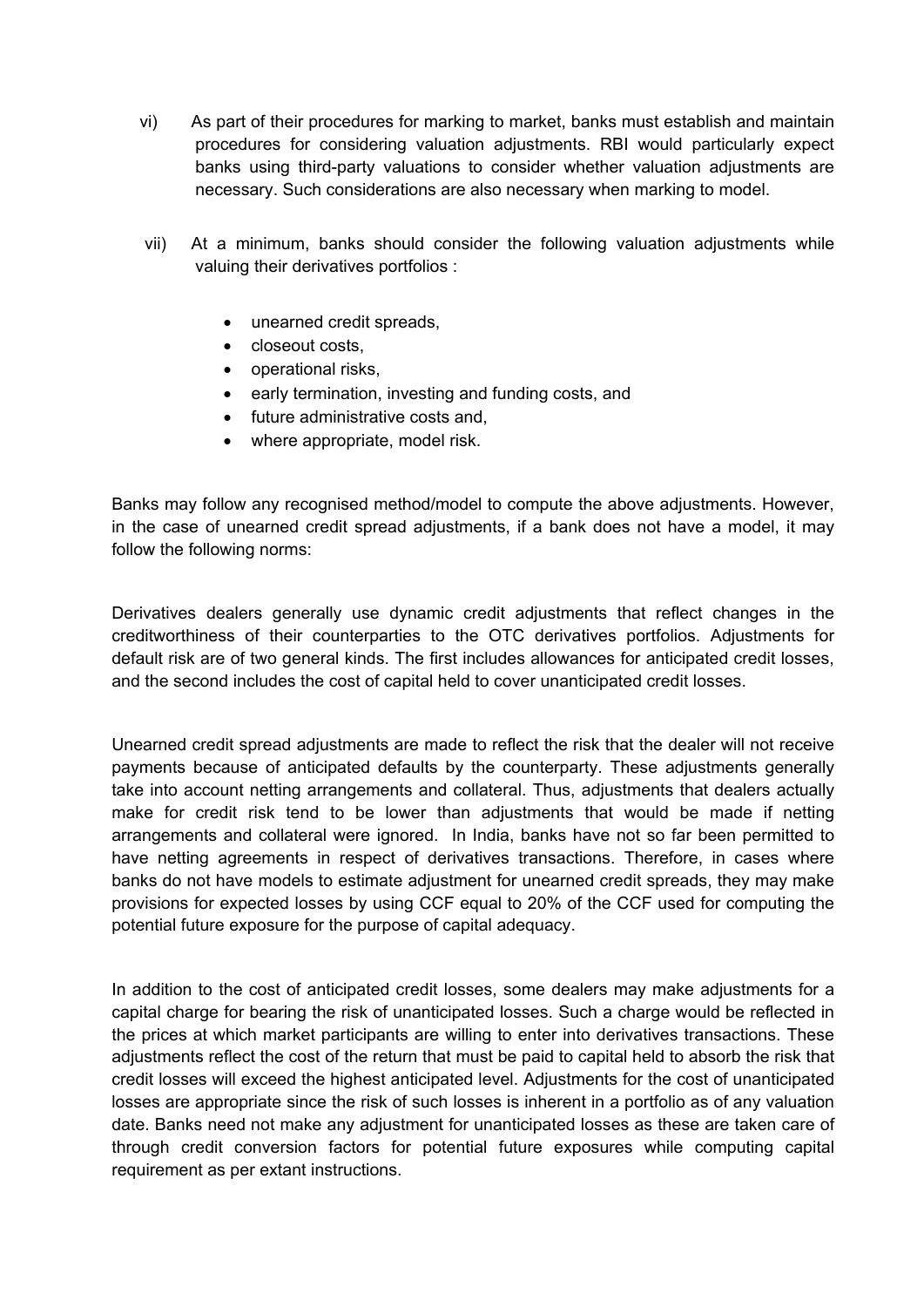**Note:** Some of other terms used above are explained below:

### **Close-out costs**

Close-out costs adjustment factors in the cost of eliminating the market risk of the portfolio.

### **Investing and Funding costs**

The "investing and funding costs adjustment" relating to the cost of funding and investing cash flow mismatches at rates different from the rate which models typically assume.

## **Administrative costs adjustment**

Administrative costs adjustment relates to the costs that will be incurred to administer the portfolio.

## 8.7.2 Adjustment to the current valuation of less liquid positions for regulatory capital purposes:

8.7.2.1 Banks must establish and maintain procedures for judging the necessity of and calculating an adjustment to the current valuation of less liquid positions for regulatory capital purposes. This adjustment may be in addition to any changes to the value of the position required for financial reporting purposes and should be designed to reflect the illiquidity of the position. An adjustment to a position's valuation to reflect current illiquidity should be considered whether the position is marked to market using market prices or observable inputs, third-party valuations or marked to model.

8.7.2.2 Bearing in mind that the assumptions made about liquidity in the market risk capital charge may not be consistent with the bank's ability to sell or hedge out less liquid positions where appropriate, banks must take an adjustment to the current valuation of these positions, and review their continued appropriateness on an on-going basis. Reduced liquidity may have arisen from market events. Additionally, close-out prices for concentrated positions and/or stale positions should be considered in establishing the adjustment. RBI has not prescribed any particularly methodology for calculating the amount of valuation adjustment on account of illiquid positions. Banks must consider all relevant factors when determining the appropriateness of the adjustment for less liquid positions. These factors may include, but are not limited to, the amount of time it would take to hedge out the position/risks within the position, the average volatility of bid/offer spreads, the availability of independent market quotes (number and identity of market makers), the average and volatility of trading volumes (including trading volumes during periods of market stress), market concentrations, the aging of positions, the extent to which valuation relies on marking-to-model, and the impact of other model risks not included in paragraph 8.7.2.2. The valuation adjustment on account of illiquidity should be considered irrespective of whether the guidelines issued by FIMMDA have taken into account the illiquidity premium or not, while fixing YTM/spreads for the purpose of valuation.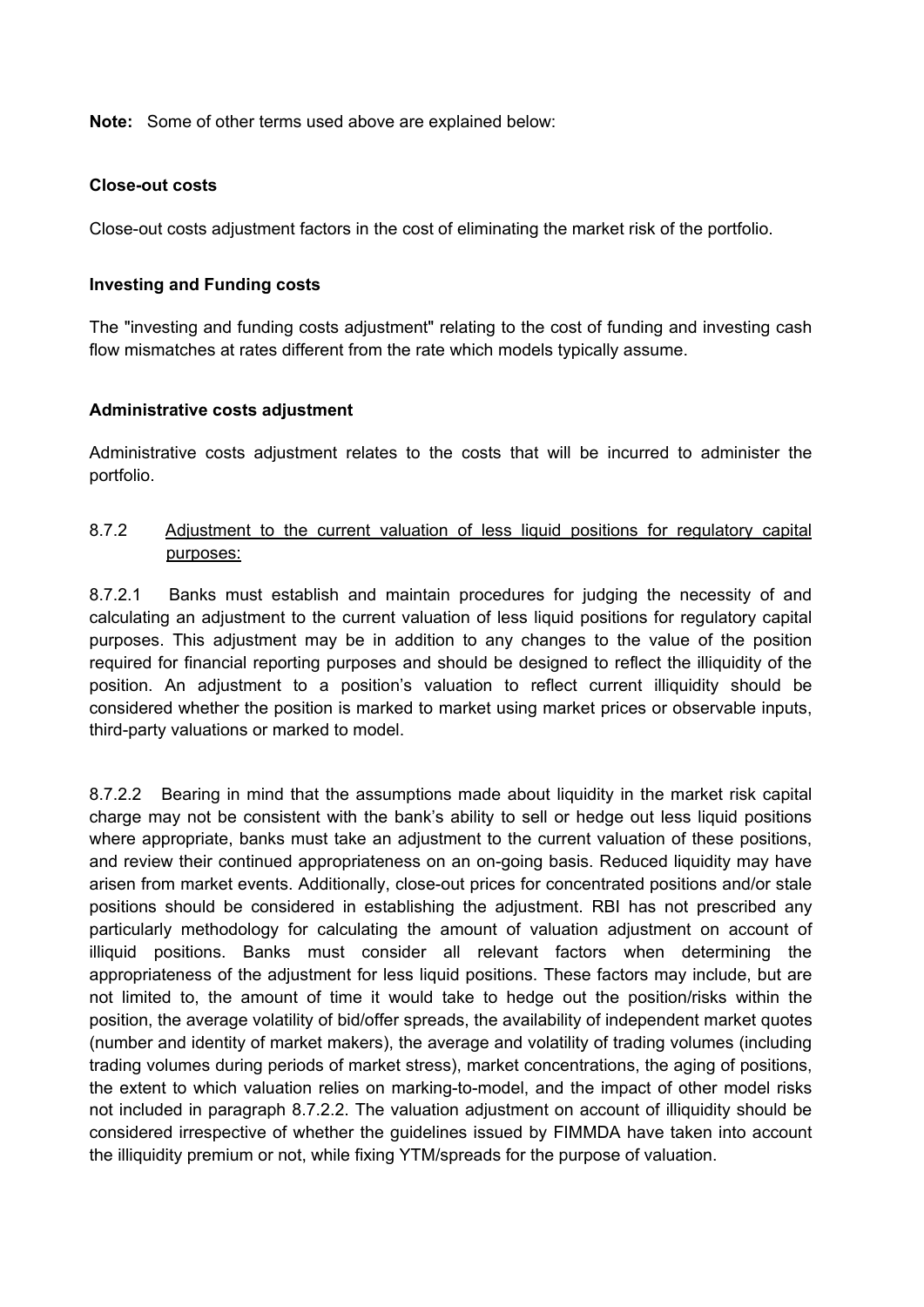8.7.2.3 For complex products including, but not limited to, securitisation exposures, banks must explicitly assess the need for valuation adjustments to reflect two forms of model risk:

(i) the model risk associated with using a possibly incorrect valuation methodology; and the risk associated with using unobservable (and possibly incorrect) calibration parameters in the valuation model.

8.7.2.4 The adjustment to the current valuation of less liquid positions made under paragraph 8.7.2.2 will not be debited to P&L Account, but will be deducted from Tier 1 regulatory capital while computing CRAR of the bank. The adjustment may exceed those valuation adjustments made under financial reporting/accounting standards and paragraphs 8.7.1.2 (vi) and (vii).

8.7.2.5 In calculating the eligible capital for market risk, it will be necessary first to calculate the banks' minimum capital requirement for credit and operational risk and only afterwards its market risk requirement to establish how much Tier 1 and Tier 2 capital is available to support market risk. Eligible capital will be the sum of the whole of banks' Tier 1 capital plus all of Tier 2 capital provided Tier 2 capital does not exceed 100% of the Tier 1 capital and the relevant conditions for Tier 1 and Tier 2 capital are fulfilled, as described in this Master Circular.

## **Computation of capital for Market Risk**

**(in Rs. crore)** 

| 1. | <b>Capital Funds</b>                                                         |      | 105  |
|----|------------------------------------------------------------------------------|------|------|
|    | <b>Tier 1 Capital</b><br>$\bullet$                                           | 55   |      |
|    | <b>Tier 2 Capital</b><br>$\bullet$                                           | 50   |      |
| 2. | <b>Total Risk Weighted Assets (RWA)</b>                                      |      | 1140 |
|    | RWA for credit and operational<br>$\bullet$<br>risk                          | 1000 |      |
|    | RWA for market risk<br>$\bullet$                                             | 140  |      |
| 3. | <b>Total CRAR</b>                                                            |      | 9.21 |
| 4. | Minimum capital required to support<br>credit and operational risk (1000*9%) |      | 90   |
|    | Tier 1 (@ 4.5% of 1000)                                                      | 45   |      |
|    | Tier 2 ( $@$ 4.5% of 1000)                                                   | 45   |      |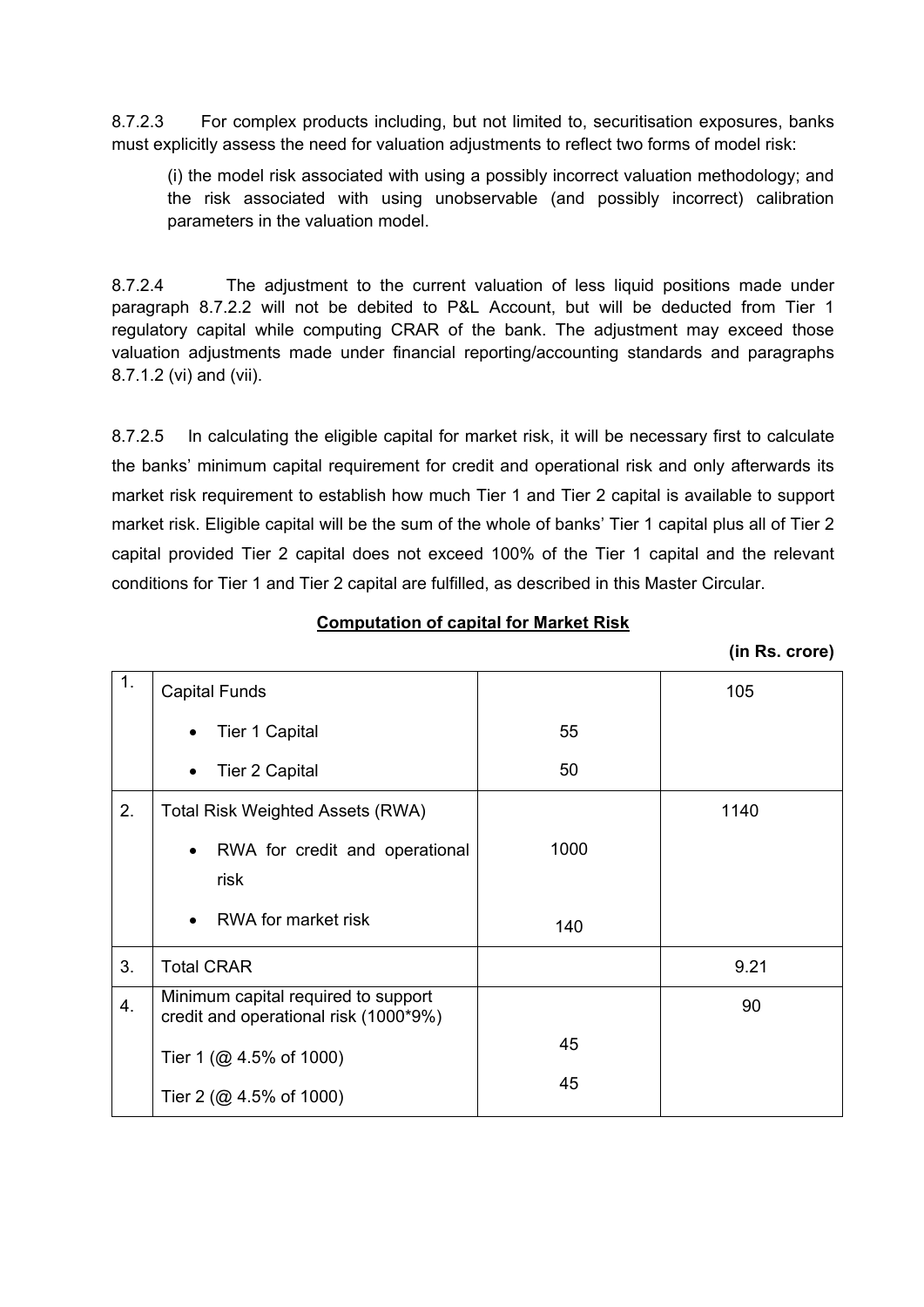| 5. | Capital available to support market risk |    | 15 |
|----|------------------------------------------|----|----|
|    | $(105-90)$                               |    |    |
|    | Tier 1- (55-45)<br>$\bullet$             | 10 |    |
|    | Tier 2- (50-45)<br>$\bullet$             | 5  |    |
|    |                                          |    |    |

# **9. Capital Charge for Operational Risk**

# **9.1 Definition of Operational Risk**

Operational risk is defined as the risk of loss resulting from inadequate or failed internal processes, people and systems or from external events. This definition includes legal risk, but excludes strategic and reputational risk. Legal risk includes, but is not limited to, exposure to fines, penalties, or punitive damages resulting from supervisory actions, as well as private settlements.

# **9.2 The measurement methodologies**

9.2.1 The New Capital Adequacy Framework outlines three methods for calculating operational risk capital charges in a continuum of increasing sophistication and risk sensitivity: (i) the Basic Indicator Approach (BIA); (ii) the Standardised Approach (TSA); and (iii) Advanced Measurement Approaches (AMA).

9.2.2 Banks are encouraged to move along the spectrum of available approaches as they develop more sophisticated operational risk measurement systems and practices.

9.2.3 The New Capital Adequacy Framework provides that internationally active banks and banks with significant operational risk exposures are expected to use an approach that is more sophisticated than the Basic Indicator Approach and that is appropriate for the risk profile of the institution. However, to begin with, banks in India shall compute the capital requirements for operational risk under the Basic Indicator Approach. Reserve Bank will review the capital requirement produced by the Basic Indicator Approach for general credibility, especially in relation to a bank's peers and in the event that credibility is lacking, appropriate supervisory action under Pillar 2 will be considered.

# **9.3 The Basic Indicator Approach**

9.3.1 Under the Basic Indicator Approach, banks must hold capital for operational risk equal to the average over the previous three years of a fixed percentage (denoted as alpha) of positive annual gross income. Figures for any year in which annual gross income is negative or zero should be excluded from both the numerator and denominator when calculating the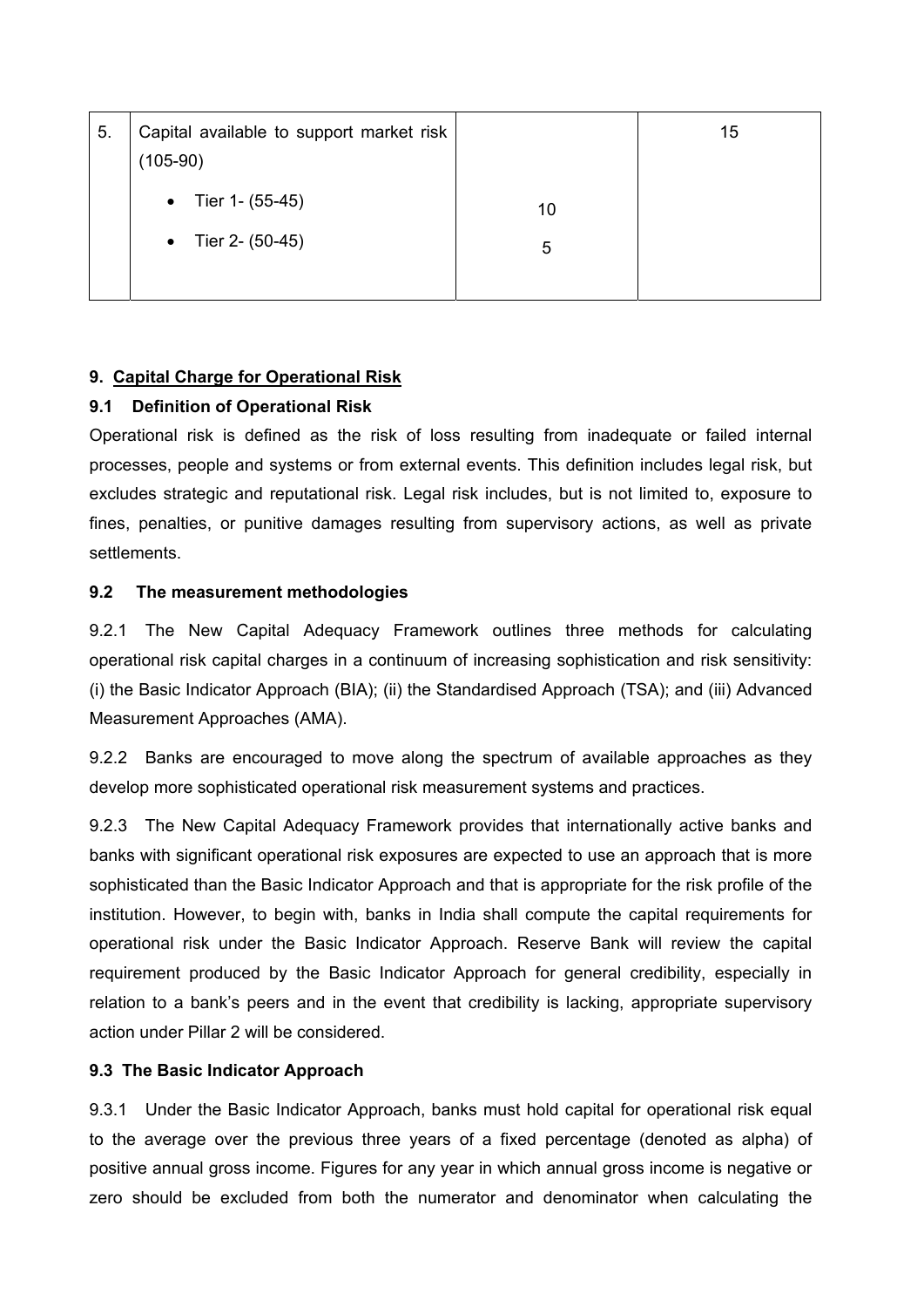average. If negative gross income distorts a bank's Pillar 1 capital charge, Reserve Bank will consider appropriate supervisory action under Pillar 2. The charge may be expressed as follows:

# $KBIA = [\sum(GI_{1...n} \times q)]/n$

Where:

KBIA = the capital charge under the Basic Indicator Approach

- GI = annual gross income, where positive, over the previous three years
- $n =$  number of the previous three years for which gross income is positive
- $\alpha$  = 15 per cent, which is set by the BCBS, relating the industry wide level of required capital to the industry wide level of the indicator.

9.3.2 Gross income is defined as "Net interest income" plus "net non-interest income". It is intended that this measure should:

- i) be gross of any provisions (e.g. for unpaid interest) and write-offs made during the year;
- ii) be gross of operating expenses, including fees paid to outsourcing service providers, *in addition to fees paid for services that are outsourced, fees received by banks that provide outsourcing services shall be included in the definition of gross income;*
- iii) exclude reversal during the year in respect of provisions and write-offs made during the previous year(s);
- iv) exclude income recognised from the disposal of items of movable and immovable property;
- v) exclude realised profits/losses from the sale of securities in the *"held to maturity" category*;
- vi) exclude income from legal settlements in favour of the bank;
- vii) exclude other extraordinary or irregular items of income and expenditure; and
- viii) exclude income derived from insurance activities (i.e. income derived by writing insurance policies) and insurance claims in favour of the bank.

9.3.3 Banks are advised to compute capital charge for operational risk under the Basic Indicator Approach as follows:

- a) Average of [Gross Income \* alpha] for each of the last three financial years, excluding years of negative or zero gross income
- b) Gross income = *Net profit (+) Provisions & contingencies (+) operating expenses (Schedule 16) (–) items (iii) to (viii) of paragraph 9.3.2.*
- c) Alpha = 15 per cent

9.3.4 As a point of entry for capital calculation, no specific criteria for use of the Basic Indicator Approach are set out in the New Capital Adequacy Framework. Nevertheless, banks using this approach are encouraged to comply with the Committee's guidance on '*Sound Practices for the Management and Supervision of Operational Ris*k', February 2003 and the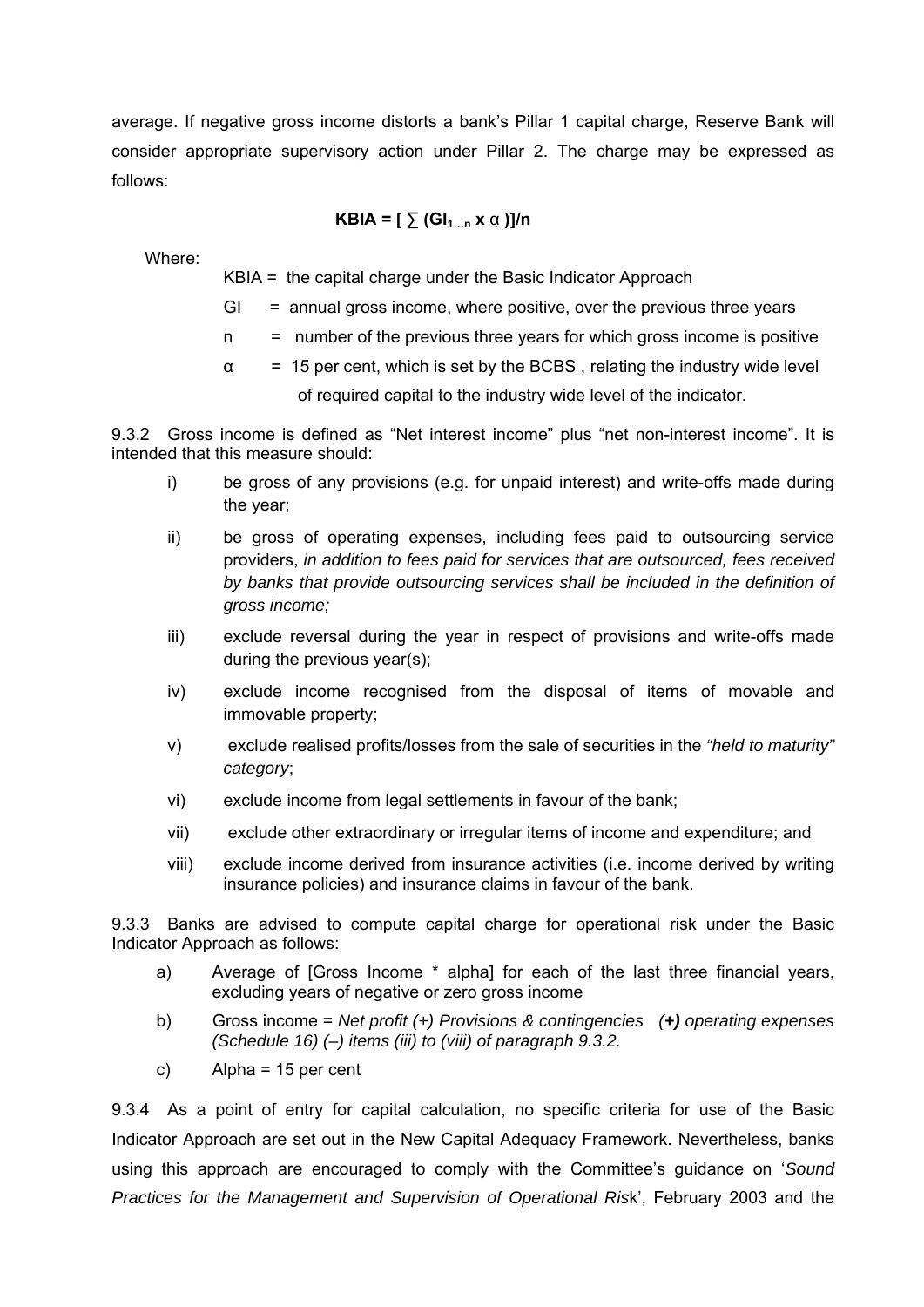'Guidance Note on Management of Operational Risk', issued by the Reserve Bank of India in October, 2005.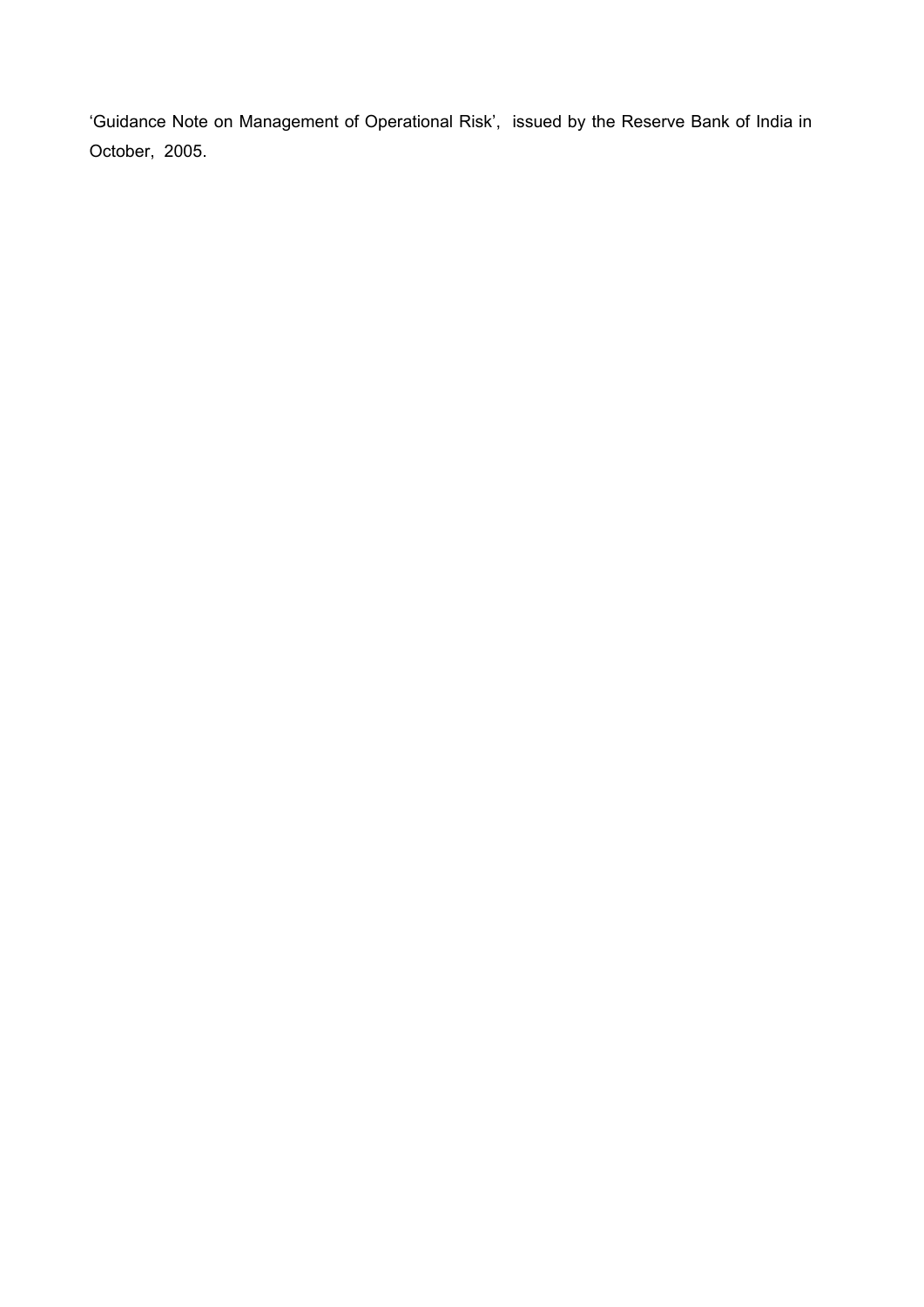# **Part – B : Supervisory Review and Evaluation Process (SREP)**

# **10. Introduction to the SREP under Pillar 2**

10.1 The New Capital Adequacy Framework (NCAF), based on the Basel II Framework evolved by the Basel Committee on Banking Supervision, has been adapted for India vide our Circular DBOD.No.BP.BC 90/ 20.06.001/ 2006-07 dated April 27, 2007. In terms of paragraph 2.4 (iii)(c) of the Annex to the aforesaid circular banks were required to have a Board-approved policy on ICAAP and to asses the capital requirement as per ICAAP. It is presumed that banks would have formulated the policy and also undertaken the capital adequacy assessment accordingly.

10.2 The Basel II Framework has three components or three Pillars. The Pillar 1 is the Minimum Capital Ratio while the Pillar 2 and Pillar 3 are the Supervisory Review Process (SRP) and Market Discipline, respectively. While the guidelines on the Pillar 1 and Pillar 3 were issued by the RBI vide the aforesaid circular, since consolidated in this Master Circular in Part A and Part C, respectively, the guidelines in regard to the SRP and the Internal Capital Adequacy Assessment Process (ICAAP) are furnished at paragraph 11 below. An illustrative outline of the format of the ICAAP document, to be submitted to the RBI, by banks, is furnished at **Annex – 15**.

10.3 The objective of the SRP is to ensure that banks have adequate capital to support all the risks in their business as also to encourage them to develop and use better risk management techniques for monitoring and managing their risks. This in turn would require a well-defined internal assessment process within banks through which they assure the RBI that adequate capital is indeed held towards the various risks to which they are exposed. The process of assurance could also involve an active dialogue between the bank and the RBI so that, when warranted, appropriate intervention could be made to either reduce the risk exposure of the bank or augment / restore its capital. Thus, ICAAP is an important component of the SRP.

10.4 The main aspects to be addressed under the SRP, and therefore, under the ICAAP, would include:

- (a) the risks that are not fully captured by the minimum capital ratio prescribed under Pillar 1;
- (b) the risks that are not at all taken into account by the Pillar 1; and
- (c) the factors external to the bank.

Since the capital adequacy ratio prescribed by the RBI under the Pillar 1 of the Framework is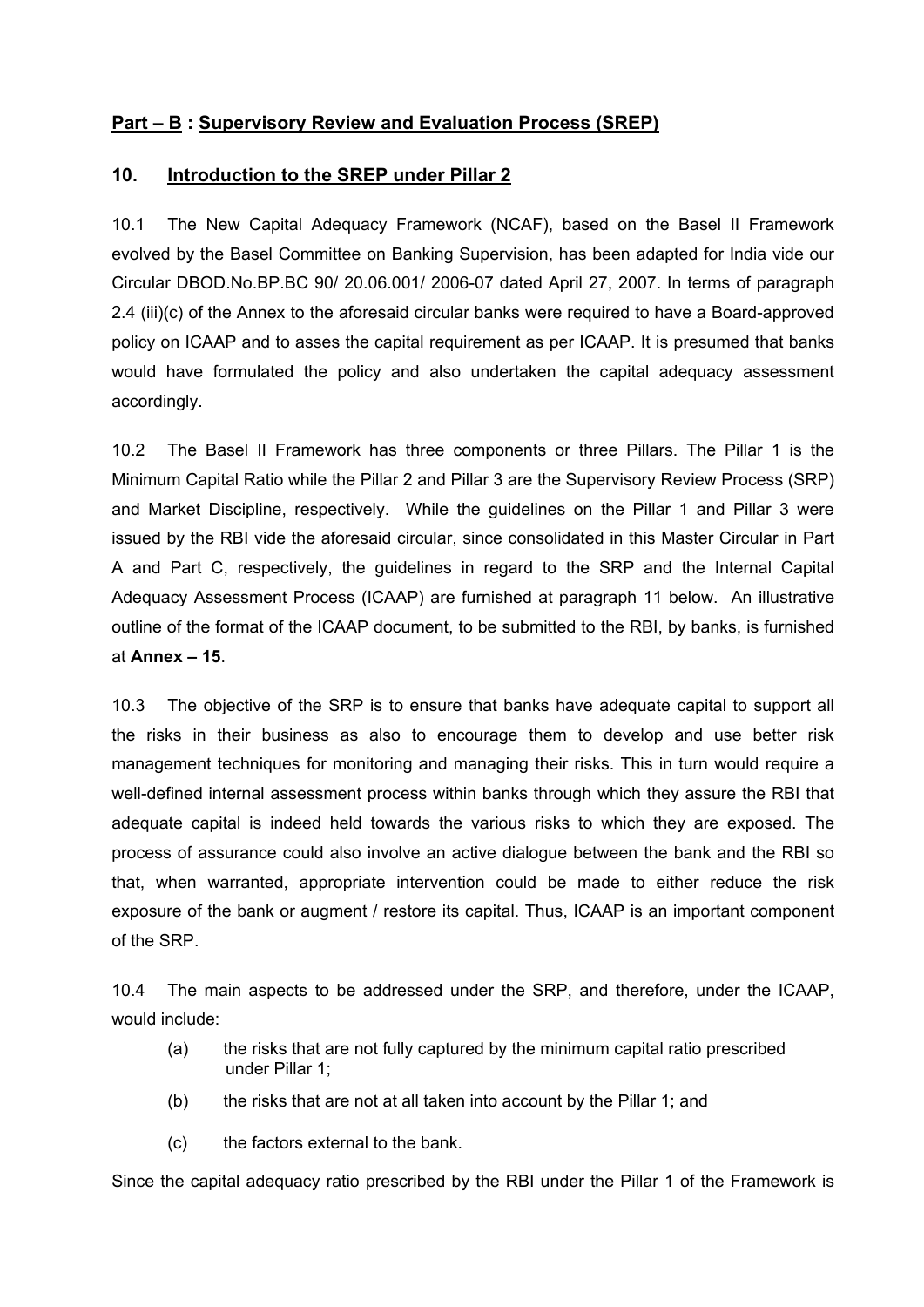only the regulatory **minimum** level, addressing only the three specified risks (viz., credit, market and operational risks), holding additional capital might be necessary for banks, on account of both – the possibility of some under-estimation of risks under the Pillar 1 and the actual risk exposure of a bank vis-à-vis the quality of its risk management architecture. **Illustratively**, some of the risks that the banks are generally exposed to but which are not captured or not fully captured in the regulatory CRAR would include:

- (a) Interest rate risk in the banking book;
- (b) Credit concentration risk;
- (c) Liquidity risk;
- (d) Settlement risk;
- (e) Reputational risk;
- (f) Strategic risk;
- (g) Risk of under-estimation of credit risk under the Standardised approach;
- (h) "Model risk" i.e., the risk of under-estimation of credit risk under the IRB approaches;
- (i) Risk of weakness in the credit-risk mitigants;
- (j) Residual risk of securitisation, etc.

It is, therefore, only appropriate that the banks make their own assessment of their various risk exposures, through a well-defined internal process, and maintain an adequate capital cushion for such risks.

10.5 It is recognised that there is no one single approach for conducting the ICAAP and the market consensus in regard to the best practice for undertaking ICAAP is yet to emerge. The methodologies and techniques are still evolving particularly in regard to measurement of nonquantifiable risks, such as reputational and strategic risks. These guidelines, therefore, seek to provide only broad principles to be followed by banks in developing their ICAAP.

10.6 Banks were advised to develop and put in place, with the approval of their Boards, an ICAAP commensurate with their size, level of complexity, risk profile and scope of operations. The ICAAP, which would be in addition to a bank's calculation of regulatory capital requirements under Pillar 1, was to be operationalised with effect from March 31, 2008 by the foreign banks and the Indian banks with operational presence outside India, and from March 31, 2009 by all other commercial banks, excluding the Local Area Banks and Regional Rural banks.

10.7 The ICAAP document should, *inter alia*, include the capital adequacy assessment and projections of capital requirement for the ensuing year, along with the plans and strategies for meeting the capital requirement. An illustrative outline of a format of the ICAAP document is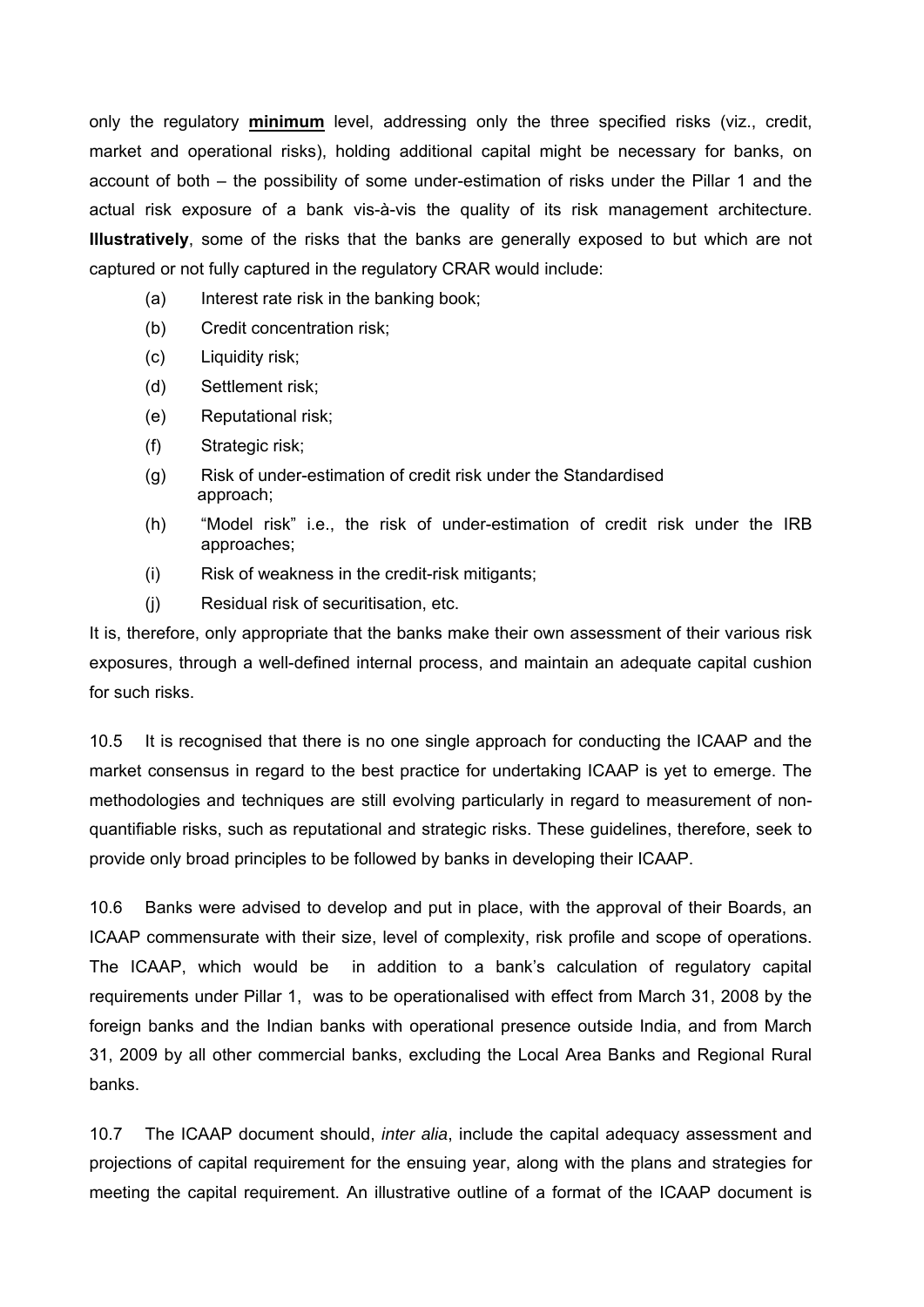furnished at **Annex – 15**, for guidance of the banks though the ICAAP documents of the banks could vary in length and format, in tune with their size, level of complexity, risk profile and scope of operations.

## **11. Need for improved risk management [21](#page-81-0)**

11.1. While financial institutions have faced difficulties over the years for a multitude of reasons, the major causes of serious banking problems continue to be lax credit standards for borrowers and counterparties, poor portfolio risk management, and a lack of attention to changes in economic or other circumstances that can lead to a deterioration in the credit standing of a bank's counterparties. This experience is common in both advanced and developing countries.

11.2. The financial market crisis of 2007-08 has underscored the critical importance of effective credit risk management to the long-term success of any banking organisation and as a key component to financial stability. It has provided a stark reminder of the need for banks to effectively identify, measure, monitor and control credit risk, as well as to understand how credit risk interacts with other types of risk (including market, liquidity and reputational risk). The essential elements of a comprehensive credit risk management programme include (i) establishing an appropriate credit risk environment; (ii) operating under a sound credit granting process; (iii) maintaining an appropriate credit administration, measurement and monitoring process; and (iv) ensuring adequate controls over credit risk as elaborated in our Guidance note on Credit Risk issued on October 12, 2002.

11.3. The recent crisis has emphasised the importance of effective capital planning and longerterm capital maintenance. A bank's ability to withstand uncertain market conditions is bolstered by maintaining a strong capital position that accounts for potential changes in the bank's strategy and volatility in market conditions over time. Banks should focus on effective and efficient capital planning, as well as long-term capital maintenance. An effective capital planning process requires a bank to assess both the risks to which it is exposed and the risk management processes in place to manage and mitigate those risks; evaluate its capital adequacy relative to its risks; and consider the potential impact on earnings and capital from economic downturns. A bank's capital planning process should incorporate rigorous, forwardlooking stress testing, as discussed below in Para 12.9.

1

<span id="page-81-0"></span> $^{21}$  Please refer to Master Circular DBOD.No.BP.BC.73/21.06.001/2009-10 dated Feb 8, 2010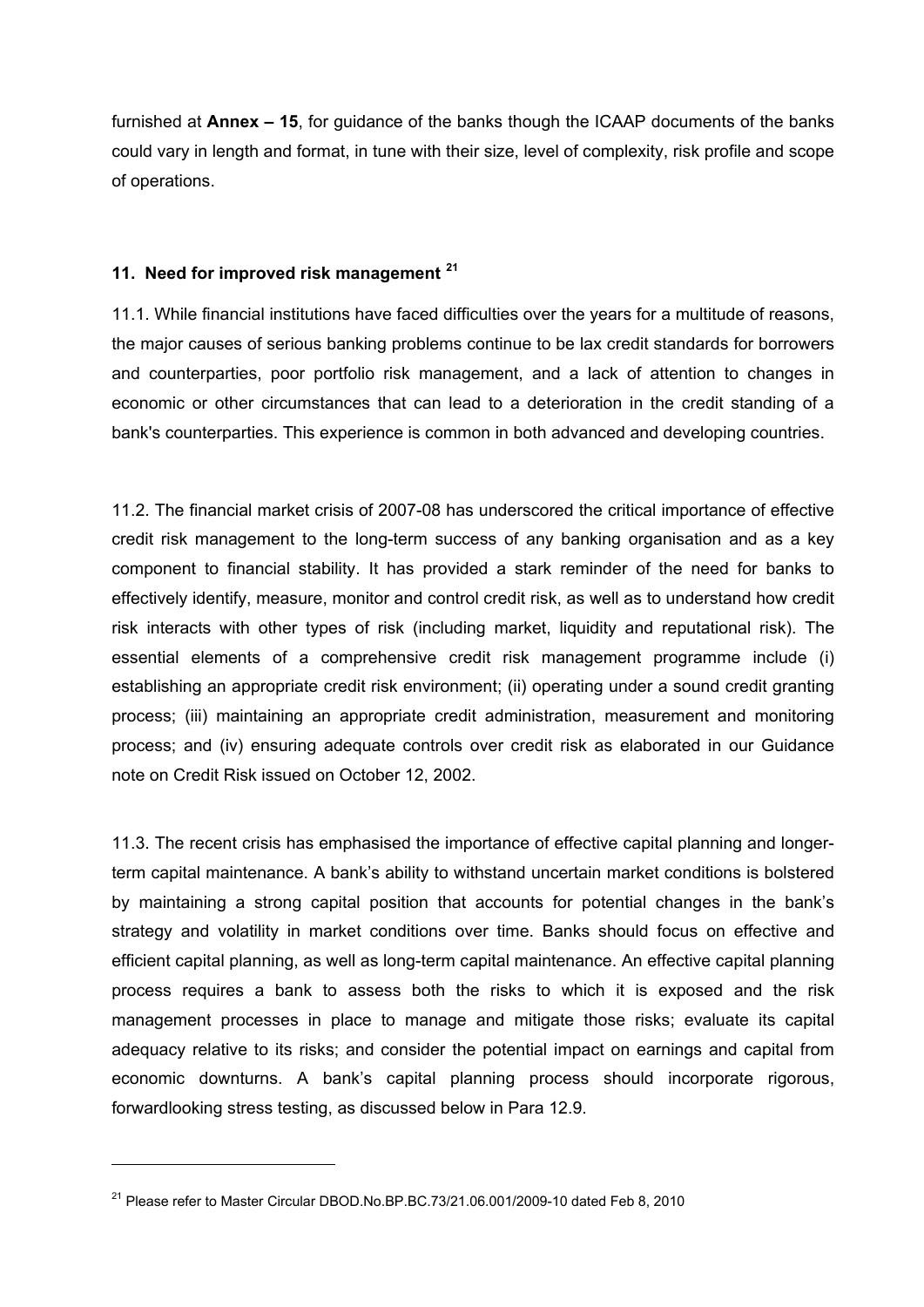11.4 Rapid growth in any business activity can present banks with significant risk management challenges. This was the case with the expanded use of the "originate-to-distribute" business model, off-balance sheet vehicles, liquidity facilities and credit derivatives. The originate-todistribute model and securitisation can enhance credit intermediation and bank profitability, as well as more widely diversify risk. Managing the associated risks, however, poses significant challenges. Indeed, these activities create exposures within business lines, across the firm and across risk factors that can be difficult to identify, measure, manage, mitigate and control. This is especially true in an environment of declining market liquidity, asset prices and risk appetite. The inability to properly identify and measure such risks may lead to unintended risk exposures and concentrations, which in turn can lead to concurrent losses arising in several businesses and risk dimensions due to a common set of factors. Strong demand for structured products created incentives for banks using the originate-to-distribute model to originate loans, such as subprime mortgages, using unsound and unsafe underwriting standards. At the same time, many investors relied solely on the ratings of the credit rating agencies (CRAs) when determining whether to invest in structured credit products. Many investors conducted little or no independent due diligence on the structured products they purchased. Furthermore, many banks had insufficient risk management processes in place to address the risks associated with exposures held on their balance sheet, as well as those associated with off-balance sheet entities, such as asset backed commercial paper (ABCP) conduits and structured investment vehicles (SIVs).

11.5 Innovation has increased the complexity and potential illiquidity of structured credit products. This, in turn, can make such products more difficult to value and hedge, and may lead to inadvertent increases in overall risk. Further, the increased growth of complex investorspecific products may result in thin markets that are illiquid, which can expose a bank to large losses in times of stress if the associated risks are not well understood and managed in a timely and effective manner.

### **12 Guidelines for the SREP of the RBI and the ICAAP of banks**

### **12.1 The Background**

12.1.1 While the Basel - I framework was confined to the prescription of only minimum capital requirements for banks, the Basel II framework expands this approach not only to capture certain additional risks in the minimum capital ratio but also includes two additional areas, namely, the Supervisory Review Process and Market Discipline through increased disclosure requirements for banks. Thus, the Basel II framework rests on the following three mutuallyreinforcing pillars: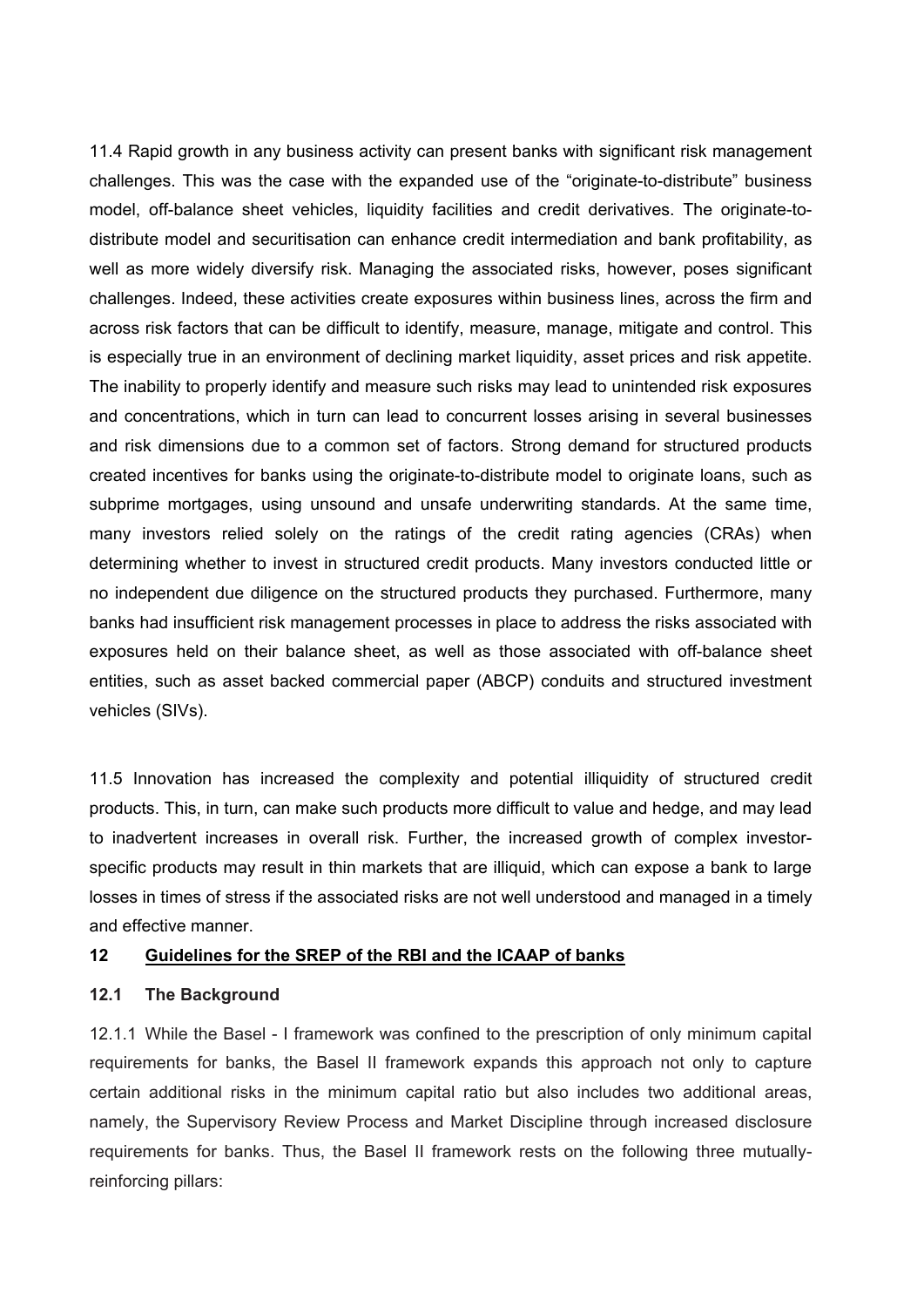Pillar 1: Minimum Capital Requirements — which prescribes a risk-sensitive calculation of capital requirements that, for the first time, explicitly includes operational risk in addition to market and credit risk.

Pillar 2: Supervisory Review Process (SRP) — which envisages the establishment of suitable risk management systems in banks and their review by the supervisory authority.

Pillar 3: Market Discipline — which seeks to achieve increased transparency through expanded disclosure requirements for banks.

12.1.2. The Basel II document of the Basel Committee also lays down the following four key principles in regard to the SRP envisaged under Pillar 2:

**Principle 1** : Banks should have a process for assessing their overall capital adequacy in relation to their risk profile and a strategy for maintaining their capital levels.

**Principle 2 :** Supervisors should review and evaluate banks' internal capital adequacy assessments and strategies, as well as their ability to monitor and ensure their compliance with the regulatory capital ratios. Supervisors should take appropriate supervisory action if they are not satisfied with the result of this process.

**Principle 3 :** Supervisors should expect banks to operate above the minimum regulatory capital ratios and should have the ability to require banks to hold capital in excess of the minimum.

**Principle 4 :** Supervisors should seek to intervene at an early stage to prevent capital from falling below the minimum levels required to support the risk characteristics of a particular bank and should require rapid remedial action if capital is not maintained or restored.

12.1.3 It would be seen that the principles 1 and 3 relate to the supervisory expectations from banks while the principles 2 and 4 deal with the role of the supervisors under Pillar 2. The Pillar 2 (Supervisory Review Process - SRP) requires banks to implement an internal process, called the Internal Capital Adequacy Assessment Process (ICAAP), for assessing their capital adequacy in relation to their risk profiles as well as a strategy for maintaining their capital levels. The Pillar 2 also requires the supervisory authorities to subject all banks to an evaluation process, hereafter called Supervisory Review and Evaluation Process (SREP), and to initiate such supervisory measures on that basis, as might be considered necessary. An analysis of the foregoing principles indicates that the following broad responsibilities have been cast on banks and the supervisors:

## Banks' responsibilities

- a) Banks should have in place a process for assessing their overall capital adequacy in relation to their risk profile and a strategy for maintaining their capital levels (Principle 1)
- b) Banks should operate above the minimum regulatory capital ratios *(Principle 3)*

## Supervisors' responsibilities

- a) Supervisors should review and evaluate a bank's ICAAP. (Principle 2)
- b) Supervisors should take appropriate action if they are not satisfied with the results of this process. (Principle 2)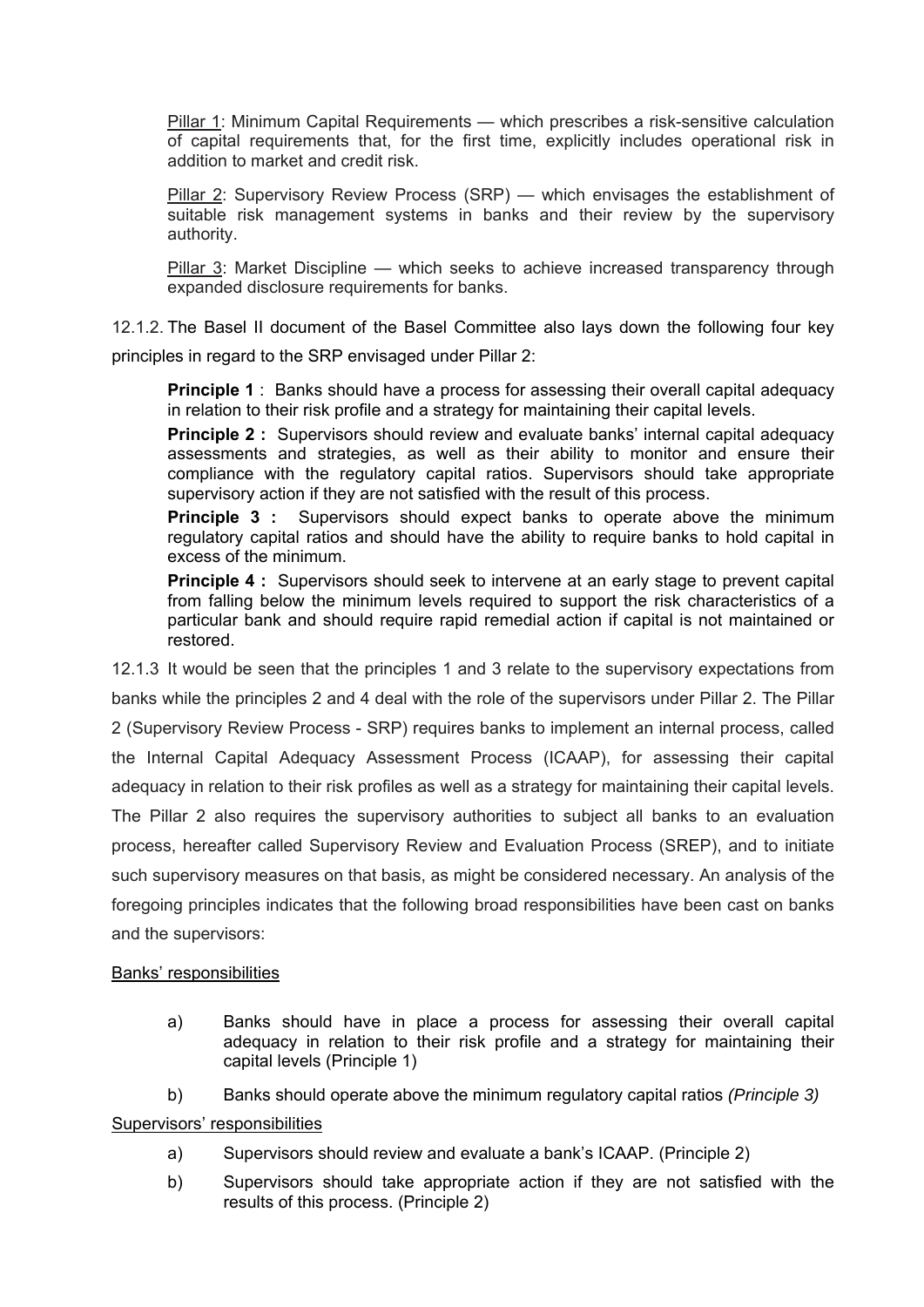- c) Supervisors should review and evaluate a bank's compliance with the regulatory capital ratios. (Principle 2)
- d) Supervisors should have the ability to require banks to hold capital in excess of the minimum. (Principle 3)
- e) Supervisors should seek to intervene at an early stage to prevent capital from falling below the minimum levels. (Principle 4)
- f) Supervisors should require rapid remedial action if capital is not maintained or restored. (Principle 4)

12.1.4 Thus, the ICAAP and SREP are the two important components of Pillar 2 and could be broadly defined as follows:

The ICAAP comprises a bank's procedures and measures designed to ensure the following:

- a) An appropriate identification and measurement of risks;
- b) An appropriate level of internal capital in relation to the bank's risk profile; and
- c) Application and further development of suitable risk management systems in the bank.

The SREP consists of a review and evaluation process adopted by the supervisor, which covers all the processes and measures defined in the principles listed above. Essentially, these include the review and evaluation of the bank's ICAAP, conducting an independent assessment of the bank's risk profile, and if necessary, taking appropriate prudential measures and other supervisory actions.

12.1.5 These guidelines seek to provide broad guidance to banks by outlining the manner in which the SREP would be carried out by the RBI, the expected scope and design of their ICAAP, and the expectations of the RBI from banks in regard to implementation of the ICAAP.

**12.2 Conduct of the SREP by the RBI** 

12.2.1 Capital helps protect individual banks from insolvency, thereby promoting safety and soundness in the overall banking system. Minimum regulatory capital requirements under Pillar 1 establish a threshold below which a sound bank's regulatory capital must not fall. Regulatory capital ratios permit some comparative analysis of capital adequacy across regulated banking entities because they are based on certain common methodology / assumptions. However, supervisors need to perform a more comprehensive assessment of capital adequacy that considers risks specific to a bank, conducting analyses that go beyond minimum regulatory capital requirements.

12.2.2 The RBI generally expects banks to hold capital above their minimum regulatory capital levels, commensurate with their individual risk profiles, to account for all material risks. Under the SREP, the RBI will assess the overall capital adequacy of a bank through a comprehensive evaluation that takes into account all relevant available information. In determining the extent to which banks should hold capital in excess of the regulatory minimum,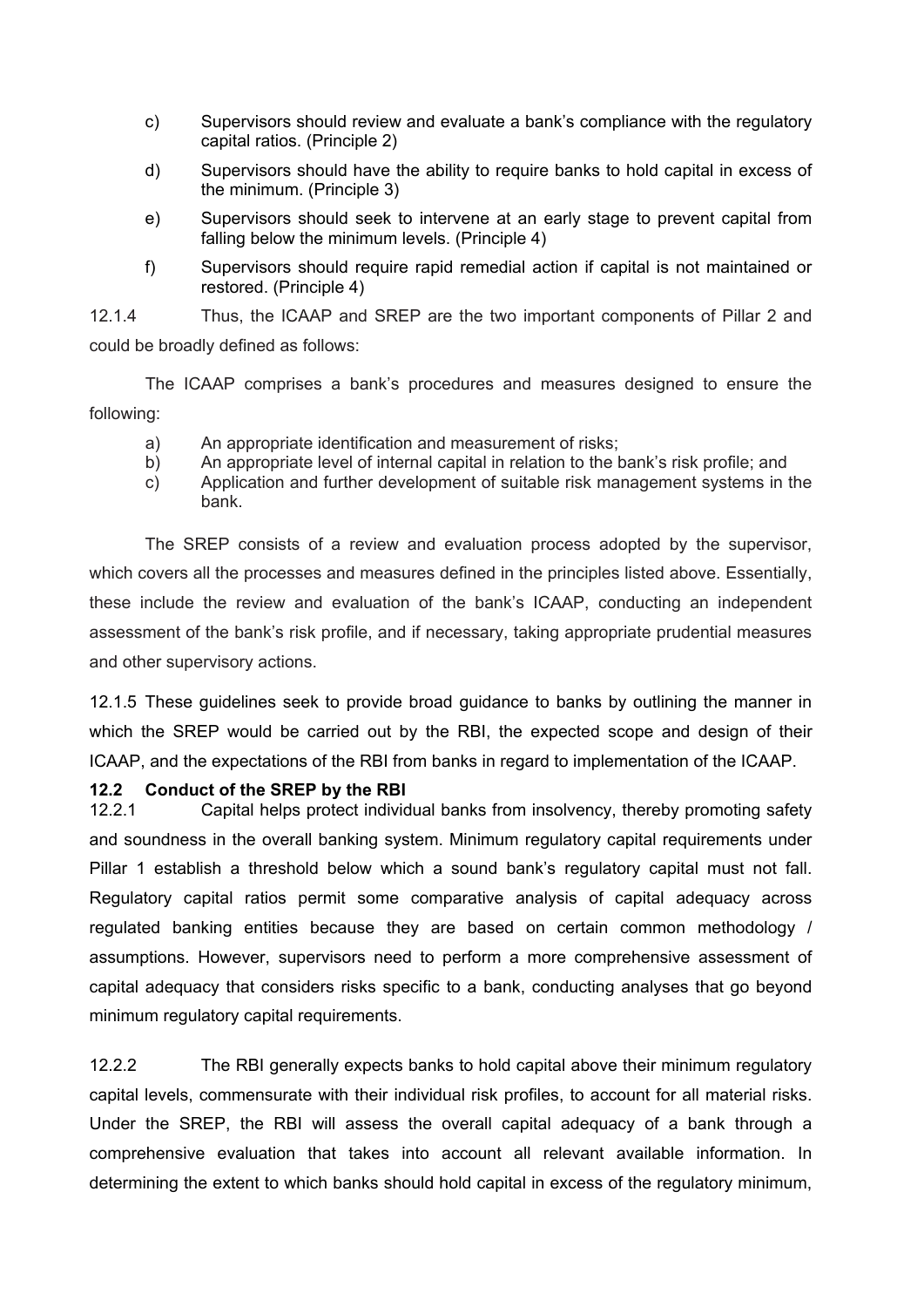the RBI would take into account the combined implications of a bank's compliance with regulatory minimum capital requirements, the quality and results of a bank's ICAAP, and supervisory assessment of the bank's risk management processes, control systems and other relevant information relating to the bank's risk profile and capital position.

12.2.3 The SREP of banks would, thus, be conducted by the RBI periodically, generally, along with the RBI's Annual Financial Inspection (AFI) of banks and in the light of the data in the off-site returns received from banks in the RBI, in conjunction with the ICAAP document, which is required to be submitted every year by banks to the RBI (Cf. Para 11.3.4 below). Through the SREP, the RBI would evaluate the adequacy and efficacy of the ICAAP of banks and the capital requirements derived by them therefrom. While in the course of evaluation, there would be no attempt to reconcile the difference between the regulatory minimum CRAR and the outcome of the ICAAP of a bank (as the risks covered under the two processes are different), banks would be expected to demonstrate to the RBI that the ICAAP adopted by them is fully responsive to their size, level of complexity, scope & scale of operations and the resultant risk profile / exposures, and adequately captures their capital requirements. Such an evaluation of the effectiveness of the ICAAP would help the RBI in understanding the capital management processes and strategies adopted by banks. If considered necessary, the SREP could also involve a dialogue between the bank's top management and the RBI from time to time. In addition to the periodic reviews, independent external experts may also be commissioned by the RBI, if deemed necessary, to perform *ad hoc* reviews and comment on specific aspects of the ICAAP process of a bank; the nature and extent of such a review shall be determined by the RBI.

12.2.4 Under the SREP, the RBI would also seek to determine whether a bank's overall capital remains adequate as the underlying conditions change. Generally, material increases in risk that are not otherwise mitigated should be accompanied by commensurate increases in capital. Conversely, reductions in overall capital (to a level still above regulatory minima) may be appropriate if the RBI's supervisory assessment leads it to a conclusion that risk has materially declined or that it has been appropriately mitigated. Based on such an assessment, the RBI could consider initiating appropriate supervisory measures to address its supervisory concerns. The measures could include requiring a modification or enhancement of the risk management and internal control processes of a bank, a reduction in risk exposures, or any other action as deemed necessary to address the identified supervisory concerns. These measures could also include the stipulation of a bank-specific minimum CRAR that could potentially be even higher, if so warranted by the facts and circumstances, than the regulatory minimum stipulated under the Pillar 1. In cases where the RBI decides to stipulate a CRAR at a level higher than the regulatory minimum, it would explain the rationale for doing so, to the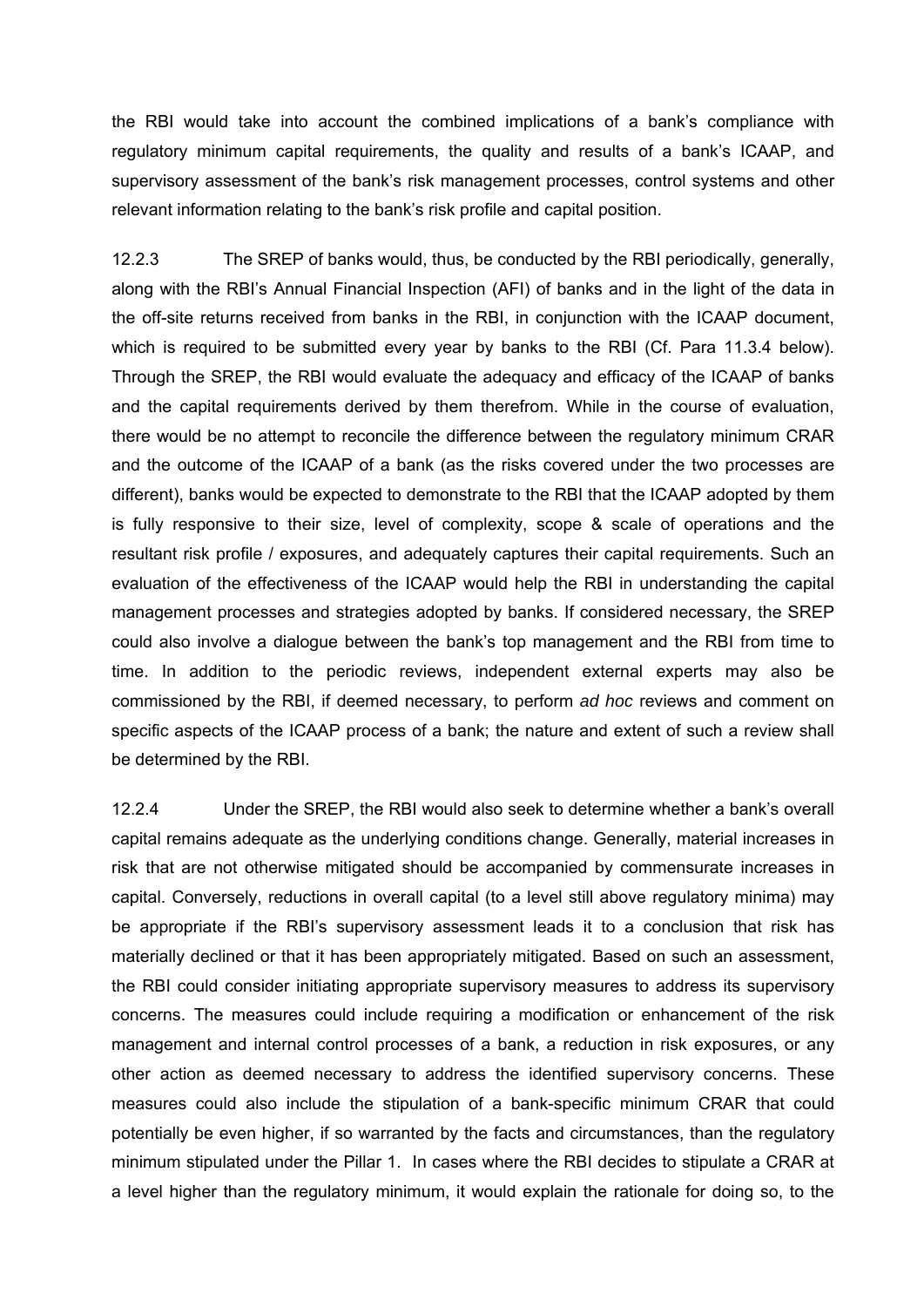bank concerned. However, such an add-on CRAR stipulation, though possible, is not expected to be an automatic or inevitable outcome of the SREP exercise, the prime objective being improvement in the risk management systems of banks.

12.2.5 As and when the advanced approaches envisaged in the Basel II document are permitted to be adopted in India, the SREP would also assess the ongoing compliance by banks with the eligibility criteria for adopting the advanced approaches.

# **12.3 The structural aspects of the ICAAP**

12.3.1 This section outlines the broad parameters of the ICAAP that banks are required to comply with in designing and implementing their ICAAP.

# 12.3.2 Every bank to have an ICAAP

Reckoning that the Basel II framework is applicable to all commercial banks (except the Local Area Banks and the Regional Rural Banks), both at the solo level (global position) as well as at the consolidated level, the ICAAP should be prepared, on a solo basis, at every tier for each banking entity within the banking group, as also at the level of the consolidated bank (i.e., a group of entities where the licensed bank is the controlling entity). This requirement would also apply to the foreign banks which have a branch presence in India and their ICAAP should cover their Indian operations only.

# 1[2](#page-86-0).3.3 ICAAP to encompass firm-wide risk profile <sup>22</sup>

# 12.3.3.1 General firm-wide risk management principles:

Senior management should understand the importance of taking an integrated, firm-wide perspective of a bank's risk exposure, in order to support its ability to identify and react to emerging and growing risks in a timely and effective manner. The purpose of this guidance is the need to enhance firm-wide oversight, risk management and controls around banks' capital markets activities, including securitisation, off-balance sheet exposures, structured credit and complex trading activities.

A sound risk management system should have the following key features:

- Active board and senior management oversight;
- Appropriate policies, procedures and limits;

l

<span id="page-86-0"></span> $^{22}$  Please refer to Master Circular DBOD., No.BP.BC.73/21.06.001/2009-10 dated Feb 8, 2010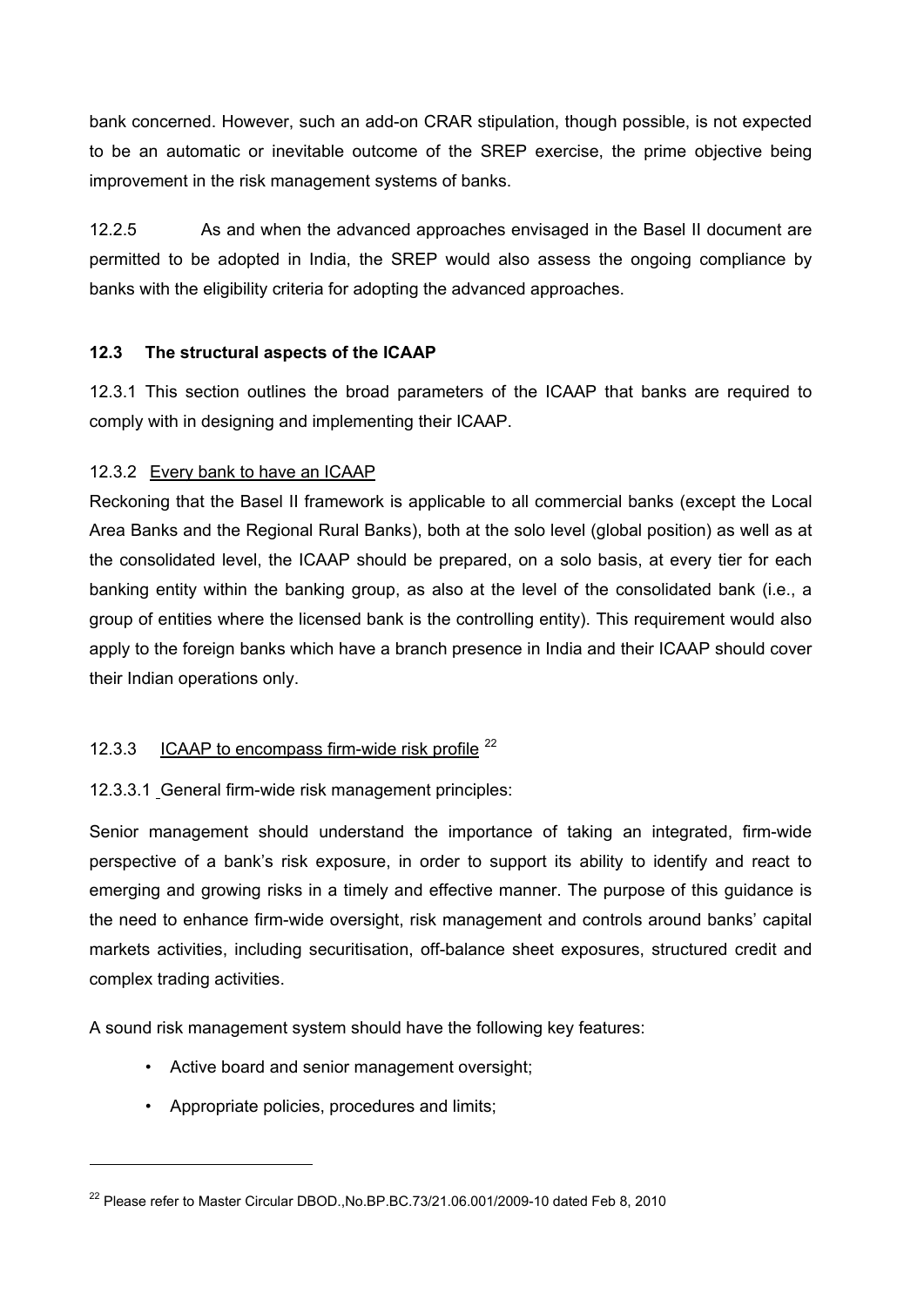- Comprehensive and timely identification, measurement, mitigation, controlling, monitoring and reporting of risks;
- Appropriate management information systems (MIS) at the business and firm-wide level; and
- Comprehensive internal controls.

## 12.3.3.2 Board and Senior Management Oversight:

The ultimate responsibility for designing and implementation of the ICAAP lies with the bank's board of directors of the bank and with the Chief Executive Officer in the case of the foreign banks with branch presence in India**.** It is the responsibility of the board of directors and senior management to define the institution's risk appetite and to ensure that the bank's risk management framework includes detailed policies that set specific firm-wide prudential limits on the bank's activities, which are consistent with its risk taking appetite and capacity. In order to determine the overall risk appetite, the board and senior management must first have an understanding of risk exposures on a firm-wide basis. To achieve this understanding, the appropriate members of senior management must bring together the perspectives of the key business and control functions. In order to develop an integrated firm-wide perspective on risk, senior management must overcome organisational silos between business lines and share information on market developments, risks and risk mitigation techniques. As the banking industry is exhibiting the tendency to move increasingly towards market-based intermediation, there is a greater probability that many areas of a bank may be exposed to a common set of products, risk factors or counterparties. Senior management should establish a risk management process that is not limited to credit, market, liquidity and operational risks, but incorporates all material risks. This includes reputational, legal and strategic risks, as well as risks that do not appear to be significant in isolation, but when combined with other risks could lead to material losses.

The board of directors and senior management should possess sufficient knowledge of all major business lines to ensure that appropriate policies, controls and risk monitoring systems are effective. They should have the necessary expertise to understand the capital markets activities in which the bank is involved – such as securitisation and off-balance sheet activities – and the associated risks. The board and senior management should remain informed on an ongoing basis about these risks as financial markets, risk management practices and the bank's activities evolve. In addition, the board and senior management should ensure that accountability and lines of authority are clearly delineated. With respect to new or complex products and activities, senior management should understand the underlying assumptions regarding business models, valuation and risk management practices. In addition, senior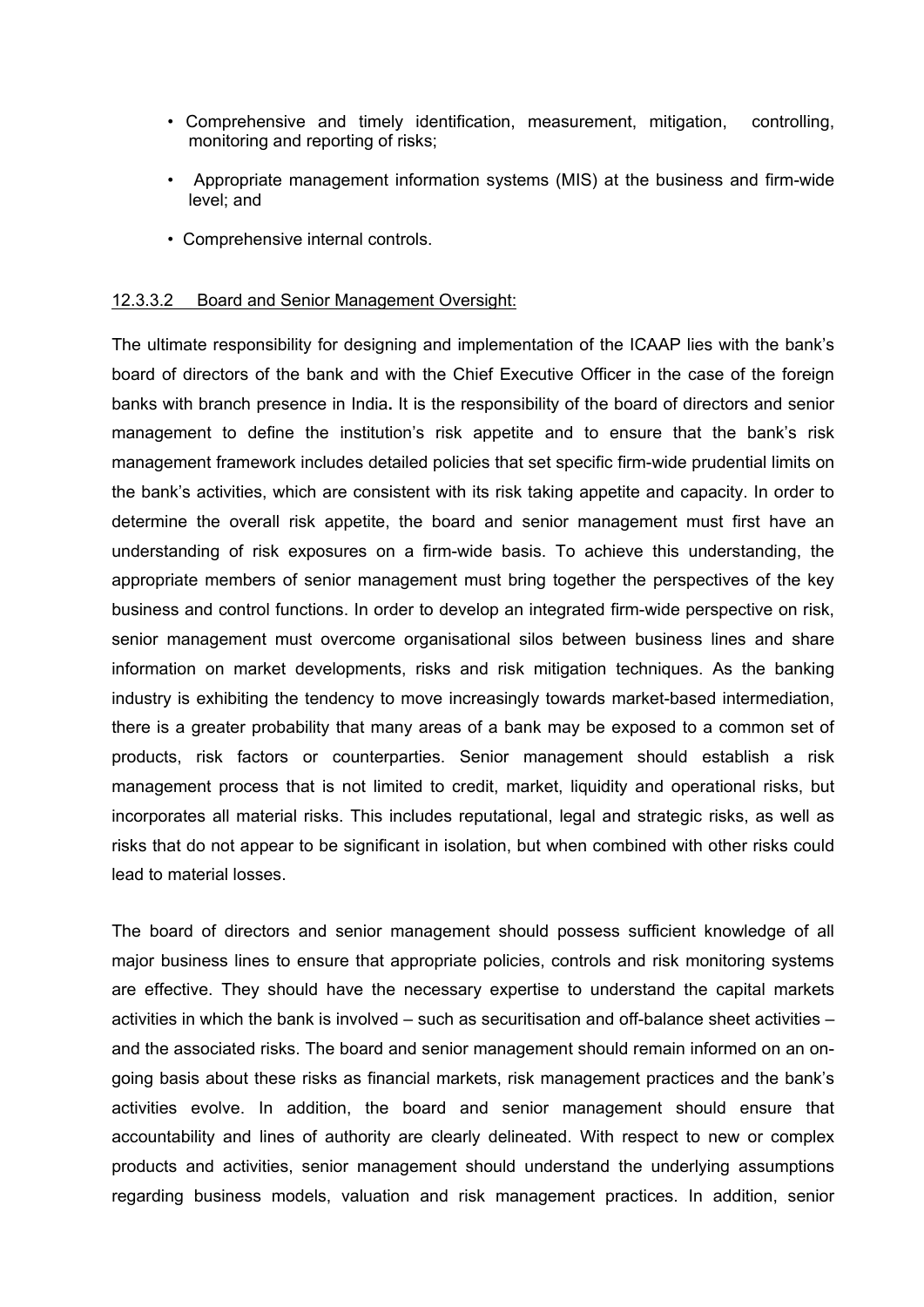management should evaluate the potential risk exposure if those assumptions fail. Before embarking on new activities or introducing products new to the institution, the board and senior management should identify and review the changes in firm-wide risks arising from these potential new products or activities and ensure that the infrastructure and internal controls necessary to manage the related risks are in place. In this review, a bank should also consider the possible difficulty in valuing the new products and how they might perform in a stressed economic environment. The Board should ensure that the senior management of the bank :

> i) establishes a risk framework in order to assess and appropriately manage the various risk exposures of the bank;

> ii) develops a system to monitor the bank's risk exposures and to relate them to the bank's capital and reserve funds;

> iii) establishes a method to monitor the bank's compliance with internal policies, particularly in regard to risk management; and

> iv) effectively communicates all relevant policies and procedures throughout the bank.

 A bank's risk function and its chief risk officer (CRO) or equivalent position should be independent of the individual business lines and report directly to the chief executive officer (CEO)/ Managing Director and the institution's board of directors. In addition, the risk function should highlight to senior management and the board risk management concerns, such as risk concentrations and violations of risk appetite limits.

12.3.3.4 Policies, procedures, limits and controls:

The structure, design and contents of a bank's ICAAP should be approved by the board of directors to ensure that the ICAAP forms an integral part of the management process and decision making culture of the bank. Firm-wide risk management programmes should include detailed policies that set specific firm-wide prudential limits on the principal risks relevant to a bank's activities. A bank's policies and procedures should provide specific guidance for the implementation of broad business strategies and should establish, where appropriate, internal limits for the various types of risk to which the bank may be exposed. These limits should consider the bank's role in the financial system and be defined in relation to the bank's capital, total assets, earnings or, where adequate measures exist, its overall risk level.

A bank's policies, procedures and limits should: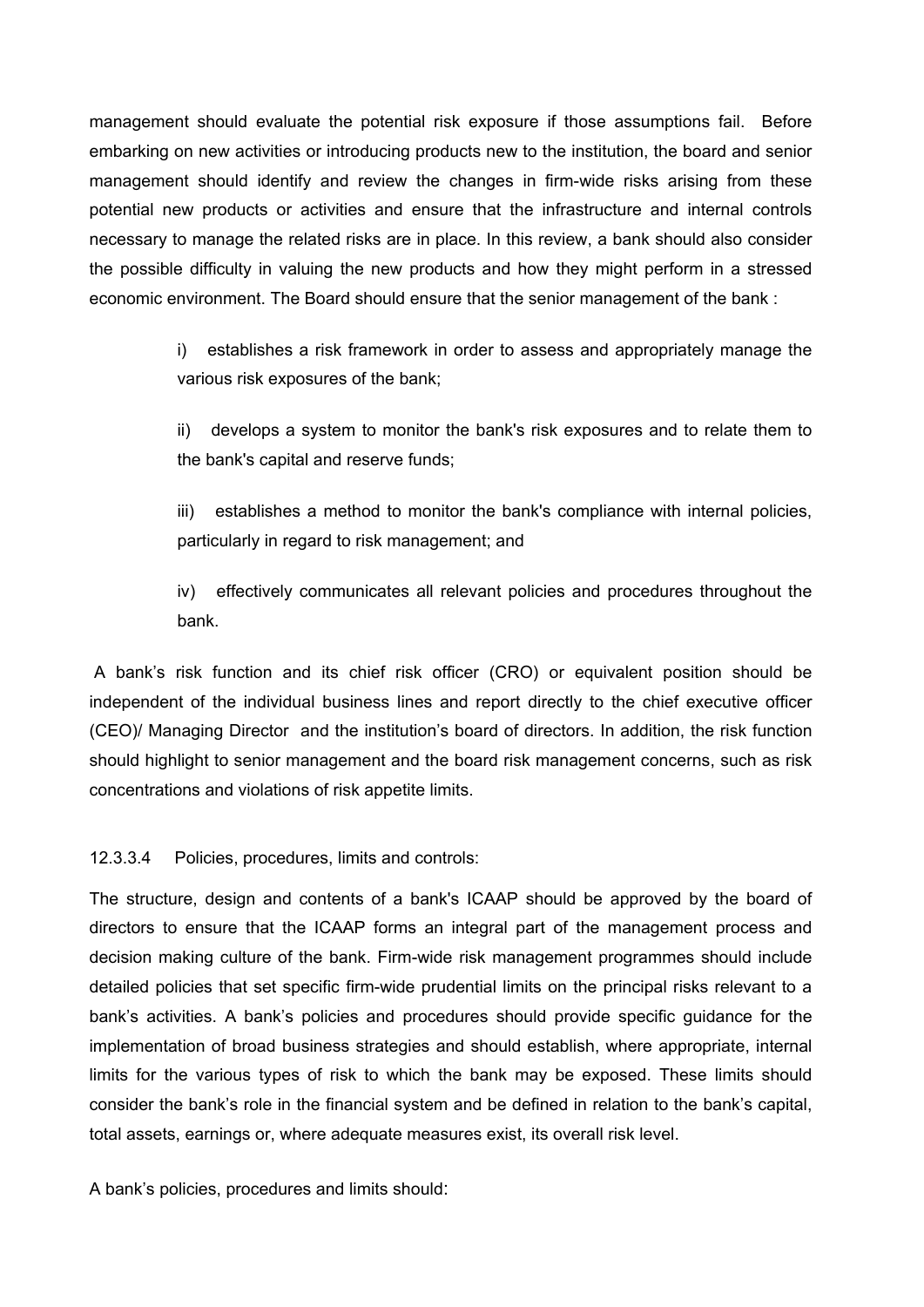- Provide for adequate and timely identification, measurement, monitoring, control and mitigation of the risks posed by its lending, investing, trading, securitisation, offbalance sheet, fiduciary and other significant activities at the business line and firmwide levels;
- Ensure that the economic substance of a bank's risk exposures, including reputational risk and valuation uncertainty, are fully recognised and incorporated into the bank's risk management processes;
- Be consistent with the bank's stated goals and objectives, as well as its overall financial strength;
- Clearly delineate accountability and lines of authority across the bank's various business activities, and ensure there is a clear separation between business lines and the risk function;
- Escalate and address breaches of internal position limits;
- Provide for the review of new businesses and products by bringing together all relevant risk management, control and business lines to ensure that the bank is able to manage and control the activity prior to it being initiated; and
- Include a schedule and process for reviewing the policies, procedures and limits and for updating them as appropriate.

12.3.3.5 Identifying, measuring, monitoring and reporting of risk:

A bank's MIS should provide the board and senior management in a clear and concise manner with timely and relevant information concerning their institutions' risk profile. This information should include all risk exposures, including those that are off-balance sheet. Management should understand the assumptions behind and limitations inherent in specific risk measures.

The key elements necessary for the aggregation of risks are an appropriate infrastructure and MIS that (i) allow for the aggregation of exposures and risk measures across business lines and (ii) support customised identification of concentrations and emerging risks. MIS developed to achieve this objective should support the ability to evaluate the impact of various types of economic and financial shocks that affect the whole of the financial institution. Further, a bank's systems should be flexible enough to incorporate hedging and other risk mitigation actions to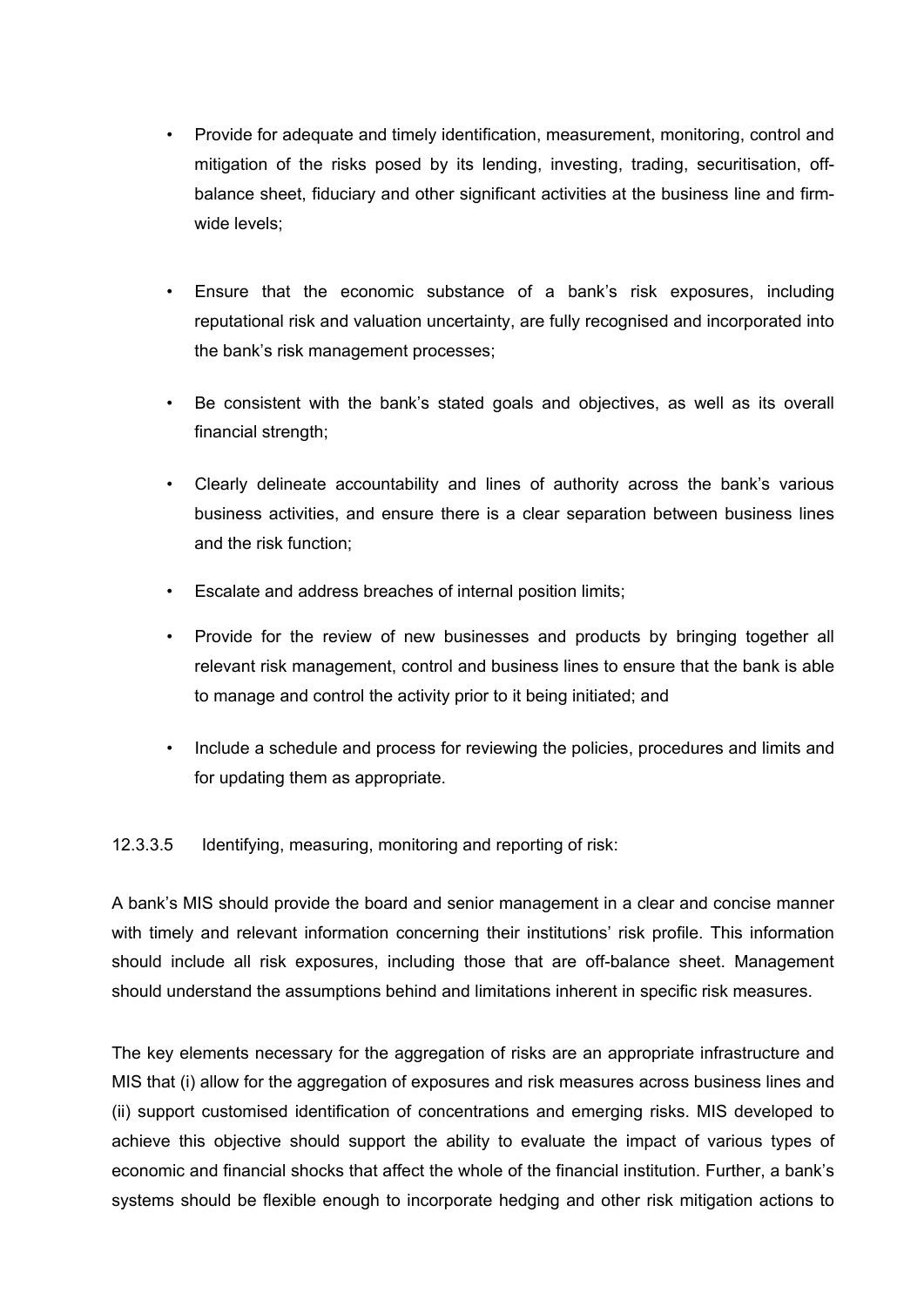be carried out on a firm-wide basis while taking into account the various related basis risks.

To enable proactive management of risk, the board and senior management need to ensure that MIS is capable of providing regular, accurate and timely information on the bank's aggregate risk profile, as well as the main assumptions used for risk aggregation. MIS should be adaptable and responsive to changes in the bank's underlying risk assumptions and should incorporate multiple perspectives of risk exposure to account for uncertainties in risk measurement. In addition, it should be sufficiently flexible so that the institution can generate forward-looking bank-wide scenario analyses that capture management's interpretation of evolving market conditions and stressed conditions. Third-party inputs or other tools used within MIS (e.g. credit ratings, risk measures, models) should be subject to initial and ongoing validation.

A bank's MIS should be capable of capturing limit breaches and there should be procedures in place to promptly report such breaches to senior management, as well as to ensure that appropriate follow-up actions are taken. For instance, similar exposures should be aggregated across business platforms (including the banking and trading books) to determine whether there is a concentration or a breach of an internal position limit.

#### 12.3.3.6 Internal controls:

Risk management processes should be frequently monitored and tested by independent control areas and internal, as well as external, auditors. The aim is to ensure that the information on which decisions are based is accurate so that processes fully reflect management policies and that regular reporting, including the reporting of limit breaches and other exception-based reporting, is undertaken effectively. The risk management function of banks must be independent of the business lines in order to ensure an adequate separation of duties and to avoid conflicts of interest.

Since a sound risk management process provides the basis for ensuring that a bank maintains adequate capital, the board of directors of a bank shall set the tolerance level for risk.

### 12.3.3.7 Submission of the outcome of the ICAAP to the Board and the RBI:

As the ICAAP is an ongoing process, a written record on the outcome of the ICAAP should to be periodically submitted by banks to their board of directors. Such written record of the internal assessment of its capital adequacy should include, *inter alia*, the risks identified, the manner in which those risks are monitored and managed, the impact of the bank's changing risk profile on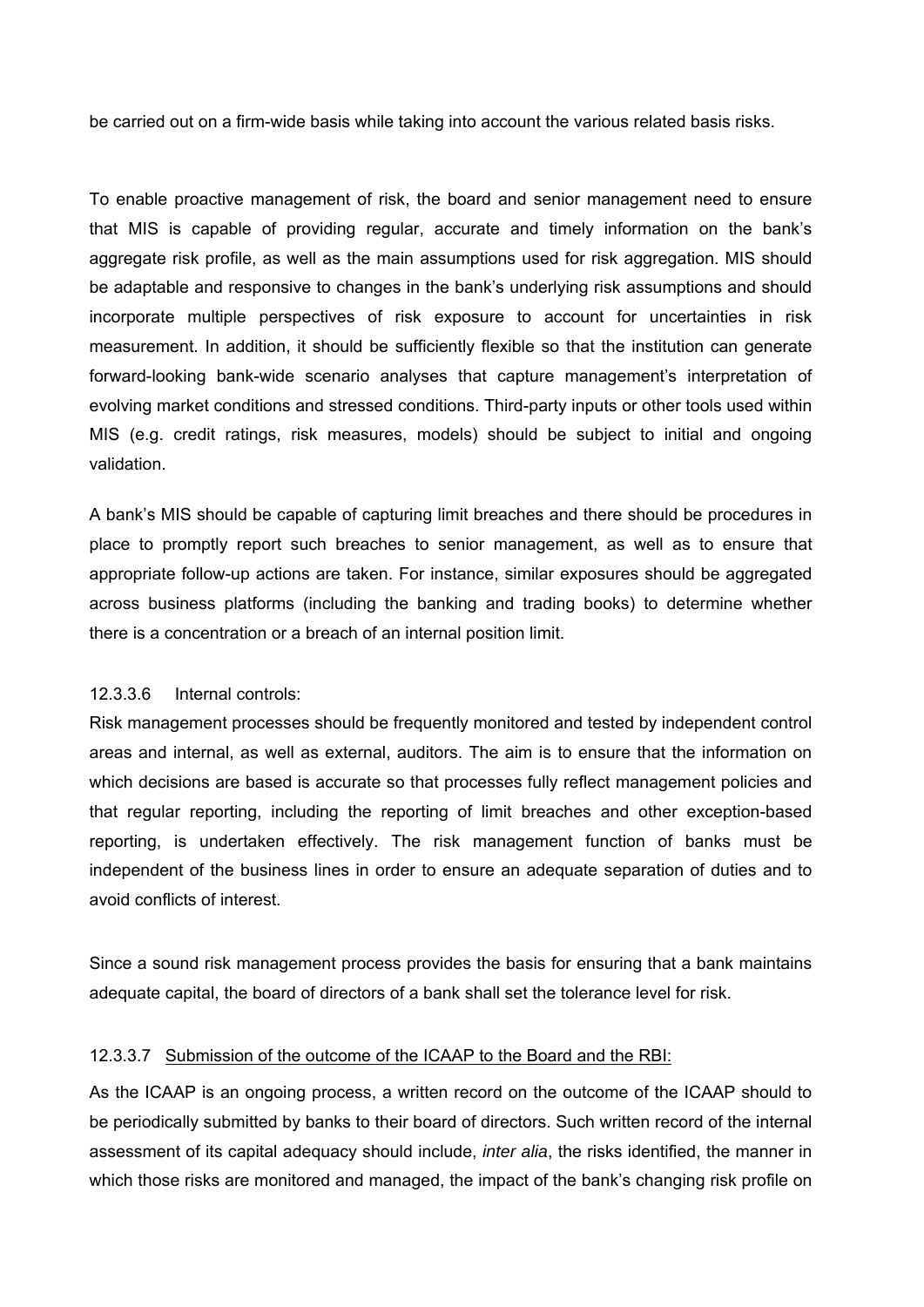the bank's capital position, details of stress tests/scenario analysis conducted and the resultant capital requirements. The reports shall be sufficiently detailed to allow the Board of Directors to evaluate the level and trend of material risk exposures, whether the bank maintains adequate capital against the risk exposures and in case of additional capital being needed, the plan for augmenting capital. The board of directors would be expected make timely adjustments to the strategic plan, as necessary.

Based on the outcome of the ICAAP as submitted to and approved by the Board, the ICAAP Document, in the format furnished at **Annex 15**, should be furnished to the RBI (i.e., to the CGM-in-Charge, Department of Banking Supervision, Central Office, Reserve Bank of India, World Trade Centre, Centre I, Colaba, Cuffe Parade, Mumbai – 400 005). The document should reach the RBI latest by end of the first quarter (i.e April-June) of the relevant financial year.

# **12.4 Review of the ICAAP outcomes**

The board of directors shall, at least once a year, assess and document whether the processes relating the ICAAP implemented by the bank successfully achieve the objectives envisaged by the board. The senior management should also receive and review the reports regularly to evaluate the sensitivity of the key assumptions and to assess the validity of the bank's estimated future capital requirements. In the light of such an assessment, appropriate changes in the ICAAP should be instituted to ensure that the underlying objectives are effectively achieved.

# 12.5 **ICAAP to be an Integral part of the management and decision-making culture**

The ICAAP should from an integral part of the management and decision-making culture of a bank. This integration could range from using the ICAAP to internally allocate capital to various business units, to having it play a role in the individual credit decision process and pricing of products or more general business decisions such as expansion plans and budgets. The integration would also mean that ICAAP should enable the bank management to assess, on an ongoing basis, the risks that are inherent in their activities and material to the institution.

# 12.6 **The Principle of proportionality**

The implementation of ICAAP should be guided by the principle of proportionality. Though banks are encouraged to migrate to and adopt progressively sophisticated approaches in designing their ICAAP, the RBI would expect the degree of sophistication adopted in the ICAAP in regard to risk measurement and management to be commensurate with the nature, scope, scale and the degree of complexity in the bank's business operations. The following paragraphs **illustratively** enumerate the broad approach which could be considered by banks with varying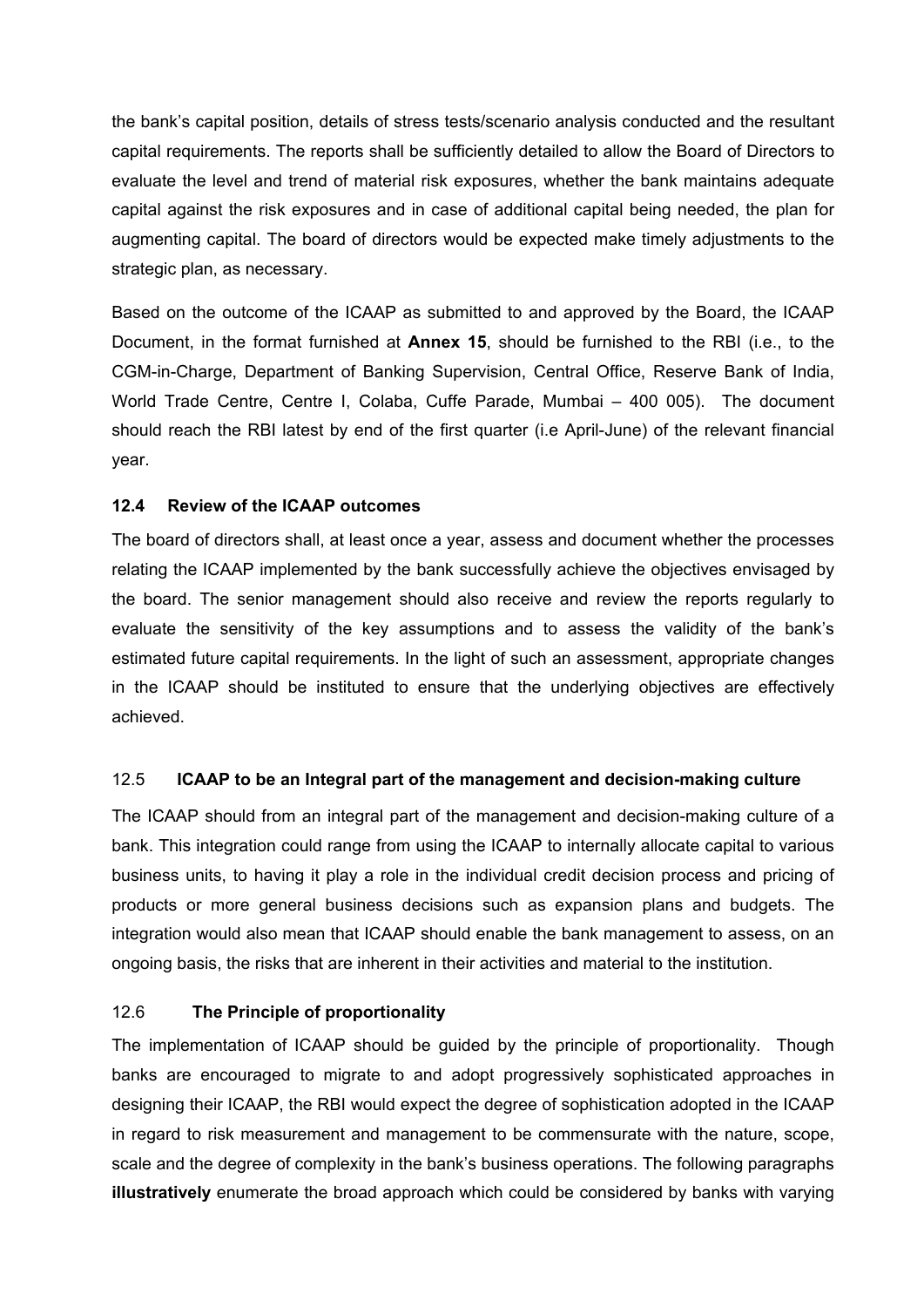levels of complexity in their operations, in formulating their ICAAP.

**(A)** In relation to a bank that defines its activities and risk management practices as **simple**, in carrying out its ICAAP, that bank could:

- a) identify and consider that bank's largest losses over the last 3 to 5 years and whether those losses are likely to recur;
- b) prepare a short list of the most significant risks to which that bank is exposed;
- c) consider how that bank would act, and the amount of capital that would be absorbed in the event that each of the risks identified were to materialise;
- d) consider how that bank's capital requirement might alter under the scenarios in (c) and how its capital requirement might alter in line with its business plans for the next 3 to 5 years; and
- e) document the ranges of capital required in the scenarios identified above and form an overall view on the amount and quality of capital which that bank should hold, ensuring that its senior management is involved in arriving at that view.

**(B)** In relation to a bank that define its activities and risk management practices as **moderately complex**, in carrying out its ICAAP, that bank could:

- a) having consulted the operational management in each major business line, prepare a comprehensive list of the major risks to which the business is exposed;
- b) estimate, with the aid of historical data, where available, the range and distribution of possible losses which might arise from each of those risks and consider using shock stress tests to provide risk estimates;
- c) consider the extent to which that bank's capital requirement adequately captures the risks identified in (a) and (b) above;
- d) for areas in which the capital requirement is either inadequate or does not address a risk, estimate the additional capital needed to protect that bank and its customers, in addition to any other risk mitigation action that bank plans to take;
- e) consider the risk that the bank's own analyses of capital adequacy may be inaccurate and that it may suffer from management weaknesses which affect the effectiveness of its risk management and mitigation;
- f) project that bank's business activities forward in detail for one year and in less detail for the next 3 to 5 years, and estimate how that bank's capital and capital requirement would alter, assuming that business develops as expected;
- g) assume that business does not develop as expected and consider how that bank's capital and capital requirement would alter and what that bank's reaction to a range of adverse economic scenarios might be;
- h) document the results obtained from the analyses in (b), (d), (f), and (g) above in a detailed report for that bank's top management / board of directors; and
- i) ensure that systems and processes are in place to review the accuracy of the estimates made in (b), (d), (f) and (g) (i.e., systems for back testing) vis-à-vis the performance / actuals.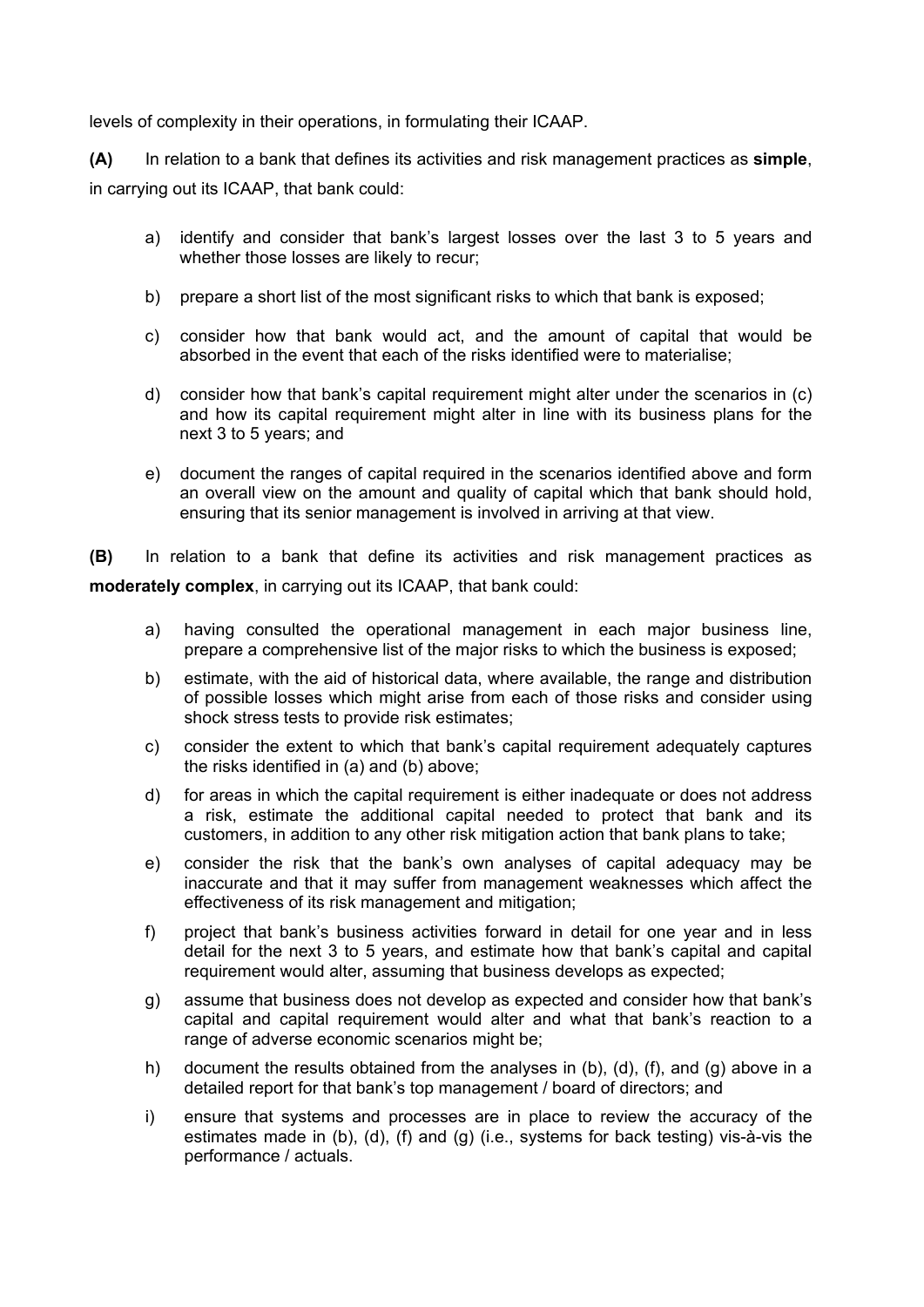**(C)** In relation to a bank that define its activities and risk management practices as **complex**, in carrying out its ICAAP, that bank could follow a proportional approach to that bank's ICAAP which should cover the issues identified at (a) to (d) in paragraph (B) above, but is likely also to involve the use of models, most of which will be integrated into its day-to-day management and operations.

Models of the kind referred to above may be linked so as to generate an overall estimate of the amount of capital that a bank considers appropriate to hold for its business needs. A bank may also link such models to generate information on the economic capital considered desirable for that bank. A model which a bank uses to generate its target amount of economic capital is known as an economic capital model (ECM). Economic capital is the target amount of capital which optimises the return for a bank's stakeholders for a desired level of risk. For example, a bank is likely to use value-at-risk (VaR) models for market risk, advanced modelling approaches for credit risk and, possibly, advanced measurement approaches for operational risk. A bank might also use economic scenario generators to model stochastically its business forecasts and risks. However, the advanced approaches envisaged in the Basel II Framework are not currently permitted by the RBI and the banks would need prior approval of the RBI for migrating to the advanced approaches.

Such a bank is also likely to be part of a group and to be operating internationally. There is likely to be centralised control over the models used throughout the group, the assumptions made and their overall calibration.

## **12.7 Regular independent review and validation**

The ICAAP should be subject to regular and independent review through an internal or external audit process, separately from the SREP conducted by the RBI, to ensure that the ICAAP is comprehensive and proportionate to the nature, scope, scale and level of complexity of the bank's activities so that it accurately reflects the major sources of risk that the bank is exposed to. A bank shall ensure appropriate and effective internal control structures, particularly in regard to the risk management processes, in order to monitor the bank's continued compliance with internal policies and procedures. As a minimum, a bank shall conduct periodic reviews of its risk management processes, which should ensure:

- a) the integrity, accuracy, and reasonableness of the processes;
- b) the appropriateness of the bank's capital assessment process based on the nature, scope, scale and complexity of the bank's activities;
- c) the timely identification of any concentration risk;
- d) the accuracy and completeness of any data inputs into the bank's capital assessment process;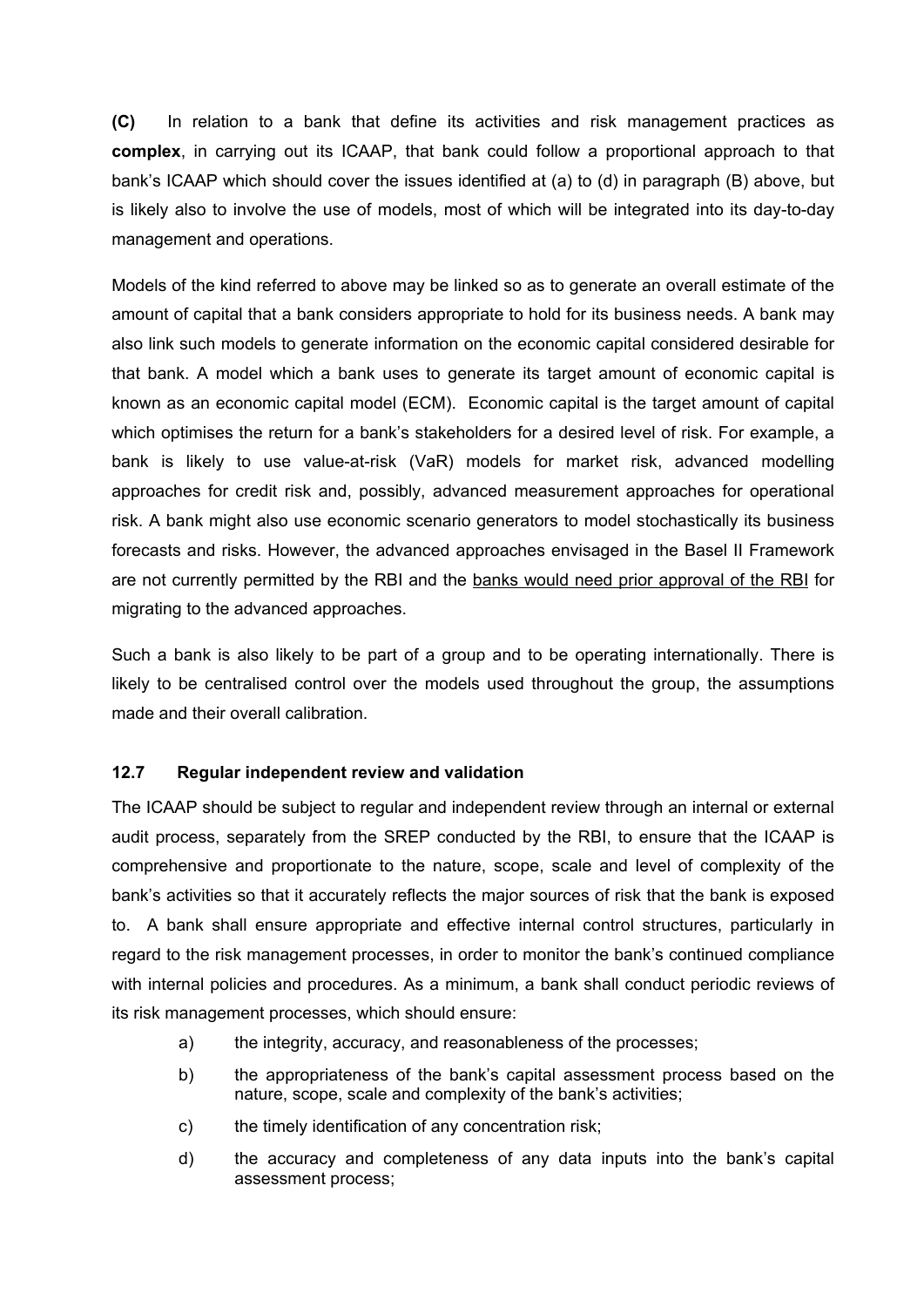- e) the reasonableness and validity of any assumptions and scenarios used in the capital assessment process;
- f) that the bank conducts appropriate stress testing;

# **12.8 ICAAP to be a forward-looking process**

The ICAAP should be forward looking in nature, and thus, should take into account the expected / estimated future developments such as strategic plans, macro economic factors, etc., including the likely future constraints in the availability and use of capital. As a minimum, the management of a bank shall develop and maintain an appropriate strategy that would ensure that the bank maintains adequate capital commensurate with the nature, scope, scale, complexity and risks inherent in the bank's on-balance-sheet and off-balance-sheet activities, and should demonstrate as to how the strategy dovetails with the macro-economic factors.

Thus, banks shall have an explicit, Board-approved capital plan which should spell out the institution's objectives in regard to level of capital, the time horizon for achieving those objectives, and in broad terms, the capital planning process and the allocate responsibilities for that process. The plan shall outline:

- a) the bank's capital needs;
- b) the bank's anticipated capital utilisation;
- c) the bank's desired level of capital;
- d) limits related to capital;
- e) a general contingency plan for dealing with divergences and unexpected events.

# **12.9 ICAAP to be a risk-based process**

The adequacy of a bank's capital is a function of its risk profile. Banks shall, therefore, set their capital targets which are consistent with their risk profile and operating environment. As a minimum, a bank shall have in place a sound ICAAP, which shall include all **material** risk exposures incurred by the bank. There are some types of risks (such as reputation risk and strategic risk) which are less readily quantifiable; for such risks, the focus of the ICAAP should be more on qualitative assessment, risk management and mitigation than on quantification of such risks. Banks' ICAAP document shall clearly indicate for which risks a quantitative measure is considered warranted, and for which risks a qualitative measure is considered to be the correct approach.

# **12.10 ICAAP to include stress tests and scenario analyses**

As part of the ICAAP, the management of a bank shall, as a minimum, conduct relevant stress tests periodically, particularly in respect of the bank's material risk exposures, in order to evaluate the potential vulnerability of the bank to some unlikely but plausible events or movements in the market conditions that could have an adverse impact on the bank. The use of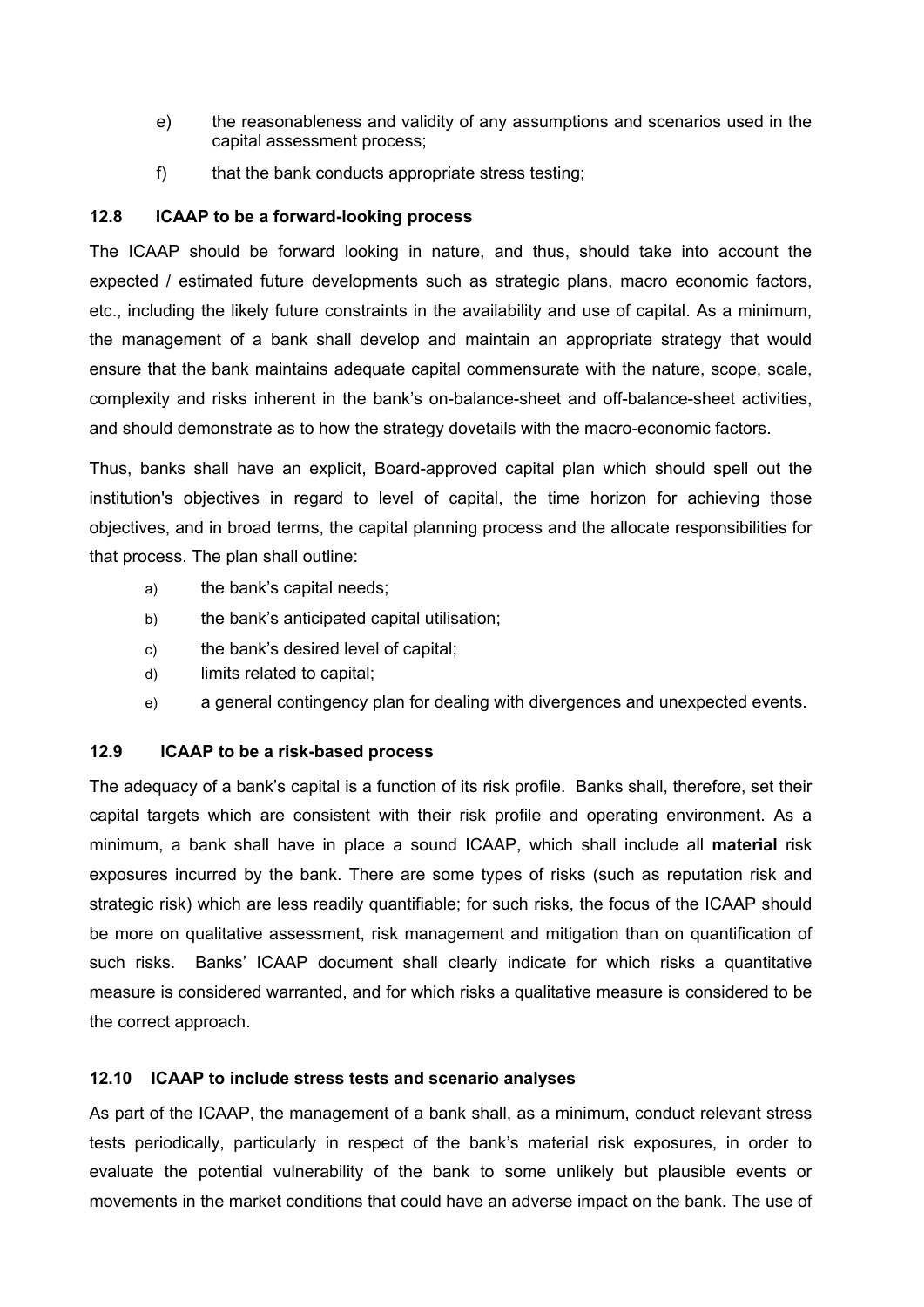stress testing framework can provide a bank's management a better understanding of the bank's likely exposure in extreme circumstances. In this context, the attention is also invited to the RBI circular DBOD.No.BP.BC.101/21.04.103/2006-07 dated June 26, 2007 on stress testing wherein the banks were advised to put in place appropriate stress testing policies and stress test frameworks, incorporating "sensitivity tests" and "scenario tests", for the various risk factors, by September 30, 2007, on a trial / pilot basis and to operationalise formal stress testing frameworks from March 31, 2008. The banks are urged to take necessary measures for implementing an appropriate formal stress testing framework by the date specified which would also meet the stress testing requirements under the ICAAP of the banks.

## **12.11 Use of capital models for ICAAP**

While the RBI does not expect the banks to use complex and sophisticated econometric models for internal assessment of their capital requirements, and there is no RBI-mandated requirement for adopting such models, the banks, with international presence, were required, in terms of paragraph 17 of our Circular DBOD.No.BP(SC).BC. 98 / 21.04.103 / 99 dated October 7, 1999, to develop suitable methodologies, by March 31, 2001, for estimating and maintaining economic capital. However, some of the banks, which have relatively complex operations and are adequately equipped in this regard, may like to place reliance on such models as part of their ICAAP. While there is no single prescribed approach as to how a bank should develop its capital model, a bank adopting a model-based approach to its ICAAP shall be able to, *inter alia,* demonstrate:

- a) Well documented model specifications, including the methodology / mechanics and the assumptions underpinning the working of the model;
- b) The extent of reliance on the historical data in the model and the system of back testing to be carried out to assess the validity of the outputs of the model vis-àvis the actual outcomes;
- c) A robust system for independent validation of the model inputs and outputs;
- d) A system of stress testing the model to establish that the model remains valid even under extreme conditions / assumptions;
- e) The level of confidence assigned to the model outputs and its linkage to the bank's business strategy;
- f) The adequacy of the requisite skills and resources within the banks to operate, maintain and develop the model.

## **13 Select operational aspects of the ICAAP**

 This Section outlines in somewhat greater detail the scope of the risk universe expected to be normally captured by the banks in their ICAAP.

## **13.1 Identifying and measuring material risks in ICAAP**

The first objective of an ICAAP is to identify all material risks. Risks that can be reliably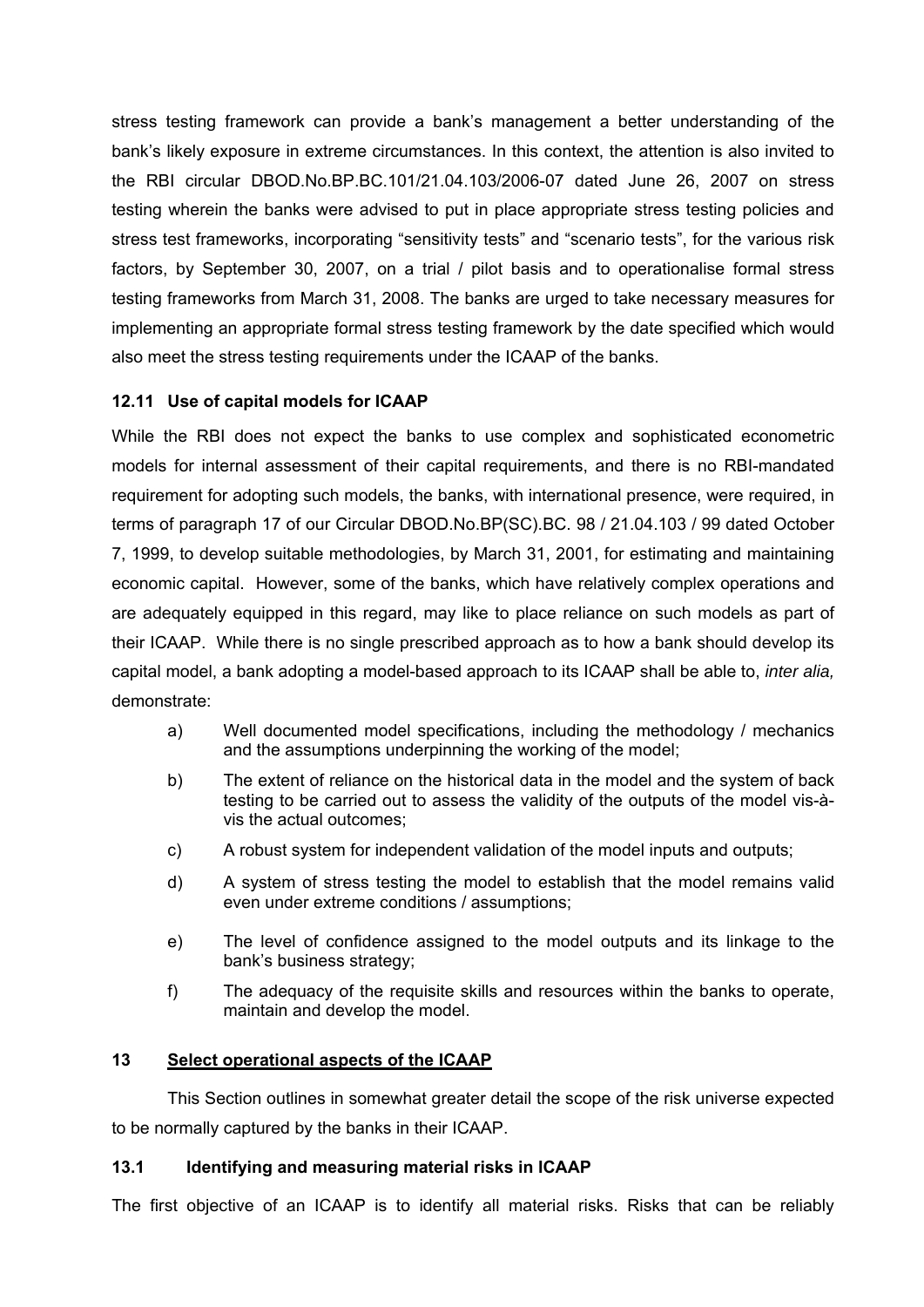measured and quantified should be treated as rigorously as data and methods allow. The appropriate means and methods to measure and quantify those material risks are likely to vary across banks.

Some of the risks to which banks are exposed include credit risk, market risk, operational risk, interest rate risk in the banking book, credit concentration risk and liquidity risk (as briefly outlined below). The RBI has issued guidelines to the banks on asset liability management, management of country risk, credit risk, operational risk, etc., from time to time. A bank's risk management processes, including its **ICAAP, should, therefore, be consistent with this existing body of guidance**. However, certain other risks, such as reputational risk and business or strategic risk, may be equally important for a bank and, in such cases, should be given same consideration as the more formally defined risk types. For example, a bank may be engaged in businesses for which periodic fluctuations in activity levels, combined with relatively high fixed costs, have the potential to create unanticipated losses that must be supported by adequate capital. Additionally, a bank might be involved in strategic activities (such as expanding business lines or engaging in acquisitions) that introduce significant elements of risk and for which additional capital would be appropriate.

Additionally, if banks employ risk mitigation techniques, they should understand the risk to be mitigated and the potential effects of that mitigation, reckoning its enforceability and effectiveness, on the risk profile of the bank.

**13.2 Credit risk**: A bank should have the ability to assess credit risk at the portfolio level as well as at the exposure or counterparty level. Banks should be particularly attentive to identifying credit risk concentrations and ensuring that their effects are adequately assessed. This should include consideration of various types of dependence among exposures, incorporating the credit risk effects of extreme outcomes, stress events, and shocks to the assumptions made about the portfolio and exposure behavior. Banks should also carefully assess concentrations in counterparty credit exposures, including counterparty credit risk exposures emanating from trading in less liquid markets, and determine the effect that these might have on the bank's capital adequacy.

**13.3 Market risk**: A bank should be able to identify risks in trading activities resulting from a movement in market prices. This determination should consider factors such as illiquidity of instruments, concentrated positions, one-way markets, non-linear/deep out-of-the money positions, and the potential for significant shifts in correlations. Exercises that incorporate extreme events and shocks should also be tailored to capture key portfolio vulnerabilities to the relevant market developments.

**13.4 Operational risk**: A bank should be able to assess the potential risks resulting from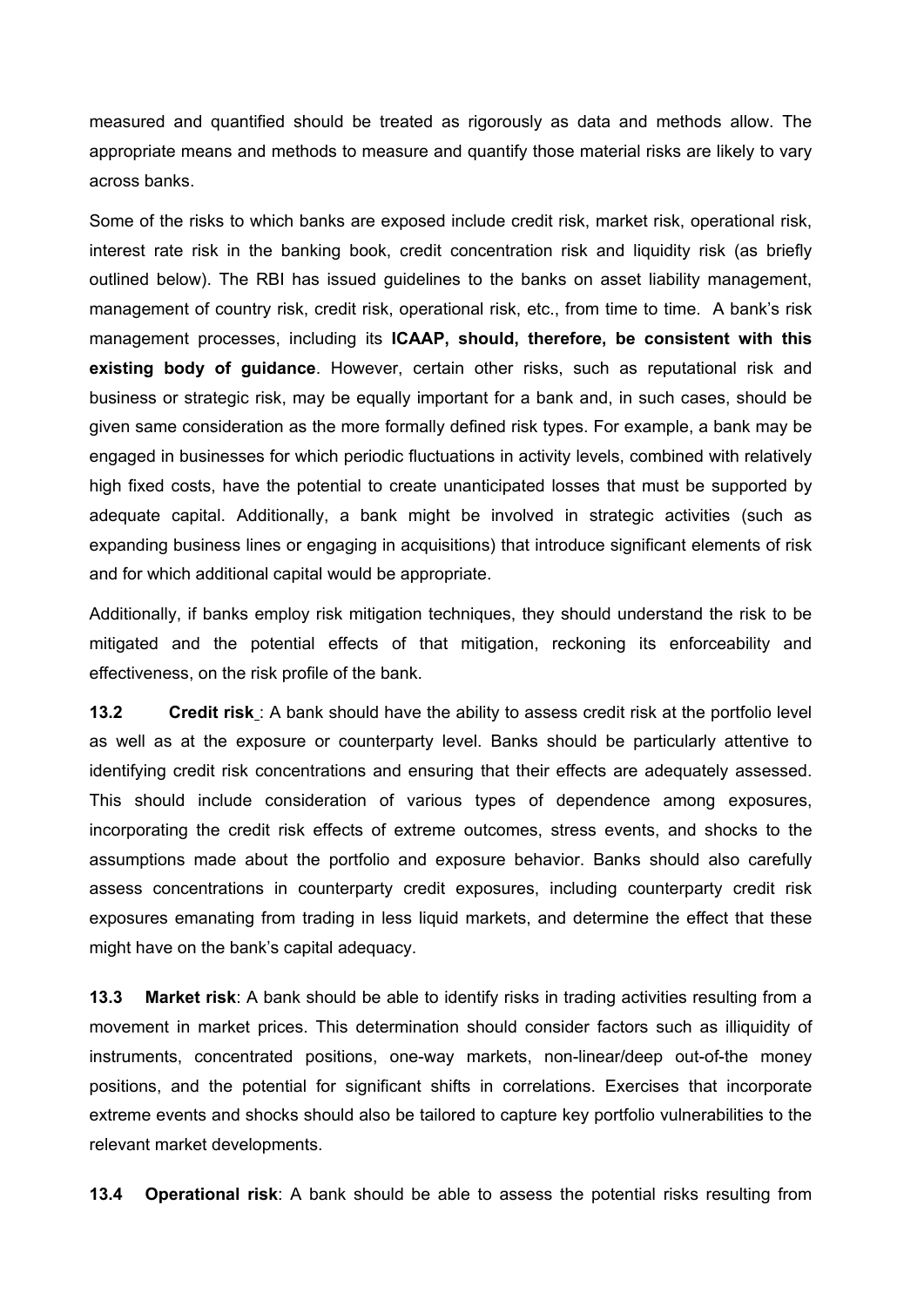inadequate or failed internal processes, people, and systems, as well as from events external to the bank. This assessment should include the effects of extreme events and shocks relating to operational risk. Events could include a sudden increase in failed processes across business units or a significant incidence of failed internal controls.

**13.5 Interest rate risk in the banking book (IRRBB):** A bank should identify the risks associated with the changing interest rates on its on-balance sheet and off-balance sheet exposures in the banking book from both, a short-term and long-term perspective. This might include the impact of changes due to parallel shocks, yield curve twists, yield curve inversions, changes in the relationships of rates (basis risk), and other relevant scenarios. The bank should be able to support its assumptions about the behavioral characteristics of its non-maturity deposits and other assets and liabilities, especially those exposures characterised by embedded optionality. Given the uncertainty in such assumptions, stress testing and scenario analysis should be used in the analysis of interest rate risks. While there could be several approaches to measurement of IRRBB, an **illustrative** approach for measurement of IRRBB is furnished at **Annex 10.** The banks would, however, be free to adopt any other variant of these approaches or entirely different methodology for computing / quantifying the IRRBB provided the technique is based on objective, verifiable and transparent methodology and criteria.

**13.6 Credit concentration risk**: A risk concentration is any single exposure or a group of exposures with the potential to produce losses large enough (relative to a bank's capital, total assets, or overall risk level) to threaten a bank's health or ability to maintain its core operations. Risk concentrations have arguably been the single most important cause of major problems in banks. Concentration risk resulting from concentrated portfolios could be significant for most of the banks.

The following **qualitative criteria** could be adopted by banks to demonstrate that the credit concentration risk is being adequately addressed:

- a) While assessing the exposure to concentration risk, a bank should keep in view that the calculations of Basel II framework are based on the assumption that a bank is well diversified.
- b) While the banks' single borrower exposures, the group borrower exposures and capital market exposures are regulated by the exposure norms prescribed by the RBI, there could be concentrations in these portfolios as well. In assessing the degree of credit concentration, therefore, a bank shall consider not only the foregoing exposures but also consider the degree of credit concentration in a particular economic sector or geographical area. Banks with operational concentration in a few geographical regions, by virtue of the pattern of their branch network, shall also consider the impact of adverse economic developments in that region, and their impact on the asset quality.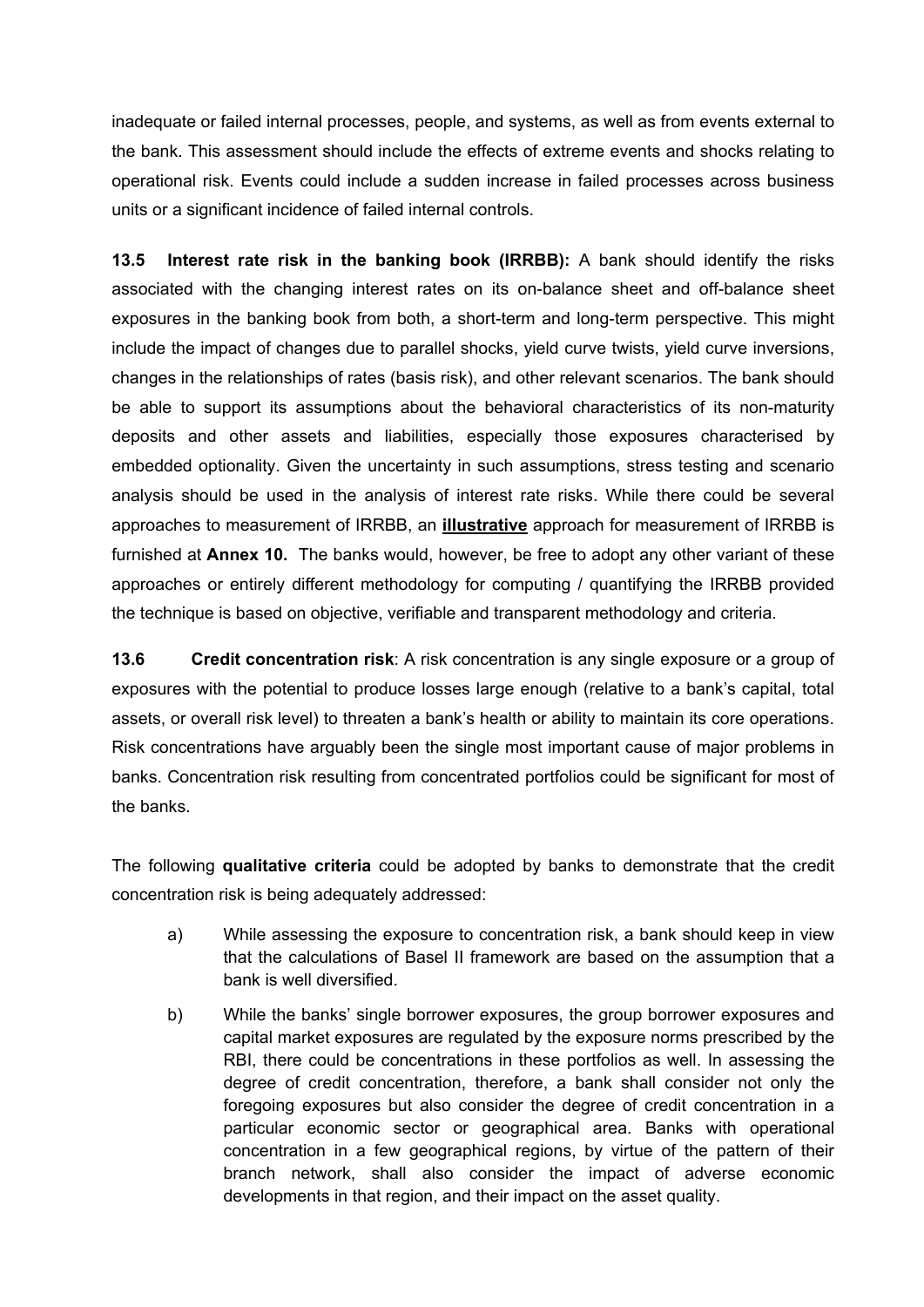c) The performance of specialised portfolios may, in some instances, also depend on key individuals / employees of the bank. Such a situation could exacerbate the concentration risk because the skills of those individuals, in part, limit the risk arising from a concentrated portfolio. The impact of such key employees / individuals on the concentration risk is likely to be correspondingly greater in smaller banks. In developing its stress tests and scenario analyses, a bank shall, therefore, also consider the impact of losing key personnel on its ability to operate normally, as well as the direct impact on its revenues.

As regards the **quantitative criteria** to be used to ensure that credit concentration risk is being adequately addressed, the credit concentration risk calculations shall be performed at the counterparty level (i.e., large exposures), at the portfolio level (i.e., sectoral and geographical concentrations) and at the asset class level (i.e., liability and assets concentrations). In this regard, a reference is invited to paragraph 3.2.2 (c) of the Annex to our Circular DBOD.No.BP.(SC).BC.98/ 21.04.103/ 99 dated October 7, 1999 regarding Risk Management System in Banks in terms of which certain prudential limits have been stipulated in regard to 'substantial exposures' of banks. As a prudent practice, banks may like to ensure that their aggregate exposure (including non-funded exposures) to all 'large borrowers' does not exceed at any time, 800 per cent of their 'capital funds' (as defined for the purpose of extant exposure norms of the RBI). The 'large borrower' for this purpose could be taken to mean as one to whom the bank's aggregate exposure (funded as well as non-funded) exceeds 10 per cent of the bank's capital funds. The banks would also be well advised to pay special attention to their industry-wise exposures where their exposure to a particular industry exceeds 10 per cent of their aggregate credit exposure (including investment exposure) to the industrial sector as a whole.

There could be several approaches to the measurement of credit concentration the banks' portfolio. One of the approaches commonly used for the purpose involves computation of Herfindahl-Hirshman Index (HHI). It may please be noted that the HHI as a measure of concentration risk is only one of the possible methods and the banks would be free to adopt any other appropriate method for the purpose, which has objective and transparent criteria for such measurement.

Risk concentrations should be analysed on both solo and consolidated basis. $^{23}$  $^{23}$  $^{23}$  Risk concentrations should be viewed in the context of a single or a set of closely related risk-drivers that may have different impacts on a bank. These concentrations should be integrated when assessing a bank's overall risk exposure. A bank should consider concentrations that are based on common or correlated risk factors that reflect more subtle or more situation-specific factors

l

<span id="page-98-0"></span> $^{23}$  Please refer to Master Circular DBOD.No.BP.BC.73/21.06.001/2009-10 dated Feb 8, 2010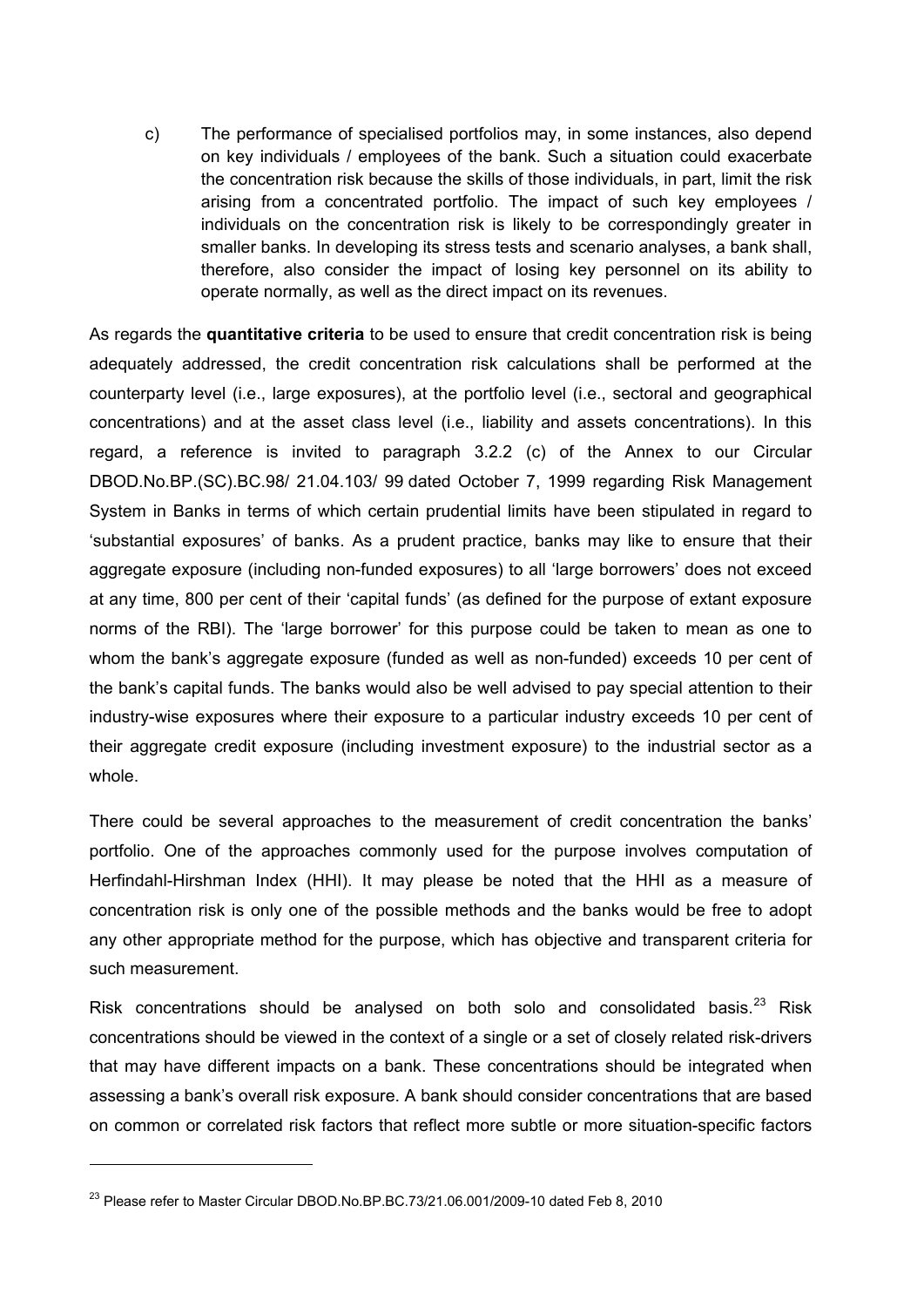than traditional concentrations, such as correlations between market, credit risks and liquidity risk.

The growth of market-based intermediation has increased the possibility that different areas of a bank are exposed to a common set of products, risk factors or counterparties. This has created new challenges for risk aggregation and concentration management. Through its risk management processes and MIS, a bank should be able to identify and aggregate similar risk exposures across the firm, including across legal entities, asset types (eg loans, derivatives and structured products), risk areas (eg the trading book) and geographic regions. In addition to the situations described in para 13.6 (b) above, risk concentrations can arise include:

- exposures to a single counterparty, or group of connected counterparties ;
- exposures to both regulated and non-regulated financial institutions such as hedge funds and private equity firms;
- trading exposures/market risk;
	- $\ge$  exposures to counterparties (eg hedge funds and hedge counterparties) through the execution or processing of transactions (either product or service);
	- $\triangleright$  funding sources;
	- $\triangleright$  assets that are held in the banking book or trading book, such as loans, derivatives and structured products; and
	- $\triangleright$  off-balance sheet exposures, including guarantees, liquidity lines and other commitments.

Risk concentrations can also arise through a combination of exposures across these broad categories. A bank should have an understanding of its firm-wide risk concentrations resulting from similar exposures across its different business lines. Examples of such business lines include subprime exposure in lending books; counterparty exposures; conduit exposures and SIVs; contractual and non-contractual exposures; trading activities; and underwriting pipelines. While risk concentrations often arise due to direct exposures to borrowers and obligors, a bank may also incur a concentration to a particular asset type indirectly through investments backed by such assets (e.g. collateralised debt obligations – CDOs), as well as exposure to protection providers guaranteeing the performance of the specific asset type (e.g. monoline insurers). In this context, it may be noted that while banks in India are presently not allowed to pursue most of such business lines/assume most of such exposures without RBI's permission, their foreign branches may have such exposures booked before issuance of circular DBOD.No. BP.BC.89/21.04.141/2008-09 dated December 1, 2008. A bank should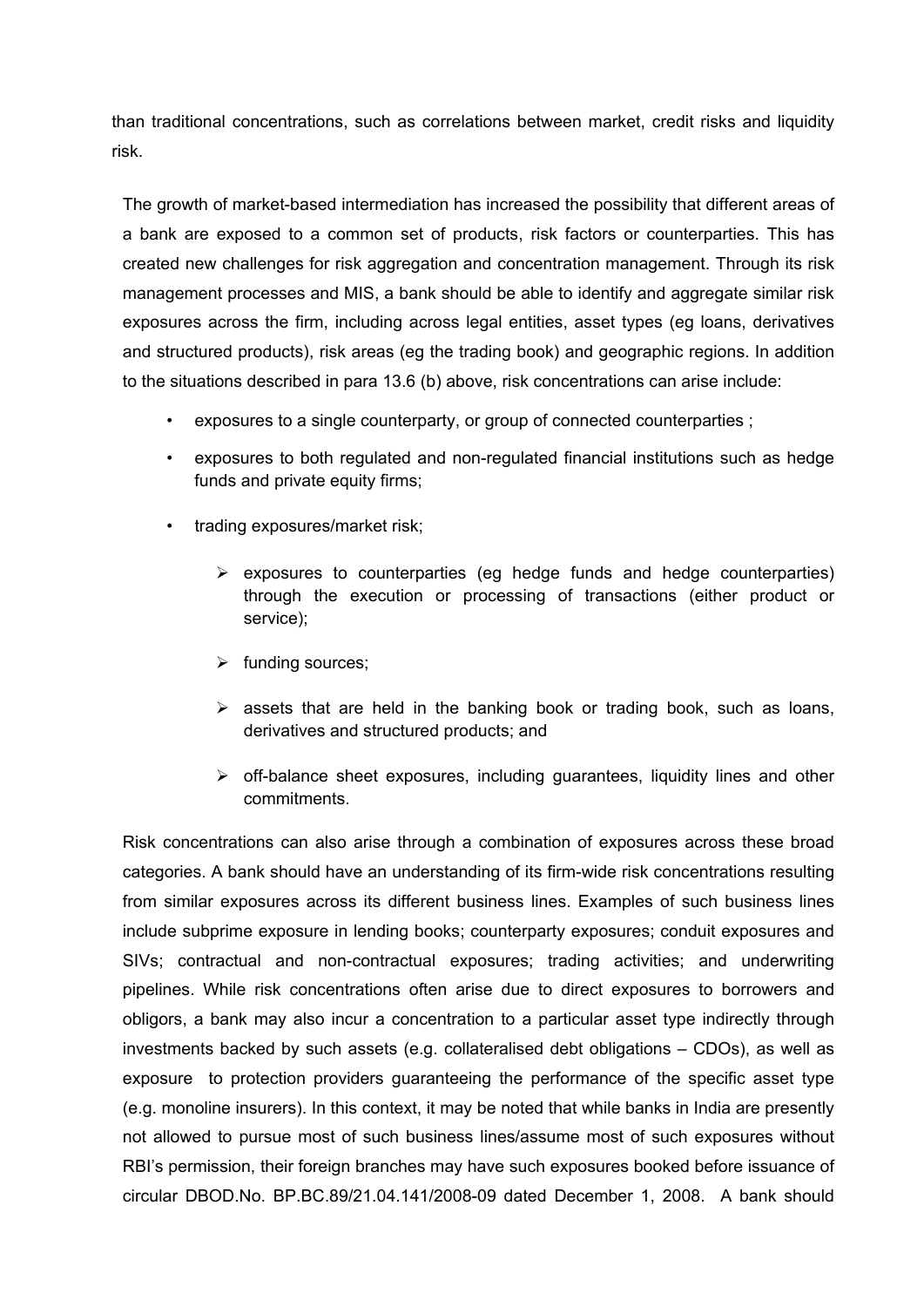have in place adequate, systematic procedures for identifying high correlation between the creditworthiness of a protection provider and the obligors of the underlying exposures due to their performance being dependent on common factors beyond systematic risk (ie "wrong way risk").

Procedures should be in place to communicate risk concentrations to the board of directors and senior management in a manner that clearly indicates where in the organisation each segment of a risk concentration resides. A bank should have credible risk mitigation strategies in place that have senior management approval. This may include altering business strategies, reducing limits or increasing capital buffers in line with the desired risk profile. While it implements risk mitigation strategies, the bank should be aware of possible concentrations that might arise as a result of employing risk mitigation techniques.

Banks should employ a number of techniques, as appropriate, to measure risk concentrations. These techniques include shocks to various risk factors; use of business level and firm-wide scenarios; and the use of integrated stress testing and economic capital models. Identified concentrations should be measured in a number of ways, including for example consideration of gross versus net exposures, use of notional amounts, and analysis of exposures with and without counterparty hedges. A bank should establish internal position limits for concentrations to which it may be exposed. When conducting periodic stress tests a bank should incorporate all major risk concentrations and identify and respond to potential changes in market conditions that could adversely impact their performance and capital adequacy.

 The assessment of such risks under a bank's ICAAP and the supervisory review process should not be a mechanical process, but one in which each bank determines, depending on its business model, its own specific vulnerabilities. An appropriate level of capital for risk concentrations should be incorporated in a bank's ICAAP, as well as in Pillar 2 assessments. Each bank should discuss such issues with its supervisor.

A bank should have in place effective internal policies, systems and controls to identify, measure, monitor, manage, control and mitigate its risk concentrations in a timely manner. Not only should normal market conditions be considered, but also the potential build-up of concentrations under stressed market conditions, economic downturns and periods of general market illiquidity. In addition, the bank should assess scenarios that consider possible concentrations arising from contractual and non-contractual contingent claims. The scenarios should also combine the potential build-up of pipeline exposures together with the loss of market liquidity and a significant decline in asset values.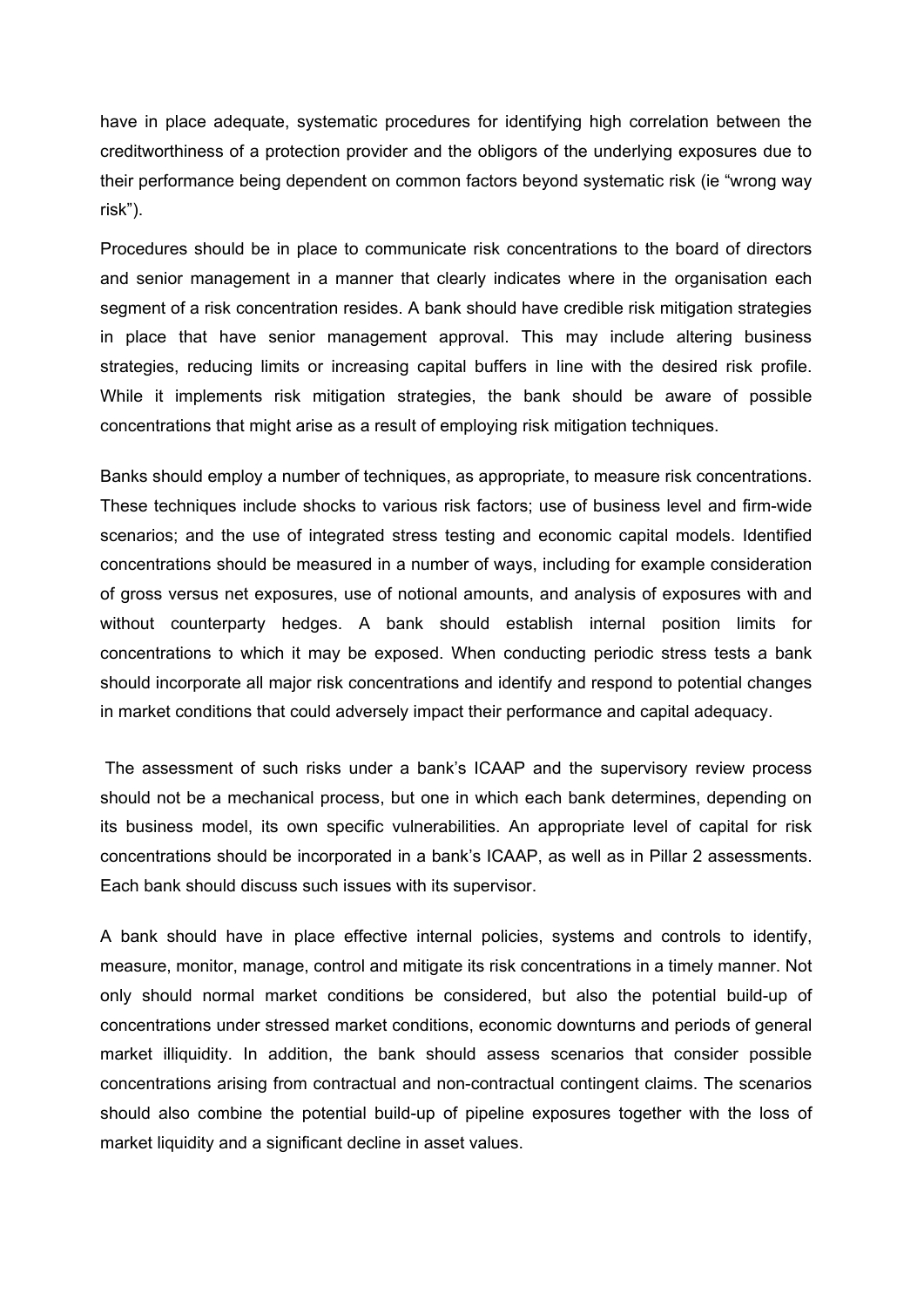**13.7 Liquidity risk:** A bank should understand the risks resulting from its inability to meet its obligations as they come due, because of difficulty in liquidating assets (market liquidity risk) or in obtaining adequate funding (funding liquidity risk). This assessment should include analysis of sources and uses of funds, an understanding of the funding markets in which the bank operates, and an assessment of the efficacy of a contingency funding plan for events that could arise.

The recent financial market crisis underscores the importance of assessing the potential impact of liquidity risk on capital adequacy in a bank's  $ICAAP^{24}$  $ICAAP^{24}$  $ICAAP^{24}$ . Senior management should consider the relationship between liquidity and capital since liquidity risk can impact capital adequacy which, in turn, can aggravate a bank's liquidity profile.

In September 2008, the Basel Committee on Banking Supervision published Principles for Sound Liquidity Risk Management and Supervision, which stresses that banks need to have strong liquidity cushions in order to weather prolonged periods of financial market stress and illiquidity. The standards address many of the shortcomings experienced by the banking sector during the market turmoil that began in mid-2007, including those related to stress testing practices contingency funding plans, management of on- and off-balance sheet activity and contingent commitments.

This liquidity guidance outlines requirements for sound practices for the liquidity risk management of banks. The fundamental principle is that a bank should both assiduously manage its liquidity risk and also maintain sufficient liquidity to withstand a range of stress events. Liquidity is a critical element of a bank's resilience to stress, and as such, a bank should maintain a liquidity cushion, made up of unencumbered, high quality liquid assets, to protect against liquidity stress events, including potential losses of unsecured and typically available secured funding sources.

A key element in the management of liquidity risk is the need for strong governance of liquidity risk, including the setting of a liquidity risk tolerance by the board. The risk tolerance should be communicated throughout the bank and reflected in the strategy and policies that senior management set to manage liquidity risk. Another facet of liquidity risk management is that a bank should appropriately price the costs, benefits and risks of liquidity into the internal pricing, performance measurement, and new product approval process of all significant business activities.

1

<span id="page-101-0"></span> $^{24}$  Please refer to Master Circular DBOD.No.BP.BC.73/21.06.001/2009-10 dated Feb 8, 2010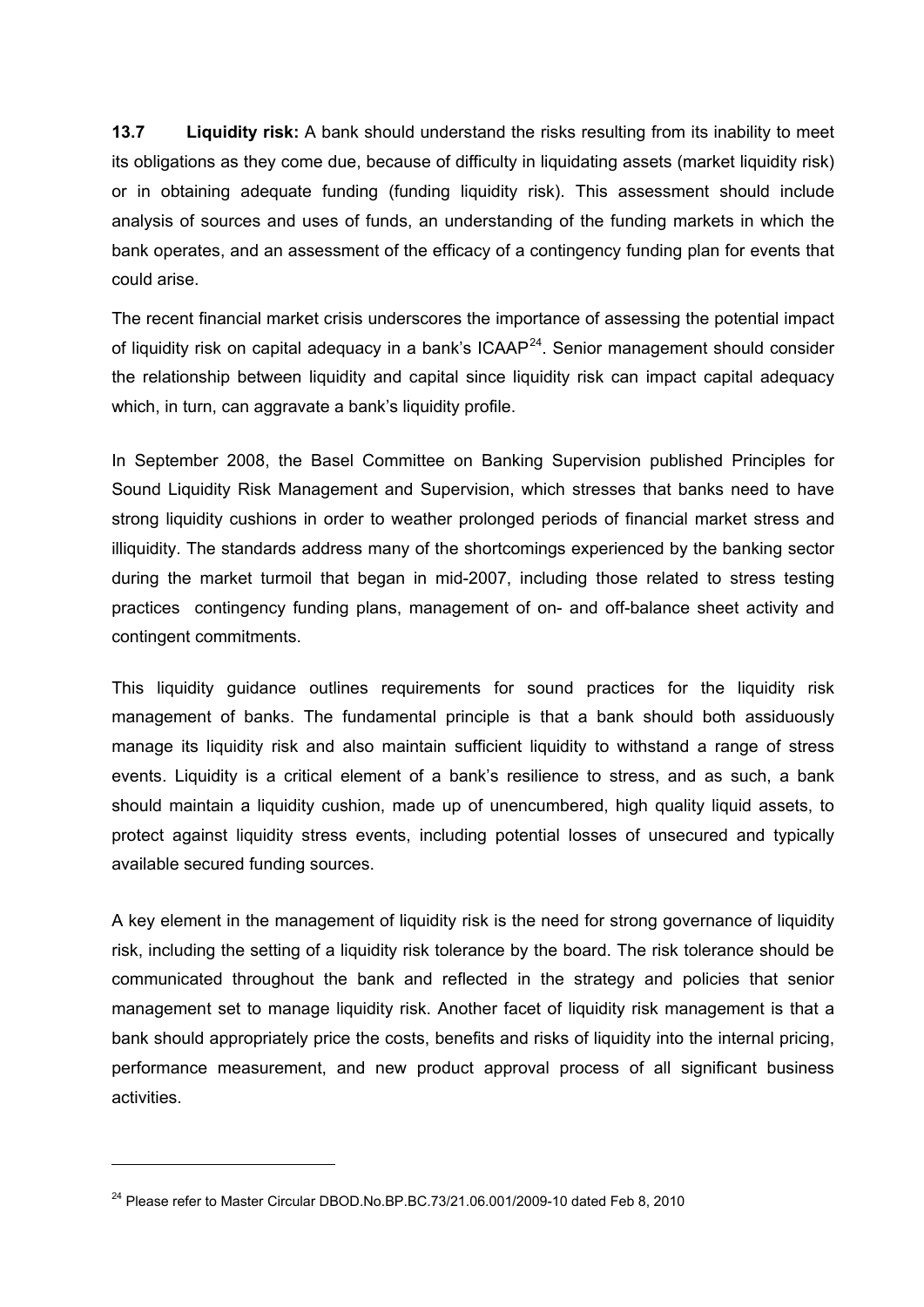A bank is expected to be able to thoroughly identify, measure and control liquidity risks, especially with regard to complex products and contingent commitments (both contractual and non-contractual). This process should involve the ability to project cash flows arising from assets, liabilities and off-balance sheet items over various time horizons, and should ensure diversification in both the tenor and source of funding. A bank should utilise early warning indicators to identify the emergence of increased risk or vulnerabilities in its liquidity position or funding needs. It should have the ability to control liquidity risk exposure and funding needs, regardless of its organisation structure, within and across legal entities, business lines, and currencies, taking into account any legal, regulatory and operational limitations to the transferability of liquidity.

A bank's failure to effectively manage intraday liquidity could leave it unable to meet its payment obligations at the time expected, which could lead to liquidity dislocations that cascade quickly across many systems and institutions. As such, the bank's management of intraday liquidity risks should be considered as a crucial part of liquidity risk management. It should also actively manage its collateral positions and have the ability to calculate all of its collateral positions.

While banks typically manage liquidity under "normal" circumstances, they should also be prepared to manage liquidity under "stressed" conditions. A bank should perform stress tests or scenario analyses on a regular basis in order to identify and quantify their exposures to possible future liquidity stresses, analysing possible impacts on the institutions' cash flows, liquidity positions, profitability, and solvency. The results of these stress tests should be discussed thoroughly by management, and based on this discussion, should form the basis for taking remedial or mitigating actions to limit the bank's exposures, build up a liquidity cushion, and adjust its liquidity profile to fit its risk tolerance. The results of stress tests should also play a key role in shaping the bank's contingency funding planning, which should outline policies for managing a range of stress events and clearly sets out strategies for addressing liquidity shortfalls in emergency situations.

As public disclosure increases certainty in the market, improves transparency, facilitates valuation, and strengthens market discipline, it is important that banks publicly disclose information on a regular basis that enables market participants to make informed decisions about the soundness of their liquidity risk management framework and liquidity position.

#### **13.8 Off-Balance Sheet Exposures and Securitisation Risk**

Banks' use of securitisation has grown dramatically over the last several years. It has been used as an alternative source of funding and as a mechanism to transfer risk to investors. While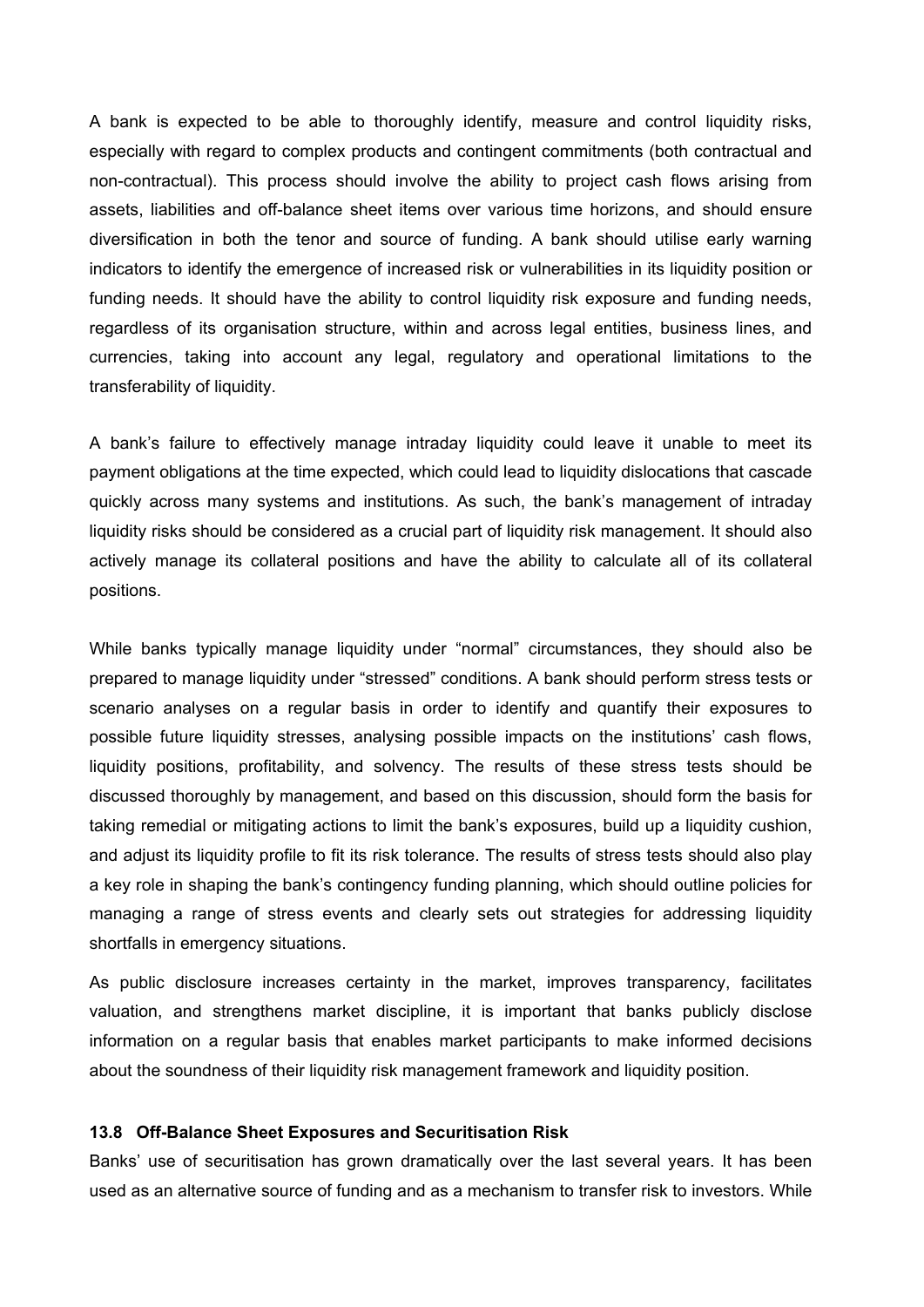the risks associated with securitisation are not new to banks, the recent financial turmoil highlighted unexpected aspects of credit risk, concentration risk, market risk, liquidity risk, legal risk and reputational risk, which banks failed to adequately address. For instance, a number of banks that were not contractually obligated to support sponsored securitisation structures were unwilling to allow those structures to fail due to concerns about reputational risk and future access to capital markets. The support of these structures exposed the banks to additional and unexpected credit, market and liquidity risk as they brought assets onto their balance sheets, which put significant pressure on their financial profile and capital ratios.

Weaknesses in banks' risk management of securitisation and off-balance sheet exposures resulted in large unexpected losses during the financial crisis. To help mitigate these risks, a bank's on- and off-balance sheet securitisation activities should be included in its risk management disciplines, such as product approval, risk concentration limits, and estimates of market, credit and operational risk .

In light of the wide range of risks arising from securitisation activities, which can be compounded by rapid innovation in securitisation techniques and instruments, minimum capital requirements calculated under Pillar 1 are often insufficient. All risks arising from securitisation, particularly those that are not fully captured under Pillar 1, should be addressed in a bank's ICAAP. These risks include:

- Credit, market, liquidity and reputational risk of each exposure;
- Potential delinquencies and losses on the underlying securitised exposures;
- Exposures from credit lines or liquidity facilities to special purpose entities;
- Exposures from guarantees provided by monolines and other third parties.

Securitisation exposures should be included in the bank's MIS to help ensure that senior management understands the implications of such exposures for liquidity, earnings, risk concentration and capital. More specifically, a bank should have the necessary processes in place to capture in a timely manner updated information on securitisation transactions including market data, if available, and updated performance data from the securitisation trustee or servicer.

### **13.9 Reputational Risk and Implicit Support**

 Reputational risk can be defined as the risk arising from negative perception on the part of customers, counterparties, shareholders, investors, debt-holders, market analysts, other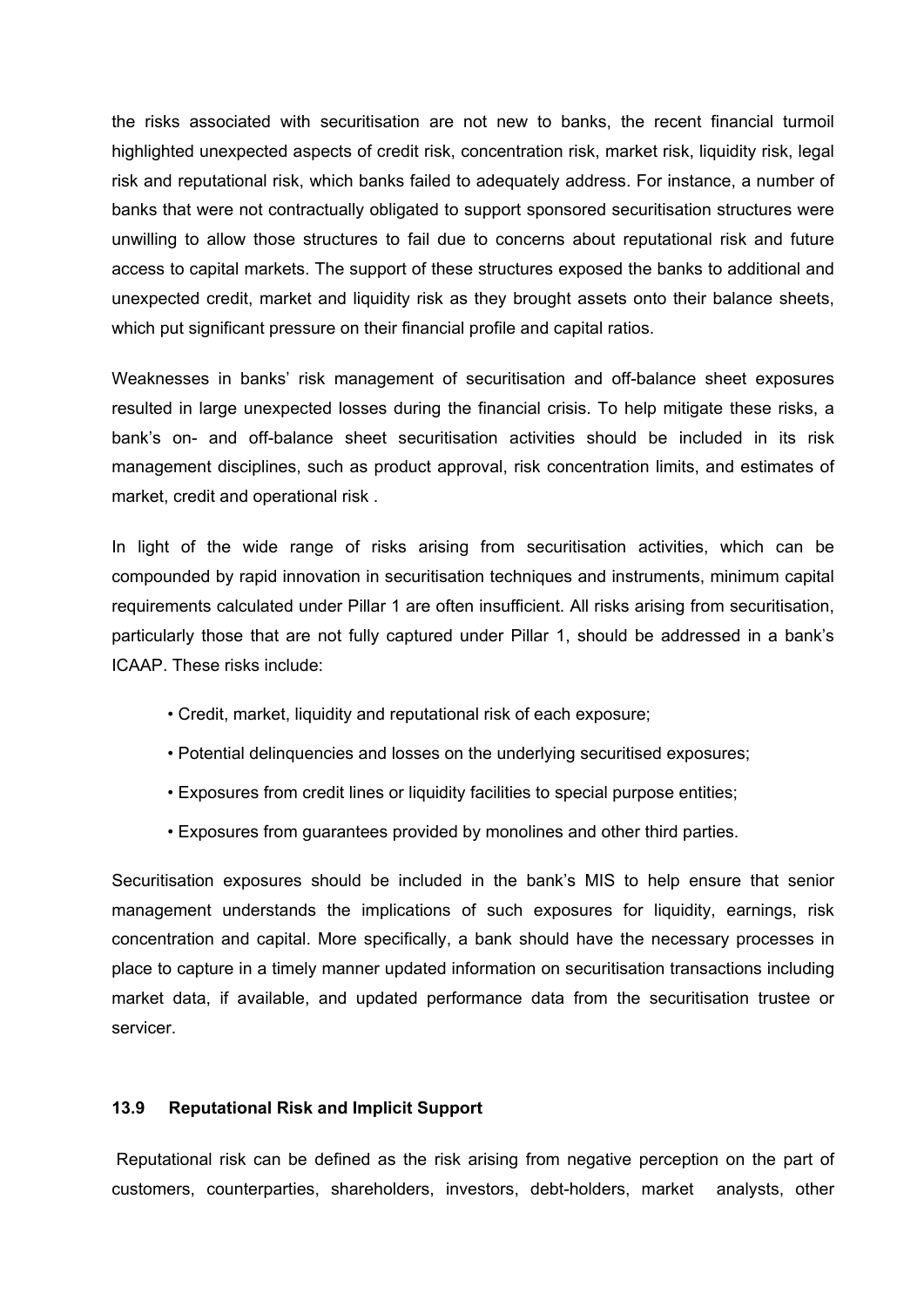relevant parties or regulators that can adversely affect a bank's ability to maintain existing, or establish new, business relationships and continued access to sources of funding (eg through the interbank or securitisation markets). Reputational risk is multidimensional and reflects the perception of other market participants. Furthermore, it exists throughout the organisation and exposure to reputational risk is essentially a function of the adequacy of the bank's internal risk management processes, as well as the manner and efficiency with which management responds to external influences on bank-related transactions.

Reputational risk can lead to the provision of implicit support, which may give rise to credit, liquidity, market and legal risk – all of which can have a negative impact on a bank's earnings, liquidity and capital position. A bank should identify potential sources of reputational risk to which it is exposed. These include the bank's business lines, liabilities, affiliated operations, offbalance sheet vehicles and the markets in which it operates. The risks that arise should be incorporated into the bank's risk management processes and appropriately addressed in its ICAAP and liquidity contingency plans.

Prior to the 2007 upheaval, many banks failed to recognise the reputational risk associated with their off-balance sheet vehicles. In stressed conditions some firms went beyond their contractual obligations to support their sponsored securitisations and off balance sheet vehicles. A bank should incorporate the exposures that could give rise to reputational risk into its assessments of whether the requirements under the securitisation framework have been met and the potential adverse impact of providing implicit support.

Reputational risk may arise, for example, from a bank's sponsorship of securitisation structures such as ABCP conduits and SIVs, as well as from the sale of credit exposures to securitisation trusts. It may also arise from a bank's involvement in asset or funds management, particularly when financial instruments are issued by owned or sponsored entities and are distributed to the customers of the sponsoring bank. In the event that the instruments were not correctly priced or the main risk drivers not adequately disclosed, a sponsor may feel some responsibility to its customers, or be economically compelled, to cover any losses. Reputational risk also arises when a bank sponsors activities such as money market mutual funds, in-house hedge funds and real estate investment trusts. In these cases, a bank may decide to support the value of shares/units held by investors even though is not contractually required to provide the support.

The financial market crisis has provided several examples of banks providing financial support that exceeded their contractual obligations. In order to preserve their reputation, some banks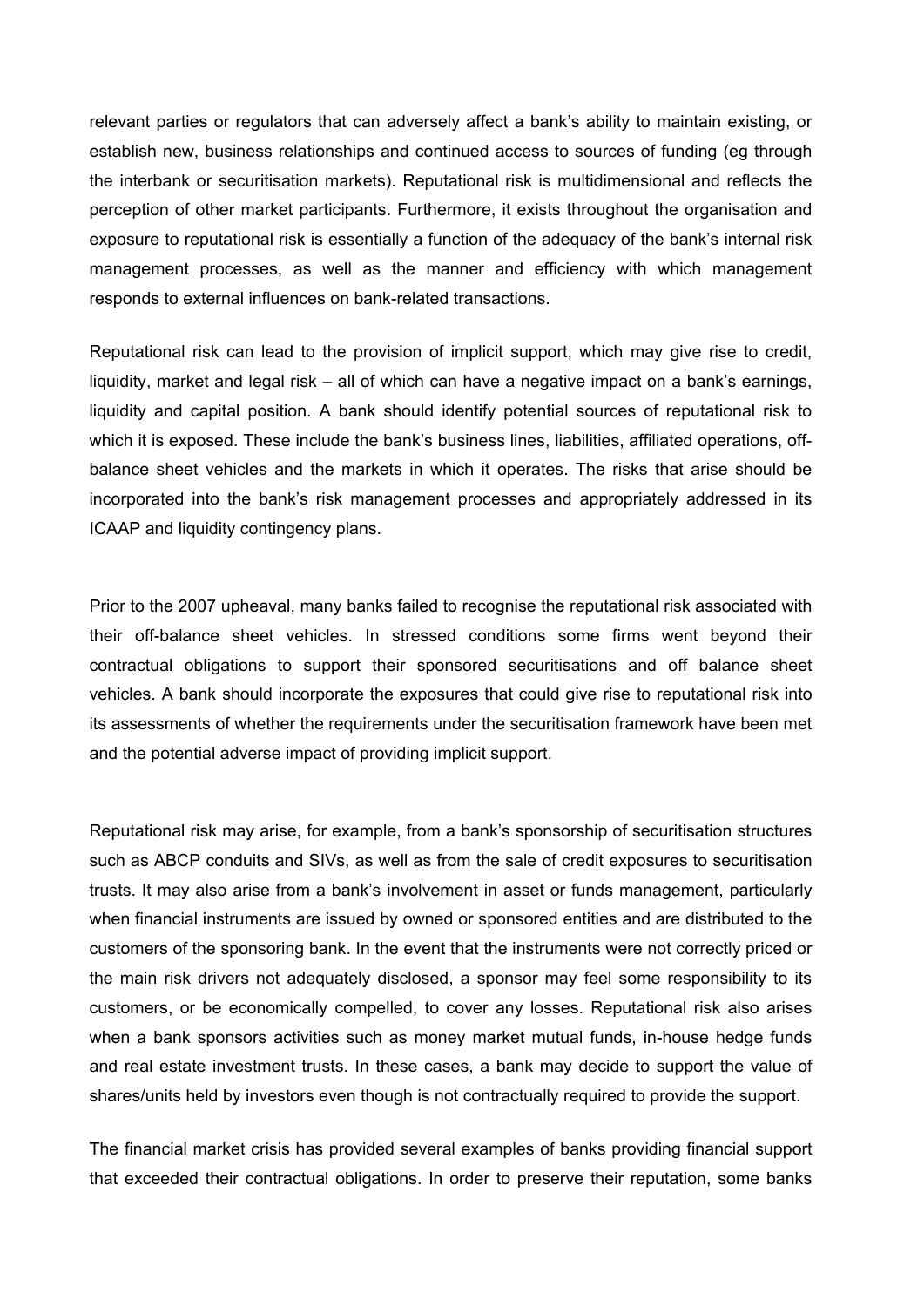felt compelled to provide liquidity support to their SIVs, which was beyond their contractual obligations. In other cases, banks purchased ABCP issued by vehicles they sponsored in order to maintain market liquidity. As a result, these banks assumed additional liquidity and credit risks, and also put pressure on capital ratios.

 Reputational risk also may affect a bank's liabilities, since market confidence and a bank's ability to fund its business are closely related to its reputation. For instance, to avoid damaging its reputation, a bank may call its liabilities even though this might negatively affect its liquidity profile. This is particularly true for liabilities that are components of regulatory capital, such as hybrid / subordinated debt. In such cases, a bank's capital position is likely to suffer.

Bank management should have appropriate policies in place to identify sources of reputational risk when entering new markets, products or lines of activities. In addition, a bank's stress testing procedures should take account of reputational risk so management has a firm understanding of the consequences and second round effects of reputational risk.

Once a bank identifies potential exposures arising from reputational concerns, it should measure the amount of support it might have to provide (including implicit support of securitisations) or losses it might experience under adverse market conditions. In particular, in order to avoid reputational damages and to maintain market confidence, a bank should develop methodologies to measure as precisely as possible the effect of reputational risk in terms of other risk types (eg credit, liquidity, market or operational risk) to which it may be exposed. This could be accomplished by including reputational risk scenarios in regular stress tests. For instance, non-contractual off-balance sheet exposures could be included in the stress tests to determine the effect on a bank's credit, market and liquidity risk profiles. Methodologies also could include comparing the actual amount of exposure carried on the balance sheet versus the maximum exposure amount held off-balance sheet, that is, the potential amount to which the bank could be exposed.

A bank should pay particular attention to the effects of reputational risk on its overall liquidity position, taking into account both possible increases in the asset side of the balance sheet and possible restrictions on funding, should the loss of reputation result in various counterparties' loss of confidence.

In contrast to contractual credit exposures, such as guarantees, implicit support is a more subtle form of exposure. Implicit support arises when a bank provides post-sale support to a securitisation transaction in excess of any contractual obligation. Implicit support may include any letter of comfort provided by the originator in respect of the present or future liabilities of the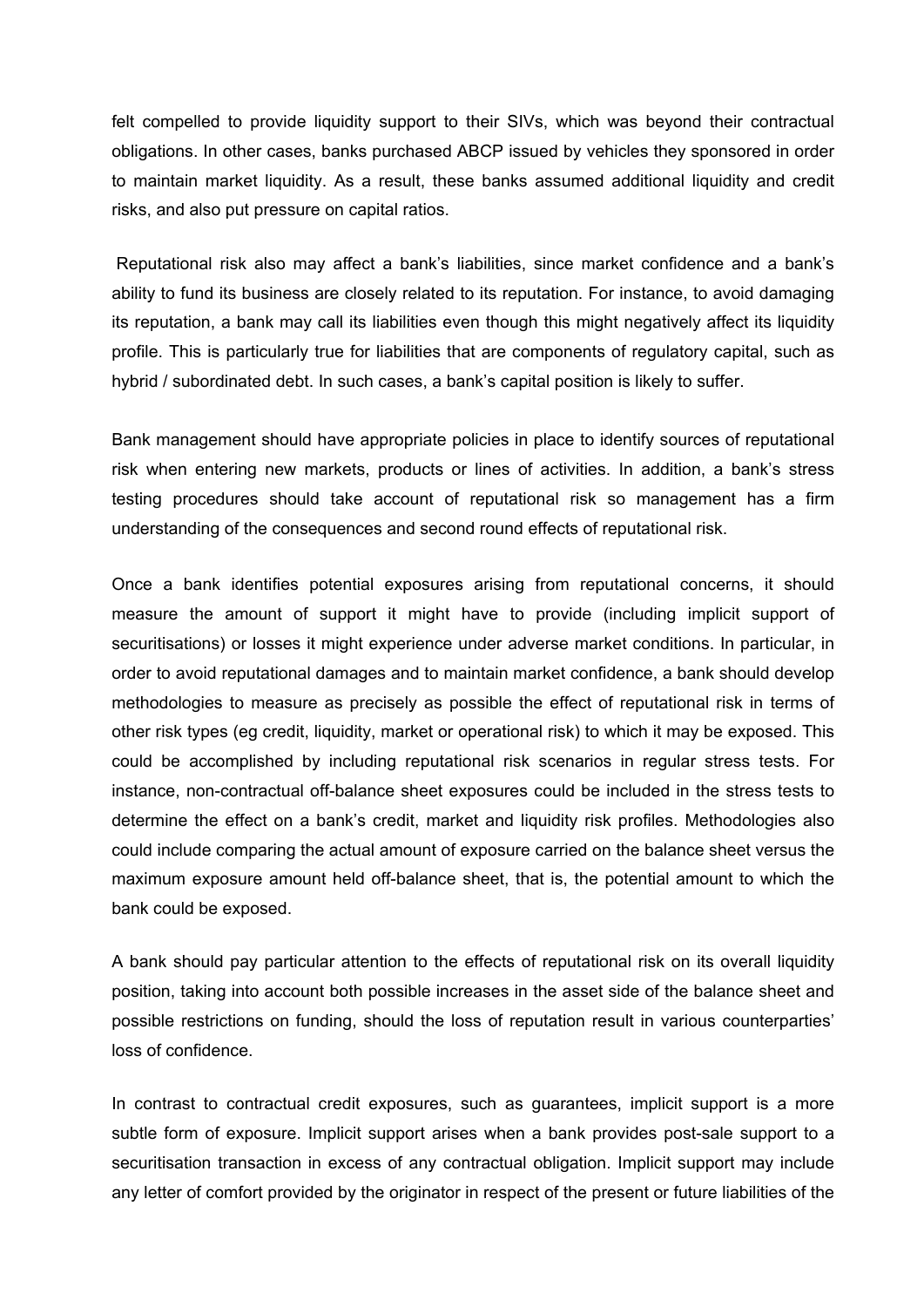SPV. Such non-contractual support exposes a bank to the risk of loss, such as loss arising from deterioration in the credit quality of the securitisation's underlying assets.

By providing implicit support, a bank signals to the market that all of the risks inherent in the securitised assets are still held by the organisation and, in effect, had not been transferred. Since the risk arising from the potential provision of implicit support is not captured ex ante under Pillar 1, it must be considered as part of the Pillar 2 process. In addition, the processes for approving new products or strategic initiatives should consider the potential provision of implicit support and should be incorporated in a bank's ICAAP.

#### **13.10 Risk Evaluation and Management**

A bank should conduct analyses of the underlying risks when investing in the structured products (permitted by RBI) and must not solely rely on the external credit ratings assigned to securitisation exposures by the credit rating agencies. A bank should be aware that external ratings are a useful starting point for credit analysis, but are no substitute for full and proper understanding of the underlying risk, especially where ratings for certain asset classes have a short history or have been shown to be volatile. Moreover, a bank also should conduct credit analysis of the securitisation exposure at acquisition and on an ongoing basis. It should also have in place the necessary quantitative tools, valuation models and stress tests of sufficient sophistication to reliably assess all relevant risks.

When assessing securitisation exposures, a bank should ensure that it fully understands the credit quality and risk characteristics of the underlying exposures in structured credit transactions, including any risk concentrations. In addition, a bank should review the maturity of the exposures underlying structured credit transactions relative to the issued liabilities in order to assess potential maturity mismatches.

A bank should track credit risk in securitisation exposures at the transaction level and across securitisations exposures within each business line and across business lines. It should produce reliable measures of aggregate risk. A bank also should track all meaningful concentrations in securitisation exposures, such as name, product or sector concentrations, and feed this information to firm-wide risk aggregation systems that track, for example, credit exposure to a particular obligor.

A bank's own assessment of risk needs to be based on a comprehensive understanding of the structure of the securitisation transaction. It should identify the various types of triggers, credit events and other legal provisions that may affect the performance of its on- and off-balance sheet exposures and integrate these triggers and provisions into its funding/liquidity, credit and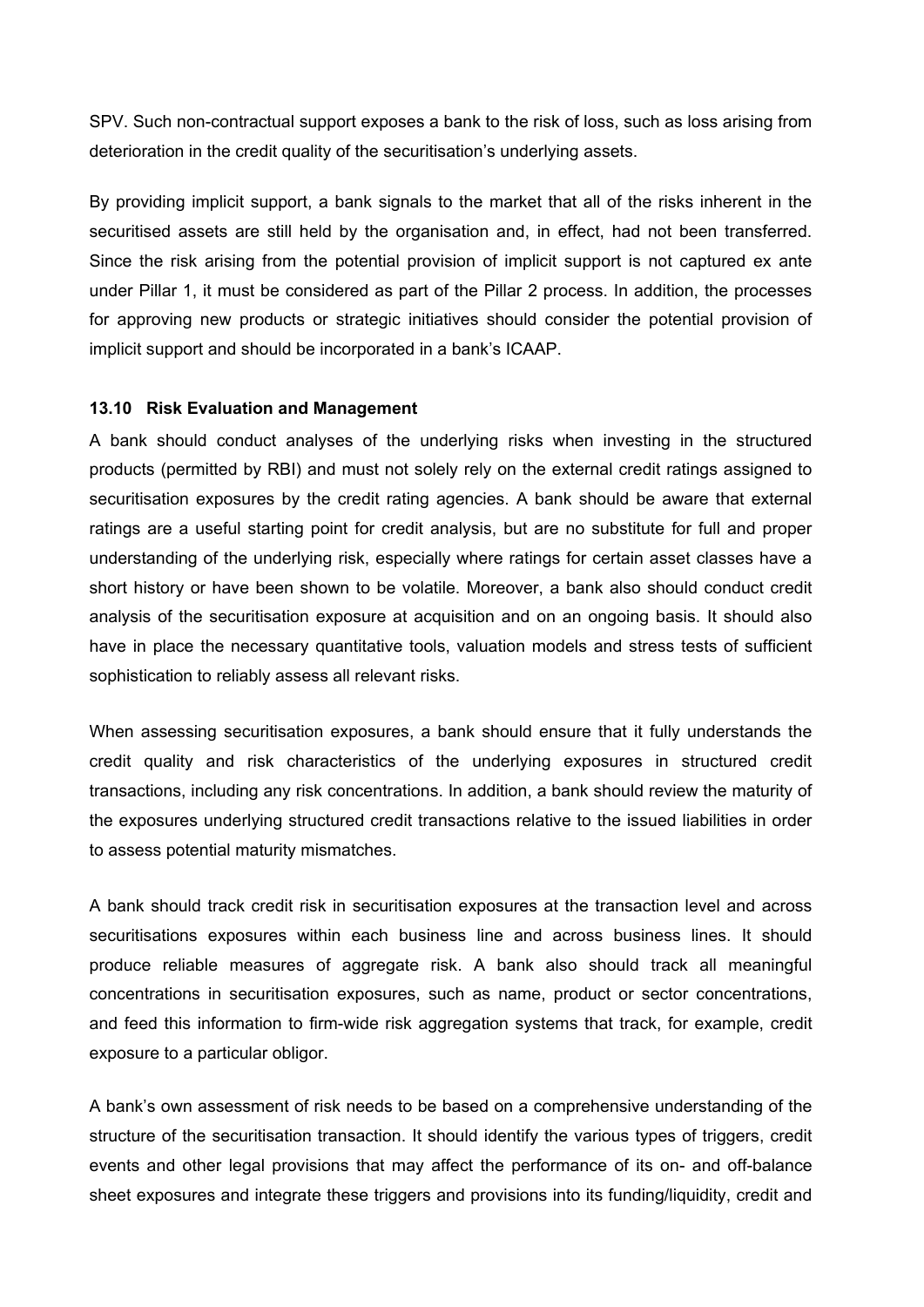balance sheet management. The impact of the events or triggers on a bank's liquidity and capital position should also be considered.

Banks globally, either underestimated or did not anticipate that a market-wide disruption could prevent them from securitising warehoused or pipeline exposures and did not anticipate the effect this could have on liquidity, earnings and capital adequacy. As part of its risk management processes, a bank should consider and, where appropriate, mark-to-market warehoused positions, as well as those in the pipeline, regardless of the probability of securitising the exposures. It should consider scenarios which may prevent it from securitising its assets as part of its stress testing and identify the potential effect of such exposures on its liquidity, earnings and capital adequacy.

A bank should develop prudent contingency plans specifying how it would respond to funding, capital and other pressures that arise when access to securitisation markets is reduced. The contingency plans should also address how the bank would address valuation challenges for potentially illiquid positions held for sale or for trading. The risk measures, stress testing results and contingency plans should be incorporated into the bank's risk management processes and its ICAAP, and should result in an appropriate level of capital under Pillar 2 in excess of the minimum requirements.

A bank that employs risk mitigation techniques should fully understand the risks to be mitigated, the potential effects of that mitigation and whether or not the mitigation is fully effective. This is to help ensure that the bank does not understate the true risk in its assessment of capital. In particular, it should consider whether it would provide support to the securitisation structures in stressed scenarios due to the reliance on securitisation as a funding tool.

#### **13.11 Valuation Practices**

The characteristics of complex structured products, including securitisation transactions, make their valuation inherently difficult due, in part, to the absence of active and liquid markets, the complexity and uniqueness of the cash waterfalls, and the links between valuations and underlying risk factors. As mentioned earlier, banks in India are presently not allowed to assume such exposures without RBI's permission. However, their foreign branches may have such exposures booked before issuance of circular DBOD.No. BP.BC.89/21.04.141/2008-09 dated December 1, 2008. The absence of a transparent price from a liquid market means that the valuation must rely on models or proxy-pricing methodologies, as well as on expert judgment. The outputs of such models and processes are highly sensitive to the inputs and parameter assumptions adopted, which may themselves be subject to estimation error and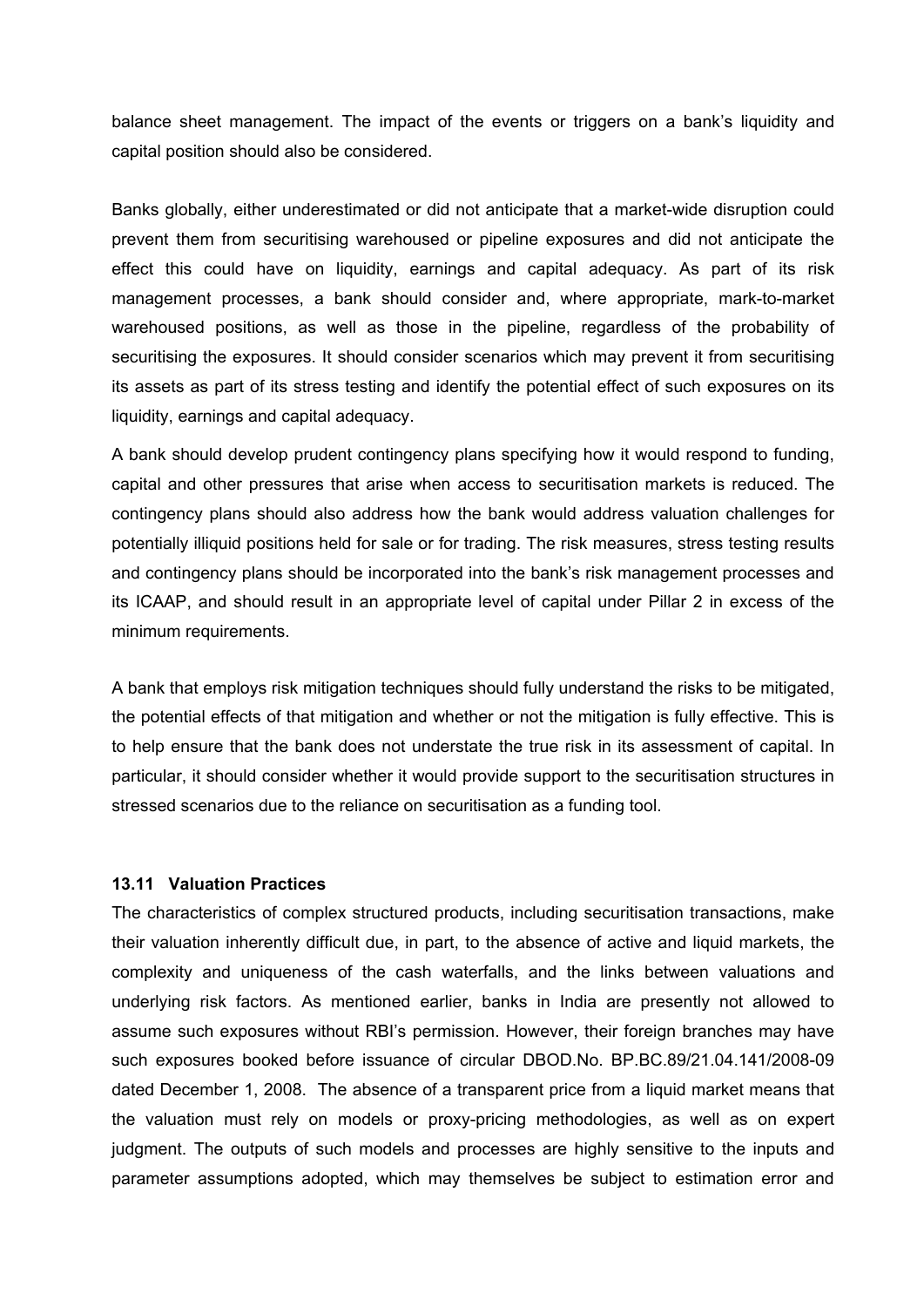uncertainty. Moreover, calibration of the valuation methodologies is often complicated by the lack of readily available benchmarks. Therefore, a bank is expected to have adequate governance structures and control processes for fair valuing exposures for risk management and financial reporting purposes. The valuation governance structures and related processes should be embedded in the overall governance structure of the bank, and consistent for both risk management and reporting purposes. The governance structures and processes are expected to explicitly cover the role of the board and senior management. In addition, the board should receive reports from senior management on the valuation oversight and valuation model performance issues that are brought to senior management for resolution, as well as all significant changes to valuation policies.

 A bank should also have clear and robust governance structures for the production, assignment and verification of financial instrument valuations. Policies should ensure that the approvals of all valuation methodologies are well documented. In addition, policies and procedures should set forth the range of acceptable practices for the initial pricing, marking-tomarket/model, valuation adjustments and periodic independent revaluation. New product approval processes should include all internal stakeholders relevant to risk measurement, risk control, and the assignment and verification of valuations of financial instruments.

A bank's control processes for measuring and reporting valuations should be consistently applied across the firm and integrated with risk measurement and management processes. In particular, valuation controls should be applied consistently across similar instruments (risks) and consistent across business lines (books). These controls should be subject to internal audit. Regardless of the booking location of a new product, reviews and approval of valuation methodologies must be guided by a minimum set of considerations. Furthermore, the valuation/new product approval process should be supported by a transparent, welldocumented inventory of acceptable valuation methodologies that are specific to products and businesses.

In order to establish and verify valuations for instruments and transactions in which it engages, a bank must have adequate capacity, including during periods of stress. This capacity should be commensurate with the importance, riskiness and size of these exposures in the context of the business profile of the institution. In addition, for those exposures that represent material risk, a bank is expected to have the capacity to produce valuations using alternative methods in the event that primary inputs and approaches become unreliable, unavailable or not relevant due to market discontinuities or illiquidity. A bank must test and review the performance of its models under stress conditions so that it understands the limitations of the models under stress conditions.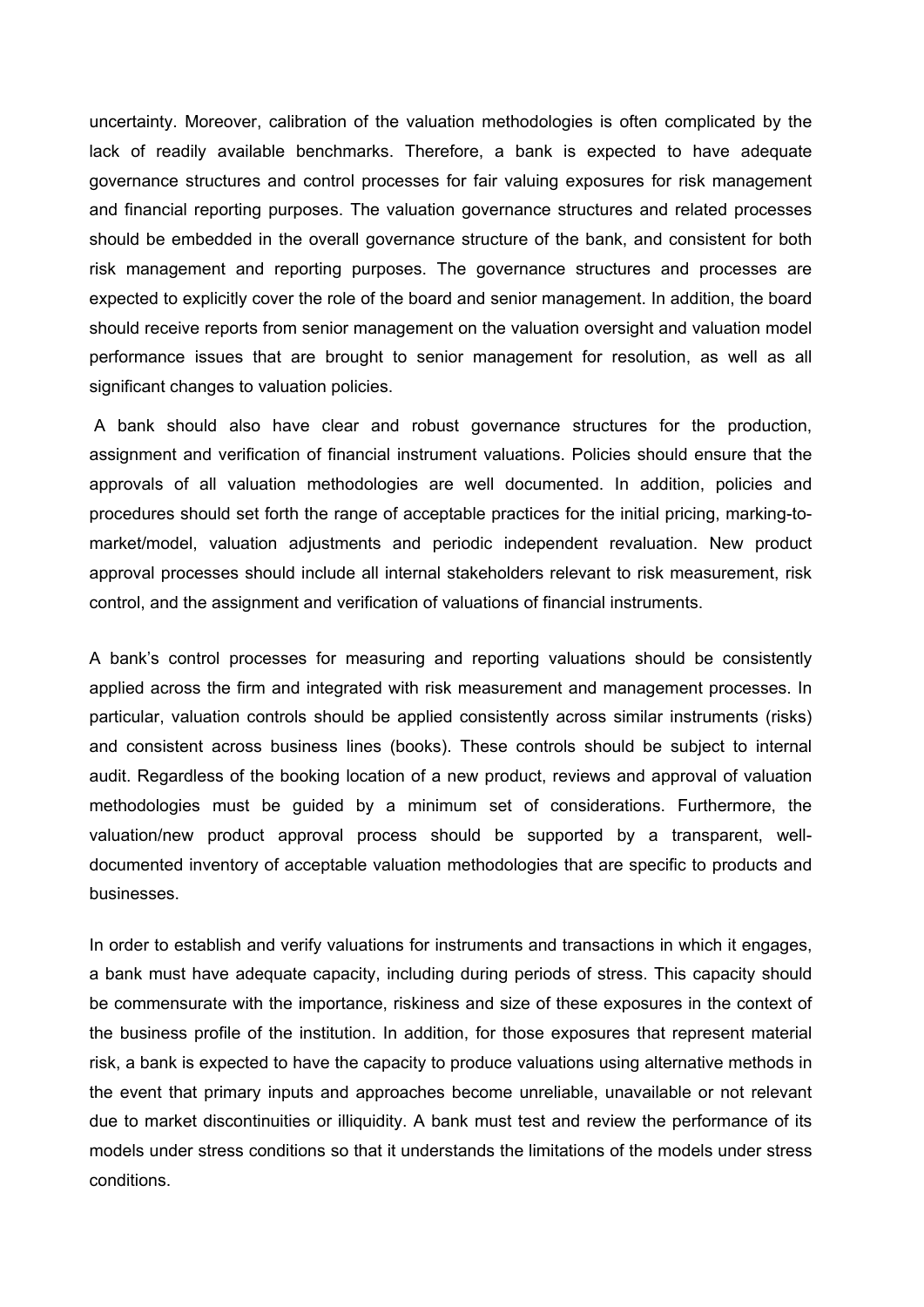The relevance and reliability of valuations is directly related to the quality and reliability of the inputs. A bank is expected to apply the accounting guidance provided to determine the relevant market information and other factors likely to have a material effect on an instrument's fair value when selecting the appropriate inputs to use in the valuation process. Where values are determined to be in an active market, a bank should maximise the use of relevant observable inputs and minimise the use of unobservable inputs when estimating fair value using a valuation technique. However, where a market is deemed inactive, observable inputs or transactions may not be relevant, such as in a forced liquidation or distress sale, or transactions may not be observable, such as when markets are inactive. In such cases, accounting fair value guidance provides assistance on what should be considered, but may not be determinative. In assessing whether a source is reliable and relevant, a bank should consider, among other things:

- the frequency and availability of the prices/quotes;
- whether those prices represent actual regularly occurring transactions on an arm's length basis;
- the breadth of the distribution of the data and whether it is generally available to the relevant participants in the market;
- the timeliness of the information relative to the frequency of valuations;
- the number of independent sources that produce the quotes/prices;
- whether the quotes/prices are supported by actual transactions;
- the maturity of the market; and
- the similarity between the financial instrument sold in a transaction and the instrument held by the institution.

A bank's external reporting should provide timely, relevant, reliable and decision useful information that promotes transparency. Senior management should consider whether disclosures around valuation uncertainty can be made more meaningful. For instance, the bank may describe the modelling techniques and the instruments to which they are applied; the sensitivity of fair values to modelling inputs and assumptions; and the impact of stress scenarios on valuations. A bank should regularly review its disclosure policies to ensure that the information disclosed continues to be relevant to its business model and products and to current market conditions.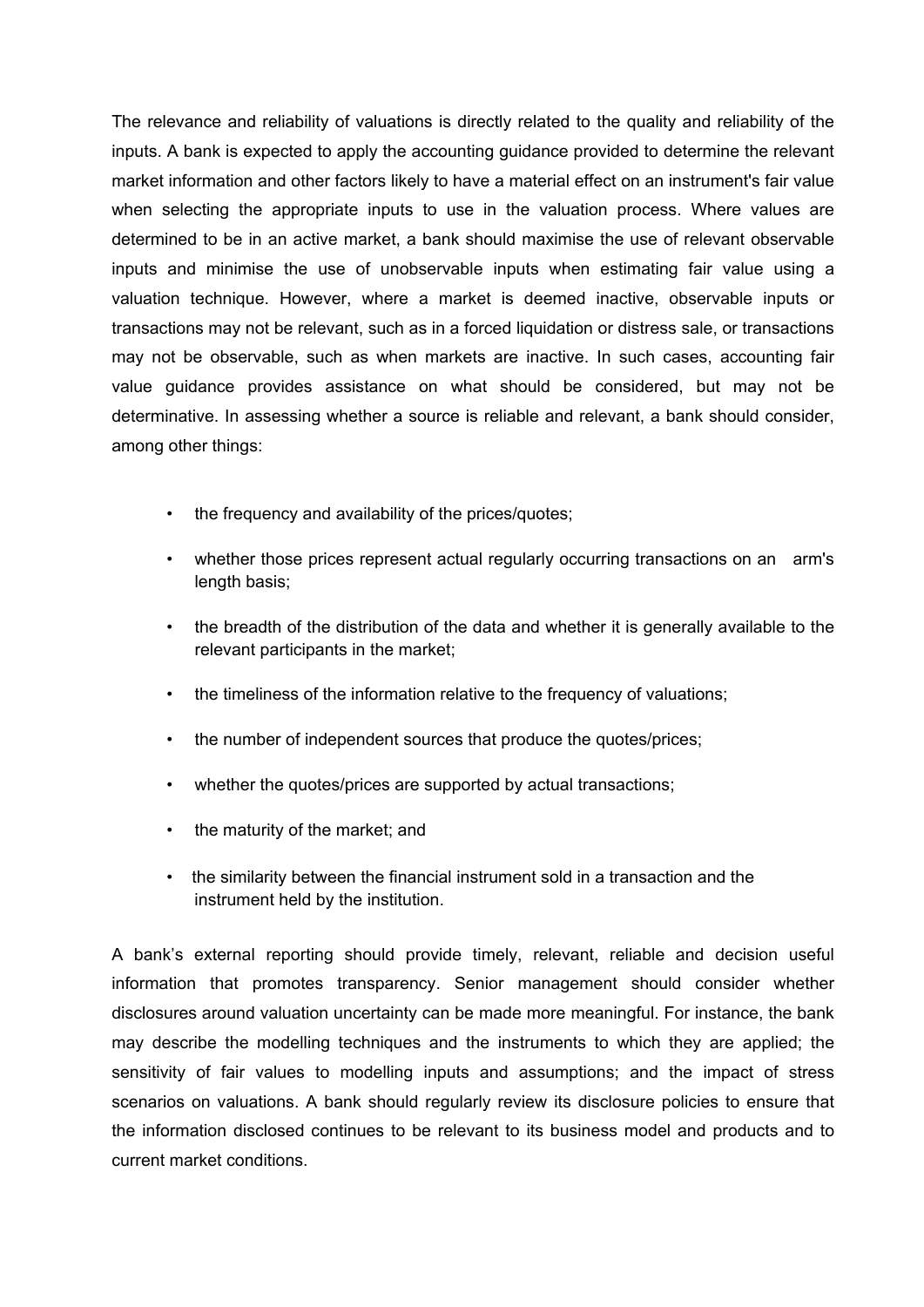### **13.12 Sound Stress Testing Practices**

Stress testing is an important tool that is used by banks as part of their internal risk management that alerts bank management to adverse unexpected outcomes related to a broad variety of risks, and provides an indication to banks of how much capital might be needed to absorb losses should large shocks occur. Moreover, stress testing supplements other risk management approaches and measures. It plays a particularly important role in:

- providing forward looking assessments of risk,
- overcoming limitations of models and historical data,
- supporting internal and external communication,
- feeding into capital and liquidity planning procedures,
- informing the setting of a banks' risk tolerance,
- addressing existing or potential, firm-wide risk concentrations, and
- facilitating the development of risk mitigation or contingency plans across a range of stressed conditions.

Stress testing is especially important after long periods of benign risk, when the fading memory of negative economic conditions can lead to complacency and the underpricing of risk, and when innovation leads to the rapid growth of new products for which there is limited or no loss data.

It should be recognised that improvements in stress testing alone cannot address all risk management weaknesses, but as part of a comprehensive approach, stress testing has a leading role to play in strengthening bank corporate governance and the resilience of individual banks and the financial system.

Stress testing should form an integral part of the overall governance and risk management culture of the bank. Board and senior management involvement in setting stress testing objectives, defining scenarios, discussing the results of stress tests, assessing potential actions and decision making is critical in ensuring the appropriate use of stress testing in banks' risk governance and capital planning. Senior management should take an active interest in the development in, and operation of, stress testing. The results of stress tests should contribute to strategic decision making and foster internal debate regarding assumptions, such as the cost, risk and speed with which new capital could be raised or that positions could be hedged or sold. Board and senior management involvement in the stress testing program is essential for its effective operation.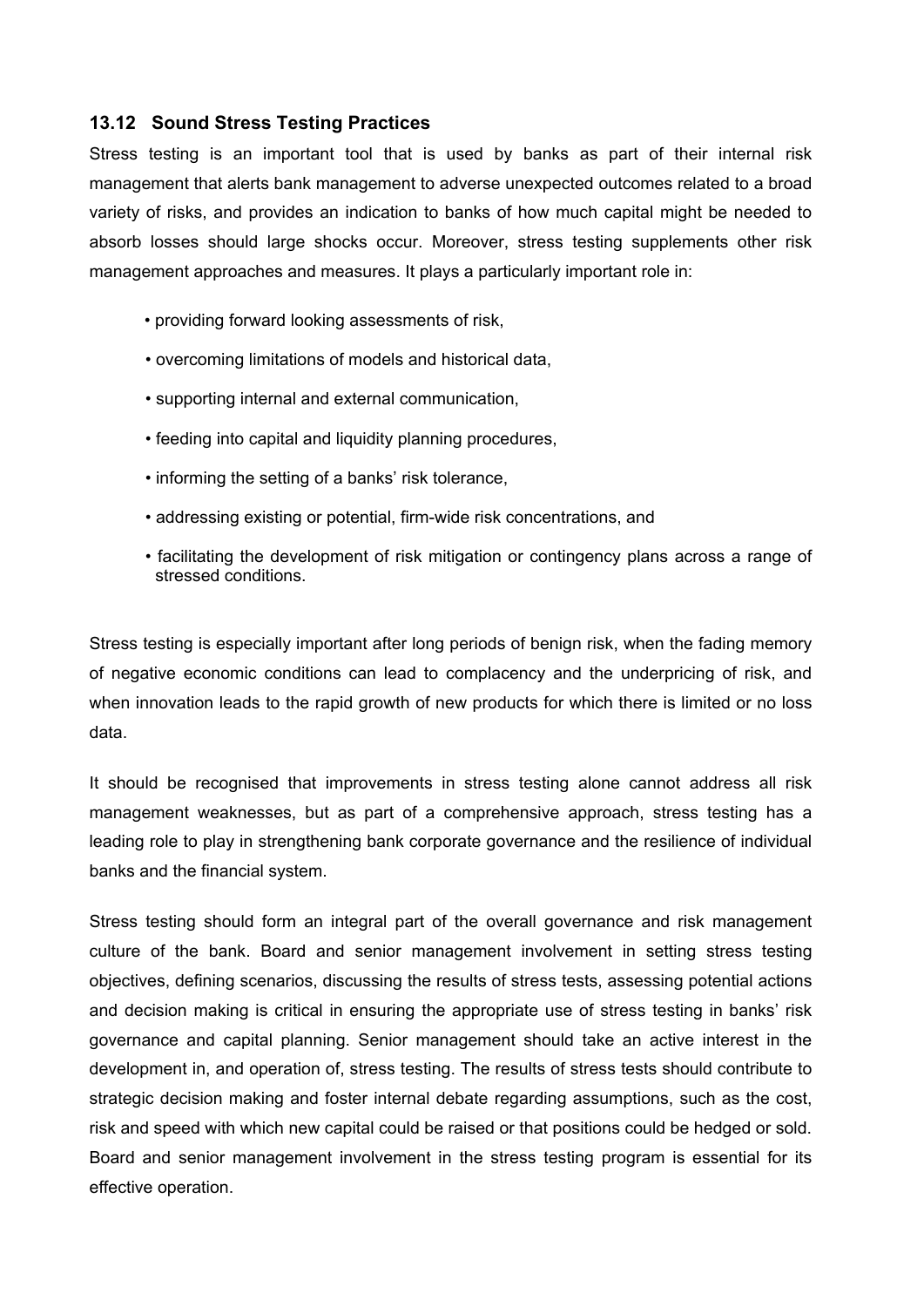A bank's capital planning process should incorporate rigorous; forward looking stress testing that identifies possible events or changes in market conditions that could adversely impact the bank. Banks, under their ICAAPs should examine future capital resources and capital requirements under adverse scenarios. In particular, the results of forward-looking stress testing should be considered when evaluating the adequacy of a bank's capital buffer. Capital adequacy should be assessed under stressed conditions against a variety of capital ratios, including regulatory ratios, as well as ratios based on the bank's internal definition of capital resources. In addition, the possibility that a crisis impairs the ability of even very healthy banks to raise funds at reasonable cost should be considered.

A bank should develop methodologies to measure the effect of reputational risk in terms of other risk types, namely credit, liquidity, market and other risks that they may be exposed to in order to avoid reputational damages and in order to maintain market confidence. This could be done by including reputational risk scenarios in regular stress tests. For instance, including noncontractual off-balance sheet exposures in the stress tests to determine the effect on a bank's credit, market and liquidity risk profiles.

 A bank should carefully assess the risks with respect to commitments to off-balance sheet vehicles and third-party firms related to structured credit securities and the possibility that assets will need to be taken on balance sheet for reputational reasons. Therefore, in its stress testing programme, a bank should include scenarios assessing the size and soundness of such vehicles and firms relative to its own financial, liquidity and regulatory capital positions. This analysis should include structural, solvency, liquidity and other risk issues, including the effects of covenants and triggers.

#### **13.13 Sound Compensation Practices**

 Risk management must be embedded in the culture of a bank. It should be a critical focus of the CEO/Managing Director, Chief Risk Officer (CRO), senior management, trading desk and other business line heads and employees in making strategic and day-to-day decisions. For a broad and deep risk management culture to develop and be maintained over time, compensation policies must not be unduly linked to short-term accounting profit generation. Compensation policies should be linked to longer-term capital preservation and the financial strength of the firm, and should consider risk-adjusted performance measures. In addition, a bank should provide adequate disclosure regarding its compensation policies to stakeholders. Each bank's board of directors and senior management have the responsibility to mitigate the risks arising from remuneration policies in order to ensure effective firm-wide risk management.

Compensation practices at large financial institutions are one factor among many that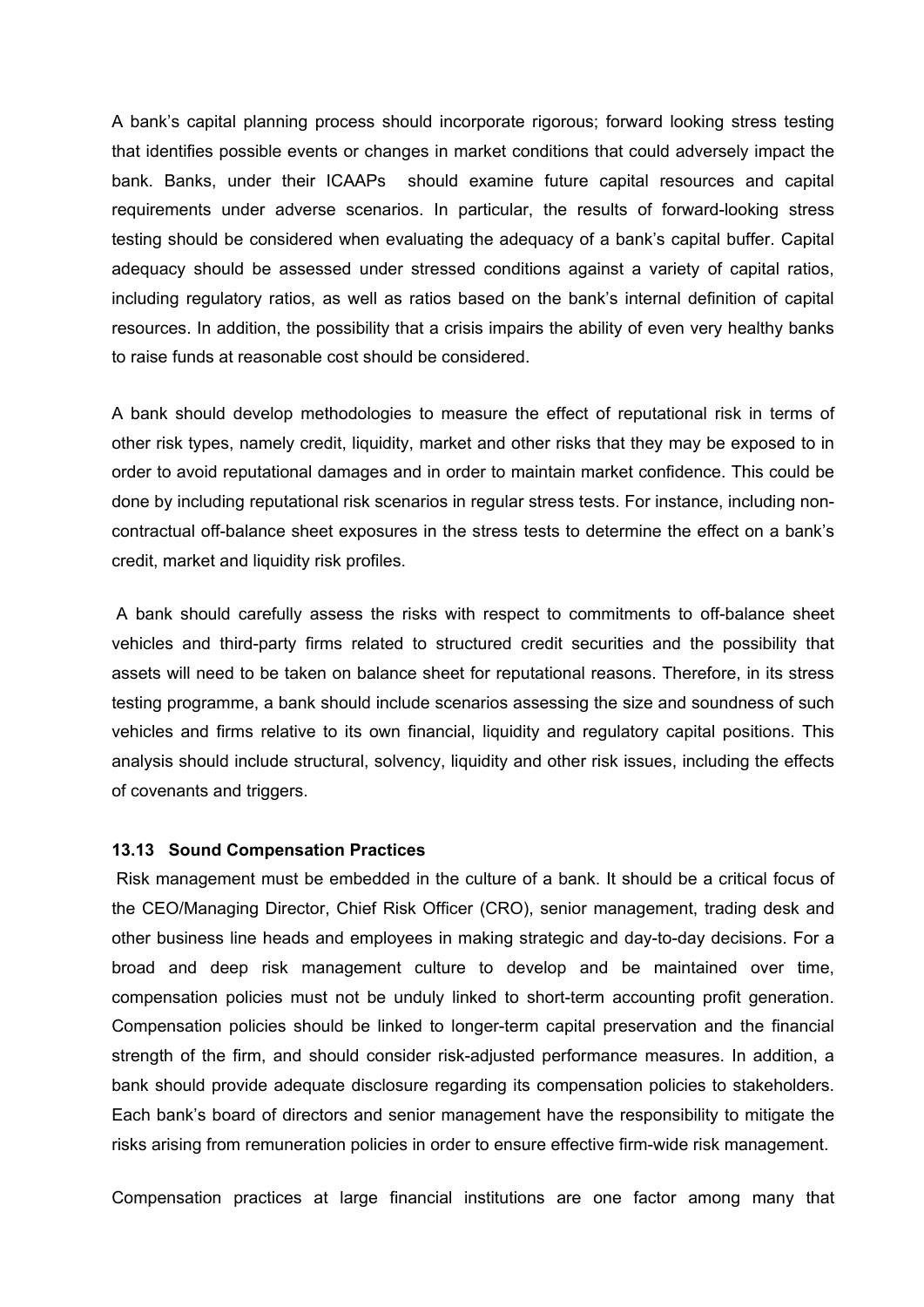contributed to the financial crisis that began in 2007. High short-term profits led to generous bonus payments to employees without adequate regard to the longer-term risks they imposed on their firms. These incentives amplified the excessive risk-taking that has threatened the global financial system and left firms with fewer resources to absorb losses as risks materialised. The lack of attention to risk also contributed to the large, in some cases extreme absolute level of compensation in the industry. As a result, to improve compensation practices and strengthen supervision in this area, particularly for systemically important firms, the Financial Stability Board (formerly the Financial Stability Forum) published its Principles for Sound Compensation Practices in April 2009.

A bank's board of directors must actively oversee the compensation system's design and operation, which should not be controlled primarily by the chief executive officer and management team. Relevant board members and employees must have independence and expertise in risk management and compensation. In addition, the board of directors must monitor and review the compensation system to ensure the system includes adequate controls and operates as intended. The practical operation of the system should be regularly reviewed to ensure compliance with policies and procedures. Compensation outcomes, risk measurements, and risk outcomes should be regularly reviewed for consistency with intentions.

Staff that are engaged in the financial and risk control areas must be independent, have appropriate authority, and be compensated in a manner that is independent of the business areas they oversee and commensurate with their key role in the firm. Effective independence and appropriate authority of such staff is necessary to preserve the integrity of financial and risk management's influence on incentive compensation.

Compensation must be adjusted for all types of risk so that renumeration is balanced between the profit earned and the degree of risk assumed in generating the profit. In general, both quantitative measures and human judgment should play a role in determining the appropriate risk adjustments, including those that are difficult to measure such as liquidity risk and reputation risk.

Compensation outcomes must be symmetric with risk outcomes and compensation systems should link the size of the bonus pool to the overall performance of the firm. Employees' incentive payments should be linked to the contribution of the individual and business to the firm's overall performance.

Compensation payout schedules must be sensitive to the time horizon of risks. Profits and losses of different activities of a financial firm are realiszed over different periods of time. Variable compensation payments should be deferred accordingly. Payments should not be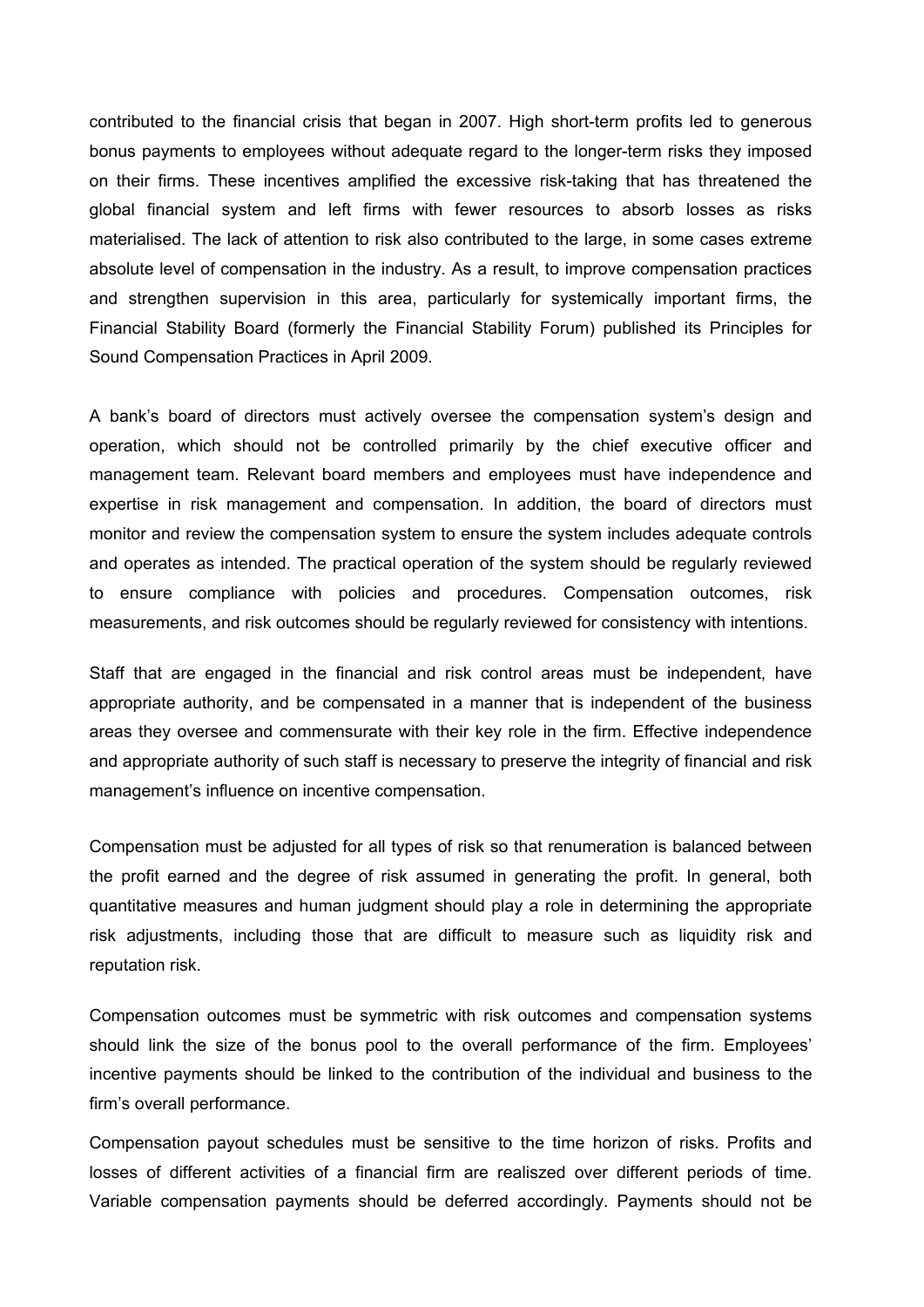finalised over short periods where risks are realised over long periods. Management should question payouts for income that cannot be realised or whose likelihood of realisation remains uncertain at the time of payout.

The mix of cash, equity and other forms of compensation must be consistent with risk alignment. The mix will vary depending on the employee's position and role. The firm should be able to explain the rationale for its mix.

RBI will review compensation practices in a rigorous and sustained manner and deficiencies, if any, will be addressed promptly with the appropriate supervisory action.

13.14 The risk factors discussed above should not be considered an exhaustive list of those affecting any given bank. All relevant factors that present a material source of risk to capital should be incorporated in a well-developed ICAAP. Furthermore, banks should be mindful of the capital adequacy effects of concentrations that may arise within each risk type.

### **13.15 Quantitative and Qualitative Approaches in ICAAP**

(a) All measurements of risk incorporate both quantitative and qualitative elements, but to the extent possible, a quantitative approach should form the foundation of a bank's measurement framework. In some cases, quantitative tools can include the use of large historical databases; when data are more scarce, a bank may choose to rely more heavily on the use of stress testing and scenario analyses. Banks should understand when measuring risks that measurement error always exists, and in many cases the error is itself difficult to quantify. In general, an increase in uncertainty related to modeling and business complexity should result in a larger capital cushion.

(b) Quantitative approaches that focus on most likely outcomes for budgeting, forecasting, or performance measurement purposes may not be fully applicable for capital adequacy because the ICAAP should also take less likely events into account. Stress testing and scenario analysis can be effective in gauging the consequences of outcomes that are unlikely but would have a considerable impact on safety and soundness.

(c) To the extent that risks cannot be reliably measured with quantitative tools – for example, where measurements of risk are based on scarce data or unproven quantitative methods – qualitative tools, including experience and judgment, may be more heavily utilised. Banks should be cognisant that qualitative approaches have their own inherent biases and assumptions that affect risk assessment; accordingly, banks should recognise the biases and assumptions embedded in, and the limitations of, the qualitative approaches used.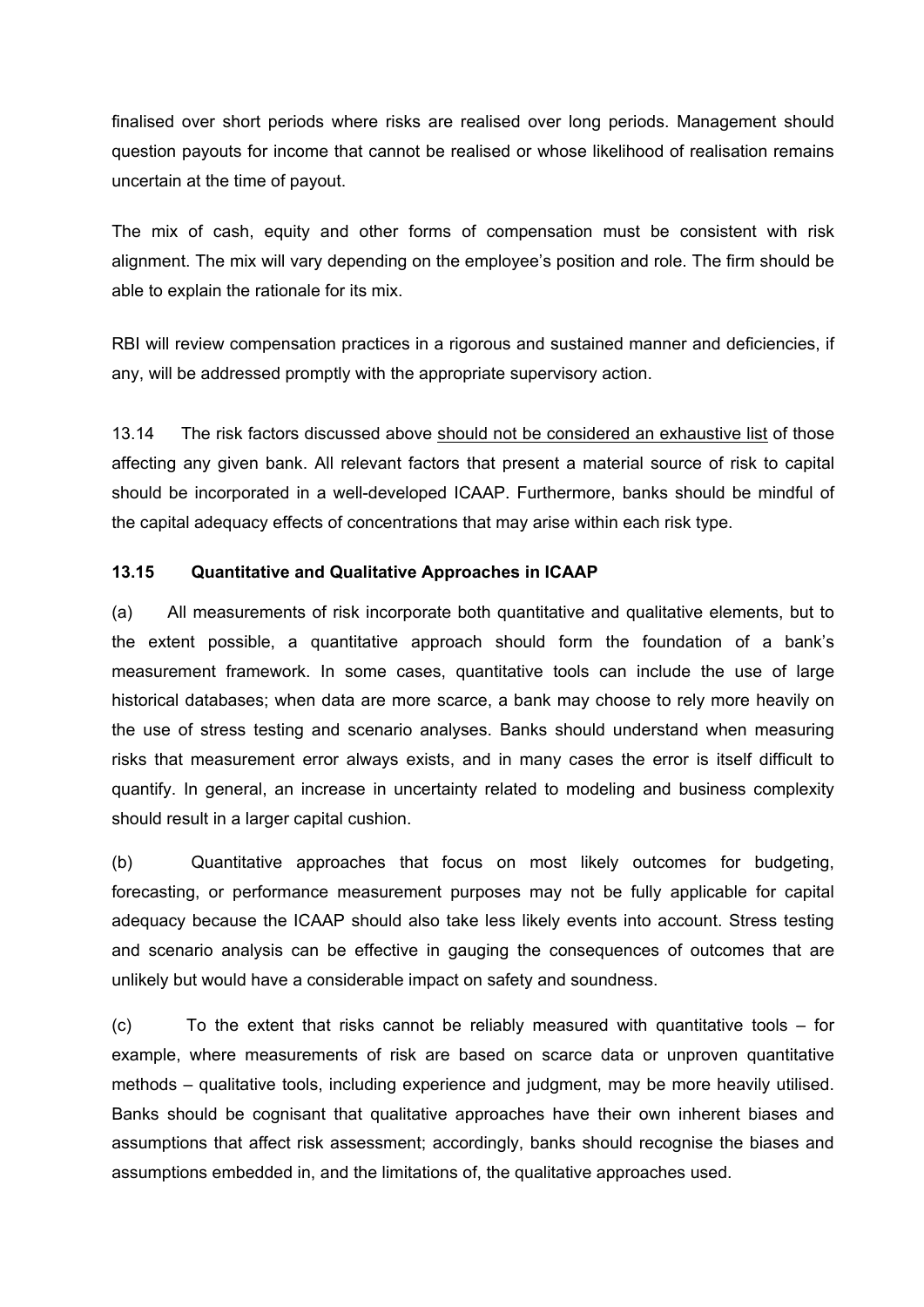### **13.16 Risk Aggregation and Diversification Effects**

(a) An effective ICAAP should assess the risks across the entire bank. A bank choosing to conduct risk aggregation among various risk types or business lines should understand the challenges in such aggregation. In addition, when aggregating risks, banks should be ensure that any potential concentrations across more than one risk dimension are addressed, recognising that losses could arise in several risk dimensions at the same time, stemming from the same event or a common set of factors. For example, a localised natural disaster could generate losses from credit, market, and operational risks at the same time.

(b) In considering the possible effects of diversification, management should be systematic and rigorous in documenting decisions, and in identifying assumptions used in each level of risk aggregation. Assumptions about diversification should be supported by analysis and evidence. The bank should have systems capable of aggregating risks based on the bank's selected framework. For example, a bank calculating correlations within or among risk types should consider data quality and consistency, and the volatility of correlations over time and under stressed market conditions.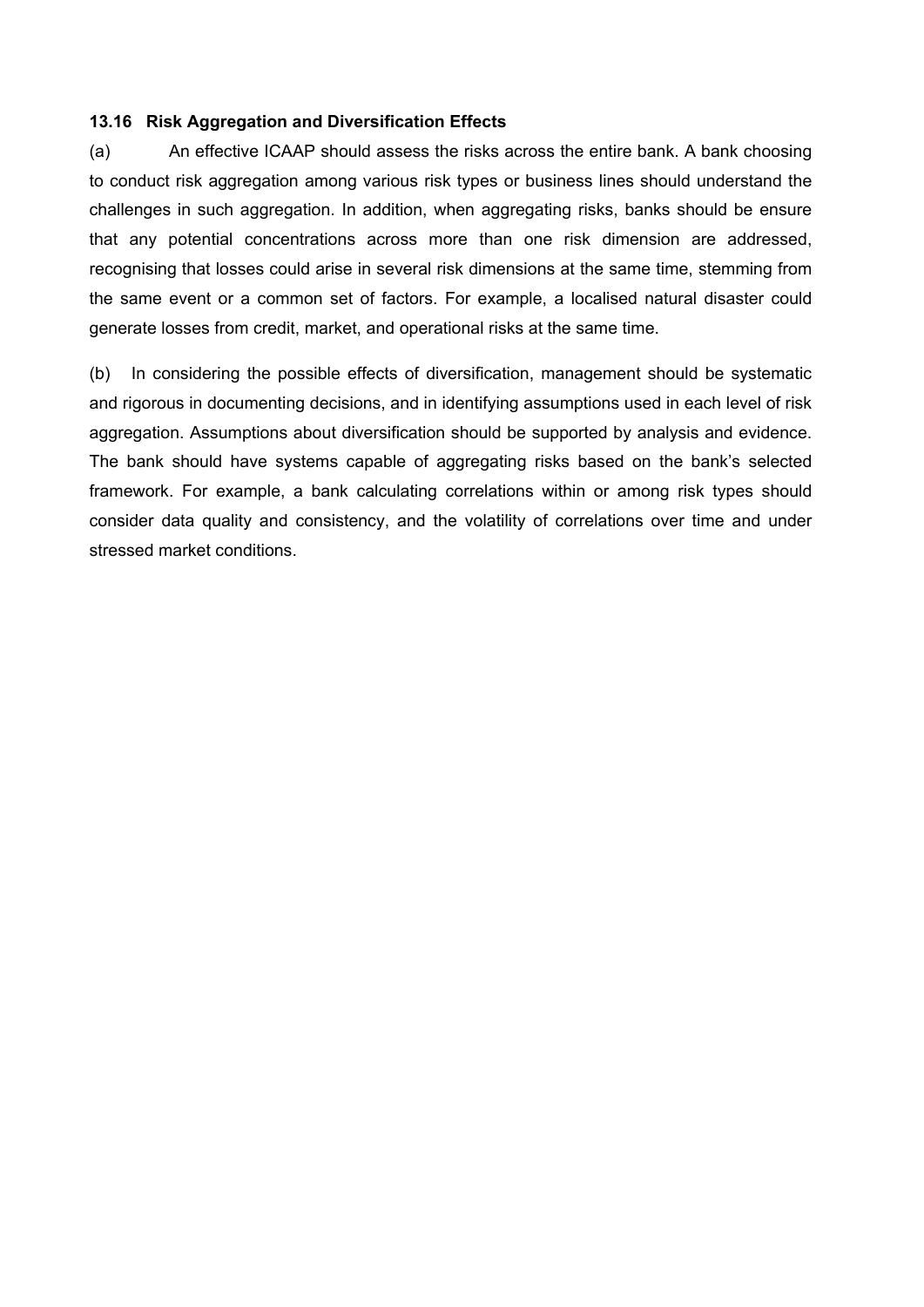## **Part – C: Market Discipline**

## **14. Guidelines for Market Discipline**

### **14.1 General**

14.1.1 The purpose of Market discipline (detailed in Pillar 3) in the Revised Framework is to complement the minimum capital requirements (detailed under Pillar 1) and the supervisory review process (detailed under Pillar 2). The aim is to encourage market discipline by developing a set of disclosure requirements which will allow market participants to assess key pieces of information on the scope of application, capital, risk exposures, risk assessment processes, and hence the capital adequacy of the institution.

14.1.2 In principle, banks' disclosures should be consistent with how senior management and the Board of directors assess and manage the risks of the bank. Under Pillar 1, banks use specified approaches/ methodologies for measuring the various risks they face and the resulting capital requirements. It is believed that providing disclosures that are based on a common framework is an effective means of informing the market about a bank's exposure to those risks and provides a consistent and comprehensive disclosure framework that enhances comparability

## **14.2 Achieving appropriate disclosure**

14.2.1 Market discipline can contribute to a safe and sound banking environment. Hence, noncompliance with the prescribed disclosure requirements would attract a penalty, including financial penalty. However, it is not intended that direct additional capital requirements would be a response to non-disclosure, except as indicated below.

14.2.2 In addition to the general intervention measures, the Revised Framework also anticipates a role for specific measures. Where disclosure is a qualifying criterion under Pillar 1 to obtain lower risk weightings and/or to apply specific methodologies, there would be a direct sanction (not being allowed to apply the lower risk weighting or the specific methodology).

## **14.3 Interaction with accounting disclosures**

It is recognised that the Pillar 3 disclosure framework does not conflict with requirements under accounting standards, which are broader in scope. The BCBS has taken considerable efforts to see that the narrower focus of Pillar 3, which is aimed at disclosure of bank capital adequacy, does not conflict with the broader accounting requirements. The Reserve Bank will consider future modifications to the Market Discipline disclosures as necessary in light of its ongoing monitoring of this area and industry developments.

### **14.4 Scope and frequency of disclosures**

14.4.1 Banks, including consolidated banks, should provide all Pillar 3 disclosures, both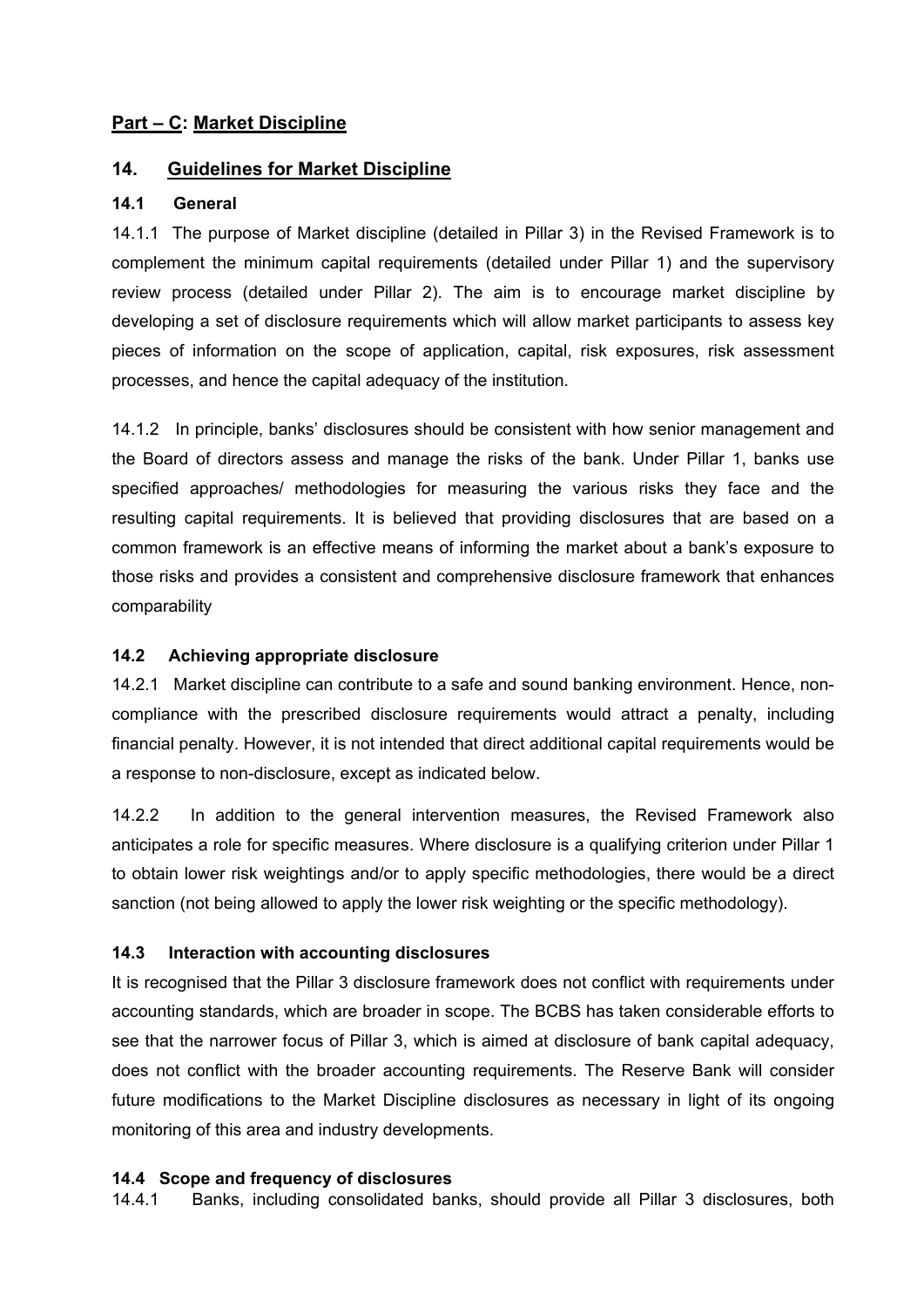qualitative and quantitative, as at end March each year along with the annual financial statements. With a view to enhance the ease of access to the Pillar 3 disclosures, banks may make their annual disclosures both in their annual reports as well as their respective web sites. Banks with capital funds of Rs.100 crore or more should make interim disclosures on the quantitative aspects, on a stand alone basis, on their respective websites as at end September each year. Qualitative disclosures that provide a general summary of a bank's risk management objectives and policies, reporting system and definitions may be published only on an annual basis.

14.4.2 In recognition of the increased risk sensitivity of the Revised Framework and the general trend towards more frequent reporting in capital markets, all banks with capital funds of Rs. 500 crore or more, and their significant bank subsidiaries, must disclose their Tier I capital, total capital, total required capital and Tier I ratio and total capital adequacy ratio, on a quarterly basis on their respective websites.

14.4.3 The disclosure on the websites should be made in a web page titled "Basel II Disclosures" and the link to this page should be prominently provided on the home page of the bank's website. Each of these disclosures pertaining to a financial year should be available on the websites until disclosure of the third subsequent annual (March end) disclosure<sup>[25](#page-116-0)</sup> is made.

#### **14.5 Validation**

The disclosures in this manner should be subjected to adequate validation. For example, since information in the annual financial statements would generally be audited, the additional material published with such statements must be consistent with the audited statements. In addition, supplementary material (such as Management's Discussion and Analysis) that is published should also be subjected to sufficient scrutiny (e.g. internal control assessments, etc.) to satisfy the validation issue. If material is not published under a validation regime, for instance in a stand alone report or as a section on a website, then management should ensure that appropriate verification of the information takes place, in accordance with the general disclosure principle set out below. In the light of the above, Pillar 3 disclosures will not be required to be audited by an external auditor, unless specified.

#### **14.6 Materiality**

l

A bank should decide which disclosures are relevant for it based on the materiality concept. Information would be regarded as material if its omission or misstatement could change or influence the assessment or decision of a user relying on that information for the purpose of making economic decisions. This definition is consistent with International Accounting

<span id="page-116-0"></span><sup>&</sup>lt;sup>25</sup> For example: Disclosures for the financial year ending March 31, 2009 (i.e., June/ September/ December 2008 and March 2009) should be available until disclosure as on March 31, 2012.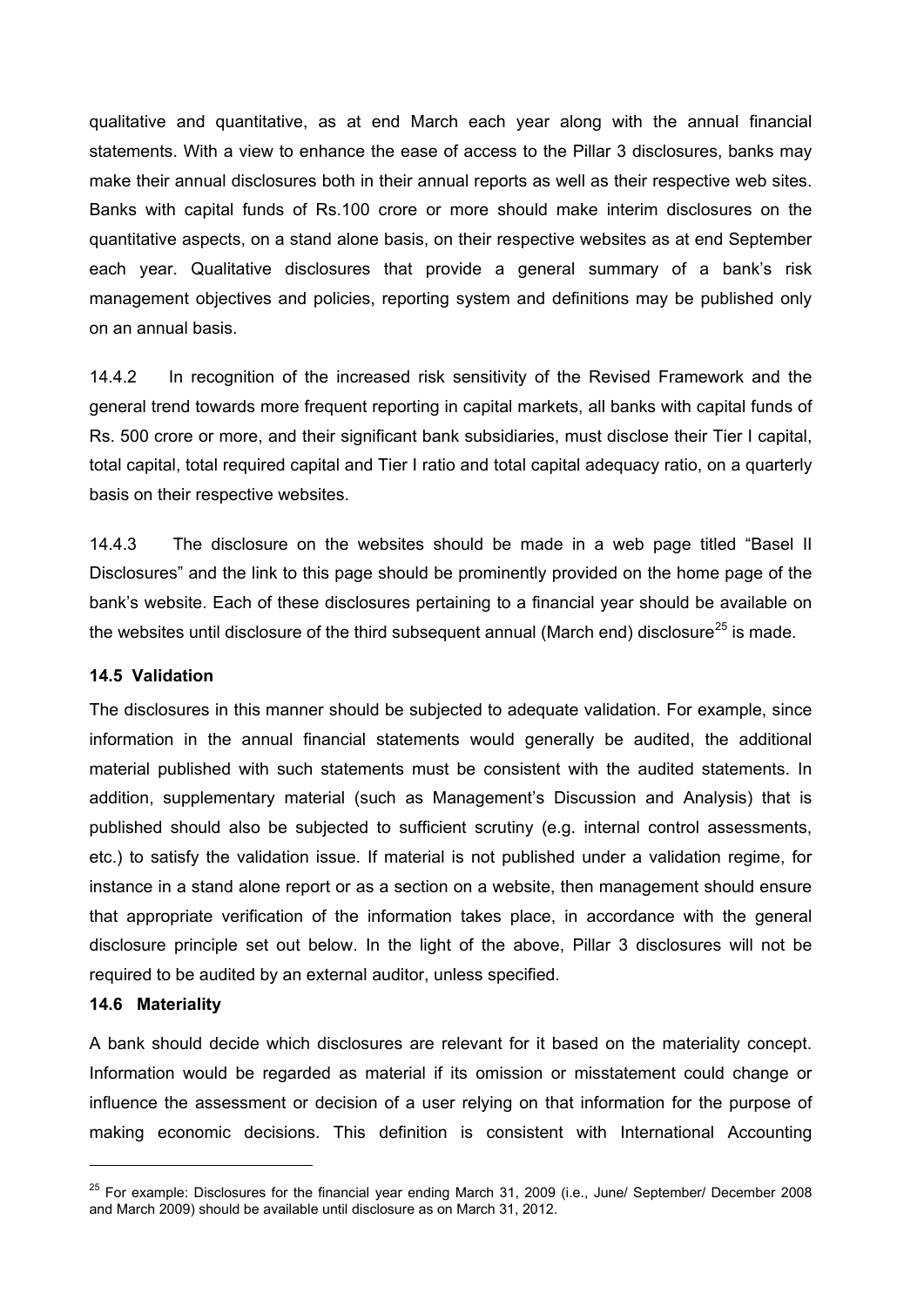Standards and with the national accounting framework. The Reserve Bank recognises the need for a qualitative judgment of whether, in light of the particular circumstances, a user of financial information would consider the item to be material (user test). The Reserve Bank does not consider it necessary to set specific thresholds for disclosure as the user test is a useful benchmark for achieving sufficient disclosure. However, with a view to facilitate smooth transition to greater disclosures as well as to promote greater comparability among the banks' Pillar 3 disclosures, the materiality thresholds have been prescribed for certain limited disclosures. Notwithstanding the above, banks are encouraged to apply the user test to these specific disclosures and where considered necessary make disclosures below the specified thresholds also.

### **14.7 Proprietary and confidential information**

Proprietary information encompasses information (for example on products or systems), that if shared with competitors would render a bank's investment in these products/systems less valuable, and hence would undermine its competitive position. Information about customers is often confidential, in that it is provided under the terms of a legal agreement or counterparty relationship. This has an impact on what banks should reveal in terms of information about their customer base, as well as details on their internal arrangements, for instance methodologies used, parameter estimates, data etc. The Reserve Bank believes that the requirements set out below strike an appropriate balance between the need for meaningful disclosure and the protection of proprietary and confidential information.

#### **14.8 General disclosure principle**

Banks should have a formal disclosure policy approved by the Board of directors that addresses the bank's approach for determining what disclosures it will make and the internal controls over the disclosure process. In addition, banks should implement a process for assessing the appropriateness of their disclosures, including validation and frequency.

#### **14.9 Scope of application**

Pillar 3 applies at the top consolidated level of the banking group to which the Framework applies (as indicated above under paragraph 3 Scope of Application). Disclosures related to individual banks within the groups would not generally be required to be made by the parent bank. An exception to this arises in the disclosure of Total and Tier I Capital Ratios by the top consolidated entity where an analysis of significant bank subsidiaries within the group is appropriate, in order to recognise the need for these subsidiaries to comply with the Framework and other applicable limitations on the transfer of funds or capital within the group. Pillar 3 disclosures will be required to be made by the individual banks on a standalone basis when they are not the top consolidated entity in the banking group.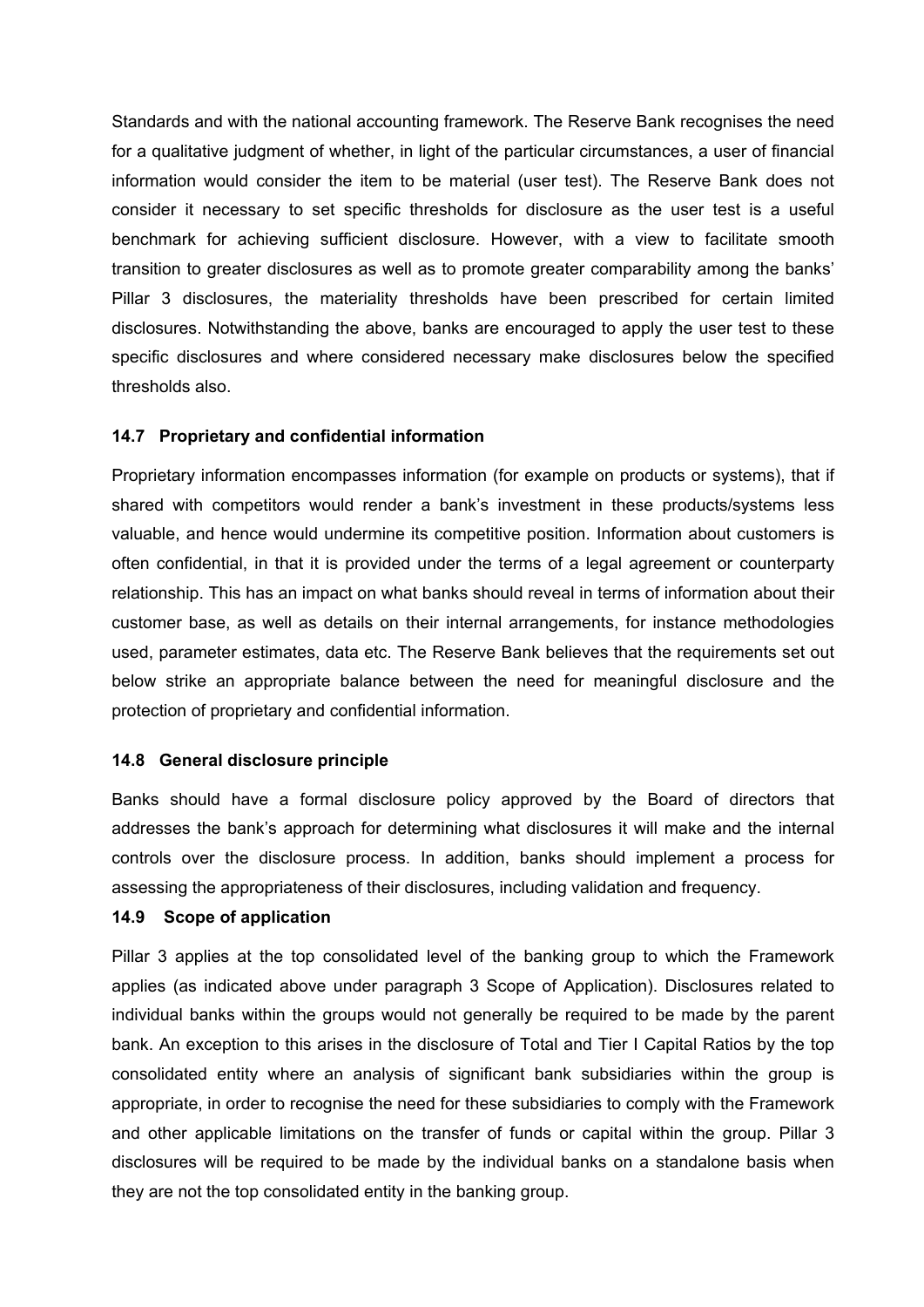### **14.10 Effective Date of Disclosures**

The first of the disclosures as per these guidelines were required to be made as on the effective dates of migration to the revised framework by banks as applicable to them viz. March 31, 2008 or 2009.

### **14.11 Revisions to Pillar II**I [2](#page-118-0)6

14.11.1 In response to observed weaknesses in public disclosure and after a careful assessment of leading disclosure practices, Basel Committee on Banking Supervision decided to revise the current Pillar 3 requirements. Banks are expected to comply with the revised requirements by March 31, 2010. These enhancements also respond to the Financial Stability Board's recommendations for strengthened Pillar 3 requirements and draw upon the Senior Supervisors Group's analysis of disclosure practices.

14.11.2. The Pillar 3 revisions include disclosure requirements that are not specifically required to compute capital requirements under Pillar 1. This information, however, will help market participants to better understand the overall risk profile of an institution. These enhanced disclosure requirements will help to avoid a recurrence of market uncertainties about the strength of banks' balance sheets related to their securitisation activities.

14.11.3. It may be noted that beyond disclosure requirements as set forth under New Capital Adequacy Framework, banks are responsible for conveying their actual risk profile to market participants. The information banks disclose must be adequate to fulfill this objective.

14.11.4. Banks operating in India should make additional disclosures in the following areas:

- (i) Securitisation exposures in the trading book;
- (ii) Sponsorship of off-balance sheet vehicles;
- (iii) Valuation with regard to securitisation exposures; and
- (iv) Pipeline and warehousing risks with regard to securitisation exposures

### **14.12 The disclosure requirements**

l

The following sections set out in tabular form are the disclosure requirements under Pillar 3. Additional definitions and explanations are provided in a series of footnotes.

<span id="page-118-0"></span> $^{26}$  Please refer to Master Circular DBOD.No.BP.BC.73/21.06.001/2009-10 dated Feb 8, 2010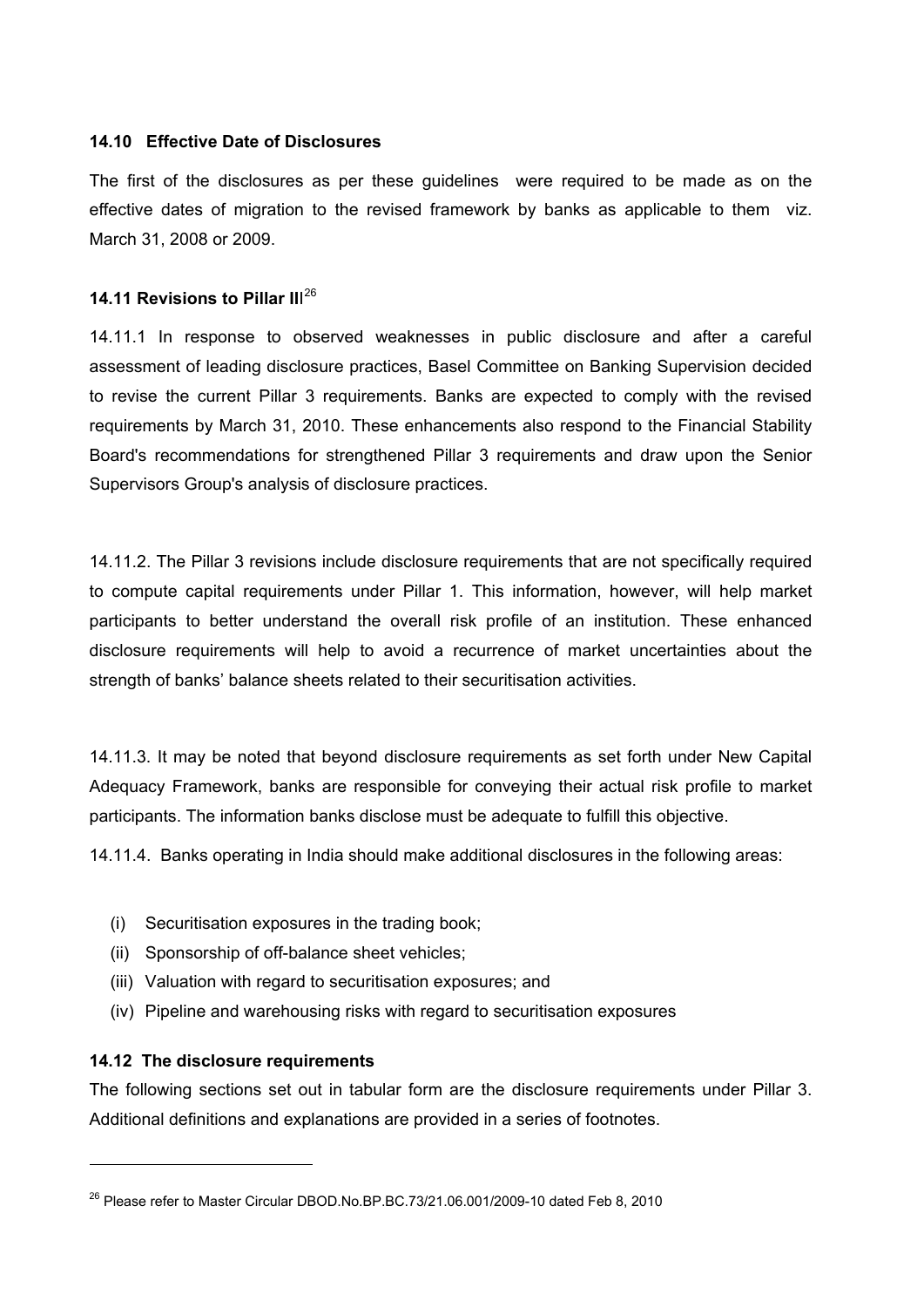## **Table DF – 1: Scope of Application**

#### **Qualitative Disclosures**

(a) The name of the top bank in the group to which the Framework applies.

(b) An outline of differences in the basis of consolidation for accounting and regulatory purposes, with a brief description of the entities  $27$  within the group (i) that are fully consolidated;<sup>[28](#page-119-1)</sup> (ii) that are pro-rata consolidated;<sup>[29](#page-119-2)</sup> (iii) that are given a deduction treatment; and (iv) that are neither consolidated nor deducted (e.g. where the investment is risk-weighted).

#### **Quantitative Disclosures**

(c) The aggregate amount of capital deficiencies<sup>[3](#page-119-3)0</sup> in all subsidiaries not included in the consolidation i.e. that are deducted and the name(s) of such subsidiaries.

(d) The aggregate amounts (e.g. current book value) of the bank's total interests in insurance entities, which are risk-weighted  $31$  $31$  as well as their name, their country of incorporation or residence, the proportion of ownership interest and, if different, the proportion of voting power in these entities. In addition, indicate the quantitative impact on regulatory capital of using this method versus using the deduction.

<u>.</u>

<span id="page-119-0"></span> $27$  Entity = securities, insurance and other financial subsidiaries, commercial subsidiaries, significant minority equity investments in insurance, financial and commercial entities.

<span id="page-119-1"></span> $28$  viz. subsidiaries as in consolidated accounting, e.g. AS 21.

<span id="page-119-2"></span> $^{29}$  viz. Joint ventures in consolidated accounting, e.g. AS 27.

<span id="page-119-3"></span> $30$  A capital deficiency is the amount by which actual capital is less than the regulatory capital requirement. Any deficiencies which have been deducted on a group level in addition to the investment in such subsidiaries are not to be included in the aggregate capital deficiency.

<span id="page-119-4"></span> $31$  See paragraph 3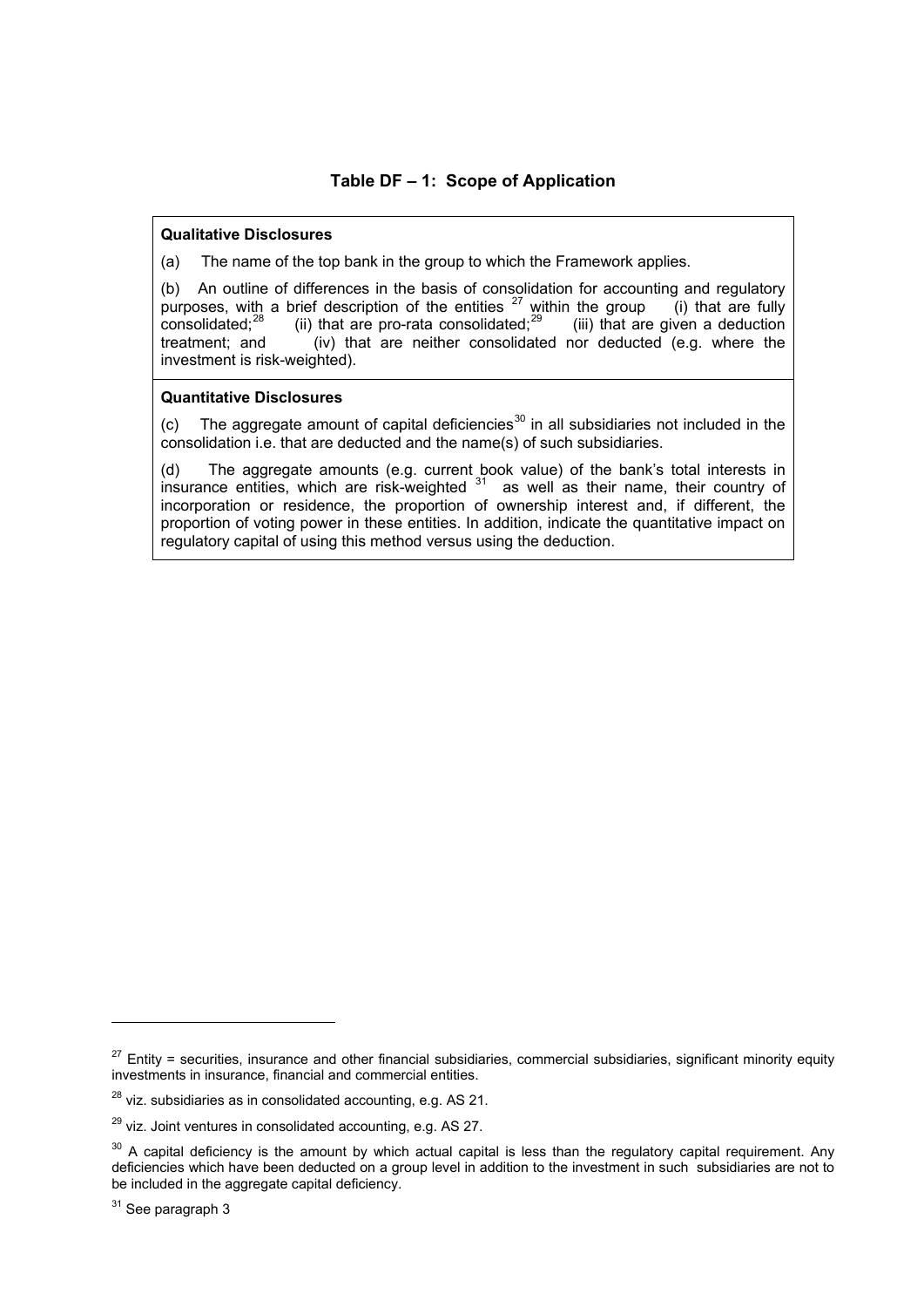## **Table DF – 2 : Capital Structure**

#### **Qualitative Disclosures**

(a) Summary information on the terms and conditions of the main features of all capital instruments, especially in the case of capital instruments eligible for inclusion in Tier I or in Upper Tier II.

#### **Quantitative Disclosures**

(b) The amount of Tier I capital, with separate disclosure of:

- paid-up share capital;
- reserves;
- innovative instruments;  $32$  $32$
- other capital instruments:
- amounts deducted from Tier I capital, including goodwill and investments.
- (c) The total amount of Tier II capital (net of deductions from Tier II capital).

(d) Debt capital instruments eligible for inclusion in Upper Tier II capital

- Total amount outstanding
- Of which amount raised during the current year
- Amount eligible to be reckoned as capital funds

(e) Subordinated debt eligible for inclusion in Lower Tier II capital

- Total amount outstanding
- Of which amount raised during the current year
- Amount eligible to be reckoned as capital funds
- (f) Other deductions from capital, if any.
- (g) Total eligible capital.

l

### **Table DF – 3 : Capital Adequacy**

| <b>Qualitative disclosures</b>                                                              |  |  |  |  |  |  |
|---------------------------------------------------------------------------------------------|--|--|--|--|--|--|
| (a) A summary discussion of the bank's approach to assessing the adequacy of its capital to |  |  |  |  |  |  |
| support current and future activities.                                                      |  |  |  |  |  |  |
| <b>Quantitative disclosures</b>                                                             |  |  |  |  |  |  |
| (b) Capital requirements for credit risk:                                                   |  |  |  |  |  |  |
| Portfolios subject to standardised approach                                                 |  |  |  |  |  |  |
| Securitisation exposures.                                                                   |  |  |  |  |  |  |
| (c) Capital requirements for market risk:                                                   |  |  |  |  |  |  |
| Standardised duration approach;                                                             |  |  |  |  |  |  |
| Interest rate risk                                                                          |  |  |  |  |  |  |
| Foreign exchange risk (including gold)                                                      |  |  |  |  |  |  |
| Equity risk                                                                                 |  |  |  |  |  |  |
| (d) Capital requirements for operational risk:                                              |  |  |  |  |  |  |
| Basic indicator approach;                                                                   |  |  |  |  |  |  |
| (e) Total and Tier I capital ratio:                                                         |  |  |  |  |  |  |
| For the top consolidated group; and                                                         |  |  |  |  |  |  |
| For significant bank subsidiaries (stand alone or sub-consolidated depending on             |  |  |  |  |  |  |
| how the Framework is applied).                                                              |  |  |  |  |  |  |
|                                                                                             |  |  |  |  |  |  |

<span id="page-120-0"></span><sup>&</sup>lt;sup>32</sup> Innovative perpetual debt instruments (or head office borrowings of foreign banks eligible for similar treatment) and any other type of instrument that may be allowed from time to time.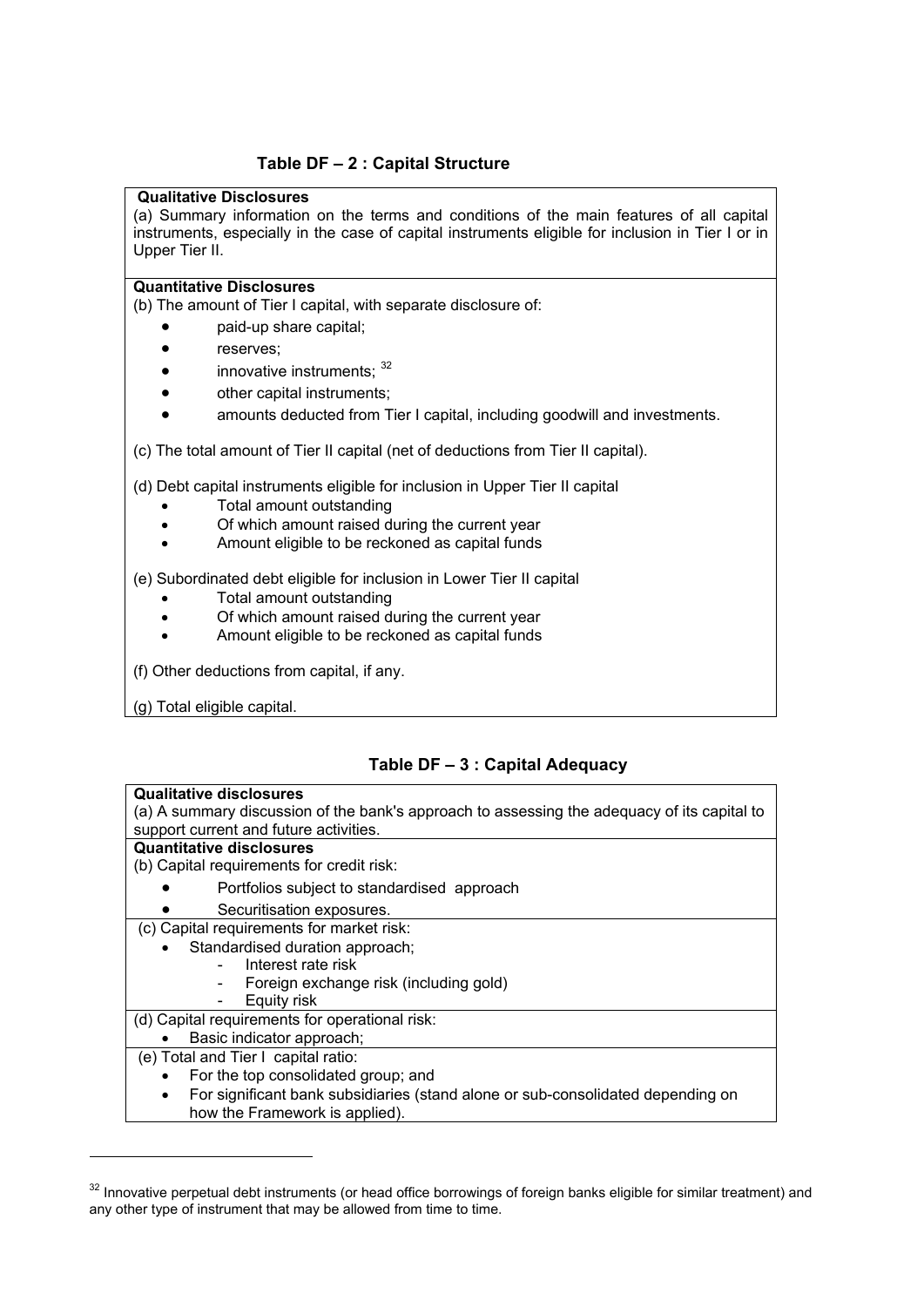### **14.13 Risk exposure and assessment**

The risks to which banks are exposed and the techniques that banks use to identify, measure, monitor and control those risks are important factors market participants consider in their assessment of an institution. In this section, several key banking risks are considered: credit risk, market risk, and interest rate risk in the banking book and operational risk. Also included in this section are disclosures relating to credit risk mitigation and asset securitisation, both of which alter the risk profile of the institution. Where applicable, separate disclosures are set out for banks using different approaches to the assessment of regulatory capital.

## **14.14 General qualitative disclosure requirement**

For each separate risk area (e.g. credit, market, operational, banking book interest rate risk) banks must describe their risk management objectives and policies, including:

- (i) strategies and processes;
- (ii) the structure and organisation of the relevant risk management function;
- (iii) the scope and nature of risk reporting and/or measurement systems;
- (iv) policies for hedging and/or mitigating risk and strategies and processes for monitoring the continuing effectiveness of hedges/mitigants.

### **Credit risk**

General disclosures of credit risk provide market participants with a range of information about overall credit exposure and need not necessarily be based on information prepared for regulatory purposes. Disclosures on the capital assessment techniques give information on the specific nature of the exposures, the means of capital assessment and data to assess the reliability of the information disclosed.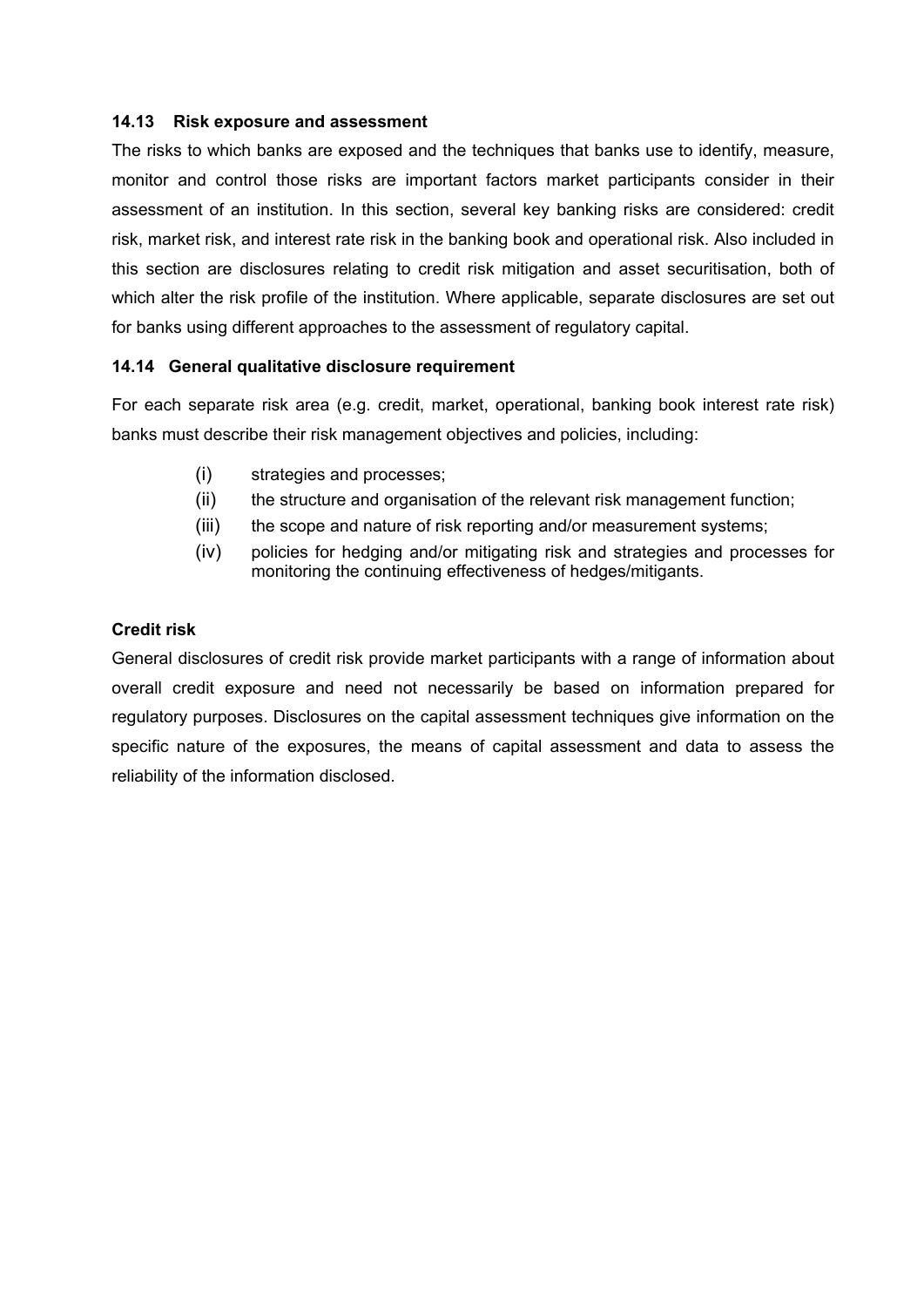## **Table DF – 4: Credit Risk: General Disclosures for All Banks**

#### **Qualitative Disclosures**

(a) The general qualitative disclosure requirement (paragraph 10.13 ) with respect to credit risk, including:

- Definitions of past due and impaired (for accounting purposes);
- Discussion of the bank's credit risk management policy;

#### **Quantitative Disclosures**

(b) Total gross credit risk exposures<sup>[3](#page-122-0)3</sup>, Fund based and Non-fund based separately.

- $\overrightarrow{c}$ ) Geographic distribution of exposures<sup>[34](#page-122-1)</sup>, Fund based and Non-fund based separately
	- Overseas
	- Domestic

(d) Industry<sup>[3](#page-122-2)5</sup> type distribution of exposures, fund based and non-fund based separately (e) Residual contractual maturity breakdown of assets,  $36$ 

- (f) Amount of NPAs (Gross)
	- Substandard
	- Doubtful 1
	- Doubtful 2
	- Doubtful 3
	- Loss
- (g) Net NPAs
- (h) NPA Ratios
	- Gross NPAs to gross advances
	- Net NPAs to net advances
- (i) Movement of NPAs (Gross)
	- Opening balance
	- **Additions**
	- **Reductions**
	- Closing balance
- (j) Movement of provisions for NPAs
	- Opening balance
		- Provisions made during the period
		- Write-off
		- Write-back of excess provisions
		- Closing balance
- (k) Amount of Non-Performing Investments

(l) Amount of provisions held for non-performing investments

(m) Movement of provisions for depreciation on investments

- Opening balance
- Provisions made during the period
- Write-off

l

- Write-back of excess provisions
- Closing balance

<span id="page-122-0"></span><sup>&</sup>lt;sup>33</sup> That is after accounting offsets in accordance with the applicable accounting regime and without taking into account the effects of credit risk mitigation techniques, e.g. collateral and netting.

<span id="page-122-1"></span> $34$  That is, on the same basis as adopted for Segment Reporting adopted for compliance with AS 17.

<span id="page-122-2"></span> $35$  The industries break-up may be provided on the same lines as prescribed for DSB returns. If the exposure to any particular industry is more than 5 per cent of the gross credit exposure as computed under (b) above it should be disclosed separately.

<span id="page-122-3"></span> $36$  Banks shall use the same maturity bands as used for reporting positions in the ALM returns.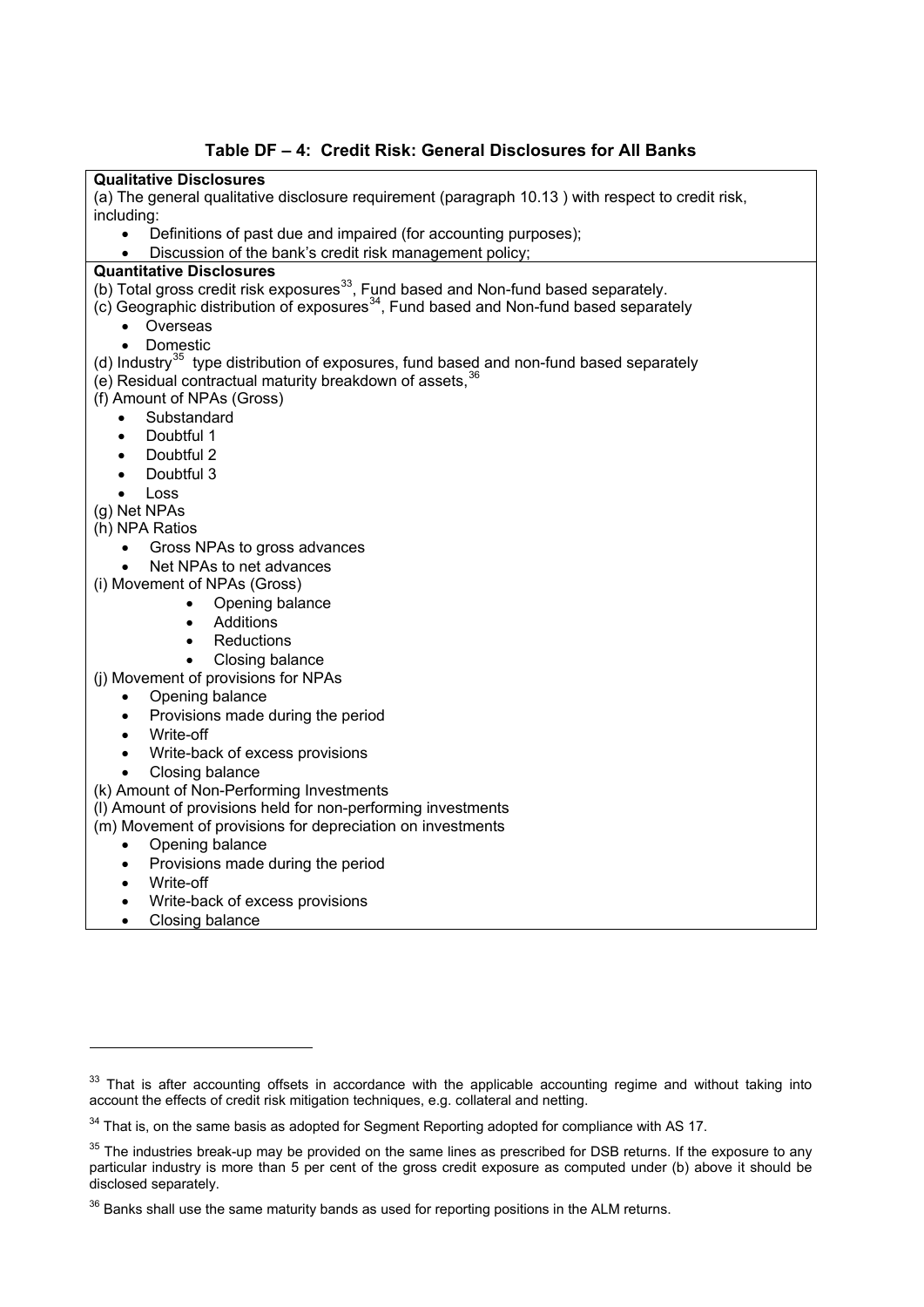## **Table DF – 5**

### **Credit Risk: Disclosures for Portfolios Subject to the Standardised Approach**

### **Qualitative Disclosures**

(a) For portfolios under the standardised approach:

- Names of credit rating agencies used, plus reasons for any changes;
- Types of exposure for which each agency is used; and
- A description of the process used to transfer public issue ratings onto comparable assets in the banking book;

#### **Quantitative Disclosures**

(b) For exposure<sup>[3](#page-123-0)7</sup> amounts after risk mitigation subject to the standardised approach, amount of a bank's outstandings (rated and unrated) in the following three major risk buckets as well as those that are deducted;

- Below 100 % risk weight
- 100 % risk weight
- More than 100 % risk weight
- **Deducted**

## **Table DF – 6**

### **Credit Risk Mitigation: Disclosures for Standardised Approaches [3](#page-123-1)8**

### **Qualitative Disclosures**

(a) The general qualitative disclosure requirement (paragraph 10.13 ) with respect to credit risk mitigation including:

- • *Policies and processes for, and an indication of the extent to which the bank makes use of, on- and off-balance sheet netting;*
- policies and processes for collateral valuation and management;
- a description of the main types of collateral taken by the bank;
- the main types of guarantor counterparty and their ceditworthiness; and
- information about (market or credit) risk concentrations within the mitigation taken

#### *Quantitative Disclosures*

*(b) For each separately disclosed credit risk portfolio the total exposure (after, where applicable, on- or off balance sheet netting) that is covered by eligible financial collateral after the application of haircuts.* 

*(c) For each separately disclosed portfolio the total exposure (after, where applicable, on- or off-balance sheet netting) that is covered by guarantees/credit derivatives (whenever specifically permitted by RBI)* 

1

<span id="page-123-0"></span> $37$  As defined for disclosures in Table 4

<span id="page-123-1"></span><sup>&</sup>lt;sup>38</sup> At a minimum, banks must give the disclosures in this Table in relation to credit risk mitigation that has been recognised for the purposes of reducing capital requirements under this Framework. Where relevant, banks are encouraged to give further information about mitigants that have not been recognised for that purpose.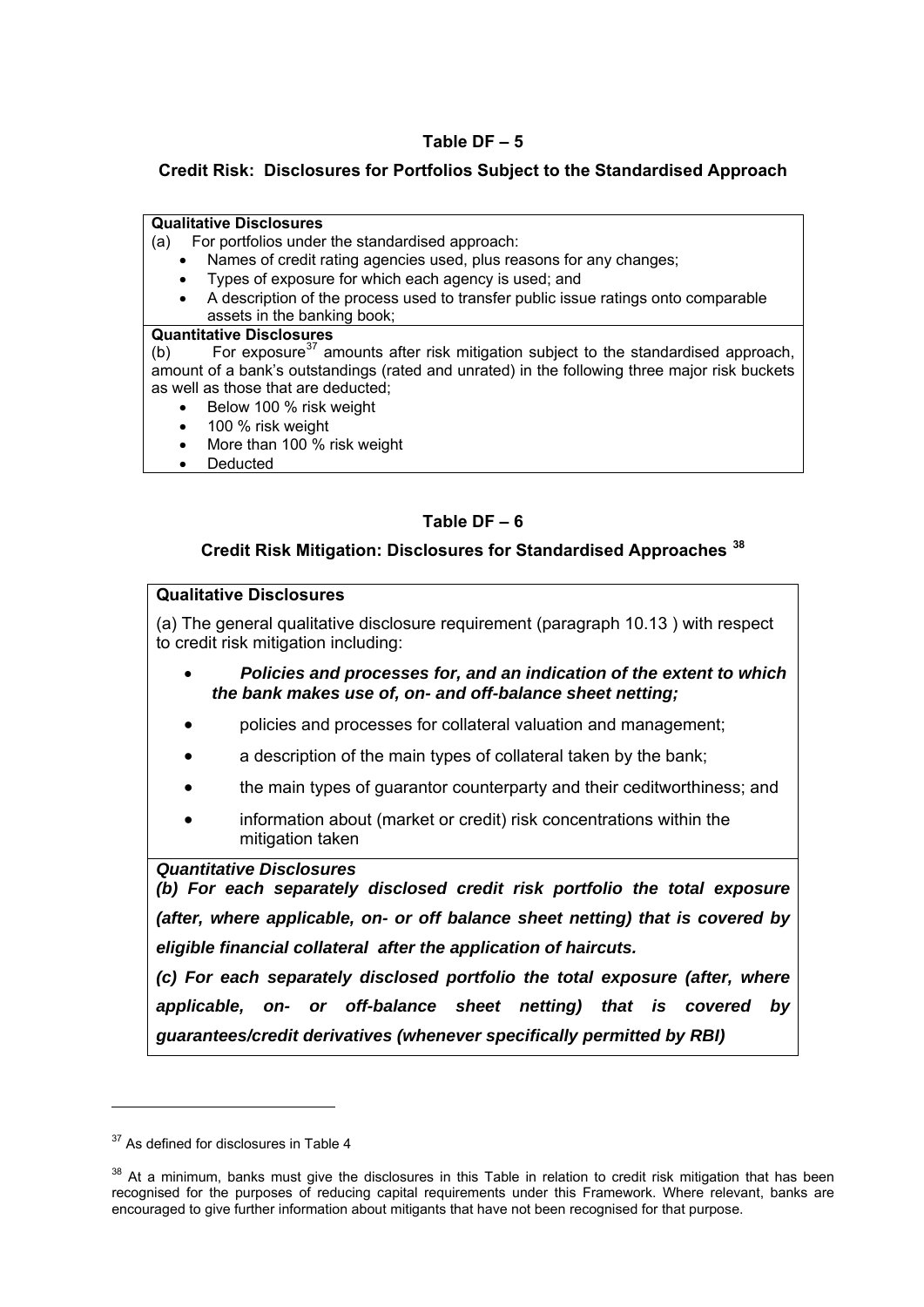| 「able: |  | $\overline{D}$ DF $\overline{D}$ | , ku |
|--------|--|----------------------------------|------|
|        |  |                                  |      |

 *Securitisation Exposures: Disclosure for Standardised Approach*

| Qualitative        | (a) | The general qualitative disclosure requirement<br>with respect to                                                                                                                                                                                                                                                        |
|--------------------|-----|--------------------------------------------------------------------------------------------------------------------------------------------------------------------------------------------------------------------------------------------------------------------------------------------------------------------------|
| <b>Disclosures</b> |     | securitisation including a discussion of:                                                                                                                                                                                                                                                                                |
|                    |     | • the bank's objectives in relation to securitisation activity, including the<br>extent to which these activities transfer credit risk of the underlying<br>securitised exposures away from the bank to other entities.                                                                                                  |
|                    |     | • the nature of other risks (e.g. liquidity risk) inherent in securitised<br>assets;                                                                                                                                                                                                                                     |
|                    |     | • the various roles played by the bank in the securitisation process (For<br>example: originator, investor, servicer, provider of credit enhancement,<br>liquidity provider, swap provider <sup>@</sup> protection provider <sup>#</sup> ) and an indication<br>of the extent of the bank's involvement in each of them; |
|                    |     | • a description of the processes in place to monitor changes in the credit<br>and market risk of securitisation exposures (for example, how the<br>behaviour of the underlying assets impacts securitisation exposures as<br>defined in para 5.16.1 of the Master Circular on NCAF dated July 1,<br>2009).               |
|                    |     | • a description of the bank's policy governing the use of credit risk<br>mitigation to mitigate the risks retained through securitisation exposures;                                                                                                                                                                     |
|                    |     | A bank may have provided support to a securitisation structure in the<br>form of an interest rate swap or currency swap to mitigate the interest<br>rate/currency risk of the underlying assets, if permitted as per regulatory<br>rules.                                                                                |
|                    |     | #<br>A bank may provide credit protection to a securitisation transaction<br>through guarantees, credit derivatives or any other similar product, if<br>permitted as per regulatory rules.                                                                                                                               |
|                    | (b) | Summary of the bank's accounting policies for securitisation<br>activities, including:<br>• whether the transactions are treated as sales or financings;                                                                                                                                                                 |
|                    |     | • methods and key assumptions (including inputs) applied in valuing<br>positions retained or purchased                                                                                                                                                                                                                   |
|                    |     | • changes in methods and key assumptions from the previous period and<br>impact of the changes;                                                                                                                                                                                                                          |

<span id="page-124-0"></span><sup>39</sup> Please refer to Master Circular DBOD.No.BP.BC.73/21.06.001/2009-10 dated Feb 8, 2010

l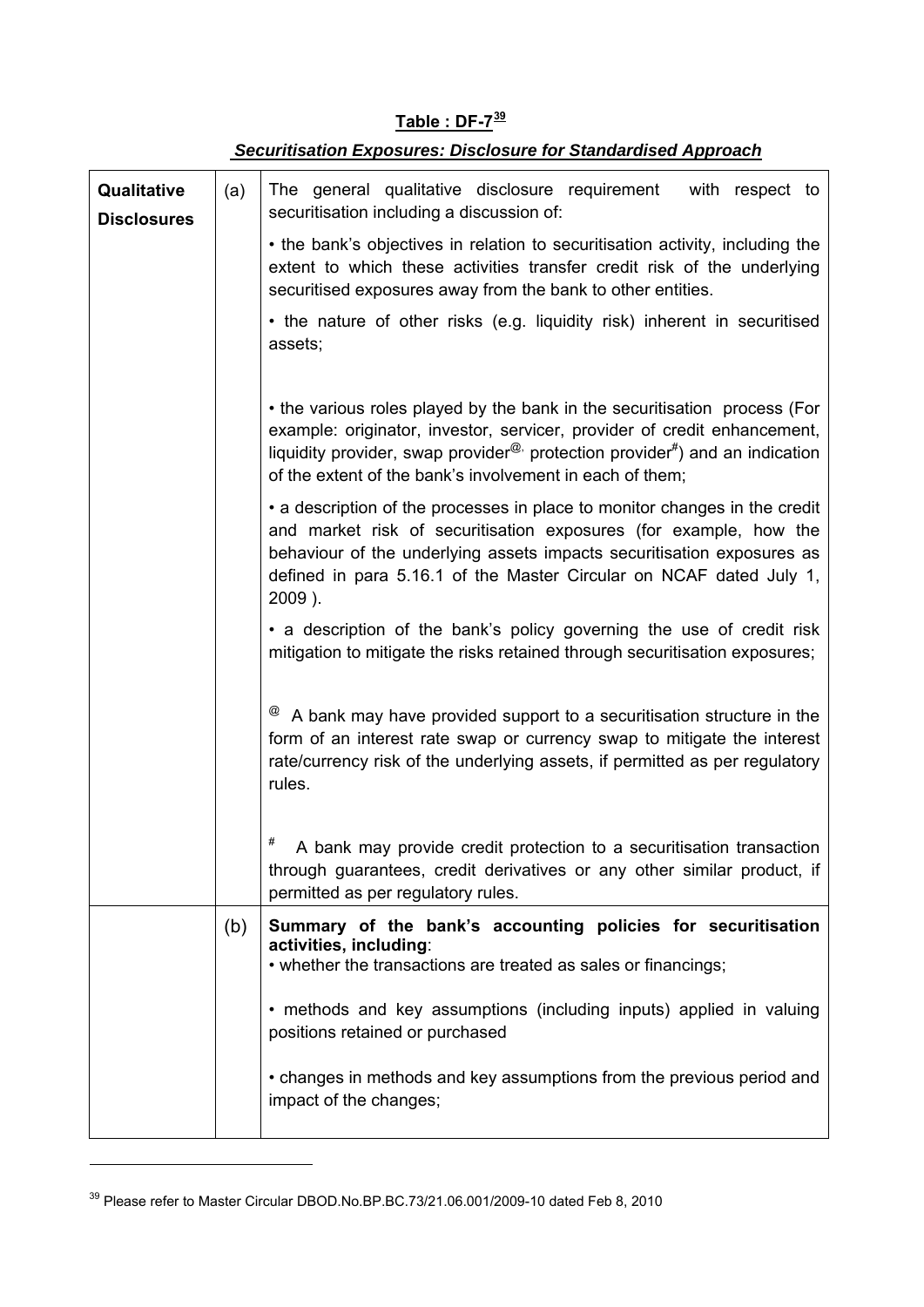|                                                               |     | policies for recognising liabilities on the<br>balance<br>sheet for<br>$\bullet$<br>arrangements that could require the bank to provide financial support for<br>securitised assets.                                                                                                                                                                                                                                                        |
|---------------------------------------------------------------|-----|---------------------------------------------------------------------------------------------------------------------------------------------------------------------------------------------------------------------------------------------------------------------------------------------------------------------------------------------------------------------------------------------------------------------------------------------|
|                                                               | (c) | In the banking book, the names of ECAIs used for securitisations and<br>the types of securitisation exposure for which each agency is used.                                                                                                                                                                                                                                                                                                 |
| Quantitative<br>disclosures:<br><b>Banking</b><br><b>Book</b> | (d) | The total amount of exposures securitised by the bank.                                                                                                                                                                                                                                                                                                                                                                                      |
|                                                               | (e) | For exposures securitised losses recognised by the bank during the<br>current period broken by the exposure type (e.g. Credit cards, housing<br>loans, auto loans etc. detailed by underlying security)                                                                                                                                                                                                                                     |
|                                                               | (f) | Amount of assets intended to be securitised within a year                                                                                                                                                                                                                                                                                                                                                                                   |
|                                                               | (g) | Of (f), amount of assets originated within a year before securitisation.                                                                                                                                                                                                                                                                                                                                                                    |
|                                                               | (h) | The total amount of exposures securitised (by exposure type) and<br>unrecognised gain or losses on sale by exposure type.                                                                                                                                                                                                                                                                                                                   |
|                                                               | (i) | Aggregate amount of:<br>• on-balance sheet securitisation exposures<br>retained or purchased<br>broken down by exposure type and<br>• off-balance sheet securitisation exposures broken down by exposure<br>type                                                                                                                                                                                                                            |
|                                                               | (j) | Aggregate amount of securitisation exposures retained or<br>purchased and the associated capital charges, broken down between<br>exposures and further broken down into different risk weight bands for<br>each regulatory capital approach<br>Exposures that have been deducted entirely from Tier 1<br>capital, credit enhancing I/Os deducted from total capital, and other<br>exposures deducted from total capital (by exposure type). |
| Quantitative<br><b>Disclosures:</b><br><b>Trading book</b>    |     |                                                                                                                                                                                                                                                                                                                                                                                                                                             |
|                                                               | (k) | Aggregate amount of exposures securitised by the bank for which the                                                                                                                                                                                                                                                                                                                                                                         |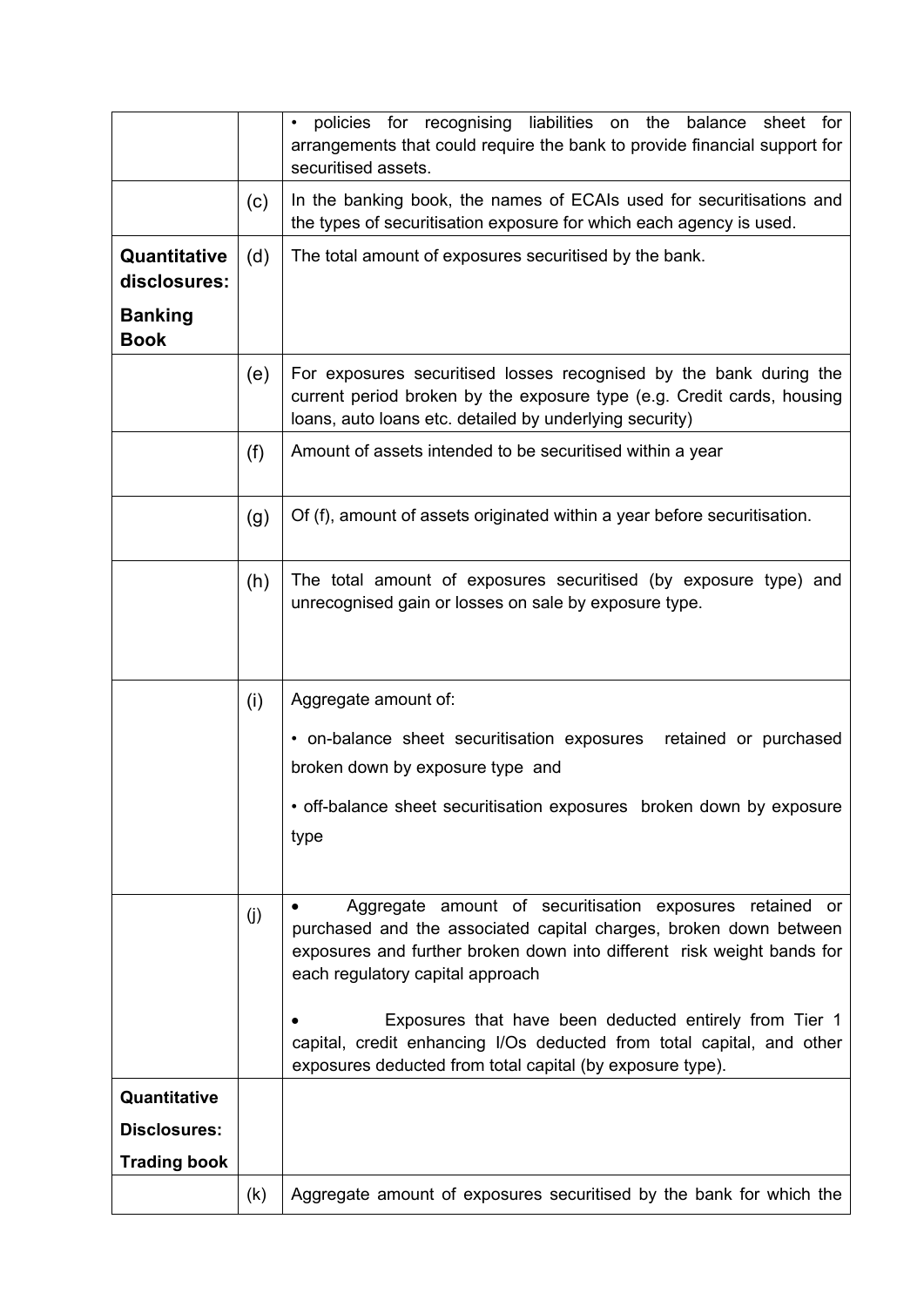|     | bank has retained some exposures and which is subject to the market                      |
|-----|------------------------------------------------------------------------------------------|
|     | risk approach, by exposure type.                                                         |
| (1) | Aggregate amount of:                                                                     |
|     | • on-balance sheet securitisation exposures retained or purchased                        |
|     | broken down by exposure type; and                                                        |
|     | • off-balance sheet securitisation exposures broken down by exposure                     |
|     | type.                                                                                    |
| (m) | amount of securitisation exposures<br>retained<br>Aggregate<br><b>or</b>                 |
|     | purchased separately for:                                                                |
|     | securitisation<br>retained<br>purchased<br>subject<br>exposures<br>or<br>to<br>$\bullet$ |
|     | Comprehensive Risk Measure for specific risk; and                                        |
|     | securitisation exposures subject to the securitisation framework for<br>$\bullet$        |
|     | specific risk broken down into different risk weight bands.                              |
| (n) | Aggregate amount of:                                                                     |
|     | • the capital requirements for the securitisation exposures, subject to the              |
|     | securitisation framework broken down into different risk weight bands.                   |
|     | • securitisation exposures that are deducted entirely from Tier 1 capital,               |
|     | credit enhancing I/Os deducted from total capital, and other exposures                   |
|     | deducted from total capital(by exposure type).                                           |

## **Table DF- 8 : Market Risk in Trading Book**

## **Qualitative disclosures**

 (a) The general qualitative disclosure requirement (paragraph 10.13) for market risk including the portfolios covered by the standardised approach.

### **Quantitative disclosures**

(b) The capital requirements for:

- interest rate risk;
- equity position risk; and
- foreign exchange risk;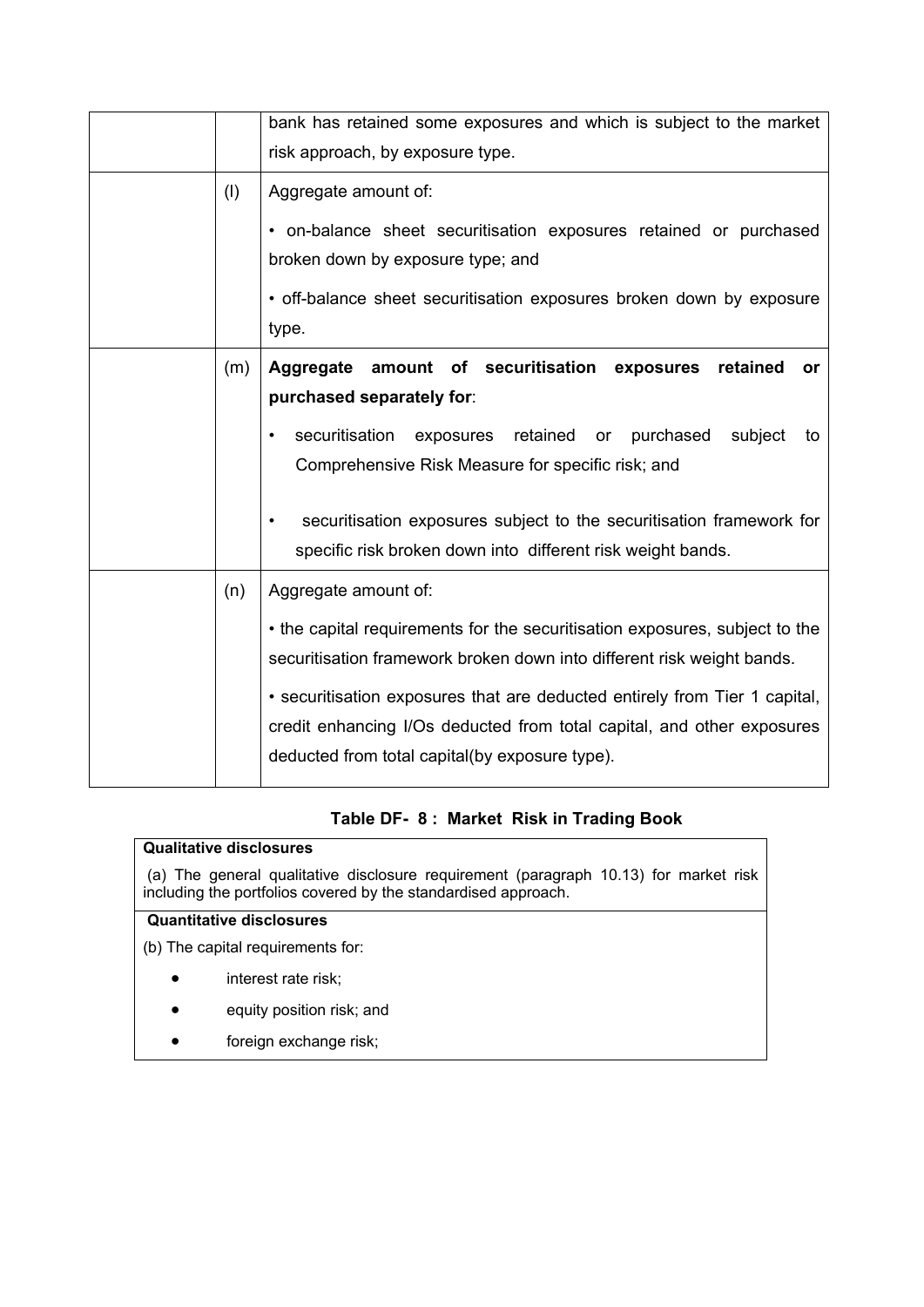### **Table DF-9 : Operational Risk**

#### **Qualitative disclosures**

In addition to the general qualitative disclosure requirement (paragraph 10.13), the approach(es) for operational risk capital assessment for which the bank qualifies.

### **Table DF- 10 : Interest Rate Risk in the Banking Book (IRRBB)**

#### **Qualitative Disclosures**

(a) The general qualitative disclosure requirement (paragraph 10.13), including the nature of IRRBB and key assumptions, including assumptions regarding loan prepayments and behaviour of non-maturity deposits, and frequency of IRRBB measurement.

#### **Quantitative Disclosures**

(b) The increase (decline) in earnings and economic value (or relevant measure used by management) for upward and downward rate shocks according to management's method for measuring IRRBB, broken down by currency (where the turnover is more than 5% of the total turnover).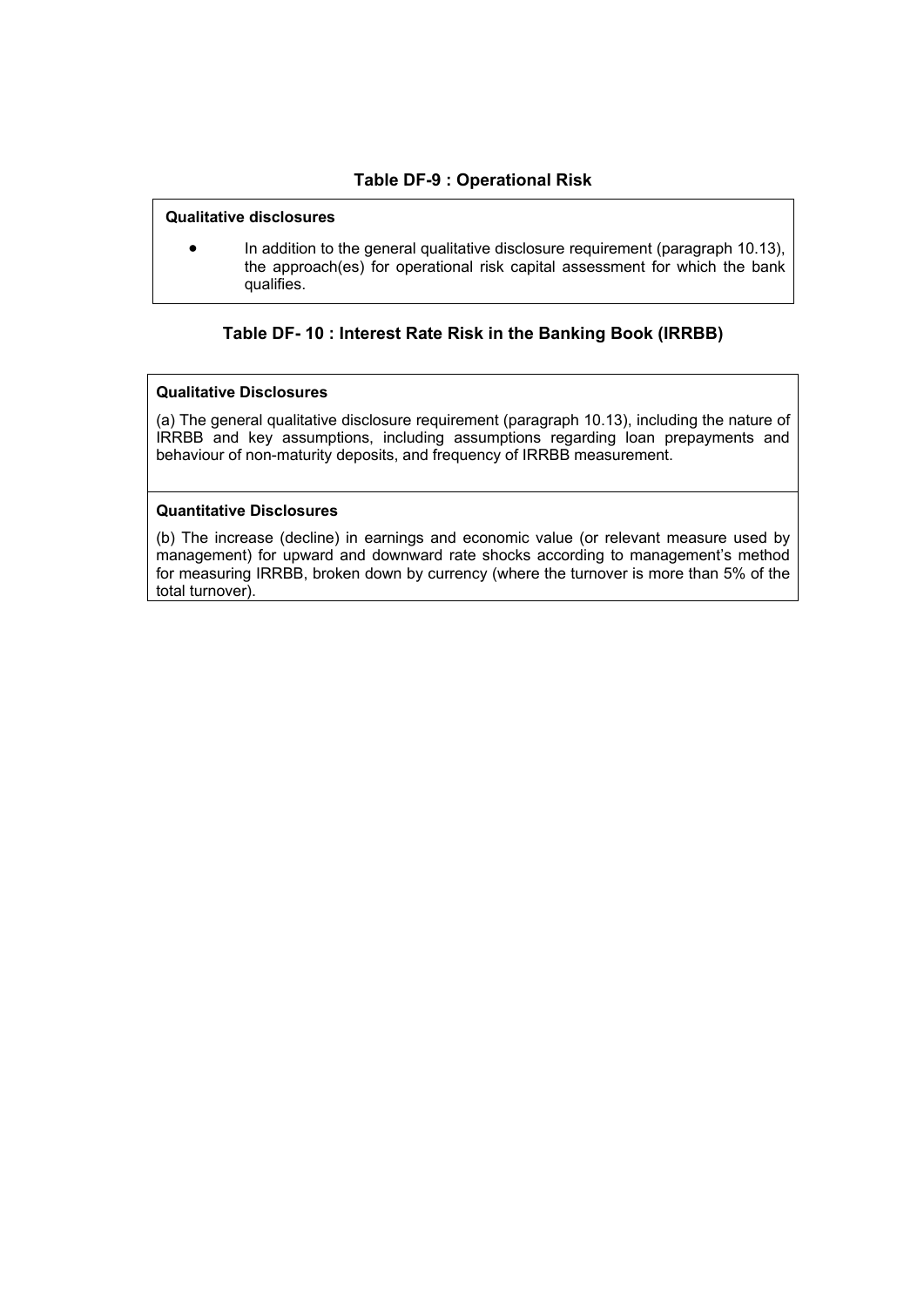### **Format for the Parallel Run Report furnishing the Progress in Implementation of New Capital Adequacy Framework for the Quarter ended …………..**

Name of the Bank : \_\_\_\_\_\_\_\_\_\_\_\_\_\_\_\_\_\_\_\_\_\_\_\_\_\_\_\_\_\_\_\_\_\_\_\_\_\_\_\_\_\_\_

**Pillar I Aspects**

#### **1.1 Capital Adequacy**

|       |                                 |                             |         |                            |                      |                                  |                      |                                         | (Rs. in crore) |
|-------|---------------------------------|-----------------------------|---------|----------------------------|----------------------|----------------------------------|----------------------|-----------------------------------------|----------------|
| 1.1.1 |                                 |                             |         |                            |                      |                                  | <b>Basel-I</b>       | <b>Basel-II</b>                         |                |
|       | <b>Risk Weighted Assets</b>     |                             |         |                            | <b>Book</b><br>Value | <b>Risk</b><br>Weighted<br>Value | <b>Book</b><br>Value | <b>Risk</b><br>Weighted<br><b>Value</b> |                |
|       |                                 |                             |         | <b>RWA for Credit Risk</b> |                      |                                  |                      |                                         |                |
|       | a)                              |                             |         | On Balance Sheet Items     |                      |                                  |                      |                                         |                |
|       |                                 | i.                          |         | Loan and<br>portfolio      | Investment           |                                  |                      |                                         |                |
|       |                                 |                             | $\star$ | Standard                   |                      |                                  |                      |                                         |                |
|       |                                 |                             | $\star$ | NPA / NPI                  |                      |                                  |                      |                                         |                |
|       | ii.<br><b>Other Assets</b>      |                             |         |                            |                      |                                  |                      |                                         |                |
|       | b)                              | Off Balance Sheet Items     |         |                            |                      |                                  |                      |                                         |                |
|       |                                 | i.<br><b>Market Related</b> |         |                            |                      |                                  |                      |                                         |                |
|       |                                 | ii.                         |         | Non-Market Related         |                      |                                  |                      |                                         |                |
| 1.1.2 |                                 |                             |         | <b>RWA for Market Risk</b> |                      |                                  |                      |                                         |                |
| 1.1.3 | <b>RWA for Operational Risk</b> |                             |         |                            |                      |                                  |                      |                                         |                |
| 1.1.4 | <b>Total Capital</b>            |                             |         |                            |                      |                                  |                      |                                         |                |
|       |                                 | Tier I capital              |         |                            |                      |                                  |                      |                                         |                |
|       |                                 | Tier II capital             |         |                            |                      |                                  |                      |                                         |                |
| 1.1.5 | <b>CRAR</b>                     |                             |         |                            |                      |                                  |                      |                                         |                |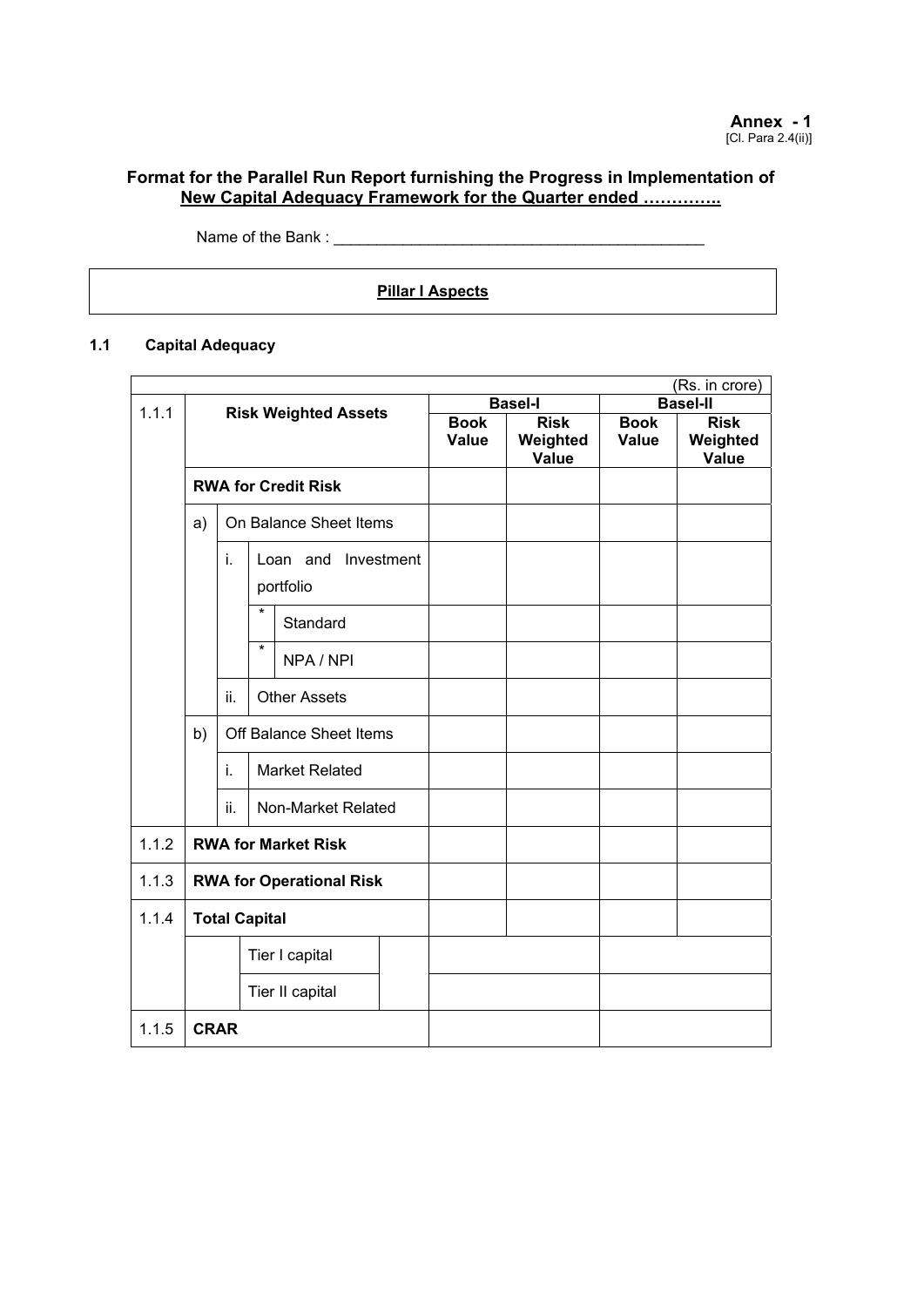## **1.2 Rating Profile of Exposures**

| SI.<br>No. | <b>Type of Exposure</b> |                                     |       | <b>Amount</b> | <b>Percentage of Loan</b><br><b>Amount to Total Credit</b>                         |
|------------|-------------------------|-------------------------------------|-------|---------------|------------------------------------------------------------------------------------|
| 1.2.1      |                         | Corporate<br><b>Other than SME)</b> | Loans |               |                                                                                    |
|            | a)                      | Rated                               |       |               |                                                                                    |
|            | b)                      | Unrated                             |       |               |                                                                                    |
| 1.2.2      |                         | <b>Corporate Loans (SME)</b>        |       |               |                                                                                    |
|            | a)                      | Rated                               |       |               |                                                                                    |
|            | b)                      | Unrated                             |       |               |                                                                                    |
| 1.2.3      |                         | <b>Securitised Exposures</b>        |       |               | N. A.                                                                              |
|            | a)                      | Rated                               |       |               |                                                                                    |
|            | b)                      | Unrated                             |       |               |                                                                                    |
|            |                         |                                     |       |               | Note: 'Rated' includes, ratings derived from Issuer rating / rating of other rated |
|            |                         | instruments of the same issuer.     |       |               |                                                                                    |

## **1.3 Use of CRM Techniques - Extent of CRMs used**

| SI.   | <b>Eligible Financial</b> | <b>Total</b> | % to total | <b>Net</b>      | Percentage | <b>Capital relief</b> |
|-------|---------------------------|--------------|------------|-----------------|------------|-----------------------|
| No.   | <b>Collateral (FC)</b>    | amount       | amount     | amount of       | of FC to   | availed on            |
|       |                           | of (FC)      |            | <b>FC</b> after | total RWA  | account of FC         |
|       |                           | used         |            | haircut         |            | (9% of Net)           |
|       |                           |              |            |                 |            | amount of FC          |
|       |                           |              |            |                 |            | after haircut)        |
| 1.3.1 | Cash                      |              |            |                 |            |                       |
| 1.3.2 | Gold                      |              |            |                 |            |                       |
| 1.3.3 | Govt. Securities          |              |            |                 |            |                       |
| 1.3.4 | KVP / NSC                 |              |            |                 |            |                       |
| 1.3.5 | LIC Policy                |              |            |                 |            |                       |
| 1.3.6 | <b>Debt Securities</b>    |              |            |                 |            |                       |
|       | (i)<br>Rated              |              |            |                 |            |                       |
|       | (ii)<br>Unrated           |              |            |                 |            |                       |
| 1.3.7 | Units of Mutual Fund      |              |            |                 |            |                       |

## **1.4 Collateral Risk Management**

|                 | Govt.      | <b>Debt</b>       | Gold | LIC / NSC | Units |
|-----------------|------------|-------------------|------|-----------|-------|
|                 | securities | <b>Securities</b> |      | / KVP     | of MF |
| of<br>Frequency |            |                   |      |           |       |
| Valuation of FC |            |                   |      |           |       |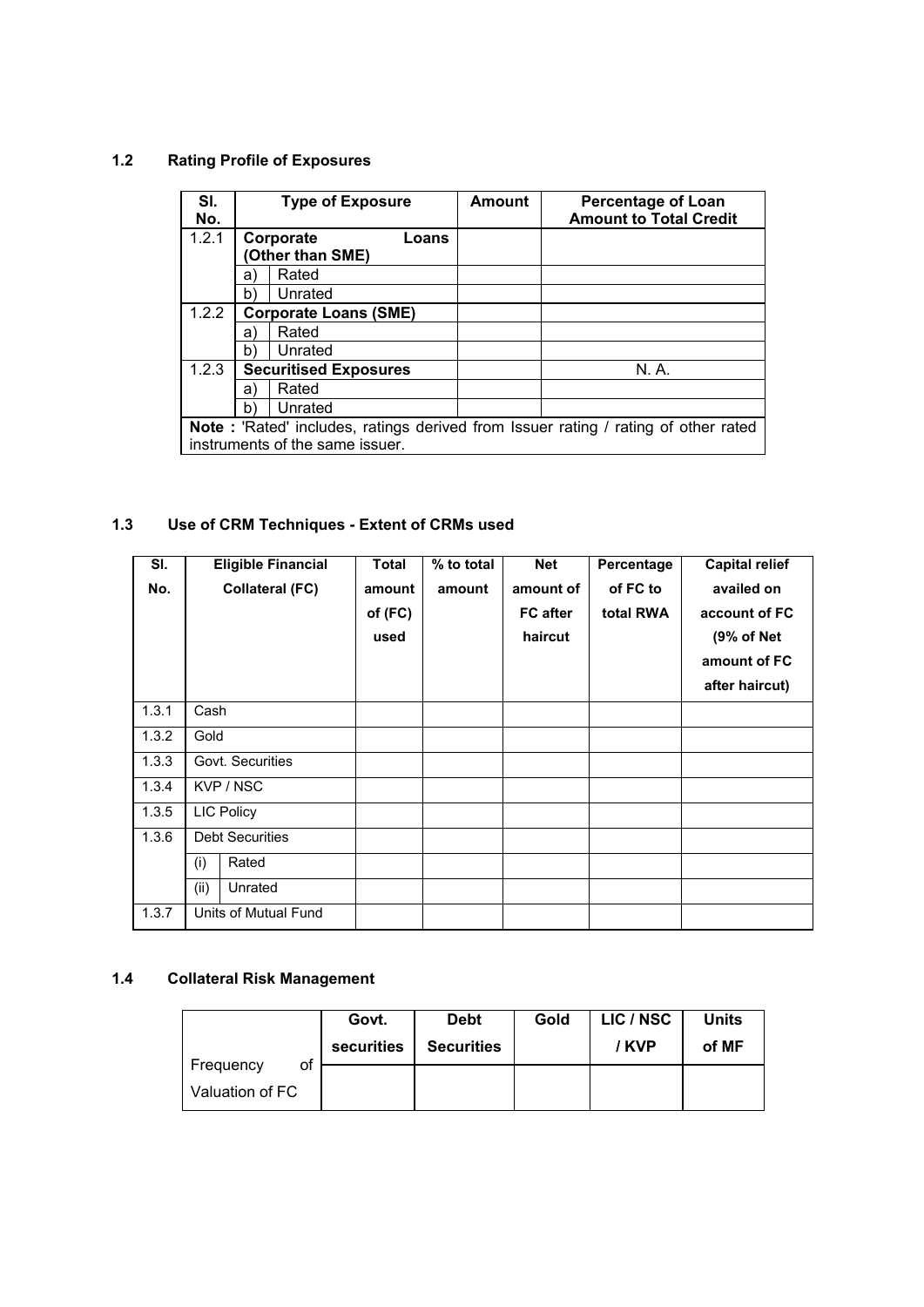1.4.1 Any credit concentration recognized on account of the nature of collaterals?

1.4.2 Has the bank made an assessment of the market liquidity risk involved in the financial collateral? How is that taken into account in capital adequacy assessment under Pillar II?

1.4.3 What is the bank's assessment of operational risk especially the legal risk arising out of collaterals (such as on account of inadequate / incomplete documentation).

1.4.4 Does the bank hold as FC securities issued by any of its borrowing companies or their associates? If yes, the value of such FC may be indicated in the following table.

| <b>Latest Market value</b> | Value after applicable haircut |
|----------------------------|--------------------------------|
|                            |                                |

1.4.5 Are any collateral securities for the bank's exposures held by the custodian? Does the bank ensure that the custodian segregates these securities from its own securities?

1.4.6 The amount of exposures subject to on-balance sheet netting.

1.4.7 Details of eligible non-financial collateral

| <b>Basel-I</b>                                                                                        | <b>Basel-II</b>                                                                                                                                                                                                          |
|-------------------------------------------------------------------------------------------------------|--------------------------------------------------------------------------------------------------------------------------------------------------------------------------------------------------------------------------|
| The amount of NPA secured by<br>the amount of provisions held is at<br>least 15% of the outstanding). | The amount of secured portion of<br>physical collateral (in cases where   NPAs after taking into account<br>only the physical collateral which<br>is eligible as per para 5.12.4 of our<br>circular dated April 27, 2007 |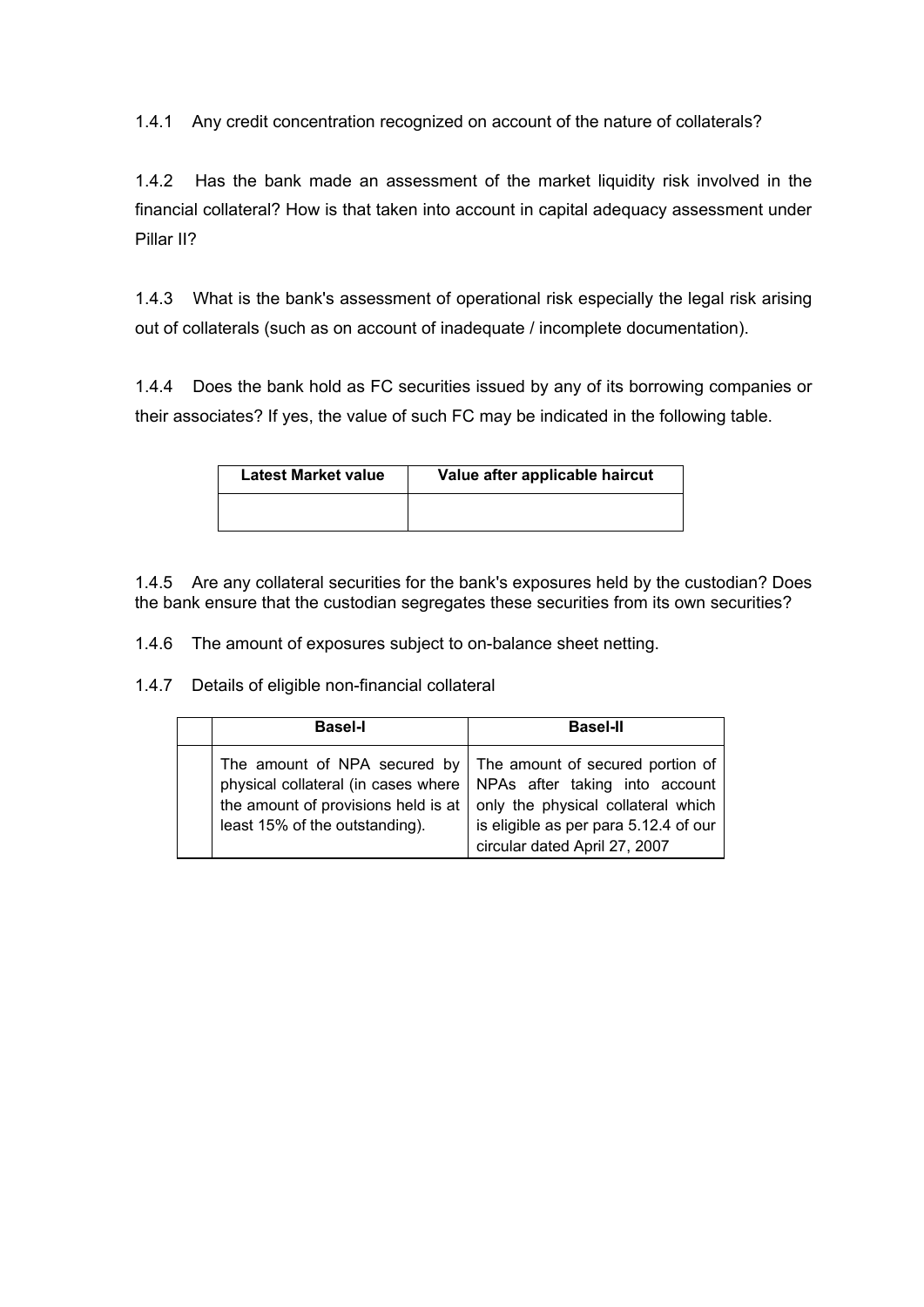### **2.1 Existence of ICAAP**

2.1.1 Whether the bank has formulated the ICAAP with the approval of board?

2.1.2 If so, what are its main components and risks covered?

2.1.3 Whether the outcomes of the ICAAP are periodically submitted to the Board and RBI? At what periodicity the outcomes of the ICAAP are reviewed by the board and Senior Management?

2.1.4 Whether ICAAP is an integral part of the management and decision making in the bank?

### **2.2 Board and Senior management oversight**

2.2.1 Whether the bank has a Risk Management Committee (RMC)? Is it a Board Level Committee?

2.2.2 If so, please indicate its composition and qualifications and experience of the members of the RMC.

2.2.3 Periodicity of submission of reports to the Board reviewing capital position and future capital needs of the banks.

2.2.4 Does the bank project its capital requirements in the medium term? If so, what parameters are taken into account into account in arriving at such projections?

2.2.5 Is the capital plan reviewed periodically? If yes, at what frequency? Please indicate the date of the last review.

2.2.6 Has the bank set up a separate Risk Management Department? If so, please indicate its broad set up.

2.2.7 Has the bank laid down a written detailed policy and procedure to ensure that the bank identifies, measures and reports all material risks to the board?

2.2.8 Does the bank have a process to relate its capital needs to risk?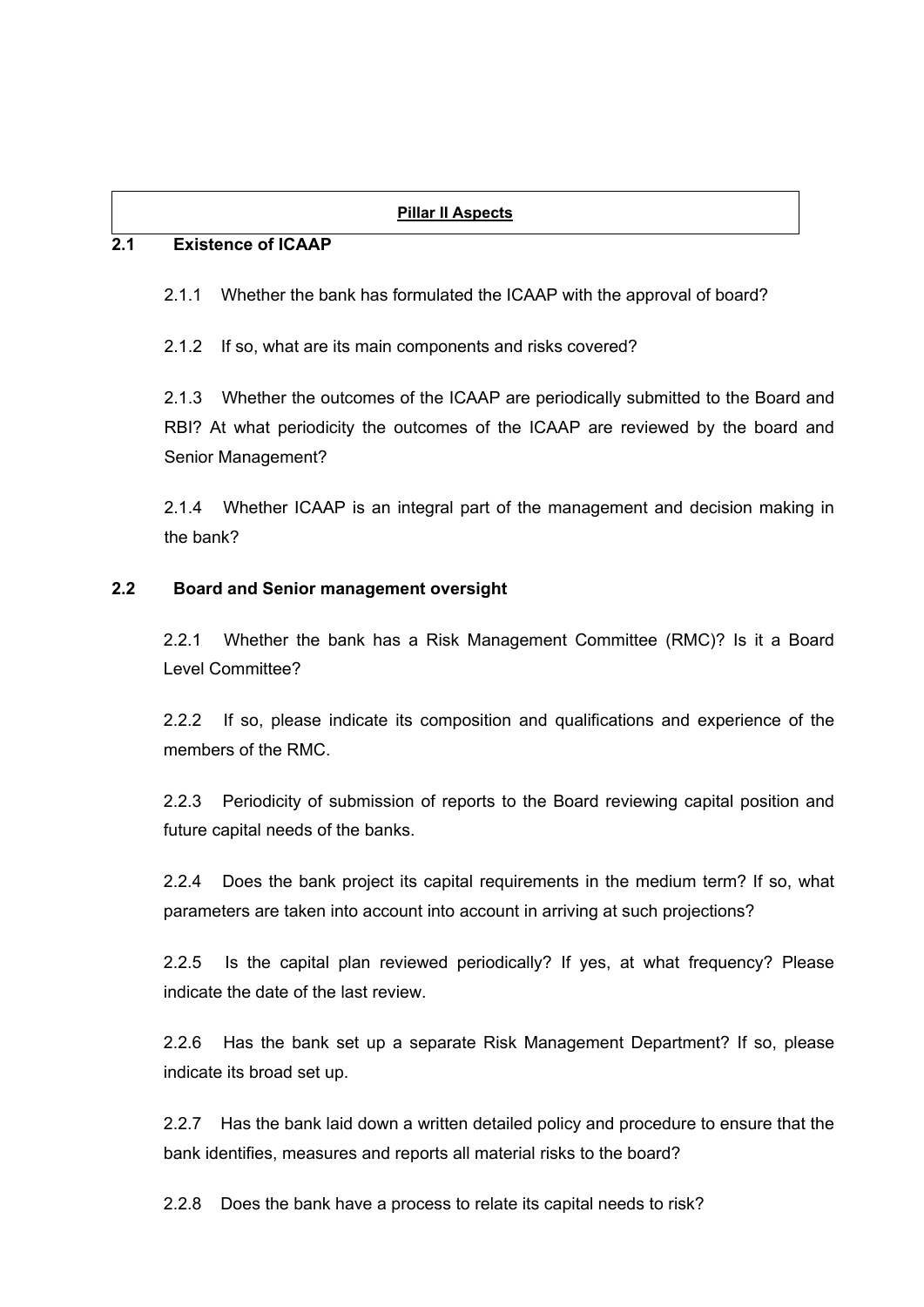2.2.9 Has the internal capital adequacy assessment process (ICAAP) is subject to an independent validation process? Is so, which agency conducts such validation - within or outside the bank? Whether validation has been brought within the scope of the Internal Audit?

## **2.3 Assessment of specific risks under ICAAP**

## 2.3.1 **Credit Risk**

A. Has the bank identified any additional credit risks in the bank's credit portfolio such as credit concentration risk?

B. Does the bank think that its credit portfolio is well-diversified?

C. Does the bank assess the level of concentration risk in its non-retail portfolio by analyzing the distribution of such exposures across different bands within the regulatory ceiling for single borrower and group of borrower exposures, e.g. upto 5% of capital funds, 5-10% of capital funds and 10-15% of capital funds and so on?

D. The outstanding credit accounted for by the top 20 single borrower and top 20 borrower groups (separately) :

| <b>Amount</b> | % of total credit |
|---------------|-------------------|
|               |                   |
|               |                   |
|               |                   |

E. Percentage of credit portfolio covered under the bank's internal rating system?

## 2.3.2 **Operational Risk**

A. Has the bank developed a framework for managing its operational risk exposure?

B. Does the bank consider that the capital maintained as per BIA is adequate for the level of operational risk it has.

C. Has the bank devised any strategy to transfer the operational risk outside the bank, such as by means of insurance?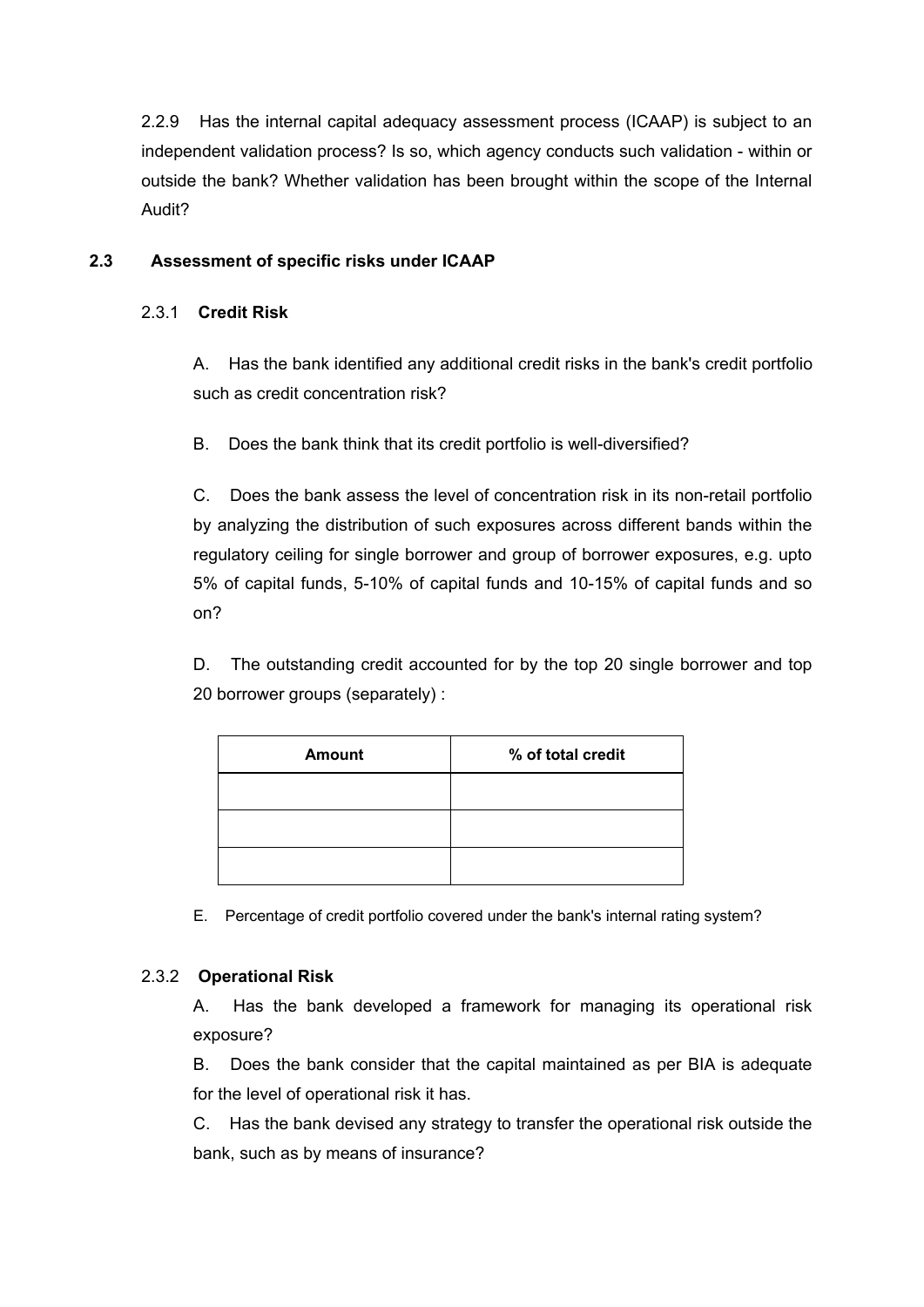D. Name the five sources of operational risks considered most significant for the bank at present, given its business mix and operational strategy?

### 2.3.3 **Market Risk**

A. Does the bank use VaR for managing any of its market risk exposures? If so, please indicate the names of such exposures?

B. Does the bank supplement the VaR measure with stress tests wherever it is used?

C. If so, please indicate the areas subjected to stress testing during the last quarter?

D. Is there a system of independent validation or the stress testing exercise? If so, by whom?

### 2.3.4 **Interest rate risk in the banking book**

A. Does the bank assess its exposure to interest risk in the banking book?

B. If so, does the bank calculate likely drop in Market Value of Equity with 200 bps change in interest rates? If so, please indicate the estimated impact of such shock as at the end of the last quarter.

### 2.3.5 **Liquidity Risk**

A. How does the bank assess its liquidity risk exposure? Does it specifically estimate the market funding risk and market liquidity risk?

B. Who is the authority / entity designated to monitor and manage the liquidity risk in the bank? Please give details.

C. Whether the bank has a system of internal allocation of capital for liquidity risk? If so, please describe briefly.

D. What are the five most important measures taken by the bank to control its liquidity risk?

E. Total amount of bulk deposits taken from the 20 largest depositors and percentage of these deposits to total deposits

### 2.3.6 **Non-quantifiable Risks**

What is the methodology for assessing and controlling non-quantifiable risks such as reputation risk and strategic risk?

### **2.4 MIS and Audit**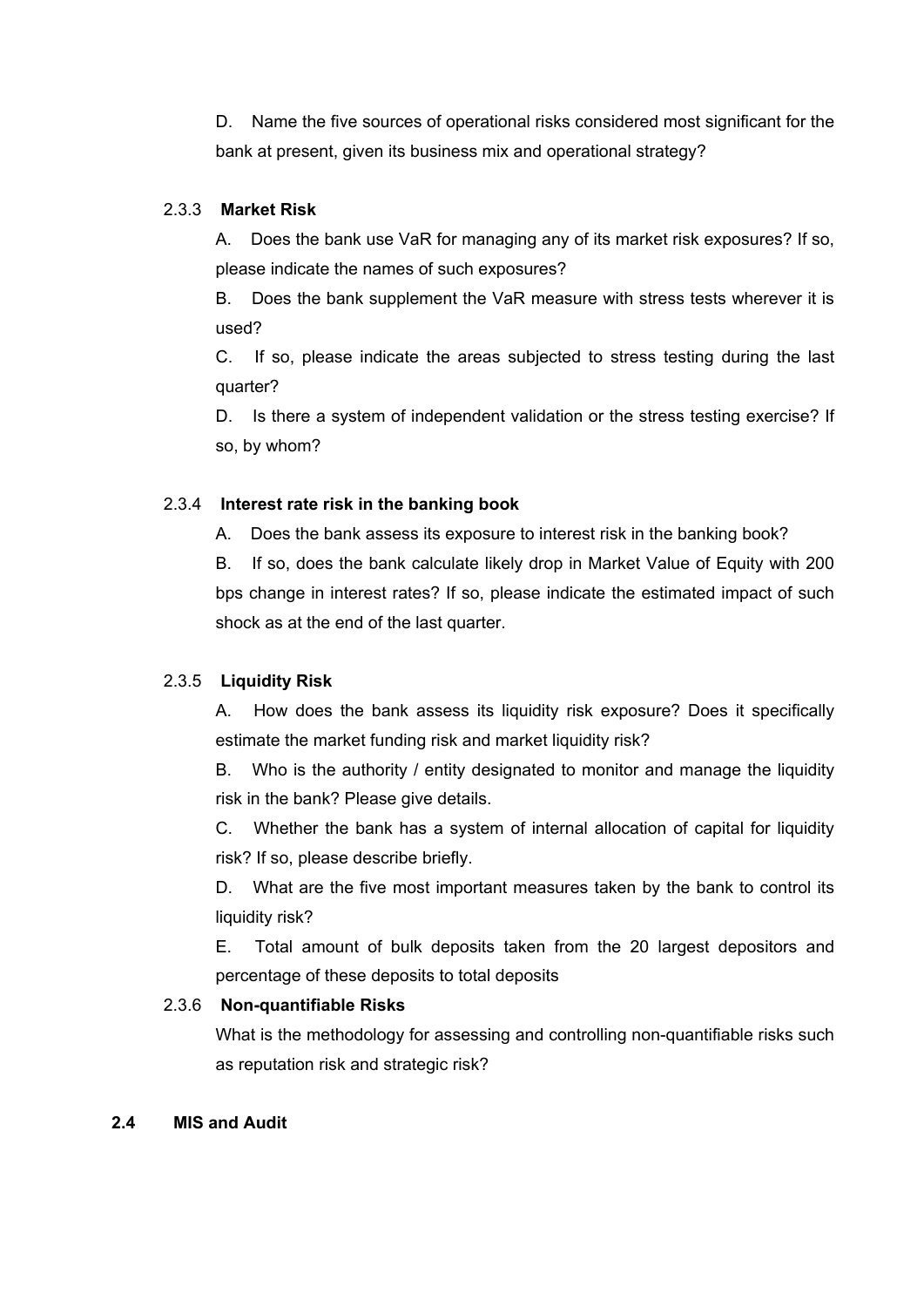2.4.1 Please indicate the names and brief contents of the reports which are generated by the bank with a view to monitoring exposure to various risks and the final authority to whom the reports are put up? Please attach a separate sheet for this.

2.4.2 Does the external audit check / review the bank's ICAAP and other risk management reports? Are such Reports put up to the Audit Committee / RMC / Board for information?

2.4.3 Does the internal audit check the accuracy of MIS reports on risk management and capital adequacy submitted? Are the results of stress tests put up to the Board?

2.4.4 Does the bank have adequate MIS and level of computerisation and networking to support the implementation of Standardised approaches and ICAAP? If not, what are the plans and targets / deadlines set for achieving it?

2.4.5 Please indicate the major deficiencies identified in respect of the above.

2.4.6 Please indicate the steps taken to address the above deficiencies during the quarter.

| SI.    | <b>Type of Risk</b> |                                         | Capital add-on assessed |            |
|--------|---------------------|-----------------------------------------|-------------------------|------------|
| No.    |                     |                                         | Amount                  | % age CRAR |
| 2.5.1  |                     | <b>Credit Concentration Risk</b>        |                         |            |
| 2.5.2  |                     | <b>Liquidity Risk</b>                   |                         |            |
| 2.5.3  |                     | <b>Settlement Risk</b>                  |                         |            |
| 2.5.4  |                     | <b>Reputational Risk</b>                |                         |            |
| 2.5.5  |                     | <b>Strategic Risk</b>                   |                         |            |
| 2.5.6  |                     | Risk for underestimation of Credit Risk |                         |            |
| 2.5.7  |                     | <b>Model Risk</b>                       |                         |            |
| 2.5.8  |                     | Risk on weakness in credit mitigants    |                         |            |
| 2.5.9  | <b>IRRBB</b>        |                                         |                         |            |
| 2.5.10 | Any other risks:    |                                         |                         |            |
|        | (i)                 | Quantifiable                            |                         |            |
|        | (ii)                | Non-quantifiable                        |                         |            |

### **2.5 Details of any additional capital requirement assessed by the bank**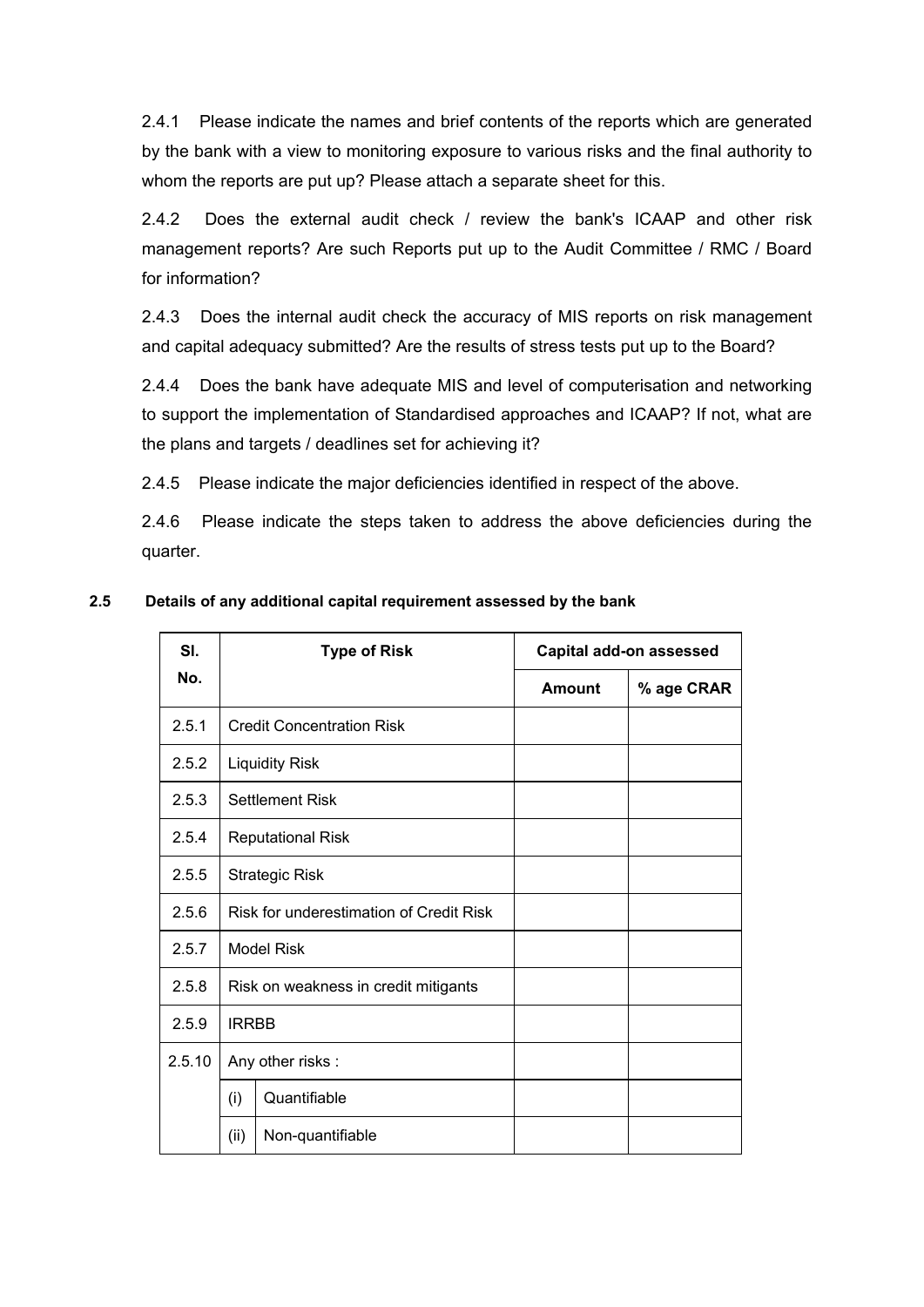| 2.5.11 | In respect of risks already captured<br>under Pillar-I |                         |  |
|--------|--------------------------------------------------------|-------------------------|--|
|        | (a)                                                    | <b>Credit Risk</b>      |  |
|        | (b)                                                    | <b>Market Risk</b>      |  |
|        | (c)                                                    | <b>Operational Risk</b> |  |

### **2.6 Stress Testing**

A. Whether the bank has Board approved stress testing framework? What is the periodicity of review of stress testing framework?

B. What are the risks covered under stress testing framework?

C. At what periodicity, the stress tests are conducted and the results thereof are reviewed by the Board and senior management of the bank?

D. Have there been any breaches in the stress tolerance levels in the past one year? If so, what are the remedial measures initiated by the bank?

E. Is there any mechanism to validate the stress tests and their findings?

## **2.7 Skill development initiatives taken**

How does the bank assess the adequacy of its human resources in terms of skills and specialisation required for smooth implementation of Basel II framework? Please indicate the HRD strategy adopted by the bank as also the major skill development initiatives taken during the quarter.

### **2.8 Miscellaneous**

A. What are the Board approved policy on disclosure?

B. What are the mechanisms in place for validating the CRAR position computed as per the New Capital Adequacy framework?

 C. What are the assessments / findings / recommendations of these validation exercise?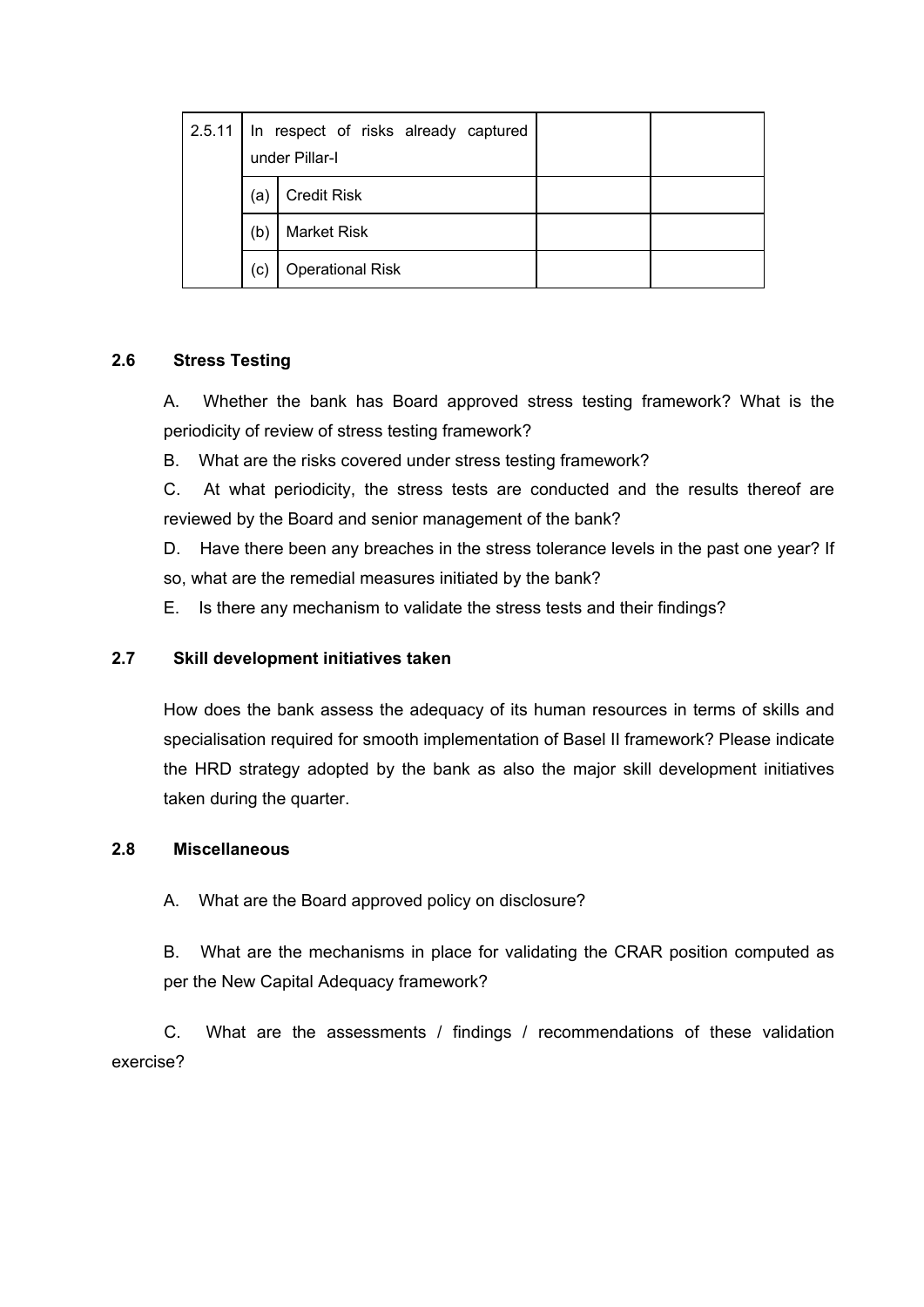## **Terms and Conditions Applicable to Innovative Perpetual Debt Instruments (IPDI) to Qualify for Inclusion as Tier I Capital**

The Innovative Perpetual Debt Instruments (Innovative Instruments) that may be issued as bonds or debentures by Indian banks should meet the following terms and conditions to qualify for inclusion as Tier I Capital for capital adequacy purposes:

## **1. Terms of Issue of innovative instruments denominated in Indian Rupees**

- i) *Amount:* The amount of innovative instruments to be raised may be decided by the Board of Directors of banks.
- ii) *Limits:* The total amount raised by a bank through innovative instruments shall not exceed 15 per cent of total Tier I capital. The eligible amount will be computed with reference to the amount of Tier I capital as on March 31 of the previous financial year, after deduction of goodwill, DTA and other intangible assets but before the deduction of investments, as required in paragraph 4.4. Innovative instruments in excess of the above limits shall be eligible for inclusion under Tier II, subject to limits prescribed for Tier II capital. However, investors' rights and obligations would remain unchanged.
- iii) *Maturity period:* The innovative instruments shall be perpetual.
- iv) *Rate of Interest:* The interest payable to the investors may be either at a fixed rate or at a floating rate referenced to a market determined rupee interest benchmark rate.
- v) *Options:* Innovative instruments shall not be issued with a 'put option'. However banks may issue the instruments with a call option subject to strict compliance with each of the following conditions:
	- a) Call option may be exercised after the instrument has run for at least ten years; and
	- b) Call option shall be exercised only with the prior approval of RBI (Department of Banking Operations & Development). While considering the proposals received from banks for exercising the call option the RBI would, among other things, take into consideration the bank's CRAR position both at the time of exercise of the call option and after exercise of the call option.
	- vi) *Step-up option:* In terms of document titled 'Basel-III- A global regulatory framework for more resilient banks and banking systems', released by Basel Committee on Banking Supervision (BCBS) in December 2010, regulatory capital instruments should not have step-up's or other incentives to redeem. However, the BCBS has proposed certain transitional arrangements, in terms of which only those instruments having such features which were issued before September 12, 2010 will continue to be recognised as eligible capital instruments under Basel III which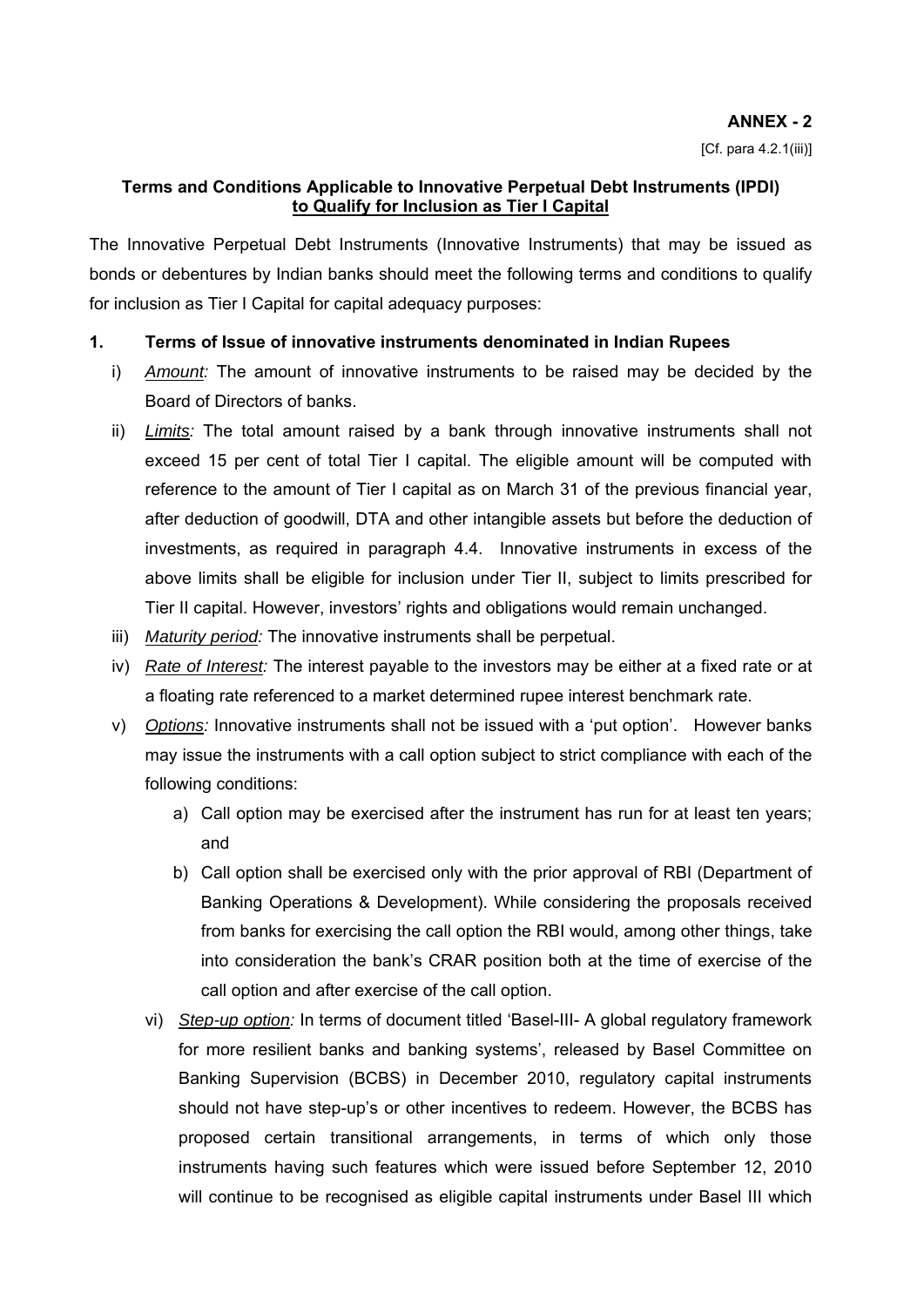becomes operational beginning January 01, 2013 in a phased manner. Hence, banks should not issue Tier I or Tier II capital instruments with 'step-up' option, so that these instruments continue to remain eligible for inclusion in the new definition of regulatory capital.

### *vii) Lock-In Clause :*

(a) Innovative instruments shall be subjected to a lock-in clause in terms of which the issuing bank shall not be liable to pay interest, if

- i) the bank's CRAR is below the minimum regulatory requirement prescribed by RBI; OR
- ii) the impact of such payment results in bank's capital to risk assets ratio (CRAR) falling below or remaining below the minimum regulatory requirement prescribed by Reserve Bank of India;

(b) However, banks may pay interest with the prior approval of RBI when the impact of such payment may result in net loss or increase the net loss, provided the CRAR remains above the regulatory norm.

(c) The interest shall not be cumulative.

(d) All instances of invocation of the lock-in clause should be notified by the issuing banks to the Chief General Managers-in-Charge of Department of Banking Operations & Development and Department of Banking Supervision of the Reserve Bank of India, Mumbai.

### viii) *Seniority of claim:* The claims of the investors in innovative instruments shall be

- a) Superior to the claims of investors in equity shares; and
- b) Subordinated to the claims of all other creditors.
- ix) Discount : The innovative instruments shall not be subjected to a progressive discount for capital adequacy purposes since these are perpetual.
- *x) Other conditions*

a) Innovative instruments should be fully paid-up, unsecured, and free of any restrictive clauses.

b) Investment by FIIs in innovative instruments raised in Indian Rupees shall be outside the ECB limit for rupee denominated corporate debt, as fixed by the Govt. of India from time to time, for investment by FIIs in corporate debt instruments. Investment in these instruments by FIIs and NRIs shall be within an overall limit of 49 per cent and 24 per cent of the issue, respectively, subject to the investment by each FII not exceeding 10 per cent of the issue and investment by each NRI not exceeding five per cent of the issue.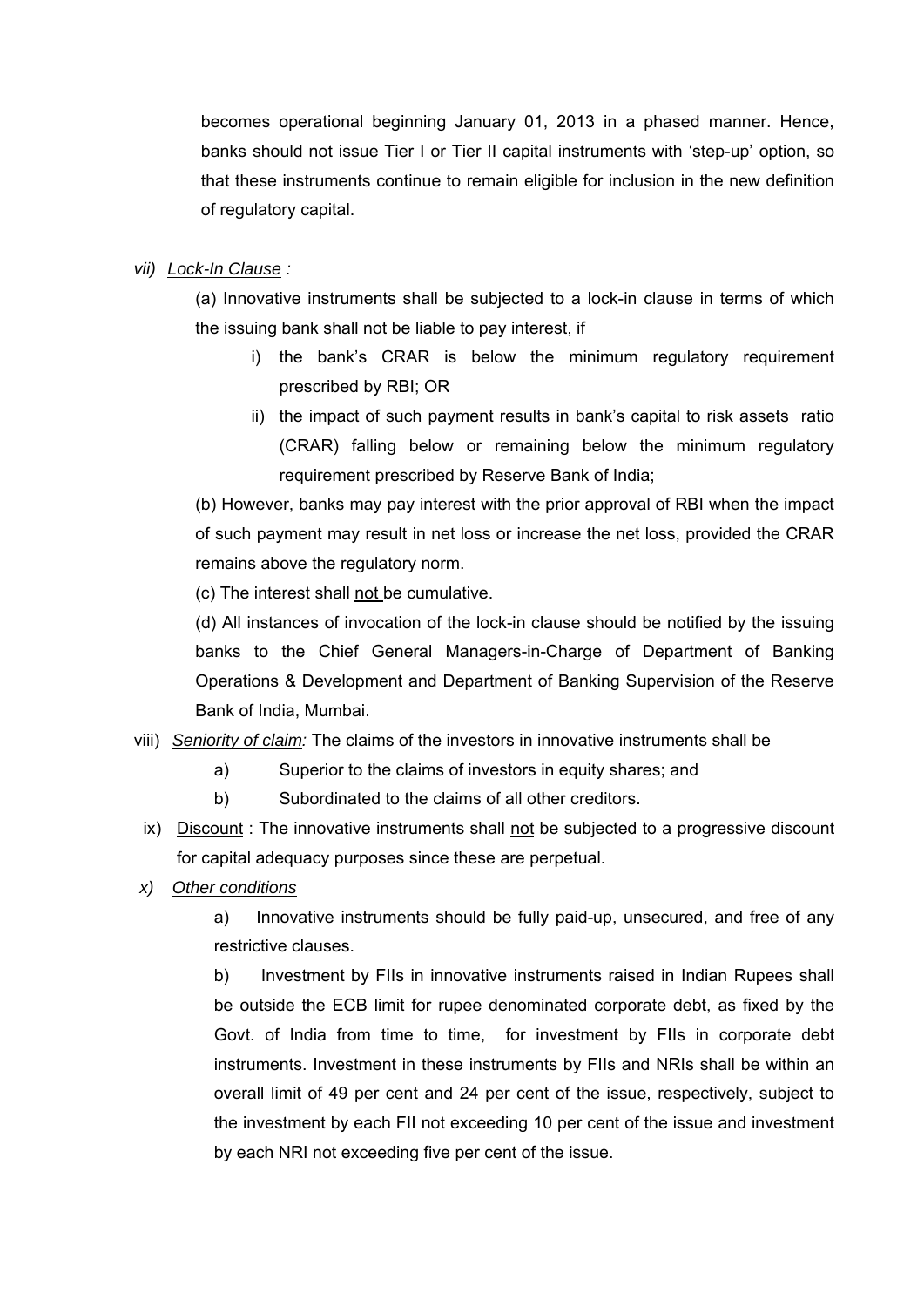c) Banks should comply with the terms and conditions, if any, stipulated by SEBI / other regulatory authorities in regard to issue of the instruments.

## **2. Terms of issue of innovative instruments denominated in foreign currency**

Banks may augment their capital funds through the issue of innovative instruments in foreign currency without seeking the prior approval of the Reserve Bank of India, subject to compliance with the undermentioned requirements:

- i) Innovative instruments issued in foreign currency should comply with all terms and conditions as applicable to the instruments issued in Indian Rupees.
- ii) Not more than 49 per cent of the eligible amount can be issued in foreign currency.
- iii) Innovative instruments issued in foreign currency shall be outside the limits for foreign currency borrowings indicated below:
	- a) The total amount of Upper Tier II Instruments issued in foreign currency shall not exceed 25 per cent of the unimpaired Tier I capital. This eligible amount will be computed with reference to the amount of Tier I capital as on March 31 of the previous financial year, after deduction of goodwill and other intangible assets but before the deduction of investments, as per para 4.4.6 of this Master Circular.
	- b) This will be in addition to the existing limit for foreign currency borrowings by Authorised Dealers, stipulated in terms of Master Circular No. RBI/2006-07/24 dated July 1, 2006 on Risk Management and Inter-Bank Dealings.

## **3. Compliance with Reserve Requirements**

The total amount raised by a bank through innovative instruments shall not be reckoned as liability for calculation of net demand and time liabilities for the purpose of reserve requirements and, as such, will not attract CRR / SLR requirements.

### **4. Reporting Requirements**

Banks issuing innovative instruments shall submit a report to the Chief General Manager-incharge, Department of Banking Operations & Development, Reserve Bank of India, Mumbai giving details of the debt raised, including the terms of issue specified at para 1 above , together with a copy of the offer document soon after the issue is completed.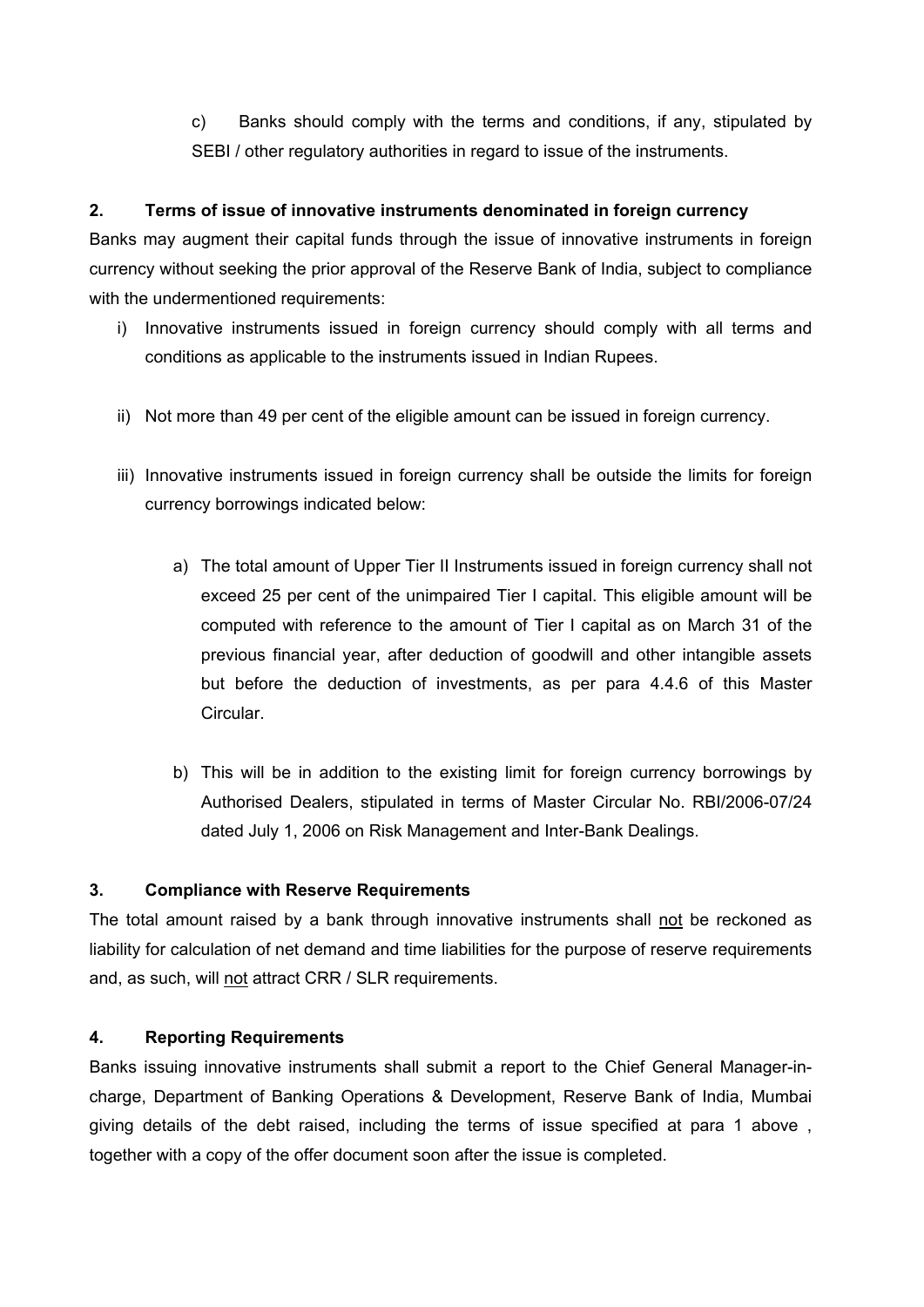## **5. Investment in IPDIs issued by other banks/ FIs**

i) A bank's investment in innovative instruments issued by other banks and financial institutions will be reckoned along with the investment in other instruments eligible for capital status while computing compliance with the overall ceiling of 10 percent for cross holding of capital among banks/FIs prescribed vide circular DBOD.BP.BC.No.3/ 21.01.002/ 2004-05 dated 6th July 2004 and also subject to cross holding limits.

ii) Bank's investments in innovative instruments issued by other banks will attract risk weight for capital adequacy purposes, as prescribed in paragraph 5.6 of this Master Circular.

## **6. Grant of advances against innovative instruments**

Banks should not grant advances against the security of the innovative instruments issued by them.

## **7. Classification in the Balance Sheet**

 $\overline{a}$ 

The amount raised by way of issue of IPDI may be classified under 'Schedule 4 – Borrowings' in the Balance Sheet. $40$ 

# **8 Raising of innovative Instruments for inclusion as Tier I capital by foreign banks in India**

Foreign banks in India may raise Head Office (HO) borrowings in foreign currency for inclusion as Tier I capital subject to the same terms and conditions as mentioned in items 1 to 5 above for Indian banks. In addition, the following terms and conditions would also be applicable:

- i) *Maturity period:* If the amount of innovative Tier I capital raised as Head Office borrowings shall be retained in India on a perpetual basis.
- ii) *Rate of interest:* Rate of interest on innovative Tier I capital raised as HO borrowings should not exceed the on-going market rate. Interest should be paid at half yearly rests.
- iii) *Withholding tax:* Interest payments to the HO will be subject to applicable withholding tax.
- iv) *Documentation:* The foreign bank raising innovative Tier I capital as HO borrowings should obtain a letter from its HO agreeing to give the loan for supplementing the capital base for the Indian operations of the foreign bank. The loan documentation should confirm that the loan given by HO shall be eligible for the same level of seniority of claim as the investors in innovative capital instruments issued by Indian banks. The loan agreement will be governed by and construed in accordance with the Indian law.

<span id="page-139-0"></span><sup>40</sup> Please refer to circular DBOD.No.BP.BC.81/21.01.002/2009-10 dated March 30, 2010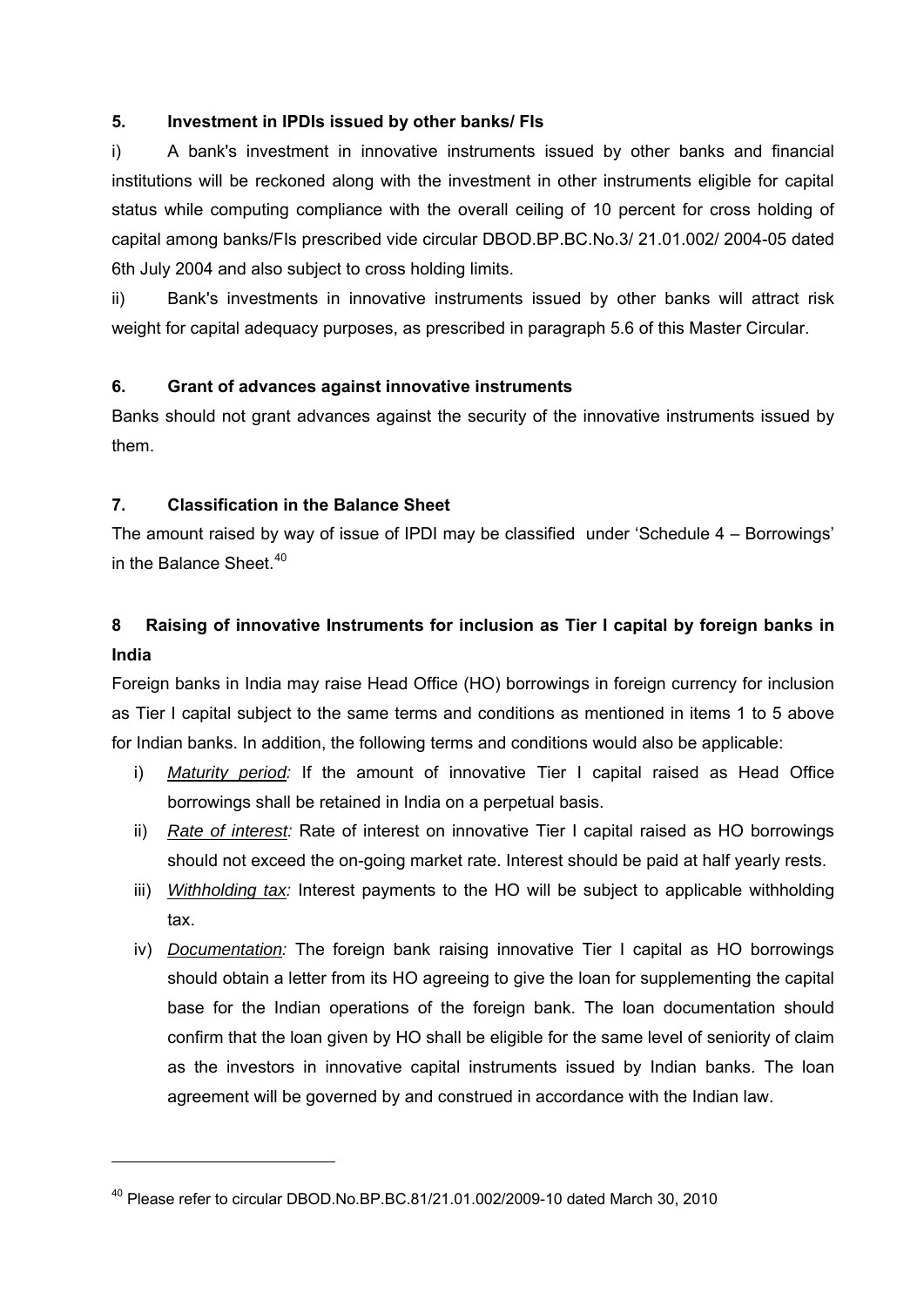- v) *Disclosure:* The total eligible amount of HO borrowings shall be disclosed in the balance sheet under the head 'Innovative Tier I capital raised in the form of Head Office borrowings in foreign currency'.
- vi) *Hedging:* The total eligible amount of HO borrowing should remain fully swapped in Indian Rupees with the bank at all times.
- vii) *Reporting and certification:* Details regarding the total amount of innovative Tier I capital raised as HO borrowings, along with a certification to the effect that the borrowing is in accordance with these guidelines, should be advised to the Chief General Managers-in-Charge of the Department of Banking Operations & Development (International Banking Division), Department of External Investments & Operations and Foreign Exchange Department (Forex Markets Division), Reserve Bank of India, Mumbai.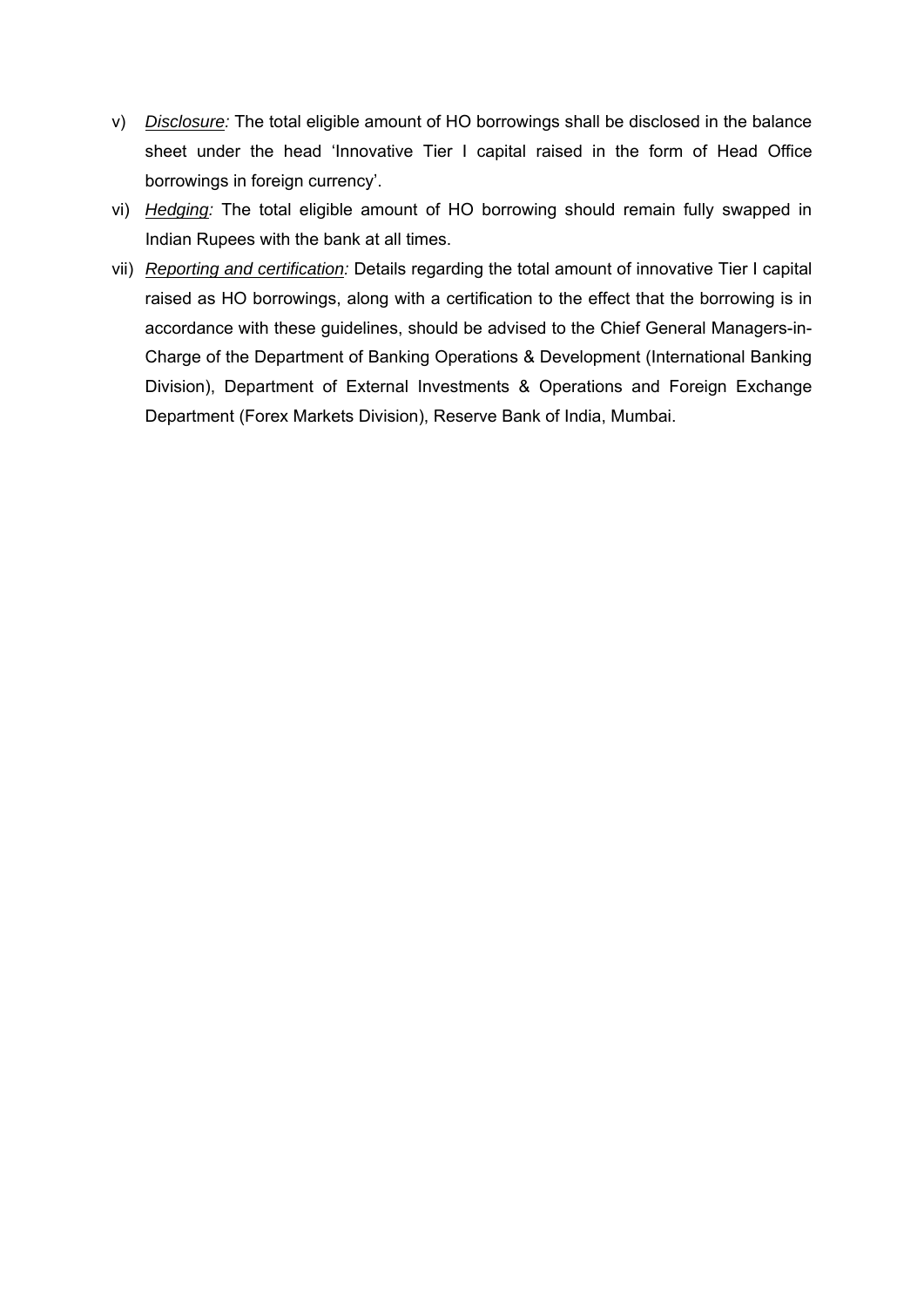## **ANNEX – 3**

[Cf. para 4.2.1(iv)]

## **Terms and Conditions Applicable to Perpetual Non-Cumulative Preference Shares (PNCPS) to Qualify for Inclusion as Tier I Capital**

### **1. Terms of Issue**

- *i)* Limits: The outstanding amount of Tier I Preference Shares along with Innovative Tier I instruments shall not exceed 40per cent of total Tier I capital at any point of time. The above limit will be based on the amount of Tier I capital after deduction of goodwill and other intangible assets but before the deduction of investments. Tier I Preference Shares, issued in excess of the overall ceiling of 40 per cent, shall be eligible for inclusion under Upper Tier II capital, subject to limits prescribed for Tier II capital. However, investors' rights and obligations would remain unchanged.
- *ii) Amount:* The amount of PNCPS to be raised may be decided by the Board of Directors of banks.
- *iii) Maturity:* The PNCPS shall be perpetual.
- *iv) Options:* 
	- *(a)* PNCPS shall not be issued with a 'put option' or 'step up option'.
	- (b) However, banks may issue the instruments with a call option at a particular date subject to following conditions:
		- (i) The call option on the instrument is permissible after the instrument has run for at least ten years; and
		- (ii) Call option shall be exercised only with the prior approval of RBI (Department of Banking Operations & Development). While considering the proposals received from banks for exercising the call option the RBI would, among other things, take into consideration the bank's CRAR position both at the time of exercise of the call option and after exercise of the call option.
- *V) Classification in the Balance sheet:* These instruments will be classified as capital and shown under 'Schedule I- Capital' of the Balance sheet.
- *vi) Dividend:*The rate of dividend payable to the investors may be either a fixed rate or a floating rate referenced to a market determined rupee interest benchmark rate
- *vii) Payment of Dividend:*

 *(a)* The issuing bank shall pay dividend subject to availability of distributable surplus out of current year's earnings, and if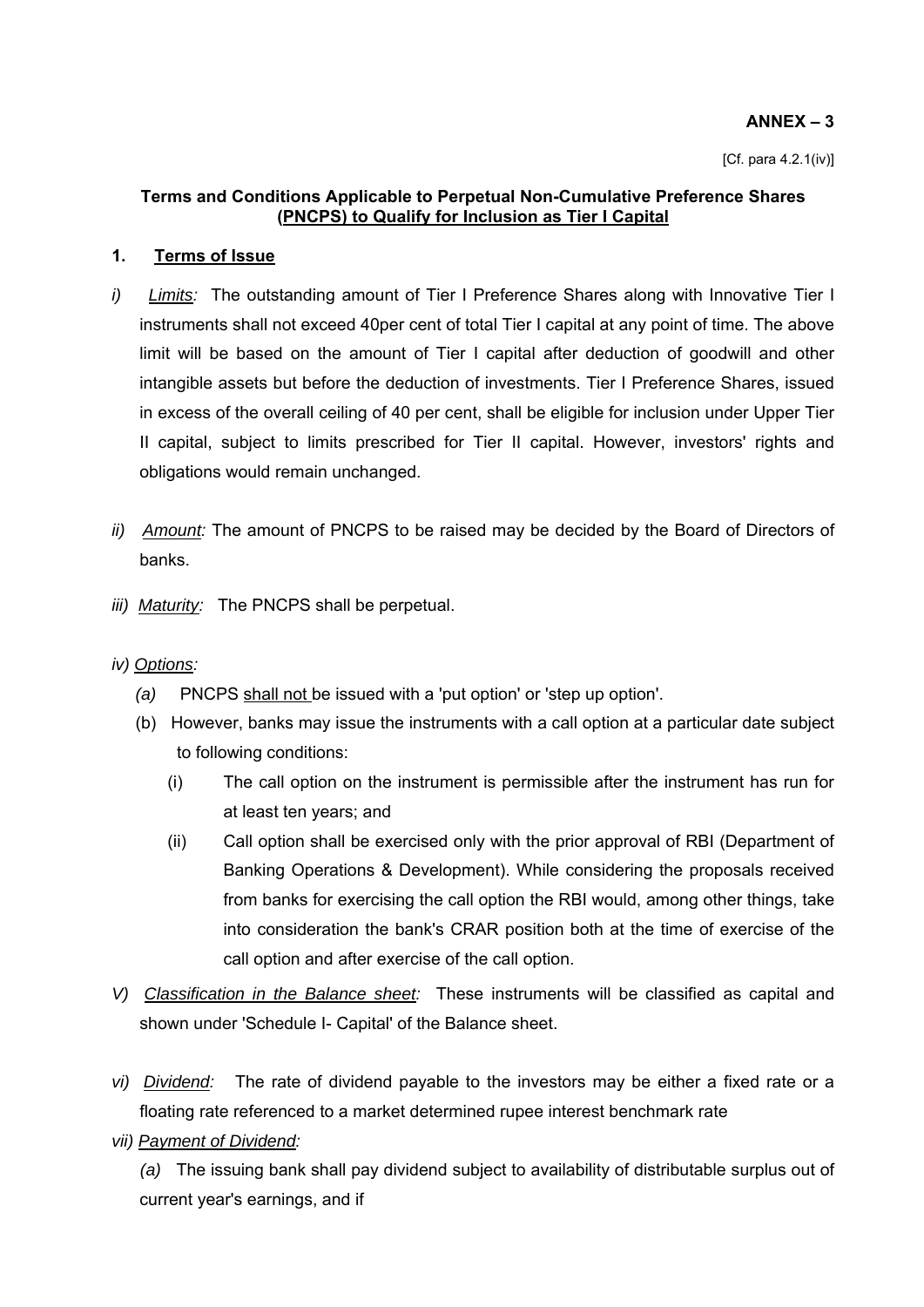- (i) the bank's CRAR is above the minimum regulatory requirement prescribed by RBI;
- (ii) the impact of such payment does not result in bank's capital to risk weighted assets ratio (CRAR) falling below or remaining below the minimum regulatory requirement prescribed by Reserve Bank of India;
- (iii) In the case of half yearly payment of dividends, the balance sheet as at the end of the previous year does not show any accumulated losses; and

 (iv) In the case of annual payment of dividends, the current year's balance sheet does not show any accumulated losses

(b) The dividend shall not be cumulative. i.e., dividend missed in a year will not be paid in future years, even if adequate profit is available and the level of CRAR conforms to the regulatory minimum. When dividend is paid at a rate lesser than the prescribed rate, the unpaid amount will not be paid in future years, even if adequate profit is available and the level of CRAR conforms to the regulatory minimum.

(c) All instances of non-payment of dividend / payment of dividend at a lesser rate than prescribed in consequence of conditions as at (a) above should be reported by the issuing banks to the Chief General Managers-in-Charge of Department of Banking Operations & Development and Department of Banking Supervision, Central Office of the Reserve Bank of India, Mumbai.

- *viii) Seniority of claim:* The claims of the investors in PNCPS shall be senior to the claims of investors in equity shares and subordinated to the claims of all other creditors and the depositors.
- *Ix) Other conditions:* 
	- (a) PNCPS should be fully paid-up, unsecured, and free of any restrictive clauses.
	- (b) Investment by FIIs and NRIs shall be within an overall limit of 49 per cent and 24 per cent of the issue respectively, subject to the investment by each FII not exceeding 10 per cent of the issue, and investment by each NRI not exceeding five per cent of the issue. Investment by FIIs in these instruments shall be outside the ECB limit for rupee-denominated corporate debt, as fixed by Government of India from time to time. The overall non-resident holding of Preference Shares and equity shares in public sector banks will be subject to the statutory / regulatory limit.
	- (c) Banks should comply with the terms and conditions, if any, stipulated by SEBI / other regulatory authorities in regard to issue of the instruments.

## **2. Compliance with Reserve Requirements**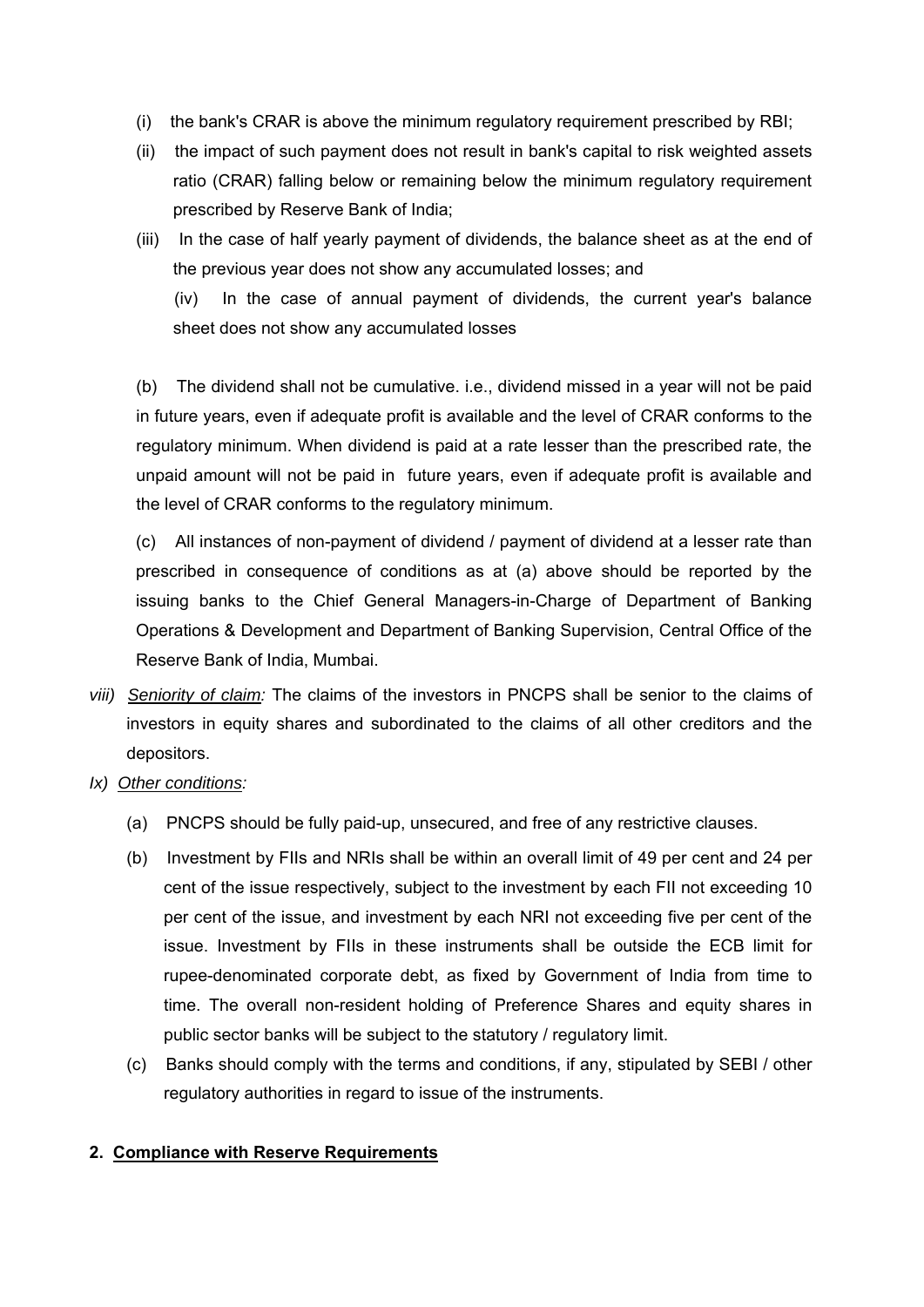(a) The funds collected by various branches of the bank or other banks for the issue and held pending finalisation of allotment of the Tier I Preference Shares will have to be taken into account for the purpose of calculating reserve requirements.

(b) However, the total amount raised by the bank by issue of PNCPS shall not be reckoned as liability for calculation of net demand and time liabilities for the purpose of reserve requirements and, as such, will not attract CRR / SLR requirements.

### **3**. **Reporting Requirements**

i) Banks issuing PNCPS shall submit a report to the Chief General Manager-in-charge, Department of Banking Operations & Development, Reserve Bank of India, Mumbai giving details of the capital raised, including the terms of issue specified at para 1 above together with a copy of the offer document soon after the issue is completed.

ii) The issue-wise details of amount raised as PNCPS qualifying for Tier I capital by the bank from FIIs / NRIs are required to be reported within 30 days of the issue to the Chief General Manager, Reserve Bank of India, Foreign Exchange Department, Foreign Investment Division, Central Office, Mumbai 400 001 in the proforma given at the end of this **Annex**. The details of the secondary market sales / purchases by FIIs and the NRIs in these instruments on the floor of the stock exchange shall be reported by the custodians and designated banks, respectively, to the Reserve Bank of India through the soft copy of the LEC Returns, on a daily basis, as prescribed in Schedule 2 and 3 of the FEMA Notification No.20 dated 3rd May 2000, as amended from time to time.

# **4**. **Investment in perpetual non-cumulative Preference Shares issued by other banks/ FIs**

- (a) A bank's investment in PNCPS issued by other banks and financial institutions will be reckoned along with the investment in other instruments eligible for capital status while computing compliance with the overall ceiling of 10 percent of investing banks' capital funds as prescribed vide circular DBOD.BP.BC.No.3/ 21.01.002/ 2004-05 dated 6th July 2004.
- (b) Bank's investments in PNCPS issued by other banks / financial institutions will attract risk weight as provided in para 5.6.1 of this Master circular, for capital adequacy purposes.
- (c) A bank's investments in the PNCPS of other banks will be treated as exposure to capital market and be reckoned for the purpose of compliance with the prudential ceiling for capital market exposure as fixed by RBI.

## **5. Grant of advances against Tier I Preference Shares**

Banks should not grant advances against the security of the PNCPS issued by them.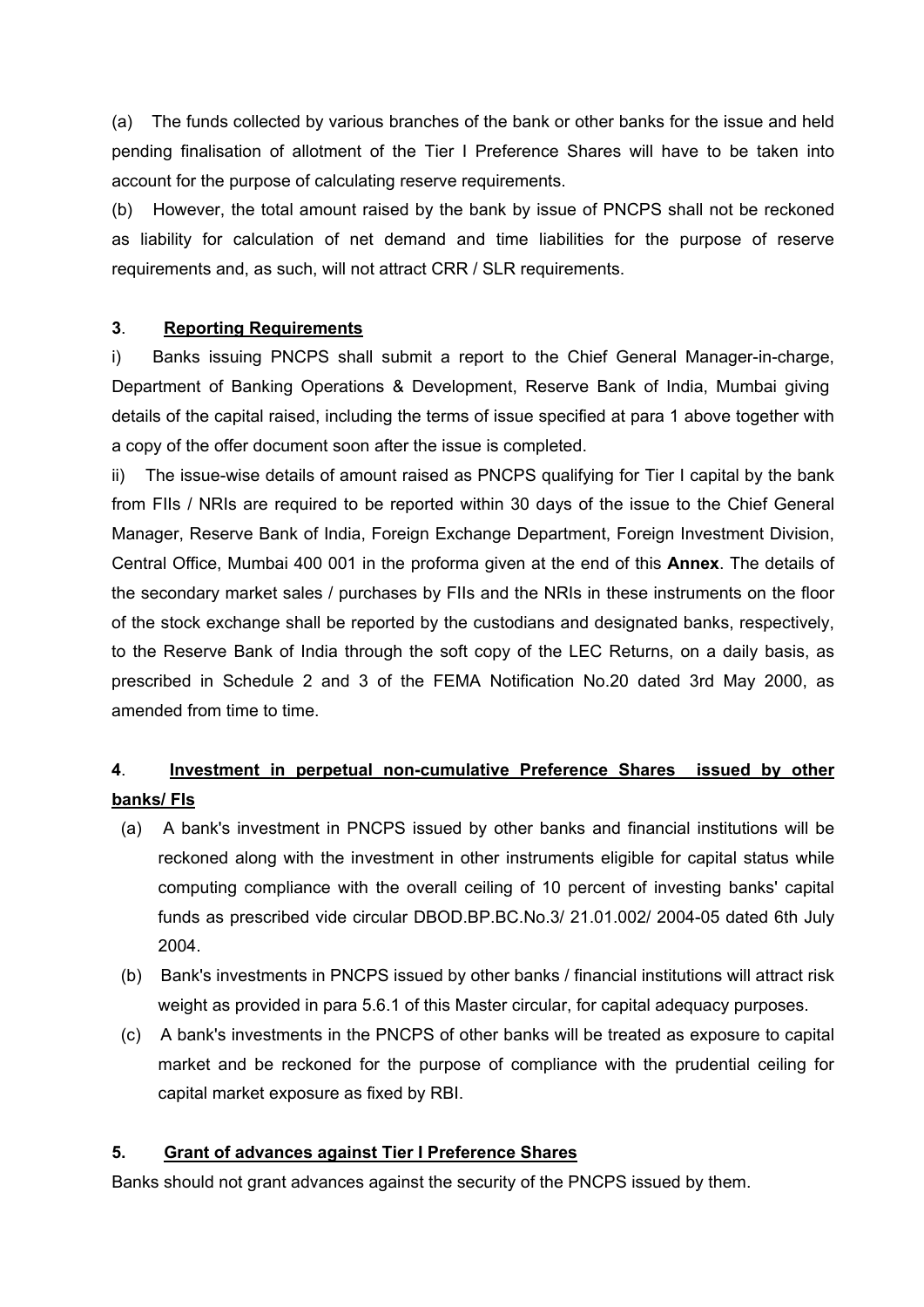### **6. Classification in the Balance Sheet**

These instruments will be classified as capital and shown under 'Schedule I- Capital' of the Balance sheet.<sup>[41](#page-144-0)</sup>

### **Reporting Format**

#### (Cf. para  $3(ii)$  of Annex  $-3$ )

#### **Details of Investments by FIIs and NRIs in Perpetual Non-Cumulative Preference Shares qualifying as Tier-I capital**

- (a) Name of the bank :
- (b) Total issue size / amount raised (in Rupees) :
- (c) Date of issue :

| <b>FIIs</b>          |                      |                                            | <b>NRIS</b> |                      |                                            |
|----------------------|----------------------|--------------------------------------------|-------------|----------------------|--------------------------------------------|
| No of<br><b>FIIs</b> | <b>Amount raised</b> |                                            | No. of      | <b>Amount raised</b> |                                            |
|                      | in Rupees            | as a percentage of<br>the total issue size | <b>NRIS</b> | in Rupees            | as a percentage of<br>the total issue size |
|                      |                      |                                            |             |                      |                                            |
|                      |                      |                                            |             |                      |                                            |

#### It is certified that

(i) the aggregate investment by all FIIs does not exceed 49 percent of the issue size and investment by no individual FII exceeds 10 percent of the issue size.

(ii) It is certified that the aggregate investment by all NRIs does not exceed 24 percent of the issue size and investment by no individual NRI exceeds 5 percent of the issue size

Authorised Signatory

Date Seal of the bank

 $\overline{a}$ 

<span id="page-144-0"></span><sup>41</sup> Please refer to circular DBOD.No.BP.BC.81/21.01.002/2009-10 dated March 30, 2010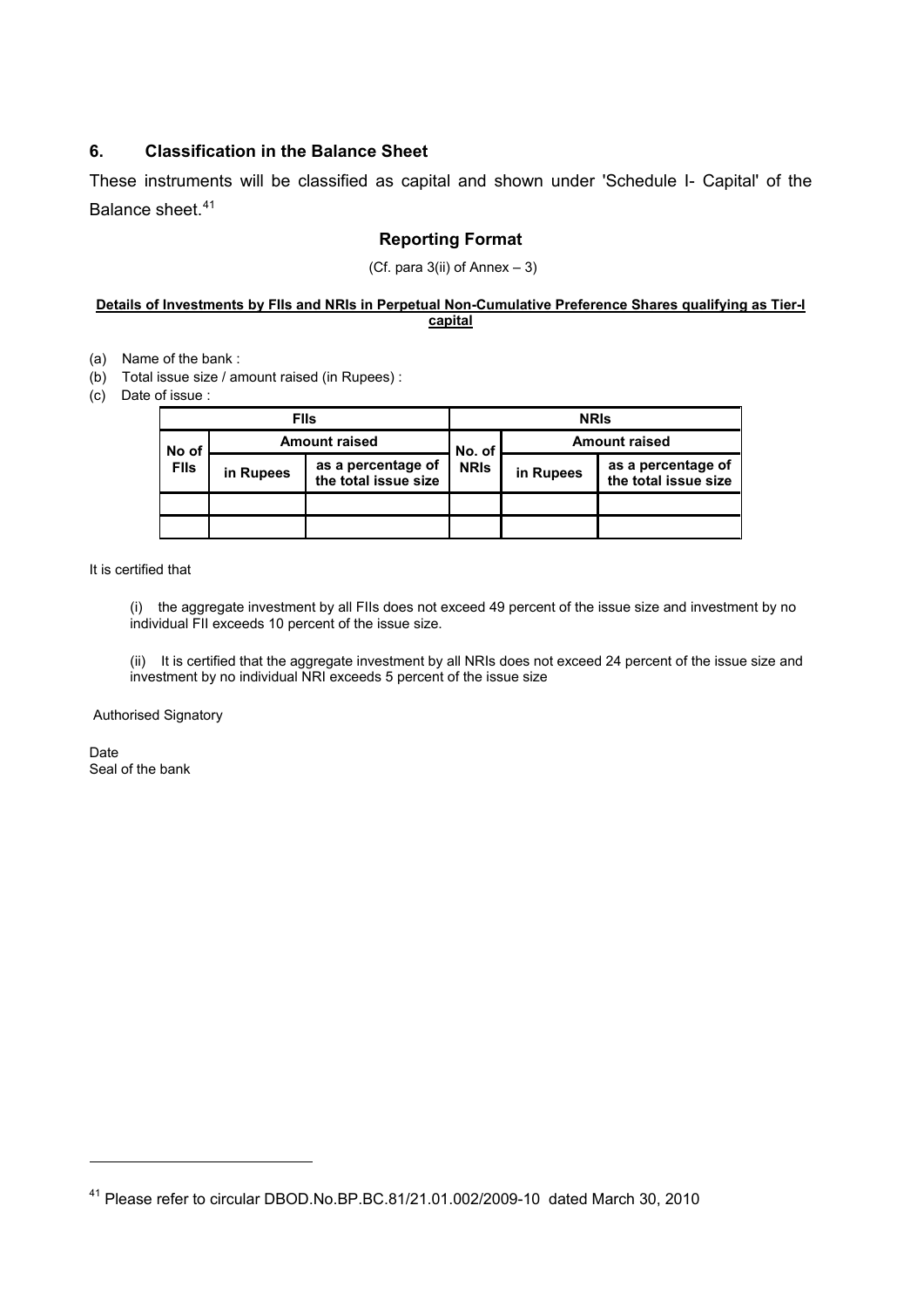### **Terms and Conditions Applicable to Debt Capital Instruments to Qualify for Inclusion as Upper Tier II Capital**

The debt capital instruments that may be issued as bonds / debentures by Indian banks should meet the following terms and conditions to qualify for inclusion as Upper Tier II Capital for capital adequacy purposes.

# **1. Terms of Issue of Upper Tier II Capital instruments in Indian Rupees**

- *i) Amount:* The amount of Upper Tier II instruments to be raised may be decided by the Board of Directors of banks.
- *ii) Limits:* Upper Tier II instruments along with other components of Tier II capital shall not exceed 100 per cent of Tier I capital. The above limit will be based on the amount of Tier I capital after deduction of goodwill, DTA and other intangible assets but before the deduction of investments, as required in paragraph 4.4.
- *iii) Maturity Period:*The Upper Tier II instruments should have a minimum maturity of 15 years.
- *iv)* Rate of interest: The interest payable to the investors may be either at a fixed rate or at a floating rate referenced to a market determined rupee interest benchmark rate.
- *v) Options:* Upper Tier II instruments shall not be issued with a 'put option'. However banks may issue the instruments with a call option subject to strict compliance with each of the following conditions:
	- a) Call option may be exercised only if the instrument has run for at least ten years;
	- b) Call option shall be exercised only with the prior approval of RBI (Department of Banking Operations & Development). While considering the proposals received from banks for exercising the call option the RBI would, among other things, take into consideration the bank's CRAR position both at the time of exercise of the call option and after exercise of the call option.
- *vi) Step-up option:* In terms of document titled 'Basel-III- A global regulatory framework for more resilient banks and banking systems', released by Basel Committee on Banking Supervision (BCBS) in December 2010, regulatory capital instruments should not have step-up's or other incentives to redeem. However, the BCBS has proposed certain transitional arrangements, in terms of which only those instruments having such features which were issued before September 12, 2010 will continue to be recognised as eligible capital instruments under Basel III which becomes operational beginning January 01, 2013 in a phased manner. Hence, banks should not issue Tier I or Tier II capital instruments with 'step-up' option, so that these instruments continue to remain eligible for inclusion in the new definition of regulatory capital.
- *vii) Lock-in-Clause*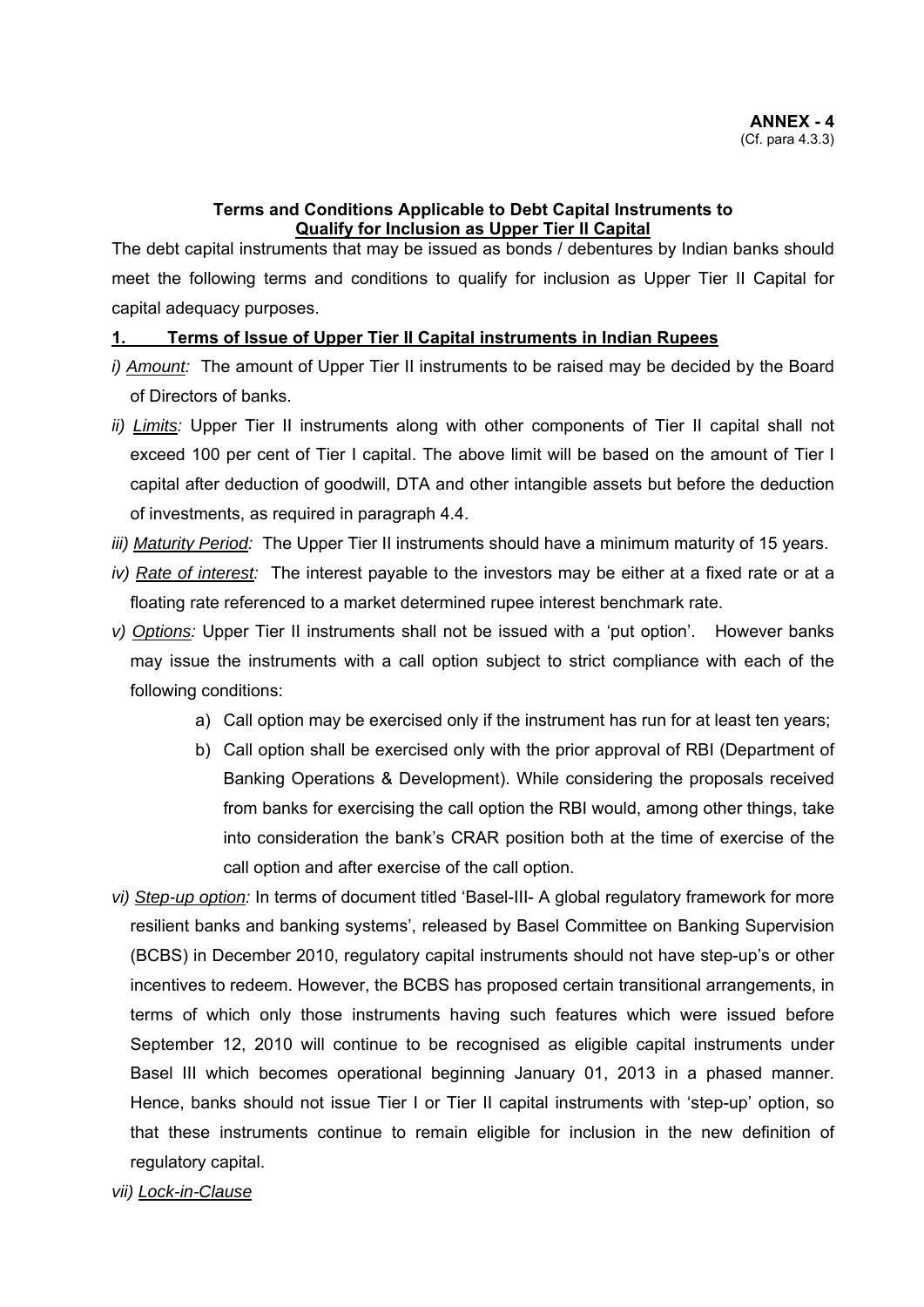- a) Upper Tier II instruments shall be subjected to a lock-in clause in terms of which the issuing bank shall not be liable to pay either interest or principal, even at maturity, if
	- I. the bank's CRAR is below the minimum regulatory requirement prescribed by RBI; **OR**
	- II. the impact of such payment results in bank's capital to risk assets ratio (CRAR) falling below or remaining below the minimum regulatory requirement prescribed by Reserve Bank of India.
- b) However, banks may pay interest with the prior approval of RBI when the impact of such payment may result in net loss or increase the net loss provided CRAR remains above the regulatory norm.
- c) The interest amount due and remaining unpaid may be allowed to be paid in the later years in cash/ cheque subject to the bank complying with the above regulatory requirement.
- d) All instances of invocation of the lock-in clause should be notified by the issuing banks to the Chief General Managers-in-Charge of Department of Banking Operations & Development and Department of Banking Supervision of the Reserve Bank of India, Mumbai.
- *viii) Seniority of claim:* The claims of the investors in Upper Tier II instruments shall be
	- a) Superior to the claims of investors in instruments eligible for inclusion in Tier I capital; and
	- b) Subordinate to the claims of all other creditors.
- *ix) Discount:*The Upper Tier II instruments shall be subjected to a progressive discount for capital adequacy purposes as in the case of long term subordinated debt over the last five years of their tenor. As they approach maturity these instruments should be subjected to progressive discount as indicated in the table below for being eligible for inclusion in Tier II capital.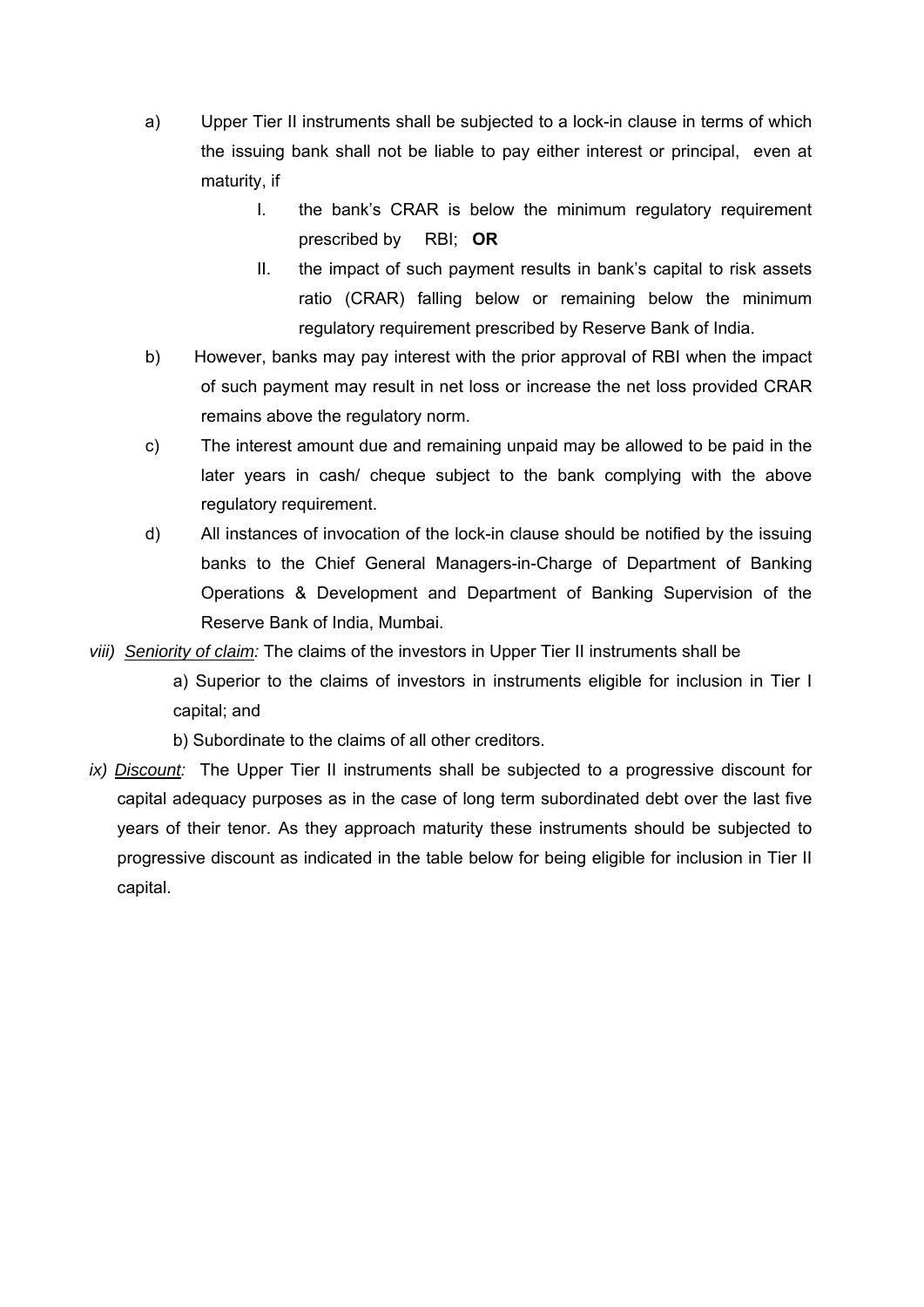| <b>Remaining Maturity of Instruments</b>      | <b>Rate of Discount</b> |
|-----------------------------------------------|-------------------------|
|                                               | (per cent)              |
| Less than one year                            | 100                     |
| One year and more but less than two years     | 80                      |
| Two years and more but less than three years  | 60                      |
| Three years and more but less than four years | 40                      |
| Four years and more but less than five years  | 20                      |

- *x) Redemption:* Upper Tier II instruments shall not be redeemable at the initiative of the holder. All redemptions shall be made only with the prior approval of the Reserve Bank of India (Department of Banking Operations & Development).
- *xi) Other conditions:* 
	- a) Upper Tier II instruments should be fully paid-up, unsecured, and free of any restrictive clauses.
	- b) Investment by FIIs in Upper Tier II Instruments raised in Indian Rupees shall be outside the limit for investment in corporate debt instruments, as fixed by the Govt. of India from time to time. However, investment by FIIs in these instruments will be subject to a separate ceiling of USD 500 million. In addition, NRIs shall also be eligible to invest in these instruments as per existing policy.
	- c) Banks should comply with the terms and conditions, if any, stipulated by SEBI/other regulatory authorities in regard to issue of the instruments.

# **2. Terms of issue of Upper Tier II capital instruments in foreign currency**

Banks may augment their capital funds through the issue of Upper Tier II Instruments in foreign currency without seeking the prior approval of the Reserve Bank of India, subject to compliance with the undermentioned requirements:

- i) Upper Tier II Instruments issued in foreign currency should comply with all terms and conditions applicable to instruments issued in Indian Rupees.
- ii) The total amount of Upper Tier II Instruments issued in foreign currency shall not exceed 25 per cent of the unimpaired Tier I capital. This eligible amount will be computed with reference to the amount of Tier I capital as on March 31 of the previous financial year, after deduction of goodwill and other intangible assets but before the deduction of investments, as per para 4.4.6 of this Master Circular.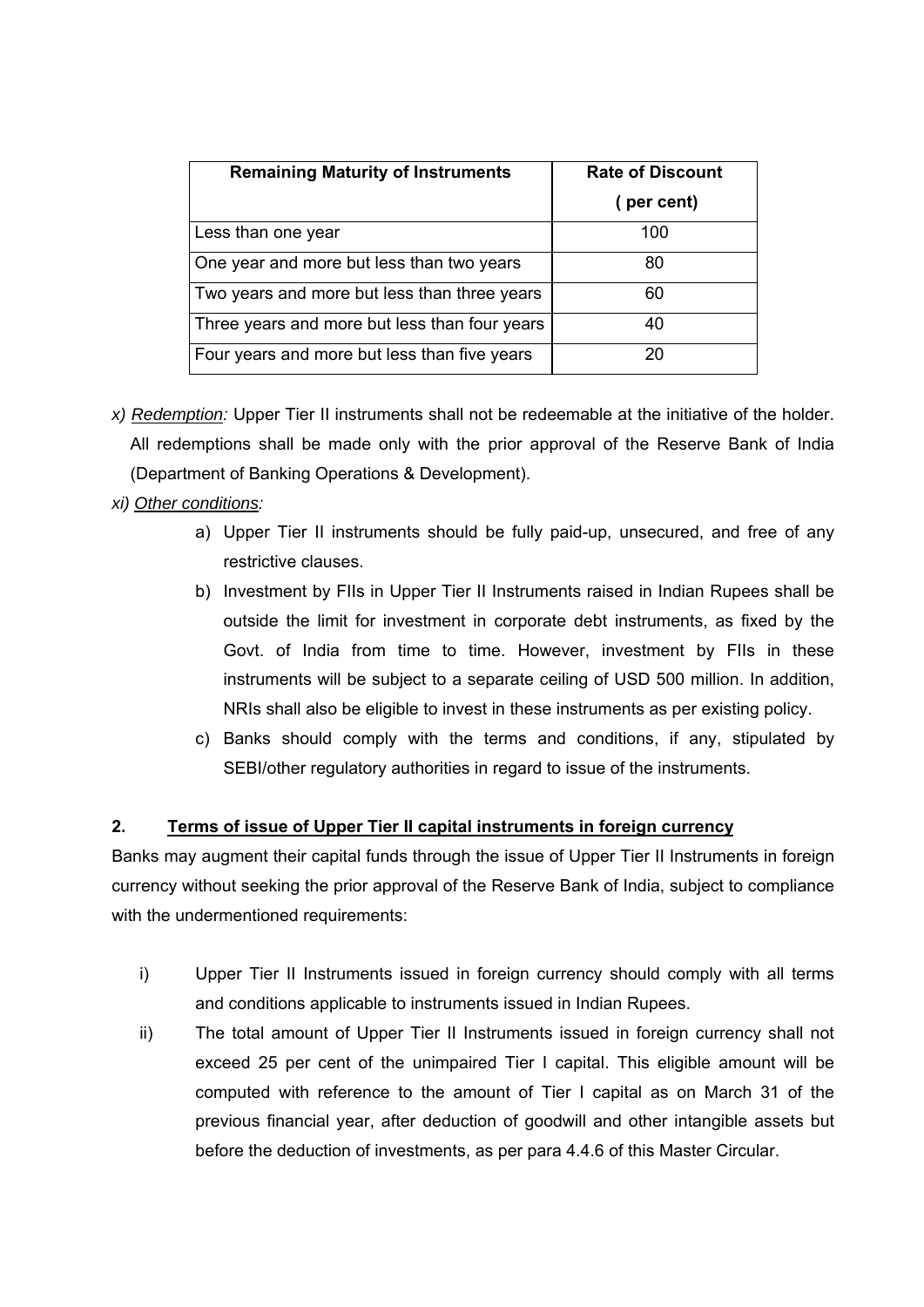iii) This will be in addition to the existing limit for foreign currency borrowings by Authorised Dealers stipulated in terms of Master Circular No. RBI/2006-07/24 dated July 1, 2006 on Risk Management and Inter-Bank Dealings.

# **3. Compliance with Reserve Requirements**

- I. The funds collected by various branches of the bank or other banks for the issue and held pending finalisation of allotment of the Upper Tier II Capital instruments will have to be taken into account for the purpose of calculating reserve requirements.
- II. The total amount raised by a bank through Upper Tier II instruments shall be reckoned as liability for the calculation of net demand and time liabilities for the purpose of reserve requirements and, as such, will attract CRR/SLR requirements.

# **4. Reporting Requirements**

Banks issuing Upper Tier II instruments shall submit a report to the Chief General Manager-incharge, Department of Banking Operations & Development, Reserve Bank of India, Mumbai giving details of the debt raised, including the terms of issue specified at para 1 above, together with a copy of the offer document soon after the issue is completed.

# **5. Investment in Upper Tier II instruments issued by other banks/ FIs**

- i) A bank's investment in Upper Tier II instruments issued by other banks and financial institutions will be reckoned along with the investment in other instruments eligible for capital status while computing compliance with the overall ceiling of 10 percent for cross holding of capital among banks/FIs prescribed vide circular DBOD.BP.BC.No.3/ 21.01.002/ 2004-05 dated 6th July 2004 and also subject to cross holding limits.
- ii) Bank's investments in Upper Tier II instruments issued by other banks/ financial institutions will attract risk weight as per para 5.6.1 of this Master Circular, for capital adequacy purposes.

# **6. Grant of advances against Upper Tier II instruments**

Banks should not grant advances against the security of the Upper Tier II instruments issued by them.

# **7. Classification in the Balance Sheet.**

The amount raised through Upper Tier II capital instruments will be classified under 'Schedule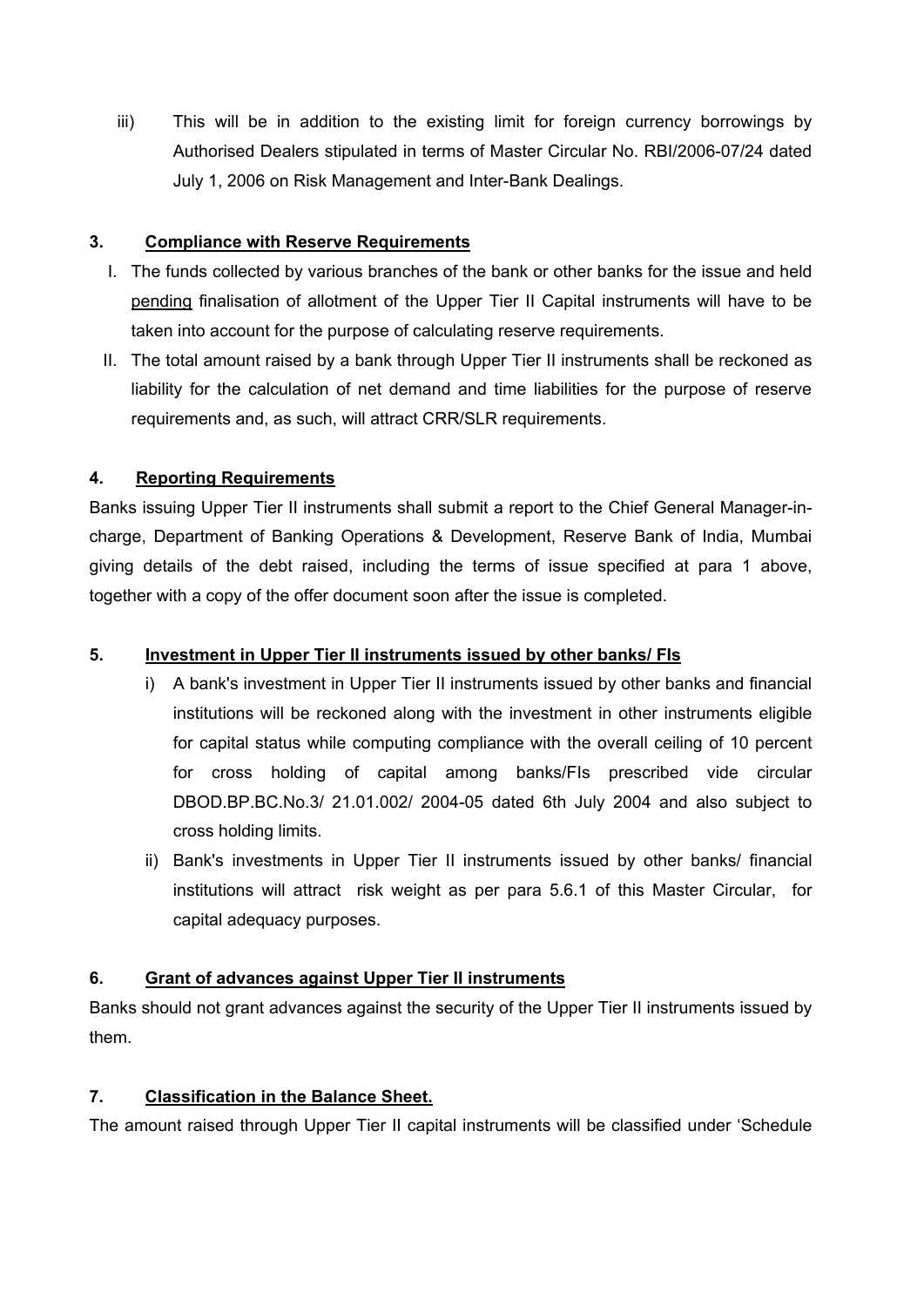4- Borrowing' in the Balance Sheet.<sup>[42](#page-149-0)</sup>

### **8 Raising of Upper Tier II Instruments by Foreign Banks in India**

Foreign banks in India may raise Head Office (HO) borrowings in foreign currency for inclusion as Upper Tier II capital subject to the same terms and conditions as mentioned in items 1 to 5 above for Indian banks. In addition, the following terms and conditions would also be applicable:

- 1) *Maturity Period:* If the amount of Upper Tier II capital raised as HO borrowings is in tranches, each tranche shall be retained in India for a minimum period of fifteen years.
- 2) *Rate of interest:* Rate of interest on Upper Tier II capital raised as HO borrowings should not exceed the on-going market rate. Interest should be paid at half yearly rests.
- *3) Withholding tax:* Interest payments to the HO will be subject to applicable withholding tax.
- 4) *Documentation*: The foreign bank raising Upper Tier II capital as HO borrowings should obtain a letter from its HO agreeing to give the loan for supplementing the capital base for the Indian operations of the foreign bank. The loan documentation should confirm that the loan given by HO shall be eligible for the same level of seniority of claim as the investors in Upper Tier II debt capital instruments issued by Indian banks. The loan agreement will be governed by and construed in accordance with the Indian law.
- 5) *Disclosure:* The total eligible amount of HO borrowings shall be disclosed in the balance sheet under the head 'Upper Tier II capital raised in the form of Head Office borrowings in foreign currency'.
- 6) *Hedging:* The total eligible amount of HO borrowing should remain fully swapped in Indian Rupees with the bank at all times.
- 7) *Reporting and certification:* Details regarding the total amount of Upper Tier II capital raised as HO borrowings, along with a certification to the effect that the borrowing is in accordance with these guidelines, should be advised to the Chief General Managers-in-Charge of the Department of Banking Operations & Development (International Banking Division), Department of External Investments & Operations and Foreign Exchange Department (Forex Markets Division), Reserve Bank of India, Mumbai.

 $\overline{a}$ 

<span id="page-149-0"></span><sup>42</sup> Please refer to circular DBOD.No.BP.BC.81/21.01.002/2009-10 dated March 30, 2010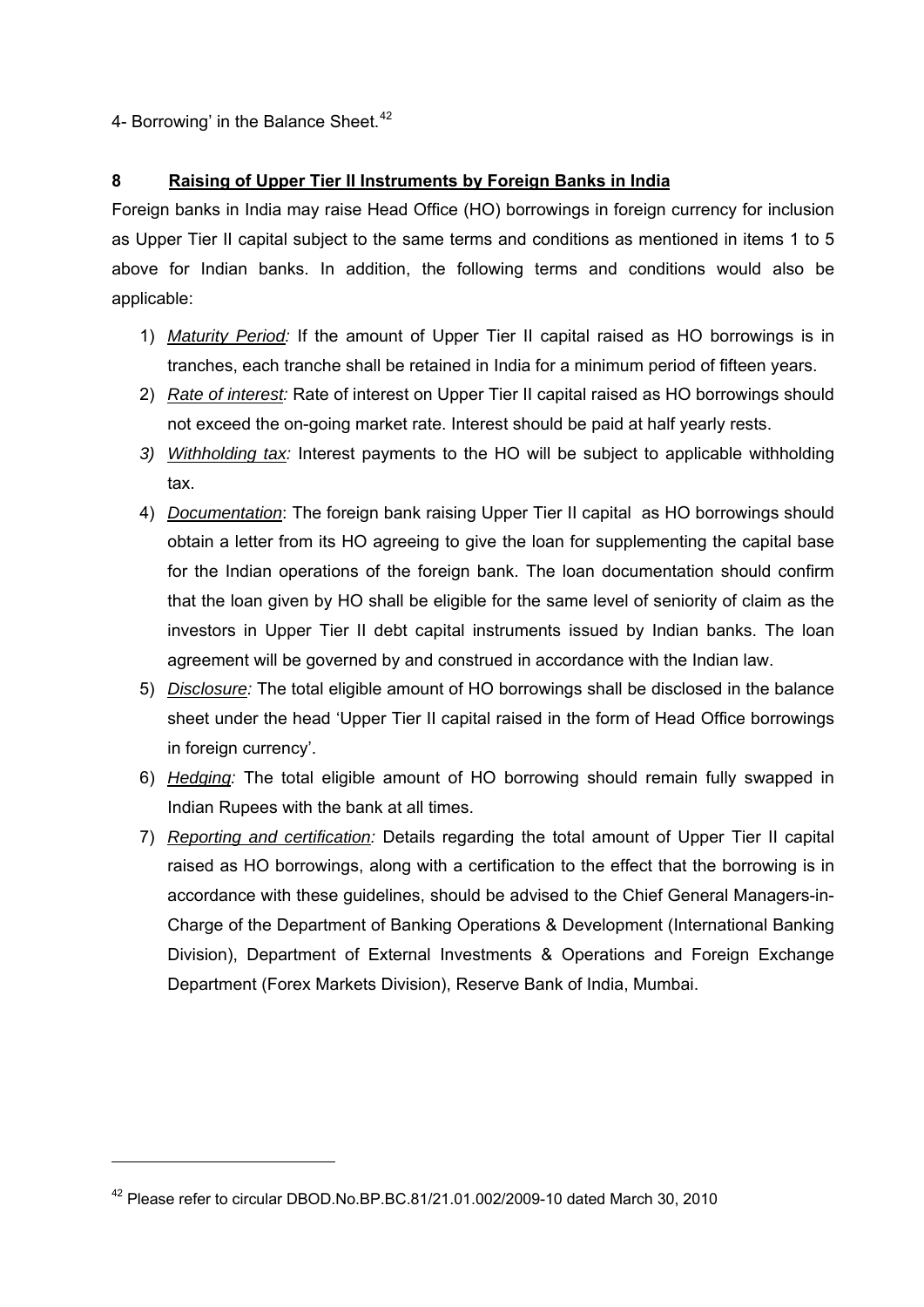### **Terms and Conditions Applicable to Perpetual Cumulative Preference Shares (PCPS)/ Redeemable Non-Cumulative Preference Shares (RNCPS) / Redeemable Cumulative Preference Shares (RCPS) to Qualify for Inclusion as Part of Upper Tier II Capital**

### **1. Terms of Issue**

### *i) Characteristics of the instruments:*

- a. These instruments could be either perpetual (PCPS) or dated (RNCPS and RCPS) instruments with a fixed maturity of minimum 15 years.
- b. The perpetual instruments shall be cumulative. The dated instruments could be cumulative or non-cumulative
- *ii) Limits:* The outstanding amount of these instruments along with other components of Tier II capital shall not exceed 100 per cent of Tier I capital at any point of time. The above limit will be based on the amount of Tier I capital after deduction of goodwill and other intangible assets but before the deduction of investments.
- *iii) Amount:* The amount to be raised may be decided by the Board of Directors of banks.
- *iv) Options:* 
	- (i) These instruments shall not be issued with a 'put option'.
	- (ii) However, banks may issue the instruments with a call option at a particular date subject to strict compliance with each of the following conditions:
		- (a) The call option on the instrument is permissible after the instrument has run for at least ten years; and
		- (b) Call option shall be exercised only with the prior approval of RBI (Department of Banking Operations & Development). While considering the proposals received from banks for exercising the call option the RBI would, among other things, take into consideration the bank's CRAR position both at the time of exercise of the call option and after exercise of the call option.

*v) Step-up option:* In terms of document titled 'Basel-III- A global regulaory framework for more resilient banks and banking systems', released by Basel Committee on Banking Supervision (BCBS) in December 2010, regulatory capital instruments should not have step-up's or other incentives to redeem. However, the BCBS has proposed certain transitional arrangements, in terms of which only those instruments having such features which were issued before September 12, 2010 will continue to be recognised as eligible capital instruments under Basel III which becomes operational beginning January 01, 2013 in a phased manner. Hence, banks should not issue Tier I or Tier II capital instruments with 'step-up' option, so that these instruments continue to remain eligible for inclusion in the new definition of regulatory capital.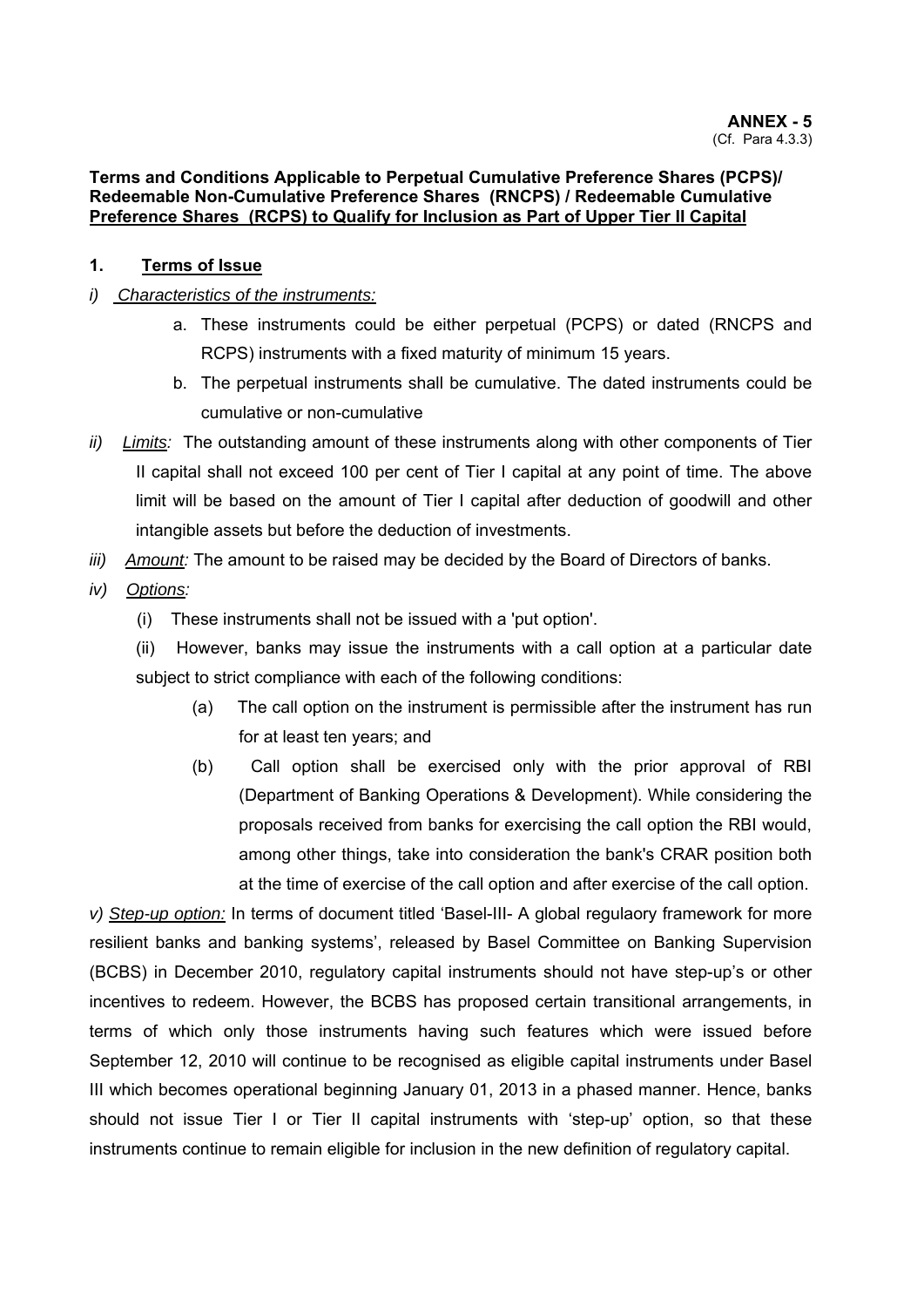- *vi) Classification in the balance sheet:* These instruments will be classified as 'Borrowings' under Schedule 4 of the Balance Sheet under item No.I (i.e., Borrowings).
- *vii) Coupon:* The coupon payable to the investors may be either at a fixed rate or at a floating rate referenced to a market determined rupee interest benchmark rate.

*vii) Payment of coupon:* 

a) The coupon payable on these instruments will be treated as interest and accordingly debited to P& L Account. However, it will be payable only if

> i) The bank's CRAR is above the minimum regulatory requirement prescribed by RBI

ii) The impact of such payment does not result in bank's CRAR falling below or remaining below the minimum regulatory requirement prescribed by RBI.

 iii) The bank does not have a net loss. For this purpose the Net Loss is defined as either (i) the accumulated loss at the end of the previous financial year / half year as the case may be; or (ii) the loss incurred during the current financial year.

iv) In the case of PCPS and RCPS the unpaid / partly unpaid coupon will be treated as a liability. The interest amount due and remaining unpaid may be allowed to be paid in later years subject to the bank complying with the above requirements.

v) In the case of RNCPS, deferred coupon will not be paid in future years, even if adequate profit is available and the level of CRAR conforms to the regulatory minimum. The bank can however pay a coupon at a rate lesser than the prescribed rate, if adequate profit is available and the level of CRAR conforms to the regulatory minimum

 b) All instances of non-payment of interest / payment of interest at a lesser rate than the prescribed rate should be notified by the issuing banks to the Chief General Managers-in-Charge of Department of Banking Operations & Development and Department of Banking Supervision, Central Office of the Reserve Bank of India, Mumbai.

### *ix) Redemption / repayment:*

a) The RNCPS and RCPS shall not be redeemable at the initiative of the holder.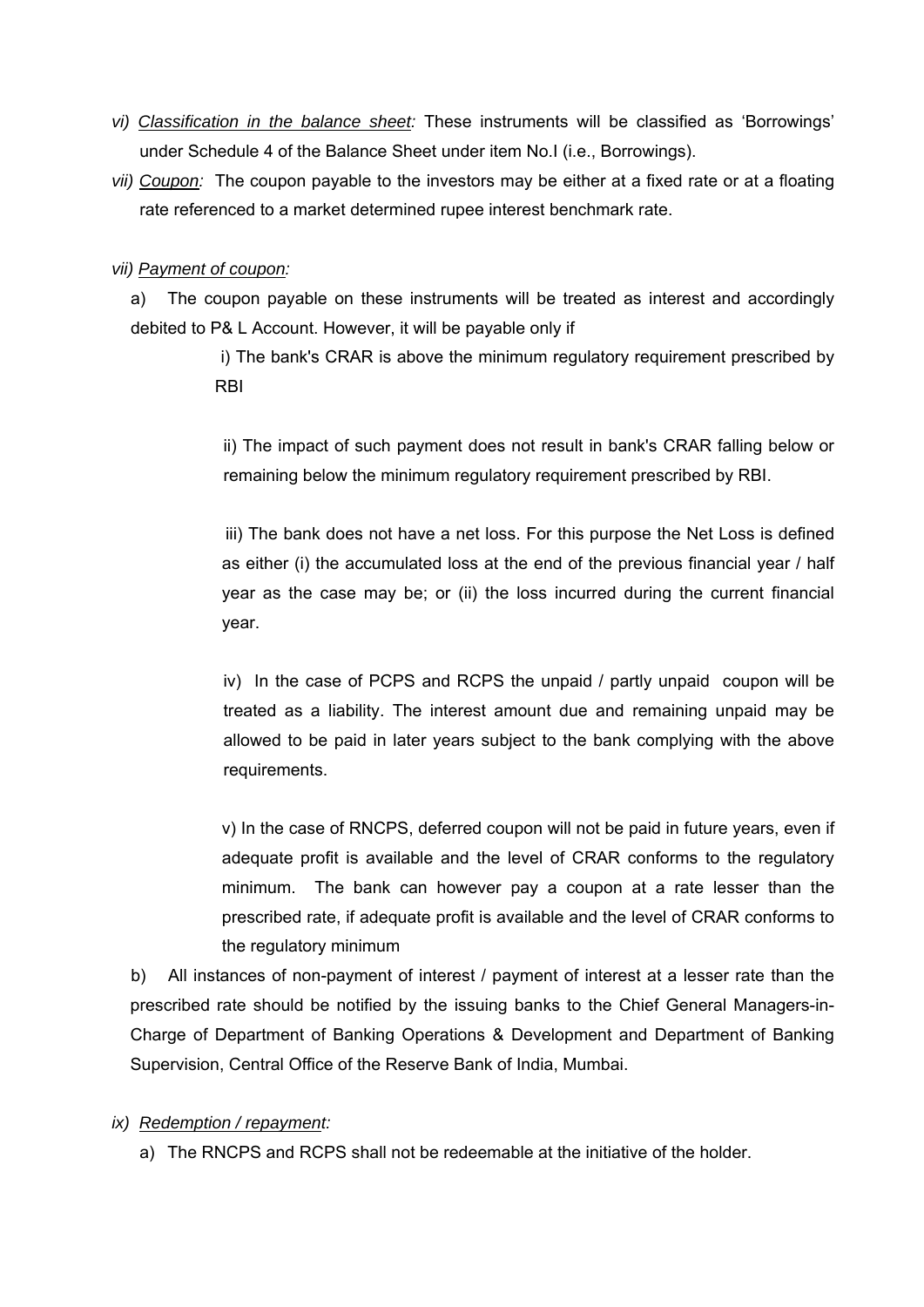- b) Redemption of these instruments at maturity shall be made only with the prior approval of the Reserve Bank of India (Department of Banking Operations and Development), subject, *inter alia,* to the following conditions :
	- I. the bank's CRAR is above the minimum regulatory requirement prescribed by the RBI, and
	- II. the impact of such payment does not result in bank's CRAR falling below or remaining below the minimum regulatory requirement prescribed by RBI.
- *1.10. Seniority of claim:* The claims of the investors in these instruments shall be senior to the claims of investors in instruments eligible for inclusion in Tier I capital and subordinate to the claims of all other creditors including those in Lower Tier II and the depositors. Amongst the investors of various instruments included in Upper Tier II, the claims shall rank pari-passu with each other.
- *1.11 Amortisation for the purpose of computing CRAR:* The Redeemable Preference Shares (both cumulative and non-cumulative) shall be subjected to a progressive discount for capital adequacy purposes over the last five years of their tenor, as they approach maturity as indicated in the table below for being eligible for inclusion in Tier II capital.

| <b>Remaining Maturity of Instruments</b>      | Rate<br>Discount (%) |
|-----------------------------------------------|----------------------|
| Less than one year                            | 100                  |
| One year and more but less than two years     | 80                   |
| Two years and more but less than three years  | 60                   |
| Three years and more but less than four years | 40                   |
| Four years and more but less than five years  |                      |

### *1.12 Other conditions:*

- a) These instruments should be fully paid-up, unsecured, and free of any restrictive clauses.
- b) Investment by FIIs and NRIs shall be within an overall limit of 49 per cent and 24 per cent of the issue respectively, subject to the investment by each FII not exceeding 10 per cent of the issue and investment by each NRI not exceeding 5 per cent of the issue. Investment by FIIs in these instruments shall be outside the ECB limit for rupee denominated corporate debt as fixed by Government of India from time to time. However, investment by FIIs in these instruments will be subject to separate ceiling of USD 500 million. The overall non-resident holding of Preference Shares and equity shares in public sector banks will be subject to the statutory / regulatory limit.
- c) Banks should comply with the terms and conditions, if any, stipulated by SEBI / other regulatory authorities in regard to issue of the instruments.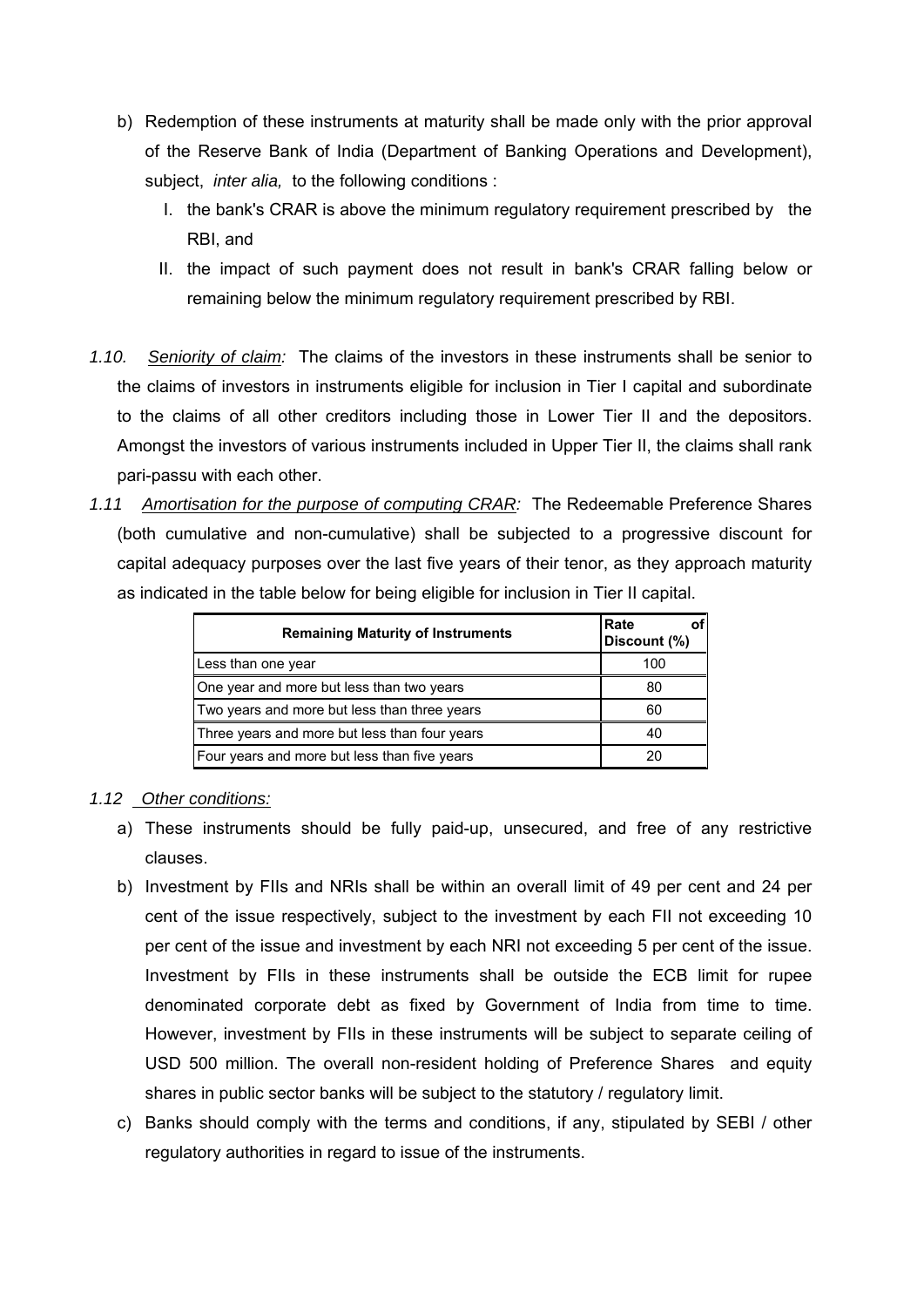# **2. Compliance with Reserve Requirements**

- a) The funds collected by various branches of the bank or other banks for the issue and held pending finalization of allotment of these instruments will have to be taken into account for the purpose of calculating reserve requirements.
- b) The total amount raised by a bank through the issue of these instruments shall be reckoned as liability for the calculation of net demand and time liabilities for the purpose of reserve requirements and, as such, will attract CRR / SLR requirements.

# **3. Reporting Requirements**

Banks issuing these instruments shall submit a report to the Chief General Manager-in-charge, Department of Banking Operations & Development, Reserve Bank of India, Mumbai giving details of the debt raised, including the terms of issue specified at para 1 above ,together with a copy of the offer document soon after the issue is completed.

# **4**. **Investment in these instruments issued by other banks / FIs**

- a) A bank's investment in these instruments issued by other banks and financial institutions will be reckoned along with the investment in other instruments eligible for capital status while computing compliance with the overall ceiling of 10 percent of investing banks' total capital funds prescribed vide circular DBOD.BP.BC.No.3/ 21.01.002/ 2004-05 dated 6th July 2004 and also subject to cross holding limits.
- b) Bank's investments in these instruments issued by other banks / financial institutions will attract risk weight for capital adequacy purposes as provided vide paragraph 5.6 of this Master Circular.

# **5**. **Grant of advances against these instruments**

Banks should not grant advances against the security of these instruments issued by them.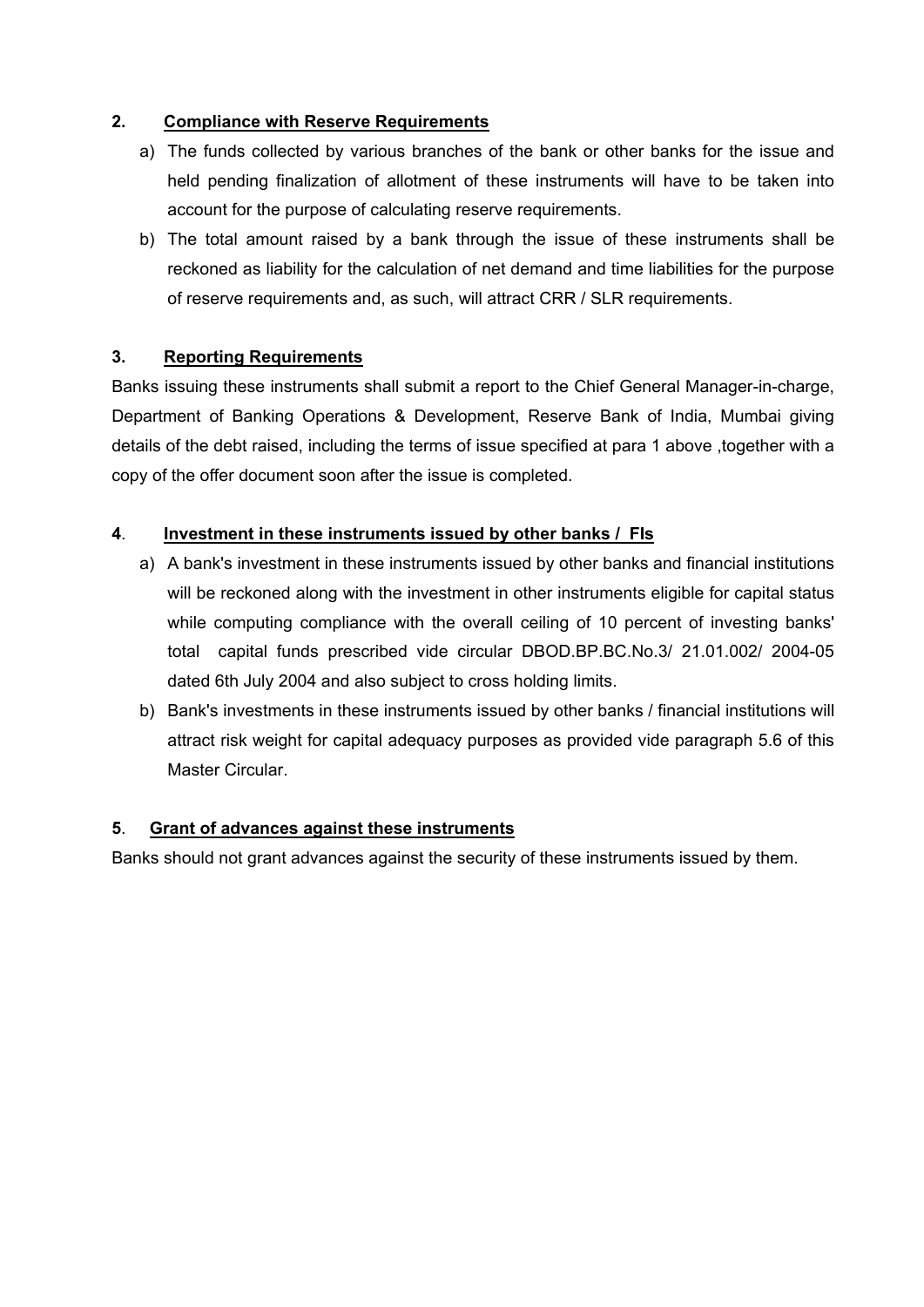### **Terms and Conditions Applicable to Subordinated Debt to Qualify for Inclusion as Lower Tier II Capital**

# **PART 1 – Issue of Rupee-denominated subordinated debt by Indian banks, which is eligible for inclusion in lower Tier II capital**

### **Rupee subordinated debt**

Foreign banks operating in India are not permitted to raise Rupee Tier II subordinated debt in India. Indian banks can issue Rupee Tier II subordinated debt qualifying for inclusion in Lower Tier II capital as per the following conditions:

### **1. Terms of issue of bond**

To be eligible for inclusion in Tier – II Capital, terms of issue of the bonds as subordinated debt instruments should be in conformity with the following:

### **(a) Amount**

The amount of subordinated debt to be raised may be decided by the Board of Directors of the bank.

### **(b) Maturity period**

(i) Subordinated debt instruments with an initial maturity period of less than 5 years, or with a remaining maturity of one year should not be included as part of Tier-II Capital. They should be subjected to progressive discount as they approach maturity at the rates shown below:

|             | Remaining maturity of the instruments    | Rate of<br>discount (%) |
|-------------|------------------------------------------|-------------------------|
| a)          | Less than One year                       | 100                     |
| b)<br>years | More than One year and less than Two     | 80                      |
| C)<br>years | More than Two years and less than Three  | 60                      |
| d)<br>Years | More than three years and less than Four | 40                      |
| e)<br>vears | More than Four years and less than Five  | 20                      |

(ii) The bonds should have a minimum maturity of 5 years. However if the bonds are issued in the last quarter of the year i.e. from  $1<sup>st</sup>$  January to  $31<sup>st</sup>$  March, they should have a minimum tenure of sixty three months.

### **(c) Rate of interest**

The coupon rate would be decided by the Board of Directors of banks.

# **(d) Call Option**

Subordinated debt instruments shall not be issued with a 'put option'. However banks may issue the instruments with a call option subject to strict compliance with each of the following conditions: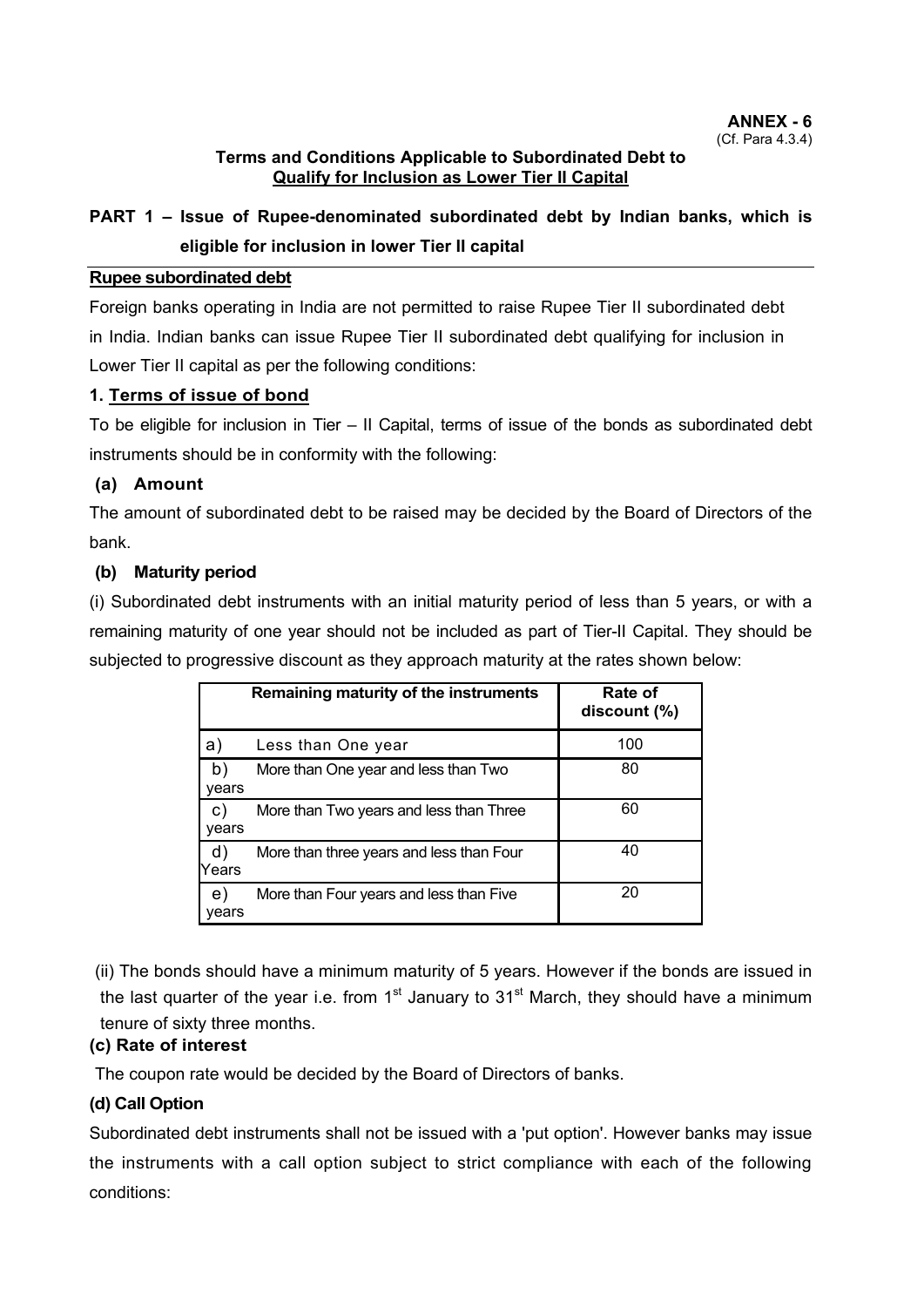(i) Call option may be exercised after the instrument has run for at least **five years**; and

(ii) Call option shall be exercised only with the prior approval of RBI (Department of Banking Operations & Development). While considering the proposals received from banks for exercising the call option the RBI would, among other things, take into consideration the bank's CRAR position both at the time of exercise of the call option and after exercise of the call option.

**(e) Step-up Option**: In terms of document titled 'Basel-III- A global regulatory framework for more resilient banks and banking systems', released by Basel Committee on Banking Supervision (BCBS) in December 2010, regulatory capital instruments should not have stepup's or other incentives to redeem. However, the BCBS has proposed certain transitional arrangements, in terms of which only those instruments having such features which were issued before September 12, 2010 will continue to be recognised as eligible capital instruments under Basel III which becomes operational beginning January 01, 2013 in a phased manner. Hence, banks should not issue Tier I or Tier II capital instruments with 'step-up' option, so that these instruments continue to remain eligible for inclusion in the new definition of regulatory capital.

#### **(f) Other conditions**

(i) The instruments should be fully paid-up, unsecured, subordinated to the claims of other creditors, free of restrictive clauses and should not be redeemable at the initiative of the holder or without the consent of the Reserve Bank of India.

(ii) Necessary permission from Exchange Control Department should be obtained for issuing the instruments to NRIs/OCBs/FIIs.

(iii) Banks should comply with the terms and conditions, if any, set by SEBI/other regulatory authorities in regard to issue of the instruments.

**(g)** Banks should indicate the amount of subordinated debt raised as Tier II capital by way of explanatory notes/ remarks in the Balance Sheet as well as in Schedule 5 to the Balance Sheet under 'Other Liabilities & Provisions'.

### **2. Inclusion in Tier II capital**

Subordinated debt instruments will be limited to 50 per cent of Tier-I Capital of the bank. These instruments, together with other components of Tier II capital, should not exceed 100% of Tier I capital.

#### **3. Grant of advances against bonds**

Banks should not grant advances against the security of their own bonds.

#### **4. Compliance with Reserve Requirements**

The total amount of Subordinated Debt raised by the bank has to be reckoned as liability for the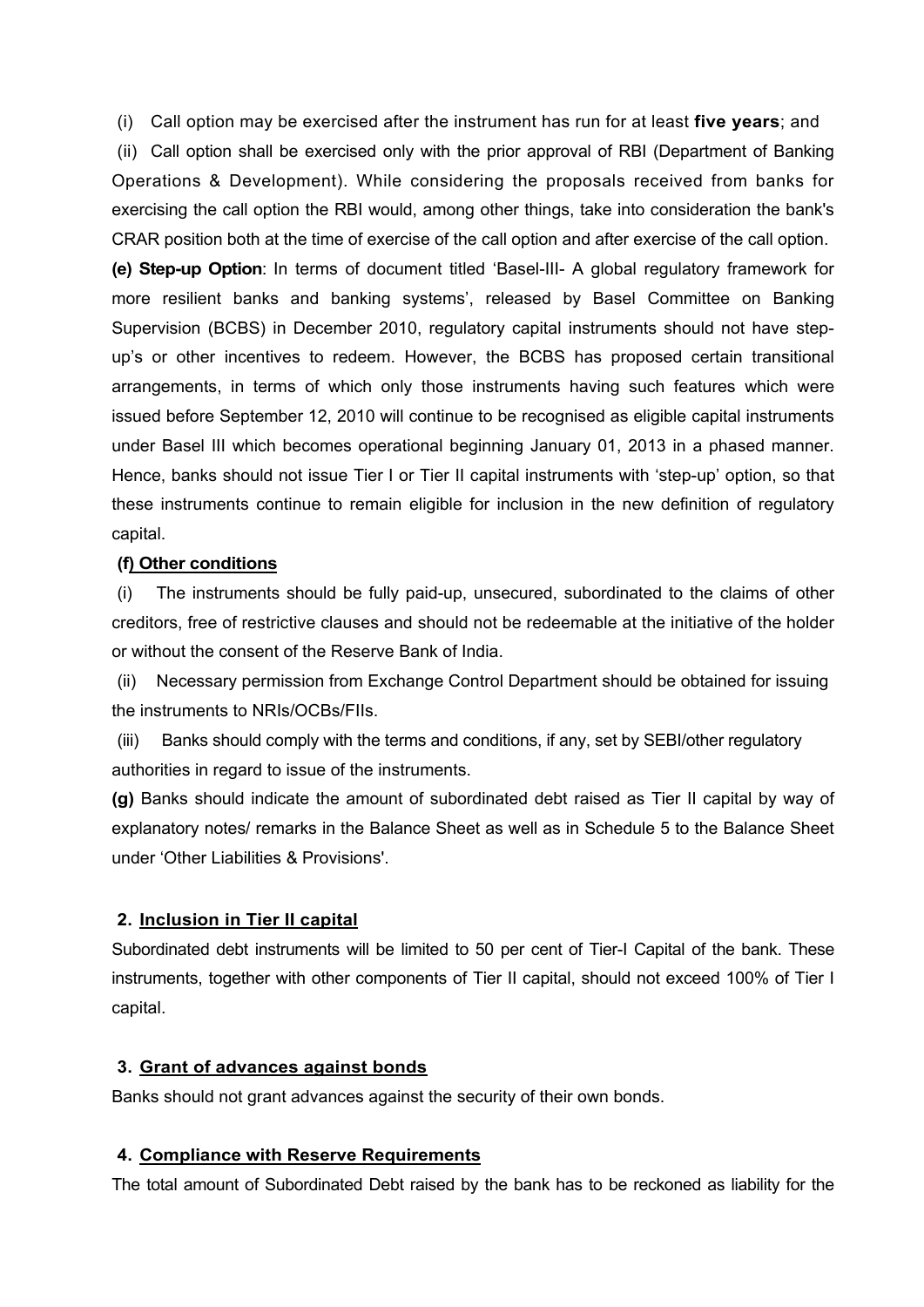calculation of net demand and time liabilities for the purpose of reserve requirements and, as such, will attract CRR/SLR requirements.

## **5. Treatment of Investment in subordinated debt**

Investments by banks in subordinated debt of other banks will be assigned 100% risk weight for capital adequacy purpose. Also, the bank's aggregate investment in Tier II bonds issued by other banks and financial institutions shall be within the overall ceiling of 10 percent of the investing bank's total capital. The capital for this purpose will be the same as that reckoned for the purpose of capital adequacy.

# **6. Subordinated Debt to Retail Investors**

With a view to enhancing investor education relating to risk characteristics of regulatory capital requirements, banks issuing subordinated debt to retail investors should adhere to the following conditions:

a) The requirement for specific sign-off as quoted below, from the investors for having understood the features and risks of the instrument may be incorporated in the common application form of the proposed debt issue.

*"By making this application, I / We acknowledge that I/We have understood the terms and conditions of the Issue of [ insert the name of the instruments being issued ] of [Name of The Bank ] as disclosed in the Draft Shelf Prospectus, Shelf Prospectus and Tranche Document ".* 

- b) For floating rate instruments, banks should not use its Fixed Deposit rate as benchmark.
- c) All the publicity material, application form and other communication with the investor should clearly state in bold letters (**with font size 14**) how a subordinated bond is different from fixed deposit particularly that it is not covered by deposit insurance.

### **7. Subordinated Debt in foreign currency raised by Indian banks**

Banks may take approval of RBI on a case-by-case basis**.** 

### **8. Reporting Requirements**

The banks should submit a report to Reserve Bank of India giving details of the capital raised through subordinated-debt, such as, amount raised, maturity of the instrument, and rate of interest together with a copy of the offer document soon after the issue is completed.

# **9. Classification in the Balance Sheet**

The amount of capital raised should be classified under 'Schedule 4- Borrowing' in the Balance Sheet.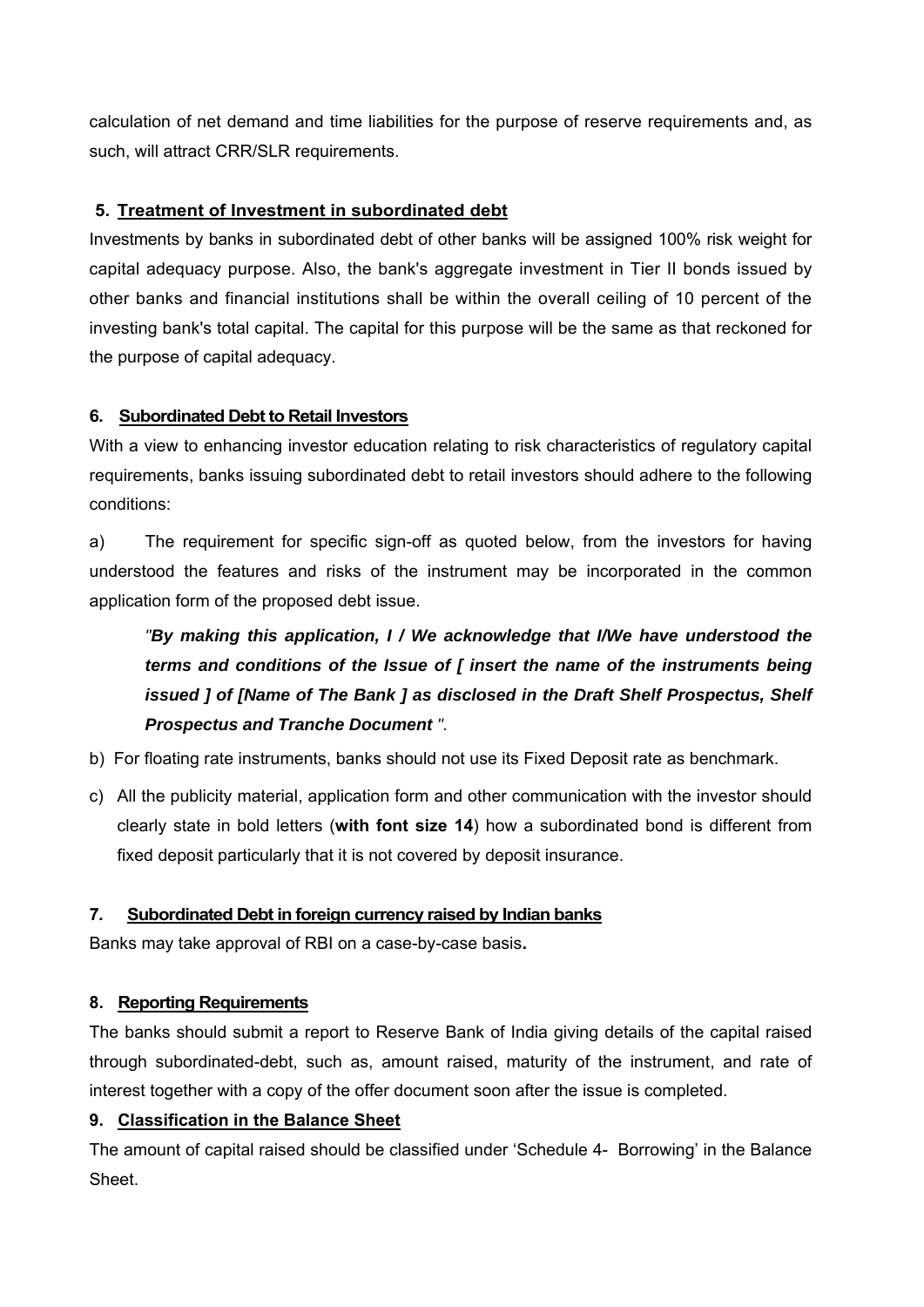# **Part 2 - Raising of Head Office borrowings in foreign currency by foreign banks operating in India for inclusion in Tier II Capital**

### **1. Terms of borrowings:**

Detailed guidelines on the standard requirements and conditions for Head Office borrowings in foreign currency raised by foreign banks operating in India for inclusion , as subordinated debt in Tier II capital are as indicated below:-

- *i) Amount of borrowing :* The total amount of HO borrowing in foreign currency will be at the discretion of the foreign bank. However, the amount eligible for inclusion in Tier II capital as subordinated debt will be subject to a maximum ceiling of 50 per cent of the Tier I capital maintained in India, and the applicable discount rate mentioned in paragraph 5 below. Further as per extant instructions, the total of Tier II capital should not exceed 100 per cent of Tier I capital.
- *ii) Maturity period:* Head Office borrowings should have a minimum initial maturity of 5 years. If the borrowing is in tranches, each tranche will have to be retained in India for a minimum period of five years. HO borrowings in the nature of perpetual subordinated debt, where there may be no final maturity date, will not be permitted.
- *iii) Features:* The HO borrowings should be fully paid up, i.e. the entire borrowing or each tranche of the borrowing should be available in full to the branch in India. It should be unsecured, subordinated to the claims of other creditors of the foreign bank in India, free of restrictive clauses and should not be redeemable at the instance of the HO.
	- iii) *Rate of discount:* The HO borrowings will be subjected to progressive discount as they approach maturity at the rates indicated below:

| Remaining maturity of borrowing         | Rate of discount (%)                                                                                                                 |  |  |
|-----------------------------------------|--------------------------------------------------------------------------------------------------------------------------------------|--|--|
|                                         | Not Applicable                                                                                                                       |  |  |
| More than 5 years                       | (the entire amount can be included as<br>subordinated debt in Tier II capital<br>subject to the ceiling mentioned in<br>paragraph 2) |  |  |
| More than 4 years and less than 5 years | 20                                                                                                                                   |  |  |
| More than 3 years and less than 4 years | 40                                                                                                                                   |  |  |
| More than 2 years and less than 3 years | 60                                                                                                                                   |  |  |
| More than 1 year and less than 2 years  | 80                                                                                                                                   |  |  |
|                                         | 100                                                                                                                                  |  |  |
| Less than 1 year                        | (No<br>amount can be treated<br>as<br>subordinated debt for Tier II capital)                                                         |  |  |

- *v) Rate of interest:* The rate of interest on HO borrowings should not exceed the on-going market rate. Interest should be paid at half yearly rests.
- *vi) Withholding tax:* The interest payments to the HO will be subject to applicable withholding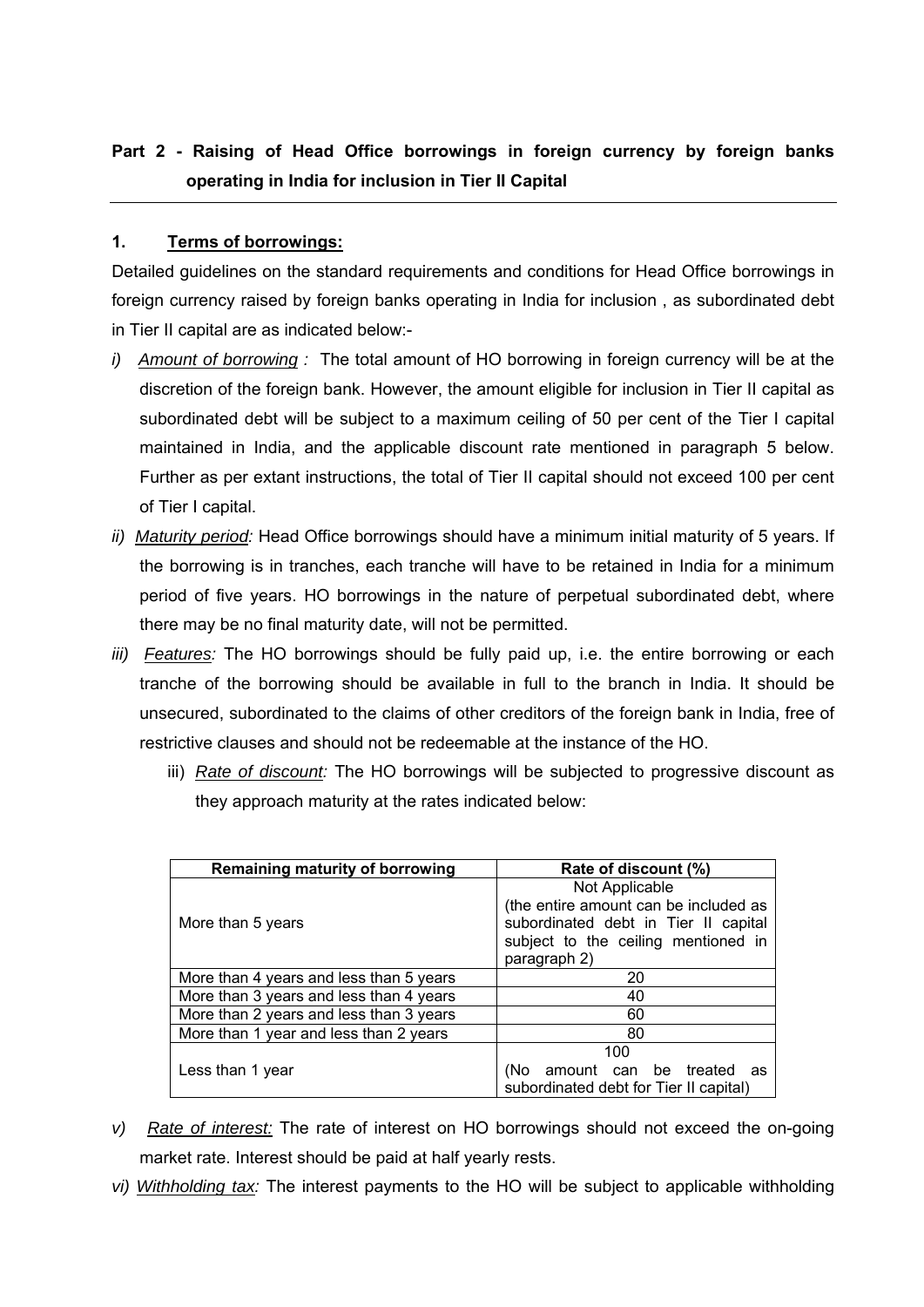tax.

- *vii) Repayment:* All repayments of the principal amount will be subject to prior approval of Reserve Bank of India, Department of Banking Operations and Development.
- *viii) Documentation:* The bank should obtain a letter from its HO agreeing to give the loan for supplementing the capital base for the Indian operations of the foreign bank. The loan documentation should confirm that the loan given by HO would be subordinated to the claims of all other creditors of the foreign bank in India. The loan agreement will be governed by, and construed in accordance with the Indian law. Prior approval of the RBI should be obtained in case of any material changes in the original terms of issue.

### **2. Disclosure**

The total amount of HO borrowings may be disclosed in the balance sheet under the head `Subordinated loan in the nature of long term borrowings in foreign currency from Head Office'. (Schedule 4 – Borrowing)

### **3. Reserve Requirements**

The total amount of HO borrowings is to be reckoned as liability for the calculation of net demand and time liabilities for the purpose of reserve requirements and, as such, will attract CRR/SLR requirements.

### **4. Hedging**

The entire amount of HO borrowing should remain fully swapped with banks at all times. The swap should be in Indian rupees.

### **5. Reporting & Certification**

Such borrowings done in compliance with the guidelines set out above would not require prior approval of Reserve Bank of India. However, information regarding the total amount of borrowing raised from Head Office under this Annex, along with a certification to the effect that the borrowing is as per the guidelines, should be advised to the Chief General Managers-in-Charge of the Department of Banking Operations & Development (International Banking Division), Department of External Investments & Operations and Foreign Exchange Department (Forex Markets Division), Reserve Bank of India, Mumbai.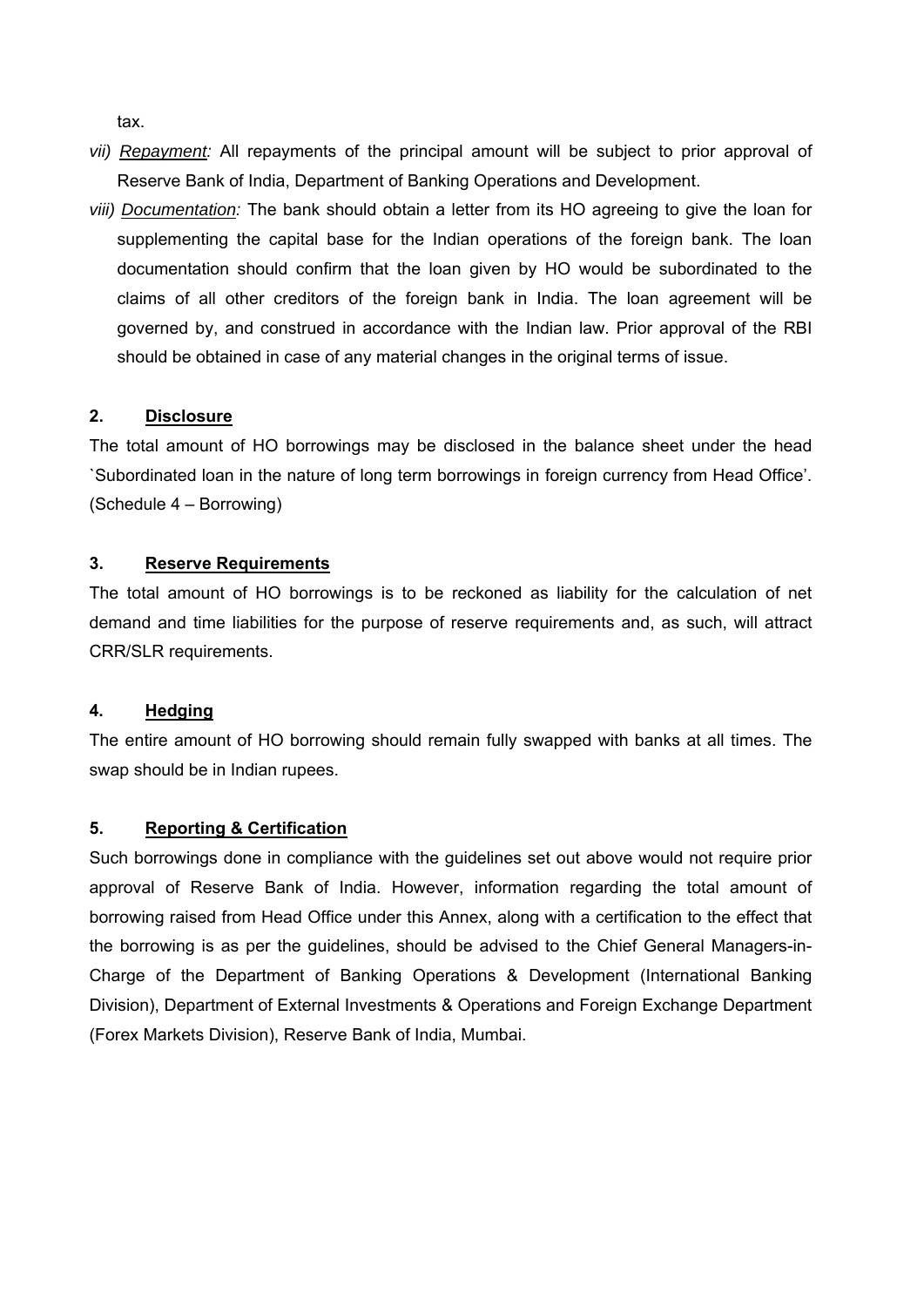### **Extracts from the 'Guidelines on Securitisation of Standard Assets' issued vide circular DBOD.No.BP.C.60/21.04.048/2005-06 dated February 1, 2006**

#### **Scope**

1. The regulatory framework provided in the guidelines covers securitisation of standard assets by banks, All India Term Lending and Refinancing Institutions, and Non Banking Financial Companies (including RNBCs). The reference to 'bank' in the guidelines would include all the above institutions.

2. Securitisation is a process by which assets are sold to a bankruptcy remote special purpose vehicle (SPV) in return for an immediate cash payment. The cash flow from the underlying pool of assets is used to service the securities issued by the SPV. Securitisation thus follows a two-stage process. In the first stage there is sale of single asset or pooling and sale of pool of assets to a 'bankruptcy remote' special purpose vehicle (SPV) in return for an immediate cash payment and in the second stage repackaging and selling the security interests representing claims on incoming cash flows from the asset or pool of assets to third party investors by issuance of tradable debt securities.

3. Banks' exposures to a securitisation transaction are referred to as "securitisation exposures". Securitisation exposures include, but are not restricted to the following: exposures to securities issued by the SPV, credit enhancement facility, liquidity facility, underwriting facility, interest rate or currency swaps and cash collateral accounts.

4. The broad definitions of various terms used in these guidelines are furnished below. These terms have been supplemented as appropriate at various relevant portions of these guidelines.

(i) "Bankruptcy remote" means the unlikelihood of an entity being subjected to voluntary or involuntary bankruptcy proceedings, including by the originator or its creditors;

(ii) "credit enhancement" is provided to an SPV to cover the losses associated with the pool of assets. The rating given to the securities issued by the SPV (PTCs) by a rating agency will reflect the level of enhancement;

(iii) A "first loss facility" represents the first level of financial support to a SPV as part of the process in bringing the securities issued by the SPV to investment grade. The provider of the facility bears the bulk (or all) of the risks associated with the assets held by the SPV;

(iv) A "second loss facility" represents a credit enhancement providing a second (or subsequent) tier of protection to an SPV against potential losses;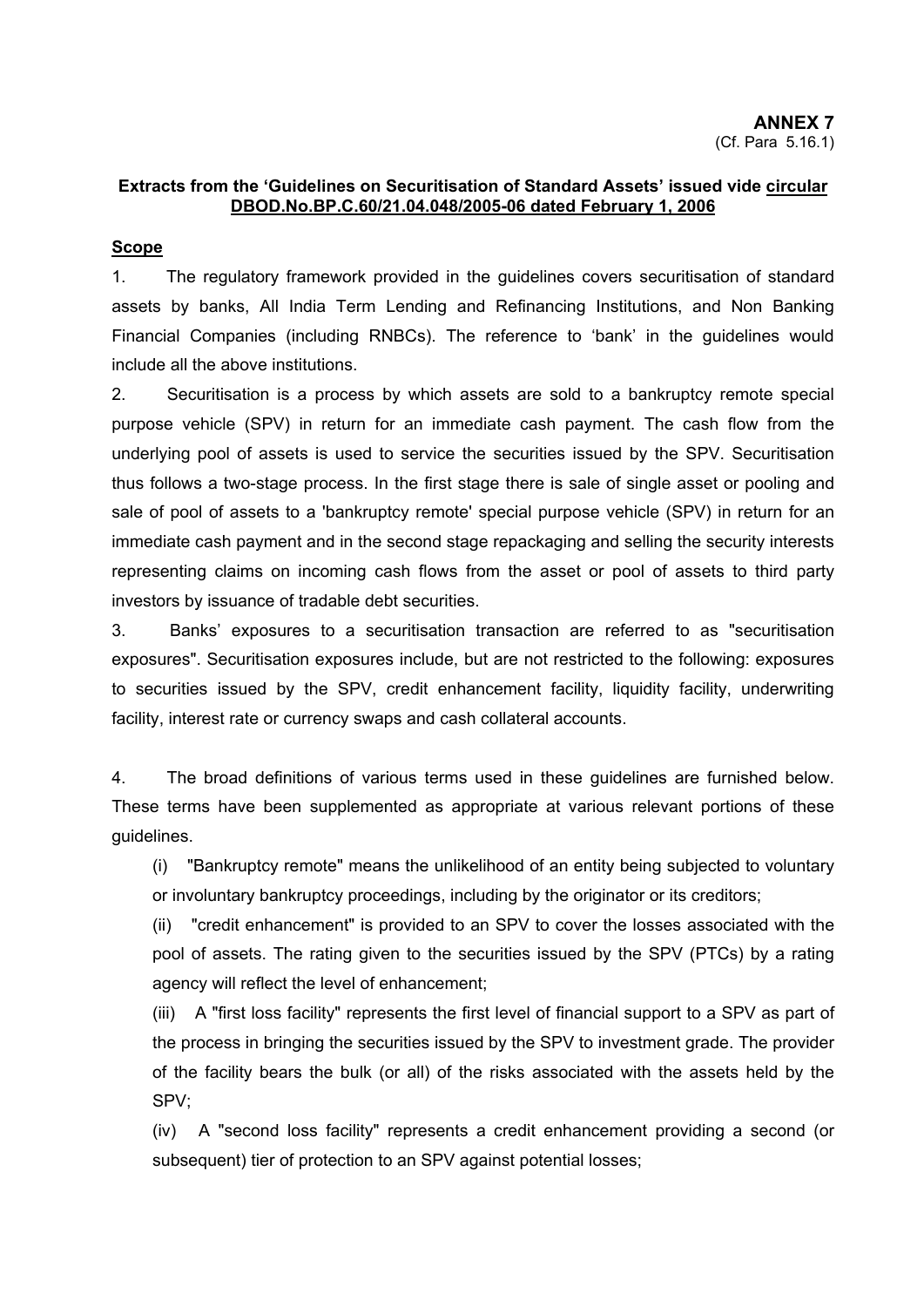- (v) "Liquidity facilities" enable SPVs to assure investors of timely payments. These include smoothening of timing differences between payment of interest and principal on pooled assets and payments due to investors;
- (vi) "Originator" refers to a bank that transfers from its balance sheet a single asset or a pool of assets to an SPV as a part of a securitisation transaction and would include other entities of the consolidated group to which the bank belongs.
- (vii) "Securitisation" means a process by which a single performing asset or a pool of performing assets are sold to a bankruptcy remote SPV and transferred from the balance sheet of the originator to the SPV in return for an immediate cash payment;
- (viii) "Service provider" means a bank that carries out on behalf of the SPV (a) administrative functions relating to the cash flows of the underlying exposure or pool of exposures of a securitization; (b) funds management; and (c) servicing the investors;
- (ix) "SPV" means any company, trust, or other entity constituted or established for a specific purpose - (a) activities of which are limited to those for accomplishing the purpose of the company, trust or other entity as the case may be; and (b) which is structured in a manner intended to isolate the corporation, trust or entity as the case may be, from the credit risk of an originator to make it bankruptcy remote;
- (x) "Underwriting" means the arrangement under which a bank agrees, before issue, to buy a specified quantity of securities in a new issue on a given date and at a given price if no other purchaser has come forward.

#### **True Sale**

5. For enabling the transferred assets to be removed from the balance sheet of the originator in a securitisation structure, the isolation of assets or 'true sale' from the originator to the SPV is an essential prerequisite. In case the assets are transferred to the SPV by the originator in full compliance with all the conditions of true sale given below, the transfer would be treated as a 'true sale' and originator will not be required to maintain any capital against the value of assets so transferred from the date of such transfer. The effective date of such transfer should be expressly indicated in the subsisting agreement. In the event of the transferred assets not meeting the "true-sale" criteria the assets would be deemed to be on the balance sheet of the originator and accordingly the originator would be required to maintain capital for those assets. The criteria of true-sale that have been prescribed below are illustrative but not exhaustive.

### **6 The criteria for "True Sale" of assets**

6.1 The sale should result in immediate legal separation of the originator from the assets which are sold to the new owner viz. the SPV. The assets should stand completely isolated from the originator, after its transfer to the SPV, i.e., put beyond the originator's as well as their creditors' reach, even in the event of bankruptcy of the originator.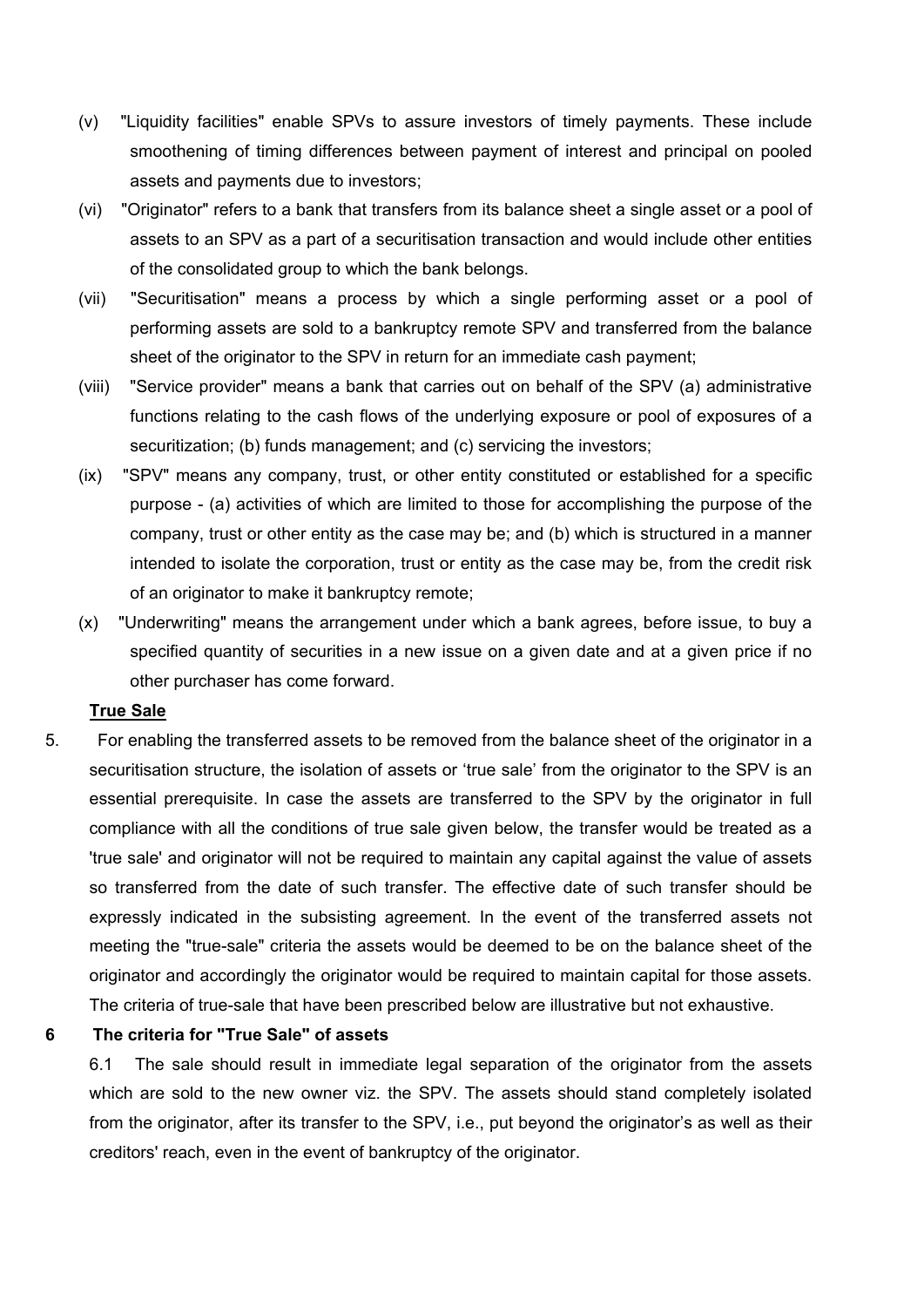6.2 The originator should effectively transfer all risks / rewards and rights / obligations pertaining to the asset and shall not hold any beneficial interest in the asset after its sale to the SPV. An agreement entitling the originator to any surplus income on the securitised assets at the end of the life of the securities issued by the SPV would not be deemed as a violation of the true sale criteria. The SPV should obtain the unfettered right to pledge, sell, transfer or exchange or otherwise dispose of the assets free of any restraining condition.

6.3 The originator shall not have any economic interest in the assets after its sale and the SPV shall have no recourse to the originator for any expenses or losses except those specifically permitted under these guidelines.

6.4 There shall be no obligation on the originator to re-purchase or fund the re-payment of the asset or any part of it or substitute assets held by SPV or provide additional assets to the SPV at any time except those arising out of breach of warranties or representations made at the time of sale. The originator should be able to demonstrate that a notice to this effect has been given to the SPV and that the SPV has acknowledged the absence of such obligation.

6.5 An option to repurchase fully performing assets at the end of the securitisation scheme where residual value of such assets has, in aggregate, fallen to less than 10% of the original amount sold to the SPV ("clean up calls") as allowed vide paragraph 10 can be retained by the originator.

6.6 The originator should be able to demonstrate that it has taken all reasonable precautions to ensure that it is not obliged, nor will feel impelled, to support any losses suffered by the scheme or investors.

6.7 The sale shall be only on cash basis and the consideration shall be received not later than at the time of transfer of assets to the SPV. The sale consideration should be market-based and arrived at in a transparent manner on an arm's length basis.

6.8 Provision of certain services (such as credit enhancement, liquidity facility, underwriting, asset-servicing, etc.) and assumption of consequent risks / obligations by the originators as specifically allowed in these guidelines would not detract from the 'true sale' nature of the transaction, provided such service obligations do not entail any residual credit risk on the assets securitized or any additional liability for them beyond the contractual performance obligations in respect of such services.

6.9 An opinion from the originating bank's Legal Counsel should be kept on record signifying that: (i) all rights, titles, interests and benefits in the assets have been transferred to SPV; (ii) originator is not liable to investors in any way with regard to these assets other than liability for certain permitted contractual obligations for example, credit enhancement / liquidity facility; and (iii) creditors of the originator do not have any right in any way with regard to these assets even in case of bankruptcy of the originator.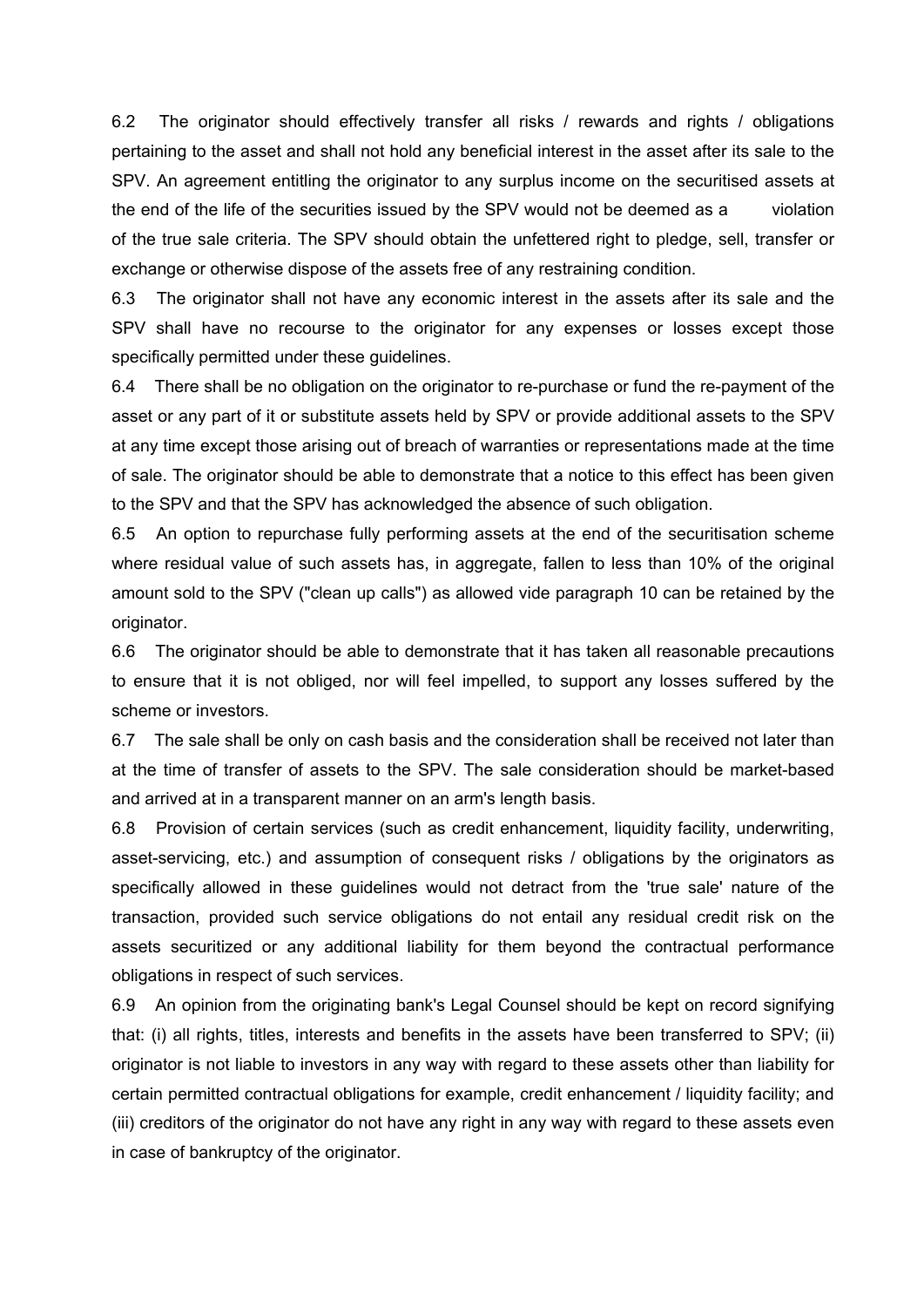6.10 Any re-schedulement, restructuring or re-negotiation of the terms of the underlying agreement/s effected after the transfer of assets to the SPV, shall be binding on the SPV and not on the originator and shall be done only with the express consent of the investors, providers of credit enhancement and other service providers. This should be expressly provided in the sale transaction documents.

6.11 The transfer of assets from originator must not contravene the terms and conditions of any underlying agreement governing the assets and all necessary consents from obligors (including from third parties, where necessary) should have been obtained.

6.12 In case the originator also provides servicing of assets after securitisation, under an agreement with the SPV, and the payments / repayments from the borrowers are routed through it, it shall be under no obligation to remit funds to the SPV / investors unless and until these are received from the borrowers.

6.13 The originator should not be under any obligation to purchase the securities issued by the SPV and should not subscribe to their primary issue. The originator may, however, purchase at market price only senior securities issued by the SPV if these are at least 'investment grade', for investment purposes. Such purchase, along with the securities that may devolve on account of underwriting commitments, should not exceed 10% of the original amount of the issue.

6.14 The originator shall not indulge in market-making or dealing in the securities issued by the SPV.

6.15 The securities issued by the SPV shall not have any put options. The securities may have a call option to address the pre-payment risk on the underlying assets.

#### **CRITERIA TO BE MET BY SPV**

8. SPV is a special purpose vehicle set up during the process of securitisation to which the beneficial interest in the securitised assets are sold / transferred on a without recourse basis. The SPV may be a partnership firm, a trust or a company. Any reference to SPV in these guidelines would also refer to the trust settled or declared by the SPV as a part of the process of securitisation. The SPV should meet the following criteria to enable the originator to treat the assets transferred by it to the SPV as a true sale and apply the prudential guidelines on capital adequacy and other aspects with regard to the securitisation exposures assumed by it.

8.1 Any transaction between the originator and the SPV should be strictly on arm's length basis. Further, it should be ensured that any transaction with the SPV should not intentionally provide for absorbing any future losses.

8.2 The SPV and the trustee should not resemble in name or imply any connection or relationship with the originator of the assets in its title or name.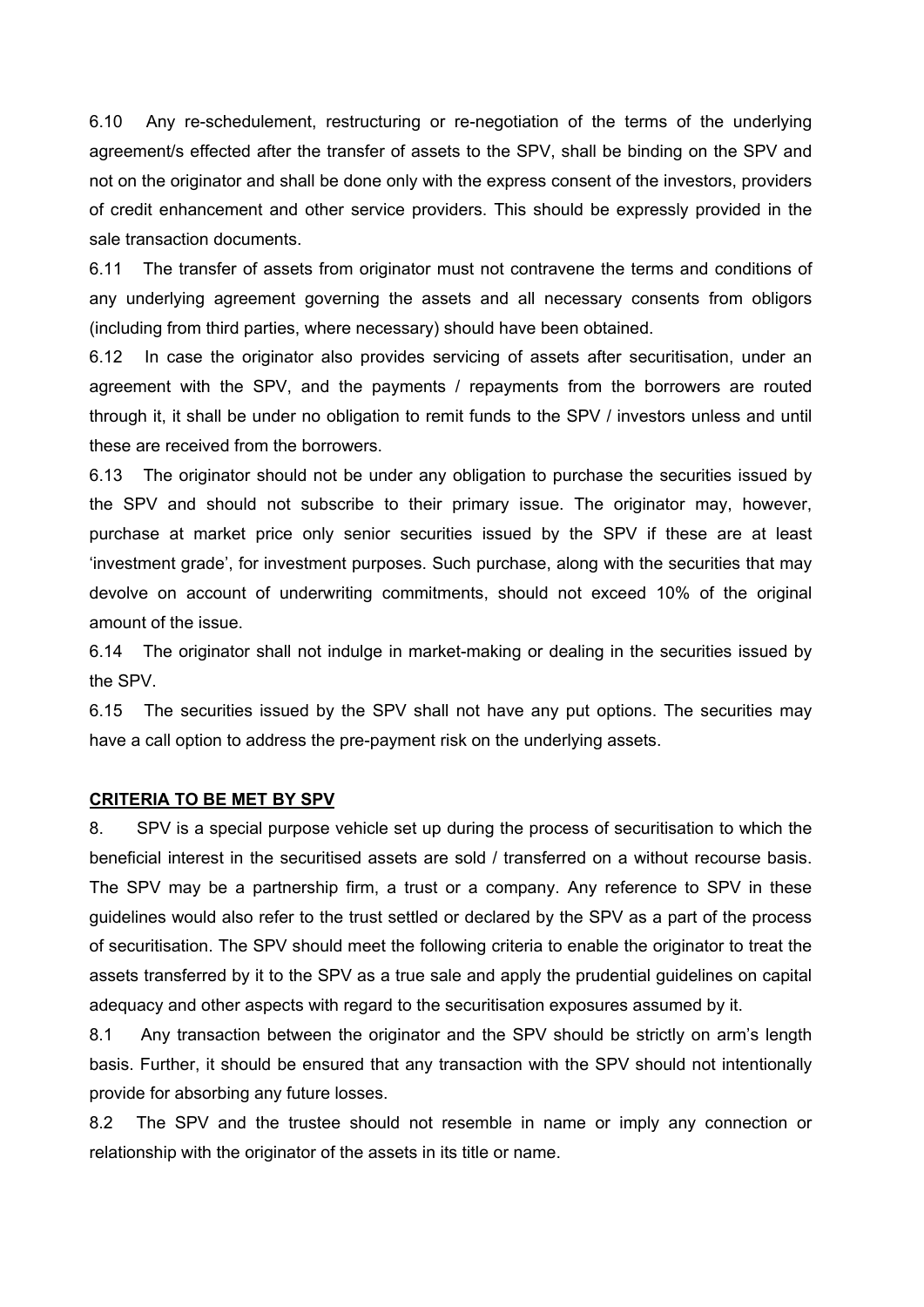8.3 The SPV should be entirely independent of the originator. The originator should not have any ownership, proprietary or beneficial interest in the SPV. The originator should not hold any share capital in the SPV.

8.4 The originator shall have only one representative, without veto power, on the board of the SPV provided the board has at least four members and independent directors are in majority.

8.5 The originator shall not exercise control, directly or indirectly, over the SPV and the trustees, and shall not settle the trust deed.

8.6 The SPV should be bankruptcy remote and non-discretionary.

8.7 The trust deed should lay down, in detail, the functions to be performed by the trustee, their rights and obligations as well as the rights and obligations of the investors in relation to the securitised assets. The Trust Deed should not provide for any discretion to the trustee as to the manner of disposal and management or application of the trust property. In order to protect their interests, investors should be empowered in the trust deed to change the trustee at any point of time.

8.8 The trustee should only perform trusteeship functions in relation to the SPV and should not undertake any other business with the SPV.

8.9 The originator shall not support the losses of the SPV except under the facilities explicitly permitted under these guidelines and shall also not be liable to meet the recurring expenses of the SPV.

8.10 The securities issued by the SPV shall compulsorily be rated by a rating agency registered with SEBI and such rating at any time shall not be more than 6 months old. The credit rating should be publicly available. For the purpose of rating and subsequent updation, the SPV should supply the necessary information to the rating agency in a timely manner. Commonality and conflict of interest, if any, between the SPV and the rating agency should also be disclosed.

8.11 The SPV should inform the investors in the securities issued by it that these securities are not insured and that they do not represent deposit liabilities of the originator, servicer or trustees.

8.12 A copy of the trust deed and the accounts and statement of affairs of the SPV should be made available to the RBI, if required to do so.

### **Special Features**

### **9. Representations and Warranties**

An originator that sells assets to SPV may make representations and warranties concerning those assets. Where the following conditions are met the originator will not be required to hold capital against such representations and warranties.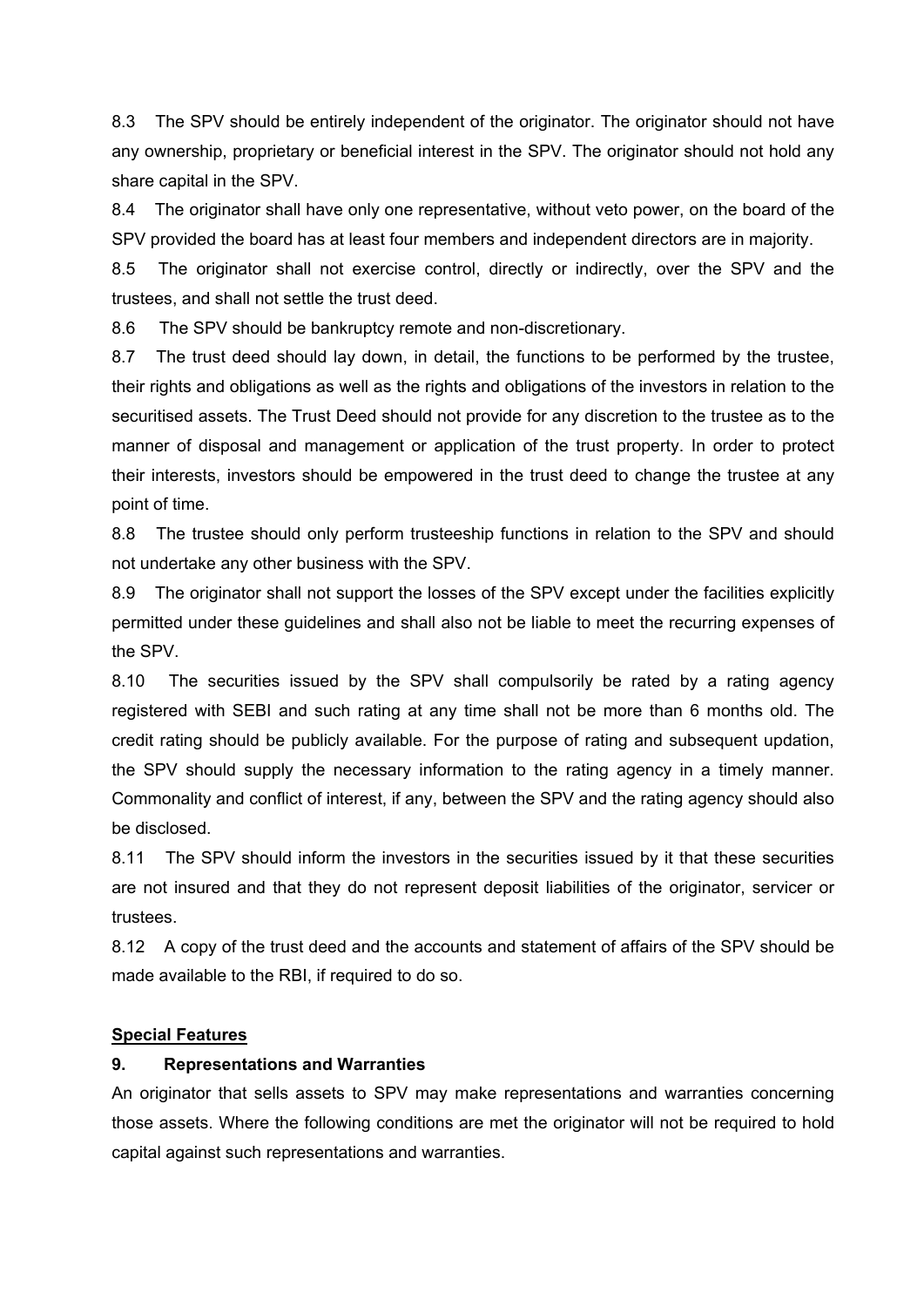(a) Any representation or warranty is provided only by way of a formal written agreement.

(b) The originator undertakes appropriate due diligence before providing or accepting any representation or warranty.

(c) The representation or warranty refers to an existing state of facts that is capable of being verified by the originator at the time the assets are sold.

(d) The representation or warranty is not open-ended and, in particular, does not relate to the future creditworthiness of the assets, the performance of the SPV and / or the securities the SPV issues.

(e) The exercise of a representation or warranty, requiring an originator to replace assets (or any parts of them) sold to a SPV, must be:

\* undertaken within 120 days of the transfer of assets to the SPV; and

\* conducted on the same terms and conditions as the original sale.

(f) An originator that is required to pay damages for breach of representation or warranty can do so provided the agreement to pay damages meets the following conditions:

the onus of proof for breach of representation or warranty remains at all times with the party so alleging;

the party alleging the breach serves a written Notice of Claim on the originator, specifying the basis for the claim; and

\* damages are limited to losses directly incurred as a result of the breach.

(g) An originator should notify RBI (Department of Banking Supervision) of all instances where it has agreed to replace assets sold to SPV or pay damages arising out of any representation or warranty.

#### **10. Re-purchase of Assets from SPVs**

An option to repurchase fully performing assets at the end of the securitisation scheme where residual value of such assets has, in aggregate, fallen to less than 10% of the original amount sold to the SPV ("clean up calls") could be retained by the originator and would not be construed to constitute 'effective control', provided:

(i) the purchase is conducted at arm's length, on market terms and conditions (including price / fee) and is subject to the originator's normal credit approval and review processes; and

(ii) the exercise of the clean-up call is at its discretion.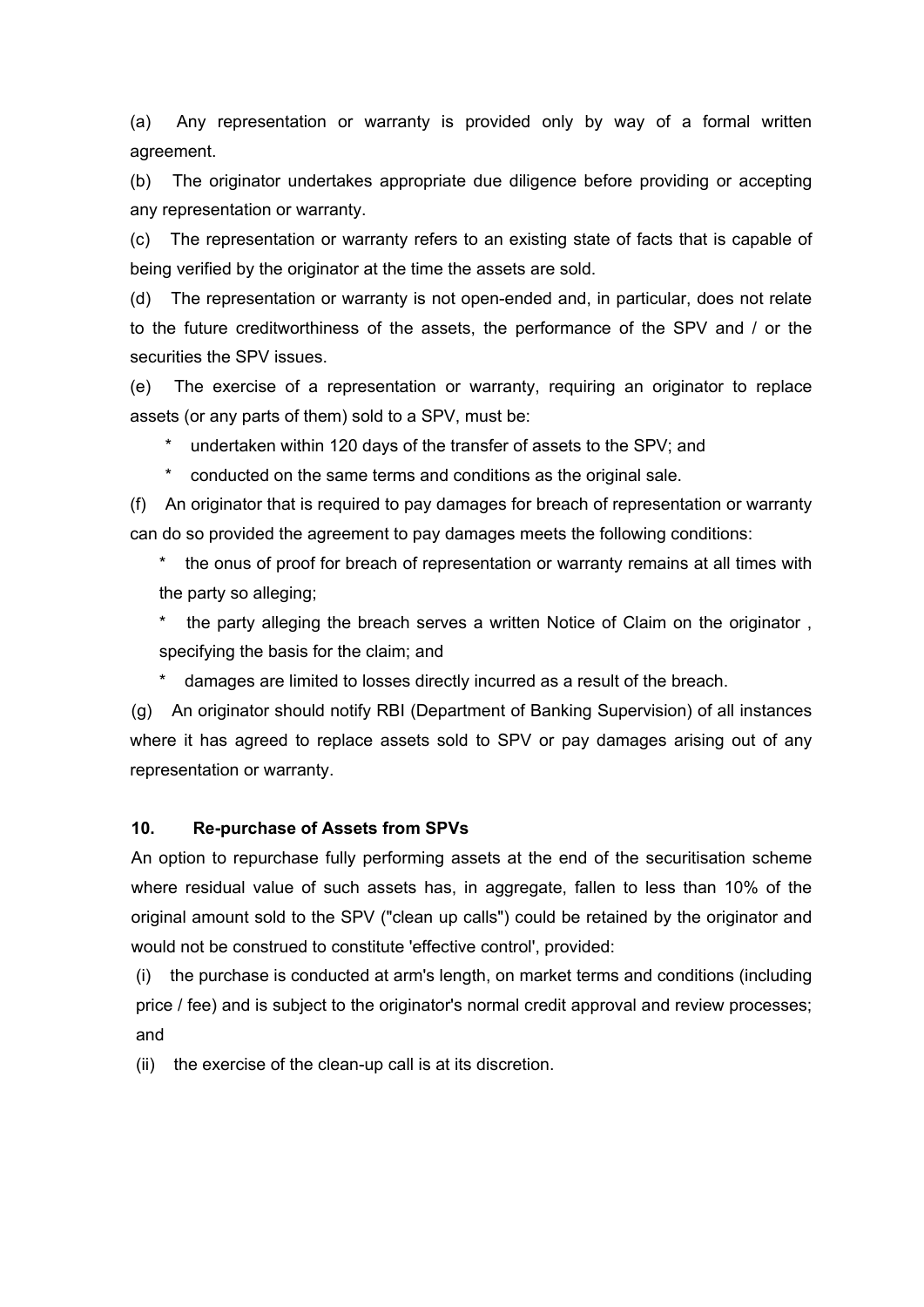#### **POLICY ON PROVISION OF CREDIT ENHANCEMENT FACILITIES**

#### **11. Detailed Policy**

Credit enhancement facilities include all arrangements provided to the SPV that could result in a bank absorbing losses of the SPV or its investors. Such facilities may be provided by both originators and third parties. A bank should hold capital against the credit risk assumed when it provides credit enhancement, either explicitly or implicitly, to a special purpose vehicle or its investors. The entity providing credit enhancement facilities should ensure that the following conditions are fulfilled. Where any of the conditions is not satisfied, the bank providing credit enhancement facility will be required to hold capital against the full value of the securitised assets as if they were held on its balance sheet.

11.1 Provision of the facility should be structured in a manner to keep it distinct from other facilities and documented separately from any other facility provided by the bank. The nature, purpose, extent of the facility and all required standards of performance should be clearly specified in a written agreement to be executed at the time of originating the transaction and disclosed in the offer document.

11.2 The facility is provided on an 'arm's length basis' on market terms and conditions, and subjected to the facility provider's normal credit approval and review process.

11.3 Payment of any fee or other income for the facility is not subordinated or subject to deferral or waiver.

11.4 The facility is limited to a specified amount and duration.

11.5 The duration of the facility is limited to the earlier of the dates on which:

- (i) the underlying assets are redeemed;
- (ii) all claims connected with the securities issued by the SPV are paid out; or
- (iii) the bank's obligations are otherwise terminated.

11.6 There should not be any recourse to the facility provider beyond the fixed contractual obligations. In particular, the facility provider should not bear any recurring expenses of the securitisation.

11.7 The facility provider has written opinions from its legal advisors that the terms of agreement protect it from any liability to the investors in the securitisation or to the SPV / trustee, except in relation to its contractual obligations pursuant to the agreement governing provision of the facility.

11.8 The SPV and / or investors in the securities issued by the SPV have the clear right to select an alternative party to provide the facility.

11.9 Credit enhancement facility should be provided only at the initiation of the securitisation transaction.

11.10 The amount of credit enhancement extended at the initiation of the securitisation transaction should be available to the SPV during the entire life of the securities issued by the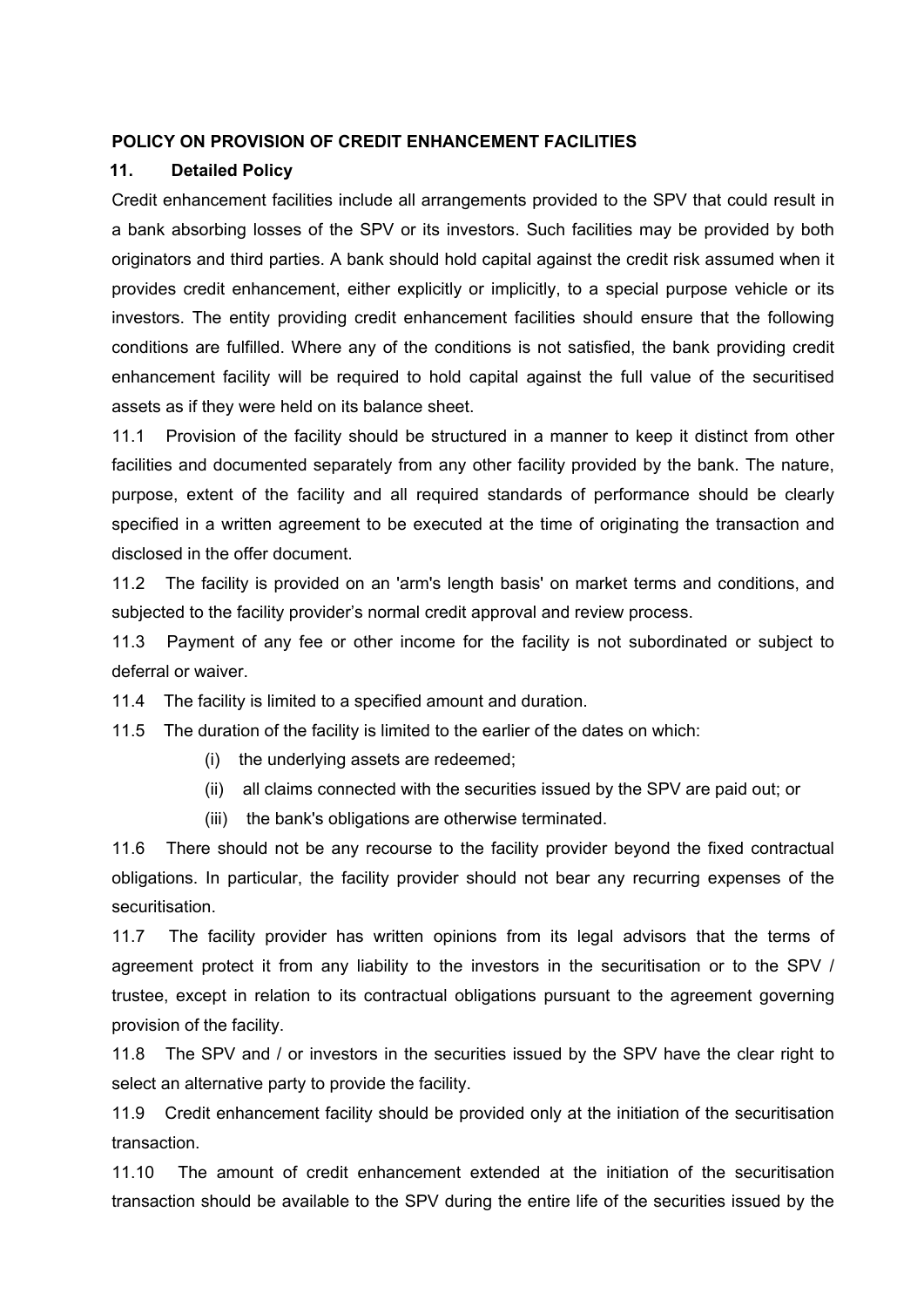SPV. The amount of credit enhancement shall be reduced only to the extent of draw downs to meet the contingencies arising out of losses accruing to the SPV or its investors. No portion of the credit enhancement shall be released to the provider during the life of the securities issued by the SPV.

11.11 Any utilization / draw down of the credit enhancement should be immediately written-off by debit to the profit and loss account.

11.12 When a first loss facility does not provide substantial cover a second loss facility might carry a disproportionate share of risk. In order to limit this possibility, a credit enhancement facility will be deemed to be a second loss facility only where:

\* it enjoys protection given by a substantial first loss facility;

\* it can be drawn on only after the first loss facility has been completely exhausted;

- \* it covers only losses beyond those covered by the first loss facility; and
- \* the provider of the first loss facility continues to meet its obligations.
- If the second loss facility does not meet the above criteria, it will be treated as a first loss facility.

11.13 The first-loss facility would be considered substantial where it covers some multiple of historic losses or worst case losses estimated by simulation or other techniques. The second loss facility provider shall assess adequacy of first loss facility on an arm's length basis and shall review it periodically at least once in six months. The following factors may be reckoned while conducting the assessment as well as review:

- (i) the class and quality of assets held by the SPV;
- (ii) the history of default rates on the assets;

(iii) the output of any statistical models used by banks to assess expected default rates on the assets;

(iv) the types of activity in which the SPV is engaging in or is permitted to engage in;

(v) the quality of the parties providing the first loss facility; and

(vi) the opinions or rating letters provided by reputable rating agencies regarding the adequacy of first loss protection.

**12 and 13 :** Replaced by para 5.16.2 of this circular.

### **POLICY ON PROVISION OF LIQUIDITY FACILITIES**

### **14. Detailed Policy on provision of liquidity support**

A liquidity facility is provided to help smoothen the timing differences faced by the SPV between the receipt of cash flows from the underlying assets and the payments to be made to investors.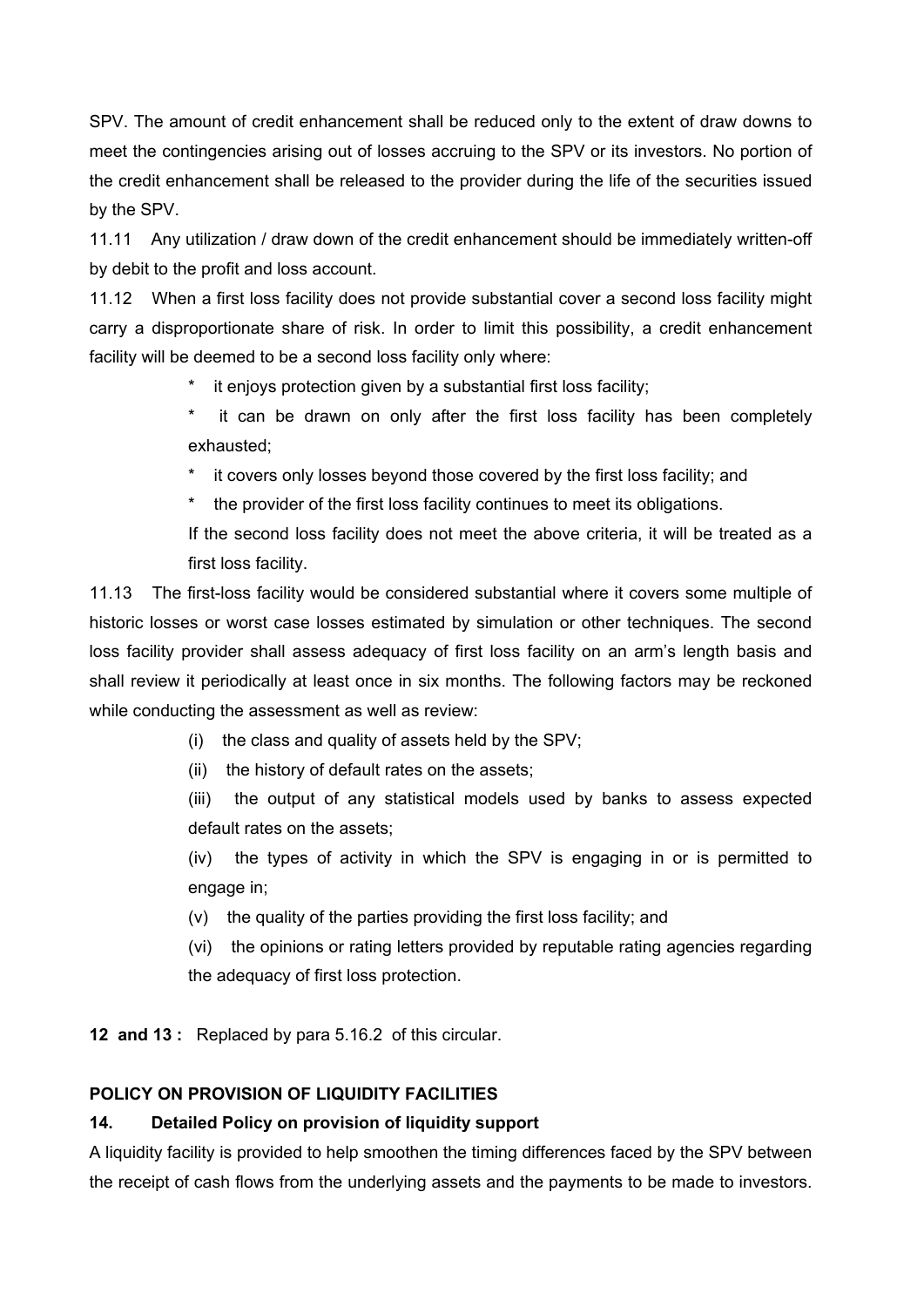A liquidity facility should meet the following conditions to guard against the possibility of the facility functioning as a form of credit enhancement and / or credit support. In case the facility fails to meet any of these conditions, it will be regarded as serving the economic purpose of credit enhancement and the liquidity facility provided by a third party shall be treated as a first loss facility and the liquidity facility provided by the originator shall be treated as a second loss facility.

14.1 All conditions specified in paragraphs 11.1 to 11.8 above.

14.2 The securitised assets are covered by a substantial first loss credit enhancement.

14.3 The documentation for the facility must clearly define the circumstances under which the facility may or may not be drawn on.

14.4 The facility should be capable of being drawn only where there is a sufficient level of non-defaulted assets to cover drawings, or the full amount of assets that may turn nonperforming are covered by a substantial credit enhancement.

14.5 The facility shall not be drawn for the purpose of

- (a) providing credit enhancement;
- (b) covering losses of the SPV;
- (c) serving as a permanent revolving funding; and
- (d) covering any losses incurred in the underlying pool of exposures prior to a draw down.

14.6 The liquidity facility should not be available for (a) meeting recurring expenses of securitisation; (b) funding acquisition of additional assets by the SPV; (c) funding the final scheduled repayment of investors and (d) funding breach of warranties.

14.7 Funding should be provided to SPV and not directly to the investors.

14.8 When the liquidity facility has been drawn the facility provider shall have a priority of claim over the future cash flows from the underlying assets, which will be senior to the claims of the senior most investor.

14.9 When the originator is providing the liquidity facility, an independent third party, other than the originator's group entities, should co-provide at least 25% of the liquidity facility that shall be drawn and repaid on a pro-rata basis. The originator must not be liable to meet any shortfall in liquidity support provided by the independent party. During the initial phase, a bank may provide the full amount of a liquidity facility on the basis that it will find an independent party to participate in the facility as provided above. The originator will have three months to locate such independent third party.

### **15. Treatment of liquidity facility**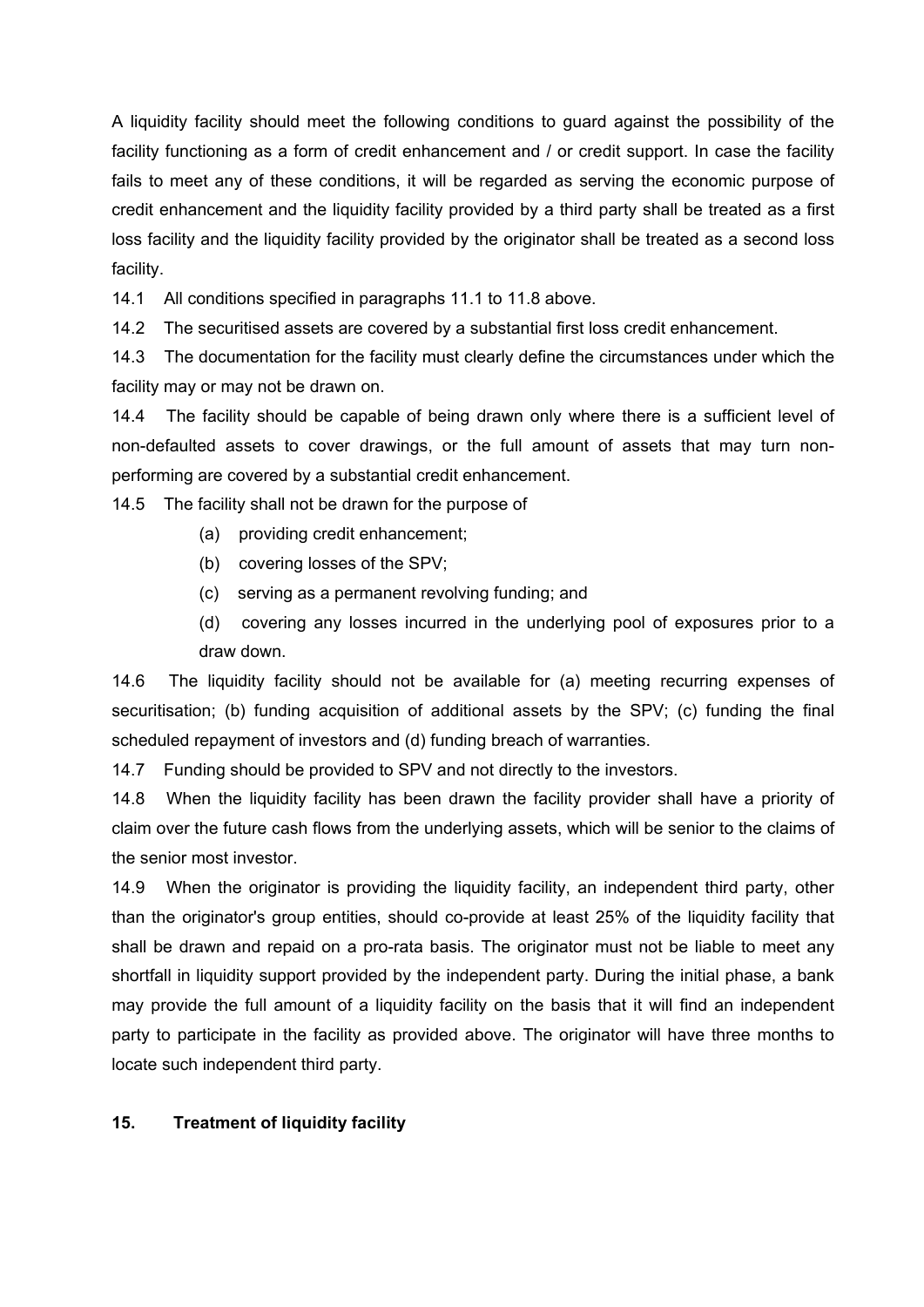15.1 The commitment to provide liquidity facility, to the extent not drawn would be an offbalance sheet item and attract 100% credit conversion factor as well as 100 % risk weight. The extent to which the commitment becomes a funded facility, it would attract 100 % risk weight.

15.2 Since the liquidity facility is meant to smoothen temporary cash flow mismatches, the facility will remain drawn only for short periods. If the drawings under the facility are outstanding for more than 90 days it should be classified as NPA and fully provided for.

#### **POLICY ON PROVISION OF UNDERWRITING FACILITIES**

#### **16. General Policy**

An originator or a third-party service provider may act as an underwriter for the issue of securities by SPV and treat the facility as an underwriting facility for capital adequacy purposes subject to the following conditions. In case any of the conditions is not satisfied, the facility will be considered as a credit enhancement and treated as a first loss facility when provided by a third party and a second loss facility when provided by an originator.

16.1 All conditions specified in paragraphs 11.1 to 11.8 above.

16.2 The underwriting is exercisable only when the SPV cannot issue securities into the market at a price equal to or above the benchmark predetermined in the underwriting agreement.

16.3 The bank has the ability to withhold payment and to terminate the facility, if necessary, upon the occurrence of specified events(e.g. material adverse changes or defaults on assets above a specified level); and

16.4 There is a market for the type of securities underwritten.

### **17. Underwriting**

#### 17.1 Underwriting by an originator

An originator may underwrite only investment grade senior securities issued by the SPV. The holdings of securities devolved through underwriting should be sold to third parties within threemonth period following the acquisition. During the stipulated time limit, the total outstanding amount of devolved securities will be subjected to a risk weight of 100 per cent. In case of failure to off-load within the stipulated time limit, any holding in excess of 10 per cent of the original amount of issue, including secondary market purchases, shall be deducted 50% from Tier I capital and 50% from Tier II capital.

### 17.2 Underwriting by third party service providers

A third party service provider may underwrite the securities issued by the SPV. The holdings of securities devolved through underwriting should be sold to third parties within three-month period following the acquisition. During the stipulated time limit, the total outstanding amount of devolved securities will be subjected to a risk weight of 100 per cent. In case of failure to off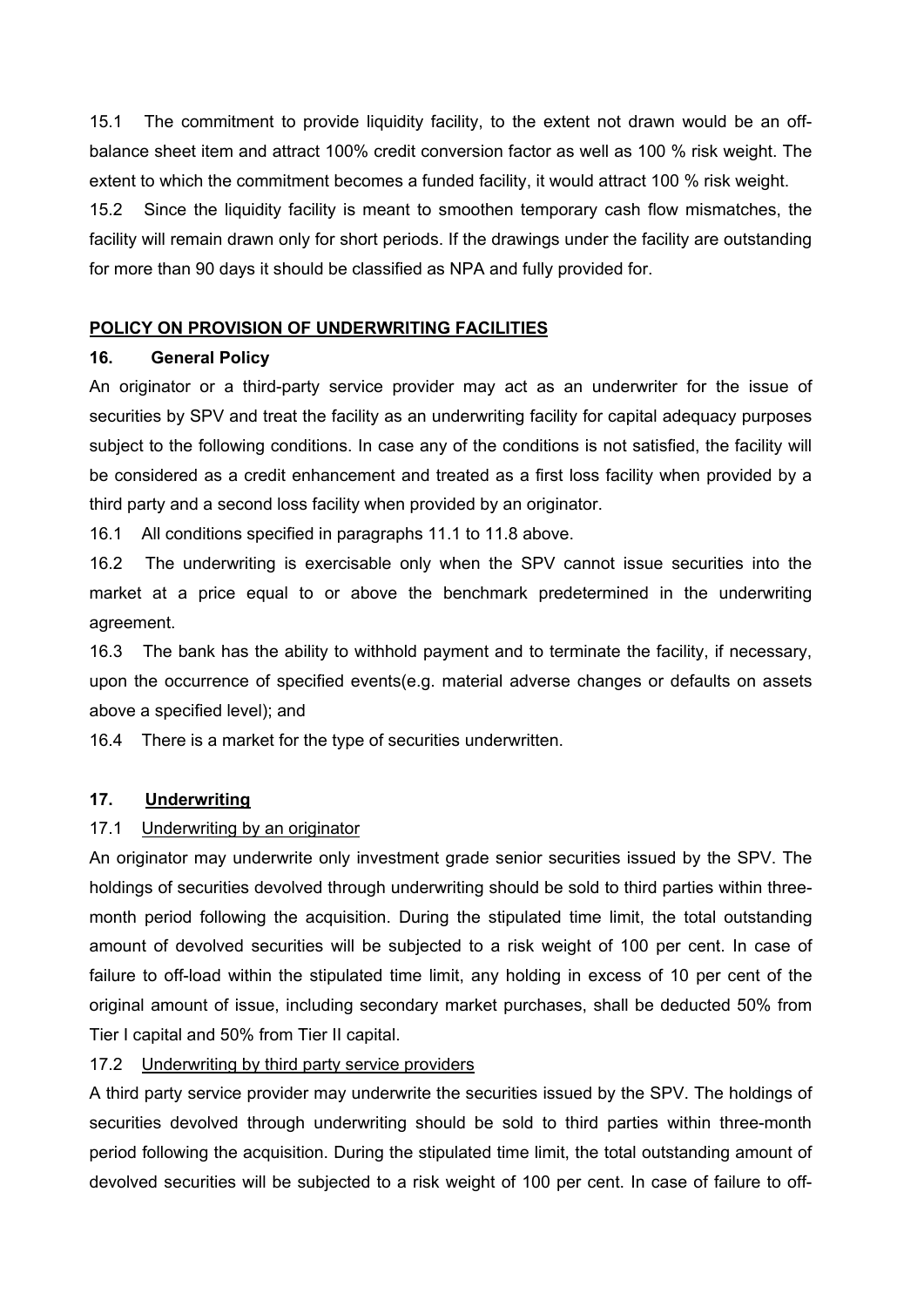load within the stipulated time limit, the total outstanding amount of devolved securities which are at least investment grade will attract a 100% risk weight and those which are below investment grade will be deducted from capital at 50% from Tier I and 50% from Tier II.

#### **POLICY ON PROVISION OF SERVICES**

18. A servicing bank administers or services the securitised assets. Hence, it should not have any reputational obligation to support any losses incurred by the SPV and should be able to demonstrate this to the investors. A bank performing the role of a service provider for a proprietary or a third-party securitisation transaction should ensure that the following conditions are fulfilled. Where the following conditions are not met, the service provider may be deemed as providing liquidity facility to the SPV or investors and treated accordingly for capital adequacy purpose.

18.1 All conditions specified in paragraphs 11.1 to 11.8 above.

18.2 The service provider should be under no obligation to remit funds to the SPV or investors until it has received funds generated from the underlying assets except where it is the provider of an eligible liquidity facility.

18.3 The service provider shall hold in trust, on behalf of the investors, the cash flows arising from the underlying and should avoid co-mingling of these cash flows with their own cash flows.

### **19. PRUDENTIAL NORMS FOR INVESTMENT IN THE SECURITIES ISSUED BY SPV**

19.1 As the securities issued by SPVs would be in the nature of non-SLR securities, banks' investment in these securities would attract all prudential norms applicable to non-SLR investments prescribed by RBI from time to time

19.2 Limits on investment in securities by the originator

The aggregate investment by the originator in securities issued by SPV would be as given in para 7.13.

#### 19.3 Exposure norms for investment in the PTCs

The counterparty for the investor in the securities would not be the SPV but the underlying assets in respect of which the cash flows are expected from the obligors / borrowers. These should be taken into consideration when reckoning overall exposures to any particular borrower / borrower Group, industry or geographic area for the purpose of managing concentration risks and compliance with extant prudential exposure norms, wherever the obligors in the pool constitute 5% or more of the receivables in the pool or Rs.5 crore, whichever is lower.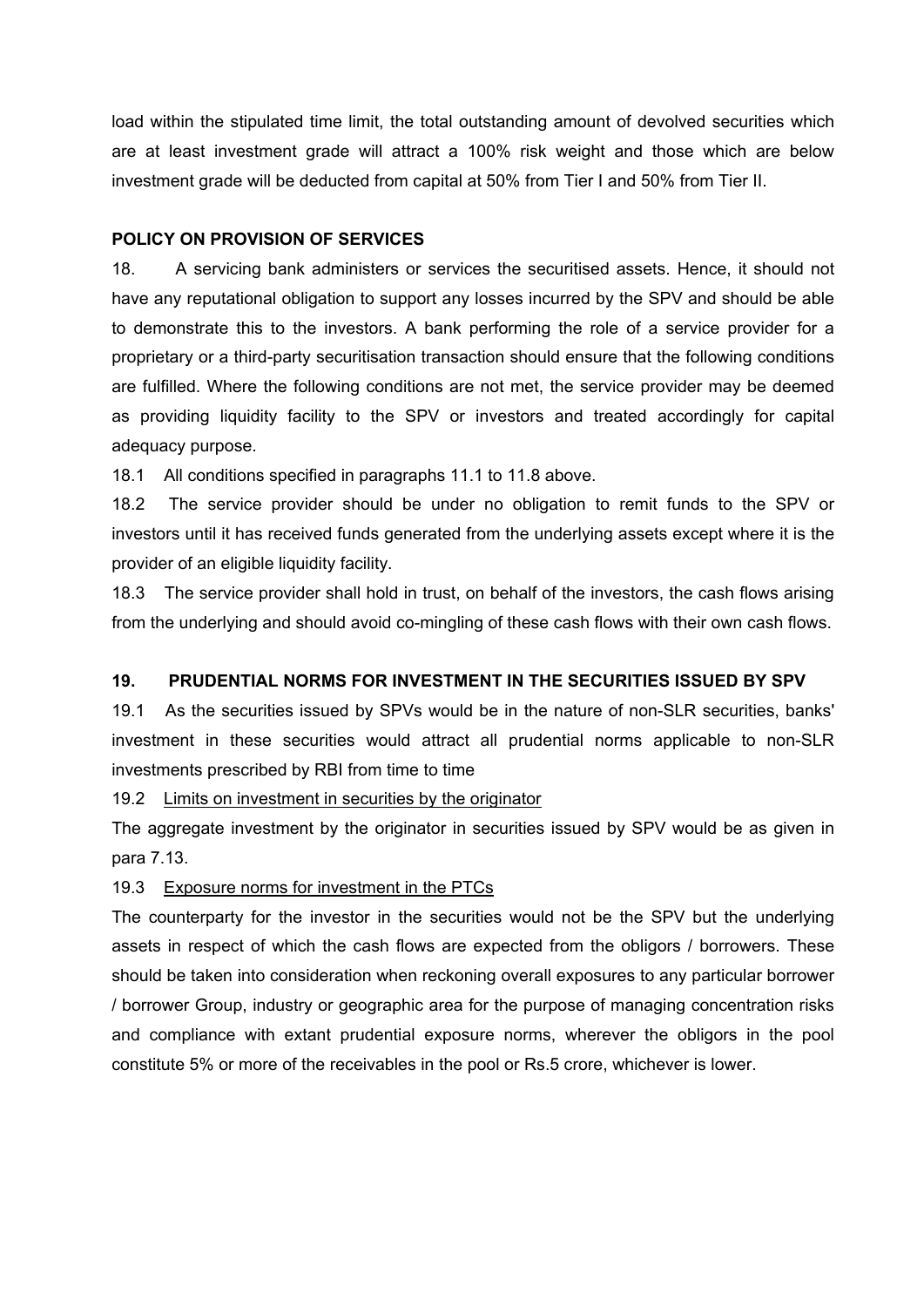### 19.4 Income recognition and provisioning norms for investors in the PTCs

As the securities are expected to be limited-tenor, interest bearing debt instruments, the income on the securities may normally be recognised on accrual basis. However, if the income (or even the redemption amount) on securities remains in arrears for more than 90 days, any future income should be recognised only on realisation and any unrealised income recognised on accrual basis should be reversed. In case of pendency of dues on the securities appropriate provisions for the diminution in value of the securities on account of such overdues should also be made, as already envisaged in the extant RBI norms for classification and valuation of investment by the banks.

### **20. ACCOUNTING TREATMENT OF THE SECURITISATION TRANSACTIONS**

# 20.1 **Accounting in the books of the Originator**

In terms of these guidelines banks can sell assets to SPV only on cash basis and the sale consideration should be received not later than the transfer of the asset to the SPV. Hence, any loss arising on account of the sale should be accounted accordingly and reflected in the Profit & Loss account for the period during which the sale is effected and any profit / premium arising on account of sale should be amortised over the life of the securities issued or to be issued by the SPV.

- (i) In case the securitised assets qualify for derecognition from the books of the originator, the entire expenses incurred on the transaction, say, legal fees, etc., should be expensed at the time of the transaction and should not be deferred.
- (ii) Where the securitised assets do not qualify for derecognition the sale consideration received shall be treated as a borrowing.

20.2 The accounting treatment of the securitisation transactions in the books of originators, SPV and investors in securities will be as per the guidance note issued by the ICAI with reference to those aspects not specifically covered in these guidelines. "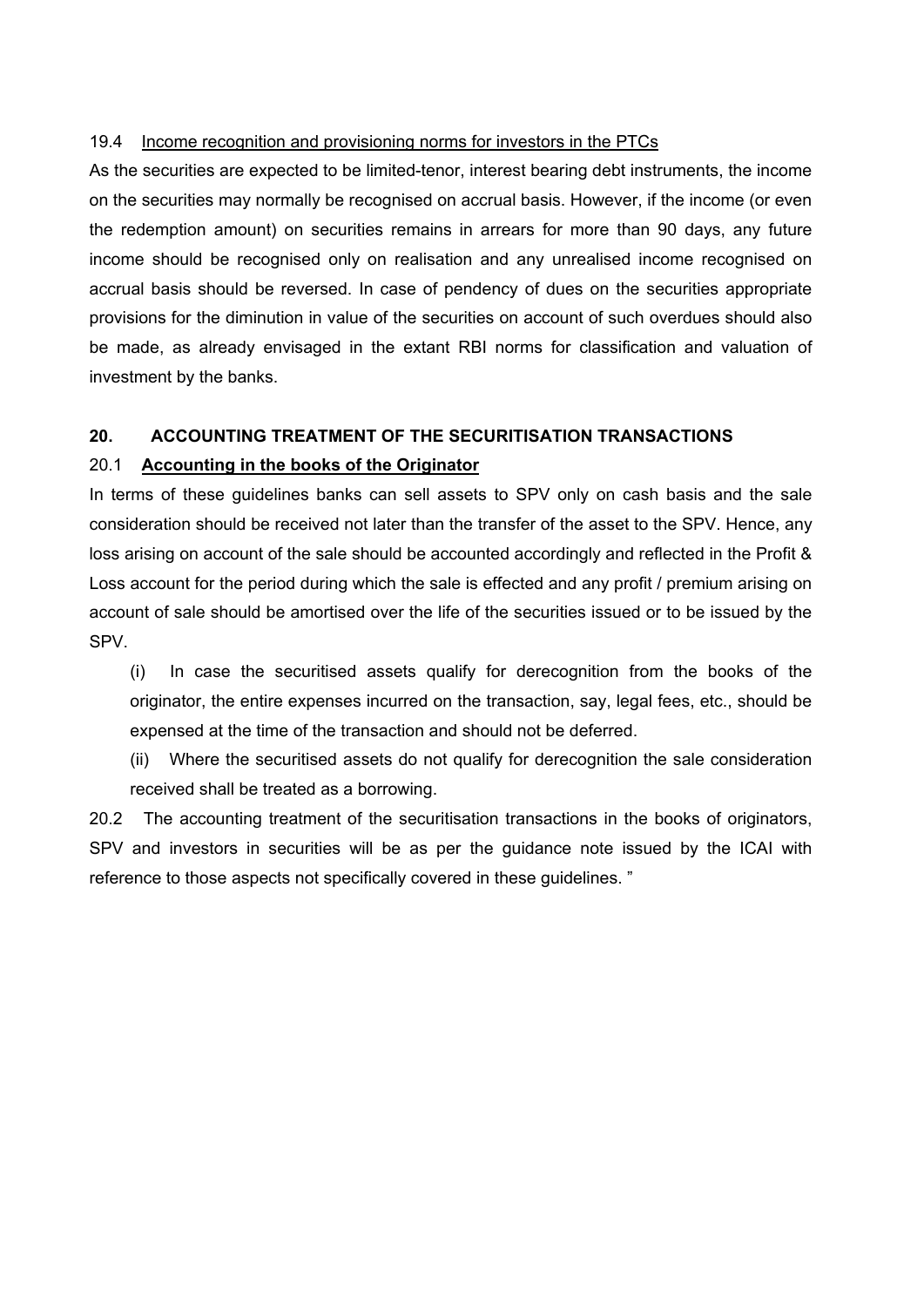#### **ANNEX – 8**  (Cf. Para 7.3.6)

### **Part – A**

# **Illustrations on Credit Risk Mitigation (Loan- Exposures) Calculation of Exposure amount for collateralised transactions:**

 $E^*$  = Max { 0, [ E x (1 + H<sub>e</sub>) – C x ( 1 – H<sub>c</sub> – H<sub>FX</sub>) ] }

Where,

 $E^*$  = Exposure value after risk mitigation

 $E =$  Current value of the exposure

 $H<sub>e</sub>$  = Haircut appropriate to the exposure

 $C =$  Current value of the collateral received

 $H_c$  = Haircut appropriate to the collateral

| $H_{FX}$ = Haircut appropriate for currency mismatch between the collateral and | exposure |
|---------------------------------------------------------------------------------|----------|
|---------------------------------------------------------------------------------|----------|

| Sly.<br>No.    | <b>Particulars</b>                         | Case I                         | Case 2                      | Case 3                               | Case 4                               | Case 5                      |
|----------------|--------------------------------------------|--------------------------------|-----------------------------|--------------------------------------|--------------------------------------|-----------------------------|
| (1)            | (2)                                        | (3)                            | (4)                         | (5)                                  | (6)                                  | (7)                         |
| 1              | <b>Exposure</b>                            | 100                            | 100                         | 100                                  | 100                                  | 100                         |
| $\overline{2}$ | Maturity of the<br>exposure                | $\overline{2}$                 | 3                           | 6                                    | 3                                    | 3                           |
| 3              | Nature of the<br>exposure                  | Corporate<br>Loan              | Corporat<br>e Loan          | Corporate<br>Loan                    | Corporate Loan                       | Corporate<br>Loan           |
| 4              | Currency                                   | <b>INR</b>                     | <b>INR</b>                  | <b>USD</b>                           | <b>INR</b>                           | <b>INR</b>                  |
| 5              | Exposure in rupees                         | 100                            | 100                         | 4000<br>(Row 1 x<br>exch.<br>rate##) | 100                                  | 100                         |
|                | Rating of exposure                         | <b>BB</b>                      | A                           | BBB-                                 | AA                                   | <b>B-</b>                   |
| 6              | Applicable Risk<br>weight                  | 150                            | 50                          | 100@                                 | 30                                   | 150                         |
| $\overline{7}$ | Haircut for<br>exposure*                   | $\overline{0}$                 | $\mathbf 0$                 | $\mathbf 0$                          | $\mathbf 0$                          | $\mathbf 0$                 |
| 8              | <b>Collateral</b>                          | 100                            | 100                         | 4000                                 | $\overline{2}$                       | 100                         |
| 9              | Currency                                   | <b>INR</b>                     | <b>INR</b>                  | <b>INR</b>                           | <b>USD</b>                           | <b>INR</b>                  |
| 10             | <b>Collateral in Rs.</b>                   | 100                            | 100                         | 4000                                 | 80<br>(Row 1 x Exch.<br>Rate)        | 100                         |
| 11             | Residual maturity of<br>collateral (years) | $\overline{2}$                 | 3                           | $6\phantom{1}6$                      | 3                                    | 5                           |
| 12             | Nature of collateral                       | Sovereign<br>(Gol)<br>Security | <b>Bank</b><br><b>Bonds</b> | Corporate<br><b>Bonds</b>            | Foreign<br>Corporate<br><b>Bonds</b> | Units of<br>Mutual<br>Funds |
| 13             | Rating of Collateral                       | <b>NA</b>                      | Unrated                     | <b>BBB</b>                           | AAA (S & P)                          | AA                          |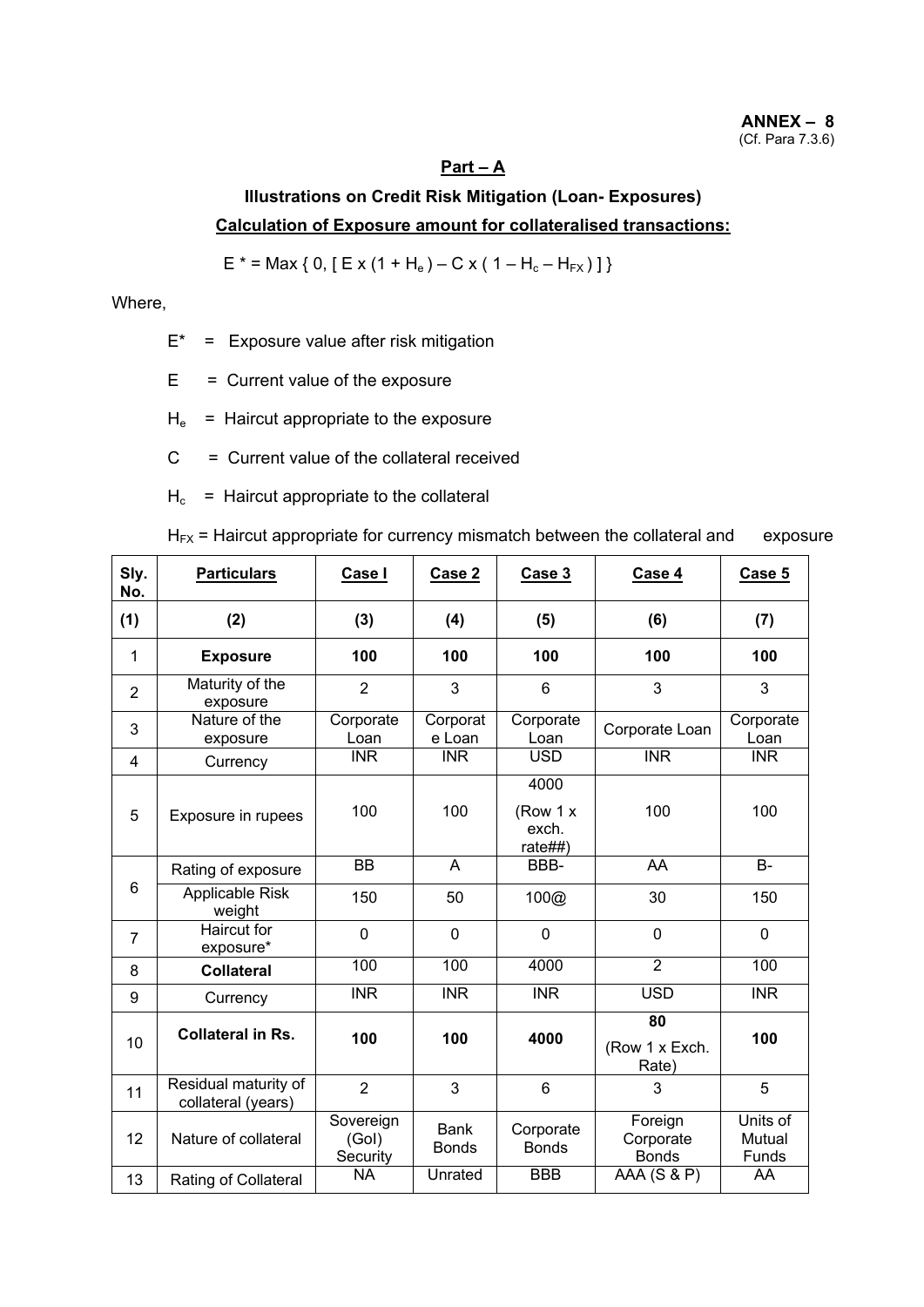| 14 | Haircut for collateral<br>(%)                                                    | 0.02           | 0.06           | 0.12 | 0.04 | 0.08 |
|----|----------------------------------------------------------------------------------|----------------|----------------|------|------|------|
| 15 | Haircut for currency<br>mismatches (%)<br>[cf. para $7.3.7$ (vi) of<br>circular] | $\mathbf 0$    | 0              | 0.08 | 0.08 | 0    |
| 16 | Total Haircut on<br>collateral<br>[Row 10 x (row<br>$14+15$ ]                    | $\overline{2}$ | 6              | 800  | 9.6  | 8.0  |
| 17 | Collateral after<br>haircut<br>Row 10 - Row 16)                                  | 98             | 94             | 3200 | 70.4 | 92   |
| 18 | <b>Net Exposure</b><br>(Row 5 – Row 17)                                          | $\overline{2}$ | $6\phantom{1}$ | 800  | 29.6 | 8    |
| 19 | Risk weight<br>$%$ )                                                             | 150            | 50             | 100@ | 30   | 150  |
| 20 | <b>RWA</b><br>(Row 18 x 19)                                                      | 3              | 3              | 800  | 8.88 | 12   |

## Exchange rate assumed to be 1 USD = Rs.40

# Not applicable

@ In case of long term ratings, as per para 6.4.2 of the circular, where "+" or "-" notation is attached to the rating, the corresponding main rating category risk weight is to be used. Hence risk weight is 100 per cent.

( \* ) Haircut for exposure is taken as zero because the loans are not marked to market and hence are not volatile

Case 4 : Haircut applicable as per Table - 14

 Case 5 : It is assumed that the Mutual Fund meets the criteria specified in paragraph 7.3.5(viii) and has investments in the securities all of which have residual maturity of more than five years are rated AA and above  $-$  which would attract a haircut of eight per cent in terms of Table 14 of the Circular.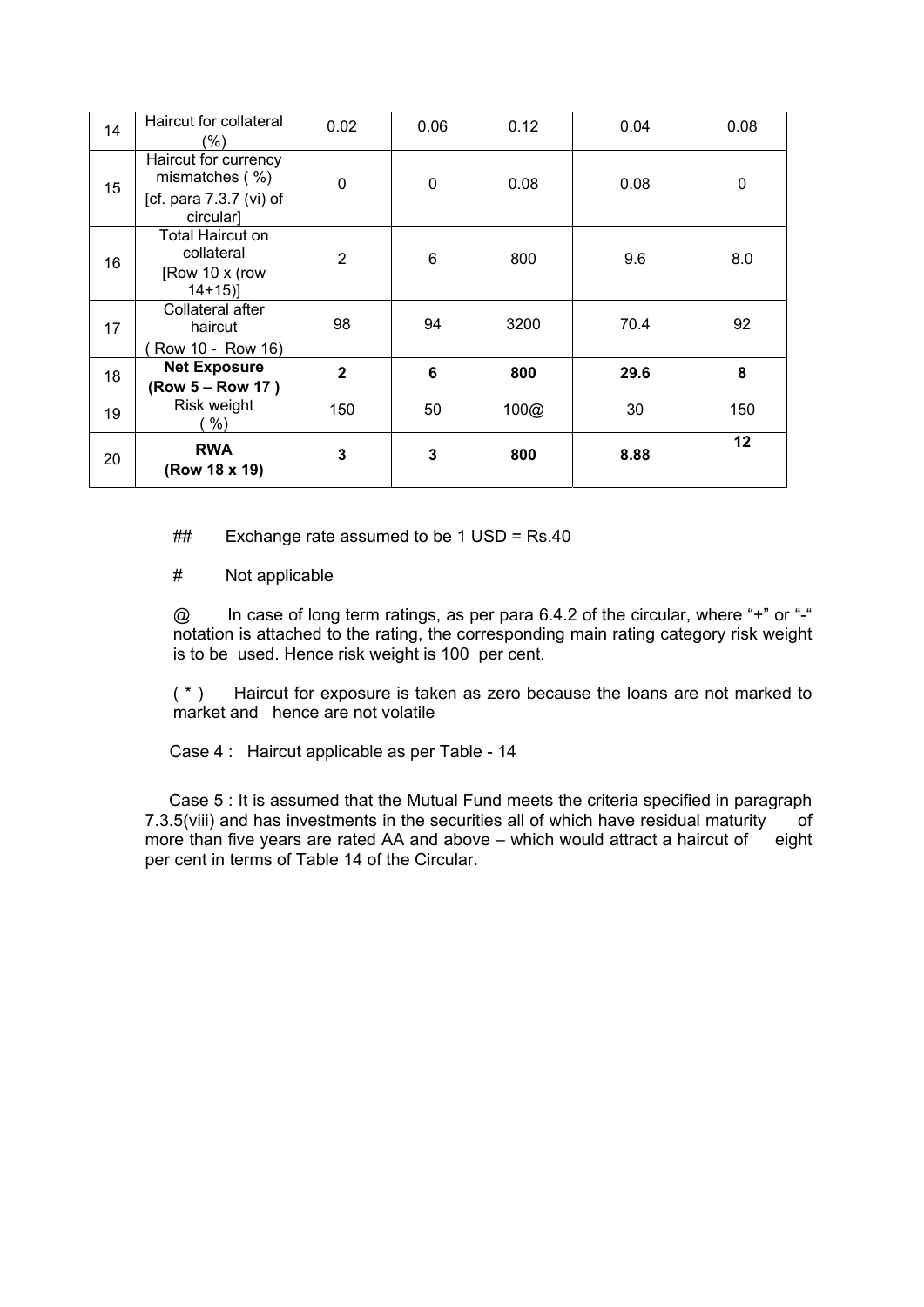### **Part - B**

### **Illustrations on computation of capital charge for Counterparty Credit Risk (CCR) – Repo Transactions**

An illustration showing computation of total capital charge for a repo transaction comprising the capital charge for CCR and Credit/Market risk for the underlying security, under Basel-II is furnished below:

### **A. Particulars of a Repo Transaction:**

Let us assume the following parameters of a hypothetical repo transaction:

| <b>Type of the Security</b>                                                 | <b>GOI</b> security                                           |
|-----------------------------------------------------------------------------|---------------------------------------------------------------|
| <b>Residual Maturity</b>                                                    | 5 years                                                       |
| Coupon                                                                      | $6\%$                                                         |
| <b>Current Market Value</b>                                                 | Rs. 1050                                                      |
| <b>Cash borrowed</b>                                                        | Rs.1000                                                       |
| <b>Modified Duration of the security</b>                                    | 4.5 years                                                     |
| <b>Assumed frequency of margining</b>                                       | Daily                                                         |
| <b>Haircut for security</b>                                                 | 2%<br>(Cf. Item A(i), Table 14 of the<br>Circular)            |
| <b>Haircut on cash</b>                                                      | Zero<br>(Cf. Item C in Table 14 of the<br>Circular)           |
| Minimum holding period                                                      | 5 business-days<br>(Cf. para $7.3.7$ (ix) of the<br>Circular) |
| Change in yield for computing the<br>capital charge for general market risk | 0.7 % p.a.<br>(Cf. Zone 3 in Table 17 of the<br>Circular)     |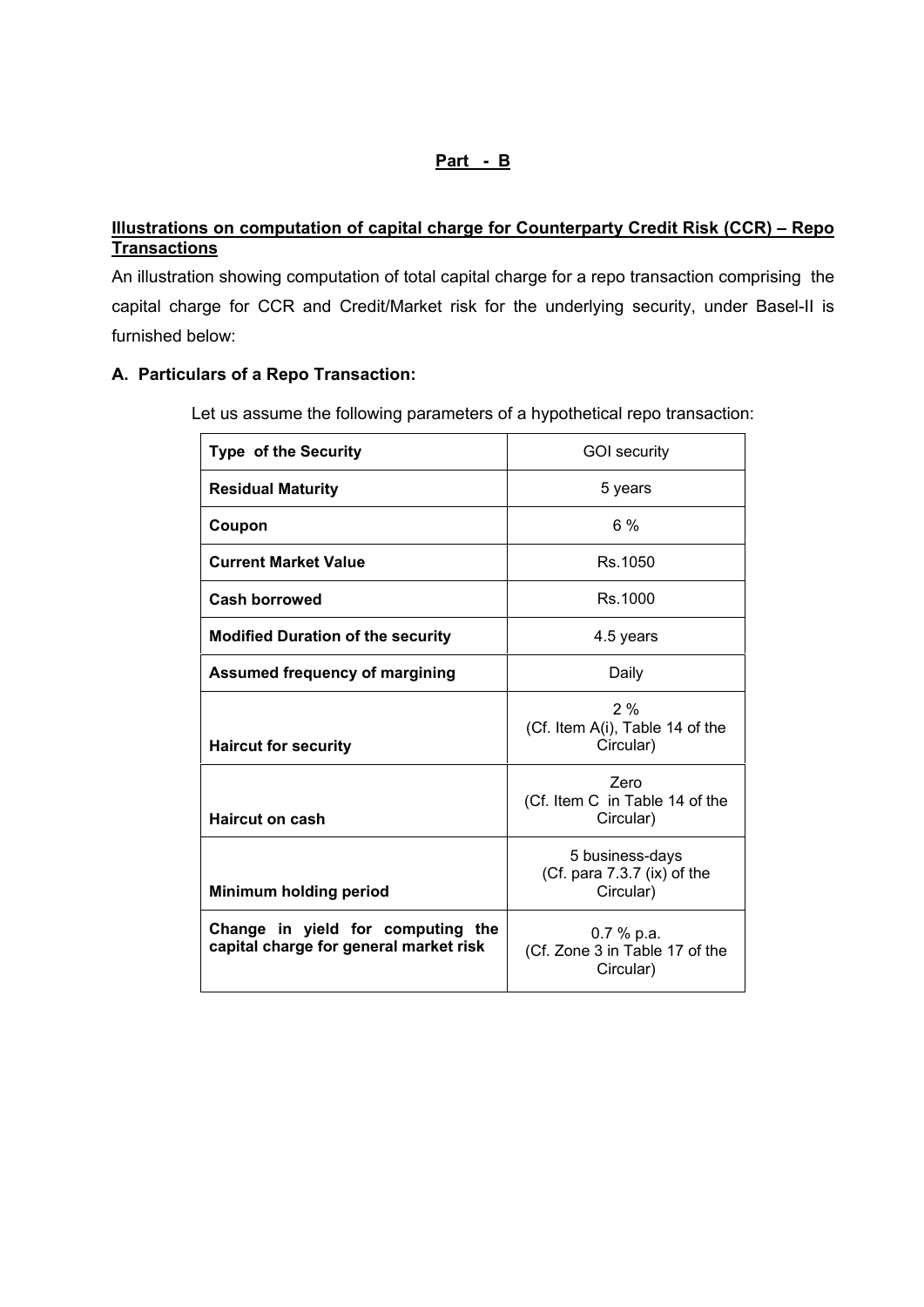**B. Computation of total capital charge comprising the capital charge for Counterparty Credit Risk (CCR) and Credit / Market risk for the underlying security** 

### **B.1 In the books of the borrower of funds (for the off-balance sheet exposure due to lending of the security under repo)**

(In this case, the security lent is the exposure of the security lender while cash borrowed is the collateral)

| SI.No.                                                       | <b>Items</b>                                                     | <b>Particulars</b>                                                                 | Amount (in Rs.)                |  |  |
|--------------------------------------------------------------|------------------------------------------------------------------|------------------------------------------------------------------------------------|--------------------------------|--|--|
| А.                                                           | <b>Capital Charge for CCR</b>                                    |                                                                                    |                                |  |  |
| 1.                                                           | Exposure                                                         | MV of the security                                                                 | 1050                           |  |  |
| 2.                                                           | <b>CCF</b> for Exposure                                          | 100 %                                                                              |                                |  |  |
| 3.                                                           | On-Balance Sheet Credit Equivalent                               | 1050 * 100 %                                                                       | 1050                           |  |  |
| 4.                                                           | Haircut                                                          | 1.4 % $@$                                                                          |                                |  |  |
| 5.                                                           | Exposure adjusted for haircut as per Table 14<br>of the circular | 1050 * 1.014                                                                       | 1064.70                        |  |  |
| 6.                                                           | Collateral for the security lent                                 | Cash                                                                               | 1000                           |  |  |
| 7.                                                           | Haircut for exposure                                             | $0\%$                                                                              |                                |  |  |
| 8.                                                           | Collateral adjusted for haircut                                  | 1000 * 1.00                                                                        | 1000                           |  |  |
| 9.                                                           | Net Exposure<br>$(5-8)$                                          | 1064.70 - 1000                                                                     | 64.70                          |  |  |
| 10.                                                          | Risk weight (for a Scheduled CRAR-compliant<br>bank)             | 20 %                                                                               |                                |  |  |
| 11.                                                          | Risk weighted assets for CCR (9 x 10)                            | 64.70 * 20 %                                                                       | 12.94                          |  |  |
| 12.                                                          | Capital Charge for CCR (11 x 9%)                                 | 12.94 * 0.09                                                                       | 1.16                           |  |  |
| В.                                                           | Capital for Credit/ market Risk of the security                  |                                                                                    |                                |  |  |
| 1.                                                           | Capital for credit risk<br>(if the security is held under HTM)   | Credit risk                                                                        | Zero<br>(Being Govt. security) |  |  |
|                                                              |                                                                  | <b>Specific Risk</b>                                                               | Zero<br>(Being Govt. security) |  |  |
|                                                              |                                                                  | <b>General Market Risk</b>                                                         |                                |  |  |
| 2.                                                           | Capital for market risk                                          | $(4.5 * 0.7 % * 1050)$                                                             |                                |  |  |
|                                                              | (if the security is held under AFS / HFT)                        | {Modified duration *<br>assumed yield change<br>(%) * market value of<br>security} | 33.07                          |  |  |
|                                                              | <b>Total capital required</b>                                    |                                                                                    | 34.23                          |  |  |
|                                                              | (for CCR + credit risk + specific risk + general market risk)    |                                                                                    |                                |  |  |
| @ The supervisory haircut of 2 per cent has been scaled down |                                                                  |                                                                                    |                                |  |  |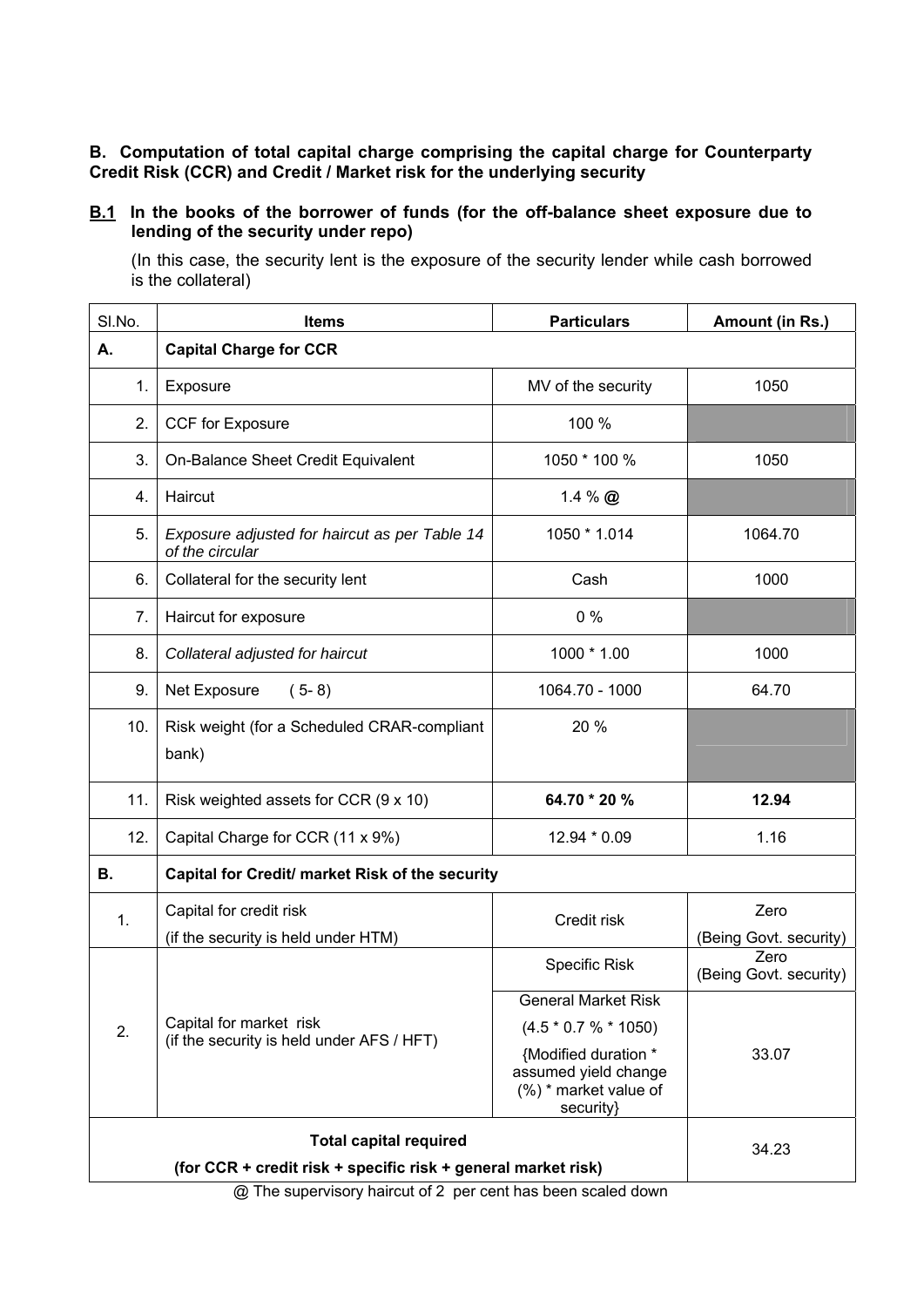using the formula indicated in paragraph 7.3.7 of the circular.

#### **B.2 In the books of the lender of funds (for the on-balance sheet exposure due to lending of funds under repo)**

(In this case, the cash lent is the exposure and the security borrowed is collateral)

| SI.No | <b>Particulars</b><br><b>Items</b>                                    |                              | Amount (in Rs.)                                                          |
|-------|-----------------------------------------------------------------------|------------------------------|--------------------------------------------------------------------------|
| А.    | <b>Capital Charge for CCR</b>                                         |                              |                                                                          |
| 1.    | Exposure                                                              | Cash                         | 1000                                                                     |
| 2.    | Haircut for exposure                                                  | $0\%$                        |                                                                          |
| 3.    | Exposure adjusted for haircut as<br>per Table 14 of the circular      | 1000 * 1.00                  | 1000                                                                     |
| 4.    | Collateral for the cash lent                                          | Market value of the security | 1050                                                                     |
| 5.    | Haircut for collateral                                                | $1.4 \% @$                   |                                                                          |
| 6.    | Collateral adjusted for haircut                                       | 1050 * 0.986                 | 1035.30                                                                  |
| 7.    | Net Exposure<br>$(3 - 6)$                                             | Max { 1000 -1035.30}         | $\mathbf 0$                                                              |
| 8.    | Risk weight (for a<br>Scheduled<br>CRAR-compliant bank)               | 20 %                         |                                                                          |
| 9.    | Risk weighted assets for CCR (7<br>x 8)                               | $0 * 20 \%$                  | $\mathbf 0$                                                              |
| 10.   | Capital Charge for CCR                                                | 0                            | $\mathbf 0$                                                              |
| В.    | Capital for Credit/ market Risk of the security                       |                              |                                                                          |
| 1.    | Capital for credit risk<br>(if the security is held under HTM)        | <b>Credit Risk</b>           | Not applicable, as it is<br>maintained<br>by<br>the<br>borrower of funds |
| 2.    | Capital for market risk<br>(if the security is held under<br>AFS/HFT) | <b>Specific Risk</b>         | Not applicable, as it is<br>maintained<br>the<br>by<br>borrower of funds |
|       |                                                                       | <b>General Market Risk</b>   | Not applicable, as it is<br>maintained<br>by<br>the<br>borrower of funds |

@ The supervisory haircut of 2 per cent has been scaled down using the formula indicated in paragraph 7.3.7 of the circular.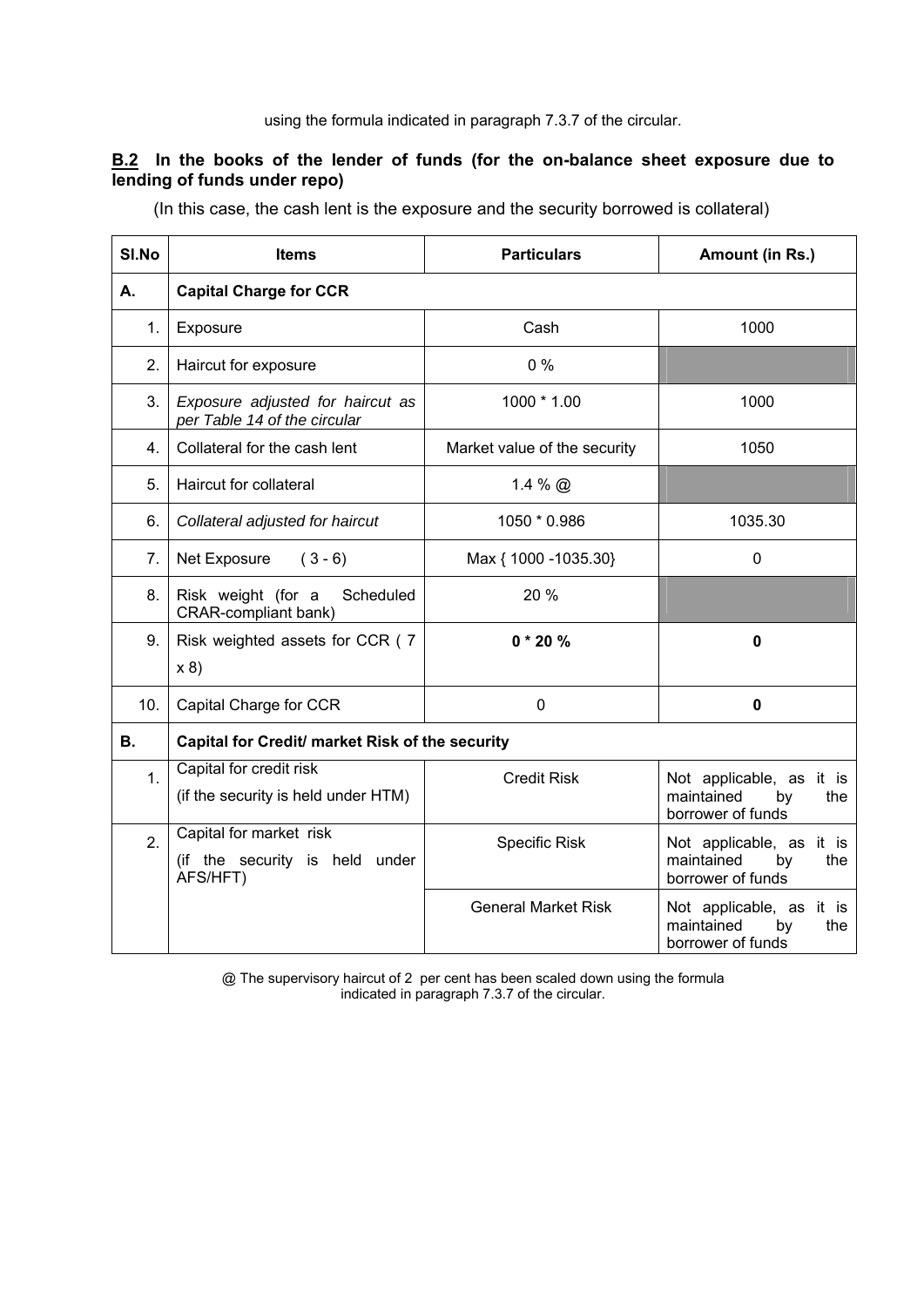### **Measurement of capital charge for Market Risks in respect of Interest Rate Derivatives and Options**

#### **A. Interest Rate Derivatives**

The measurement system should include all interest rate derivatives and off-balance-sheet instruments in the trading book, which react to changes in interest rates, (e.g. forward rate agreements (FRAs), other forward contracts, bond futures, interest rate and cross-currency swaps and forward foreign exchange positions). Options can be treated in a variety of ways as described in para B.1 below. A summary of the rules for dealing with interest rate derivatives is set out in the Table at the end of this section.

#### **1. Calculation of positions**

The derivatives should be converted into positions in the relevant underlying and be subjected to specific and general market risk charges as described in the guidelines. In order to calculate the capital charge, the amounts reported should be the market value of the principal amount of the underlying or of the notional underlying. For instruments where the apparent notional amount differs from the effective notional amount, banks must use the effective notional amount.

#### **(a) Futures and Forward Contracts, including Forward Rate Agreements**

These instruments are treated as a combination of a long and a short position in a notional government security. The maturity of a future or a FRA will be the period until delivery or exercise of the contract, plus - where applicable - the life of the underlying instrument. *For example, a long position in a June three-month interest rate future (taken in April) is to be reported as a long position in a government security with a maturity of five months and a short position in a government security with a maturity of two months.* Where a range of deliverable instruments may be delivered to fulfill the contract, the bank has flexibility to elect which deliverable security goes into the duration ladder but should take account of any conversion factor defined by the exchange.

#### **(b) Swaps**

Swaps will be treated as two notional positions in government securities with relevant maturities. *For example, an interest rate swap under which a bank is receiving floating rate interest and paying fixed will be treated as a long position in a floating rate instrument of maturity equivalent to the period until the next interest fixing and a short position in a fixed-rate instrument of maturity equivalent to the residual life of the swap.* For swaps that pay or receive a fixed or floating interest rate against some other reference price, e.g. a stock index, the interest rate component should be slotted into the appropriate repricing maturity category, with the equity component being included in the equity framework.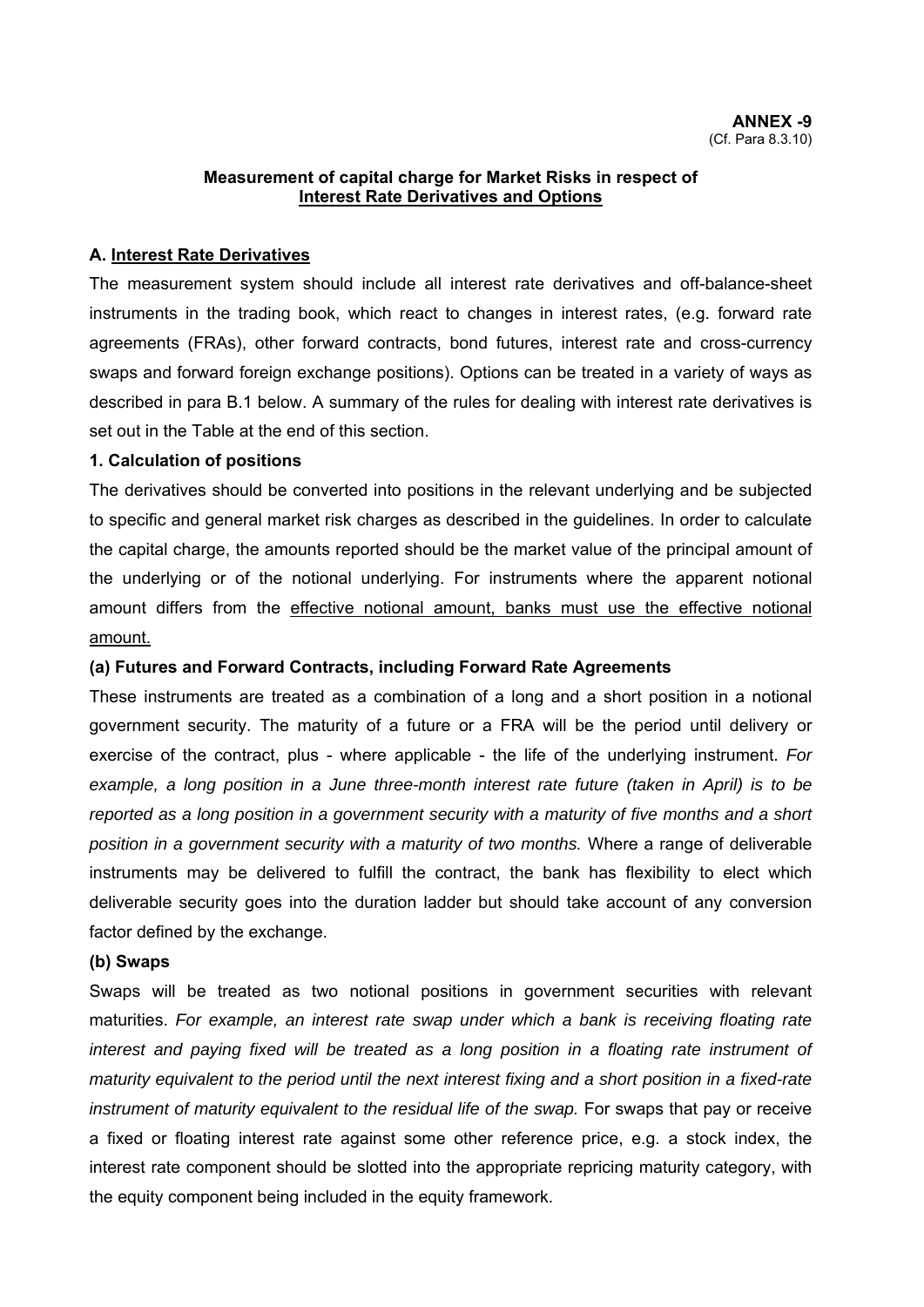Separate legs of cross-currency swaps are to be reported in the relevant maturity ladders for the currencies concerned.

# **2. Calculation of capital charges for derivatives under the Standardised Methodology**

### **(a) Allowable offsetting of Matched Positions**

Banks may exclude the following from the interest rate maturity framework altogether (for both specific and general market risk);

- Long and short positions (both actual and notional) in identical instruments with exactly the same issuer, coupon, currency and maturity.
- A matched position in a future or forward and its corresponding underlying may also be fully offset, (the leg representing the time to expiry of the future should however be reported) and thus excluded from the calculation.

When the future or the forward comprises a range of deliverable instruments, offsetting of positions in the future or forward contract and its underlying is only permissible in cases where there is a readily identifiable underlying security which is most profitable for the trader with a short position to deliver. The price of this security, sometimes called the "cheapest-to-deliver", and the price of the future or forward contract should in such cases move in close alignment.

No offsetting will be allowed between positions in different currencies; the separate legs of cross-currency swaps or forward foreign exchange deals are to be treated as notional positions in the relevant instruments and included in the appropriate calculation for each currency.

In addition, opposite positions in the same category of instruments can in certain circumstances be regarded as matched and allowed to offset fully. To qualify for this treatment the positions must relate to the same underlying instruments, be of the same nominal value and be denominated in the same currency. In addition:

- for Futures: offsetting positions in the notional or underlying instruments to which the futures contract relates must be for identical products and mature within seven days of each other;
- for Swaps and FRAs: the reference rate (for floating rate positions) must be identical and the coupon closely matched (i.e. within 15 basis points); and
- for Swaps, FRAs and Forwards: the next interest fixing date or, for fixed coupon positions or forwards, the residual maturity must correspond within the following limits:
	- o less than one month hence: same day;
	- o between one month and one year hence: within seven days;
	- o over one year hence: within thirty days.

Banks with large swap books may use alternative formulae for these swaps to calculate the positions to be included in the duration ladder. The method would be to calculate the sensitivity of the net present value implied by the change in yield used in the duration method and allocate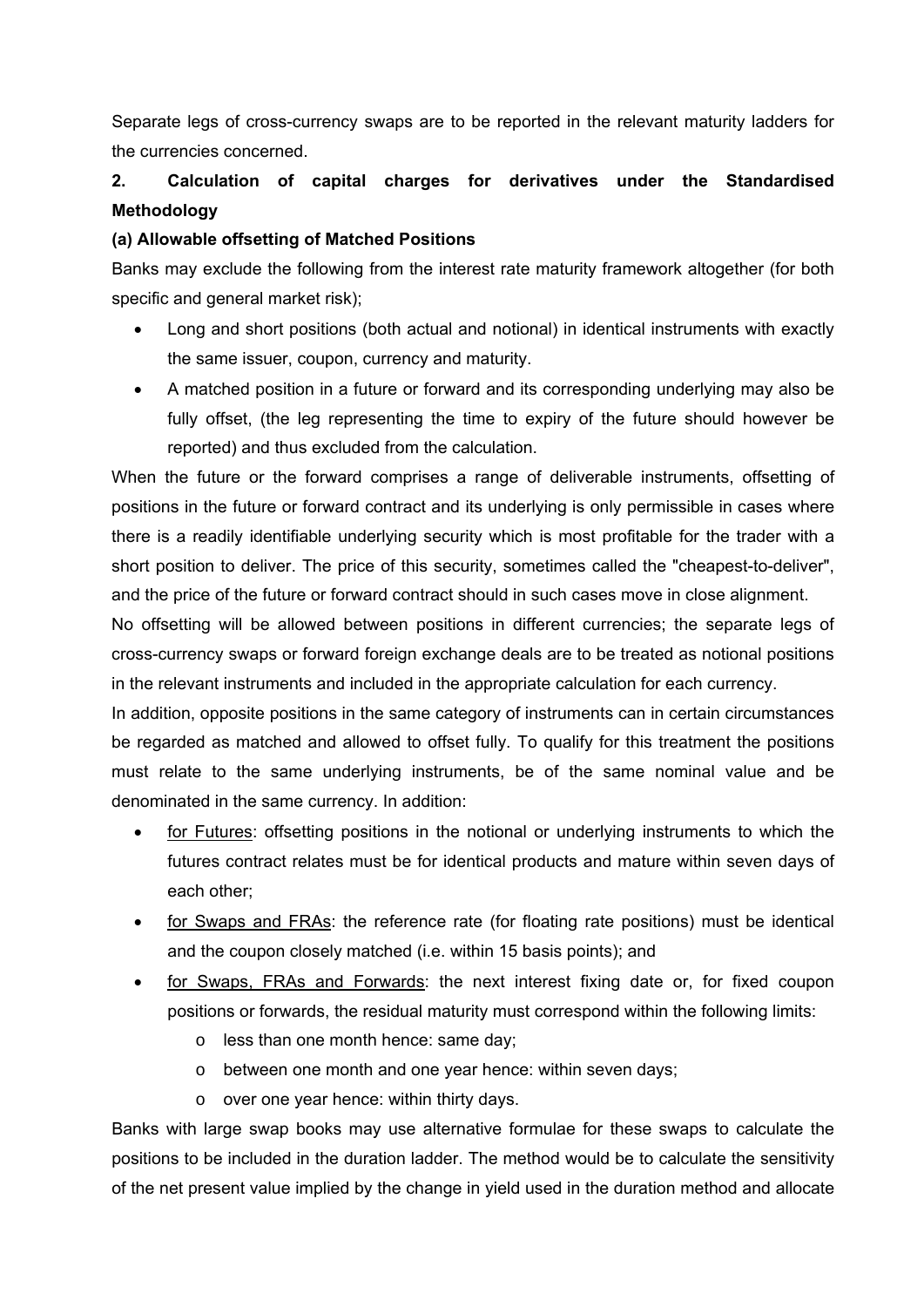these sensitivities into the time-bands set out in Table -17 in paragraph 8.3 of this Master Circular.

### **(b) Specific Risk**

Interest rate and currency swaps, FRAs, forward foreign exchange contracts and interest rate futures will not be subject to a specific risk charge. This exemption also applies to futures on an interest rate index (e.g. LIBOR). However, in the case of futures contracts where the underlying is a debt security, or an index representing a basket of debt securities, a specific risk charge will apply according to the credit risk of the issuer as set out in paragraphs above.

### **(c) General Market Risk**

General market risk applies to positions in all derivative products in the same manner as for cash positions, subject only to an exemption for fully or very closely matched positions in identical instruments as defined in paragraphs above. The various categories of instruments should be slotted into the maturity ladder and treated according to the rules identified earlier.

| <b>Instrument</b>                      | <b>Specific</b><br>risk<br>charge | <b>General Market risk</b><br>charge     |
|----------------------------------------|-----------------------------------|------------------------------------------|
| <b>Exchange-traded future</b>          |                                   |                                          |
| - Government debt security             | N <sub>0</sub>                    | Yes, as two positions                    |
| - Corporate debt security              | Yes                               | Yes, as two positions                    |
| - Index on interest rates (e.g. MIBOR) | No.                               | Yes, as two positions                    |
|                                        |                                   |                                          |
| OTC forward                            |                                   |                                          |
| - Government debt security             | No.                               | Yes, as two positions                    |
| - Corporate debt security              | Yes                               | Yes, as two positions                    |
| - Index on interest rates (e.g. MIBOR) | No.                               | Yes, as two positions                    |
|                                        |                                   |                                          |
| <b>FRAs, Swaps</b>                     | No.                               | Yes, as two positions                    |
| <b>Forward Foreign Exchange</b>        | No                                | Yes, as one position in<br>each currency |
| <b>Options</b>                         |                                   |                                          |
| - Government debt security             | N <sub>0</sub>                    |                                          |
| - Corporate debt security              | Yes                               |                                          |
| - Index on interest rates (e.g. MIBOR) | N <sub>0</sub>                    |                                          |
| - FRAs, Swaps                          | No                                |                                          |

### **Table - Summary of treatment of Interest Rate Derivatives**

### **B. Treatment of Options**

1. In recognition of the wide diversity of banks' activities in options and the difficulties of measuring price risk for options, alternative approaches are permissible as under: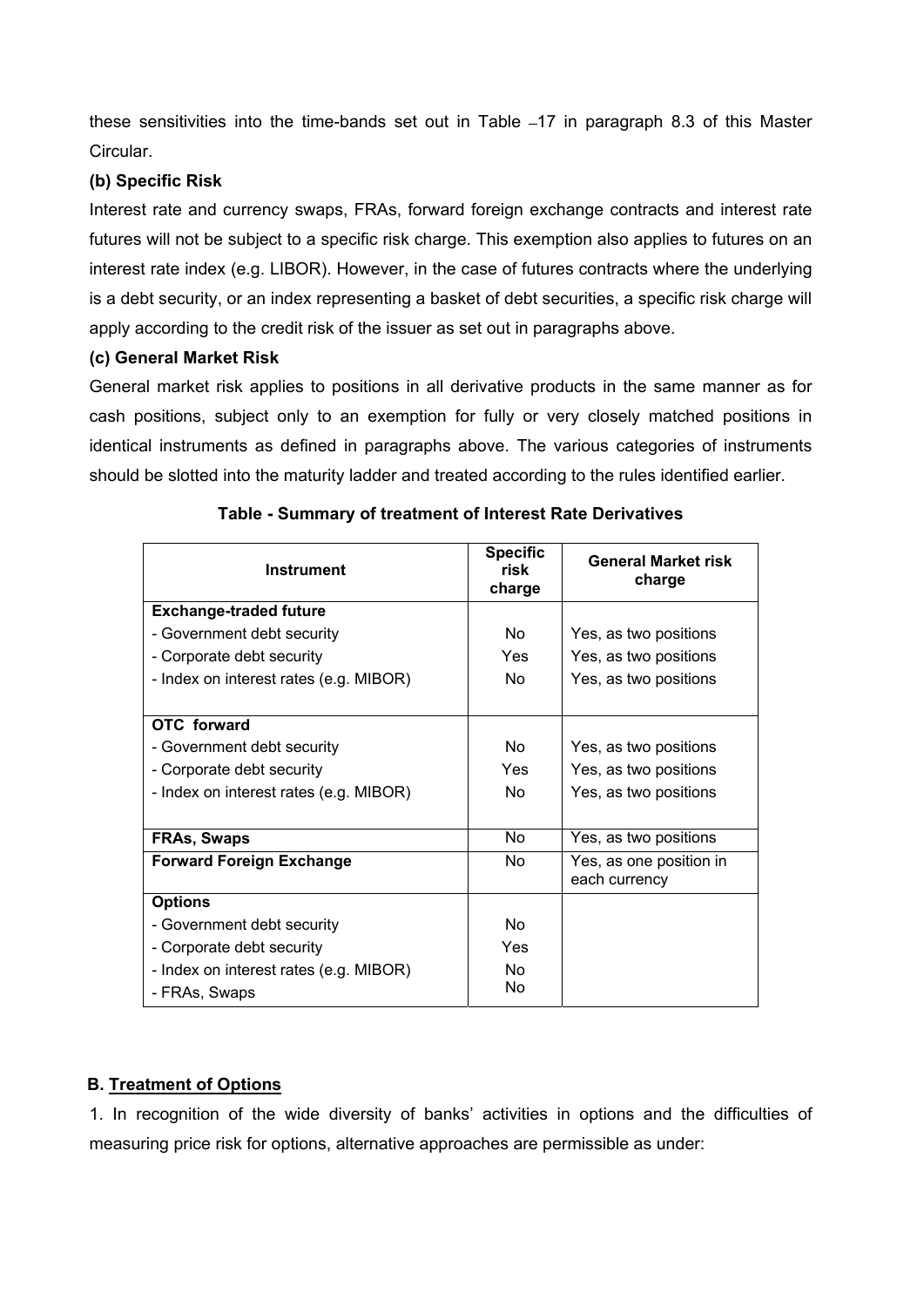- those banks which solely use purchased options<sup>[43](#page-179-0)</sup> will be free to use the simplified approach described in Section I below;
- those banks which also write options will be expected to use one of the intermediate approaches as set out in Section II below.

2. In the *simplified approach*, the positions for the options and the associated underlying, cash or forward, are not subject to the standardised methodology but rather are "carved-out" and subject to separately calculated capital charges that incorporate both general market risk and specific risk. The risk numbers thus generated are then added to the capital charges for the relevant category, i.e. interest rate related instruments, equities, and foreign exchange as described in Paragraph 8.3 to 8.5 of this Master Circular. The *delta-plus method* uses the sensitivity parameters or "Greek letters" associated with options to measure their market risk and capital requirements. Under this method, the delta-equivalent position of each option becomes part of the standardised methodology set out in Paragraph 8.3 to 8.5 of this Master Circular with the delta-equivalent amount subject to the applicable general market risk charges. Separate capital charges are then applied to the gamma and Vega risks of the option positions. The *scenario approach* uses simulation techniques to calculate changes in the value of an options portfolio for changes in the level and volatility of its associated underlyings. Under this approach, the general market risk charge is determined by the scenario "grid" (i.e. the specified combination of underlying and volatility changes) that produces the largest loss. For the deltaplus method and the scenario approach the specific risk capital charges are determined separately by multiplying the delta-equivalent of each option by the specific risk weights set out in Paragraph 8.3 to 8.4 of this Master Circular.

#### **I. Simplified Aapproach**

1

3. Banks which handle a limited range of purchased options only will be free to use the simplified approach set out in Table A below, for particular trades. As an example of how the calculation would work, if a holder of 100 shares currently valued at Rs.10 each holds an equivalent put option with a strike price of Rs.11, the capital charge would be: Rs.1,000 x 18 per cent (i.e. 9 per cent specific plus 9 per cent general market risk) = Rs.180, less the amount the option is in the money (Rs.11 – Rs.10) x 100 = Rs.100, i.e. the capital charge would be Rs.80. A similar methodology applies for options whose underlying is a foreign currency or an interest rate related instrument.

<span id="page-179-0"></span><sup>&</sup>lt;sup>43</sup> Unless all their written option positions are hedged by perfectly matched long positions in exactly the same options, in which case no capital charge for market risk is required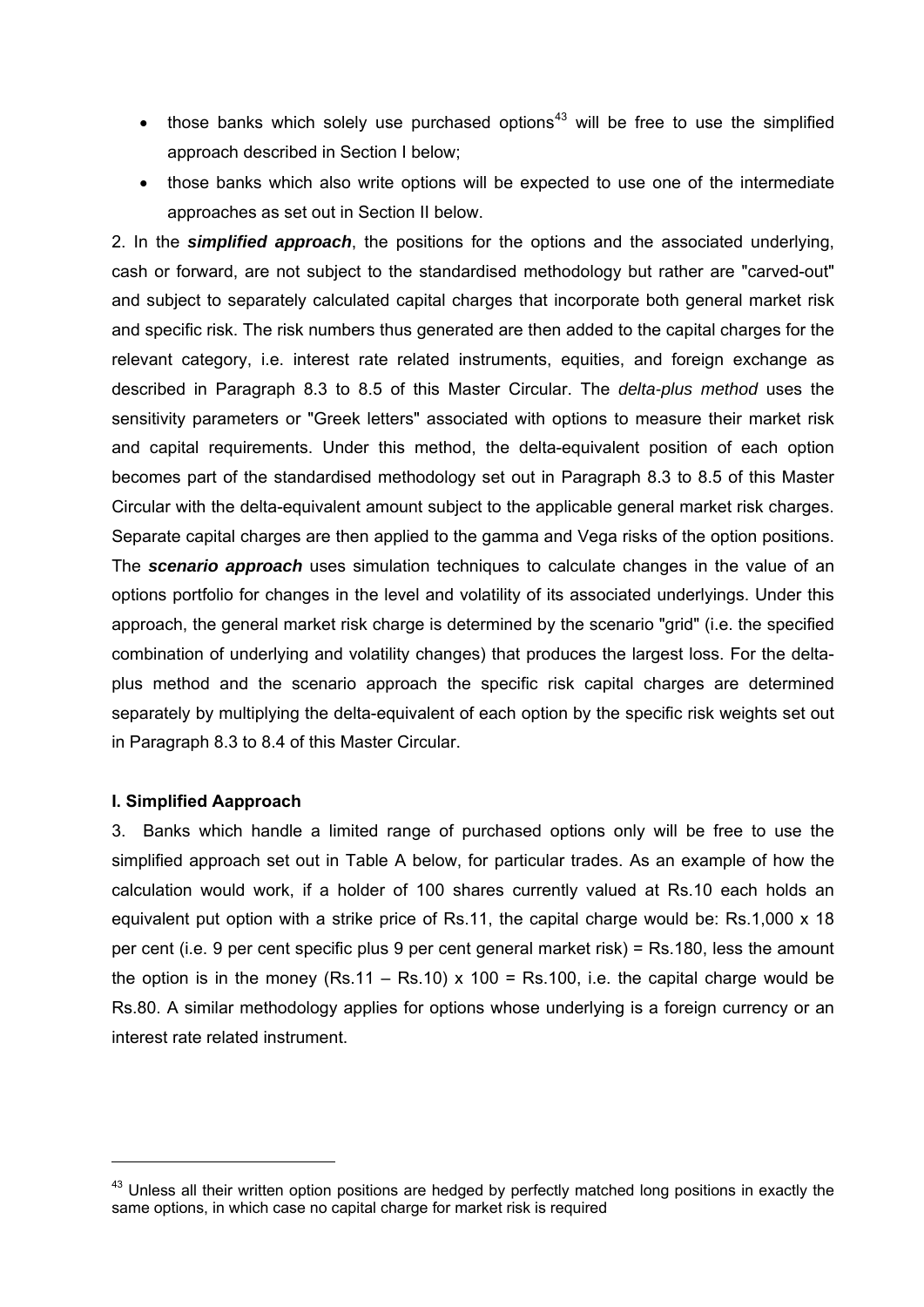### **Table A -** *Simplified approach: capital charges*

| <b>Position</b>          | Treatment                                                      |  |  |
|--------------------------|----------------------------------------------------------------|--|--|
|                          | The capital charge will be the market value of the             |  |  |
| Long cash and Long put   | underlying security <sup>44</sup> multiplied by the sum of     |  |  |
| ( )r                     | specific and general market risk charges <sup>45</sup> for the |  |  |
| Short cash and Long call | underlying less the amount the option is in the                |  |  |
|                          | money (if any) bounded at zero <sup>46</sup>                   |  |  |

|           | The capital charge will be the lesser of:         |
|-----------|---------------------------------------------------|
| Long call | (i) the market value of the underlying security   |
| Or        | multiplied by the sum of specific and general     |
| Long put  | market risk charges $3$ for the underlying        |
|           | (ii) the market value of the option <sup>47</sup> |
|           |                                                   |

#### **II. Intermediate approaches**

#### **(a) Delta-plus Method**

l

4. Banks which write options will be allowed to include delta-weighted options positions within the standardised methodology set out in paragraph 8.3 to 8.5 of this Master Circular. Such options should be reported as a position equal to the market value of the underlying multiplied by the delta.

However, since delta does not sufficiently cover the risks associated with options positions, banks will also be required to measure gamma (which measures the rate of change of delta) and Vega (which measures the sensitivity of the value of an option with respect to a change in volatility) sensitivities in order to calculate the total capital charge. These sensitivities will be

<span id="page-180-0"></span><sup>&</sup>lt;sup>44</sup> In some cases such as foreign exchange, it may be unclear which side is the "underlying security"; this should be taken to be the asset which would be received if the option were exercised. In addition the nominal value should be used for items where the market value of the underlying instrument could be zero, e.g. caps and floors, swaptions etc.

<span id="page-180-1"></span><sup>&</sup>lt;sup>45</sup> Some options (e.g. where the underlying is an interest rate or a currency) bear no specific risk, but specific risk will be present in the case of options on certain interest rate-related instruments (e.g. options on a corporate debt security or corporate bond index; see Section B for the relevant capital charges) and for options on equities and stock indices (see Section C). The charge under this measure for currency options will be 9 per cent.

<span id="page-180-2"></span> $46$  For options with a residual maturity of more than six months, the strike price should be compared with the forward, not current, price. A bank unable to do this must take the "in-the-money" amount to be zero.

<span id="page-180-3"></span><sup>&</sup>lt;sup>47</sup> Where the position does not fall within the trading book (i.e. options on certain foreign exchange or commodities positions not belonging to the trading book), it may be acceptable to use the book value instead.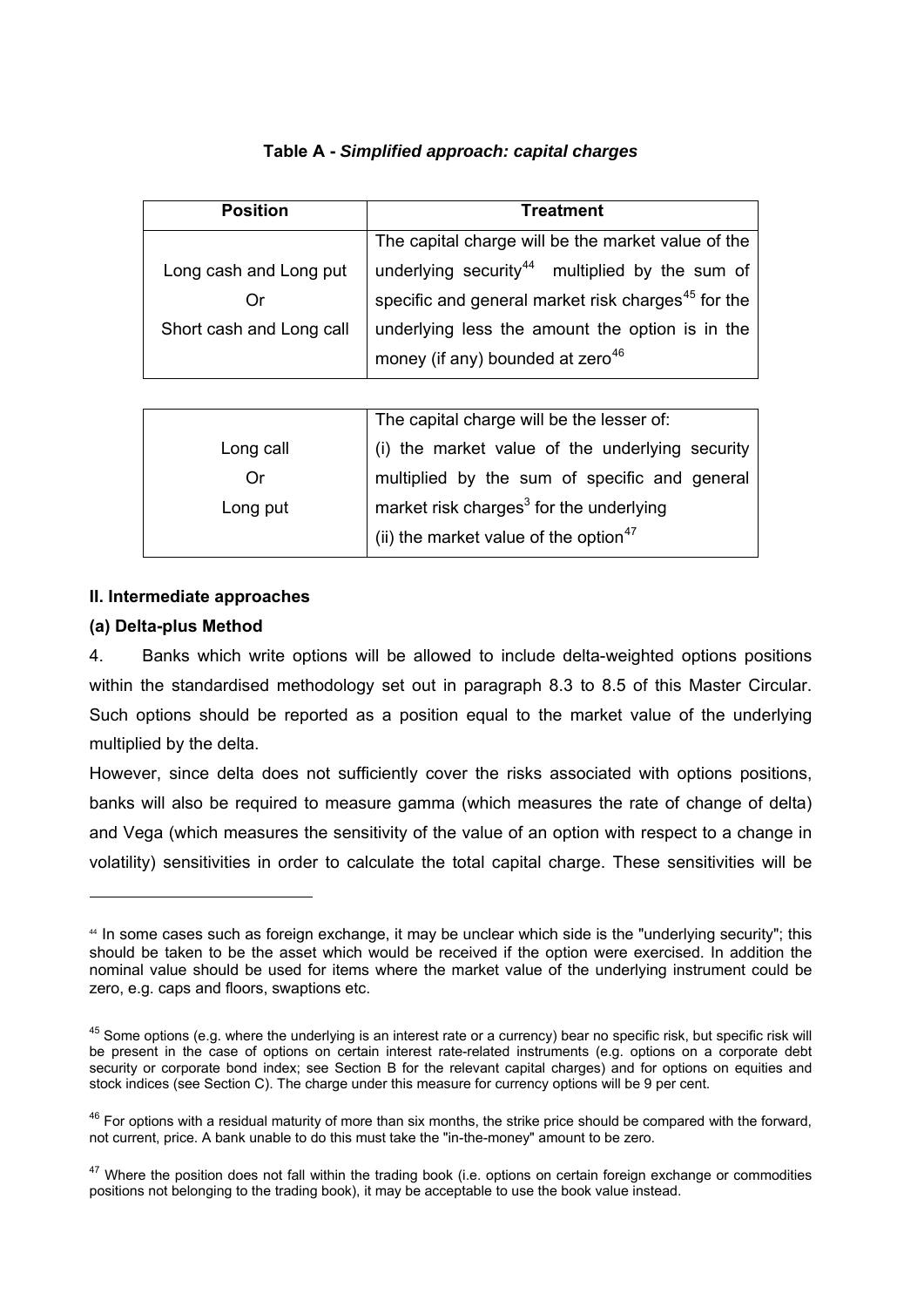calculated according to an approved exchange model or to the bank's proprietary options pricing model subject to oversight by the Reserve Bank of India<sup>[48](#page-181-0)</sup>.

5. Delta-weighted positions with *debt securities or interest rates as the underlying* will be slotted into the interest rate time-bands, as set out in **Table 17** of paragraph 8.3 of this Master Circular**,** under the following procedure. A two-legged approach should be used as for other derivatives, requiring one entry at the time the underlying contract takes effect and a second at the time the underlying contract matures. For instance, a bought call option on a June three-month interestrate future will in April be considered, on the basis of its delta-equivalent value, to be a long position with a maturity of five months and a short position with a maturity of two months<sup>[49](#page-181-1)</sup>. The written option will be similarly slotted as a long position with a maturity of two months and a short position with a maturity of five months. Floating rate instruments with caps or floors will be treated as a combination of floating rate securities and a series of European-style options. For example, the holder of a three-year floating rate bond indexed to six month LIBOR with a cap of 15 per cent will treat it as:

(i) a debt security that reprices in six months; and

1

(ii) a series of five written call options on a FRA with a reference rate of 15 per cent, each with a negative sign at the time the underlying FRA takes effect and a positive sign at the time the underlying FRA matures $50$ .

6. The capital charge for *options with equities as the underlying* will also be based on the delta-weighted positions which will be incorporated in the measure of market risk described in paragraph 8.4 of this Master Circular. For purposes of this calculation each national market is to be treated as a separate underlying. The capital charge for *options on foreign exchange and gold positions* will be based on the method set out in paragraph 8.5 of this Master Circular. For delta risk, the net delta-based equivalent of the foreign currency and gold options will be incorporated into the measurement of the exposure for the respective currency (or gold) position.

7. In addition to the above capital charges arising from delta risk, there will be further capital charges for *gamma* and for *Vega risk.* Banks using the delta-plus method will be required to calculate the gamma and Vega for each option position (including hedge positions) separately. The capital charges should be calculated in the following way:

(i) for *each individual option* a "gamma impact" should be calculated according to a

<span id="page-181-0"></span><sup>&</sup>lt;sup>48</sup> Reserve Bank of India may wish to require banks doing business in certain classes of exotic options (e.g. barriers, digitals) or in options "at-the-money" that are close to expiry to use either the scenario approach or the internal models alternative, both of which can accommodate more detailed revaluation approaches.

<span id="page-181-1"></span><sup>&</sup>lt;sup>49</sup> Two-months call option on a bond future, where delivery of the bond takes place in September, would be considered in April as being long the bond and short a five-month deposit, both positions being delta-weighted.

<span id="page-181-2"></span> $50$  The rules applying to closely-matched positions set out in paragraph 2 (a) of this Appendix will also apply in this respect.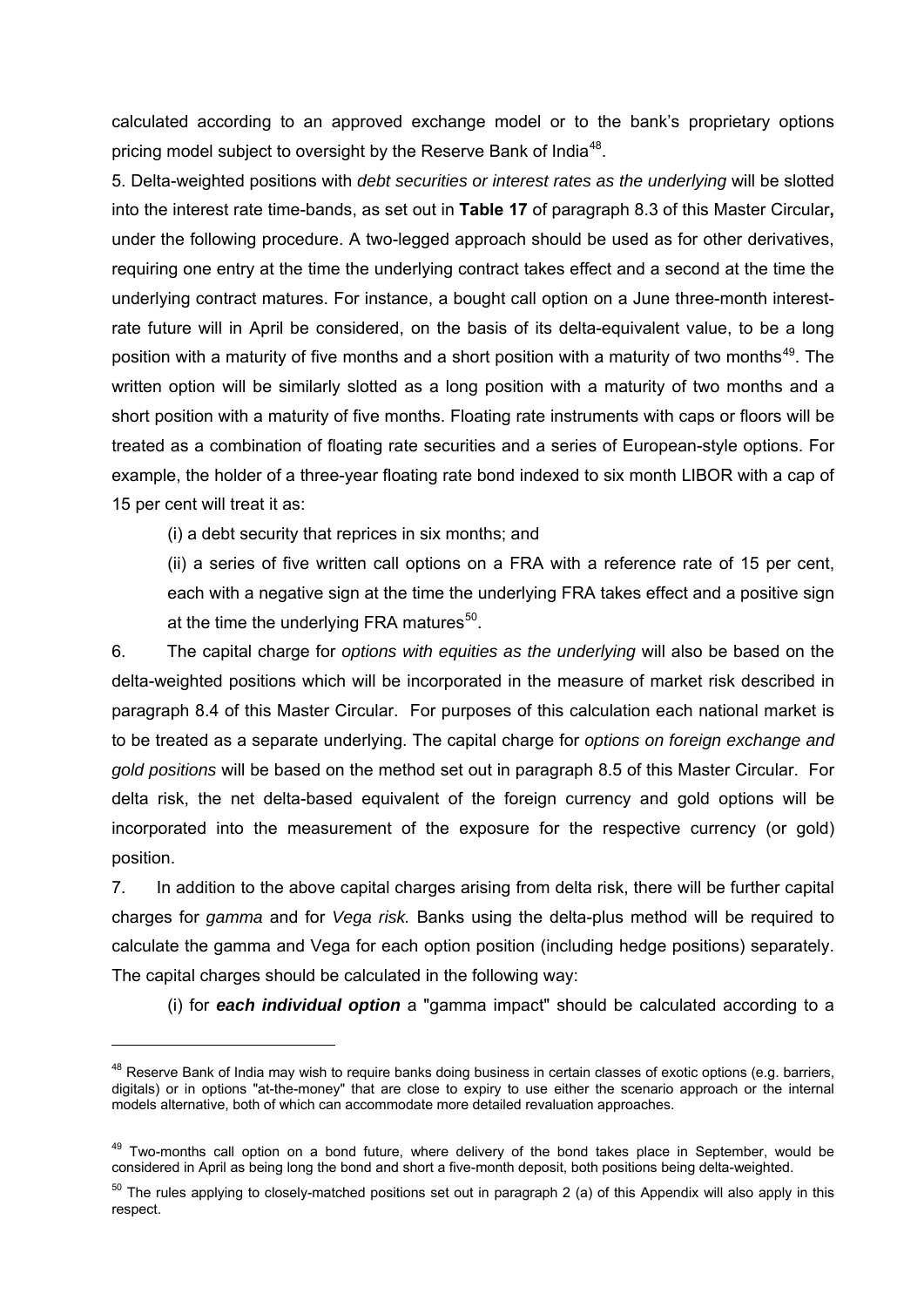Taylor series expansion as:

Gamma impact =  $\frac{1}{2}$  x Gamma x VU<sup>2</sup>

where VU = Variation of the underlying of the option.

- (ii) VU will be calculated as follows:
	- for interest rate options if the underlying is a bond, the price sensitivity should be worked out as explained. An equivalent calculation should be carried out where the underlying is an interest rate.
	- for options on equities and equity indices; which are not permitted at present, the market value of the underlying should be multiplied by 9 per cent<sup>[5](#page-182-0)1</sup>;
	- for foreign exchange and gold options: the market value of the underlying should be multiplied by 9 per cent;

(iii) For the purpose of this calculation the following positions should be treated as *the same underlyin***g**:

- for interest rates,  $52$  each time-band as set out in Table 17 of the guidelines;  $53$  $53$
- for equities and stock indices, each national market;
- for foreign currencies and gold, each currency pair and gold;

(iv) Each option on the same underlying will have a gamma impact that is either positive or negative. These individual gamma impacts will be summed, resulting in a net gamma impact for each underlying that is either positive or negative. Only those net gamma impacts that are negative will be included in the capital calculation.

(v) The total gamma capital charge will be the sum of the absolute value of the net negative gamma impacts as calculated above.

(vi) For *volatility risk,* banks will be required to calculate the capital charges by multiplying the sum of the Vegas for all options on the same underlying, as defined above, by a proportional shift in volatility of ±25 per cent.

(vii) The *total capital charge* for Vega risk will be the sum of the absolute value of the individual capital charges that have been calculated for Vega risk.

# **(b) Scenario approach**

l

8. More sophisticated banks will also have the right to base the market risk capital charge for options portfolios and associated hedging positions on *scenario matrix analysi*s. This will be accomplished by specifying a fixed range of changes in the option portfolio's risk factors and calculating changes in the value of the option portfolio at various points along this "grid". For the

<span id="page-182-0"></span><sup>&</sup>lt;sup>51</sup> The basic rules set out here for interest rate and equity options do not attempt to capture specific risk when calculating gamma capital charges. However, Reserve Bank may require specific banks to do so.

<span id="page-182-1"></span> $52$  Positions have to be slotted into separate maturity ladders by currency.

<span id="page-182-2"></span> $53$  Banks using the duration method should use the time-bands as set out in Table 18 of the guidelines.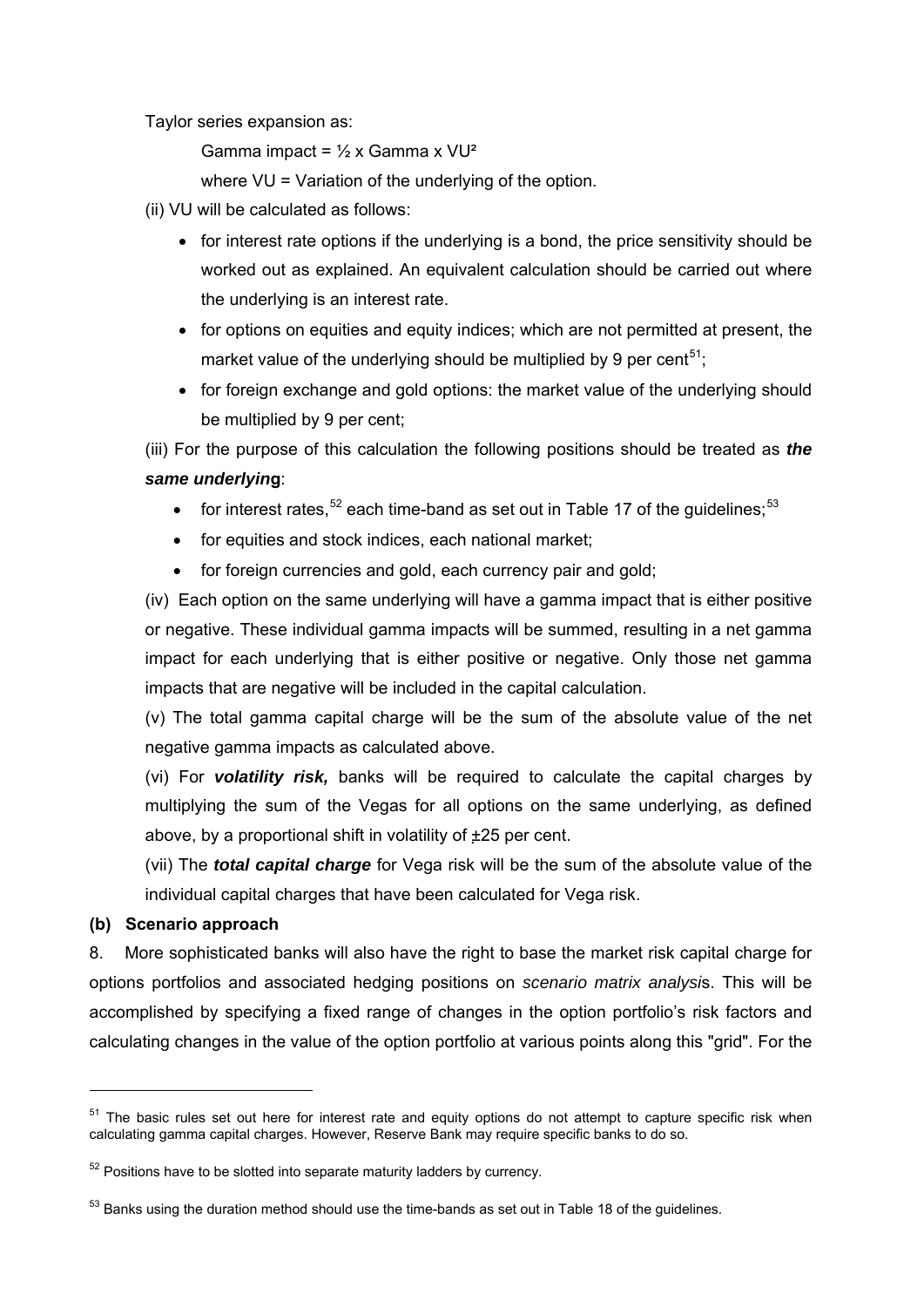purpose of calculating the capital charge, the bank will revalue the option portfolio using matrices for simultaneous changes in the option's underlying rate or price and in the volatility of that rate or price. A different matrix will be set up for each individual underlying as defined in paragraph 7 above. As an alternative, at the discretion of each national authority, banks which are significant traders in options for interest rate options will be permitted to base the calculation on a minimum of six sets of time-bands. When using this method, not more than three of the time-bands as defined in paragraph 8.3 of this Master Circular should be combined into any one set.

9. The options and related hedging positions will be evaluated over a specified range above and below the current value of the underlying. The range for interest rates is consistent with the assumed changes in yield in Table - 17 of paragraph 8.3 of this Master Circular. Those banks using the alternative method for interest rate options set out in paragraph 8 above should use, for each set of time-bands, the highest of the assumed changes in yield applicable to the group to which the time-bands belong.<sup>[5](#page-183-0)4</sup> The other ranges are  $\pm 9$  per cent for equities and  $\pm 9$  per cent for foreign exchange and gold. For all risk categories, at least seven observations (including the current observation) should be used to divide the range into equally spaced intervals.

10. The second dimension of the matrix entails a change in the volatility of the underlying rate or price. A single change in the volatility of the underlying rate or price equal to a shift in volatility of + 25 per cent and - 25 per cent is expected to be sufficient in most cases. As circumstances warrant, however, the Reserve Bank may choose to require that a different change in volatility be used and / or that intermediate points on the grid be calculated.

11. After calculating the matrix, each cell contains the net profit or loss of the option and the underlying hedge instrument. The capital charge for each underlying will then be calculated as the largest loss contained in the matrix.

12. In drawing up these intermediate approaches it has been sought to cover the major risks associated with options. In doing so, it is conscious that so far as specific risk is concerned, only the delta-related elements are captured; to capture other risks would necessitate a much more complex regime. On the other hand, in other areas the simplifying assumptions used have resulted in a relatively conservative treatment of certain options positions.

13. Besides the options risks mentioned above, the RBI is conscious of the other risks also associated with options, e.g. rho (rate of change of the value of the option with respect to the interest rate) and theta (rate of change of the value of the option with respect to time). While not proposing a measurement system for those risks at present, it expects banks undertaking

1

<span id="page-183-0"></span><sup>&</sup>lt;sup>54</sup> If, for example, the time-bands 3 to 4 years, 4 to 5 years and 5 to 7 years are combined, the highest assumed change in yield of these three bands would be 0.75.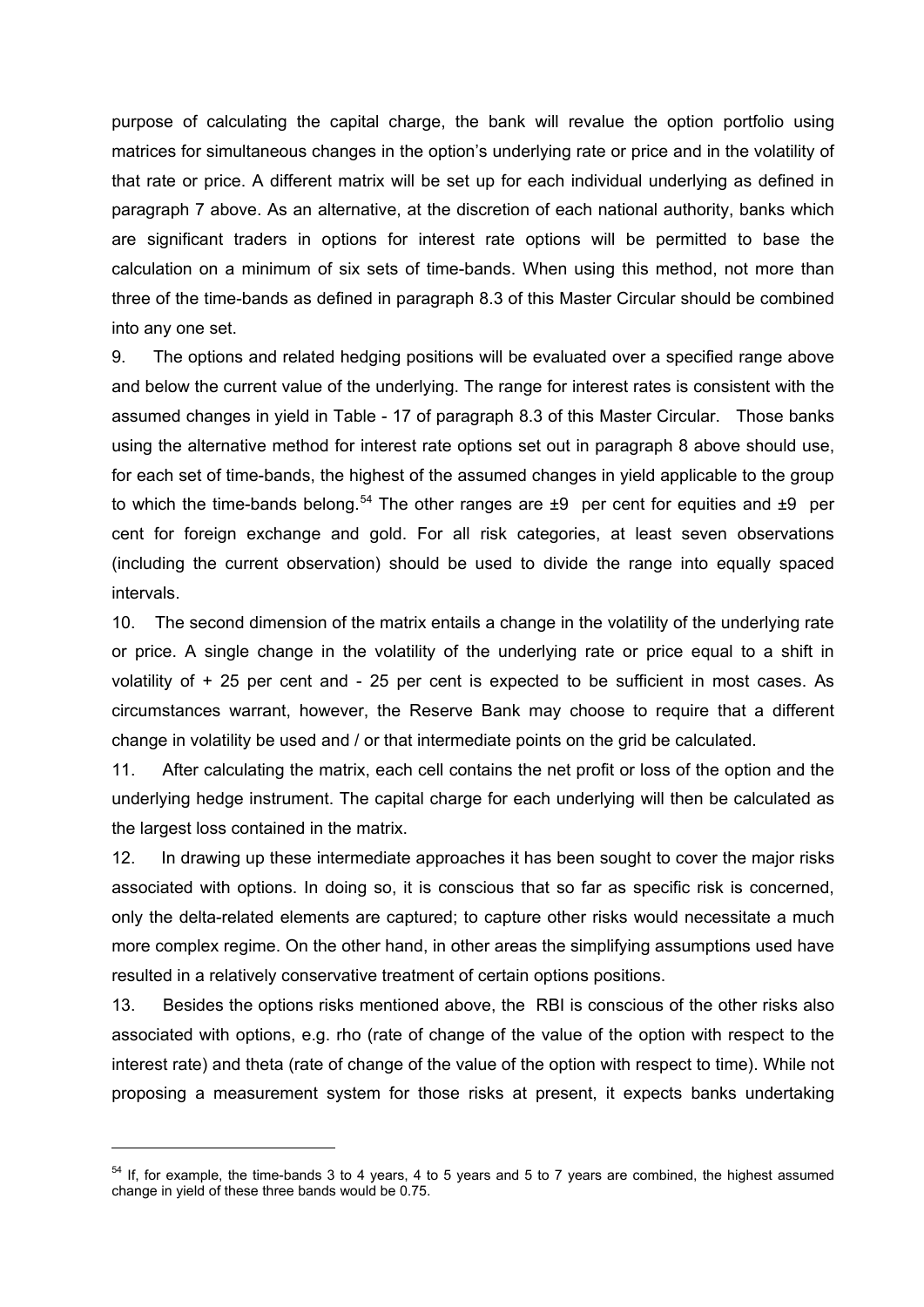significant options business at the very least to monitor such risks closely. Additionally, banks will be permitted to incorporate rho into their capital calculations for interest rate risk, if they wish to do so.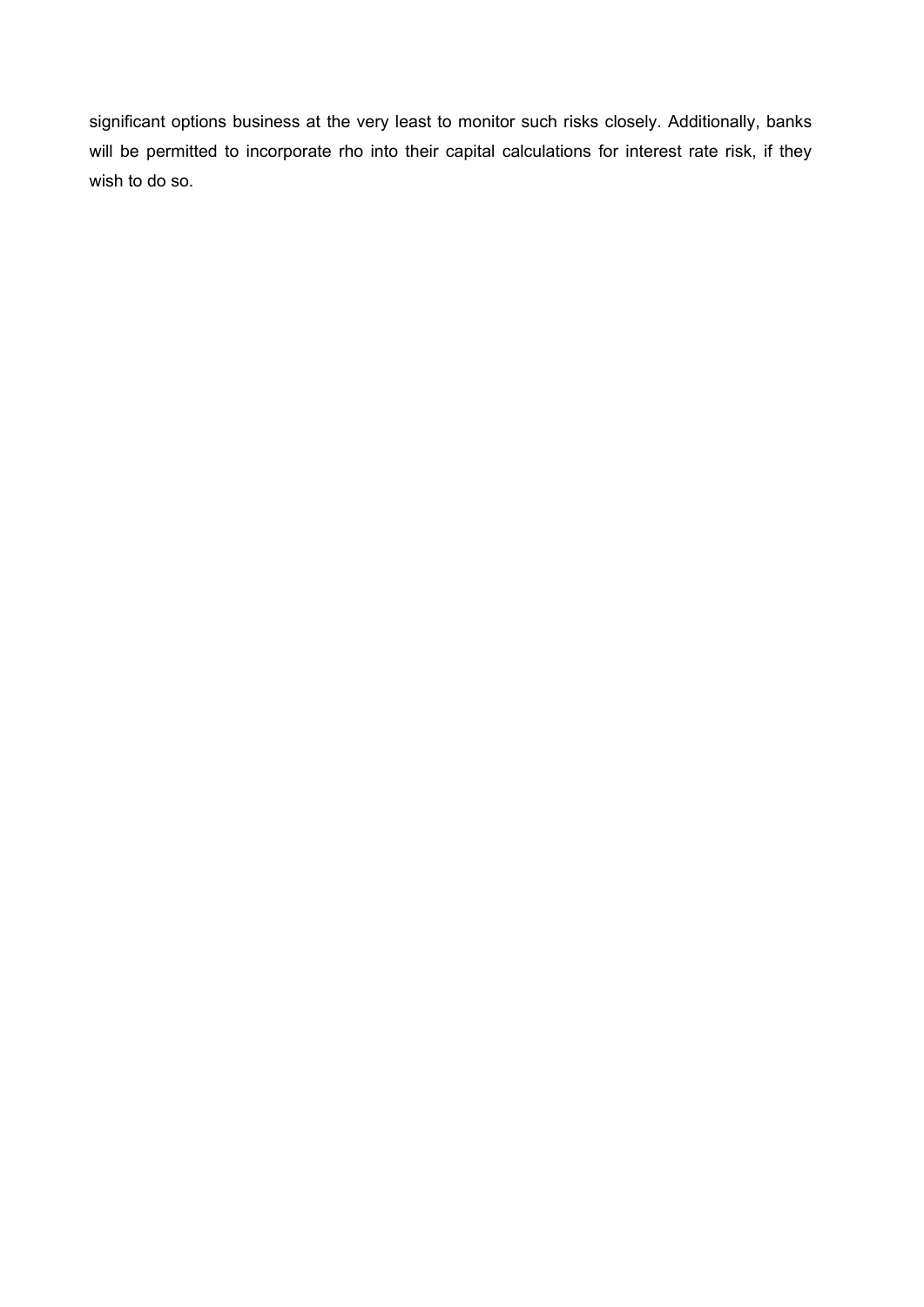#### **An Illustrative Approach for Measurement of Interest Rate Risk in the Banking Book (IRRBB) under Pillar II**

The Basel-II Framework (Paras 739 and 762 to 764) require the banks to measure the interest rate risk in the banking book (IRRBB) and hold capital commensurate with it. If supervisors determine that banks are not holding capital commensurate with the level of interest rate risk, they must require the bank to reduce its risk, to hold a specific additional amount of capital or some combination of the two. To comply with the requirements of Pillar II relating to IRRBB, the guidelines on Pillar II issued by many regulators contain definite provisions indicating the approach adopted by the supervisors to assess the level of interest rate risk in the banking book and the action to be taken in case the level of interest rate risk found is significant.

In terms of para 764 of the Basel II framework, the banks can follow the indicative methodology prescribed in the supporting document "Principles for the Management and Supervision of Interest Rate Risk" issued by BCBS for assessment of sufficiency of capital for IRRBB.

#### **2. The approach prescribed in the BCBS Paper on "Principles for the Management and Supervision of Interest Rate Risk"**

The main components of the approach prescribed in the above mentioned supporting document are as under:

- a) The assessment should take into account both the earnings perspective and economic value perspective of interest rate risk.
- b) The impact on income or the economic value of equity should be calculated by applying a notional interest rate shock of 200 basis points.
- c) The usual methods followed in measuring the interest rate risk are :

#### *a) Earnings perspective*

Gap Analysis, simulation techniques and Internal Models based on VaR

#### *b) Economic perspective*

Gap analysis combined with duration gap analysis, simulation techniques and Internal Models based on VaR

# **3. Methods for measurement of the IRRBB**

# 3.1 Impact on Earnings

The major methods used for computing the impact on earnings are the gap Analysis, Simulations and VaR based Techniques. Banks in India have been using the Gap Reports to assess the impact of adverse movements in the interest rate on income through gap method.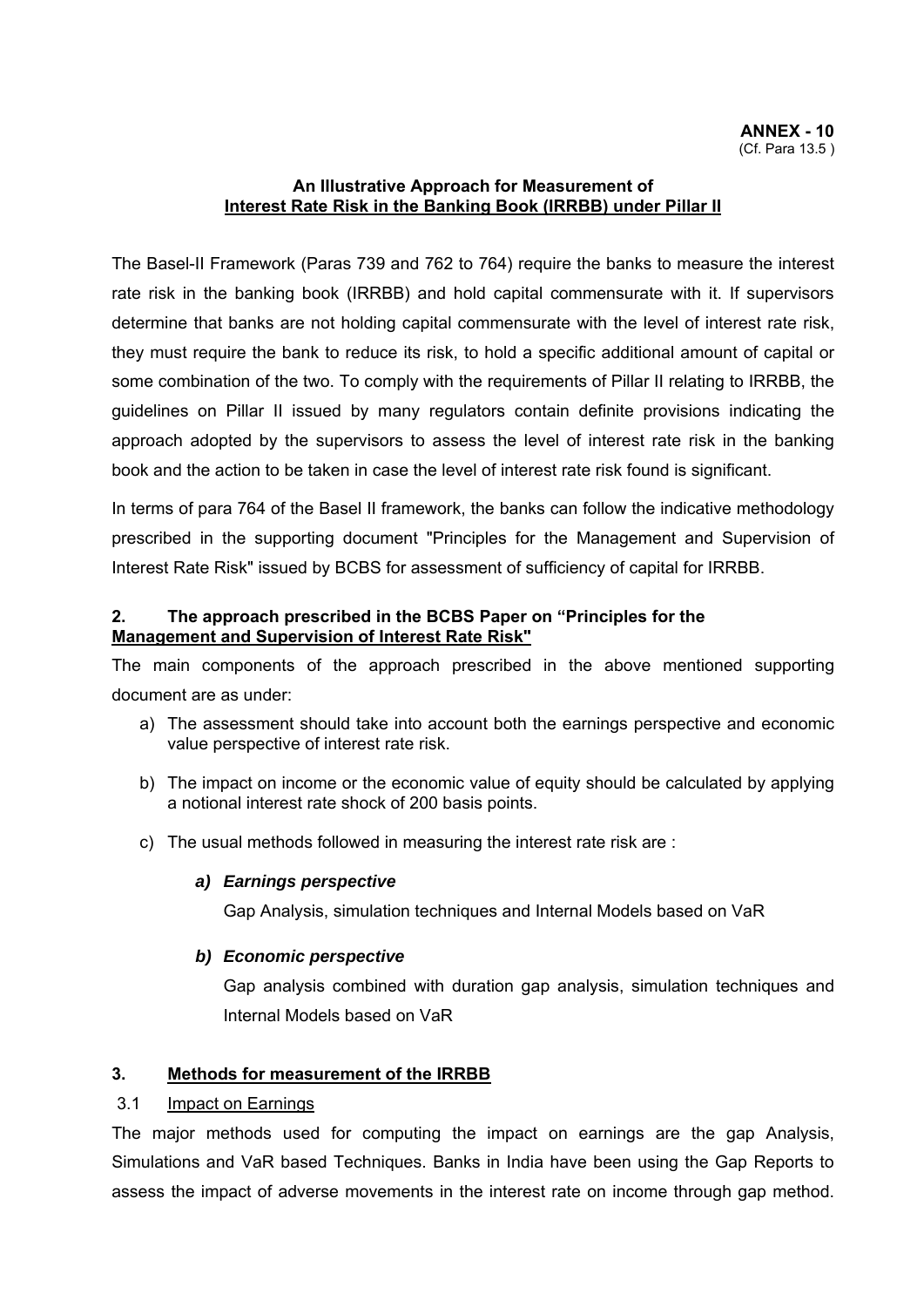The banks may continue with the same. However, the banks may use the simulations also. The banks may calculate the impact on the earnings by gap analysis or any other method with the assumed change in yield on 200 bps over one year. However, no capital needs to be allocated for the impact on the earnings.

### 3.2 Impact of IRRBB on the Market Value of Equity (MVE)

The banks may use the Method indicated in the Basel Committee on Banking Supervision (BCBS) Paper "Principles for the Management and Supervision of Interest rate Risk" (July 2004) for computing the impact of the interest rate shock on the MVE.

# *3.2.1 Method indicated in the BCBS Paper on "Principles for the Management and Supervision of Interest Rate Risk"*

The following steps are involved in this approach:

- a) The variables such as maturity/re-pricing date, coupon rate, frequency, principal amount for each item of asset/liability (for each category of asset / liability) are generated.
- b) The longs and shorts in each time band are offset.
- c) The resulting short and long positions are weighted by a factor that is designed to reflect the sensitivity of the positions in the different time bands to an assumed change in interest rates. These factors are based on an assumed parallel shift of 200 basis points throughout the time spectrum, and on a proxy of modified duration of positions situated at the middle of each time band and yielding 5 per cent.
- d) The resulting weighted positions are summed up, offsetting longs and shorts, leading to the net short- or long-weighted position.
- e) The weighted position is seen in relation to capital.

For details banks may refer to the captioned paper issued by BCBS. For the sake of convenience, Annex 4 and 5 of the Paper containing the framework and an example of the standardised framework are reproduced in **Annex 11 and Annex 12.**

# 3.2.2 Other techniques for Interest rate risk measurement

The banks can also follow different versions / variations of the above techniques or entirely different techniques to measure the IRRBB if they find them conceptually sound. In this context, Annex 2 and 3 of the BCBS paper referred to above provide broad details of interest rate risk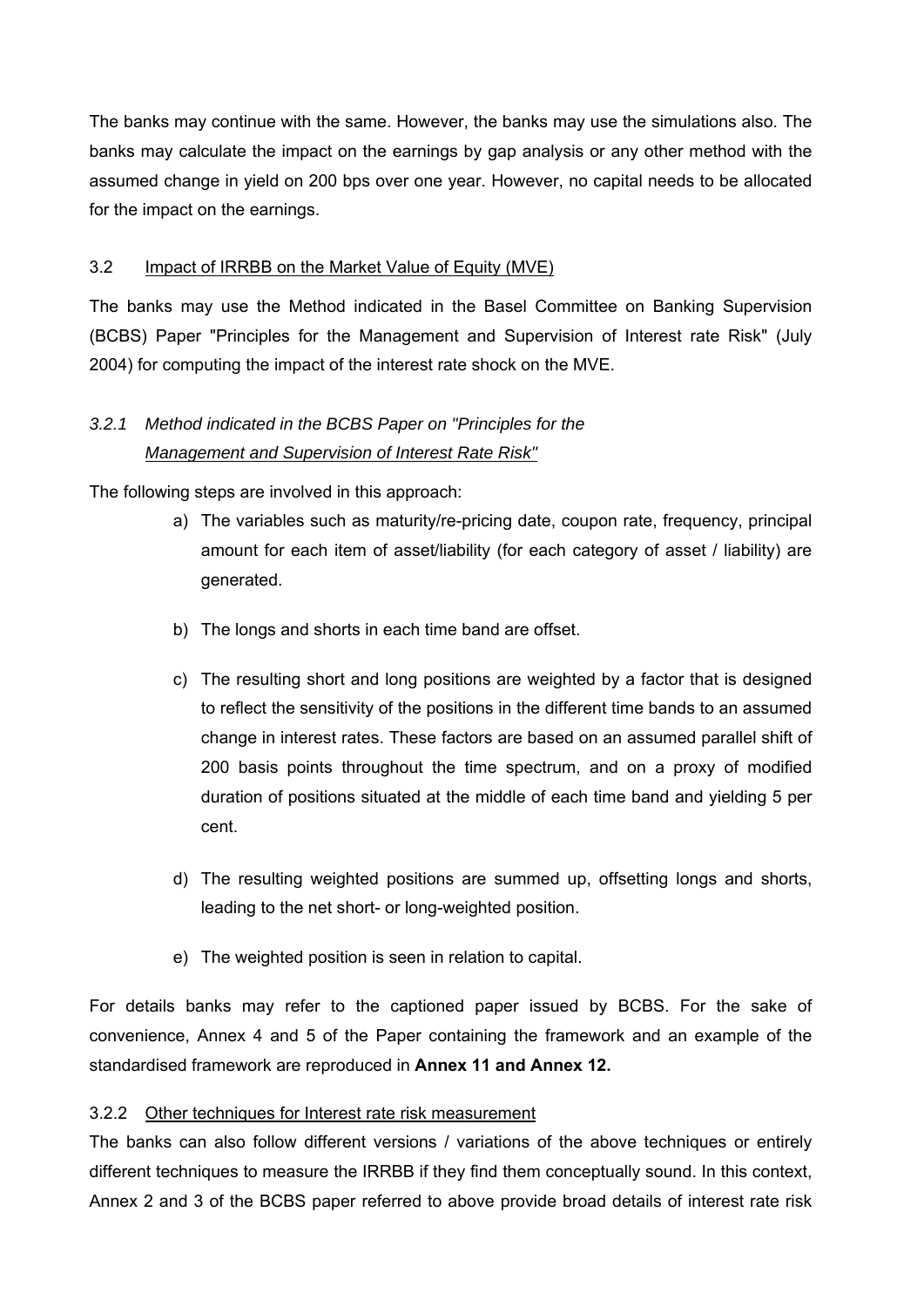measurement techniques and overview of some of the factors which the supervisory authorities might consider in obtaining and analysing the information on individual bank's exposures to interest rate risk. These Annexes are reproduced in **Annex 13 and Annex 15**, respectively.

### **4. Suggested approach for measuring the impact of IRRBB on capital**

**4.1** As per Basel II Framework, if the supervisor feels that the bank is not holding capital commensurate with the level of IRRBB, it may either require the bank to reduce the risk or allocate additional capital or a combination of the two.

**4.2** The banks can decide, with the approval of the Board, on the appropriate level of interest rate risk in the banking book which they would like to carry keeping in view their capital level, interest rate management skills and the ability to re-balance the banking book portfolios quickly in case of adverse movement in the interest rates. In any case, a level of interest rate risk which generates a drop in the MVE of more than 20 per cent with an interest rate shock of 200 basis points, will be treated as excessive and such banks would normally be required by the RBI to hold additional capital against IRRBB as determined during the SREP. The banks which have IRRBB exposure equivalent to less than 20 per cent drop in the MVE may also be required to hold additional capital if the level of interest rate risk is considered, by the RBI, to be high in relation to their capital level or the quality of interest rate risk management framework obtaining in the bank. While the banks may on their own decide to hold additional capital towards IRRBB keeping in view the potential drop in their MVE, the IRR management skills and the ability to re-balance the portfolios quickly in case of adverse movement in the interest rates, the amount of exact capital add-on, if considered necessary, will be decided by the RBI as part of the SREP, in consultation with the bank.

# **5. Limit setting**

The banks would be well advised to consider setting the internal limits for controlling their IRRBB. The following are some of the indicative ways for setting the limits:

- a) Internal limits could be fixed in terms of the maximum decline in earnings (as a percentage of the base-scenario income) or decline in capital (as a percentage of the base-scenario capital position) as a result of 200 or 300 basis point interest-rate shock.
- b) The limits could also be placed in terms of PV01 value (present value of a basis point) of the net position of the bank as a percentage of net worth/capital of the bank.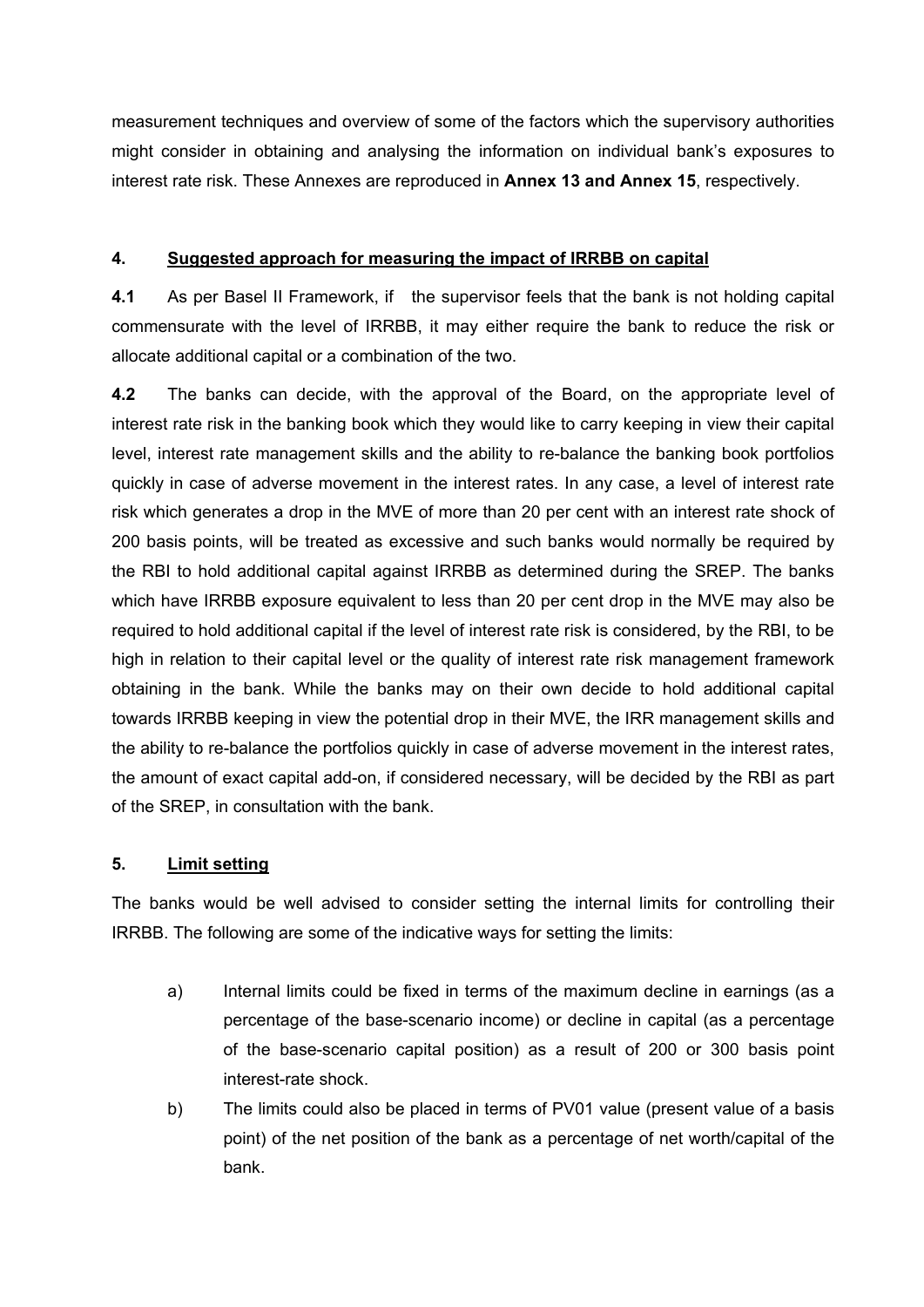### **Annex 3 to the BCBS Paper on Principles for Management and Supervision of IRR, July 2004**

# **The Standardised Interest Rate Shock**

1. To facilitate supervisors' monitoring of interest rate risk exposures across institutions, banks would have to provide the results of their internal measurement systems, expressed in terms of the change in economic value relative to capital, using a standardised interest rate shock. This annex gives the technical background to the selection of the standardised rate shock. In selecting the shock, the following guiding principles were followed:

- The rate shock should reflect a fairly uncommon and stressful rate environment;
- The magnitude of the rate shock should be significant enough to capture the effects of embedded options and convexity within bank assets and liabilities so that underlying risk may be revealed;
- The rate shock should be straightforward and practical to implement, and should be able to accommodate the diverse approaches inherent in single-rate-path simulation models and statistically driven value-at-risk models for banking book positions;
- The underlying methodology should provide relevant shocks for both G10 and material non-G10 currency exposures; and
- The underlying methodology should be adaptable for those non-G10 supervisors who wish to implement this approach in their own countries.

2. With these principles in mind, the proposed rate shock should in principle be determined by banks, based on the following:

- For exposures in G10 currencies, either:
	- (a) An upward and downward 200 basis point parallel rate shock; or
	- (b) 1st and 99th percentile of observed interest rate changes using a oneyear (240 working days) holding period and a minimum five years of observations.
- For exposures in non-G10 currencies, either:
	- (a) A parallel rate shock substantially consistent with 1st and 99th percentile of observed interest rate changes using a one-year (240 working days) holding period and a minimum five years of observations for the particular non-G10 currency; or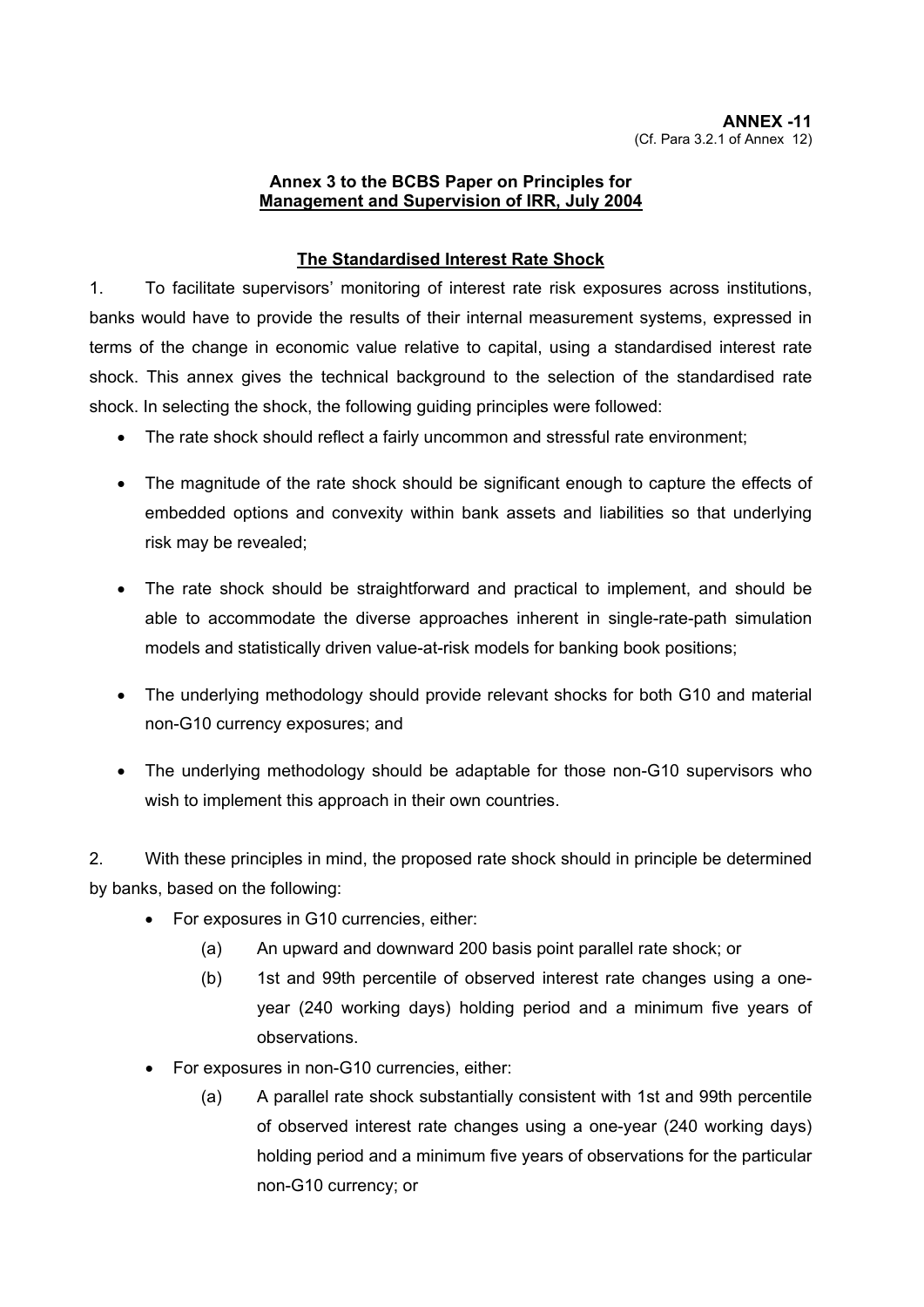(b) 1st and 99th percentile of observed interest rate changes using a oneyear (240 working days) holding period and a minimum five years of observations.

3. In considering potential rate shocks, historical rate changes among a number of G10 countries were analysed. A one-year holding period (240 business days) was selected both for practical purposes and in recognition that within a one-year period most institutions have the ability to restructure or hedge their positions to mitigate further losses in economic value should rates appear to be exceptionally volatile. Five years worth of rate change observations require a minimum of six years of historical data to calculate rate differences for a one-year holding period on a rolling basis. For example, the first observation from five years ago must look back to the rate environment six years ago to calculate the first rate change.

4. A five-year historical observation period (six years of data) was thought to be long enough to capture more recent and relevant interest rate cycles. That time period also appears to offer a reasonably manageable set of data for institutions that wish to incorporate such data into their statistically driven value-at-risk models or in their own evaluations of a suitable parallel rate shock for non-G10 currencies. In defining uncommon and stressful scenarios, rate shocks of a magnitude that would not be expected to be exceeded with a 99 percent confidence interval were considered adequate.

5. In evaluating the data for G10 shocks, rate moves at the 1st and 99th percentile were roughly comparable across most currencies, especially for longer maturities. A 200 basis point up and down rate shock appears to adequately cover volatilities across G10 currencies. The appropriateness of the proposed shock will need to be monitored on an ongoing basis, and recalibrated should the rate environment shift materially. Importantly, by calibrating the parallel shock to be roughly consistent with shocks that would be implemented through more sophisticated, statistically driven approaches using standard parameters (99 percent confidence interval, one-year holding period, five years of observations), this approach does not foreclose the use of more innovative risk measurement systems. It also allows institutions to use these parameters for calculating appropriate shocks themselves when they have material exposures outside G10 countries and for supervisors in emerging market and other non-G10 countries to derive simple shocks that are appropriate for their own countries.

6. The analysis so far has implicitly assumed that banks only carry interest rate risk in their home currency. However, many banks will be exposed to interest rate risk in more than one currency. In such cases, banks should carry out a similar analysis for each currency accounting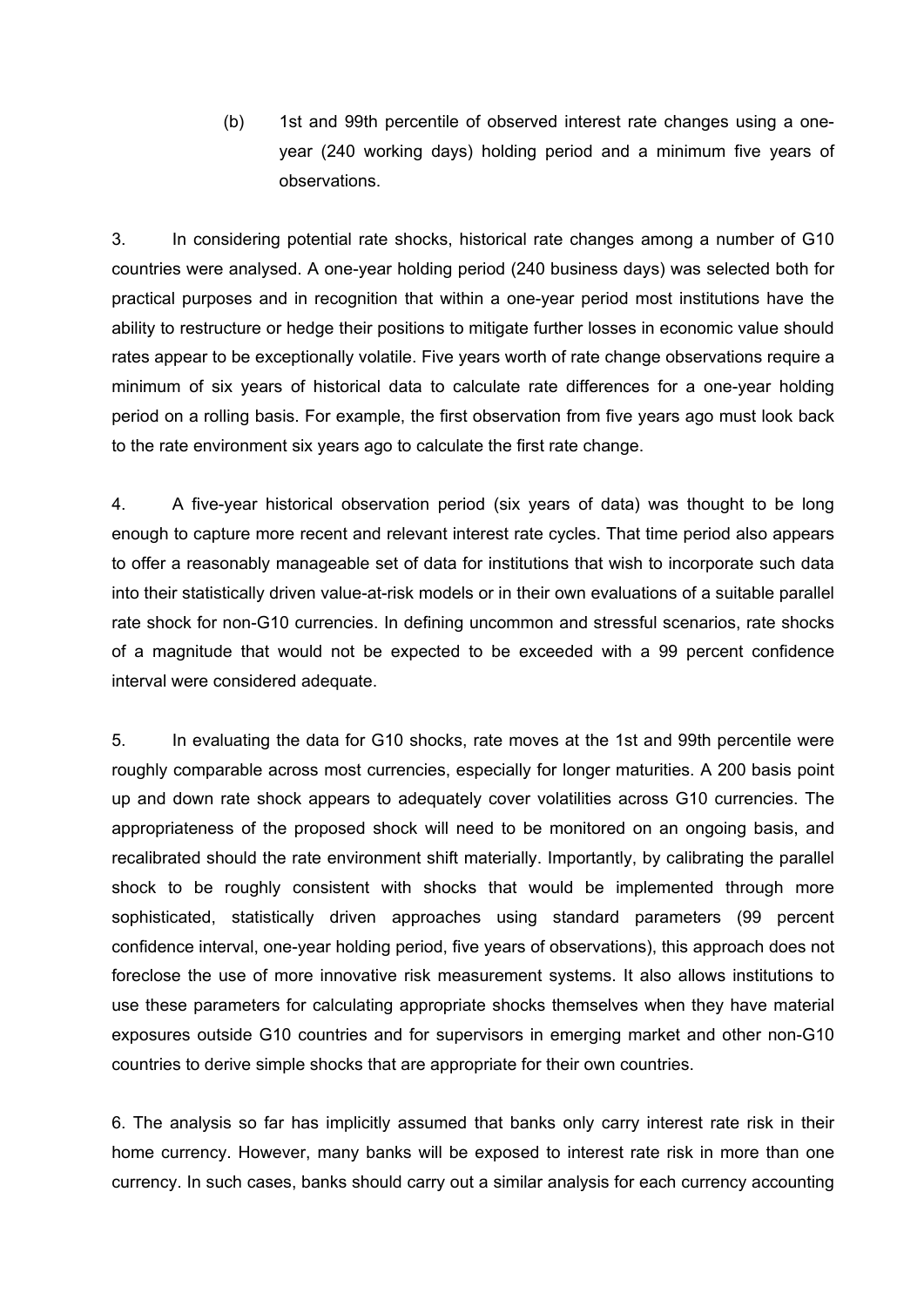for 5 per cent or more of either their banking book assets or liabilities, using an interest rate shock calculated according to one of the methodologies set out above. To ensure complete coverage of the banking book, remaining exposures should be aggregated and subjected to a 200 basis point shock.

7. The relative simplicity of a 200 basis point parallel rate shock has the disadvantage of ignoring exposures that might be revealed through scenarios that include yield curve twists, inversions, and other relevant scenarios. Such alternative scenarios are a necessary component of the overall management of interest rate risk as noted elsewhere in this paper. Supervisors will continue to expect institutions to perform multiple scenarios in evaluating their interest rate risk as appropriate to the level and nature of risk they are taking.

8. While more nuanced rate scenarios might tease out certain underlying risk characteristics, for the more modest objectives of supervisors in detecting institutions with significant levels of interest rate risk, a simple parallel shock is adequate. Such an approach

also recognises the potential for spurious precision that occurs when undue attention to fine detail is placed on one aspect of a measurement system without recognition that assumptions employed for certain asset and liability categories, such as core deposits, are by necessity blunt and judgmental. Such judgmental aspects of an interest rate risk model often drive the resulting risk measure and conclusion, regardless of the detailed attention paid to other aspects of the risk measure.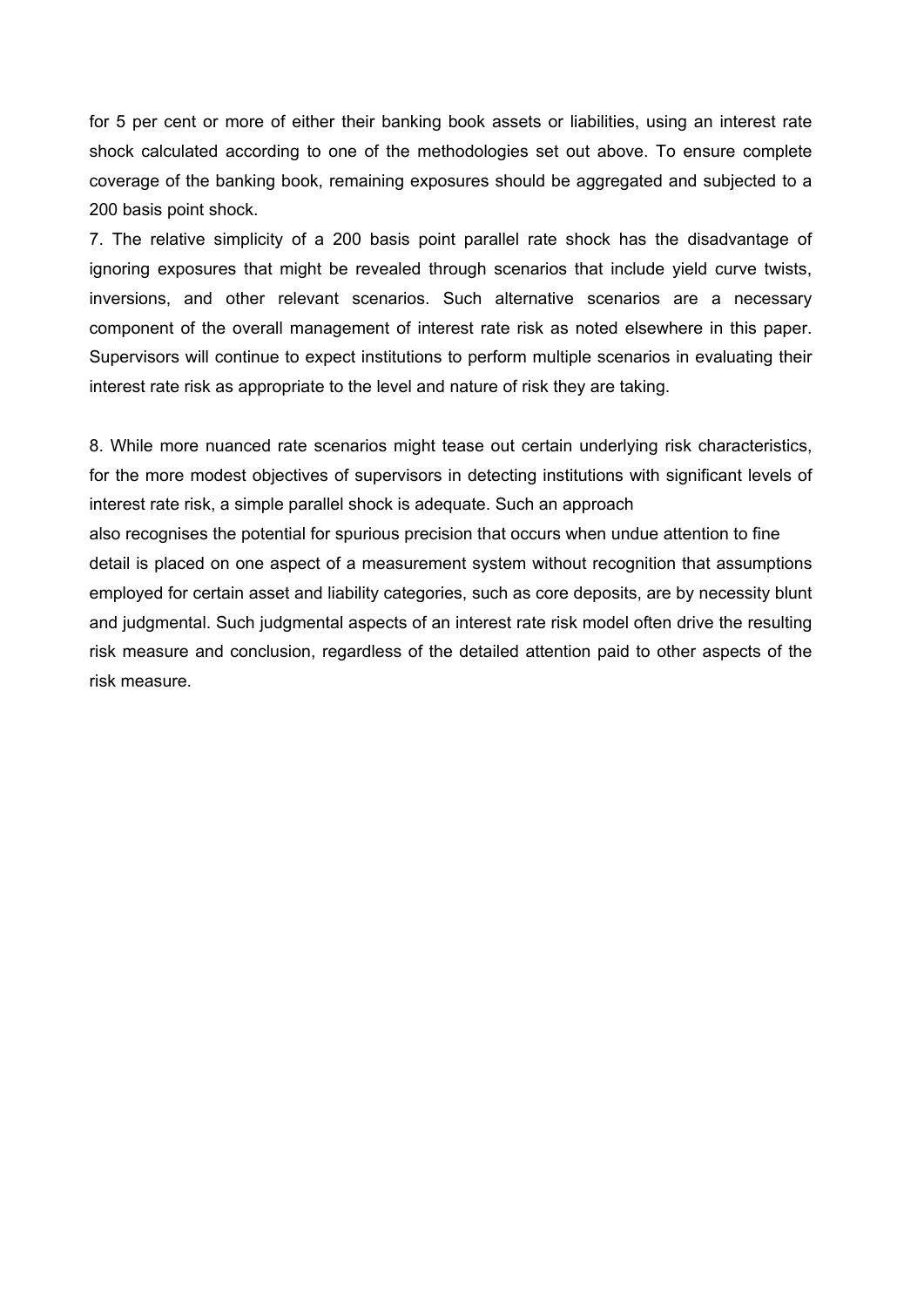#### **Annex 4 to the BCBS Paper on Principles for Management and Supervision of IRR, July 2004**

#### **An Example of a Standardised Framework**

1. This annex contains an example setting out the methodology and calculation process in one version of a standardised framework. Other methodologies and calculation processes could be equally applicable in this context, depending on the circumstances of the bank concerned. Such a framework is intended for supervisory reporting purposes only, and is not intended to represent an adequate framework for internal risk management purposes.

# **A. Methodology**

2. Positions on the bank's balance sheet would be slotted into the maturity approach according to the following principles:

- (a) All assets and liabilities belonging to the banking book and all OBS items belonging to the banking book which are sensitive to changes in interest rates (including all interest rate derivatives) are slotted into a maturity ladder comprising a number of time bands large enough to capture the nature of interest rate risk in a national banking market. Annex 2 discusses issues relating to the selection of appropriate time bands. Separate maturity ladders are to be used for each currency accounting for more than 5 per cent of either banking book assets or liabilities.
- (b) On-balance-sheet items are treated at book value.
- (c) Fixed-rate instruments are allocated according to the residual term to maturity and floating-rate instruments according to the residual term to the next repricing date.
- (d) Exposures which create practical processing problems because of their large number and relatively small individual amount (e.g. instalment or mortgage loans) may be allocated on the basis of statistically supported assessment methods.
- (e) Core deposits are slotted according to an assumed maturity of no longer than five years.
- (f) National supervisors will provide guidance on how other items with a behavioural maturity or repricing that differ from contractual maturity or repricing are to be slotted into the time band structure.
- (g) Derivatives are converted into positions in the relevant underlying. The amounts considered are the principal amount of the underlying or of the notional underlying.
- (h) Futures and forward contracts, including forward rate agreements (FRA), are treated as a combination of a long and a short position. The maturity of a future or a FRA will be the period until delivery or exercise of the contract, plus - where applicable - the life of the underlying instrument. For example, a long position in a June three-month interest rate future (taken in April) is to be reported as a long position with a maturity of five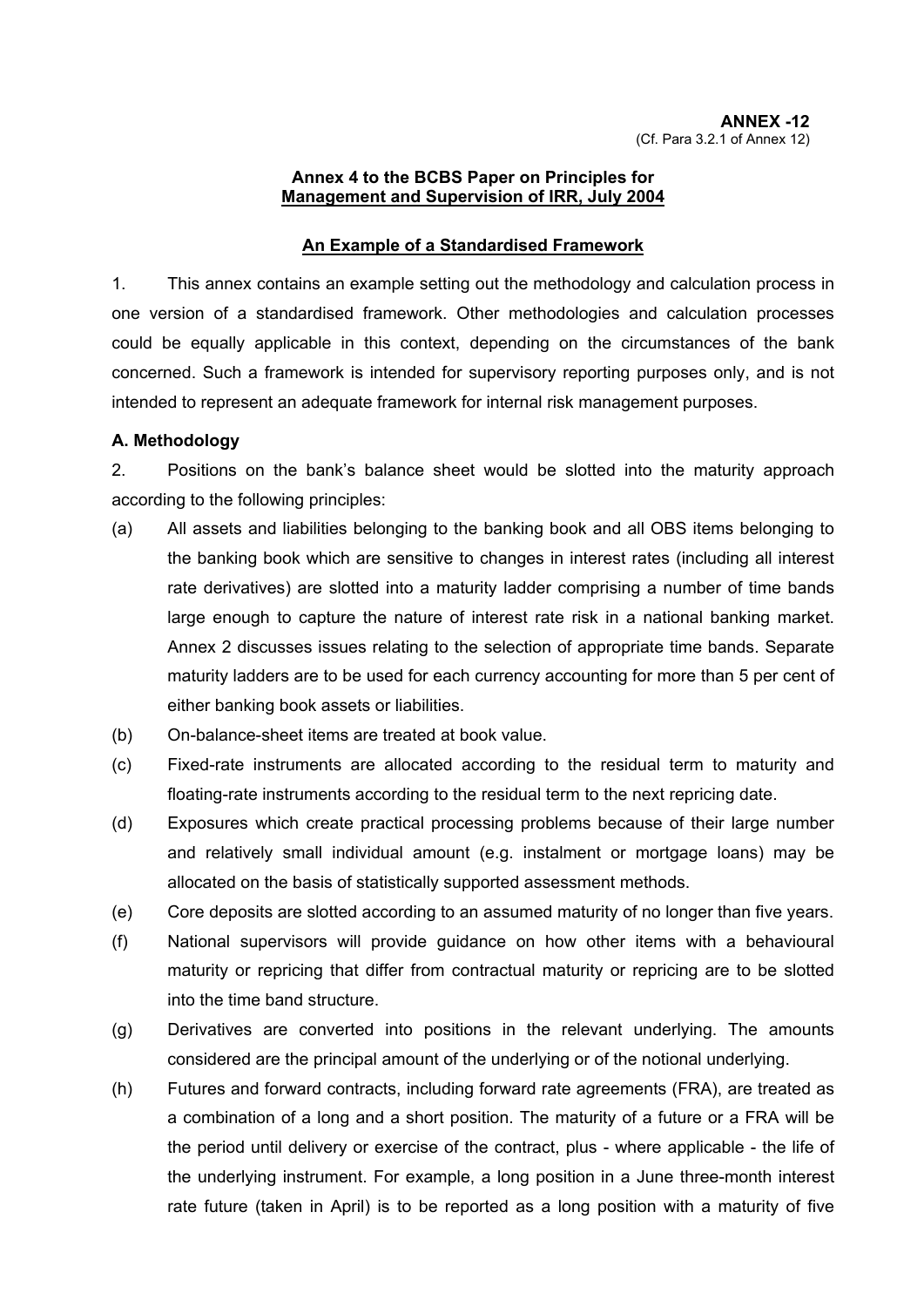months and a short position with a maturity of two months.

- (i) Swaps are treated as two notional positions with relevant maturities. For example, an interest rate swap under which a bank is receiving floating-rate interest and paying fixed-rate interest will be treated as a long floating-rate position of maturity equivalent to the period until the next interest fixing and a short fixed-rate position of maturity equivalent to the residual life of the swap. The separate legs of cross-currency swaps are to be treated in the relevant maturity ladders for the currencies concerned.
- (j) Options are considered according to the delta equivalent amount of the underlying or of the notional underlying.

#### **B. Calculation process**

- 3. The calculation process consists of five steps.
	- (a) The first step is to offset the longs and shorts in each time band, resulting in a single short or long position in each time band.
	- (b) The second step is to weight these resulting short and long positions by a factor that is designed to reflect the sensitivity of the positions in the different time bands to an assumed change in interest rates. The set of weighting factors for each time band is set out in Table 1 below. These factors are based on an assumed parallel shift of 200 basis points throughout the time spectrum, and on a proxy of modified duration of positions situated at the middle of each time band and yielding 5 per cent.
	- (c) The third step is to sum these resulting weighted positions, offsetting longs and shorts, leading to the net short- or long-weighted position of the banking book in the given currency.
	- (d) The fourth step is to calculate the weighted position of the whole banking book by summing the net short- and long-weighted positions calculated for different currencies.

(e) The fifth step is to relate the weighted position of the whole banking book to capital.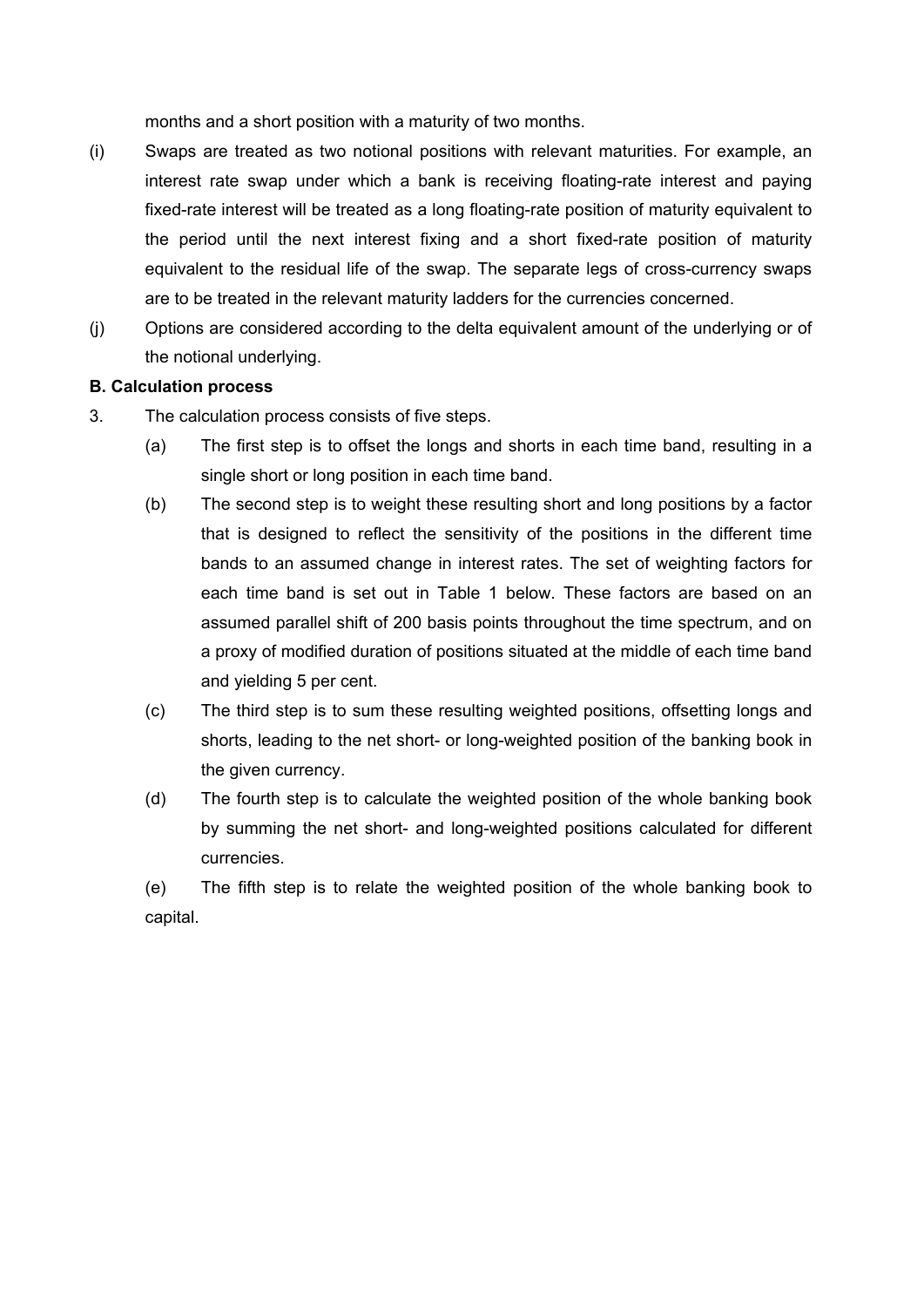**Table 1 Weighting factors per time band (second step in the calculation process)** 

| <b>Time band</b> | Middle of<br>time band | Proxy of<br>modified<br>duration | <b>Assumed</b><br>change in<br>yield | Weighting<br>factor |
|------------------|------------------------|----------------------------------|--------------------------------------|---------------------|
| Up to 1 month    | 0.5 months             | 0.04 years                       | 200 bp                               | 0.08%               |
| 1 to 3 months    | 2 months               | $0.16$ years                     | 200 bp                               | 0.32%               |
| 3 to 6 months    | 4.5 months             | $0.36$ years                     | 200 bp                               | 0.72%               |
| 6 to 12 months   | 9 months               | 0.71 years                       | 200 bp                               | 1.43%               |
| 1 to 2 years     | 1.5 years              | 1.38 years                       | 200 bp                               | 2.77%               |
| 2 to 3 years     | 2.5 years              | 2.25 years                       | 200 bp                               | 4.49%               |
| 3 to 4 years     | 3.5 years              | 3.07 years                       | 200 bp                               | 6.14%               |
| 4 to 5 years     | 4.5 years              | 3.85 years                       | 200 bp                               | 7.71%               |
| 5 to 7 years     | 6 years                | 5.08 years                       | 200 bp                               | 10.15%              |
| 7 to 10 years    | 8.5 years              | 6.63 years                       | 200 bp                               | 13.26%              |
| 10 to 15 years   | 12.5 years             | 8.92 years                       | 200 bp                               | 17.84%              |
| 15 to 20 years   | 17.5 years             | 11.21 years                      | 200 bp                               | 22.43%              |
| Over 20 years    | 22.5 years             | 13.01 years                      | 200 bp                               | 26.03%              |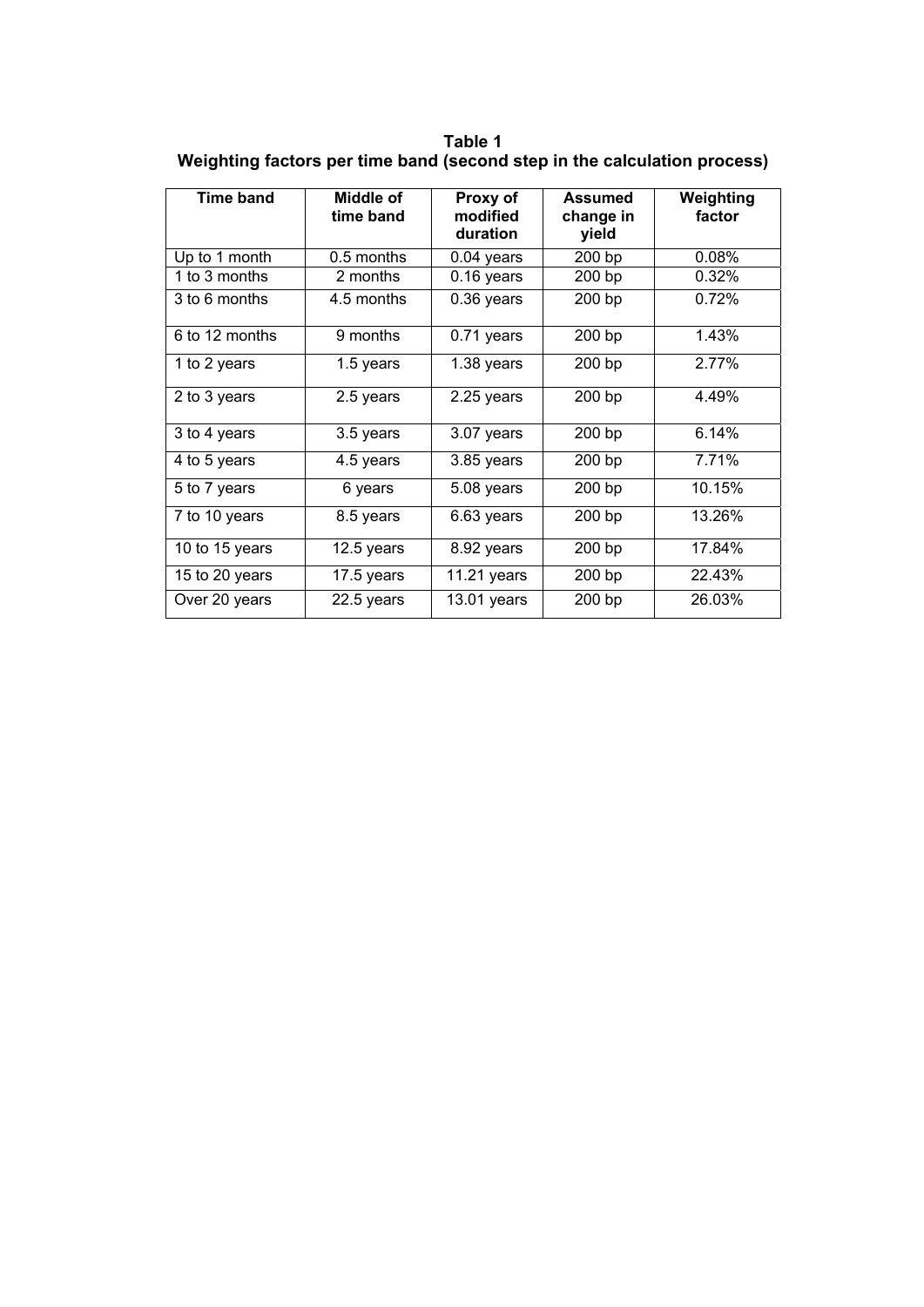#### **Annex 1 to the BCBS Paper on Principles for Management and Supervision of IRR, July 2004**

#### **Interest Rate Risk Measurement Techniques**

1. This annex provides a brief overview of the various techniques used by banks to measure the exposure of earnings and of economic value to changes in interest rates. The variety of techniques ranges from calculations that rely on simple maturity and re-pricing tables, to static simulations based on current on- and off-balance-sheet positions, to highly sophisticated dynamic modelling techniques that incorporate assumptions about the behaviour of the bank and its customers in response to changes in the interest rate environment. Some of these general approaches can be used to measure interest rate risk exposure from both an earnings and an economic value perspective, while others are more typically associated with only one of these two perspectives. In addition, the methods vary in their ability to capture the different forms of interest rate exposure: the simplest methods are intended primarily to capture the risks arising from maturity and re-pricing mismatches, while the more sophisticated methods can more easily capture the full range of risk exposures.

2. As this discussion suggests, the various measurement approaches described below have their strengths and weaknesses in terms of providing accurate and reasonable measures of interest rate risk exposure. Ideally, a bank's interest rate risk measurement system would take into account the specific characteristics of each individual interest sensitive position, and would capture in detail the full range of potential movements in interest rates. In practice, however, measurement systems embody simplifications that move away from this ideal. For instance, in some approaches, positions may be aggregated into broad categories, rather than modelled separately, introducing a degree of measurement error into the estimation of their interest rate sensitivity. Similarly, the nature of interest rate movements that each approach can incorporate may be limited: in some cases, only a parallel shift of the yield curve may be assumed or less than perfect correlations between interest rates may not be taken into account. Finally, the various approaches differ in their ability to capture the optionality inherent in many positions and instruments. The discussion in the following sections will highlight the areas of simplification that typically characterise each of the major interest rate risk measurement techniques.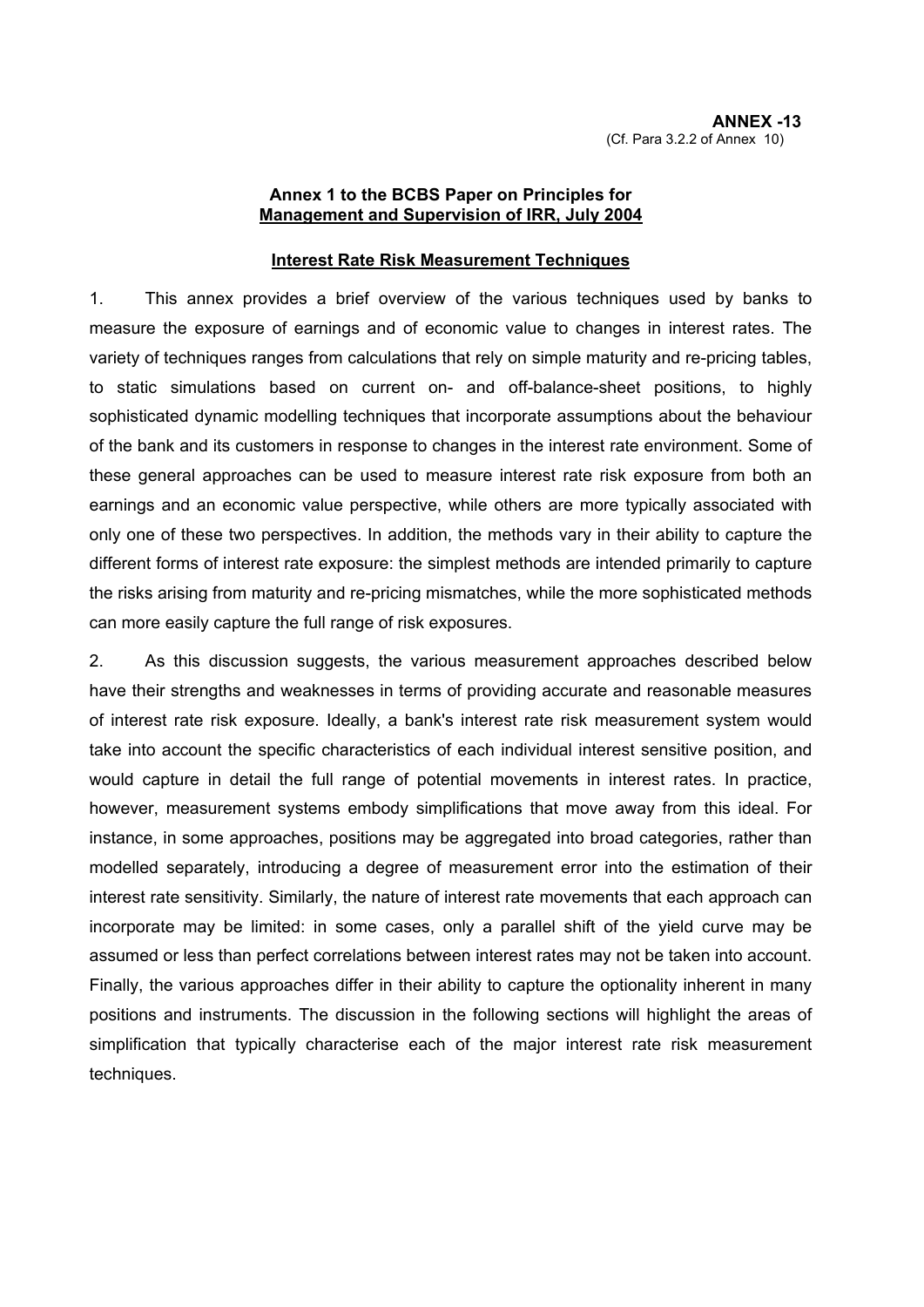# **A. Re-pricing Schedules**

3. The simplest techniques for measuring a bank's interest rate risk exposure begin with a maturity/re-pricing schedule that distributes interest-sensitive assets, liabilities, and OBS positions into a certain number of predefined time bands according to their maturity (if fixedrate) or time remaining to their next re-pricing (if floating-rate). Those assets and liabilities lacking definitive re-pricing intervals (e.g. sight deposits or savings accounts) or actual maturities that could vary from contractual maturities (e.g. mortgages with an option for early repayment) are assigned to re-pricing time bands according to the judgement and past experience of the bank.

### **I. Gap Analysis**

4. Simple maturity/re-pricing schedules can be used to generate simple indicators of the interest rate risk sensitivity of both earnings and economic value to changing interest rates. When this approach is used to assess the interest rate risk of current earnings, it is typically referred to as gap analysis. Gap analysis was one of the first methods developed to measure a bank's interest rate risk exposure, and continues to be widely used by banks. To evaluate earnings exposure, interest rate-sensitive liabilities in each time band are subtracted from the corresponding interest rate-sensitive assets to produce a re-pricing "gap" for that time band. This gap can be multiplied by an assumed change in interest rates to yield an approximation of the change in net interest income that would result from such an interest rate movement. The size of the interest rate movement used in the analysis can be based on a variety of factors, including historical experience, simulation of potential future interest rate movements, and the judgement of bank management.

5. A negative, or liability-sensitive, gap occurs when liabilities exceed assets (including OBS positions) in a given time band. This means that an increase in market interest rates could cause a decline in net interest income. Conversely, a positive, or asset-sensitive, gap implies that the bank's net interest income could decline as a result of a decrease in the level of interest rates.

6. These simple gap calculations can be augmented by information on the average coupon on assets and liabilities in each time band. This information can be used to place the results of the gap calculations in context. For instance, information on the average coupon rate could be used to calculate estimates of the level of net interest income arising from positions maturing or repricing within a given time band, which would then provide a "scale" to assess the changes in income implied by the gap analysis.

7. Although gap analysis is a very commonly used approach to assessing interest rate risk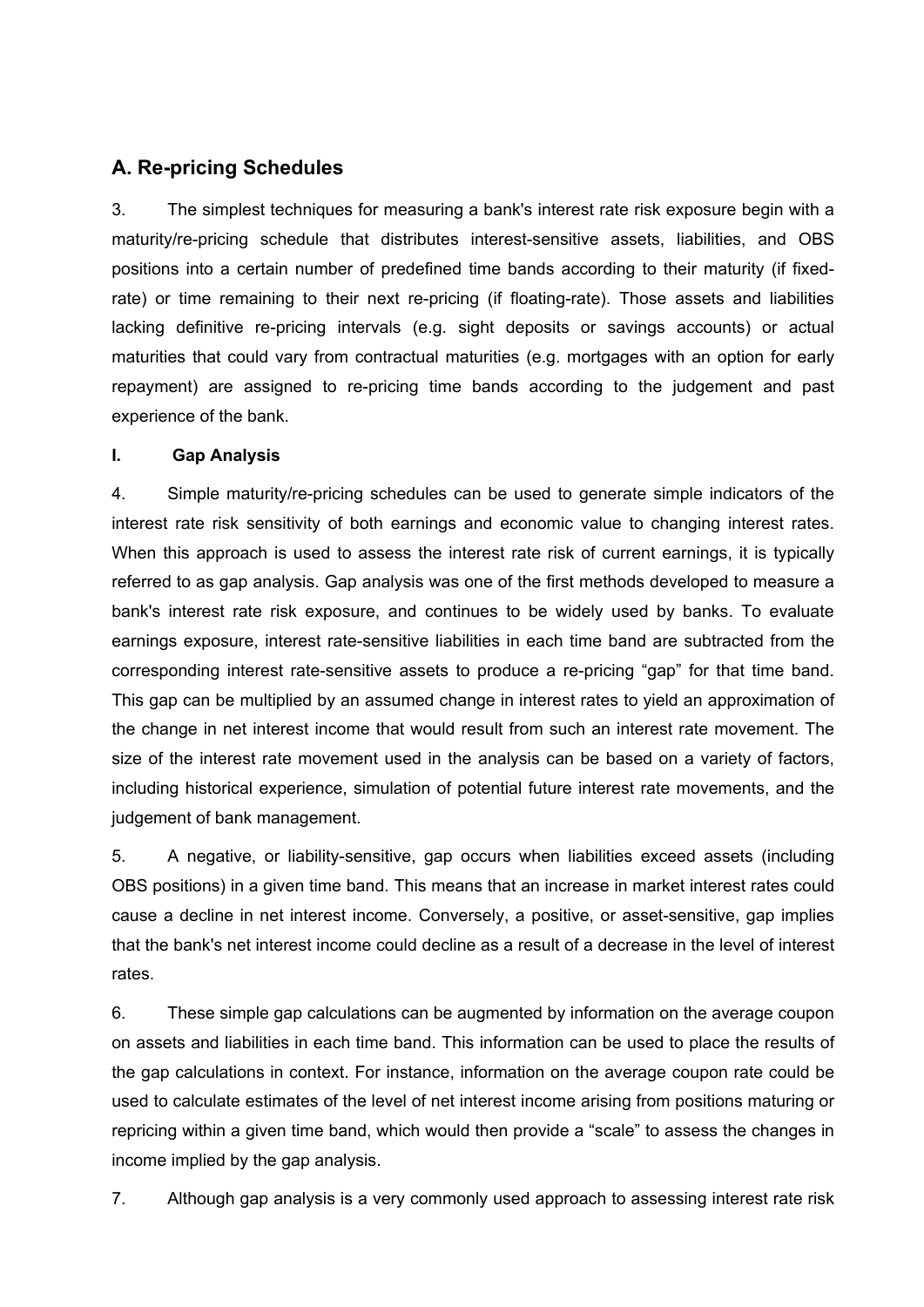exposure, it has a number of shortcomings. First, gap analysis does not take account of variation in the characteristics of different positions within a time band. In particular, all positions within a given time band are assumed to mature or re-price simultaneously, a simplification that is likely to have greater impact on the precision of the estimates as the degree of aggregation within a time band increases. Moreover, gap analysis ignores differences in spreads between interest rates that could arise as the level of market interest rates changes (basis risk). In addition, it does not take into account any changes in the timing of payments that might occur as a result of changes in the interest rate environment. Thus, it fails to account for differences in the sensitivity of income that may arise from option-related positions. For these reasons, gap analysis provides only a rough approximation of the actual change in net interest income which would result from the chosen change in the pattern of interest rates. Finally, most gap analyses fail to capture variability in non-interest revenue and expenses, a potentially important source of risk to current income.

#### **II. Duration**

l

8. A maturity/re-pricing schedule can also be used to evaluate the effects of changing interest rates on a bank's economic value by applying sensitivity weights to each time band. Typically, such weights are based on estimates of the duration of the assets and liabilities that fall into each time band. Duration is a measure of the percentage change in the economic value of a position that will occur given a small change in the level of interest rates.<sup>[5](#page-196-0)5</sup> It reflects the timing and size of cash flows that occur before the instrument's contractual maturity. Generally, the longer the maturity or next re-pricing date of the instrument and the smaller the payments that occur before maturity (e.g. coupon payments), the higher the duration (in absolute value). Higher duration implies that a given change in the level of interest rates will have a larger impact on economic value.

9. Duration-based weights can be used in combination with a maturity/re-pricing schedule to provide a rough approximation of the change in a bank's economic value that would occur given a particular change in the level of market interest rates. Specifically, an "average" duration is assumed for the positions that fall into each time band. The average durations are then multiplied by an assumed change in interest rates to construct a weight for each time band. In some cases, different weights are used for different positions that fall within a time

<span id="page-196-0"></span> $55$  Modified duration - which is standard duration divided by 1 + r, where r is the level of market interest rates – is an elasticity. As such, it reflects the percentage change in the economic value of the instrument for a given percentage change in 1 + r. As with simple duration, it assumes a linear relationship between percentage changes in value and percentage changes in interest rates. The second form of duration relaxes this assumption, as well as the assumption that the timing of payments is fixed. Effective duration is the percentage change in the price of the relevant instrument for a basis point change in yield.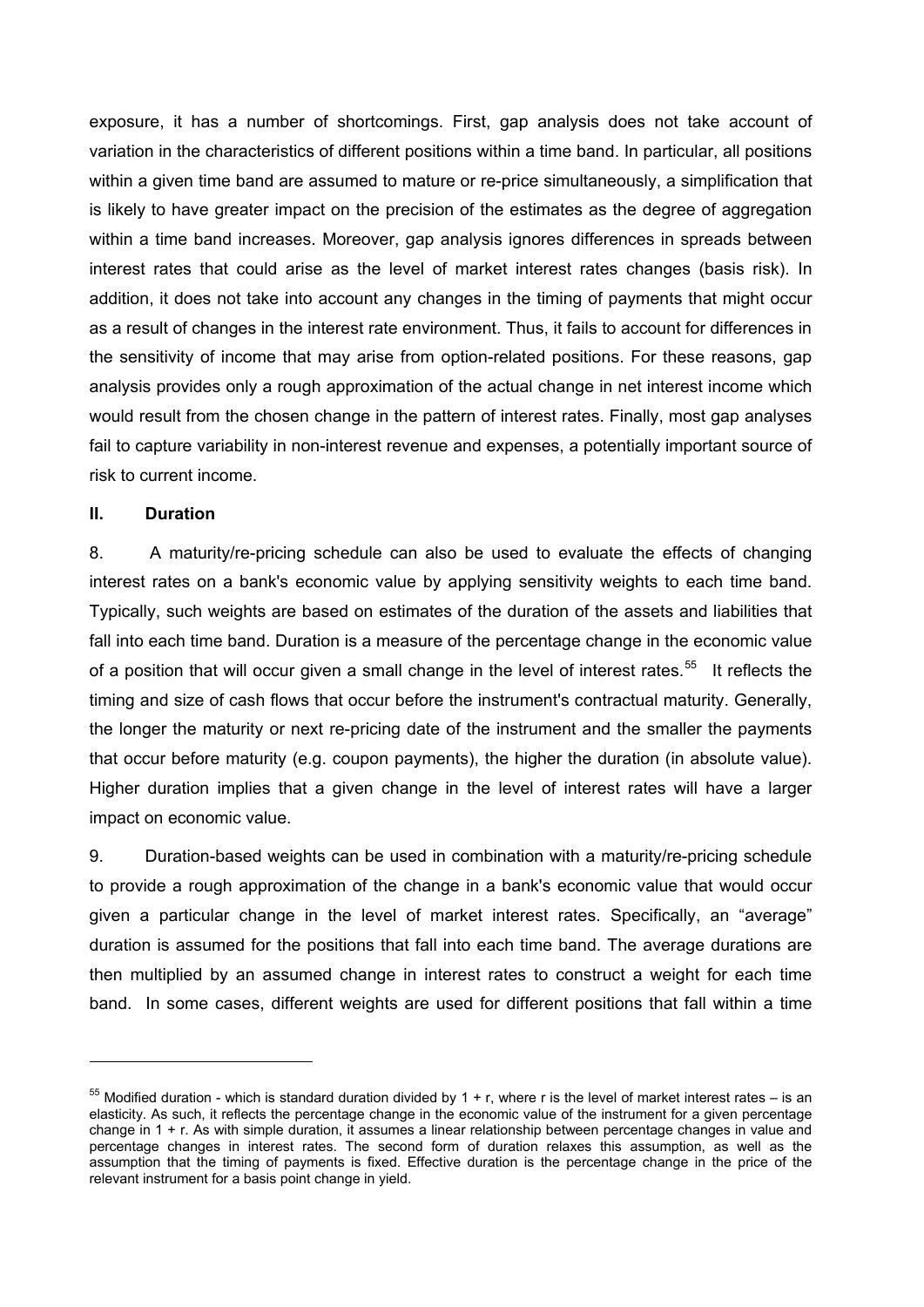band, reflecting broad differences in the coupon rates and maturities (for instance, one weight for assets, and another for liabilities). In addition, different interest rate changes are sometimes used for different time bands, generally to reflect differences in the volatility of interest rates along the yield curve. The weighted gaps are aggregated across time bands to produce an estimate of the change in economic value of the bank that would result from the assumed changes in interest rates.

10. Alternatively, an institution could estimate the effect of changing market rates by calculating the precise duration of each asset, liability, and OBS position and then deriving the net position for the bank based on these more accurate measures, rather than by applying an estimated average duration weight to all positions in a given time band. This would eliminate potential errors occurring when aggregating positions/cash flows. As another variation, risk weights could also be designed for each time band on the basis of actual percentage changes in market values of hypothetical instruments that would result from a specific scenario of changing market rates. That approach - which is sometimes referred to as effective duration would better capture the non-linearity of price movements arising from significant changes in market interest rates and, thereby, would avoid an important limitation of duration.

11. Estimates derived from a standard duration approach may provide an acceptable approximation of a bank's exposure to changes in economic value for relatively non-complex banks. Such estimates, however, generally focus on just one form of interest rate risk exposure - repricing risk. As a result, they may not reflect interest rate risk arising, for instance, from changes in the relationship among interest rates within a time band (basis risk). In addition, because such approaches typically use an average duration for each time band, the estimates will not reflect differences in the actual sensitivity of positions that can arise from differences in coupon rates and the timing of payments. Finally, the simplifying assumptions that underlie the calculation of standard duration means that the risk of options may not be adequately captured.

#### **B. Simulation Approaches**

12. Many banks (especially those using complex financial instruments or otherwise having complex risk profiles) employ more sophisticated interest rate risk measurement systems than those based on simple maturity/repricing schedules. These simulation techniques typically involve detailed assessments of the potential effects of changes in interest rates on earnings and economic value by simulating the future path of interest rates and their impact on cash flows.

13. In some sense, simulation techniques can be seen as an extension and refinement of the simple analysis based on maturity/repricing schedules. However, simulation approaches typically involve a more detailed breakdown of various categories of on- and off balance-sheet positions, so that specific assumptions about the interest and principal payments and non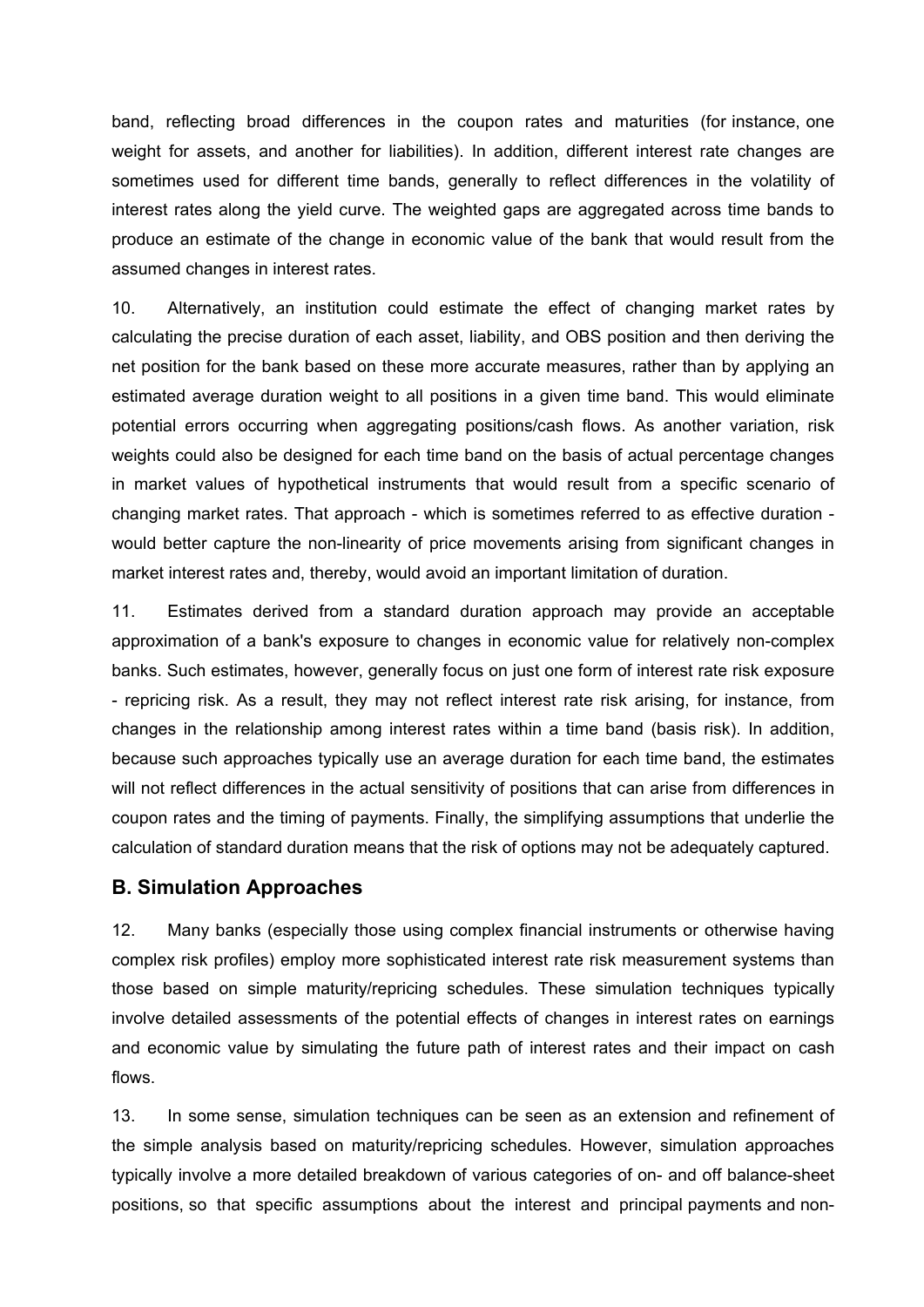interest income and expense arising from each type of position can be incorporated. In addition, simulation techniques can incorporate more varied and refined changes in the interest rate environment, ranging from changes in the slope and shape of the yield curve to interest rate scenarios derived from Monte Carlo simulations.

#### **I. Static Simulation**

14. In static simulations*,* the cash flows arising solely from the bank's current on- and offbalance-sheet positions are assessed. For assessing the exposure of earnings, simulations estimating the cash flows and resulting earnings streams over a specific period are conducted based on one or more assumed interest rate scenarios. Typically, although not always, these simulations entail relatively straightforward shifts or tilts of the yield curve, or changes of spreads between different interest rates. When the resulting cash flows are simulated over the entire expected lives of the bank's holdings and discounted back to their present values, an estimate of the change in the bank's economic value can be calculated.<sup>[5](#page-198-0)6</sup>

#### **II. Dynamic Simulation**

15. In a dynamic simulation approach, the simulation builds in more detailed assumptions about the future course of interest rates and the expected changes in a bank's business activity over that time. For instance, the simulation could involve assumptions about a bank's strategy for changing administered interest rates (on savings deposits, for example), about the behaviour of the bank's customers (e.g. withdrawals from sight and savings deposits), and/or about the future stream of business (new loans or other transactions) that the bank will encounter. Such simulations use these assumptions about future activities and reinvestment strategies to project expected cash flows and estimate dynamic earnings and economic value outcomes. These more sophisticated techniques allow for dynamic interaction of payments streams and interest rates, and better capture the effect of embedded or explicit options.

16. As with other approaches, the usefulness of simulation-based interest rate risk measurement techniques depends on the validity of the underlying assumptions and the accuracy of the basic methodology. The output of sophisticated simulations must be assessed largely in the light of the validity of the simulation's assumptions about future interest rates and the behaviour of the bank and its customers. One of the primary concerns that arises is that such simulations do not become "black boxes" that lead to false confidence in the precision of the estimates.

# **C. Additional issues**

l

<span id="page-198-0"></span> $56$  The duration analysis described in the previous section can be viewed as a very simple form of static.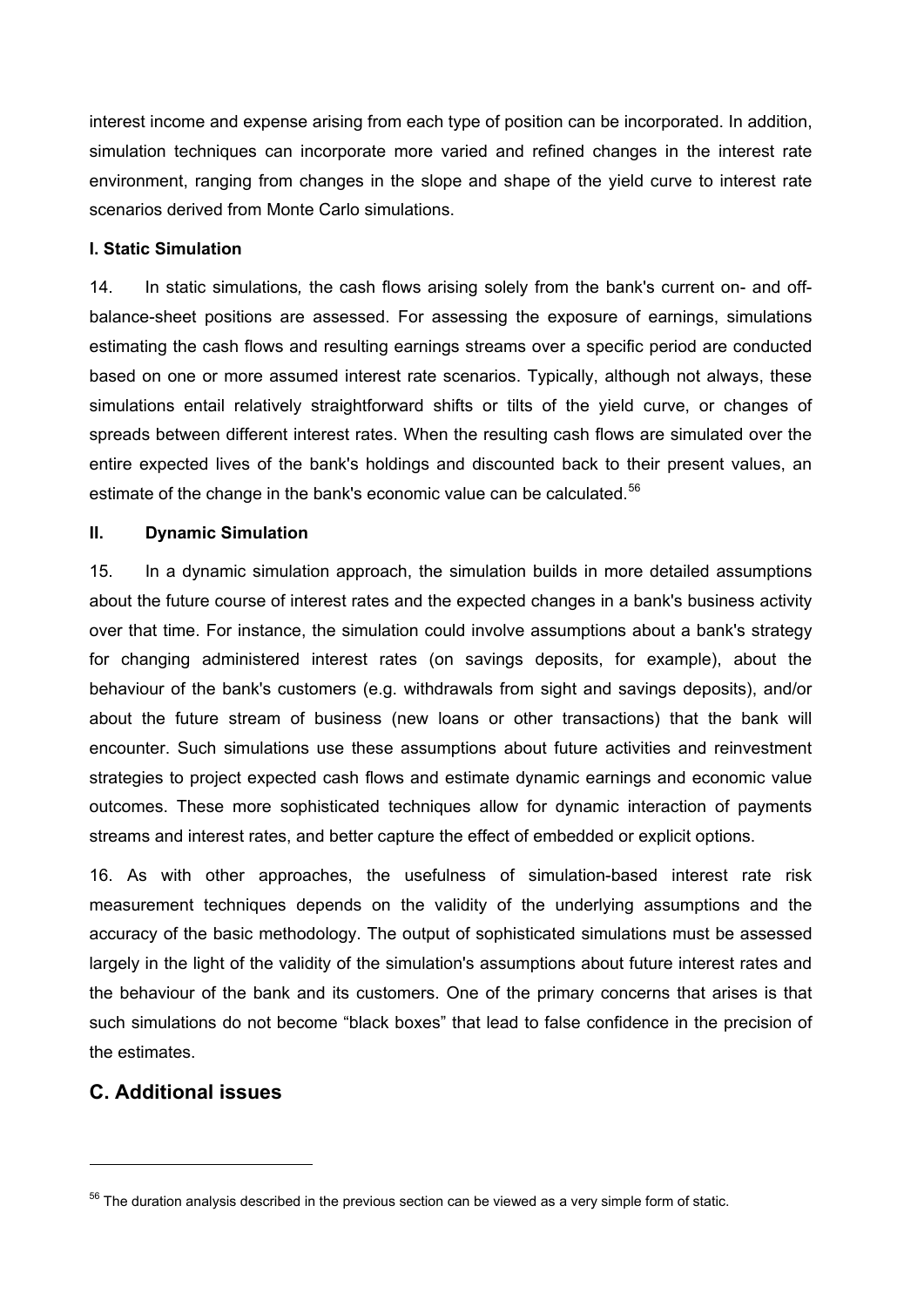17. One of the most difficult tasks when measuring interest rate risk is how to deal with those positions where behavioural maturity differs from contractual maturity (or where there is no stated contractual maturity). On the asset side of the balance sheet, such positions may include mortgages and mortgage-related securities, which can be subject to prepayment. In some countries, borrowers have the discretion to prepay their mortgages with little or no penalty, which creates uncertainty about the timing of the cash flows associated with these instruments. Although there is always some volatility in prepayments resulting from demographic factors (such as death, divorce, or job transfers) and macroeconomic conditions, most of the uncertainty surrounding prepayments arises from the response of borrowers to movements in interest rates. In general, declines in interest rates result in increasing levels of prepayments as borrowers refinance their loans at lower yields. In contrast, when interest rates rise unexpectedly, prepayment rates tend to slow, leaving the bank with a larger than anticipated volume of mortgages paying below current market rates.

18. On the liability side, such positions include so-called non-maturity deposits such as sight deposits and savings deposits, which can be withdrawn, often without penalty, at the discretion of the depositor. The treatment of such deposits is further complicated by the fact that the rates received by depositors tend not to move in close correlation with changes in the general level of market interest rates. In fact, banks can and do administer the rates on the accounts with the specific intention of managing the volume of deposits retained.

19. The treatment of positions with embedded options is an issue of special concern in measuring the exposure of both current earnings and economic value to interest rate changes. In addition, the issue arises across the full spectrum of approaches to interest rate measurement, from simple gap analysis to the most sophisticated simulation techniques. In the maturity/re-pricing schedule framework, banks typically make assumptions about the likely timing of payments and withdrawals on these positions and "spread" the balances across time bands accordingly. For instance, it might be assumed that certain percentages of a pool of 30 year mortgages prepay in given years during the life of the mortgages. As a result, a large share of the mortgage balances that would have been assigned to the time band containing 30 year instruments would be spread among nearer-term time bands. In a simulation framework, more sophisticated behavioural assumptions could be employed, such as the use of optionadjusted pricing models to better estimate the timing and magnitude of cash flows under different interest rate environments. In addition, simulations can incorporate the bank's assumptions about its likely future treatment of administered interest rates on non-maturity deposits.

20. As with other elements of interest rate risk measurement, the quality of the estimates of interest rate risk exposure depends on the quality of the assumptions about the future cash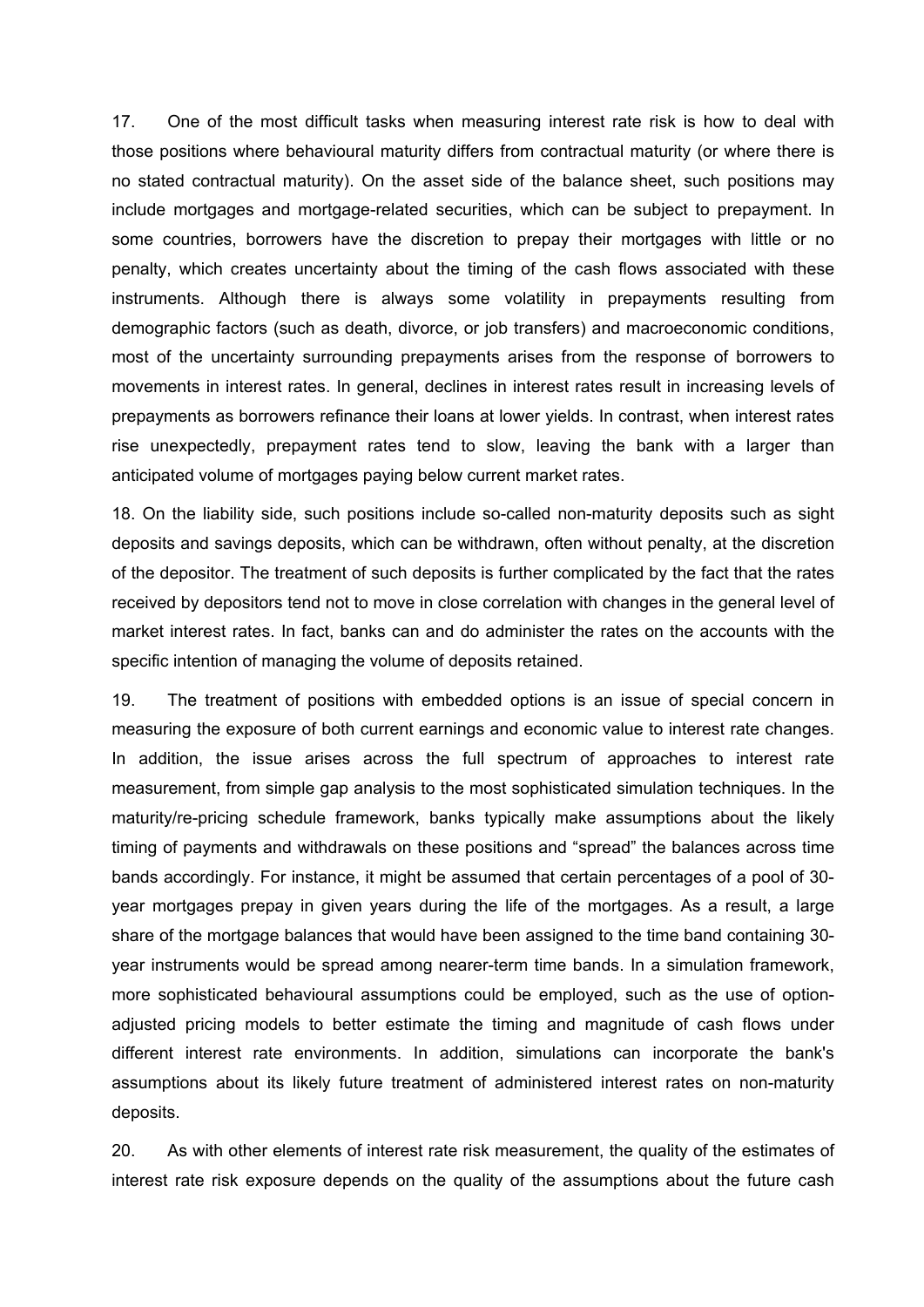flows on the positions with uncertain maturities. Banks typically look to the past behaviour of such positions for guidance about these assumptions. For instance, econometric or statistical analysis can be used to analyse the behaviour of a bank's holdings in response to past interest rate movements. Such analysis is particularly useful to assess the likely behaviour of nonmaturity deposits, which can be influenced by bank-specific factors such as the nature of the bank's customers and local or regional market conditions. In the same vein, banks may use statistical prepayment models - either models developed internally by the bank or models purchased from outside developers - to generate expectations about mortgage-related cash flows. Finally, input from managerial and business units within the bank could have an important influence, since these areas may be aware of planned changes to business or repricing strategies that could affect the behaviour of the future cash flows of positions with uncertain maturities.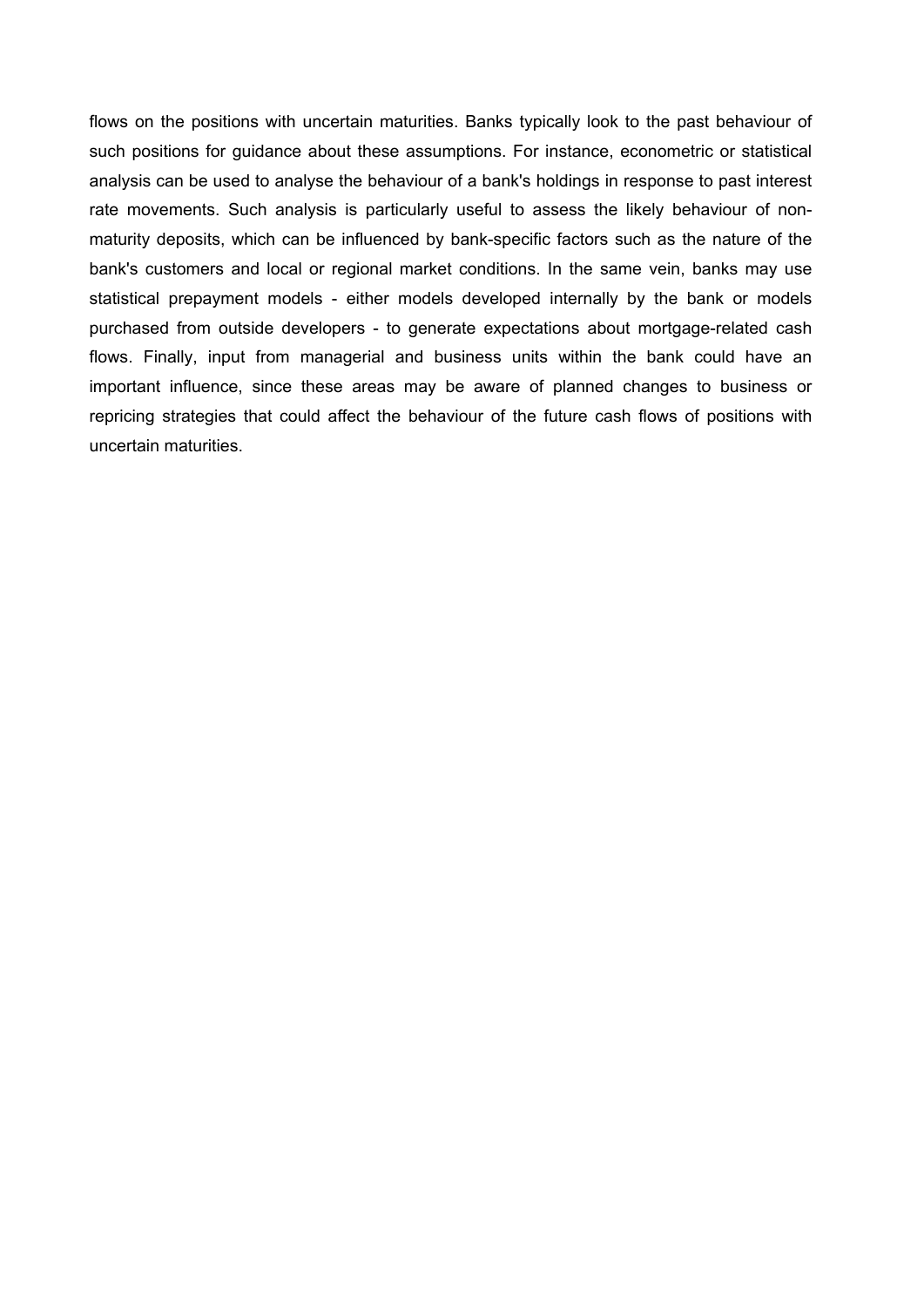### **Annex 2 to the BCBS Paper on Principles for Management and Supervision of IRR, July 2004**

### **Monitoring of Interest Rate Risk by Supervisory Authorities**

1. This annex provides a brief overview of some of the factors that supervisory authorities might consider in obtaining and analysing information on individual banks' exposures to interest rate risk. As discussed in Section VII, supervisory authorities should obtain information sufficient to assess banks' exposures to interest rate risk in a timely fashion. Such information may be obtained through on-site examinations, through reports that are submitted by banks on a regular basis, or through other means.

2. While the precise information that is obtained will differ across supervisory authorities, one approach that some may adopt is a reporting framework that collects information on a bank's positions by remaining maturity or time to next re-pricing. Under such an approach, a bank would categorise its interest-sensitive assets, liabilities, and OBS positions into a series of re-pricing time bands or maturity categories. The two sections that follow discuss the considerations that a supervisor should take into account in specifying the number of time bands and the grouping of positions in the reporting framework. The final section of this annex describes some general approaches that supervisory authorities may wish to consider in analysing the information that is obtained through such a reporting framework.

# **A. Time Bands**

3. If a reporting framework is used in which information is collected by time to next repricing, the number and specific categories of time bands chosen should be sufficient to provide supervisors with a reasonable basis for identifying potentially significant re-pricing mismatches. The bands, however, could vary materially across countries, both in number and in range, depending on the lending and investing practices and experiences of banks in

#### individual markets.

4. The usefulness of supervisory analysis crucially depends on the precision with which maturities of the positions and cash flows are recorded in the system. In analysing interest rate sensitivities, it is not enough to know when an instrument matures. Rather, the critical factor is when the instrument re-prices. Therefore, the emphasis of this section is on re-pricing rather than maturity. For cash flows whose re-pricing is unambiguous, the most precise approach is to use the exact re-pricing date. Any aggregation of positions/cash flows in time bands or zones necessarily implies a loss of information and a lower degree of precision. For this reason, the number of time bands in a re-pricing ladder framework always reflects a decision regarding the necessary level of precision and the cost of pursuing greater accuracy. Supervisory authorities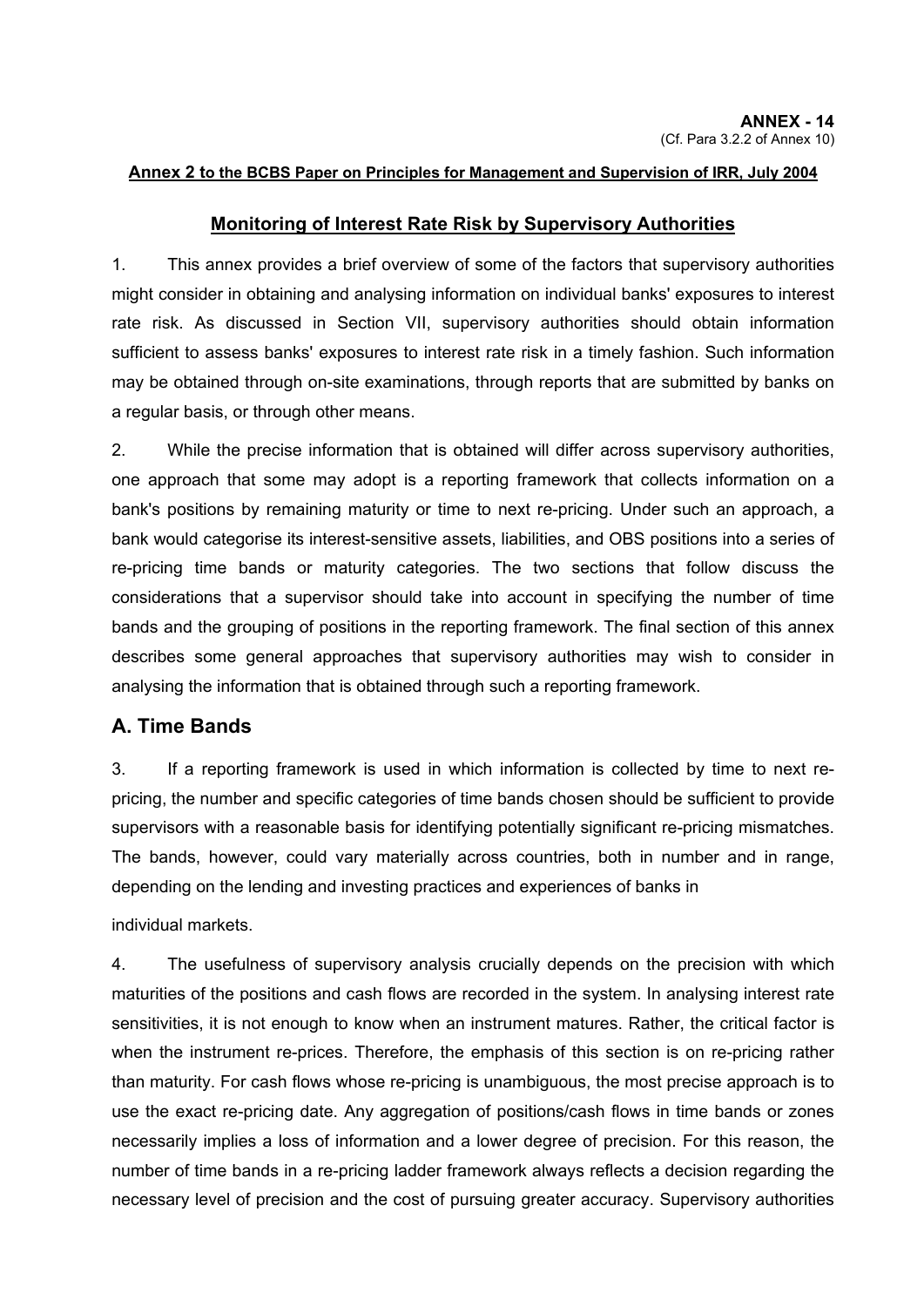could use the re-pricing ladder in the standardised approach of the Market Risk Amendment as a starting point when developing a reporting framework that meets their particular needs. The breakdown can, of course, be modified by supervisors either in a general way or in a specific way for banks where the nature of business activities warrants or justifies a different reporting form.

### **B. Items**

5. As with the time bands, the breakdown of assets and liabilities could differ among supervisors. A reporting system should include information for all rate-sensitive assets, liabilities, and OBS positions, and should also identify balances, by specific types of instruments, when those instruments have or may have materially different cash flow characteristics. Specific attention should be given to items whose behavioural re-pricings differ from contractual maturities, such as savings deposits and, in some countries, mortgage-related instruments. Further information on these issues is provided in Annex 1. If

the volume of these positions is significant, they should be reported separately so as to facilitate an assessment of the underlying options risk in the bank's balance sheet structure.

6. The analysis of interest rate risk may be more difficult if a bank is engaged in trading

activities. As a general rule, it is desirable for any measurement system to incorporate interest rate risk exposures arising from the full scope of a bank's activities, including both trading and non-trading sources. This does not preclude different measurement systems and risk management approaches being used for different activities; however, management should have an integrated view of interest rate risk across products and business lines. Supervisors may wish to permit banks that manage their interest rate risk exposures on an integrated basis to aggregate trading and non-trading positions in the overall reporting framework. However, it is important to recognise that in many countries different accounting rules may apply to the trading book and the traditional banking book. Under these accounting rules, losses in the trading book may not always be offset by profits in the banking book if the latter are unrealised. Furthermore, unlike the banking book, the composition of the trading portfolio changes significantly from week to week or even day to day because it is managed separately and according to a different (shorter) risk horizon than the banking book. This means that a hedge that is present on a given day may disappear a few days later. Supervisors should, therefore, review the risk management practices and information systems of banks that conduct material trading activities and should obtain the information necessary to ensure that interest rate risk in both trading and non-trading activities is properly managed and controlled.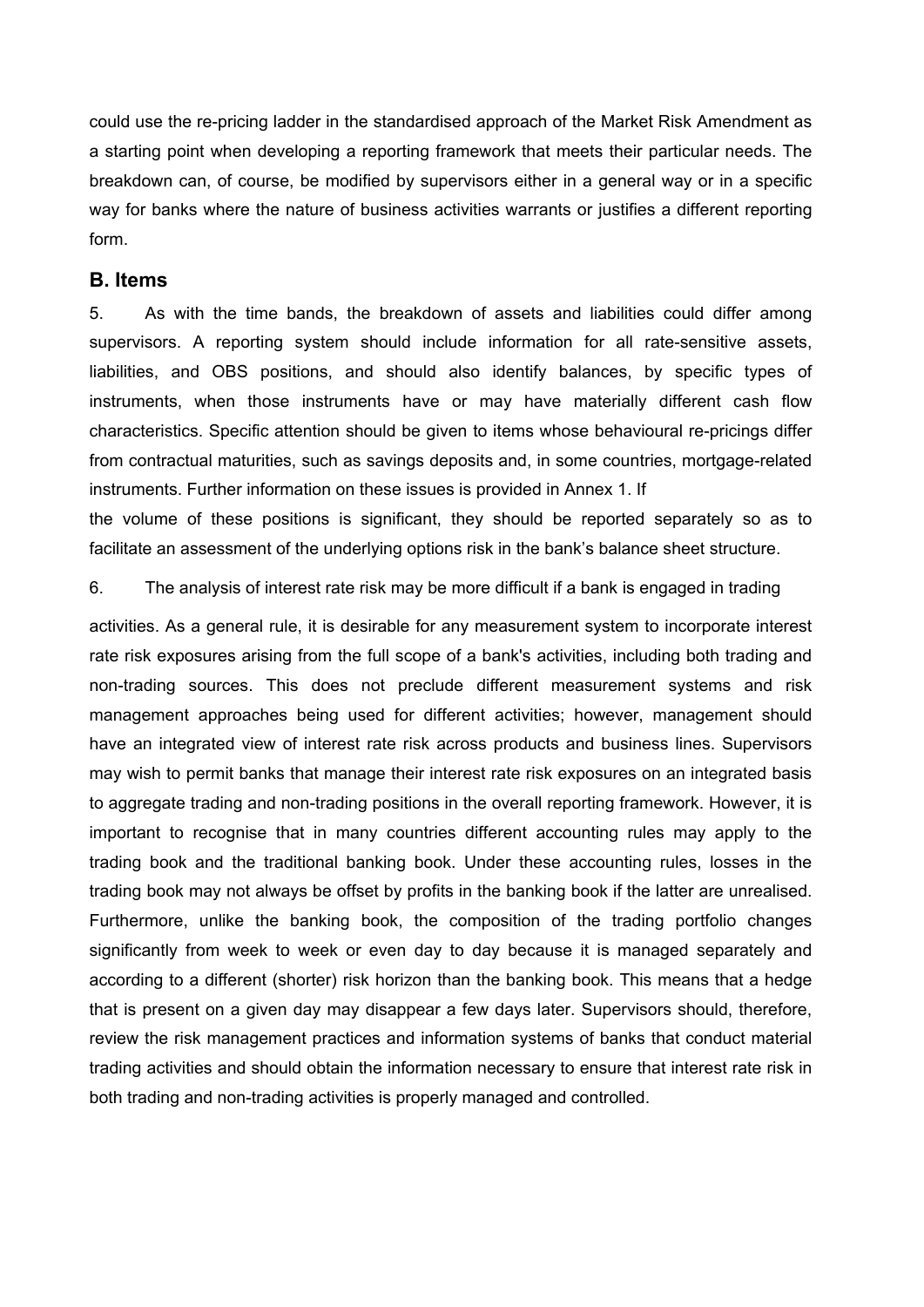### **C. Supervisory Analysis**

7. A reporting framework designed along these lines may provide supervisors with a flexible tool for analysing interest rate risk. Supervisors can use this basic information to perform their own assessments of a bank's exposure and risk profile.

8. Such assessments may provide insights regarding an institution's exposure to parallel shifts, or to a flattening, steepening, or inversion of the yield curve with rate changes of different magnitude based on either statistical probabilities or a worst-case analysis. For banks with important exposures in foreign currencies, analysis investigating different assumptions regarding correlations between interest rates in different currencies can be useful. With respect to instruments with behavioural maturities, supervisors may wish to assess assumptions that differ from those used by the institution.

9. The focus of supervisors' quantitative analysis can be the impact of interest rate changes on either current earnings or the economic value of the bank's portfolio. In conducting their analysis, information about average yields on assets and liabilities in each time band may be useful and supervisors may wish to collect such information in addition to pure position data.

10. Depending on their overall approach, supervisors may conduct their analysis of interest rate risk either on a case-by-case basis or as part of a broader system designed to identify outliers with apparently excessive risk-taking.

11. By conducting an assessment of interest rate risk using the proposed framework, supervisors may gain more insight into an institution's risk profile than with a reporting system that reduces the complexity of interest rate risk to a single number. In doing so, supervisors can become more familiar with the sensitivity of risk measures to changes in the underlying assumptions, and the evaluation process may produce as many insights as the quantitative result itself.

12. Regardless of the extent of a supervisor's own independent quantitative analysis, a bank's own interest rate risk measure, whether reported as part of a basic supervisory reporting system or reviewed as part of an individual assessment of a bank's risk management, is an important consideration in the supervisory process. Reviewing the results of a bank's internal model can be highly informative, but can also be a difficult process because of the multitude of important assumptions and modelling techniques which need to be made transparent to supervisors. To be most useful, the information received should indicate the contribution of principal elements of a bank's portfolio to the risk profile under different assumptions with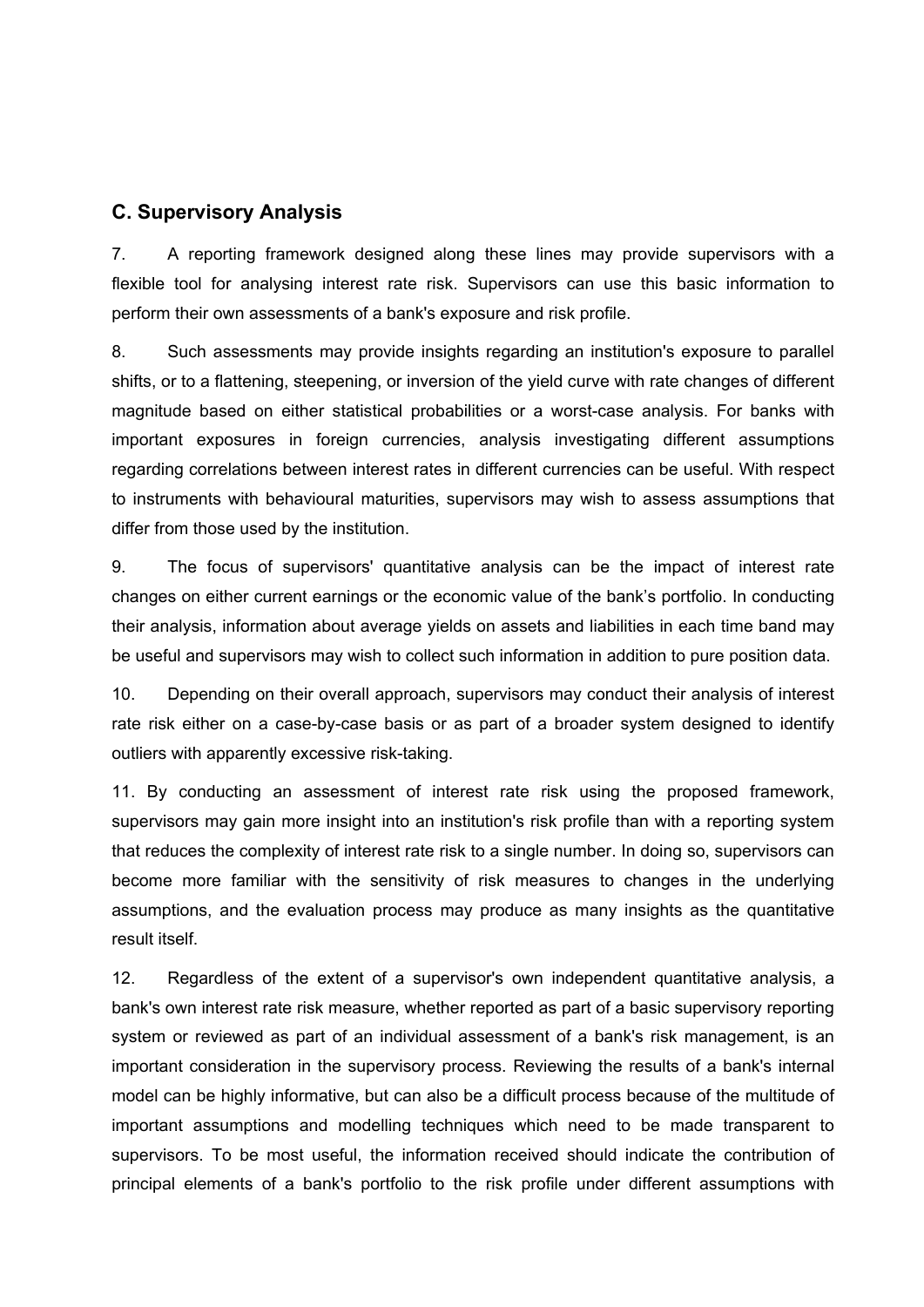respect to interest rate changes and the market response. Finally, any quantitative analysis should be supplemented by a review of internal management reports in order to gain greater insights into management's evaluation and management of risks, its methods for measuring exposures, and factors not reflected in the information available in the limited reporting to supervisors.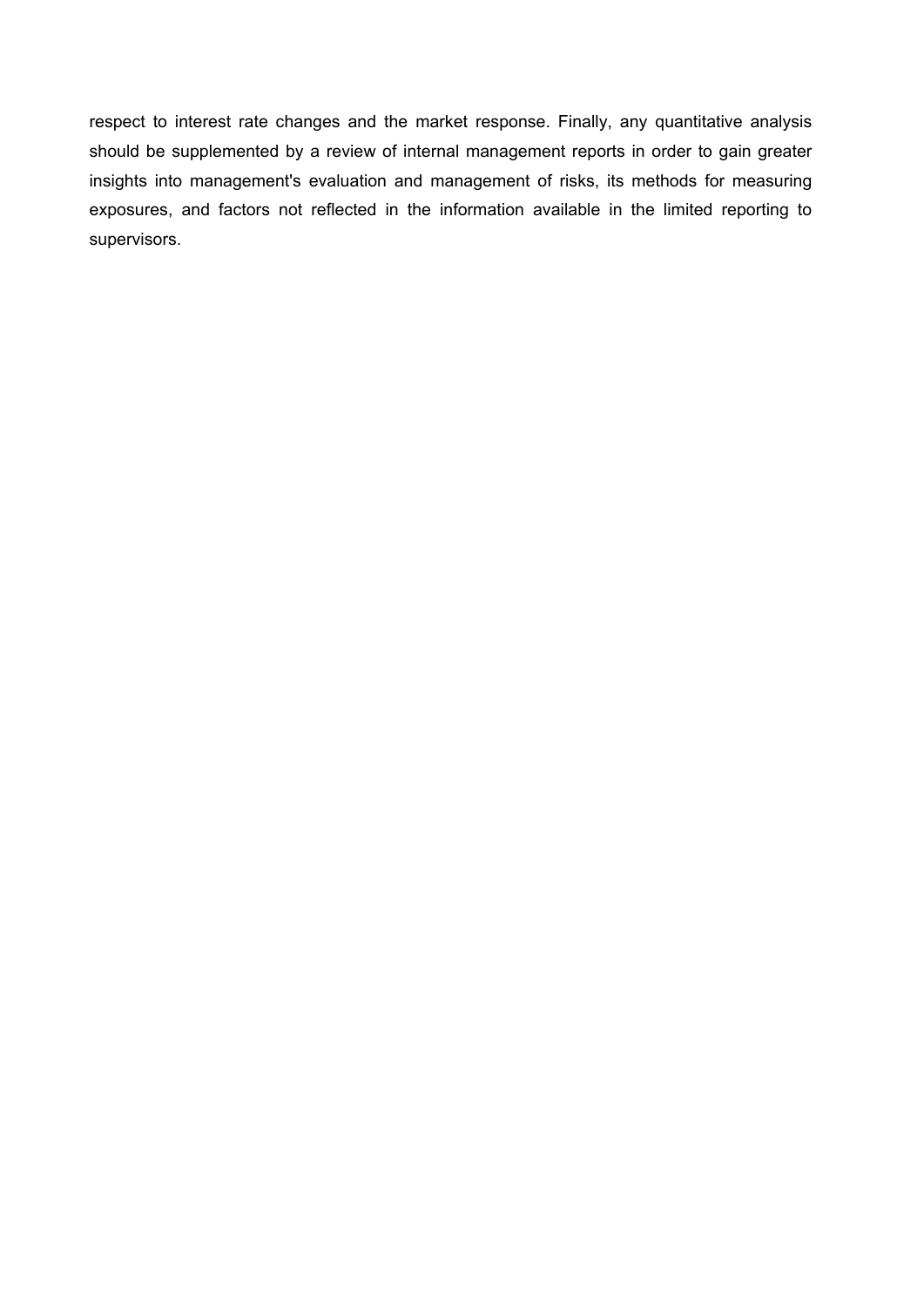#### **An illustrative outline of the ICAAP Document**

#### **1. What is an ICAAP document?**

The ICAAP Document would be a comprehensive Paper furnishing detailed information on the ongoing assessment of the bank's entire spectrum of risks, how the bank intends to mitigate those risks and how much current and future capital is necessary for the bank, reckoning other mitigating factors. The purpose of the ICAAP document is to apprise the Board of the bank on these aspects as also to explain to the RBI the bank's internal capital adequacy assessment process and the banks' approach to capital management. The ICAAP could also be based on the existing internal documentation of the bank.

The ICAAP document submitted to the RBI should be formally approved by the bank's Board. It is expected that the document would be prepared in a format that would be easily understood at the senior levels of management and would contain all the relevant information necessary for the bank and the RBI to make an informed judgment as to the appropriate capital level of the bank and its risk management approach. Where appropriate, technical information on risk measurement methodologies, capital models, if any, used and all other work carried out to validate the approach (e.g. board papers and minutes, internal or external reviews) could be furnished to the RBI as appendices to the ICAAP Document.

#### **2. Contents**

The ICAAP Document should contain the following sections:

- I. Executive Summary
- II. Background
- III. Summary of current and projected financial and capital positions
- IV. Capital Adequacy
- V. Key sensitivities and future scenarios
- VI. Aggregation and diversification
- VII. Testing and adoption of the ICAAP
- VIII. Use of the ICAAP within the bank

#### **I. Executive Summary**

The purpose of the Executive Summary is to present an overview of the ICAAP methodology and results. This overview would typically include:

- a) the purpose of the report and the regulated entities within a banking group that are covered by the ICAAP;
- b) the main findings of the ICAAP analysis:
	- i. how much and what composition of internal capital the bank considers it should hold as compared with the minimum CRAR requirement (CRAR) under 'Pillar 1' calculation, and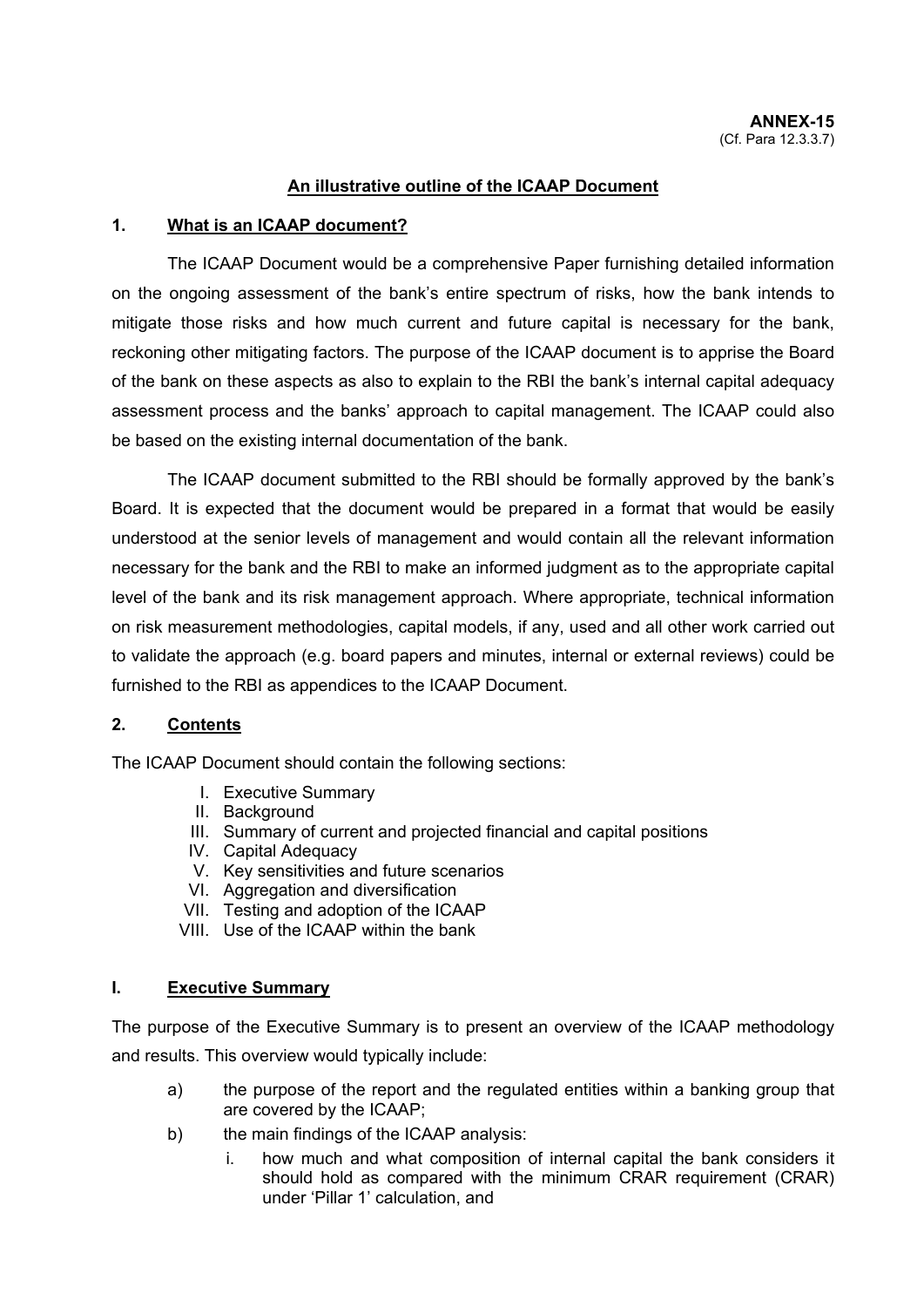- ii. the adequacy of the bank's risk management processes;
- c) a summary of the financial position of the bank, including the strategic position of the bank, its balance sheet strength, and future profitability;
- d) brief descriptions of the capital raising and dividend plan including how the bank intends to manage its capital in the days ahead and for what purposes;
- e) commentary on the most material risks to which the bank is exposed, why the level of risk is considered acceptable or, if it is not, what mitigating actions are planned;
- f) commentary on major issues where further analysis and decisions are required; and
- g) who has carried out the assessment, how it has been challenged / validated / stress tested, and who has approved it.

### **II. Background**

This section would cover the relevant organisational and historical financial data for the bank. e.g., group structure (legal and operational), operating profit, profit before tax, profit after tax, dividends, shareholders funds, capital funds held vis-à-vis the regulatory requirements, customer deposits, deposits by banks, total assets, and any conclusions that can be drawn from trends in the data which may have implications for the bank's future.

### **III. Summary of current and projected financial and capital positions**

This section would explain the present financial position of the bank and expected changes to the current business profile, the environment in which it expects to operate, its projected business plans (by appropriate lines of business), projected financial position, and future planned sources of capital.

The starting balance sheet used as reference and date as of which the assessment is carried out should be indicated.

The projected financial position could reckon both the projected capital available and projected capital requirements based on envisaged business plans. These might then provide a basis against which adverse scenarios might be compared.

#### **IV. Capital Adequacy**

This section might start with a description of the bank's risk appetite, in quantitative terms, as approved by the bank's Board and used in the ICAAP. It would be necessary to clearly spell out in the document whether what is being presented represents the bank's view of the amount of capital required to meet minimum **regulatory needs or** whether represents the amount of capital that a bank believes it would need **to meet its business plans**. For instance, it should be clearly brought out whether the capital required is based on a particular credit rating desired by the bank or includes buffers for strategic purposes or seeks to minimise the chance of breaching regulatory requirements. Where economic capital models are used for internal capital assessment, the confidence level, time horizon, and description of the event to which the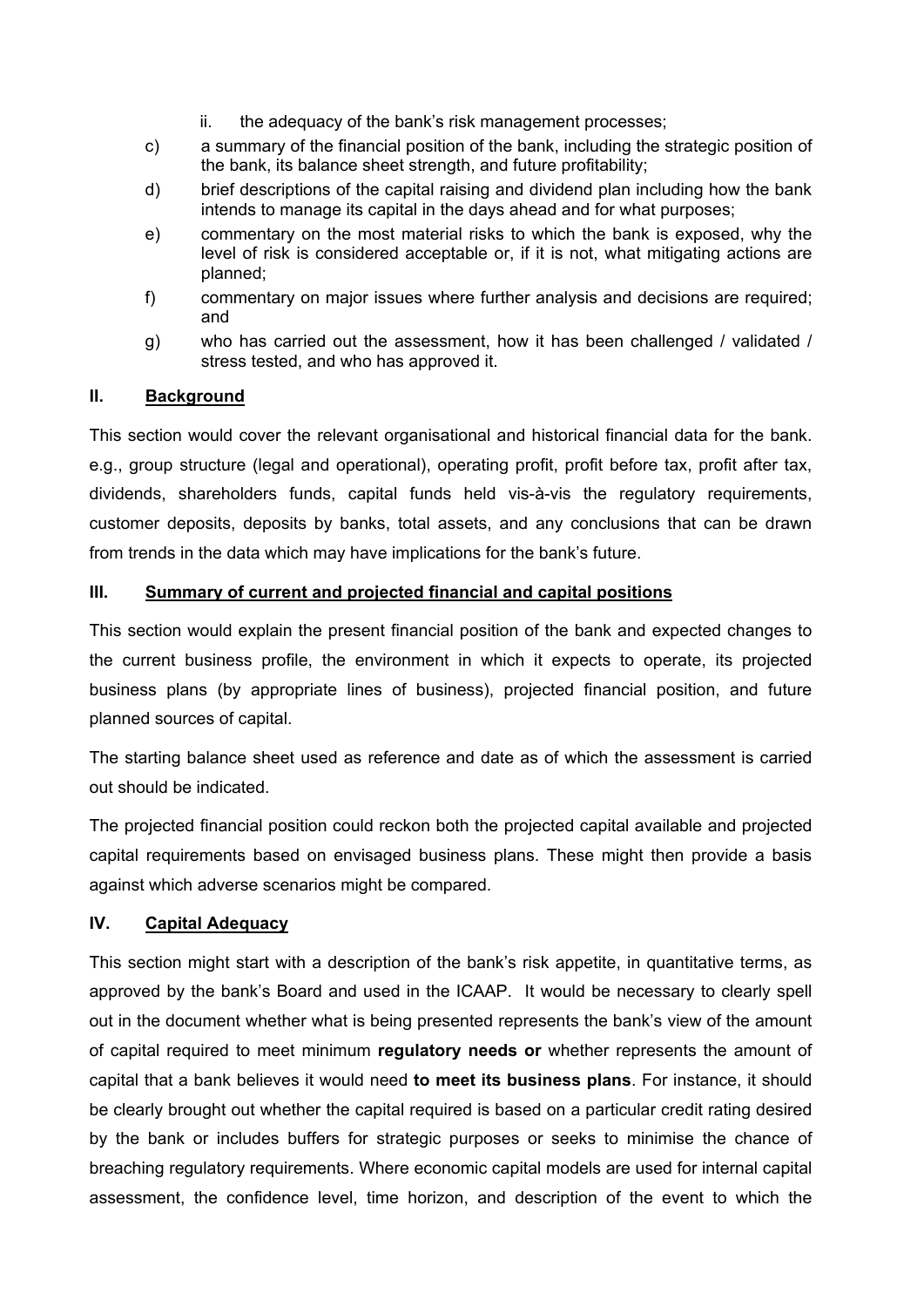confidence level relates, should also be enumerated. Where scenario analyses or other means are used for capital assessment, then the basis / rationale for selecting the chosen severity of scenarios used, should also be included.

The section would then include a detailed review of the capital adequacy of the bank.

The information provided would include the following elements:

# **Timing**

- the effective date of the ICAAP calculations together with details of any events between this date and the date of submission to the Board / RBI which would materially impact the ICAAP calculations together with their effects; and
- details of, and rationale for, the time period selected for which capital requirement has been assessed.

# **Risks Analysed**

- an identification of the major risks faced by the bank in each of the following categories:
	- a) credit risk
	- b) market risk
	- c) operational risk
	- d) liquidity risk
	- e) concentration risk
	- f) interest rate risk in the banking book
	- g) residual risk of securitisation
	- h) strategic risk
	- i) business risk
	- j) reputation risk
	- k) pension obligation risk
	- l) other residual risk; and
	- m) any other risks that might have been identified
- for each of these risks, an explanation of how the risk has been assessed and o the extent possible, the **quantitative results** of that assessment;
- where some of these risks have been highlighted in the report of the RBI's on-site inspection of the bank, an explanation of how the bank has mitigated these;
- where relevant, a comparison of the RBI-assessed CRAR during on-site inspection with the results of the CRAR calculations of the bank under the ICAAP;
- a clear articulation of the bank's risk appetite, in quantitative terms, by risk category and the extent of its consistency (its 'fit') with the overall assessment of bank's various risks; and
- where relevant, an explanation of any other methods, apart from capital, used by the bank to mitigate the risks.

# **Methodology and Assumptions**

A description of how assessments for each of the major risks have been approached and the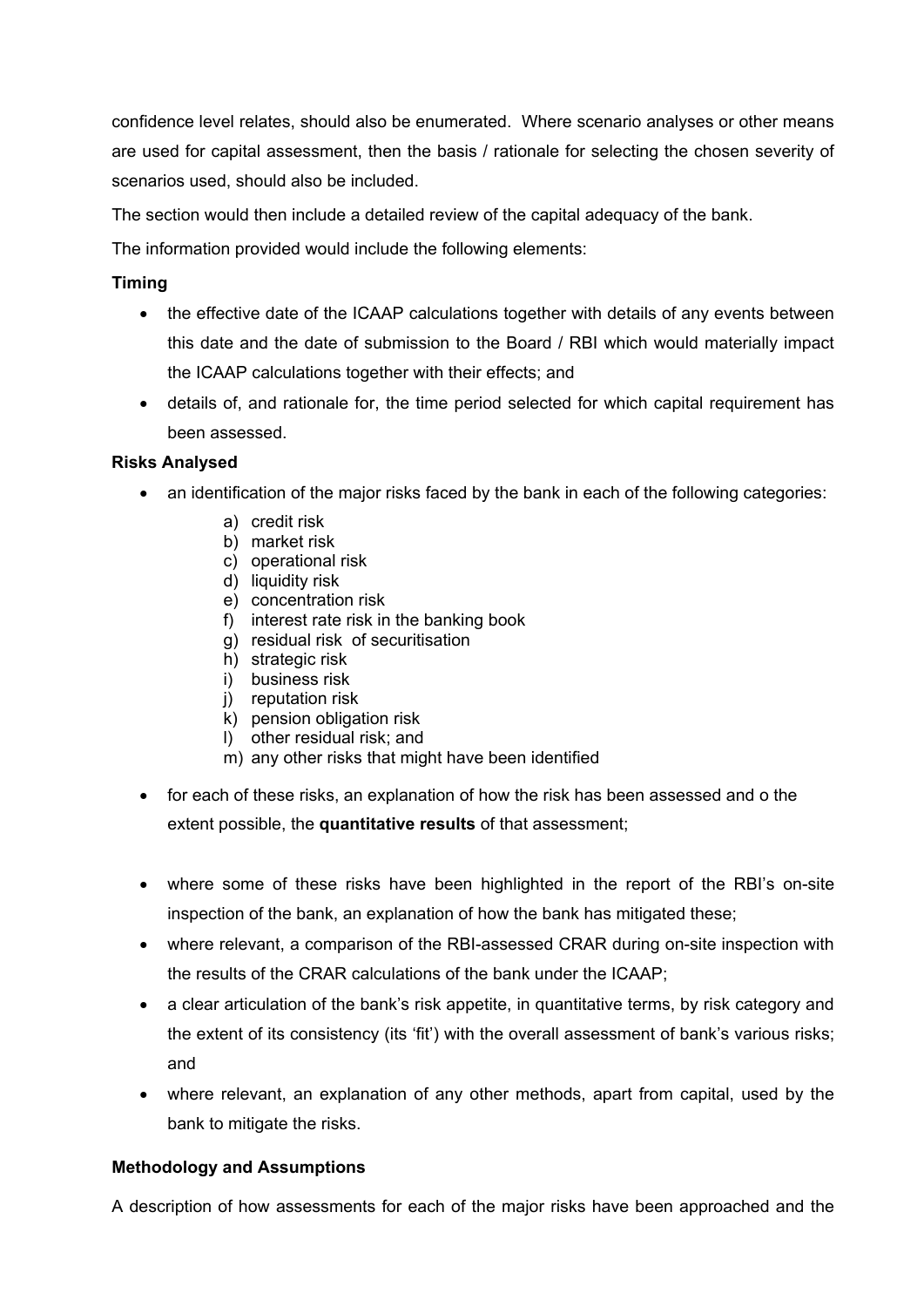main assumptions made.

For instance, banks may choose to base their ICAAP on the results of the CRAR calculation with the capital for additional risks (e.g. concentration risk, interest rate risk in the banking book, etc.) assessed separately and added to the Pillar 1 computations. Alternatively, banks could choose to base their ICAAP on internal models for all risks, including those covered under the CRAR (i.e. Credit, Market and Operational Risks).

The description here would make clear which risks are covered by which modelling or calculation approach. This would include details of the methodology and process used to calculate risks in each of the categories identified and reason for choosing the method used in each case.

Where the bank uses an internal model for the quantification of its risks, this section should explain for each of those models:

- the key assumptions and parameters within the capital modelling work and background information on the derivation of any key assumptions;
- how parameters have been chosen, including the historical period used and the calibration process;
- the limitations of the model:
- the sensitivity of the model to changes in those key assumptions or parameters chosen; and
- the validation work undertaken to ensure the continuing adequacy of the model.

Where stress tests or scenario analyses have been used to validate, supplement, or probe the results of other modelling approaches, then this section should provide:

- details of simulations to capture risks not well estimated by the bank's internal capital model (e.g. non-linear products, concentrations, illiquidity and shifts in correlations in a crisis period);
- details of the quantitative results of stress tests and scenario analyses the bank carried out and the confidence levels and key assumptions behind those analyses, including, the distribution of outcomes obtained for the main individual risk factors;
- details of the range of combined adverse scenarios which have been applied, how these were derived and the resulting capital requirements; and
- where applicable, details of any additional business-unit-specific or business-planspecific stress tests selected.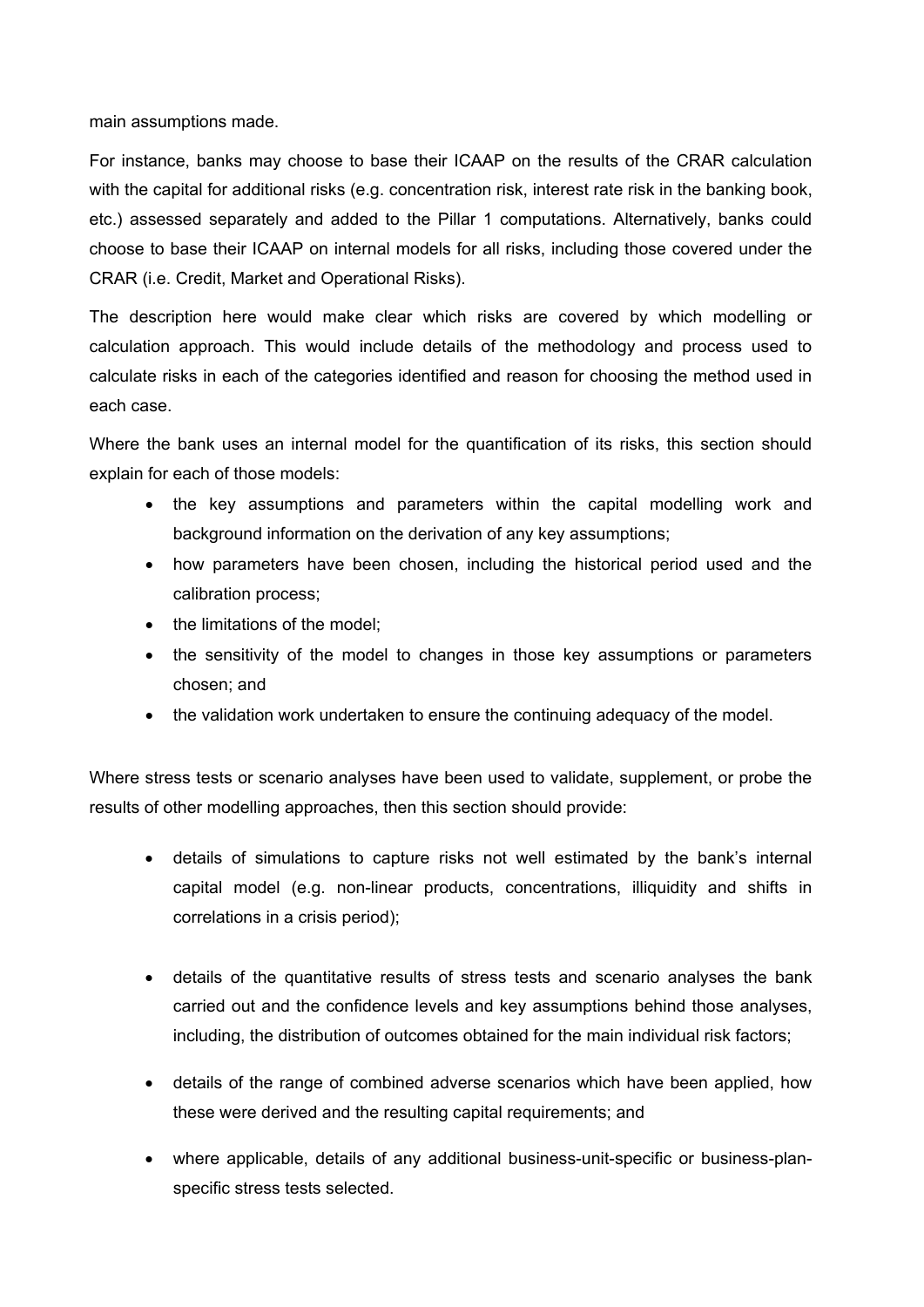### **Capital Transferability**

In case of banks with conglomerate structure, details of any restrictions on the management's ability to transfer capital into or out of the banking business(es) arising from, for example, by contractual, commercial, regulatory or statutory constraints that apply, should be furnished. Any restrictions applicable and flexibilities available for distribution of dividend by the entities in the Group could also be enumerated. In case of overseas banking subsidiaries of the banks, the regulatory restrictions would include the minimum regulatory capital level acceptable to the host-country regulator of the subsidiary, after declaration of dividend.

V. Firm-wide risk oversight and specifc aspects of risk management <sup>[5](#page-209-0)7</sup>

# V.1 Risk Management System in the bank

 This section would describe the risk management infrastructure within the bank along the following lines:

- The oversight of board and senior management
- Policies, Procedures and Limits
- identification, measurement, mitigation, controlling and reporting of risks
- MIS at the firm wide level
- Internal controls

 $\overline{a}$ 

# V.2 Off-balance Sheet Exposures with a focus on Securitisation

This section would comprehensively discuss and analyse underlying risks inherent in the off-balance sheet exposures particularly its investment in structured products. When assessing securitisation exposures, bank should thoroughly analyse the credit quality and risk characteristics of of the underlying exposures. This section should also comprehensively explain the maturity of the exposures underlying securitisation transactions relative to issued liabilities in order to assess potential maturity mismatches.

# V.3 Assessment of Reputational Risk and Implicit Support

<span id="page-209-0"></span><sup>57</sup> Please refer to Master Circular DBOD.No.BP.BC.73/21.06.001/2009-10 dated Feb 8, 2010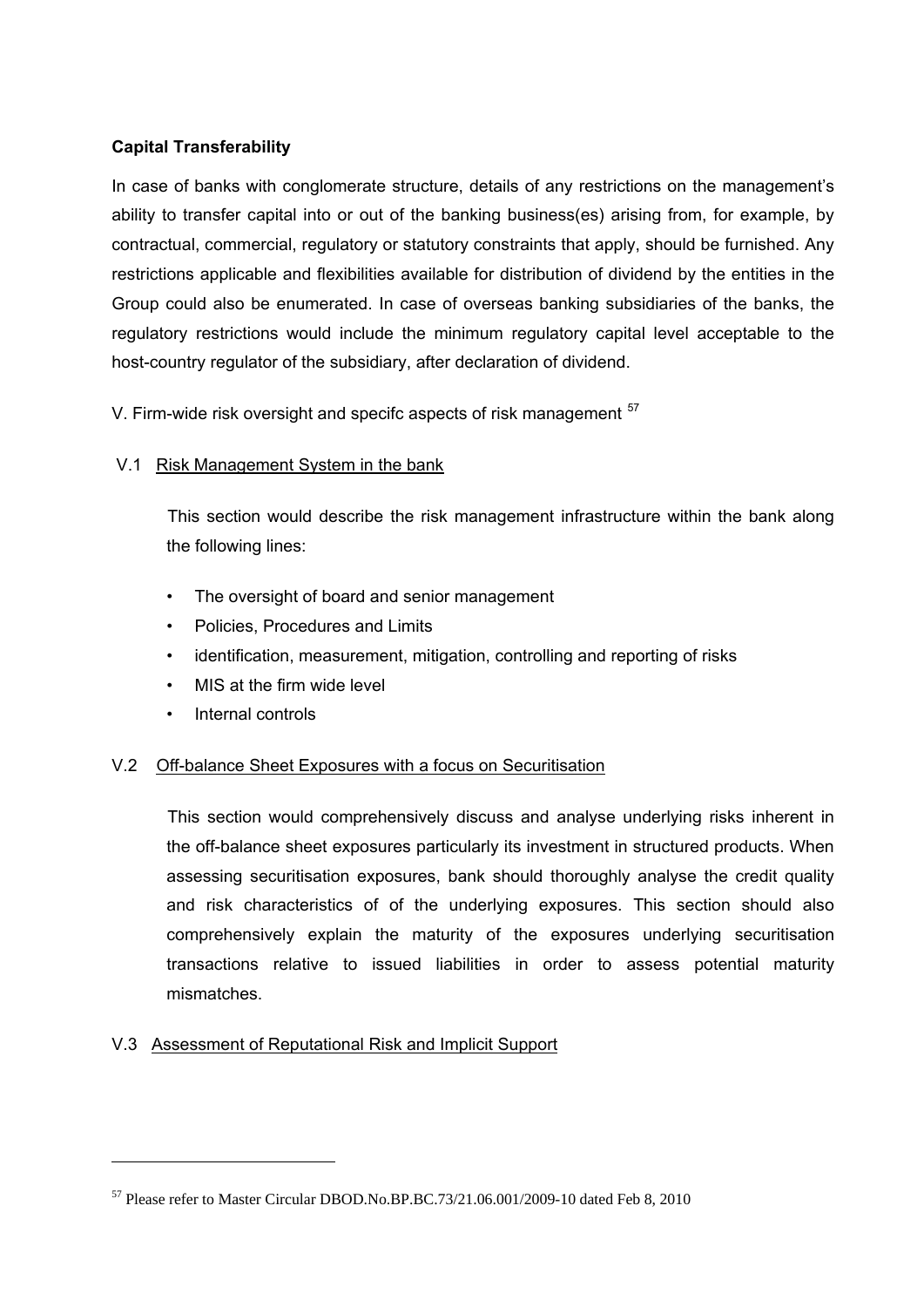This section should discuss the possibilities of reputational risk leading to provision of implicit support, which might give rise to credit, market and legal risks. This section should thoroughly discuss potential sources of reputational risk to the bank.

#### V. 4 Assessment of valuation and Liquidity Risk

This section would describe the governance structures and control processes for valuing exposures for risk management and financial reporting purposes, with a special focus on valuation of illiquid positions. This section will have relevant details leading to establishment and verification of valuations for instruments and transactions in which it engages.

### V. 5 Stress Testing practices

This section would explain the role of board and senior management in setting stress testing objectives, defining scenarios, discussing the results of stress tests, assessing potential actions and decision making on the basis of results of stress tests. This section would also describe the rigorous and forward looking stress testing that identifies possible events or changes in market conditions that could adversely the bank.RBI would assess the effectiveness of banks' stress testing programme in identifying relevant vulnerabilities.

### V. 6 Sound compensation practices

This section should describe the compensation practices followed by the bank and how far the compensation practices are linked to long-term capital preservation and the financial strength of the firm. The calculation of risk-adjusted performance measure for the employees and its link, if any, with the compensation should clearly be disclosed in this section

# **VI. Key sensitivities and future scenarios**

This section would explain how a bank would be affected by an economic recession or downswings in the business cycle or markets relevant to its activities. The RBI would like to be apprised as to how a bank would manage its business and capital so as to survive a recession while meeting the minimum regulatory standards. The analysis would include future financial projections for, say, three to five years based on business plans and solvency calculations.

For the purpose of this analysis, the severity of the recession reckoned should typically be one that occurs only once in a 25 year period. The time horizon would be from the day of the ICAAP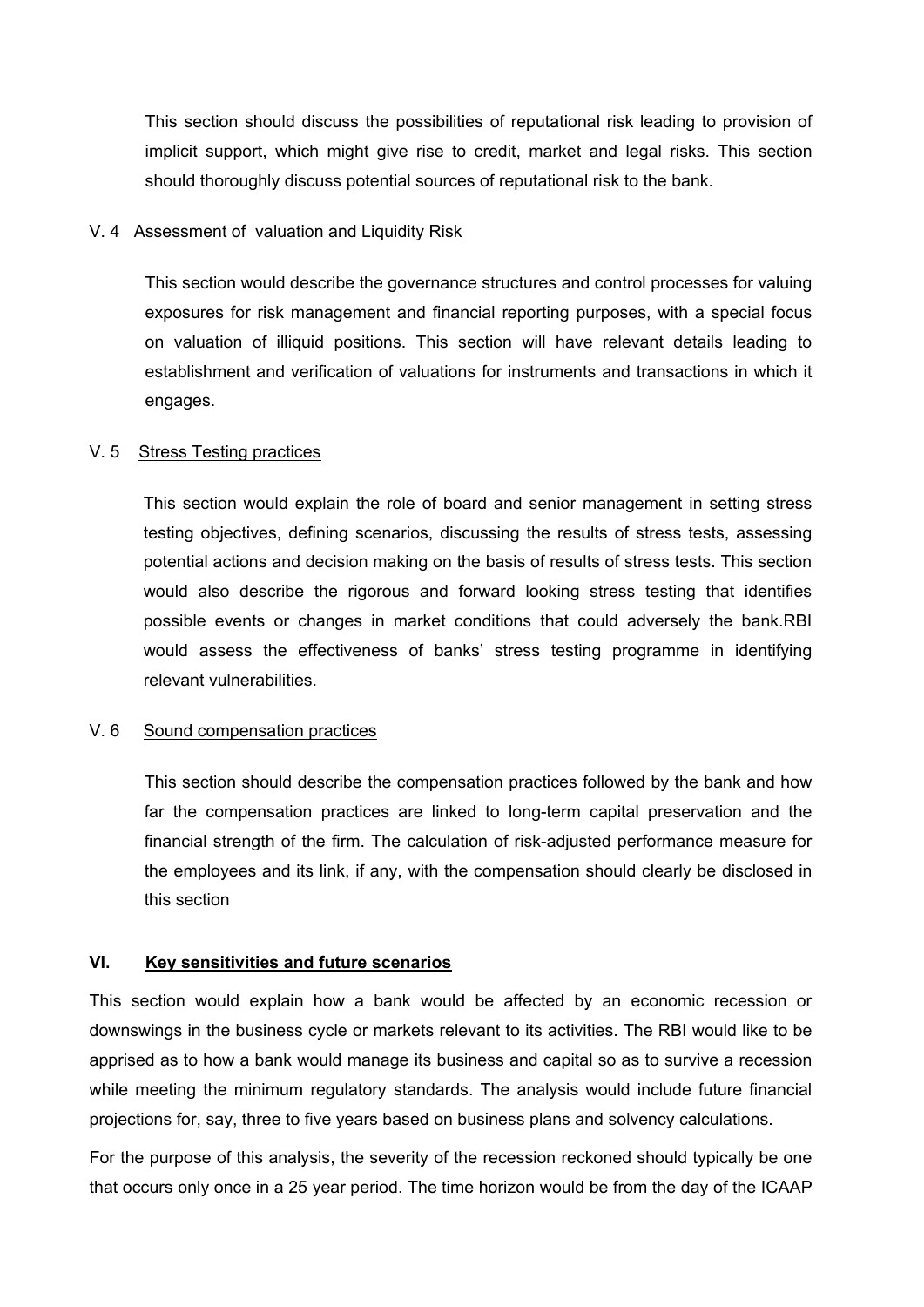calculation to at least the deepest part of the recession envisaged.

Typical scenarios would include:

- how an economic downturn would affect:
	- the bank's capital funds and future earnings; and
	- the bank's CRAR taking into account future changes in its projected balance sheet.
- In both cases, it would be helpful if these projections show separately the effects of management actions to change the bank's business strategy and the implementation of contingency plans.
- projections of the future CRAR would include the effect of changes in the credit quality of the bank's credit risk counterparties (including migration in their ratings during a recession) and the bank's capital and its credit risk capital requirement;
- an assessment by the bank of any other capital planning actions to enable it to continue to meet its regulatory capital requirements throughout a recession such as new capital injections from related companies or new share issues;
- This section would also explain which key macroeconomic factors are being stressed, and how those have been identified as drivers of the bank's earnings. The bank would also explain how the macroeconomic factors affect the key parameters of the internal model by demonstrating, for instance, how the relationship between the two has been established.

# **Management Actions**

This section would elaborate on the management actions assumed in deriving the ICAAP, in particular:

- the quantitative impact of management actions sensitivity testing of key management actions and revised ICAAP figures with management actions excluded.
- evidence of management actions implemented in the past during similar periods of economic stress.

# **VII. Aggregation and Diversification**

This section would describe how the results of the various separate risk assessments are brought together and an overall view taken on capital adequacy. At a technical level, this would, therefore, require some method to be used to combine the various risks using some appropriate quantitative techniques. At the broader level, the overall reasonableness of the detailed quantification approaches might be compared with the results of an analysis of capital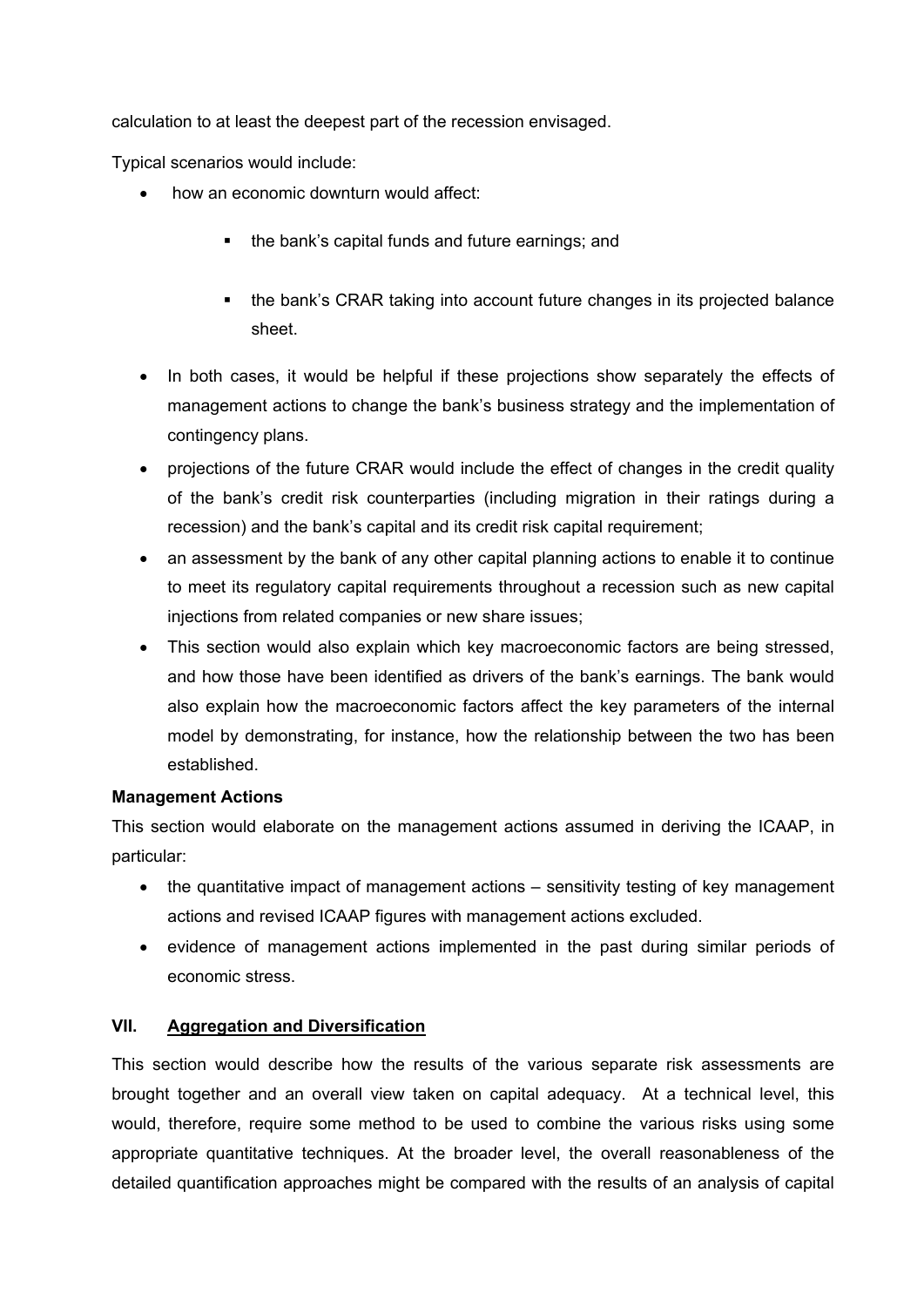planning and a view taken by senior management as to the overall level of capital that is considered appropriate.

- In enumerating the process of technical aggregation, the following aspects could be covered:
	- i) any allowance made for diversification, including any assumed correlations within risks and between risks and how such correlations have been assessed, including in stressed conditions;
	- ii) the justification for any credit taken for diversification benefits between legal entities, and the justification for the free movement of capital, if any assumed, between them in times of financial stress;
	- iii) the impact of diversification benefits with management actions excluded. It might be helpful to work out revised ICAAP figures with all correlations set to '1' i.e., no diversification; and similar figures with all correlations set to '0' i.e. assuming all risks are independent i.e., full diversification.
- As regards the overall assessment, this should describe how the bank has arrived at its overall assessment of the capital it needs taking into account such matters as:
	- i) the inherent uncertainty in any modelling approach;
	- ii) weaknesses in the bank's risk management procedures, systems or controls;
	- iii) the differences between regulatory capital and internal capital; and
	- iv) the differing purposes that capital serves: shareholder returns, rating objectives for the bank as a whole or for certain debt instruments the bank has issued, avoidance of regulatory intervention, protection against uncertain events, depositor protection, working capital, capital held for strategic acquisitions, etc.

#### **VIII. Testing and Adoption of the ICAAP**

This section would describe the extent of challenging and testing that the ICAAP has been subjected to. It would thus include the testing and control processes applied to the ICAAP models and calculations. It should also describe the process of review of the test results by the senior management or the Board and the approval of the results by them. A copy of any relevant report placed before the senior management or the Board of the bank in this regard, along with their response, could be attached to the ICAAP Document sent to the RBI.

Details of the reliance placed on any external service providers or consultants in the testing process, for instance, for generating economic scenarios, could also be detailed here.

In addition, a copy of any report obtained from an external reviewer or internal audit should also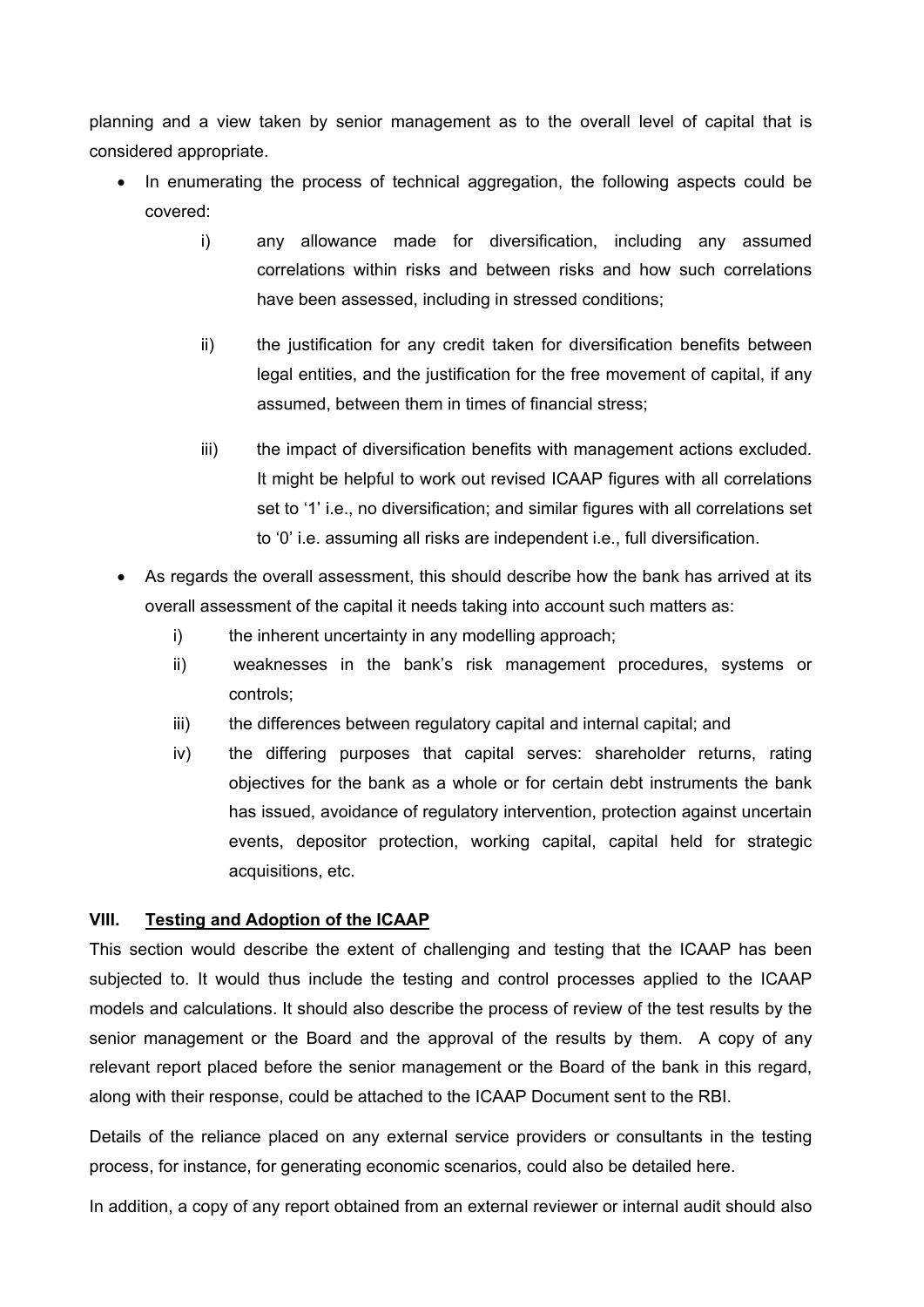be sent to the RBI.

## **IX. Use of the ICAAP within the bank**

This section would contain information to demonstrate the extent to which the concept of capital management is embedded within the bank, including the extent and use of capital modelling or scenario analyses and stress testing within the bank's capital management policy. For instance, use of ICAAP in setting pricing and charges and the level and nature of future business, could be an indicator in this regard.

This section could also include a statement of the bank's actual operating philosophy on capital management and how this fits in to the ICAAP Document submitted. For instance, differences in risk appetite used in preparing the ICAAP Document vis-à-vis that used for business decisions might be discussed.

Lastly, the banks may also furnish the details of any anticipated future refinements envisaged in the ICAAP (highlighting those aspects which are work-in-progress) apart from any other information that the bank believes would be helpful to the RBI in reviewing the ICAAP Document.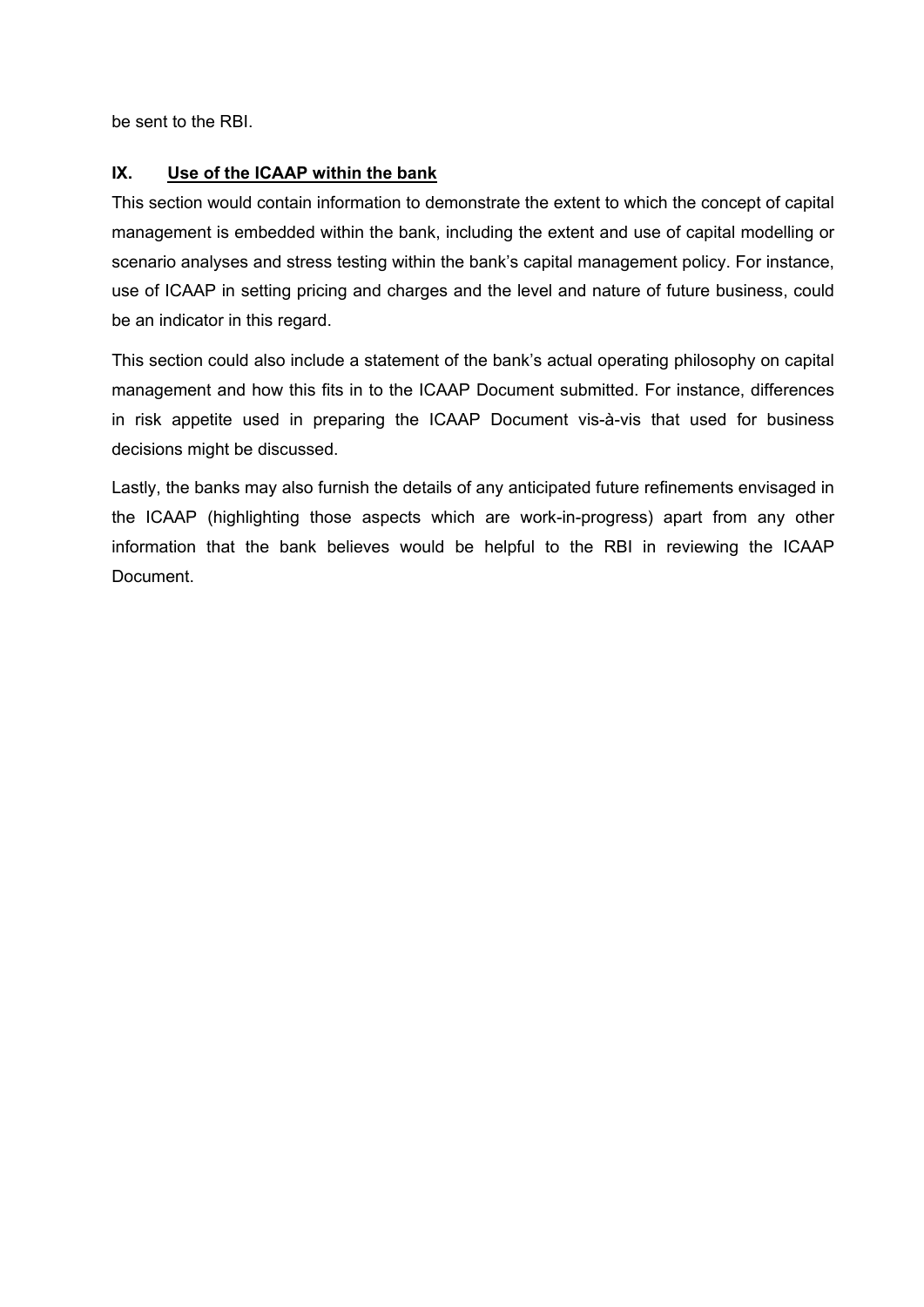# **GLOSSARY**

| <b>Asset</b>                                                                   | An asset is anything of value that is owned by a person or business                                                                                                                                                                                                                                                                                                                                                                    |
|--------------------------------------------------------------------------------|----------------------------------------------------------------------------------------------------------------------------------------------------------------------------------------------------------------------------------------------------------------------------------------------------------------------------------------------------------------------------------------------------------------------------------------|
| <b>Available for Sale</b>                                                      | The securities available for sale are those securities where the intention of the<br>bank is neither to trade nor to hold till maturity. These securities are valued at<br>the fair value which is determined by reference to the best available source of<br>current market quotations or other data relative to current value.                                                                                                       |
| <b>Balance Sheet</b>                                                           | A balance sheet is a financial statement of the assets and liabilities of a trading<br>concern, recorded at a particular point in time.                                                                                                                                                                                                                                                                                                |
| <b>Banking Book</b>                                                            | The banking book comprises assets and liabilities, which are contracted<br>basically on account of relationship or for steady income and statutory<br>obligations and are generally held till maturity.                                                                                                                                                                                                                                |
| <b>Capital</b><br><b>Basel</b><br><b>Accord</b>                                | The Basel Capital Accord is an Agreement concluded among<br>country<br>representatives in 1988 to develop standardised risk-based<br>capital<br>requirements for banks across countries. The Accord was replaced with a new<br>capital adequacy framework (Basel II), published in June 2004.                                                                                                                                          |
|                                                                                | Basel II is based on three mutually reinforcing pillars that allow banks and<br>supervisors to evaluate properly the various risks that banks face. These three<br>pillars are:                                                                                                                                                                                                                                                        |
|                                                                                | minimum capital requirements, which seek to refine the present<br>measurement framework                                                                                                                                                                                                                                                                                                                                                |
|                                                                                | supervisory review of an institution's capital adequacy and internal<br>assessment process;                                                                                                                                                                                                                                                                                                                                            |
|                                                                                | market discipline through effective disclosure to encourage safe and<br>sound banking practices                                                                                                                                                                                                                                                                                                                                        |
| <b>Committee</b><br><b>Basel</b><br><b>Banking</b><br>on<br><b>Supervision</b> | The Basel Committee is a committee of bank supervisors consisting of<br>members from each of the G10 countries. The Committee is a forum for<br>discussion on the handling of specific supervisory problems. It coordinates the<br>sharing of supervisory responsibilities among national authorities in respect of<br>banks' foreign establishments with the aim of ensuring effective supervision of<br>banks' activities worldwide. |
| Indicator<br><b>Basic</b><br>Approach                                          | An operational risk measurement technique permitted under Basel II. The<br>approach sets a charge for operational risk as a fixed percentage ("alpha<br>factor") of a single indicator. The indicator serves as a proxy for the bank's risk<br>exposure.                                                                                                                                                                               |
| <b>Basis Risk</b>                                                              | The risk that the interest rate of different assets, liabilities and off-balance sheet<br>items may change in different magnitude is termed as basis risk.                                                                                                                                                                                                                                                                             |
| <b>Capital</b>                                                                 | Capital refers to the funds (e.g., money, loans, equity, etc.) which are available<br>to carry on a business, make an investment, and generate future revenue.<br>Capital also refers to physical assets which can be used to generate future<br>returns.                                                                                                                                                                              |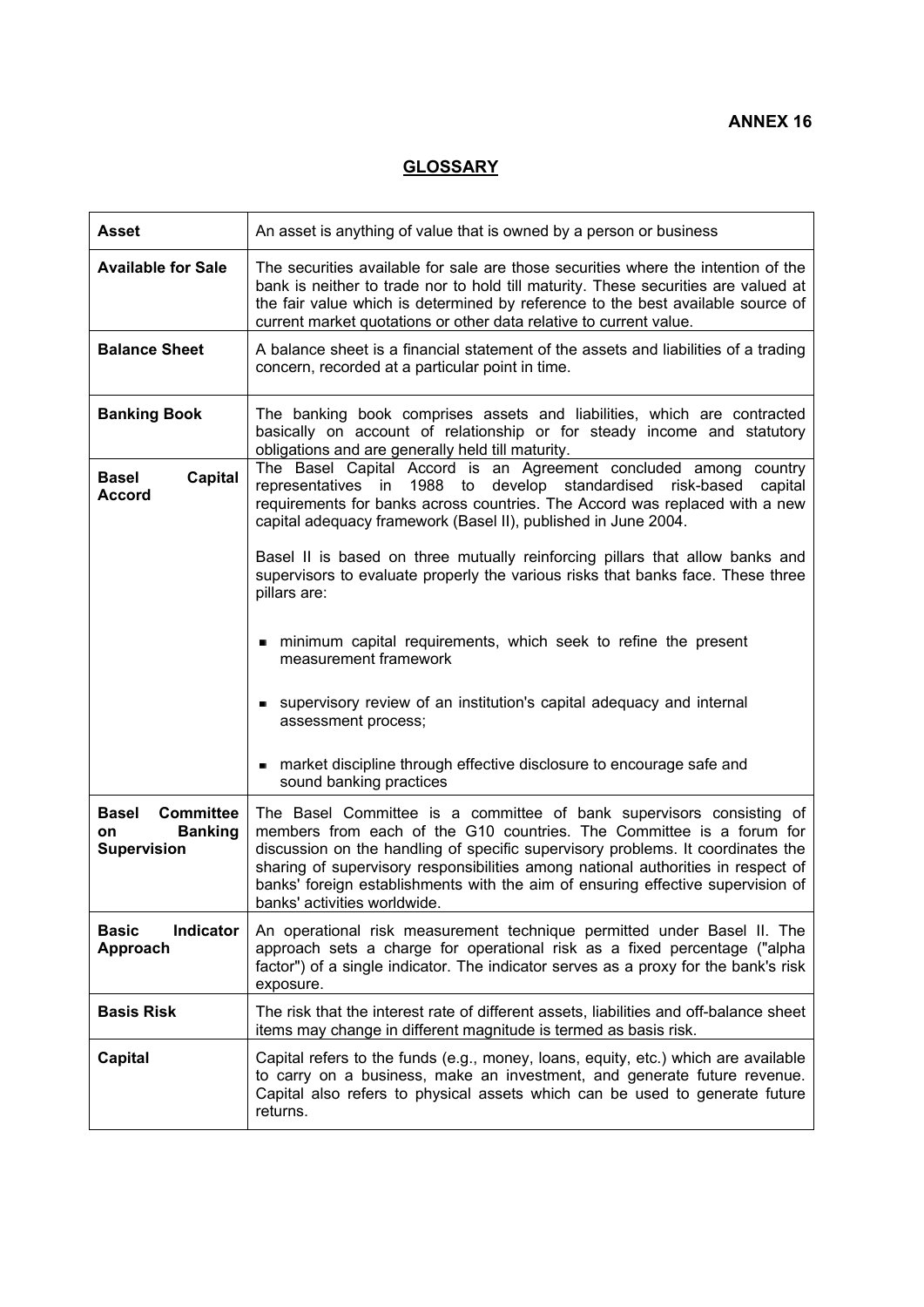| Capital<br>adequacy                                | A measure of the adequacy of an entity's capital resources in relation to its current<br>liabilities and also in relation to the risks associated with its assets.                                                                                                                                                                                                                                                                                                                                                                         |
|----------------------------------------------------|--------------------------------------------------------------------------------------------------------------------------------------------------------------------------------------------------------------------------------------------------------------------------------------------------------------------------------------------------------------------------------------------------------------------------------------------------------------------------------------------------------------------------------------------|
|                                                    | An appropriate level of capital adequacy ensures that the entity has sufficient capital<br>to support its activities and that its net worth is sufficient to absorb adverse changes<br>in the value of its assets without becoming insolvent. For example, under BIS (Bank<br>for International Settlements) rules, banks are required to maintain a certain level of<br>capital against their risk-adjusted assets.                                                                                                                       |
| Capital<br>reserves                                | That portion of a company's profits not paid out as dividends to shareholders. They<br>are also known as undistributable reserves.                                                                                                                                                                                                                                                                                                                                                                                                         |
| <b>Convertible</b><br><b>Bond</b>                  | A bond giving the investor the option to convert the bond into equity at a fixed<br>conversion price or as per a pre-determined pricing formula.                                                                                                                                                                                                                                                                                                                                                                                           |
| <b>Core Capital</b>                                | Tier I capital is generally referred to as Core Capital                                                                                                                                                                                                                                                                                                                                                                                                                                                                                    |
| <b>Credit risk</b>                                 | Risk that a party to a contractual agreement or transaction will be unable to meet<br>default<br>obligations<br>will<br>commitments.<br>their<br><b>or</b><br>on<br>Credit risk can be associated with almost any transaction or instrument such as<br>swaps, repos, CDs, foreign exchange transactions, etc.                                                                                                                                                                                                                              |
|                                                    | Specific types of credit risk include sovereign risk, country risk, legal or force<br>majeure risk, marginal risk and settlement risk.                                                                                                                                                                                                                                                                                                                                                                                                     |
| <b>Debentures</b>                                  | Bonds issued by a company bearing a fixed rate of interest usually payable half<br>yearly on specific dates and principal amount repayable on a particular date on<br>redemption of the debentures.                                                                                                                                                                                                                                                                                                                                        |
| <b>Deferred</b><br>Tax<br><b>Assets</b>            | Unabsorbed depreciation and carry forward of losses which can be set-off against<br>future taxable income which is considered as timing differences result in deferred tax<br>assets. The deferred Tax Assets are accounted as per the Accounting Standard 22.                                                                                                                                                                                                                                                                             |
|                                                    | Deferred Tax Assets have an effect of decreasing future income tax payments, which<br>indicates that they are prepaid income taxes and meet definition of assets. Whereas<br>deferred tax liabilities have an effect of increasing future year's income tax payments,<br>which indicates that they are accrued income taxes and meet definition of liabilities                                                                                                                                                                             |
| Delta $(\triangle)$                                | The delta of an option / a portfolio of options is the rate of change in the value of the<br>option / portfolio with respect to change in the price of the asset(s) underlying the<br>option(s).                                                                                                                                                                                                                                                                                                                                           |
| <b>Derivative</b>                                  | A derivative instrument derives much of its value from an underlying product.<br>Examples of derivatives include futures, options, forwards and swaps. For example, a<br>forward contract can be derived from the spot currency market and the spot markets<br>for borrowing and lending. In the past, derivative instruments tended to be restricted<br>only to those products which could be derived from spot markets. However, today the<br>term seems to be used for any product that can be derived from any other.                  |
| <b>Duration</b>                                    | Duration (Macaulay duration) measures the price volatility of fixed income securities.<br>It is often used in the comparison of the interest rate risk between securities with<br>different coupons and different maturities. It is the weighted average of the present<br>value of all the cash flows associated with a fixed income security. It is expressed in<br>years. The duration of a fixed income security is always shorter than its term to<br>maturity, except in the case of zero coupon securities where they are the same. |
| Foreign<br><b>Institutional</b><br><b>Investor</b> | An institution established or incorporated outside India which proposes to make<br>investment in India insecurities; provided that a domestic asset management<br>company or domestic portfolio manager who manages funds raised or collected or<br>brought from outside India for investment in India on behalf of a sub-account, shall be<br>deemed to be a Foreign Institutional Investor.                                                                                                                                              |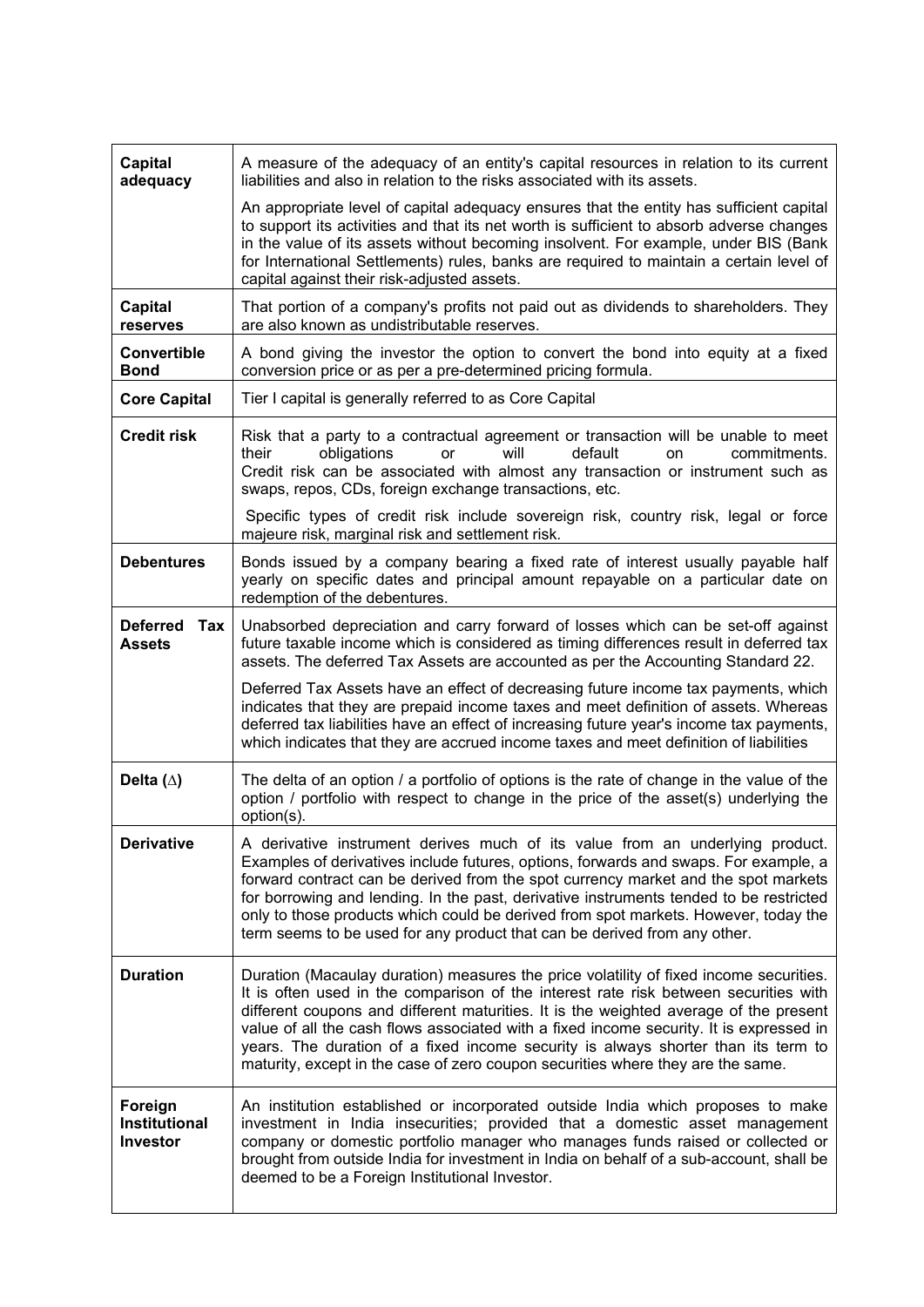| Forward<br><b>Contract</b>                      | A forward contract is an agreement between two parties to buy or sell an agreed<br>amount of a commodity or financial instrument at an agreed price, for delivery on an<br>agreed future date. In contrast to a futures contract, a forward contract is not<br>transferable or exchange tradable, its terms are not standardized and no margin is<br>exchanged. The buyer of the forward contract is said to be long the contract and the<br>seller is said to be short the contract.                                                                                                                              |  |  |
|-------------------------------------------------|--------------------------------------------------------------------------------------------------------------------------------------------------------------------------------------------------------------------------------------------------------------------------------------------------------------------------------------------------------------------------------------------------------------------------------------------------------------------------------------------------------------------------------------------------------------------------------------------------------------------|--|--|
| Gamma(F)                                        | The gamma of an option / portfolio of options is the rate of change of the option's /<br>portfolio's delta with respect to the change in the price of the asset(s) underlying the<br>option (s).                                                                                                                                                                                                                                                                                                                                                                                                                   |  |  |
| General<br>provisions &<br>loss reserves        | Such reserves, if they are not attributable to the actual diminution in value or<br>identifiable potential loss in any specific asset and are available to meet unexpected<br>losses, can be included in Tier II capital.                                                                                                                                                                                                                                                                                                                                                                                          |  |  |
| General<br>market risk                          | Risk that relates to overall market conditions while specific risk is risk that relates to<br>the issuer of a particular security                                                                                                                                                                                                                                                                                                                                                                                                                                                                                  |  |  |
| <b>Hedging</b>                                  | Taking action to eliminate or reduce exposure to risk                                                                                                                                                                                                                                                                                                                                                                                                                                                                                                                                                              |  |  |
| Held<br>for<br><b>Trading</b>                   | Securities where the intention is to trade by taking advantage of short-term price /<br>interest rate movements.                                                                                                                                                                                                                                                                                                                                                                                                                                                                                                   |  |  |
| <b>Horizontal</b><br><b>Disallowance</b>        | A disallowance of offsets to required capital used the BIS Method for assessing<br>market risk for regulatory capital. In order to calculate the capital required for<br>interest rate risk of a trading portfolio, the BIS Method allows offsets of long and short<br>positions. Yet interest rate risk of instruments at different horizontal points of the<br>yield curve are not perfectly correlated. Hence, the BIS Method requires that a<br>portion of these offsets be disallowed.                                                                                                                        |  |  |
| <b>Hybrid</b><br>debt<br>capital<br>instruments | In this category, fall a number of capital instruments, which combine certain<br>characteristics of equity and certain characteristics of debt. Each has a particular<br>feature, which can be considered to affect its quality as capital. Where these<br>instruments have close similarities to equity, in particular when they are able to<br>support losses on an ongoing basis without triggering liquidation, they may be<br>included in Tier II capital.                                                                                                                                                    |  |  |
| <b>Interest</b><br>rate<br>risk                 | Risk that the financial value of assets or liabilities (or inflows/outflows) will be altered<br>because of fluctuations in interest rates. For example, the risk that future investment<br>may have to be made at lower rates and future borrowings at higher rates.                                                                                                                                                                                                                                                                                                                                               |  |  |
| <b>Long Position</b>                            | A long position refers to a position where gains arise from a rise in the value of the<br>underlying.                                                                                                                                                                                                                                                                                                                                                                                                                                                                                                              |  |  |
| <b>Market risk</b>                              | Risk of loss arising from movements in market prices or rates away from the rates or<br>prices set out in a transaction or agreement.                                                                                                                                                                                                                                                                                                                                                                                                                                                                              |  |  |
| <b>Modified</b><br><b>Duration</b>              | The modified duration or volatility of an interest bearing security is its Macaulay<br>duration divided by one plus the coupon rate of the security. It represents the<br>percentage change in a securities' price for a 100 basis points change in yield. It is<br>generally accurate for only small changes in the yield.<br>$-\frac{dP}{dY} \cdot \frac{1}{P}$<br>$MD =$<br>where:<br>$MD =$ Modified duration<br>$P =$ Gross price (i.e. clean price plus accrued interest).<br>$dP =$ Corresponding small change in price.<br>dY = Small change in yield compounded with the frequency of the coupon payment. |  |  |
| Mortgage-<br>backed                             | A bond-type security in which the collateral is provided by a pool of mortgages.<br>Income from the underlying mortgages is used to meet interest and principal                                                                                                                                                                                                                                                                                                                                                                                                                                                    |  |  |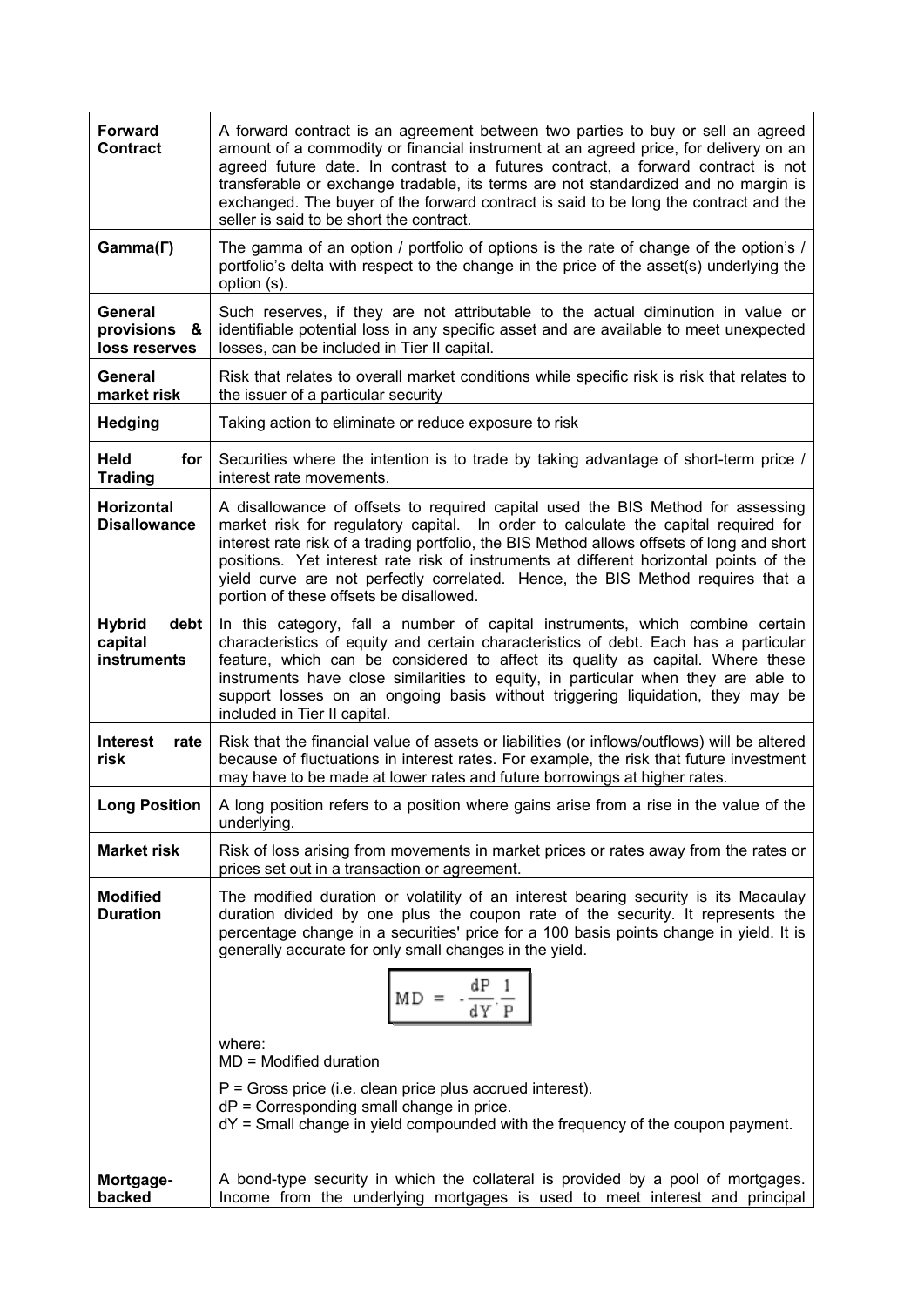| security                                | repayments.                                                                                                                                                                                                                                                                                                                                                                                                                |
|-----------------------------------------|----------------------------------------------------------------------------------------------------------------------------------------------------------------------------------------------------------------------------------------------------------------------------------------------------------------------------------------------------------------------------------------------------------------------------|
| <b>Mutual Fund</b>                      | Mutual Fund is a mechanism for pooling the resources by issuing units to the<br>investors and investing funds in securities in accordance with objectives as disclosed<br>in offer document. A fund established in the form of a trust to raise monies through<br>the sale of units to the public or a section of the public under one or more schemes<br>for investing in securities, including money market instruments. |
| <b>Interest</b><br>Net<br><b>Margin</b> | Net interest margin is the net interest income divided by average interest earning<br>assets                                                                                                                                                                                                                                                                                                                               |
| <b>Net NPA</b>                          | Net NPA = Gross NPA - (Balance in Interest Suspense account + DICGC/ECGC<br>claims received and held pending adjustment + Part payment received and kept in<br>suspense account + Total provisions held)'                                                                                                                                                                                                                  |
| <b>Nostro</b><br>accounts               | Foreign currency settlement accounts that a bank maintains with its overseas<br>correspondent banks. These accounts are assets of the domestic bank.                                                                                                                                                                                                                                                                       |
| Off-Balance<br>Sheet expos-<br>ures     | Off-Balance Sheet exposures refer to the business activities of a bank that generally<br>do not involve booking assets (loans) and taking deposits. Off-balance sheet<br>activities normally generate fees, but produce liabilities or assets that are deferred or<br>contingent and thus, do not appear on the institution's balance sheet until or unless<br>they become actual assets or liabilities.                   |
| <b>Open position</b>                    | It is the net difference between the amounts payable and amounts receivable in a<br>particular instrument or commodity. It results from the existence of a net long or net<br>short position in the particular instrument or commodity.                                                                                                                                                                                    |
| <b>Option</b>                           | An option is a contract which grants the buyer the right, but not the obligation, to buy<br>(call option) or sell (put option) an asset, commodity, currency or financial instrument<br>at an agreed rate (exercise price) on or before an agreed date (expiry or settlement<br>date). The buyer pays the seller an amount called the premium in exchange for this<br>right. This premium is the price of the option.      |
| $Rho(\rho)$                             | Rho of an option / a portfolio of options is the rate of change in the value of an option<br>/ portfolio with respect to change in the level of interest rates.                                                                                                                                                                                                                                                            |
| <b>Risk</b>                             | The possibility of an outcome not occurring as expected. It can be measured and is<br>not the same as uncertainty, which is not measurable. In financial terms, risk refers to<br>the possibility of financial loss. It can be classified as credit risk, market risk and<br>operational risk.                                                                                                                             |
| <b>Risk</b><br><b>Asset</b><br>Ratio    | A bank's risk asset ratio is the ratio of a bank's risk assets to its capital funds. Risk<br>assets include assets other than highly rated government and government agency<br>obligations and cash, for example, corporate bonds and loans. The capital funds<br>include capital and undistributed reserves. The lower the risk asset ratio the better<br>the bank's 'capital cushion'                                    |
| <b>Risk Weights</b>                     | Basel II sets out a risk-weighting schedule for measuring the credit risk of obligors.<br>The risk weights are linked to ratings given to sovereigns, financial institutions and<br>corporations by external credit rating agencies.                                                                                                                                                                                       |
| Securitis-<br>ation                     | The process whereby similar debt instruments/assets are pooled together and<br>repackaged into marketable securities which can be sold to investors. The process of<br>loan securitisation is used by banks to move their assets off the balance sheet in<br>order to improve their capital asset ratios.                                                                                                                  |
| <b>Short</b><br>position                | A short position refers to a position where gains arise from a decline in the value of<br>the underlying. It also refers to the sale of a security in which the seller does not have<br>a long position.                                                                                                                                                                                                                   |
| <b>Specific risk</b>                    | Within the framework of the BIS proposals on market risk, specific risk refers to the<br>risk associated with a specific security, issuer or company, as opposed to the risk<br>associated with a market or market sector (general risk).                                                                                                                                                                                  |
| <b>Subordinated</b><br>debt             | Refers to the status of the debt. In the event of the bankruptcy or liquidation of the<br>debtor, subordinated debt only has a secondary claim on repayments, after other<br>debt has been repaid.                                                                                                                                                                                                                         |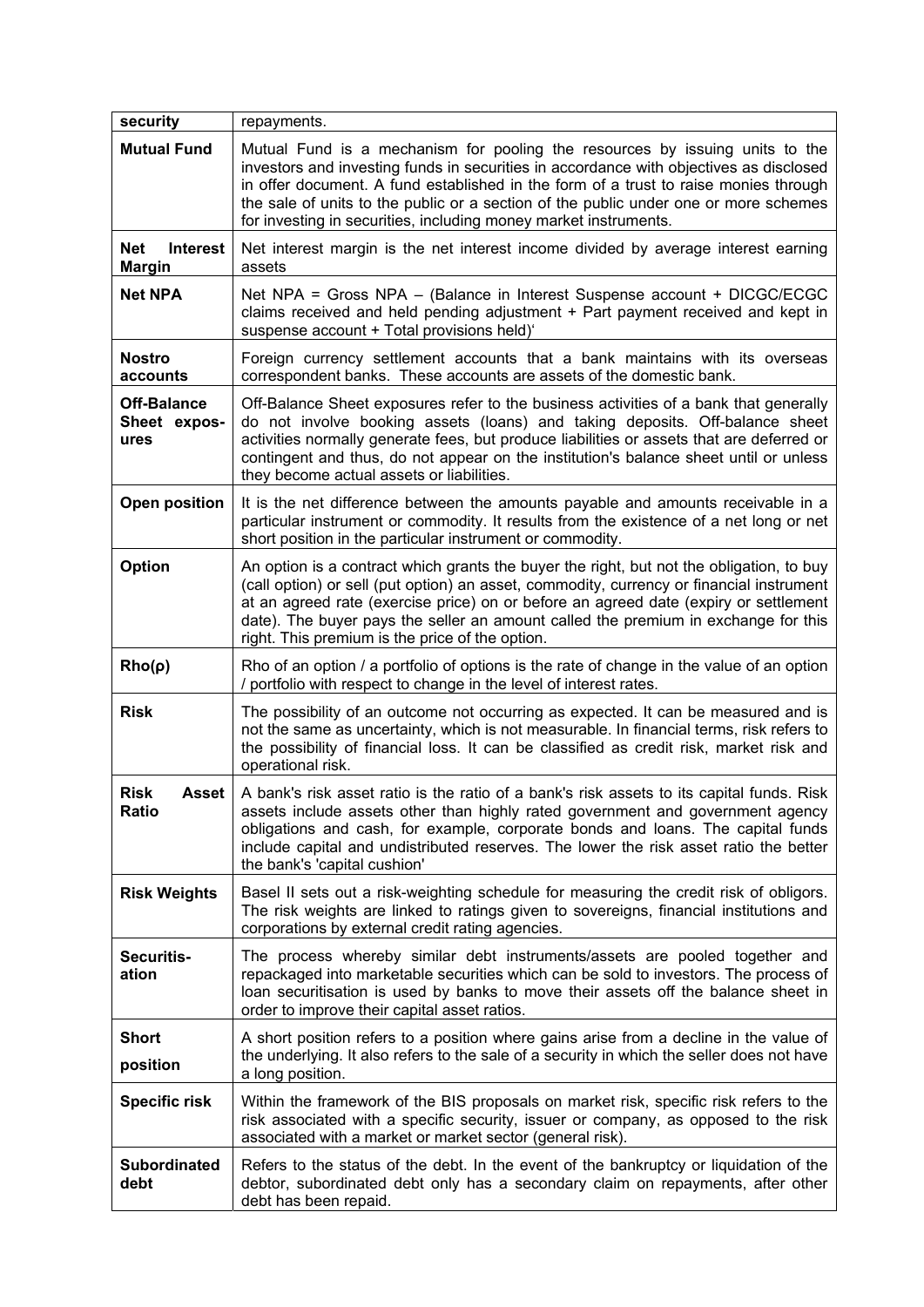| Theta $(\theta)$                       | The theta of an option / a portfolio of options is the rate of change in the value of the<br>option / portfolio with respect to passage of time, with all else remaining the same. It<br>is also called the "time decay" of the option.                                                                                                                                                                                    |
|----------------------------------------|----------------------------------------------------------------------------------------------------------------------------------------------------------------------------------------------------------------------------------------------------------------------------------------------------------------------------------------------------------------------------------------------------------------------------|
| Tier one (or<br>Tier I) capital        | A term used to refer to one of the components of regulatory capital. It consists mainly<br>of share capital and disclosed reserves (minus goodwill, if any). Tier I items are<br>deemed to be of the highest quality because they are fully available to cover losses.<br>The other categories of capital defined in Basel II are Tier II (or supplementary)<br>capital and Tier II (or additional supplementary) capital. |
| Tier two (or<br>Tier II) capital       | Refers to one of components of regulatory capital. Also known as supplementary<br>capital, it consists of certain reserves and certain types of subordinated debt. Tier II<br>items qualify as regulatory capital to the extent that they can be used to absorb<br>losses arising from a bank's activities. Tier II's capital loss absorption capacity is<br>lower than that of Tier I capital.                            |
| <b>Trading Book</b>                    | A trading book or portfolio refers to the book of financial instruments held for the<br>purpose of short-term trading, as opposed to securities that would be held as a long-<br>term investment. The trading book refers to the assets that are held primarily for<br>generating profit on short-term differences in prices/yields. The price risk is the prime<br>concern of banks in trading book.                      |
| <b>Underwrite</b>                      | Generally, to underwrite means to assume a risk for a fee. Its two most common<br>contexts<br>are:<br>a) Securities: a dealer or investment bank agrees to purchase a new issue of<br>securities from the issuer and distribute these securities to investors. The underwriter<br>may be one person or part of an underwriting syndicate. Thus the issuer faces no risk<br>of being left with unsold securities.           |
|                                        | b) Insurance: a person or company agrees to provide financial compensation against<br>the risk of fire, theft, death, disability, etc., for a fee called a premium.                                                                                                                                                                                                                                                        |
| Value at risk<br>(VAR)                 | It is a method for calculating and controlling exposure to market risk. VAR is a single<br>number (currency amount) which estimates the maximum expected loss of a portfolio<br>over a given time horizon (the holding period) and at a given confidence level.                                                                                                                                                            |
| Vega (v)                               | The Vega of an option / a portfolio of options is the rate of change in the value of the<br>option / portfolio with respect to volatility of the asset(s) underlying the option(s).                                                                                                                                                                                                                                        |
| <b>Venture</b><br>capital Fund         | A fund with the purpose of investing in start-up businesses that is perceived to have<br>excellent growth prospects but does not have access to capital markets.                                                                                                                                                                                                                                                           |
| <b>Vertical</b><br><b>Disallowance</b> | In the BIS Method for determining regulatory capital necessary to cushion market<br>risk, a reversal of the offsets of a general risk charge of a long position by a short<br>position in two or more securities in the same time band in the yield curve where the<br>securities have differing credit risks.                                                                                                             |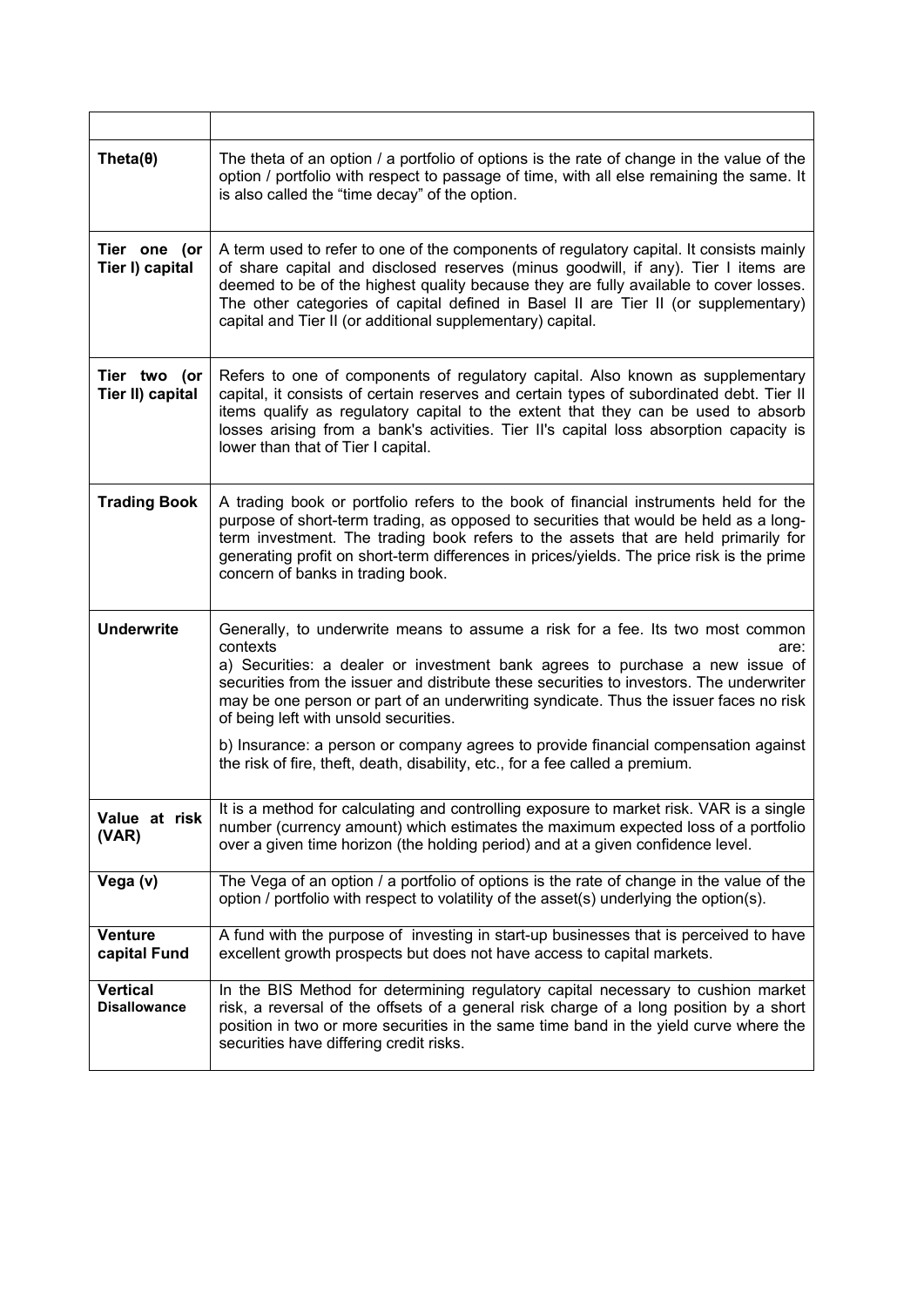## **List of circulars consolidated in the Master Circular**

## **(The original circular DBOD.No.BP.BC.90 / 20.06.001 / 2006 - 07 dated April 27, 2007**

| SI.<br><b>No</b> | Circular No.                                                                 | para /<br>provision of<br>the circular<br>consolidate<br>d | <b>Subject</b>                                                                                                                                                  | Para No. of<br>the Master<br><b>Circular</b> |
|------------------|------------------------------------------------------------------------------|------------------------------------------------------------|-----------------------------------------------------------------------------------------------------------------------------------------------------------------|----------------------------------------------|
| $\mathbf{1}$     | DBOD.No.BP.B<br>C.42 / 21.01.002<br>/ 2007-08 dated<br>Oct 29, 2007          | Annex Para<br>1.1                                          | Guidelines for issuing Preference Shares<br>as part of Regulatory Capital                                                                                       | 4.2.5 (ii) and<br>(iii)                      |
| $\overline{2}$   | -- do --                                                                     | Para 1                                                     | -- do --                                                                                                                                                        | 4.3.3                                        |
| 3                | DBOD.No.BP.<br>BC. 67/<br>20.06.001 /<br>2007-08 dated<br>March 31, 2008     | SI.No.1 of<br>Annex                                        | <b>Prudential Guidelines on Capital</b><br>Adequacy and Market Discipline -<br>Implementation of NCAF - Amendments                                              | 4.3.5                                        |
| 4                | DBOD.No.BP.<br><b>BC.88/</b><br>21.06.001 /<br>2007-08 dated<br>May 30, 2008 | 2.2                                                        | Capital Adequacy Norms - Treatment of<br>Banks' investments in Subsidiaries/<br>Associates and of the Subsidiaries'/<br>Associates' Investments in Parent Banks | 4.4.10                                       |
| 5                | DBOD.No.BP.<br>BC. 67 /<br>20.06.001 /<br>2007-08 dated<br>March 31, 2008    | SI. No.3 of<br>Annex                                       | Prudential Guidelines on Capital<br>Adequacy and Market Discipline -<br>Implementation of NCAF - Amendments                                                     | 5.2.2                                        |
| 6                | -- do --                                                                     | SI, No. 4 of<br>Annex                                      | -- do --                                                                                                                                                        | 5.4.2, 5.8.1<br><b>Tables</b>                |
| $\overline{7}$   | -- do --                                                                     | SI. No 5 of<br>Annex                                       | -- do --                                                                                                                                                        | 5.6.1                                        |
| 8                | Mail Box Clarification dated May<br>21, 2008                                 |                                                            | Claims on banks - Exposures of the<br>Indian branches of foreign bank<br>guaranteed/counter-guaranteed by<br>HOs/Overseas branches                              | 5.6.2                                        |
| 9                | Mail Box Clarification dated. May<br>21, 2008                                |                                                            | Risk weights and provisioning norms -<br><b>AFCs</b>                                                                                                            | 5.8.1                                        |
| 10               | DBOD.No.BP.<br>BC. 67 /<br>20.06.001 /<br>2007-08 dated<br>March 31, 2008    | SI. No. 6<br>Annex.                                        | <b>Prudential Guidelines on Capital</b><br>Adequacy and Market Discipline -<br>Implementation of NCAF - Amendments                                              | 5.8.1 Table 6:<br>Part - B                   |
| 11               | Mail box clarification dated May<br>21, 2008                                 |                                                            | Prudential Guidelines on Capital<br>Adequacy and Market Discipline -<br>Implementation                                                                          | 7.3.7 (ii) Table<br>14 $(D)$                 |
| 12               | DBOD.No.BP.<br>BC. 83/<br>21.06.001 /<br>2007-08 dated                       | Para 2                                                     | Claims secured by Residential Property -<br>Change in limits for Risk Weights                                                                                   | 5.10                                         |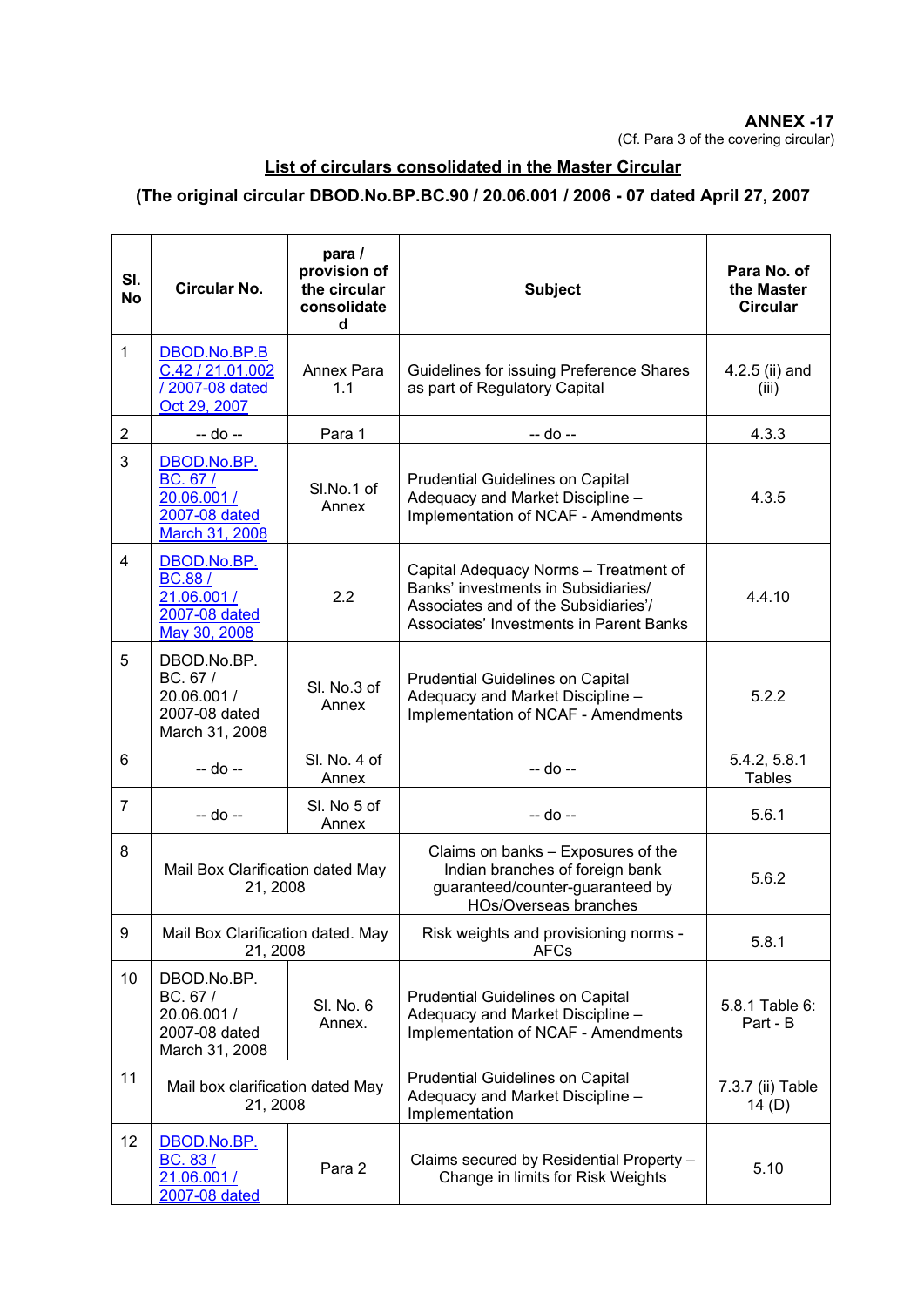|    | May 14, 2008                                                                     |                         |                                                                                                                    |                                                                                   |
|----|----------------------------------------------------------------------------------|-------------------------|--------------------------------------------------------------------------------------------------------------------|-----------------------------------------------------------------------------------|
| 13 | DBOD.No.BP.<br>BC.67 /<br>20.06.001 /<br>2007-08 dated<br>March 31, 2008         | SI.No 7 in the<br>Annex | Prudential Guidelines on Capital<br>Adequacy and Market Discipline -<br>Implementation of NCAF - Amendments        | 5.13.3                                                                            |
| 14 | Mail Box clarification dated May<br>21, 2008                                     |                         | Risk Weights and Provisioning Norms -<br><b>AFCs</b>                                                               | 5.13.5                                                                            |
| 15 | DBOD.No.BP.<br>BC.67 /<br>20.06.001 /<br>2007-08 dated<br>March 31, 2008         | SI. No. 8<br>Annex      | <b>Prudential Guidelines on Capital</b><br>Adequacy and Market Discipline -<br>Implementation of NCAF - Amendments | $5.15.2$ (v).                                                                     |
| 16 | -- do --                                                                         | SI. No. 9<br>Annex      | -- do --                                                                                                           | 7.3.4(i)                                                                          |
| 17 | -- do --                                                                         | SI. No. 11<br>Annex     | -- do --                                                                                                           | Existing<br>paragraph<br>7.3.5 (viii)<br>relating to<br>'equity' index<br>dropped |
| 18 | -- do --                                                                         | SI. No. 12<br>Annex     | -- do --                                                                                                           | 7.3.7                                                                             |
| 19 | -- do --                                                                         | SI. No.13 of<br>Annex   | -- do --                                                                                                           | 7.3.8                                                                             |
| 20 | -- do --                                                                         | SI. No. 14<br>Annex     | -- do --                                                                                                           | 7.6.1                                                                             |
| 21 | -- do --                                                                         | SI. No. 15<br>Annex     | -- do --                                                                                                           | <b>Existing para</b><br>8.2.2 deleted                                             |
| 22 | -- do --                                                                         | SI. No. 16<br>Annex     | -- do --                                                                                                           | 8.3                                                                               |
| 23 | $-$ do $-$                                                                       | SI. No. 17<br>Annex     | -- do --                                                                                                           | 8.4.1                                                                             |
| 24 | DBOD.No.BP.<br>BC.66 /<br>21.06.001 /<br>2007-08 dated<br>March 31, 2008         | Entire circular         | Supervisory Review Process under the<br>New Capital Adequacy Framework -<br><b>Guidelines for Pillar 2</b>         | 10.0, 11 and<br>Annex 11 to 16                                                    |
| 25 | DBOD.No.67 /<br>20.06.001 /<br>2007-08 dated<br>March 31, 2008                   | SI No. 18<br>Annex      | Prudential Guidelines on Capital<br>Adequacy and Market Discipline -<br>Implementation of NCAF - Amendments        | Annex $-9$                                                                        |
| 26 | DBOD.No.BP.<br>BC .31 /<br>21.04.157 /<br>2008-09 dated<br><b>August 8, 2008</b> | Annexure II             | Prudential Norms for Off-balance sheet<br>exposures of banks                                                       | Existing<br>paragraph<br>5.15.4 replaced                                          |
| 27 | DBOD.No.BP<br><b>BC.76/</b><br>21.04.132/<br>2008-09 dated<br>November 3,        | Para 4                  | Prudential Guidelines on Restructuring of<br><b>Advances by Banks</b>                                              | 5.10.4                                                                            |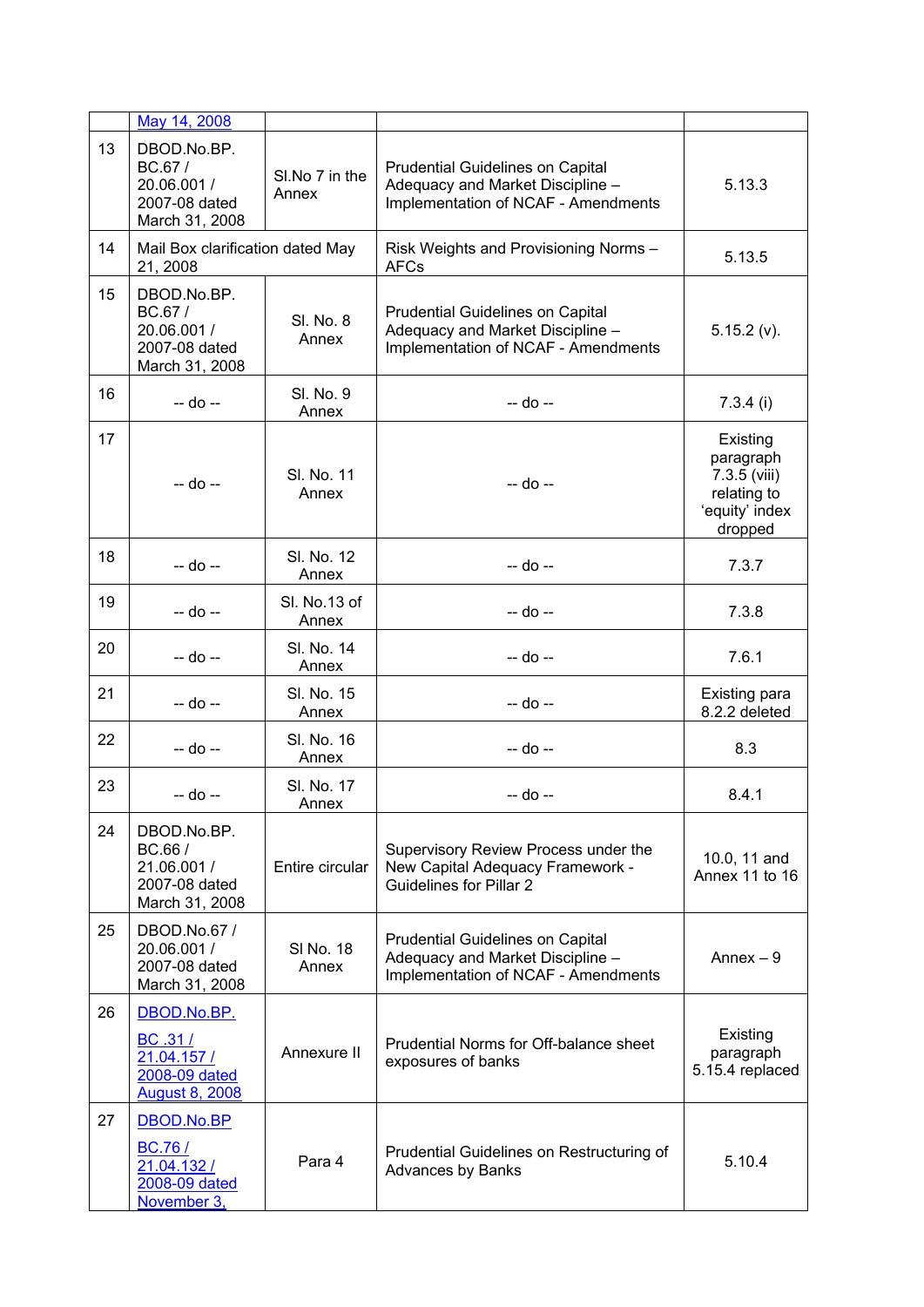|    | 2008                                                                                 |                                                           |                                                                                                                                                                       |                                                          |
|----|--------------------------------------------------------------------------------------|-----------------------------------------------------------|-----------------------------------------------------------------------------------------------------------------------------------------------------------------------|----------------------------------------------------------|
| 28 | DBOD.No.BP.<br><b>BC.83</b><br>/21.01.002 /<br>2008-09 dated<br>November 15,<br>2008 | Para 2 (a),<br>2(b)                                       | Review of Prudential Norms -<br>Provisioning for Standard Assets and Risk<br>Weights for Exposures to Corporates,<br><b>Commercial Real Estate and NBFC-ND-</b><br>SI | 5.8.1, 5.11.2,<br>and 5.13.5                             |
| 29 | DBOD.No.BP.<br>BC. 92/<br>21.06.001/<br>2008-09 dated<br>December 4,<br>2008         | 3                                                         | Implementation of NCAR - Parallel run<br>reporting format.                                                                                                            | 2.4                                                      |
| 30 | DBOD.No.BP.<br>BC. 118/<br>21.01.002 /<br>2008-09 dated<br>March 25, 2009            | Para (ii) and<br>(iii)                                    | Prudential Treatment of different Types of<br>Provisions in respect of Loan Portfolios                                                                                | 4.3.2                                                    |
| 30 | DBOD.No.BP.<br><b>BC.</b> 120 /<br>21.01.002 /<br>2008-09 dated<br>April 2, 2009     | Annex I and<br>Annex 2                                    | Guidelines for issuing Preference Shares<br>as part of Regulatory Capital                                                                                             | Annex 5<br>Para (vii)<br>and<br>Annex 7<br>para<br>(vii) |
| 31 | DBOD.No.BP.<br>BC. 134 /<br>21.06.001/<br>2008-09 dated<br>May 26, 2009              | Para 3                                                    | Capital Adequacy Norms for Banks'<br><b>Exposures to Central Counter Parties</b>                                                                                      | Para 5.14.3<br>and 5.15.3 (vi)                           |
| 32 | DBOD.No.BP.<br>BC. 23/<br>21.06.001/<br>2009-10 dated<br><b>July 7, 2009</b>         | Para 2,3,4,5                                              | Introduction to Advanced Approaches of<br>Basel II in India-Time schedule                                                                                             | Para 2.5 and<br>2.5.1 to 2.5.3                           |
| 33 | DBOD.No.BP.<br>BC. 29/<br>21.06.001 /<br>2009-10 dated<br><b>August 12, 2009</b>     | Para 3                                                    | Prudential Guidelines on Capital<br>Adequacy<br>and Market Discipline - New Capital<br>Adequacy Framework (NCAF)                                                      | Para 10.7 and<br>para 12.3.3.7                           |
| 34 | Mail box<br>clarification<br>dated August<br>24, 2009                                | Entire<br>Mailbox<br>clarification                        | <b>Norms</b><br>for<br>Capital<br>Adequacy<br>Securitisation<br>Exposures(<br>credit<br>enhancements)                                                                 | Para 12 and 13<br>of Annex 9                             |
| 35 | DBOD.No.BP.<br>BC.<br>33/21.04.048/20<br>09-10 dated<br><b>August 27, 2009</b>       | Para 3                                                    | Prudential treatment in respect of floating<br>provisions                                                                                                             | Foot note 7 to<br>para 4.3.4                             |
| 36 | DBOD.No.BP.B<br>C. 38 / 21.01.002<br>/2009-10 dated<br>September 7,<br>2009          | Sr. no 1 to 6<br>of Part 1 of<br>Annex to the<br>circular | Issue of Subordinated Debt for Raising<br><b>Tier II Capital</b>                                                                                                      | Annex 8                                                  |
| 37 | DBOD.No.BP.B<br>C. 69 / 21.01.002<br>/ 2009-10 dated<br>January 13,<br>2010          | Sr. No. 2 of<br>the circular                              | Retail issue of Subordinated Debt for<br>Raising Tier II capital                                                                                                      | Annex 8                                                  |